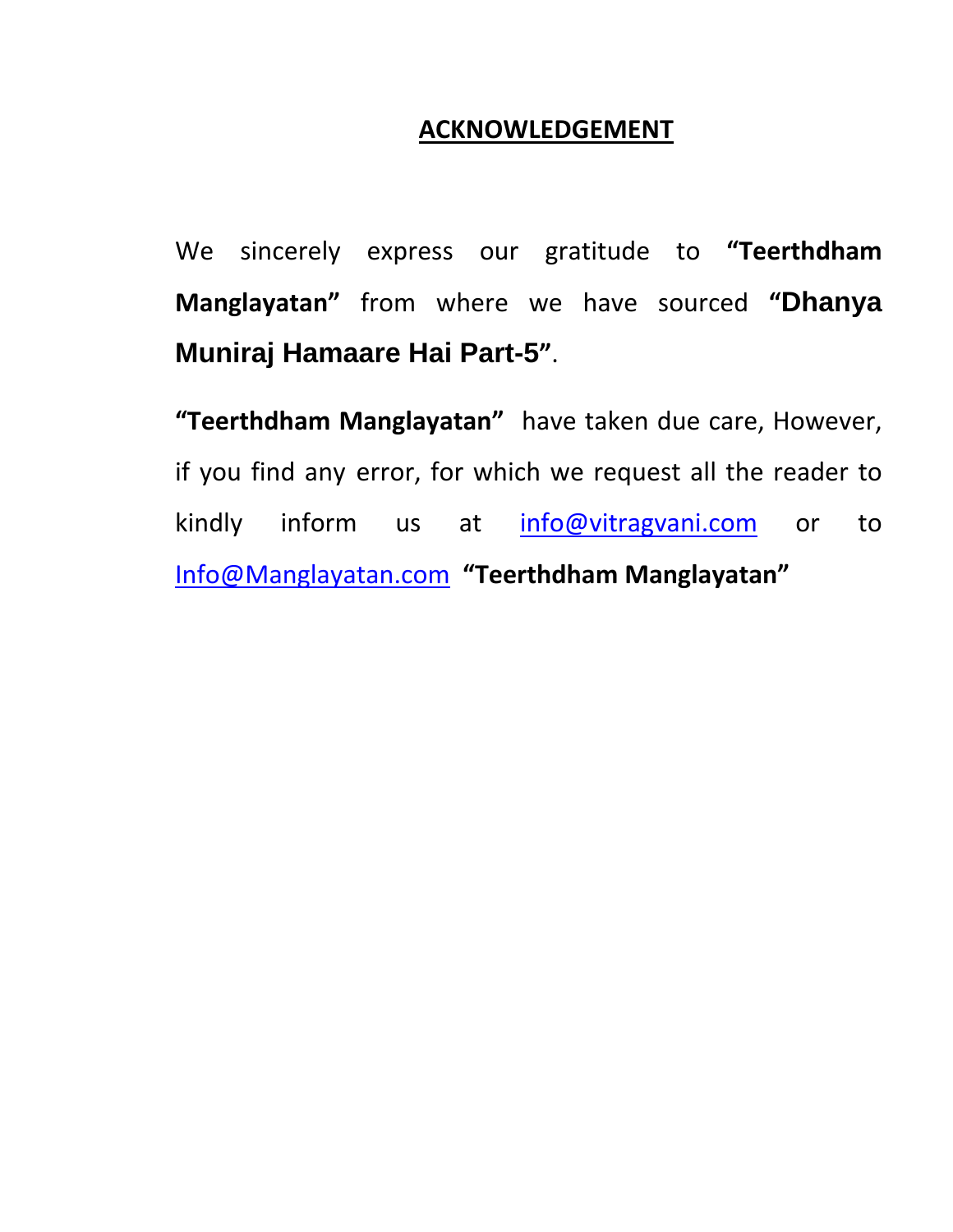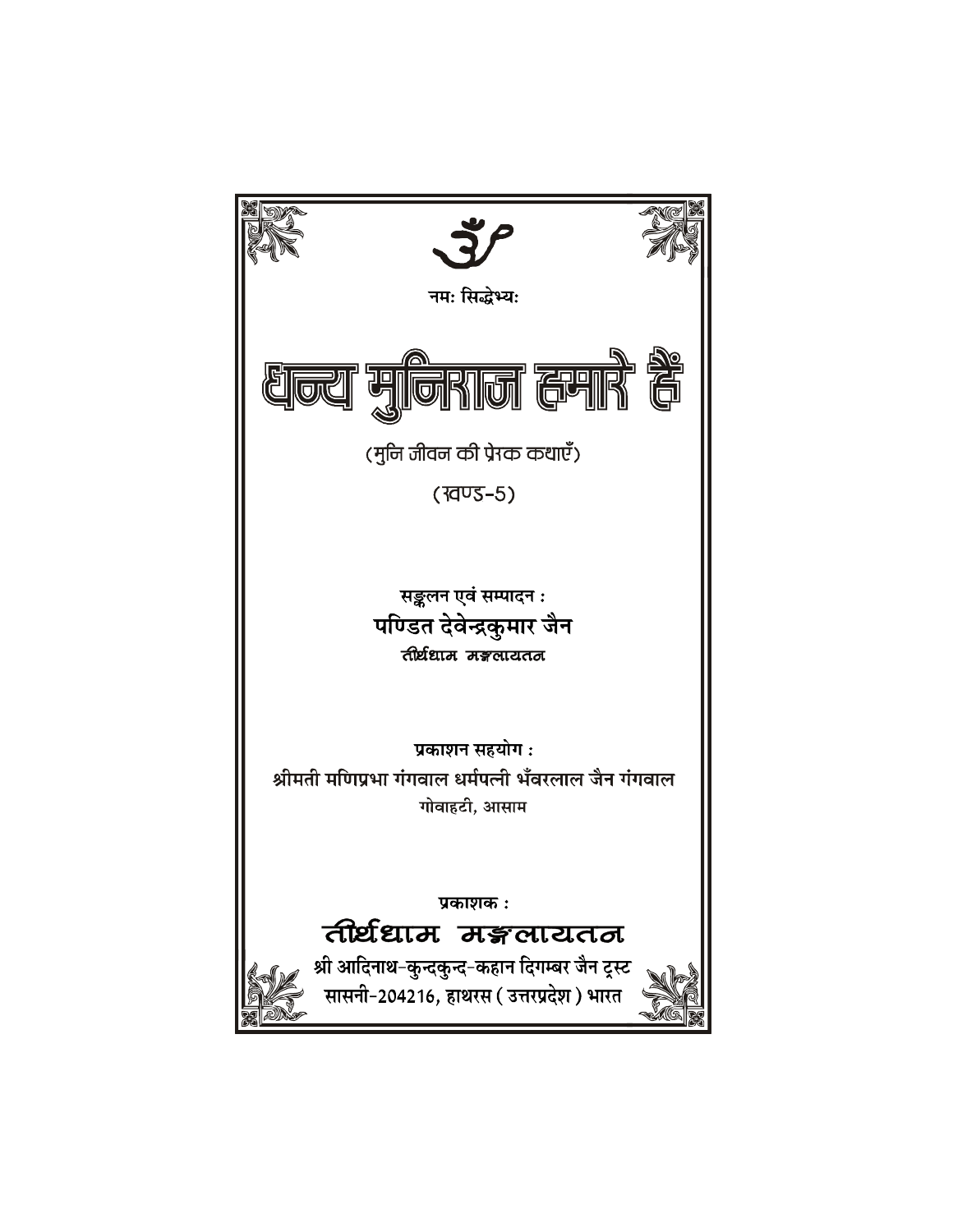#### प्रथम संस्करण: 1000 प्रतियाँ

[ मङ्गलायतन विश्वविद्यालय में आयोजित, श्री आदिनाथ जिनबिम्ब पञ्च कल्याणक प्रतिष्ठा महोत्सव के पावन अवसर पर (दिनाङ़ू 16 से 23 दिसम्बर 2010) प्रकाशित]

**ISBN No.:** 

न्योछावर राशि: रुपये 15.00

#### **Available At -**

- TEERTHDHAM MANGALAYATAN, Aligarh-Agra Road, Sasni-204216, Hathras (U.P.) Website: www.mangalayatan.com; e-mail: info@mangalayatan.com
- Pandit Todarmal Smarak Bhawan, A-4, Bapu Nagar, Jaipur-302015 (Raj.)
- SHRI HITEN A. SHETH. Shree Kundkund-kahan Parmarthik Trust 302, Krishna-Kunj, Plot No. 30, Navyug CHS Ltd., V.L. Mehta Marg, Vile Parle (W), Mumbai - 400056 e-mail: vitragva@vsnl.com / shethhiten@rediffmail.com
- Shri Kundkund Kahan Jain Sahitya Kendra, Songarh (Guj.)

टाइप सेटिंग :

मङ्गलायतत ग्राफिक्स, अलीगढ़

मुद्रक : देशना कम्प्यूटर्स, जयपुर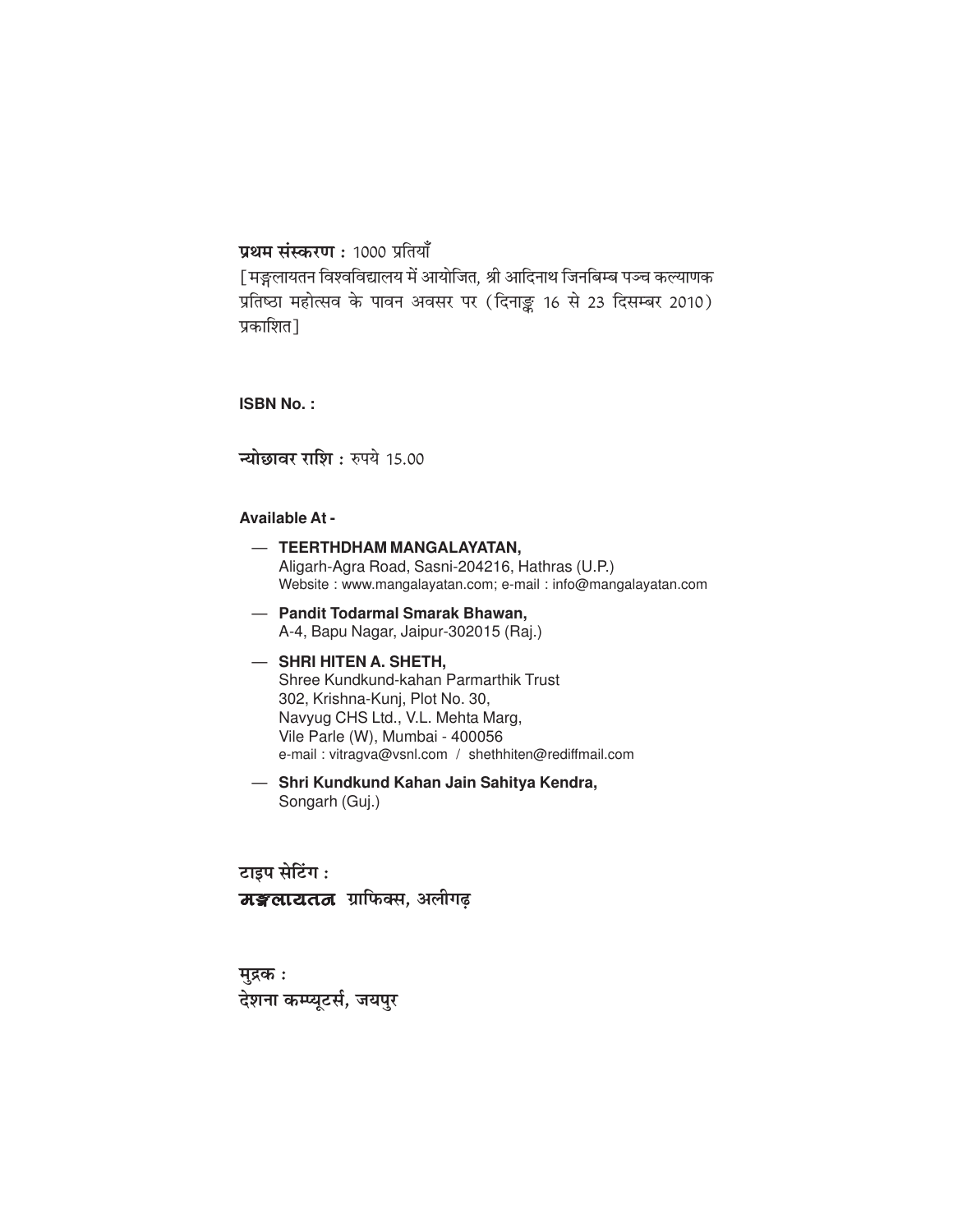### प्रकाशकीय

'<mark>धन्य मुनिराज हमारे हैं'</mark> (खण्ड-5) कृति का प्रकाशन करते हुए हमें अत्यन्त प्रसन्नता का अनुभव हो रहा है। इस कृति में परम पूज्य दिगम्बर मुनिराजों के अन्तर्बाह्य वैभव को दर्शानेवाली 9 कथाओं एवं मुनिराज के समाधि प्रसङ्ग का अद्भुत सङ्कलन किया गया है। परम पूज्य दिगम्बर मुनिराजों के 108 जीवन प्रसङ्गों के प्रकाशन की योजना के अन्तर्गत यह प्रयास है।

यह तो सर्व विदित है कि **तीर्थधाम मङ्गलायतन** अपने उद्भव काल से ही परम पूज्य तीर्थङ्कर भगवन्तों, वीतरागी सन्तों एवं पूज्य गुरुदेवश्री कानजीस्वामी द्वारा प्रचारित जिन-सिद्धान्तों को देश-विदेश में प्रचार-प्रसार करने हेतु प्रयासरत है।

वीतरागी तत्त्वज्ञान के प्रचार-प्रसार की विभिन्न योजनाओं के अन्तर्गत मङ्गलायतत्व पत्रिका का मासिक प्रकाशन उल्लेखनीय है। यह पत्रिका विविध विशेषाङ्कों के रूप में प्रति माह प्रकाशित हो रही है। इस पत्रिका के धन्य–मुनिदशा के 42 विशेषाङ्क प्रकाशित हो चुके हैं, जो अभी तक के इतिहास में एक अपूर्व उपलब्धि है।

प्रथमानुयोग में मुनिराज के अनेक प्रेरक प्रसङ्ग, कथाओं के रूप में उपलब्ध हैं, जिनका प्रकाशन चार खण्डों के रूप में किया जा चुका है। सम्पूर्ण दिगम्बर जैन समाज में उन पुस्तकों को जिस आत्मीयता से अपनाया है, उससे उत्साहित होकर यह पाँचवाँ खण्ड प्रस्तुत किया जा रहा है।

सम्पूर्ण विश्व को दिगम्बरत्व के गौरव से परिचय कराने के उद्देश्य से तीर्थधाम मङ्गलायतन परिसर में 'धन्य मुनिदशा' प्रकल्प का निर्माण किया गया है, जिसमें स्वरूपानन्दी वीतरागी मुनिराजों के अन्तर्बाह्य वैभव की ध्वनि एवं प्रकाश के माध्यम से जीवन्त प्रस्तुति प्रदान की गयी है। आज हजारों लोग प्रतिदिन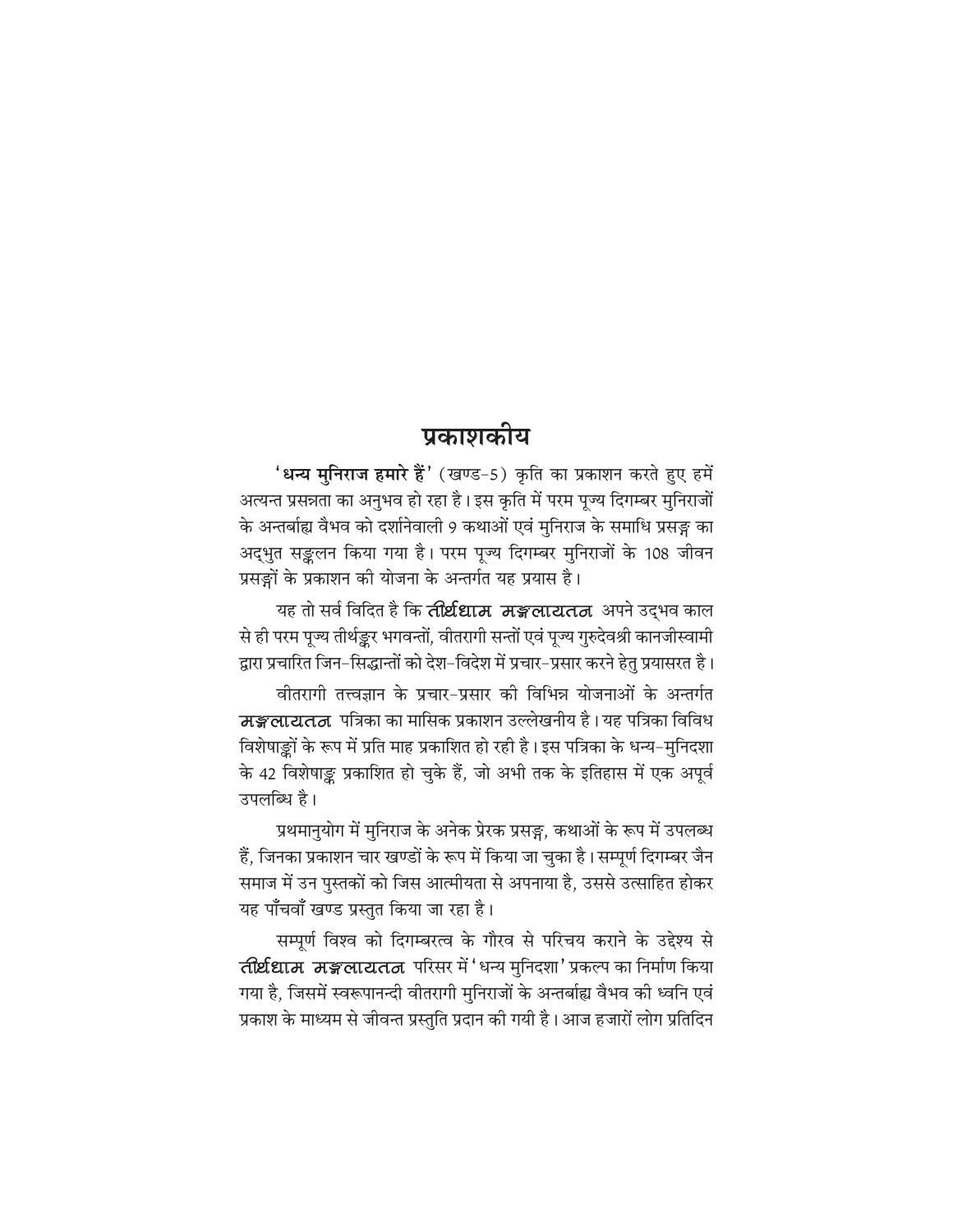यहाँ पधारकर विश्व की इस अद्वितीय रचना का दर्शन कर दिगम्बरत्व के गौरव से परिचित होते हैं, साथ ही इस भ्रम का प्रक्षालन भी करते हैं कि पूज्य गुरुदेवश्री मनिविरोधी है। तीर्थधाम मङ्गलायतन के प्राङ्गण में साधर्मीजनों के ये स्वर मुखरित होते हुए आप देख / सुन सकते हैं कि पूज्य श्री कानजीस्वामी तो सच्चे मनिभक्त हैं।

मुनिराजों की अन्तरपरिणति, परीषहों की विषय परिस्थितियों में सुमेरुवत् अचल परिणति एवं मुनिराज की सङ्गति से जीवों को हुए आत्मलाभ की गौरव गाथाएँ, सम्पूर्ण प्रथमानुयोग में यत्र-तत्र उपलब्ध है, उनमें से कतिपय प्रसङ्ग विविध कथाओं के माध्यम से प्रस्तुत ग्रन्थ में संग्रहीत कर प्रकाशित किये जा रहे हैं। इन कथा ग्रन्थ में जिन-जिन लेखकों द्वारा लिखित कहानियों का प्रकाशन किया जा रहा है, हम उनके प्रति आभार व्यक्त करते हैं। विशेष उल्लेखनीय है कि प्रस्तुत ग्रन्थ में जैन जगत के सुप्रसिद्ध विद्वान पण्डित रतनचन्द भारिल्ल, जयपुर द्वारा लिखित जम्बू से जम्बूस्वामी कथानक को भी सम्मिलित किया गया है, तदर्थ हम आदरणीय पण्डितजी के विशेष आभारी हैं।

प्रस्तुत ग्रन्थ का सङ्कलन एवं सम्पादन कार्य पण्डित देवेन्द्रकुमार जैन (बिजौलियाँवाले) **तीर्थधाम मङ्गलायतन** द्वारा किया गया है।

प्रकाशन सहयोग के रूप में श्रीमती श्रीमती मणिप्रभा गंगवाल धर्मपत्नी भँवरलाल जैन गंगवाल, गोवाहटी (आसाम) द्वारा प्राप्त सहयोग के प्रति कृतज्ञता ज़ापित करते हैं।

सभी साधर्मीजन इन कथाओं के माध्यम से मुनिदशा की भावना प्रगट करेंगे - इसी आशा एवं विश्वास के साथ।

> पवन जैन तीर्थधाम मङ्गलायतन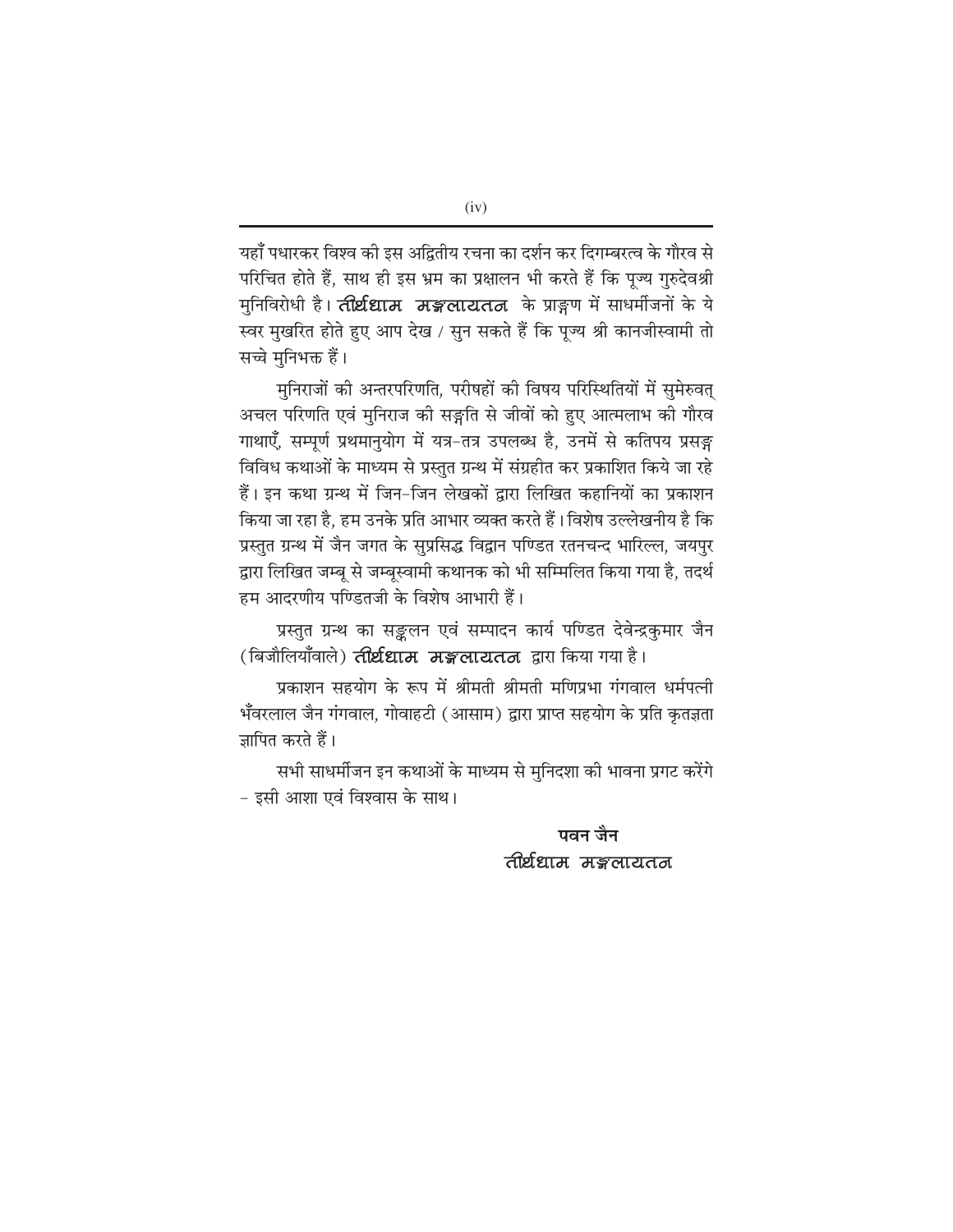### सम्पादकीय

परम पूज्य वीतरागी दिगम्बर जैन सन्तों की गौरव गाथाओं को दर्शाता प्रस्तुत ग्रन्थ '**धन्य मुनिराज हमारे हैं** ' (खण्ड-5) मुनिभक्त साधर्मीजनों को समर्पित करते हुए अत्यन्त प्रसन्नता का अनुभव हो रहा है।

चलते-फिरते सिद्धरूप मुनिराज की अन्तरपरिणति तीन कषाय चौकडी के अभावस्वरूप वीतरागता से ओत-प्रोत होती है, तो उनकी बाह्य मुद्रा अत्यन्त निर्विकार नग्न दिगम्बर होती है। मुनिराज के दर्शनों का सौभाग्य श्रावक जीवन का धन्य पल होता है और यदि उनको आहारदान का प्रसङ्ग अपने आँगन में बन जाए तो कहना ही क्या! इस प्रसङ्ग का भाववाही वर्णन करते हुए पूज्य गुरुदेवश्री कानजीस्वामी कहते हैं -

'सम्यक्त्वी धर्मात्मा को रत्नत्रय के साधक सन्त मुनिवरों के प्रति ऐसा भक्तिभाव होता है कि उन्हें देखते ही उसका रोम–रोम भक्ति से उल्लसित हो जाता है... अहो ! इन मोक्ष के साक्षात साधक सन्त भगवान की भक्ति के लिये मैं क्या-क्या करूँ ? किस-किस प्रकार इनकी सेवा करूँ ! किस प्रकार इन्हें अर्पणता दूँ! – इस प्रकार धर्मात्मा का हृदय भक्ति से उल्लसित हो जाता है और जब ऐसे साधक मूनि अपने आँगन में आहार के लिये पधारें तथा आहारदान का प्रसङ्ग बने, वहाँ तो मानों साक्षात भगवान ही आँगन में पधारे... साक्षात् मोक्षमार्ग ही आँगन में आया... इस प्रकार अपारभक्तिपूर्वक मुनि को आहार देते हैं।'

पूज्य गुरुदेवश्री के इसी प्रकार के मुनिभक्तिपूर्ण 1008 वचनामृतों का सङ्कलन भी तैयार किया गया है, जो शीघ्र प्रकाशित होगा।

मुनि भगवन्तों का सम्पूर्ण जीवन आत्मसाधनामय होता है। उपसर्ग-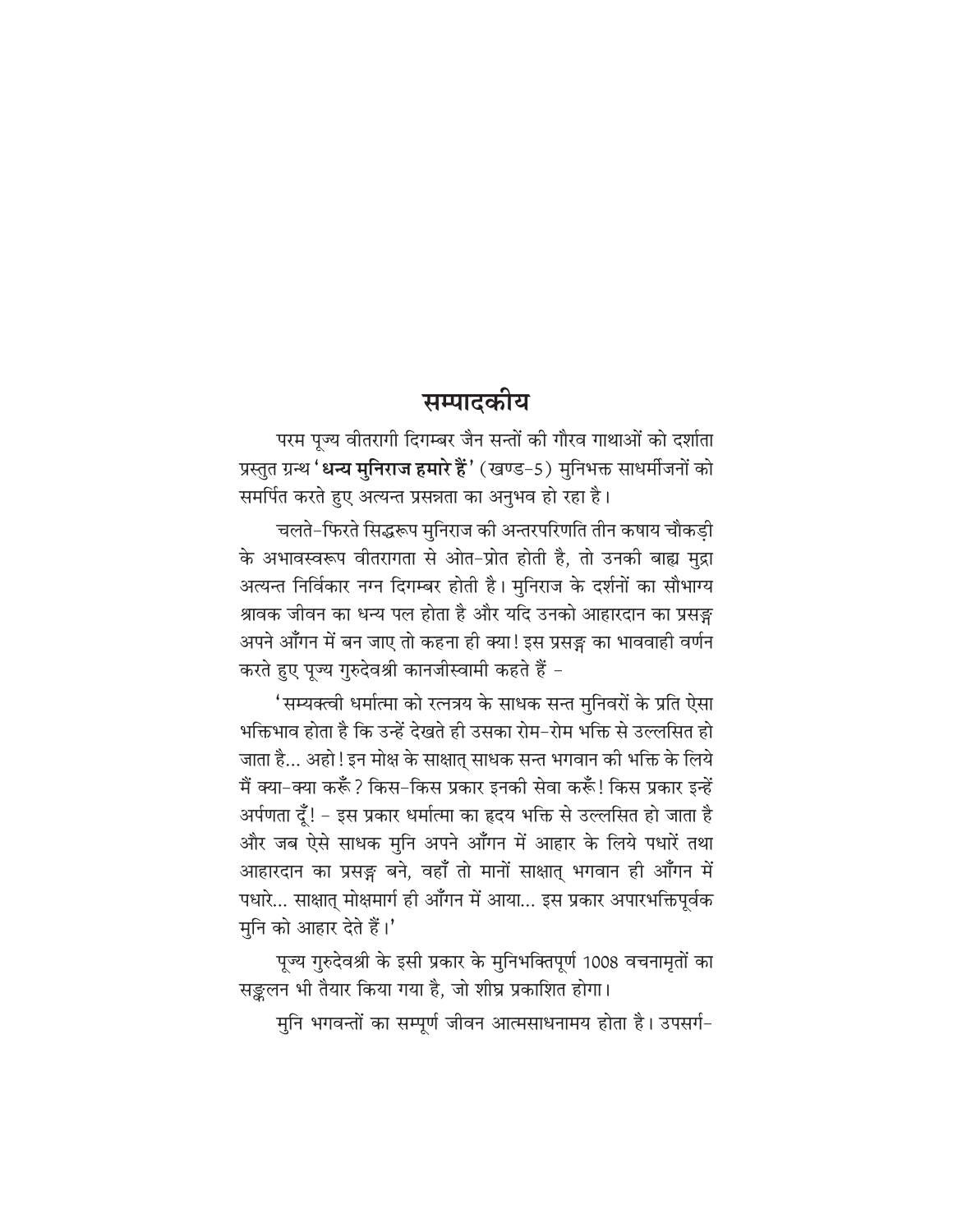परीषह उनके पवित्र आत्मध्यान की परीक्षा का काल होता है। ऐसी विषम परिस्थिति में मुनिराज अपने ज्ञायकस्वभाव का उग्र अवलम्बन ग्रहण करते हुए प्रचुर अतीन्द्रिय आनन्द का भोग करते हैं।

जिनागम का प्रथमानुयोग ऐसे ही स्वरूप साधकों की मङ्गल गौरव गाथाएँ प्रस्तुत कर हमें भी निरन्तर आत्म–साधना की प्रेरणाएँ प्रदान करता है।

अहो! मुनिराजों के जीवन के ये पवित्र संस्मरण हमारे चित्त में उन साधकों के प्रति भक्तिभाव तो जागृत करते ही हैं, हमें उस दशा की पावन भावना भी जागृत करते हैं।

अपने में उसी वैराग्य भावना को परिपुष्ट करने के पावन उद्देश्य से मुनि जीवन की 108 कथाओं का सङ्कलन कर 'धन्य मुनिराज हमारे हैं' कथा शृङ्खला के अन्तर्गत प्रकाशित करने का प्रयास है। प्रस्तुत खण्ड में 9 कथाएँ एवं मुनिराज के समाधिमरण का प्रेरक प्रसङ्ग प्रकाशित किया जा रहा है। इस खण्ड में आदरणीय पण्डित रतनचन्द भारिल्ल, जयपुर द्वारा लिखित जम्बू से जम्बूस्वामी कथानक प्रस्तुत कर हमें प्रसन्नता का अनुभव हो रहा है।

इस कार्य के मूल प्रेरणास्रोत तो पूज्य गुरुदेवश्री कानजीस्वामी एवं उनके अन्तरङ्ग में व्याप्त मुनिभक्ति ही है। साथ ही पूज्य गुरुदेवश्री के अनन्यभक्त गुरुवर्य पण्डित कैलाशचन्द जैन अलीगढ़ की मङ्गल प्रेरणाएँ भी इस कार्य के प्रति निमित्तभूत हुई है। अत: मैं अपने परम उपकारी इन गुरुओं के प्रति हार्दिक कृतज्ञता ज्ञापित करता हूँ।

इस कथा संग्रह में जिन कथाकारों द्वारा लिखित कहानियों का सङ्कलन किया गया है, उनके प्रति हार्दिक आभार व्यक्त करता हूँ। इस मङ्गल कार्य में प्रवृत्त होने से मुझे पूज्य वीतरागी सन्तों का अन्तरङ्ग जानने का अवसर प्राप्त हुआ है जो मेरे लिए एक अमूल्य निधि है।

अन्त में यही भावना भाता हूँ कि धन्य मुनिदशा का धन्य क्षण मेरे जीवन में भी आये।

> देवेन्द्रकुमार जैन तीर्थधाम मङलायतन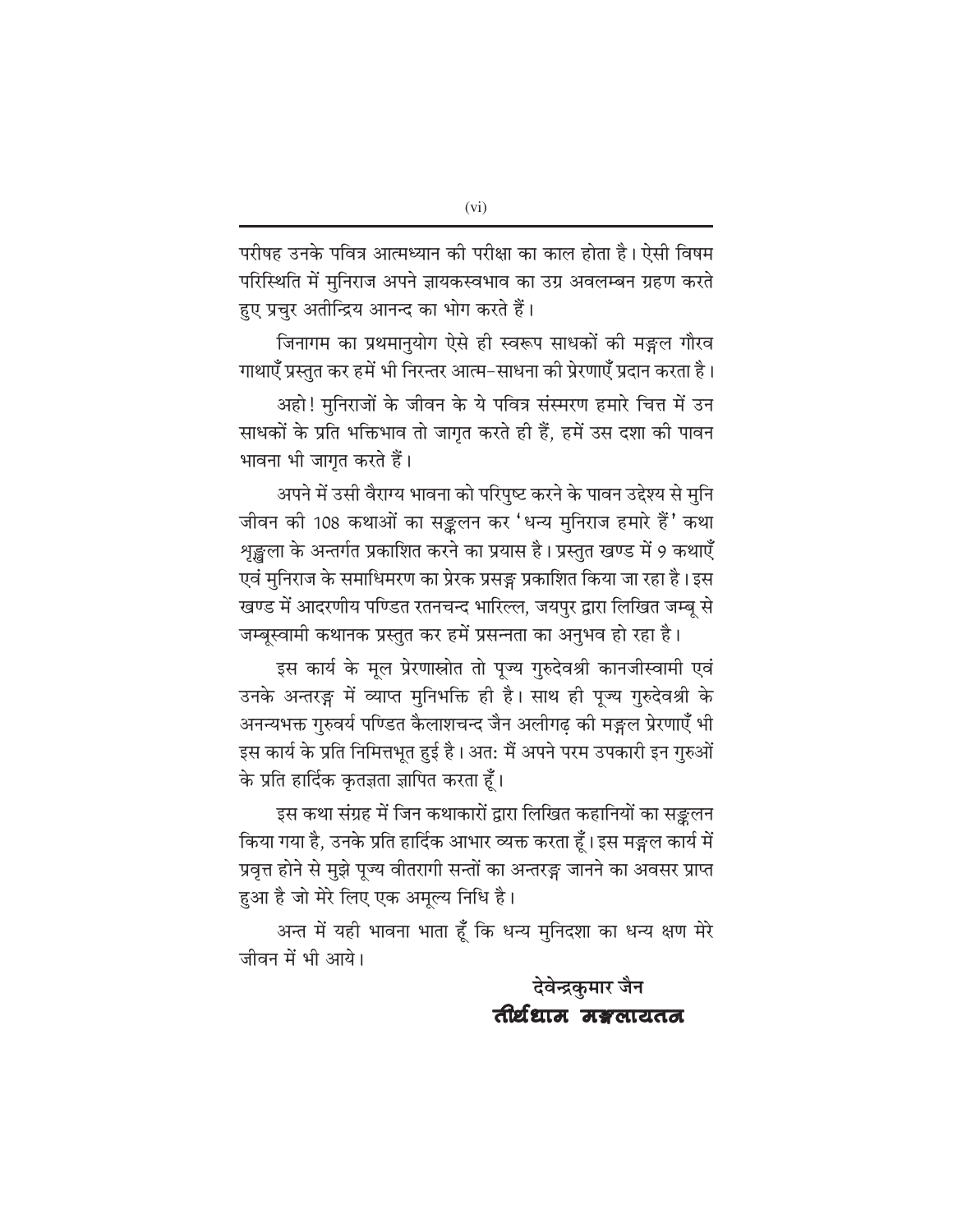# <u>अनुक्रमणिका</u>

| 1. वीतरागी सन्तों की अकारण करुणा | 1   |
|----------------------------------|-----|
| 2. सङ्गति कीजे साधु की           | 13  |
| 3. मत करो पाप का अनुमोदन         | 17  |
| 4. पापी से परमात्मा              | 34  |
| 5. क्षण भर में बदले परिणाम       | 40  |
| 6. रत्नत्रय की उपासना            | 50  |
| 7. सुबह का भटका                  | 63  |
| 8. जैसी करनी, वैसी भरनी!         | 70  |
| 9. जम्बू से जम्बूस्वामी          | 78  |
| 10. शूरवीर मुनिराजों का समाधिमरण | 142 |
|                                  |     |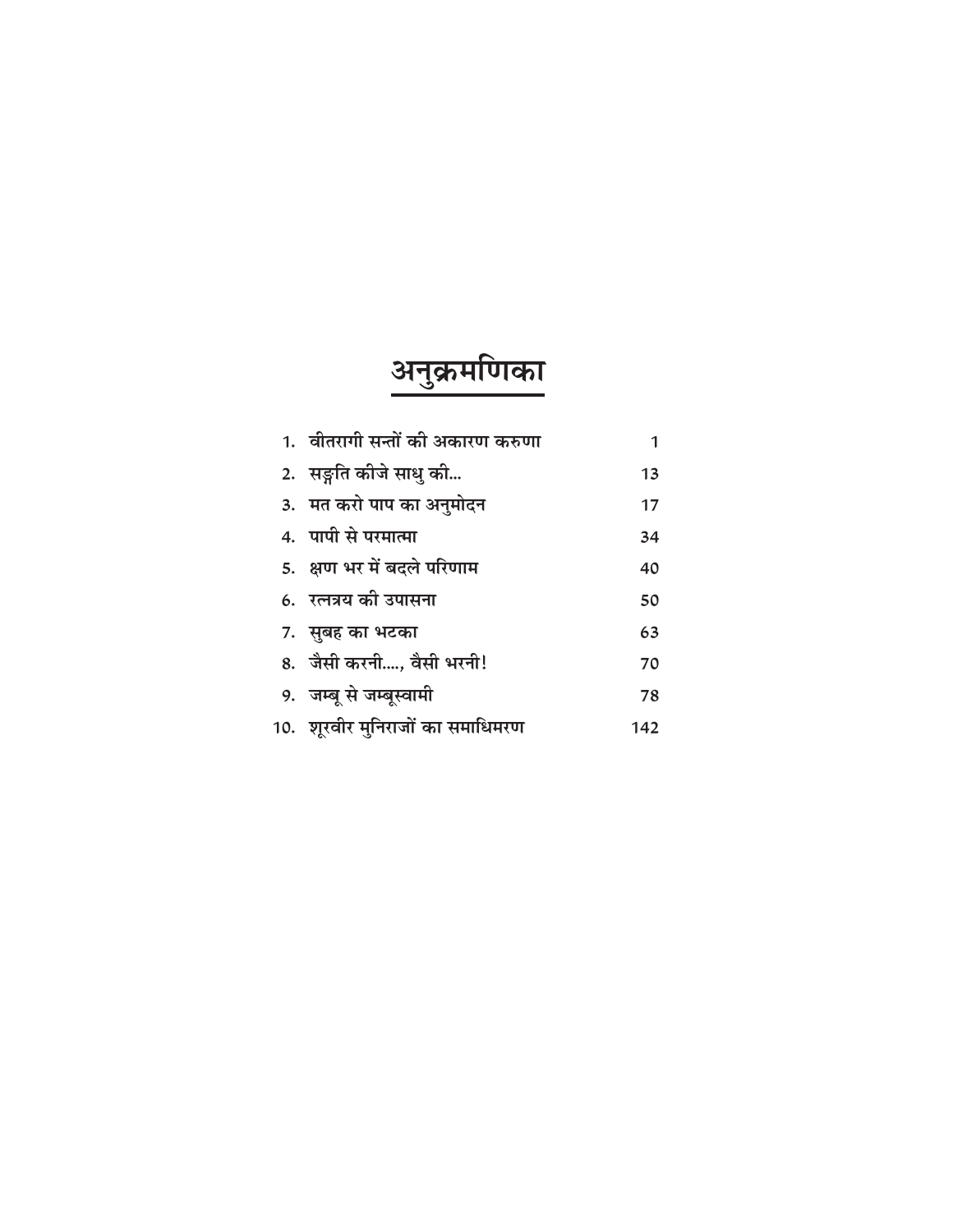# पूज्य गुरुदेवश्री कानजीस्वामी के प्रवचन साहित्य में मुनिभक्ति के मङ्गल गीत

#### सिद्धपद के साधक-आराधक

सन्त तो अन्तर्मुख होकर सर्वज्ञपद को ग्रहण कराने का पुरुषार्थ कर रहे हैं। सिद्धपद को साध रहे हैं, उन्होंने निज चैतन्यगृह में सिद्धों का सत्कार किया है और रागादि परभावों को दूर किया है। अहा! अनन्त स्वभाव की साधना करनेवाले सन्त-मुनिवरों की क्या बात! सम्पूर्ण स्वभाव को स्वीकार करनेवाली पर्याय भी अनन्तगुण के रस से उल्लसित होती हुई आनन्दरूप हो गयी है। अहा! अनन्तगुण से गम्भीर ऐसे चैतन्यतत्त्व को साधनेवाले जीव की दशा भी महा गम्भीर होती है।

### हम भक्ति से वन्दन करते हैं

अहा ! वे सन्त तो चैतन्य के निर्विकल्प शान्तरस का वेदन करनेवाले हैं, वहाँ उन्हें बाह्य विकल्पों की काँक्षा क्यों हो ? वे परम निष्काँक्ष हैं। अन्तर में परमसुखरस के पान से जो स्वयं तृप्त हुए हैं, वे अब दु:खजनक विषयों की इच्छा क्यों करेंगे? — ऐसे परम नि:काँक्ष भाववाले जैन साधु होते हैं। सन्तों के ऐसे अतीन्द्रिय आनन्दमय चैतन्य-परिणमन को पहिचानकर, हम भक्ति से उनकी वन्दना करते हैं। ( - आत्मधर्म वर्ष 28, अंक 4 एवं प्रवचनरत्नचिन्तामणि, भाग-3, से साभार )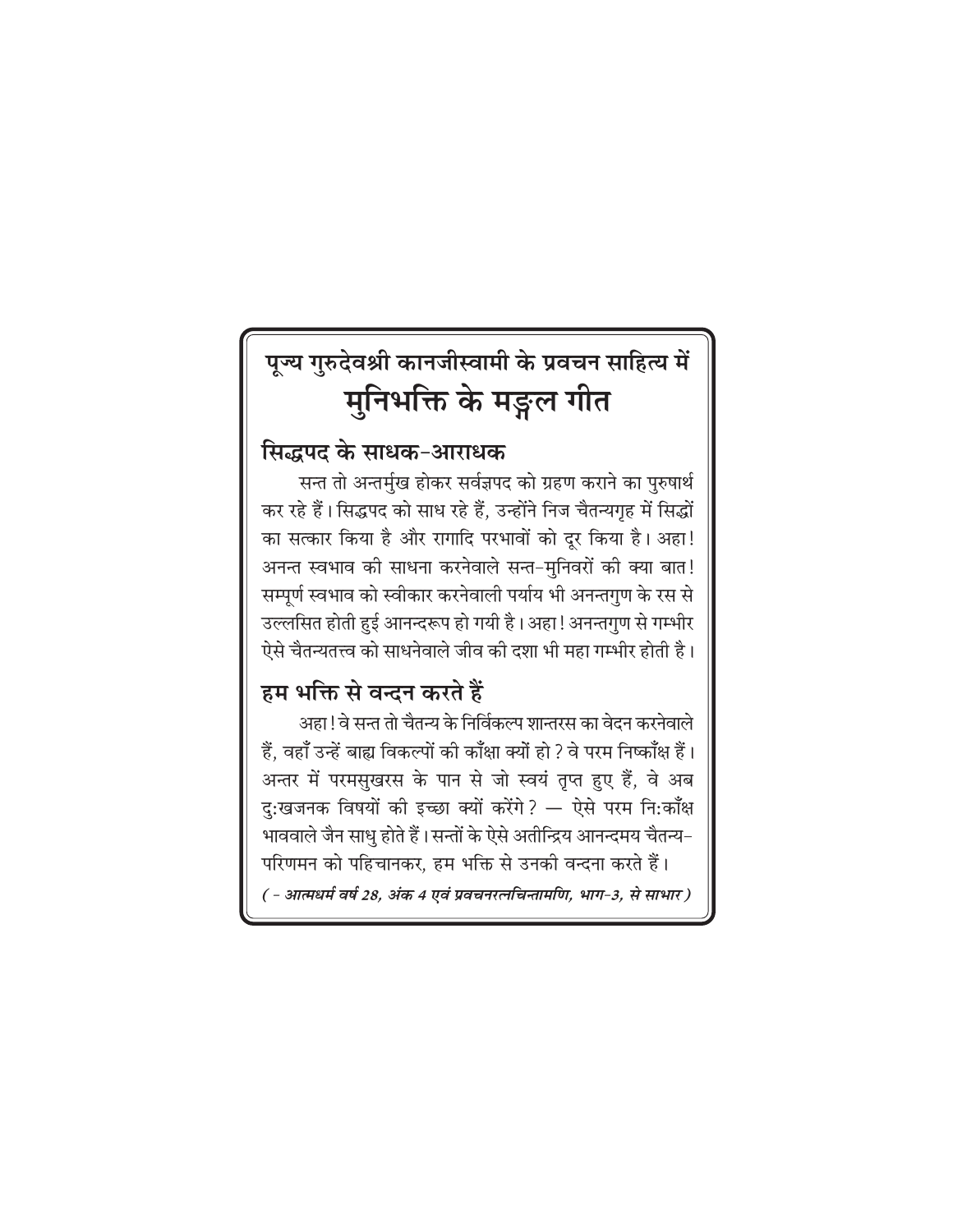# वीतरागी सन्तों की अकारण करुणा

अवन्ति देश में शिरोष नाम का एक छोटा सा गाँव था. जिसकी सुन्दरता तथा सुख-समृद्धि की स्पर्द्धा स्वर्ग को भी पराजित करती थी। वहाँ मृगसेन नाम का एक मछुआरा रहता था। एक दिन वह अपने कन्धे पर जाल लटकाकर मछलियाँ मारने के लिए शिप्रा नदी की तरफ जा रहा था। महाभाग्य से उसे मार्ग में यशोधर नामक मुनिराज के दर्शन हुए। अनेक राजा-महाराज जिनके चरणों की उपासना करते थे, उन मुनिराज के पास वस्त्राभूषण नहीं थे, परन्तु उनके सम्यग्दर्शन, सम्यग्ज्ञान, सम्यकुचारित्र रूपी अमूल्य रत्नों से विभूषित शरीर (ज्ञानशरीर) में से तेज किरणें निकल रही थीं।

मुनिराज को देखते ही मछुआरे के हृदय में श्रद्धा उत्पन्न हुई। वह कन्धे से जाल को दूर करके मुनिराज के समीप गया और उनके चरणों में भक्तिपूर्वक मस्तक झुकाकर, प्रार्थना करने लगा - 'हे भगवन्! आप मुझे कोई व्रत दें, जिससे मेरा जीवन सफल हो जाए।' इतना कहकर वह विनयपूर्वक मुनिराज के समीप बैठ गया।

मुनिराज ने उसकी तरफ देखा और विचार किया कि इस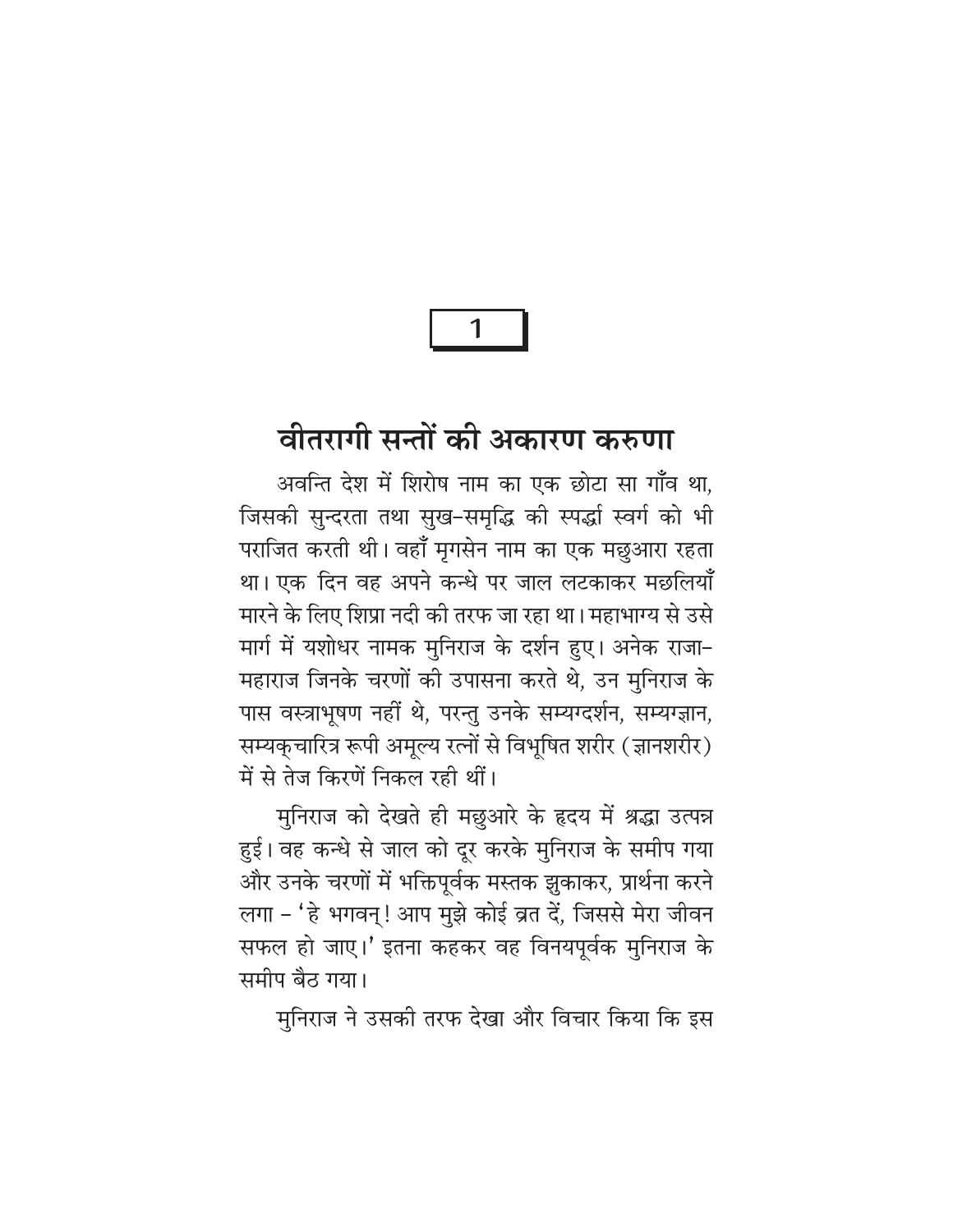महाहिंसक के परिणाम आज अचानक कोमल कैसे हो गये ? सत्य है कि भविष्य में जो कुछ इष्ट-अनिष्ट होना होता है. उस अनसार ही जीवों का मन



भी क्रमश: पवित्र–अपवित्र बनता है। तत्पश्चात् अवधिज्ञान से आगामी घटनाक्रम को जानते हुए मुनिराज को उस पर अत्यन्त करुणा उत्पन्न हुई। उन्हें ज्ञात हुआ कि अब इस मछुआरे की जीवनलीला थोड़े ही समय में समाप्त होनेवाली है; अत: उन्होंने दया-द्रवित होकर करुणा से कहा -

'हे भव्य! मैं तुझे एक उपदेश देता हूँ, उसका पालन तू जीवन भर करना। वह यह कि तेरी जाल में पहली बार जो जीव आये, उसे छोड़ देना और वह पहली बार छोड़ा हुआ जीव जितनी बार तेरे जाल में आवे, उसे छोड़ देना। बस, इसी एक नियम से तू पाप से दूर रहेगा।'

मछुआरे ने मुनिराज के मोक्षदायक शब्दों को सुनकर अत्यन्त प्रसन्नतापूर्वक यह व्रत स्वीकार कर लिया। अहा ! जो गुरु–आज्ञा को समझकर पालन करते हैं तथा विश्वास रखते हैं. वे अवश्य पृथ्वी पर सब प्रकार के सुख को पाकर अन्त में मोक्षसुख को प्राप्त करते हैं।

व्रत धारण करके मृगसेन, नदी के किनारे आया और नदी में अपनी जाल डाली। भाग्यवश उस समय एक बडी मछली जाल में फँस गयी। उसने जाल में से निकालकर अपने गुरु की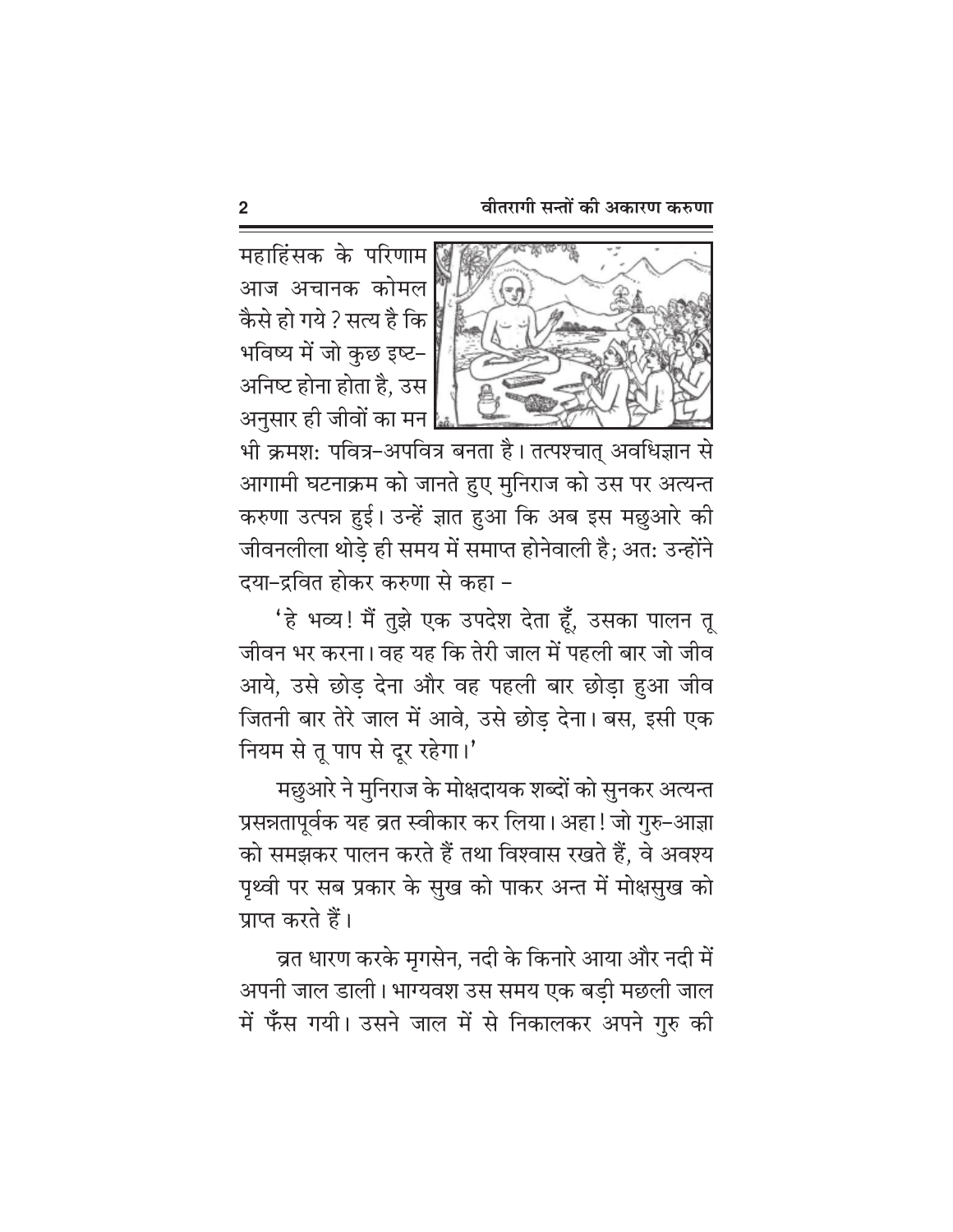आज्ञानुसार उस मछली के कान में कपड़े की ध्वजा बाँधकर वापस नदी में छोड़ दिया। उसने दुबारा अपनी जाल फेंकी तब भी वही बड़ी मछली उसकी जाल में आयी। इस प्रकार पाँच बार वह मछली आई और उसने उसे छोड़ दिया। इस प्रकार उसने मन में दु:खी न होकर, दृढ़तापूर्वक अपने व्रत का पालन किया।

इधर सन्ध्याकाल का समय हो गया था। पक्षीगण भी अपने –अपने घोंसलों में शरण लेने जा रहे थे। निरुपाय होकर मृगसेन भी अपने घर की ओर चल दिया। रास्ते भर वह गुरु प्रदत्त मन्त्र का स्मरण करता रहा। उसकी पत्नी उसे खाली हाथ आया देखकर अत्यन्त दु:खी हुई। उसने क्रोधित होकर दरवाजा बन्द कर लिया और अन्दर चली गयी। सत्य है कि पति का प्रेम होने पर भी नीच स्त्रियों का व्यवहार ऐसा ही होता है।

अपनी स्त्री का ऐसा दुर्व्यवहार देखकर मृगसेन कर्तव्यविमूढ़ होकर घर के बाहर एक पुरानी लकड़ी पर पञ्च नमस्कार मन्त्र का स्मरण करके सो गया। आयु पूर्ण हो जाने से रात्रि में सर्प के डसने के कारण उसकी मृत्यु हो गयी।

अरे रे! सूर्यास्त के साथ-साथ उसकी पत्नी का सौभाग्यसूर्य भी अस्त हो गया। जब प्रात:काल उठकर पत्नी ने पति को देखा तो उसके दु:ख का पार नहीं रहा। वह छाती पीट–पीटकर रोने लगी। रात्रि में कालरूपी अन्धकार ने उसके पति के जीवन का अन्त कर दिया था; अत: उसने निदान किया कि दूसरे जन्म में भी यही मेरा स्वामी हो। तत्पश्चात् उसने अपने पति के साथ अग्नि में प्रवेश करके अपघात कर अपनी जीवनयात्रा समाप्त कर ली।

3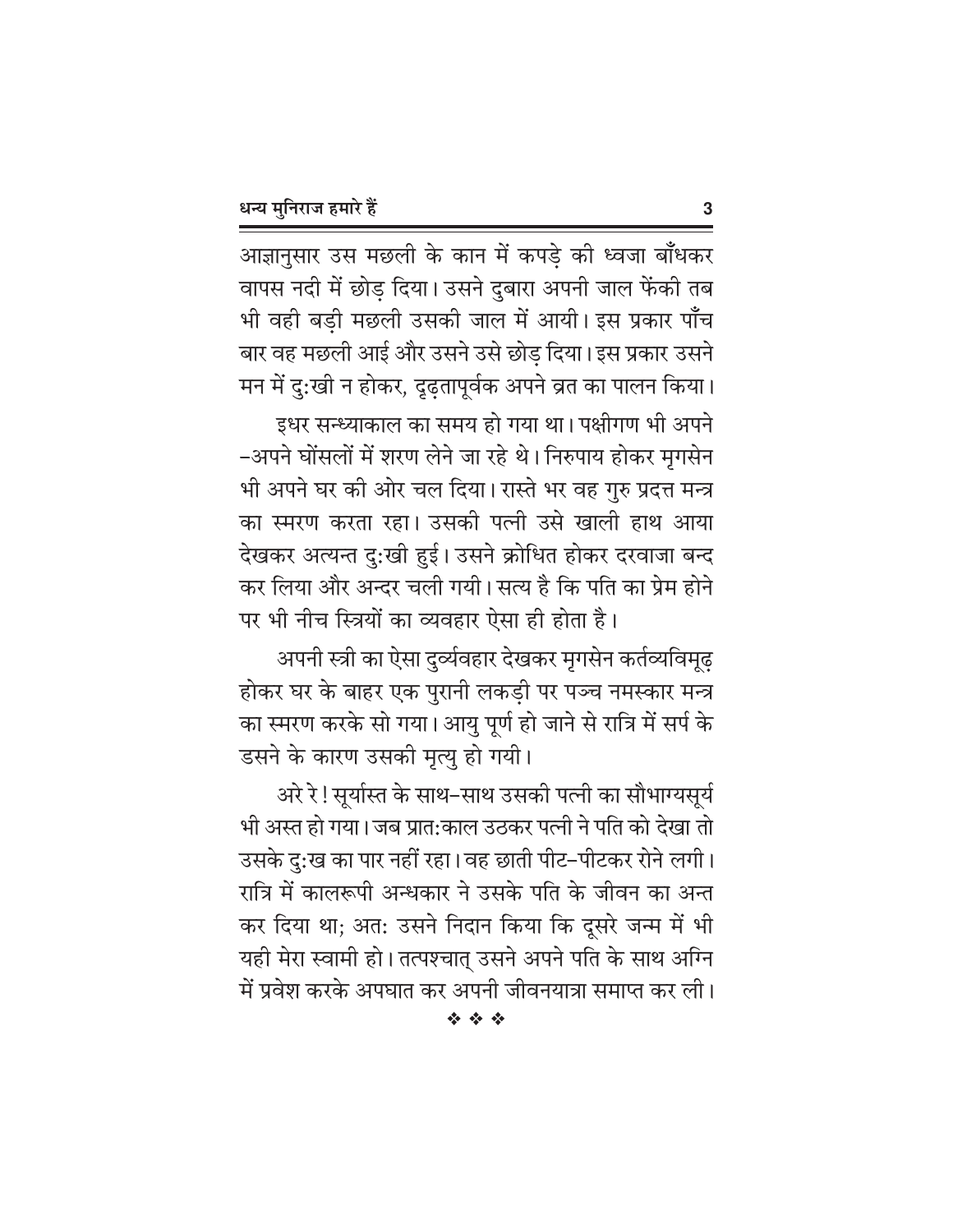विशाल नगरी में राजा विशम्भर राज्य करता था। उसकी पत्नी का नाम विश्वगुणा था। उसी राज्य में गुणपाल नाम का एक सेठ रहता था। उसकी पत्नी का नाम धनश्री और पुत्री का नाम सुबन्धु था। धनश्री सुन्दर तथा गुणवती थी। पुण्योदय से मृगसेन का जीव, धनश्री के गर्भ में आया।

उसी राजा का नर्मभर्म नाम का एक मन्त्री था, उसके पुत्र का नाम नर्मधर्म था। मन्त्री ने राजा से प्रार्थना की कि हे राजन्! सेठ गुणपाल की पुत्री सुबन्धु के साथ मेरे पुत्र का विवाह करा दो।

राजा ने मन्त्री-पुत्र के लिए गुणपाल से इस सम्बन्ध के लिए आग्रह किया परन्तु गुणपाल अपनी पुत्री का विवाह नर्मधर्म के समान कुकर्मी से नहीं करना चाहता था और राजा से बचने का उपाय तो राज्य परित्याग के सिवाय अन्य कुछ था नहीं। अत: उसने अपने मित्र श्रीदत्त के पास अपनी सगर्भा पत्नी को छोड़कर पुत्री तथा थोड़े–से धन के साथ राज्य का परित्याग करके, कौशाम्बी नगरी में जाकर शरण ली।

श्रीदत्त के घर के समीप एक जैन श्रावक रहता था। एक दिन शिवगुप्त और मुनिगुप्त नामक दो मुनिराज आहार के लिए पधारे। जब आहार करके मुनिराज वापस जङ्गल में जाने लगे तो अनायास ही मुनिगुप्त की दृष्टि धनश्री पर पड़ गयी। वह उस समय शोचनीय दशा में श्रीदत्त के आँगन में खड़ी थी।

कुकवि की कविता के समान उसकी दयनीय दशा देखकर मुनिगुप्त ने शिवगुप्त मुनिराज से कहा - 'प्रभो! इसकी दुर्दशा देखकर लगता है कि निश्चित् ही इसके गर्भ से किसी अभागे का जन्म होना है।'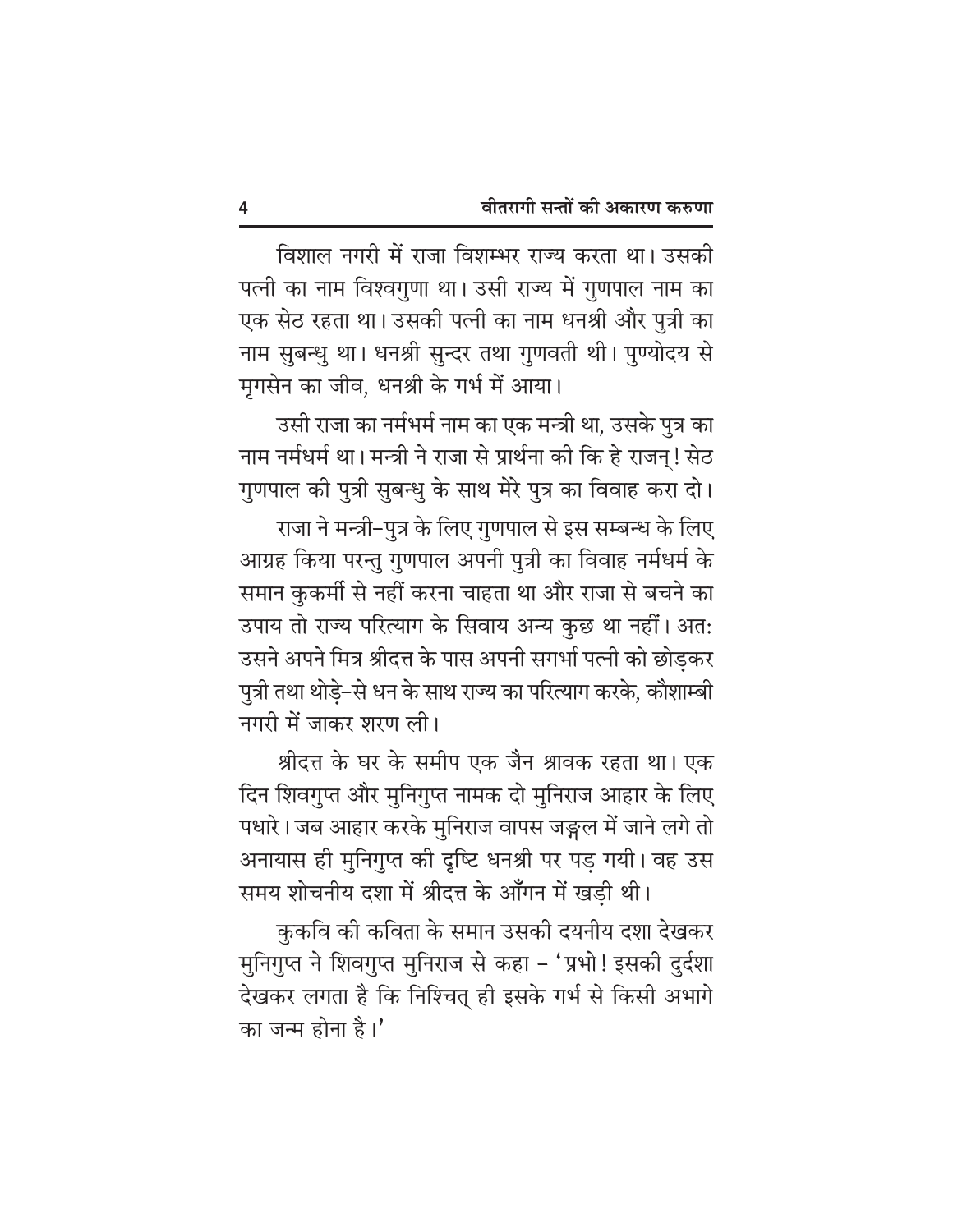शिवगुप्त ने मुनिगुप्त मुनिराज से कहा – तुम्हारा यह अनुमान मिथ्या है। इसके गर्भ से तो एक प्रबल प्रतापी महात्मा, जिनधर्म के पूर्ण ज्ञाता पुत्र का जन्म होगा, जो राज सम्मान का पात्र होगा। यद्यपि उसका जन्म वैश्य कुल में होगा, तथापि उसका विवाह राजा विशम्बर की राजपुत्री के साथ होगा और राजवंश उसकी सेवा करेगा।'

मुनिराज की यह भविष्यवाणी सुनकर ईर्ष्यालु श्रीदत्त हृदय से कोसने लगा। यद्यपि वह सेठ गुणपाल का मित्र था, तथापि जाति भाईयों की महत्ता नहीं देख सका और उसने जन्मते ही बालक को मारने का निश्चय कर लिया। सत्य ही कहा है कि –

दुर्जन शत्रु अकारण मित्र बन जाते हैं। पहले तो श्रीदत्त विचारी धनश्री को अत्यन्त दु:खी करता था, परन्तु अब वह उसके साथ अत्यन्त प्रेम का व्यवहार करने लगा। प्रसवकाल का समय आने पर धनश्री ने पुत्र को जन्म दिया, परन्तु वह प्रसव की वेदना से मूर्च्छित हो गयी। पापी श्रीदत्त तो इसी अवसर की प्रतीक्षा कर रहा था। उसने विचार किया कि बालक तेजस्वी है और आश्रय देनेवालों का विनाश करनेवाला है; अत: इसे मार ही देना चाहिए। उसने प्रसिद्ध कर दिया कि धनश्री के मरा हुआ पुत्र उत्पन्न हुआ है। फिर उसने बालक को एक हरिजन को देकर कहा कि इसे ले जाकर मार दे। हरिजन उसे ले गया, परन्तु बालक का तेज देखकर उसके प्रति दया आयी, इस कारण उसे सुरक्षित स्थान पर रखकर अपने घर आ गया।

#### 经合金

सेठ श्रीदत्त की एक बहन थी, उसका विवाह सेठ इन्द्रदत्त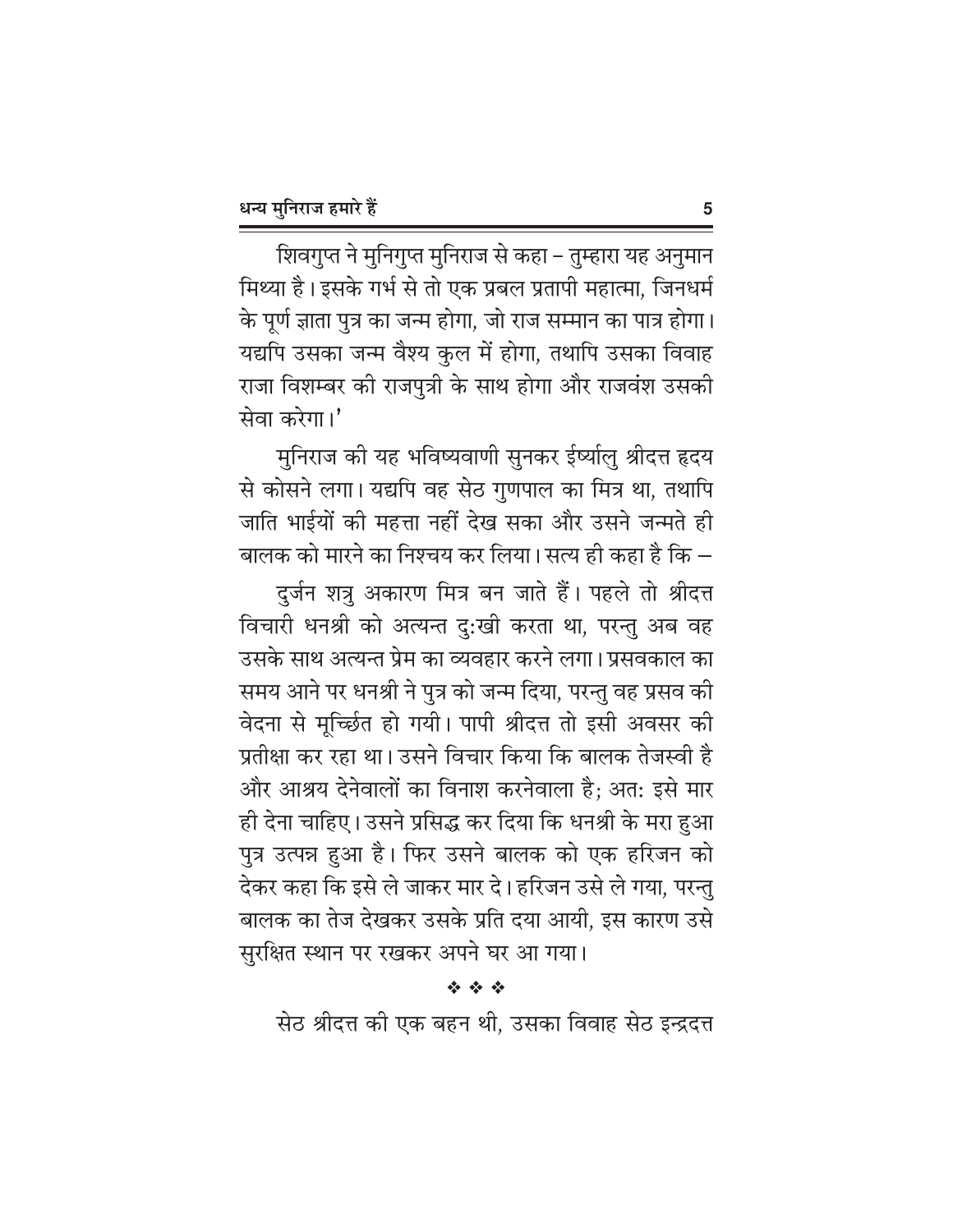के साथ हुआ था। उनके कोई सन्तान नहीं थी। बालक के पूर्वोपार्जित पुण्य के उदय से सेठ इन्द्रदत्त माल बेचकर उसी मार्ग से निकल रहा था, जिस मार्ग पर उक्त बालक था। रास्ते में ग्वाले के मुख से उस बालक की हालत सुनकर, जहाँ बालक था, वहाँ गया। बालक का अनुपम सौन्दर्य और तेज देखकर सेठ बहुत प्रसन्न हुआ और हर्षपूर्वक बालक को गोद लेकर घर ले आया। जैसे, आँख प्राप्त होते ही अन्धे को, खोई हुई मणि मिलने से मणिधर सर्प को सुख होता है; उसी प्रकार बालक की प्राप्ति से प्रसन्नता के उपलक्ष्य में सेठ ने उसका नाम धनकीर्ति रखा, बहुत उत्सव किया तथा याचकों को दान दिया।

अहो! पूर्वोपार्जित पुण्य के प्रभाव से प्राणियों की आपत्ति भी सम्पत्तिरूप में परिवर्तित हो जाती है।

जब इस घटनाक्रम का पता पापी श्रीदत्त को लगा तो वह अपने बहनोई के घर गया और मायाचारी से भरपूर बातें बनाकर बहिन तथा भानेज (धनकीर्ति) को अपने घर ले आया। यह अक्षरश: सत्य है कि दृष्ट लोगों के मन में कुछ रहता है और वे करते कुछ हैं। सज्जनों का मन, वचन और कर्म एक समान होता है - यही सज्जनों और दुर्जनों में अन्तर है। पापी श्रीदत्त भी इसी श्रेणी का दुष्ट था। अत: वह नि:सहाय बालक के खून का प्यासा हो गया था। इस बार भी उसने एक चाण्डाल को कुछ लोभ देकर बालक को मारने के लिए सौंप दिया परन्तु चाण्डाल को बालक की सुन्दरता पर दया आई और उसने उसे पहाड की गुफा में जाकर रख दिया।

सन्ध्या के समय जब ग्वाले गायों को चराकर वापस आ रहे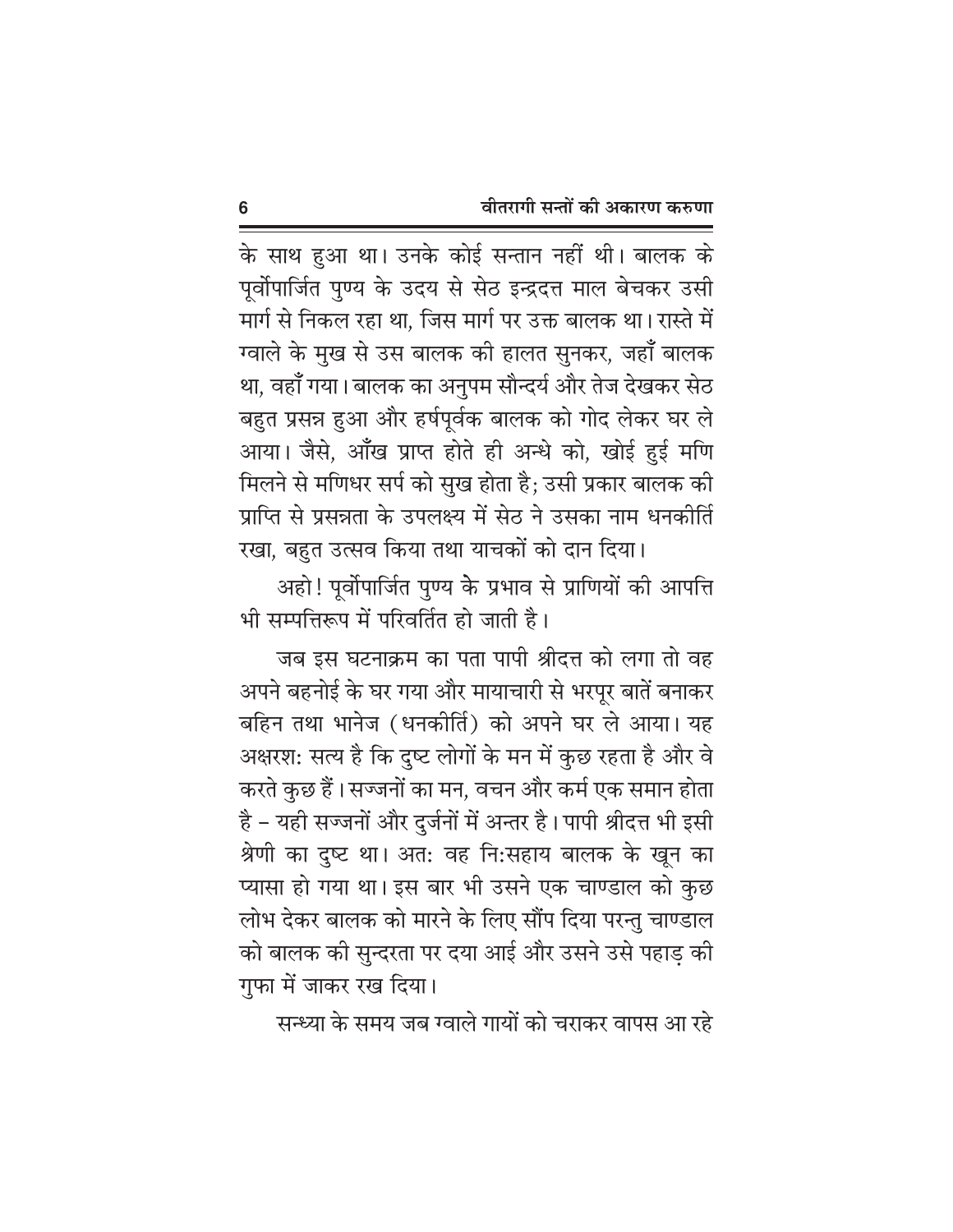थे, तब थोड़ी-सी गायें उसी गुफा की ओर चली गयी। उस सयम लोगों ने देखा कि गायें बालक को घेर कर खडी हैं और उनके थनों में से दूध टपक रहा था। ये समाचार उन्होंने अपने मुखिया गोविन्द को दिये। उसके भी कोई सन्तान नहीं थी, अत: वह बालक को अपने घर ले आया और पुत्रवत् उसका पालन-पोषण करने लगा। वह बालक रूप में रतिपति कामदेव को भी लज्जित करता था। नीलकमल के समान उसके विकसित नेत्रों को देखकर भ्रमर भी अपनी मधुर झंकार से पराग के भ्रम में हमेशा उसके कान के पास गूँजते थे। चन्द्र के समान उसकी कीर्ति तथा सूर्य के समान उसका तेज देखकर लगता था कि मानो पृथ्वी भी एक दूसरे स्वर्ग के समान है। इस प्रकार जैसे-जैसे वह बालक दूज के चन्द्रमा के समान वृद्धिगत होता गया, वैसे-वैसे समस्त कलाएँ. उसके पास आती जा रही थी।

एक दिन पापी श्रीदत्त, गोविन्द के यहाँ घी लेने के लिए आया। धनकीर्ति पर नजर पड़ते ही वह उसे पहिचान गया और थोड़ी-सी जो शङ्का थी, वह लोगों से पूछकर दूर हो गयी। वह दुष्ट उसे मारने का षड़यन्त्र करने लगा। उसने गोविन्द से कहा – ' भाई ! मुझे एक अत्यन्त आवश्यक कार्य है, यदि आज्ञा दो तो मैं तुम्हारे पुत्र के हाथ मेरे घर एक पत्र भेज दूँ।' गोविन्द ने सहजभाव से आज्ञा दे दी। सत्य है कि सरल चित्त लोगों को दुष्ट लोगों की दुष्टता का पता शीघ्र नहीं पड़ता।

पापी श्रीदत्त ने पत्र में लिखा 'पुत्र महाबल! यह पत्रवाहक भविष्य में अपने कुल को भस्मीभूत करनेवाला है। यह मलय अग्नि के समान भयङ्कर है, जो सामर्थ्यवान होते ही अपना सर्व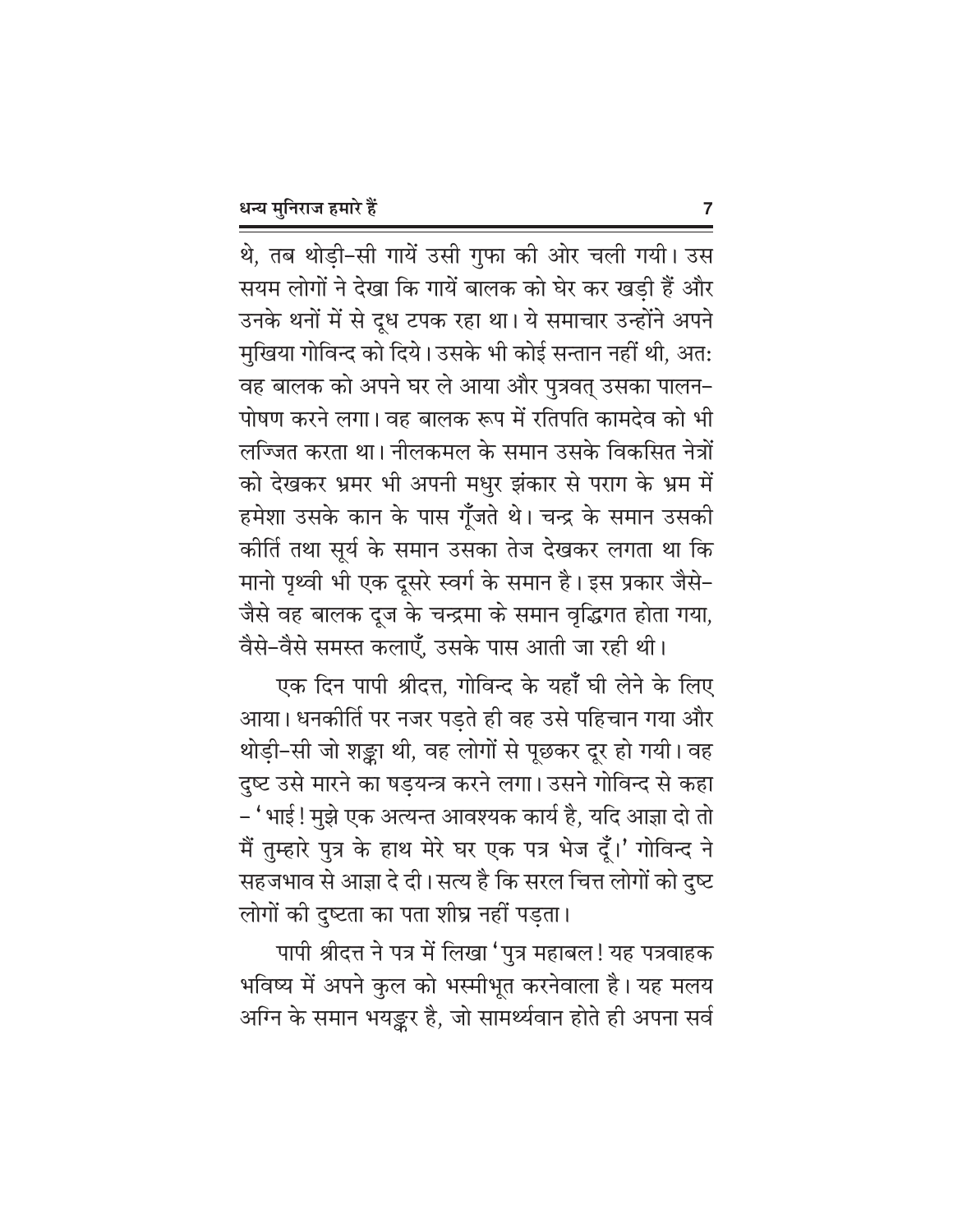नाश करेगा; अत: तू गुप्त रीति से तलवार या मूसल से इसका काम तमाम कर देना। यह कार्य अत्यन्त सावधानी से करना. जिससे किसी को पता नहीं चले।'

कुमार धनकीर्ति ने पत्र को लेकर अपने गले में पहिने हुए हार के साथ बाँध लिया और निर्भय होकर वहाँ से चल निकला। चलते-चलते थक जाने से मार्ग में एक वृक्ष के नीचे सो गया। उसी समय एक अनंगसेना नामक वेश्या वहाँ फूल तोड़ने आई। उसने कुमार के गले में एक पत्र देखा। उसकी इच्छा हुई कि इस पत्र में क्या लिखा है, जरा पढूँ तो सही ! पत्र पढ़ते ही वह चकित रह गयी। उसने कुमार की सुन्दरता और पत्र प्रेषक की निष्ठुरता पर बहुत देर तक विचार किया।

अन्त में उसने उन लिखे हुए अक्षरों को अत्यन्त सावधानीपूर्वक मिटाकर उनके स्थान पर अपनी आँख में आँजे हुए काजल को सली से निकालकर ऐसा लिखा – हे प्रिय! अगर तू सच में ही मुझे अपना स्वामी मानती है और पुत्र महाबल ! तू मुझे अपना पिता मानता है तो इस पत्रवाहक के साथ शीघ्र ही अपनी बहिन श्रीमती का विवाह करा देना। ऐसे सुयोग्य वर की प्राप्ति महाभाग्य से हुई है। इस कार्य में मेरी जरा भी अपेक्षा नहीं रखना क्योंकि सम्भव है कि मुझे वहाँ आने में विलम्ब हो जाए। ध्यान रहे, वर के मान –सम्मान में किसी प्रकार की कमी नहीं होना चाहिए।

इस प्रकार पत्र लिखकर अनंगसेना ने उसे यथास्थान बाँध दिया और वापस अपने घर चली आई। उसके जाने के बाद कुमार की आँख खुली। वह शीघ्रता से श्रीदत्त के घर की ओर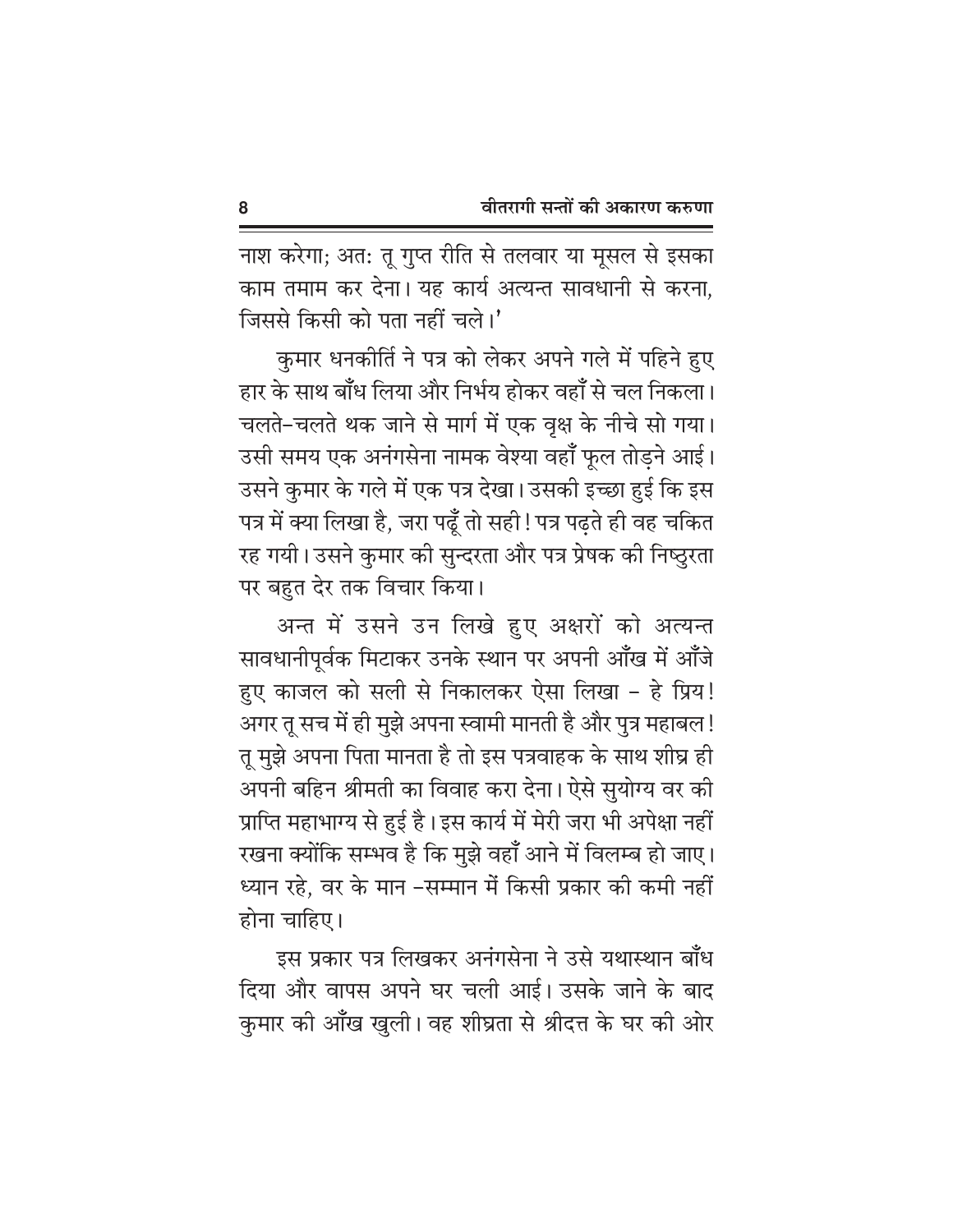चलने लगा। वहाँ पहुँचकर उसने श्रीदत्त की पत्नी के हाथ में वह पत्र दिया, उस पत्र को श्रीदत्त के पुत्र महाबल ने भी पढ़ा। पढ़कर उन दोनों के आनन्द की सीमा नहीं रही और उन्होंने शुभ मुहुर्त में श्रीमती के साथ कुमार धनकीर्ति का विवाह कर दिया।

देखो, वस्तुस्वभाव के परिणाम की स्वतन्त्रता! जो होना है, वह होकर रहता है; उसमें कोई फेरफार नहीं कर सकता।

जब श्रीदत्त को इस घटना का परिज्ञान हुआ तो वह घबराकर शीघ्र दौडा चला आया। उसने रास्ते में ही धनकीर्ति को मारने की युक्ति विचार ली। गाँव के बाहर पार्वती का एक मन्दिर था, वहाँ उसने एक मनुष्य के साथ धनकीर्ति को मारने का निश्चय किया। घर आकर उसने पार्वती की पूजा के लिए सामग्री देकर कुमार को भेजा परन्तु जिसकी आयु शेष हो, उसे कोई मार नहीं सकता और जिसका मरण काल आ जाता है, उसे कोई बचा नहीं सकता है – यह शाश्वत् सत्य सिद्धान्त है।

धनकीर्ति तुरन्त आज्ञा शिरोधार्य करके नगर के बाहर गया, परन्तु रास्ते में उसका साला महाबल आ रहा था। उसने कुमार को पूजा की सामग्री के साथ वापस घर भेज दिया। एक कहावत है कि पिता के पुण्य से सन्तान की वृद्धि होती है और पिता के अधर्म से सन्तान का अध:पतन होता है। श्रीदत्त के पाप ने पुत्र पर हाथ साफ कर दिया। पिता के पापाचरण से निरपराध महाबल मन्दिर में जाते ही मारा गया।

पुत्र की मृत्यु से श्रीदत्त अत्यन्त दुःखी हुआ। उसने अपनी पत्नी से धनकीर्ति को मारने की युक्ति पूछी। पत्नी ने कहा कि तुम निश्चिन्त रहो, अब तुम सठिया गये हो, तुम्हारी बुद्धि शिथिल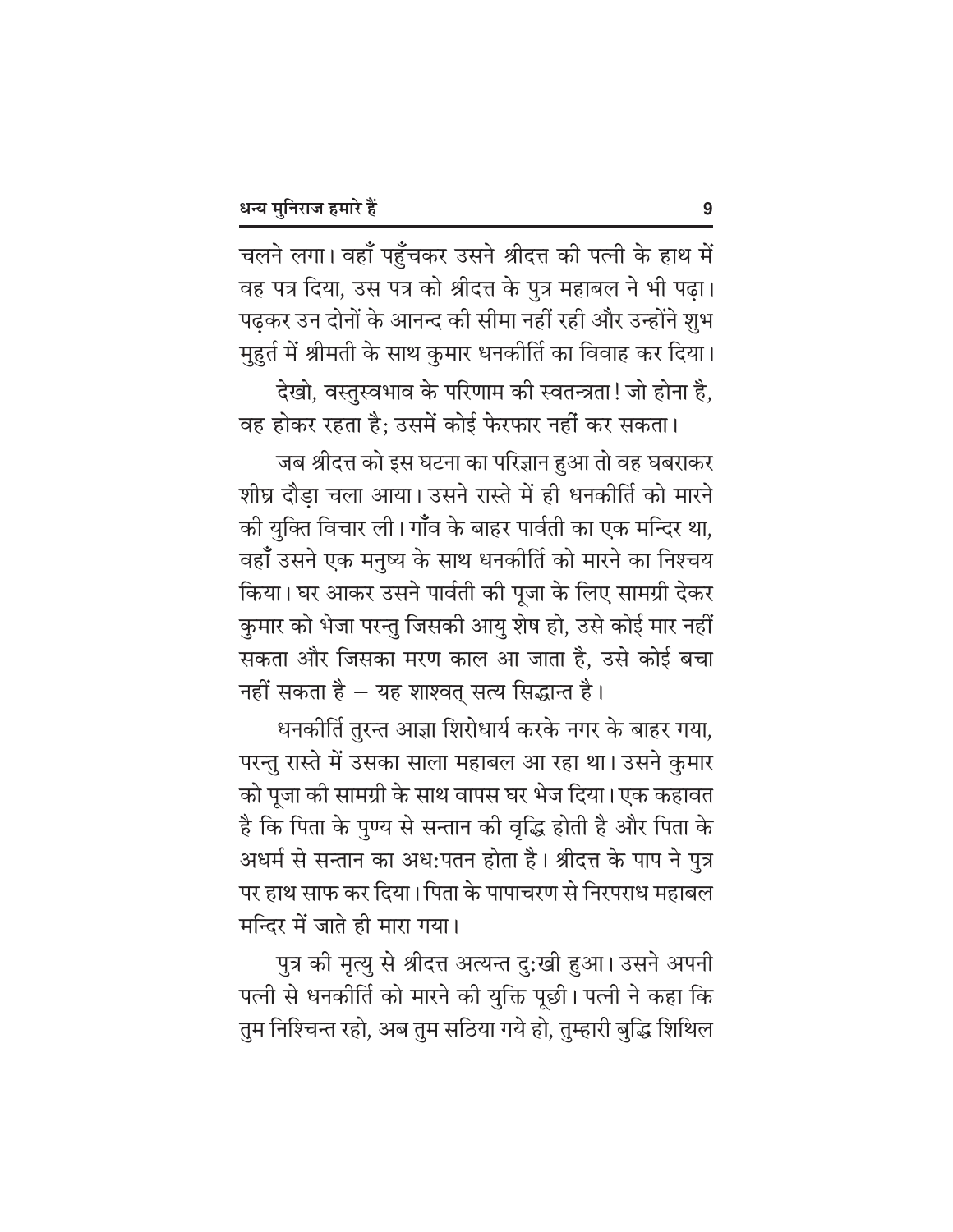हो गयी है, मैं उसका काम तमाम कर दूँगी – ऐसा कहकर उसने दो प्रकार के लड्डू बनाये। एक तो उज्ज्वल और एक कुछ मटमैले। उज्ज्वल लड्डू दिखने में तो सुन्दर थे, परन्तु उनमें विष मिला हुआ था। भोजन के समय उसने अपनी पुत्री श्रीमती से कहा –'बेटी ! मैं स्नान करने जा रही हूँ, अत: तू अपने पिता और पति को भोजन कराना, इनमें से उज्ज्वल लड्डू तेरे पति को देना और मटमेले पिता को' - ऐसा कहकर वह चली गयी।

भोलीभाली श्रीमती. पिता और पति को भोजन कराने बैठी। उसको पिता के सामने पति को उज्ज्वल लड्डू और पिता को मटमैले लड्डू परोसते हुए शर्म महसूस हुई, अत: उसने ठीक इसका उल्टा कर दिया। भाग्य की गति विचित्र है। किसी को पता नहीं कि कब, किसका क्या होगा ? लड्डू खाते ही श्रीदत्त मरण की शरण हो गया, उसकी दुष्टता का अन्त आ गया।

जब श्रीमती की माता स्नान करके वापस आई तो उसके दु:ख का पार नहीं रहा, उसने बहुत विलाप किया और स्वयं ने भी एक जहरीला लड़डू खाकर अपना अन्त कर लिया। सत्य ही है कि जो दुसरों का बुरा चाहता है, उसका बुरा होता ही है – यह अटल और अविचल नियम है। यदि कोई तुम्हारी बुराई करता है, उसकी भी तुम भलाई करो। तुम्हें अच्छी भलाई का प्रतिफल अवश्य प्राप्त होगा और उसको उसकी बुराई का।

经合金

धनकीर्ति की प्रतिष्ठा और सरलता का परिचय महाराज विशम्बर के कानों तक पहुँच गया। उन्होंने अत्यन्त प्रसन्न होकर अपनी पुत्री का विवाह धनकीर्ति के साथ कर दिया। राजा ने उसे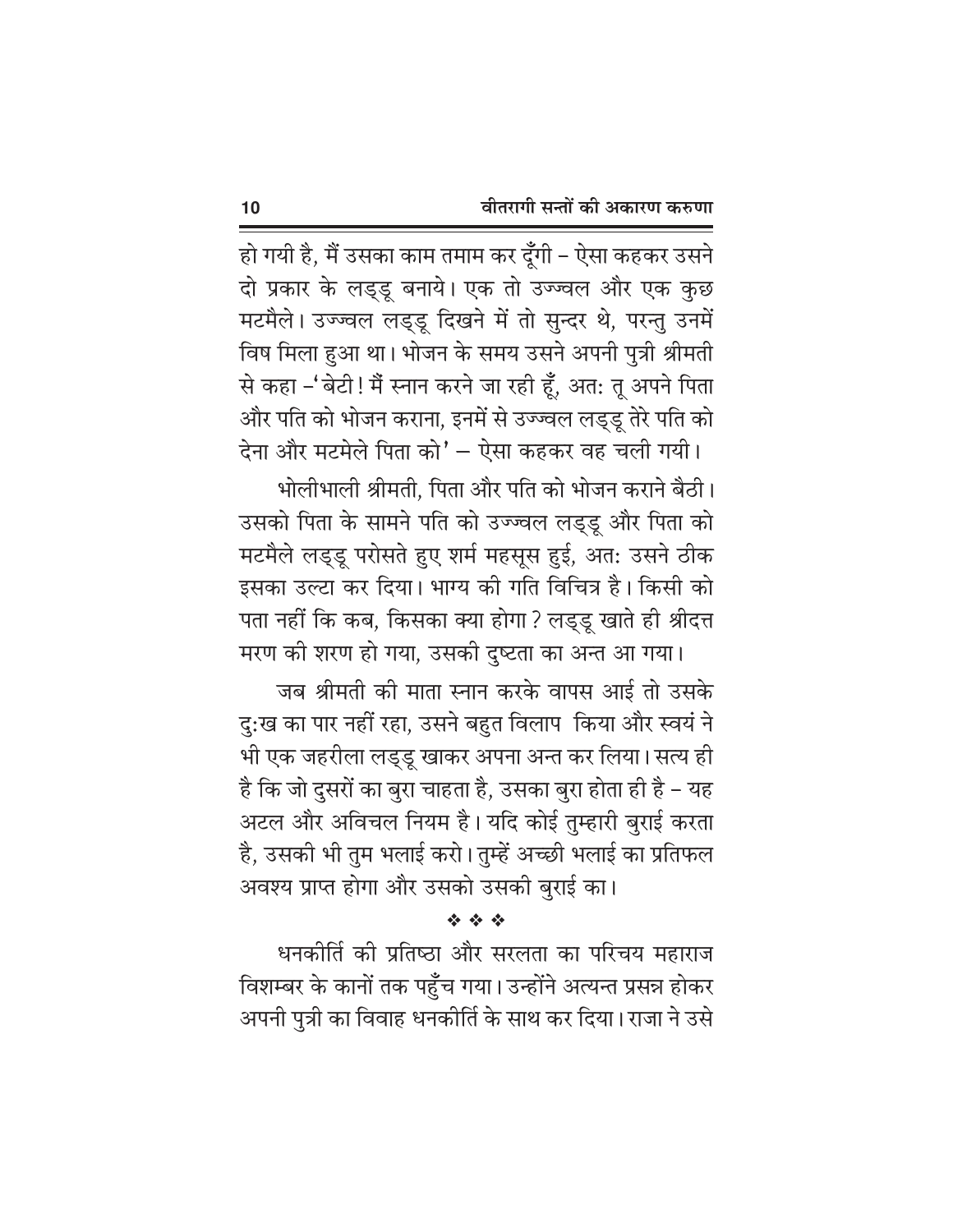दहेज में बहुत धन–सम्पत्ति तो दी ही, राजसेठ पद पर भी उसको नियुक्त कर दिया। सत्य ही है कि संसार में ऐसी कोई वस्तु साध्य नहीं है. जो जिनधर्म के प्रभाव से प्राप्त न हो।

जब धनकीर्ति के वास्तविक पिता सेठ गुणपाल को अपने भाग्योदय के समाचार ज्ञात हुए तो वह शीघ्र कौशाम्बी से उज्जैन के लिए रवाना हो गया। काफी लम्बे समय के बाद पिता-पुत्र का मिलन हुआ। अब धनकीर्ति अनेक भोगों का भोग करता हुआ, सुख-चैन से अपना जीवन व्यतीत करने लगा। साथ ही साथ अपने कर्तव्य से भी विचलित नहीं हुआ। दीन–दुखियों की सहायता, देवराधन, स्वाध्याय, अध्ययन आदि उसके जीवन का एकमात्र लक्ष्य बन गया था।

एक दिन धनकीर्ति के पिता सेठ गुणपाल अपनी पत्नी, पुत्र, बन्धु, बान्धवों आदि को साथ लेकर यशोध्वज मुनिराज की वन्दना के लिए गये। भाग्य से वेश्या अनंगसेना भी वहाँ आयी। मुनिराज की वन्दना करने के बाद गुणपाल सेठ ने उनसे पूछा – 'प्रभो! आपको त्रिकाल का ज्ञान है; अत: कृपा करके हमें यह बतलाने का अनुग्रह करें कि मेरे पुत्र धनकीर्ति ने पूर्व भव में ऐसा क्या पुण्य किया था, जिसके फलस्वरूप इसे बालपन में ही भयङ्कर कष्टों पर विजय प्राप्त करके यह अचल कीर्तिवान, प्रचूर धनी, सुकर्मी, दानी तथा दयालु हुआ?

सेठ के प्रश्न के उत्तरस्वरूप परम करुणाशील, चार ज्ञान के धारी यशोध्वज मुनिराज ने मृगसेन धीवर की कथा सुनाते हुए कहा – 'धनकीर्ति पूर्व भव में धीवर था, उसकी स्त्री का नाम घटा था, जो इस जन्म में श्रीमती नाम की सुलक्षणा गुणवती स्त्री

 $11$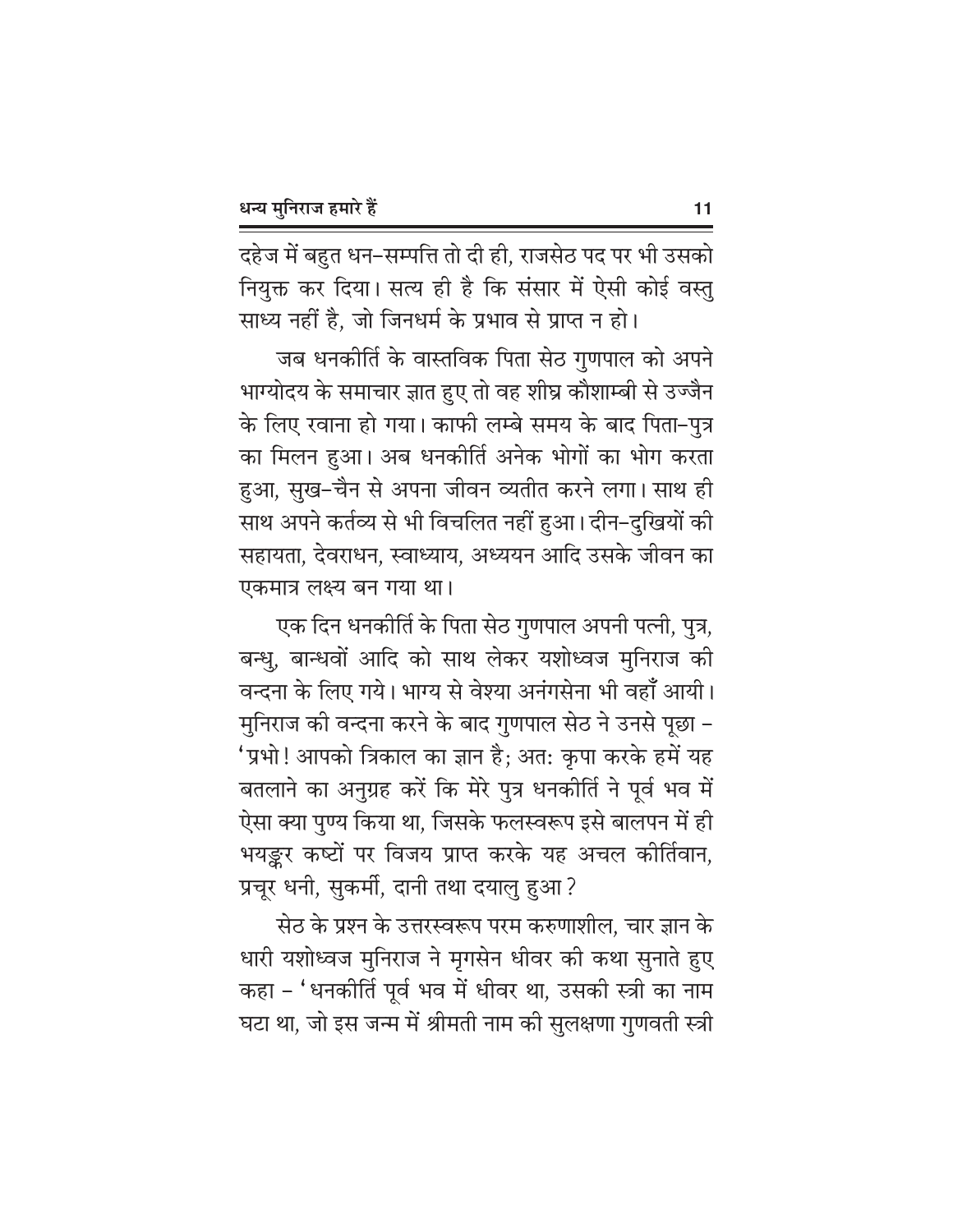

है। वह मछली, जिसे पाँच बार पकड़कर इसने छोड़ दिया था, वह इस जन्म में अनंगसेना बनी है। गुणपाल! यह सब

अहिंसाव्रत धारण करने का फल है। यह अहिंसाव्रत का प्रर्वतक जिनधर्म ऐसा धर्म है, जिससे सज्जनों को क्या नहीं मिलता ?'

मुनिराज के श्रीमुख से कुमार धनकीर्ति की यह कथा सुनकर सबको जिनधर्म पर अटल श्रद्धा हो गयी। धनकीर्ति. श्रीमती. अनंगसेना को अपने-अपने पूर्व भवों की बातें स्मरण हो आई। उसे उस समय मुनिराज द्वारा दिये गये उपदेश वाक्यों का पूर्णत: स्मरण हो गया, जिससे उसका चित्त वैराग्य से ओत-प्रोत हो गया। तत्त्वज्ञानी वैरागी कुमार ने पुण्योदय से प्राप्त संयोगों का उपभोग करते हुए भी तत्त्वाभ्यास में अपना जीवन समर्पित कर दिया। धनकीर्ति ने अपने हाथों से केशलोंच करके जिनदीक्षा धारण कर ली। धनकीर्ति की यह दशा देखकर श्रीमती और अनंगसेना ने भी अपने हृदय में से विषयवासना का भाव छोडकर आर्यिका दीक्षा अङ्गीकार कर ली। जिनधर्म के प्रभाव से धनकीर्ति ने समाधिपूर्वक प्राण त्याग कर सर्वार्थसिद्धि का श्रेष्ठ सुख प्राप्त किया और आगामी भव में मनुष्य होकर मोक्ष प्राप्त करेगा। इसी प्रकार श्रीमती और अनंगसेना ने भी स्वर्ग प्राप्त किया। सत्य है कि जिनधर्म की आराधना से किसको सुख नहीं मिला ? वस्तुत: जिनधर्म कल्पतरु के समान मनवांछित फल देनेवाला है।  $\bullet$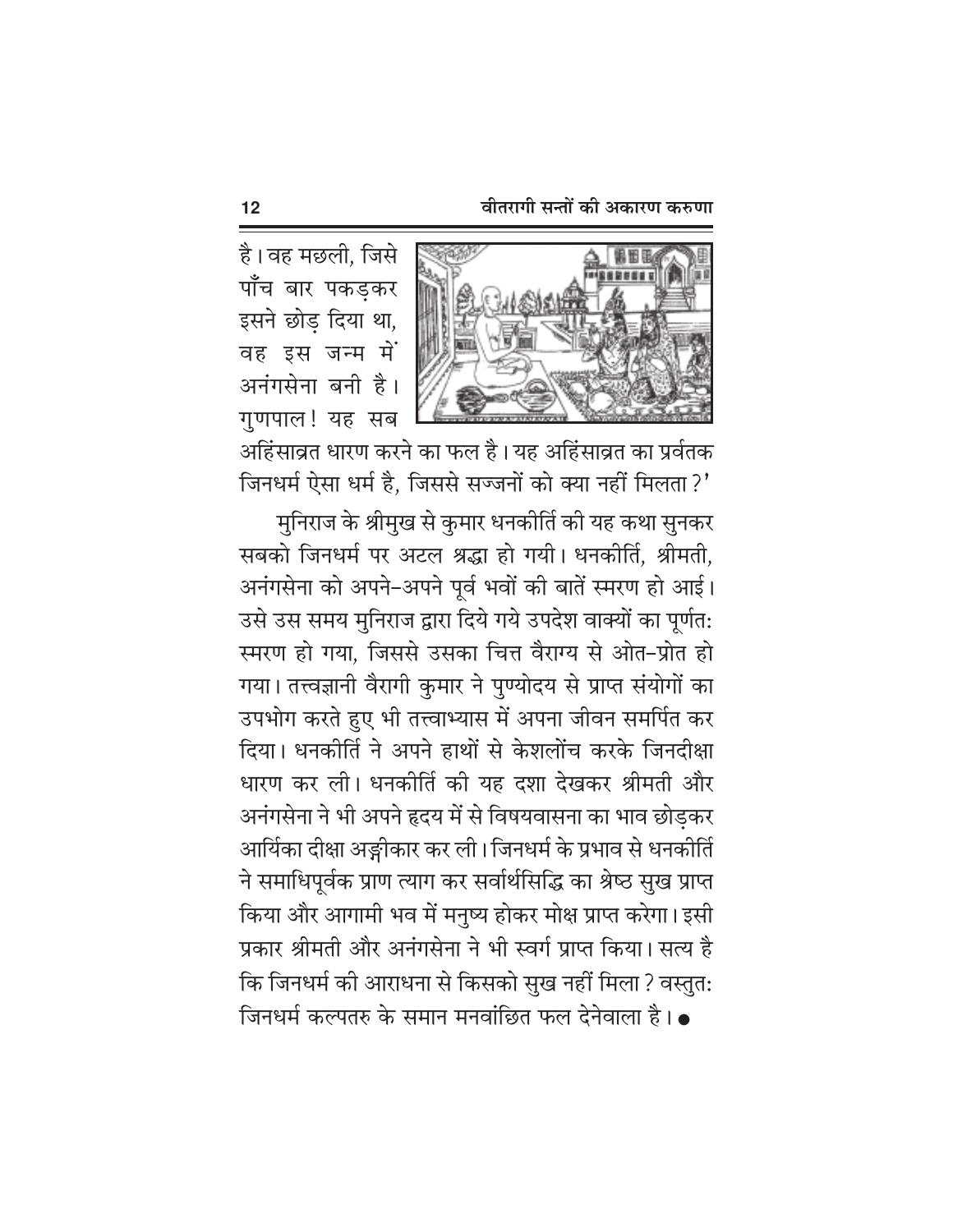$\overline{2}$ 

# सङ्गति कीजे साधु की....

पाटलिपत्र (पटना) के राजा नन्द के दो मन्त्री थे। एक शकटाल और दूसरा वररुचि। शकटाल जैन था, उसे जैनधर्म के प्रति अचल श्रद्धा और प्रीति थी। दूसरा वररुचि जैन नहीं था, इसलिए उसे जैनधर्म से, जैनधर्म के माननेवालों से द्वेष था, ईर्ष्या थी। इस कारण शकटाल और वररुचि की कभी नहीं बनती थी: दोनों एक-दूसरे से अत्यन्त विरुद्ध थे।

एक दिन जैनधर्म के परम विद्वान महापद्य मुनिराज अपने संघसहित पटना नगर में पधारे। शकटाल, मुनिभक्ति से प्रेरित होकर एवं धर्मश्रवण की आकॉंक्षा से मुनिराज के दर्शन करने के लिए वन में गया। उसने बड़ी भक्ति के साथ मुनिराज की पूजा-वन्दना की और मुनिश्री के समीप बैठकर धर्म का पवित्र उपदेश सुना।

अपने पवित्र उपदेश में मुनिराज ने कहा – 'हे भव्य जीवों! यदि तुम संसार के दु:खों से भयभीत हो तो आज ही श्रामण्य अङ्गीकार करो! अहो! जिस दशा में क्षण-क्षण में अन्तर्मुख होकर आत्मा का अतीन्द्रिय आनन्दरूप अमृत पिया जाता है,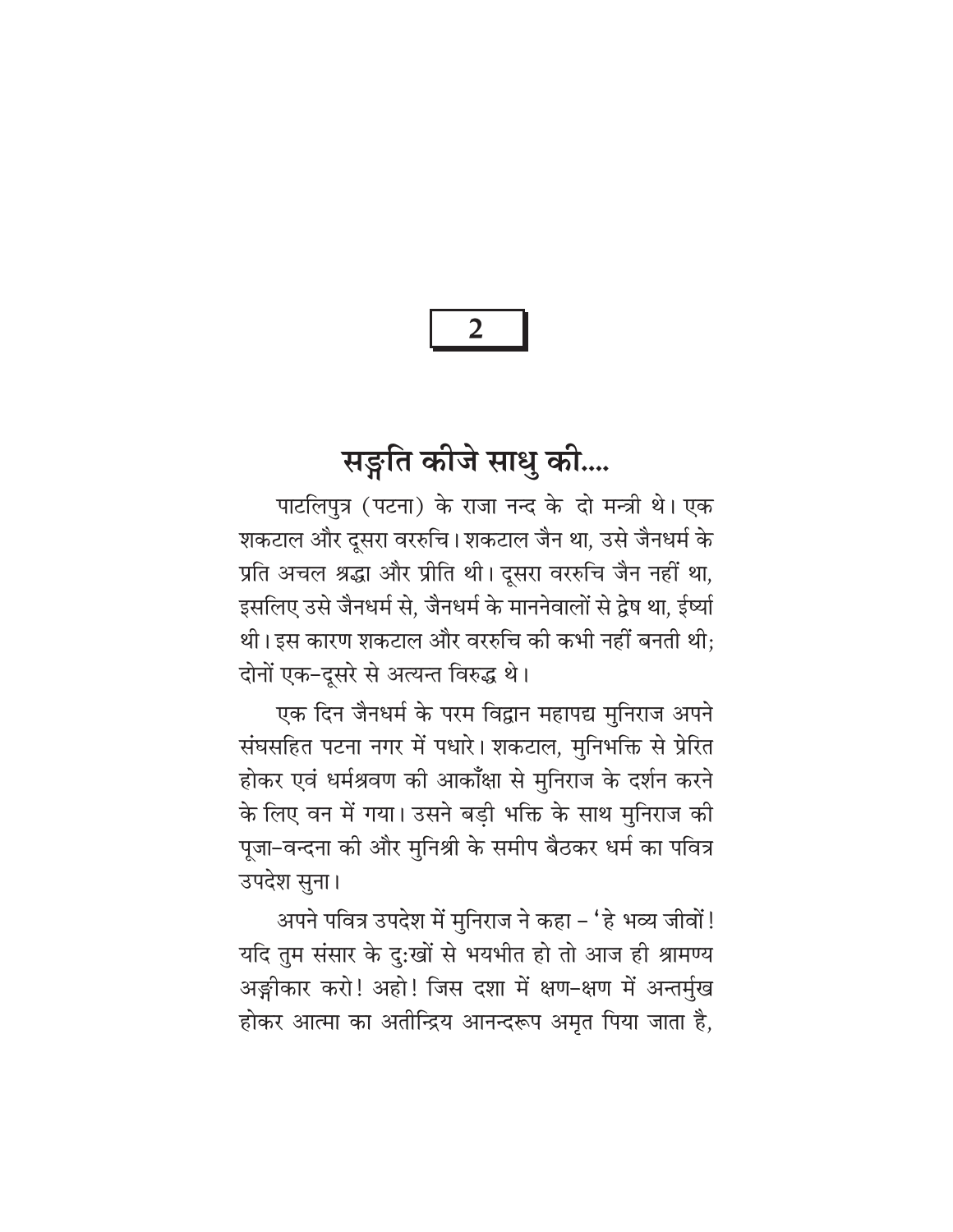उस दशा को अङ्गीकार किये बिना कभी भी संसार-परिभ्रमण का अन्त नहीं है।

अहा! आत्मा सम्पूर्ण निवृत्तस्वरूप तत्त्व है, उसे पर्याय में अनुभव करने के लिए अन्तरोन्मुखी प्रयत्न करो। अपने को जानो. पहिचानो. अपने में ही जम जाओ. रम जाओ - यही सुखी होने का एकमात्र उपाय है।

मनिराज के उपदेश का शकटाल के धार्मिक एवं कोमल हृदय पर बहुत प्रभाव पडा। वह उसी समय संसार का सब मायाजाल तोड़कर दीक्षा ग्रहण करके मुनि हो गया। इसके बाद उसने अपने गुरु द्वारा सिद्धान्तशास्त्र का अच्छा अभ्यास किया। थोड़े ही दिनों में शकटाल मुनि ने कई विषयों में बहुत ही अच्छी योग्यता प्राप्त कर ली। गुरु भी इनकी बुद्धि, विद्वता, तर्कशक्ति और स्वाभाविक प्रतिभा देखकर अत्यन्त प्रसन्न हुए। उन्होंने अपना आचार्यपद अब इन्हें दे दिया। आत्मसाधना में संलग्न शकटाल मुनि ने धर्मोपदेश और तत्त्वप्रचार के लिए अनेक देशों, शहरों और गाँवों में भ्रमण किया। मुनिराज का आत्महितकारी उपदेशश्रवण करके अनेक जीव आत्महित साधक पवित्र मार्ग में लगे। मुनिराज के सातिशय प्रभावना योग से दुर्गति के दु:खों का नाश करनेवाले पवित्र जैनधर्म का प्रकाश सर्वत्र व्याप्त हो गया। इस प्रकार धर्म प्रभावना करते हुए वे मुनिराज एक बार फिर पटना पधारे।

#### 经合金

एक दिन शकटाल मुनि, राजा के अन्त:पुर में आहार करके तपोवन की ओर जा रहे थे। मन्त्री वररुचि ने इन्हें देख लिया।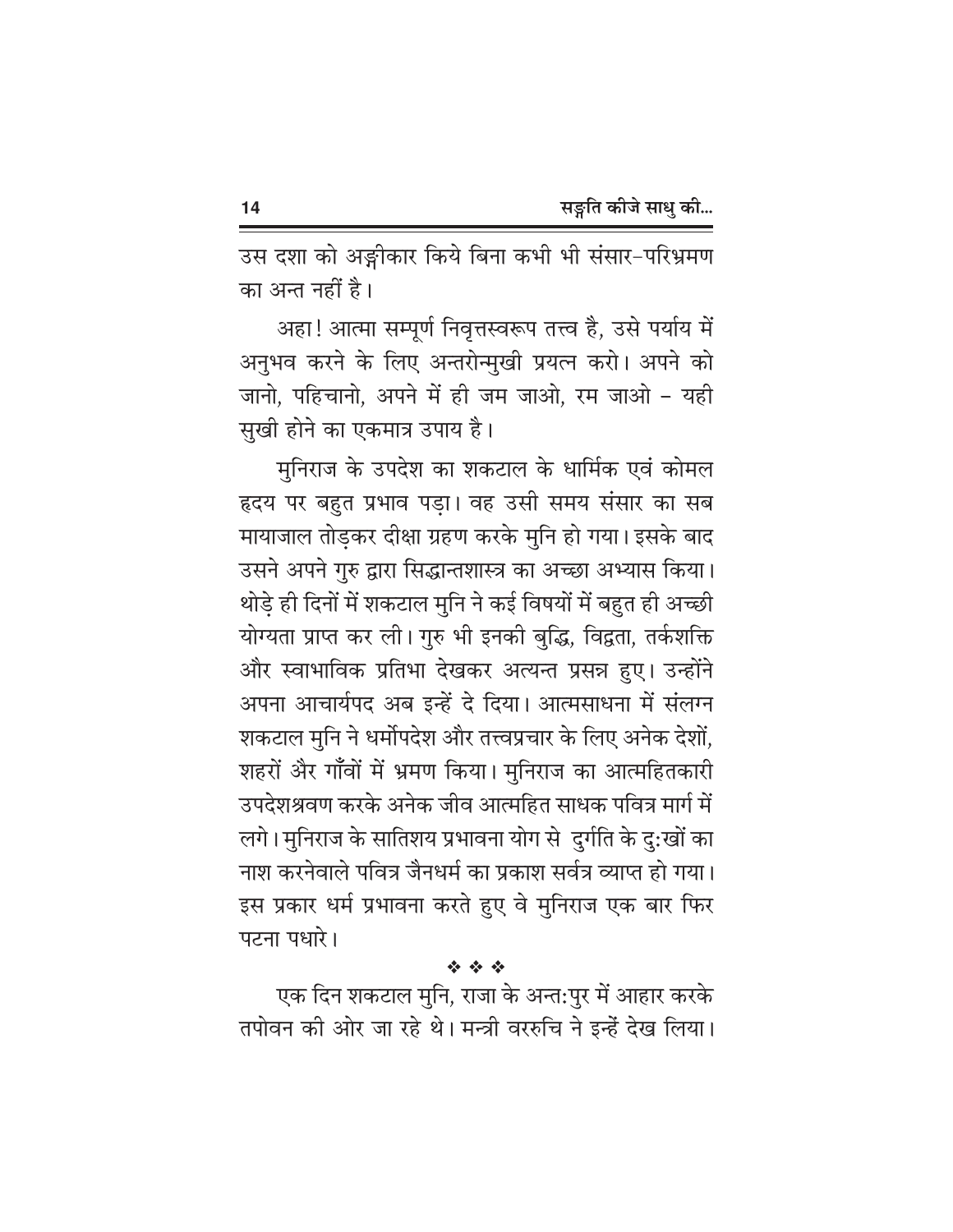इस पापी ने पुराने बैर का बदला लेने का यह अच्छा अवसर देखकर राजा नन्द से कहा – 'महाराज! आपको कुछ पता है कि इस समय अपना पुराना मन्त्री पापी शकटाल भीख के बहाने आपके अन्त:पुर में, रनवास में घुसकर न जाने क्या अनर्थ कर गया है ! मुझे तो उसके चले जाने के बाद ये समाचार मिले, नहीं तो मैंने उसे कभी का पकड़वा कर पाप की सजा दिलवा दी होती। आपको ऐसे धूर्तों के लिए चुप बैठना उचित नहीं है।'

सच है, दुर्गति में जानेवाले पापी लोग बुरे से बुरा कोई काम करते नहीं चूकते।

राजा नन्द ने अपने मन्त्री के बहकावे में आकर क्रोधपूर्वक उसी समय एक नौकर को आज्ञा की कि वह जाकर शकटाल को जान से मार दे।

अरे...रे! मूर्ख पुरुष, दुर्जनों द्वारा उकसाये जाने पर कृत्य– अकृत्य और भले-बुरे का कुछ भी विचार न करके, अन्याय कर ही डालते हैं।

शकटाल मुनि ने जब उस घातक मनुष्य को अपनी ओर आते देखा, तब उन्हें विश्वास हो गया कि यह मुझे मारने को आ रहा है और यह सब कृत्य मन्त्री वररुचि का है।

जब तक वह घातक, शकटाल मुनि के निकट पहुँचा, उसके पहले ही उन्होंने सावधान होकर संन्यास ले लिया।घातक अपना काम पूरा कर वापस लौट गया। इधर शकटाल मुनि ने समाधि से शरीर त्याग कर स्वर्ग-लाभ प्राप्त किया।

अहो! दुष्ट पुरुष अपनी ओर से कितनी ही दुष्टता क्यों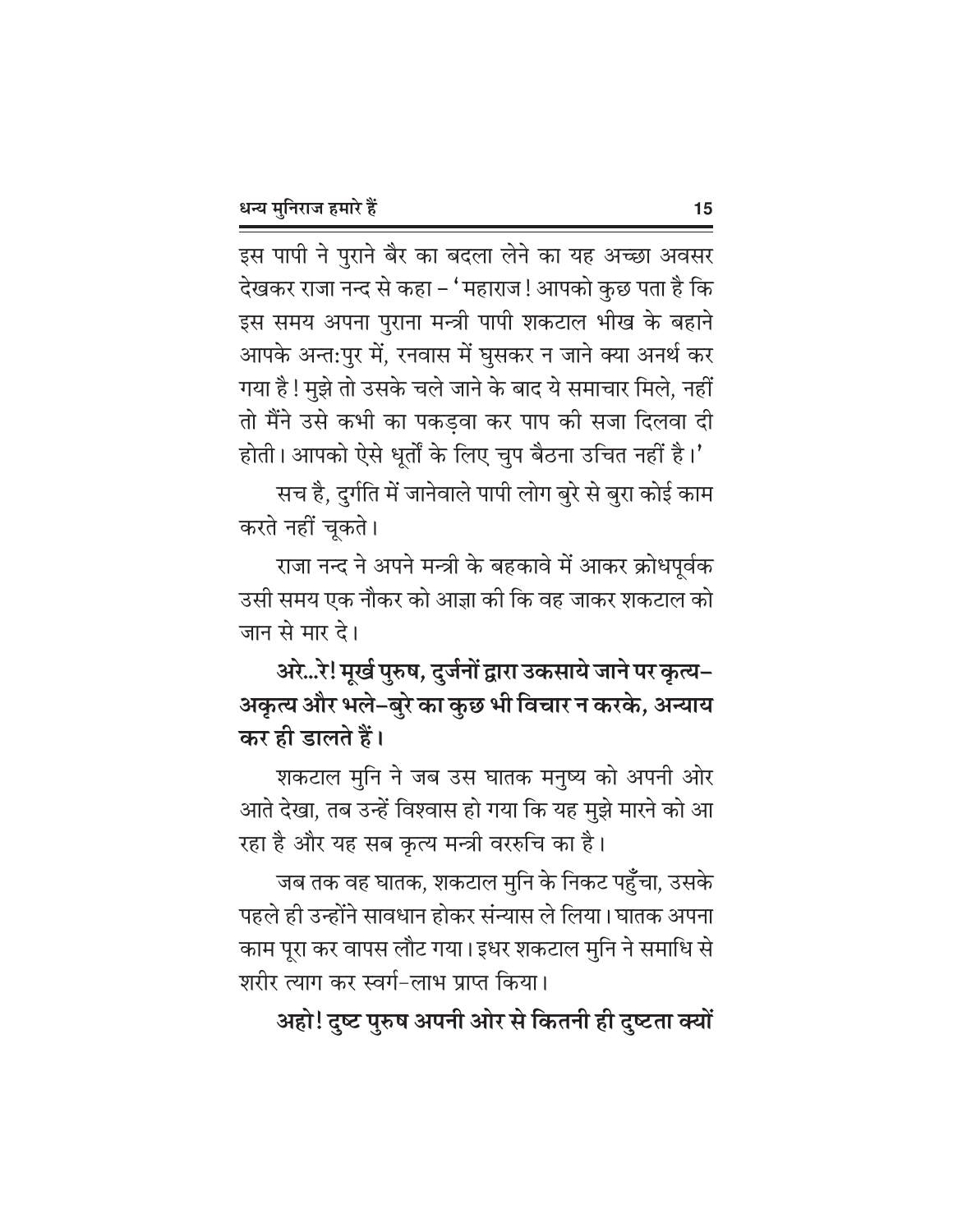न करें, परन्तु उससे सत्पुरुषों को कुछ हानि न पहुँचकर लाभ ही होता है।

जब राजा नन्द को सम्पूर्ण सत्य वस्तुस्थिति का ज्ञान हुआ और उसने सब बातों की गहरी छान–बीन की, तब उसे पता चल गया कि शकटाल मुनि का कोई दोष नहीं था, वे सर्वथा निरपराध थे। इसके पूर्व जैन मुनियों के सम्बन्ध में जो उसकी मिथ्या धारणा हो गयी थी, इस कारण उसे मुनियों पर बेहद क्रोध हो रहा था, उस सब को हृदय से दूर कर, वह अब बहुत पश्चाताप करने लगा। उसने अपने पापकर्मों की बहुत निन्दा की। इसके बाद वह श्रीमहापद्म मुनि के समीप गया। अत्यन्त भक्ति से उसने उनकी पूजा -वन्दना की और सुख के कारणभूत पवित्र जैनधर्म का उपदेश सुना। धर्मोपदेश का उसके चित्त पर बहुत प्रभाव पड़ा। उसने श्रावकों के व्रत धारण किये। अब जैनधर्म पर इसकी अचल श्रद्धा हो गयी थी। वह भी मुक्तिपथ का अनुगामी बन गया था।

देखो, कुसङ्ग का प्रभाव! यह जीव कुसङ्ग में पड़कर, अपने हिताहित का विचार किये बिना ही अनेक कुत्सित पाप कर्मों में लिप्त हो जाता है। यदि स्वयं की सत्पात्रता हो तो अच्छी सङ्गति ग्रहण करके सत्कर्मों में संलग्न हो जाता है। इसीलिए ज्ञानीजनों ने अपने से गुणाधिक की सङ्गति का पावन उपदेश दिया है। गुणहीन की सङ्गति हमें भी निम्न स्तर पर खड़ा करने का साधन है। इसीलिए कहा है कि सङ्गति कीजे साध की...!•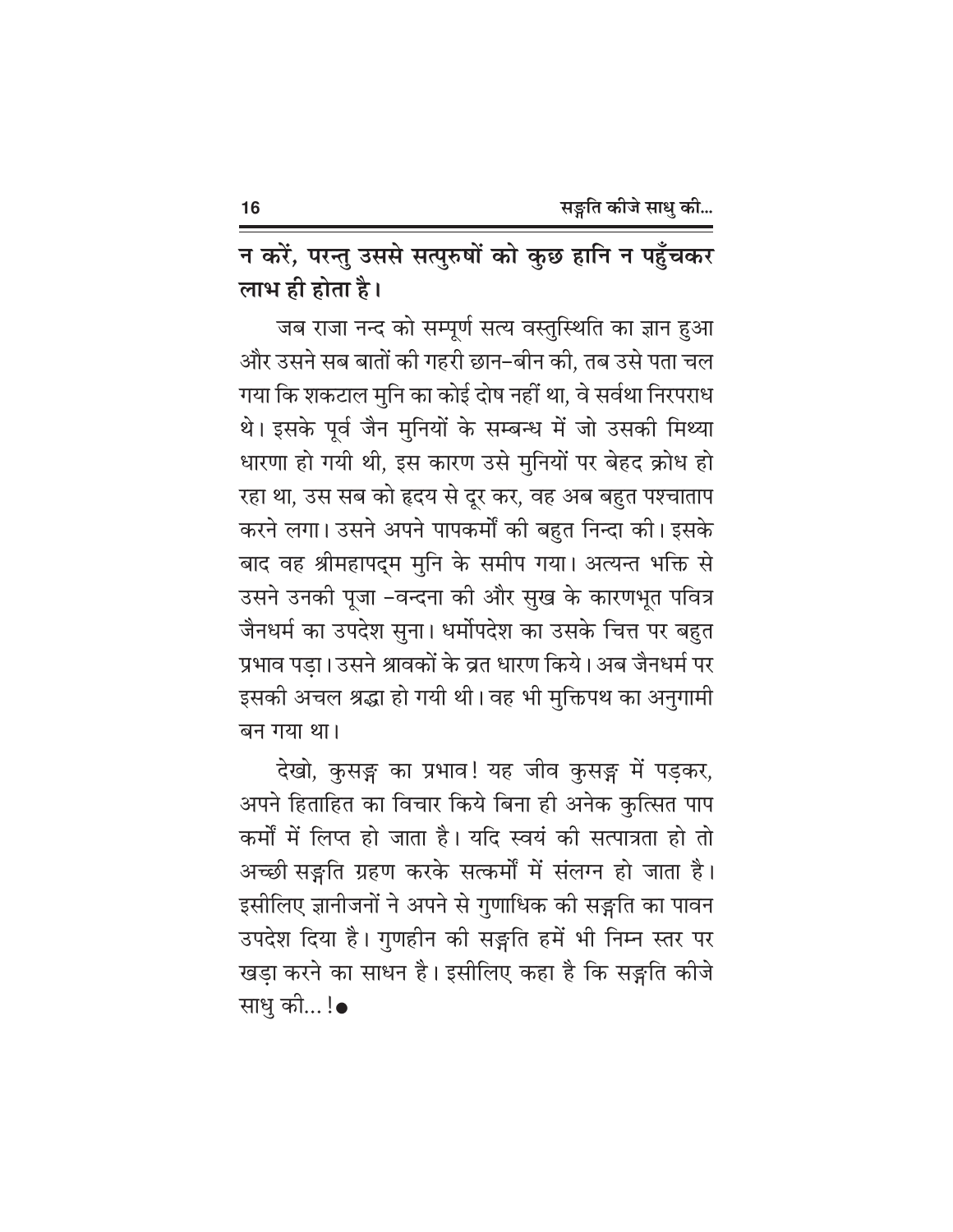3

## यशोधर और चन्द्रमति की कथा मत करो पाप का अनुमोदन

एक दिन की बात है कि यशोमति अपने अन्त:पुर के साथ उद्यान में क्रीडा करने के लिए आया। उसी समय चन्द्रकर्मा भी मुर्गा युगल को लोहखण्ड के पिंजरे में बन्द करके उद्यान में आया। यहाँ आकर चन्द्रकर्मा ने रेशमी वस्त्र के समान अनेक रङ्गों से उज्ज्वल एक मनोहर भवन देखा। चन्द्रकर्मा ने इस प्रसाद के पूर्व द्वार में स्थित मणियों से उज्ज्वल, आकाश के समान स्वच्छ और विचित्र पट मण्डप में परस्पर प्रेमासक्त इस मुर्गा युगल को छोड़ दिया तथा वह मुर्गा युगल की मन्द−मन्द बाँग पुकारने लगा।

इतने में ही चन्द्रकर्मा ने अशोकवृक्ष के नीचे खड़गासन में स्थित एक मुनिराज को देखा। मुनिराज के दोनों हाथ नीचे की ओर लटक रहे थे और दृष्टि नासाग्र थी। वे दयालु थे, उन्होंने समस्त इन्द्रियों पर विजय प्राप्त कर ली थी।

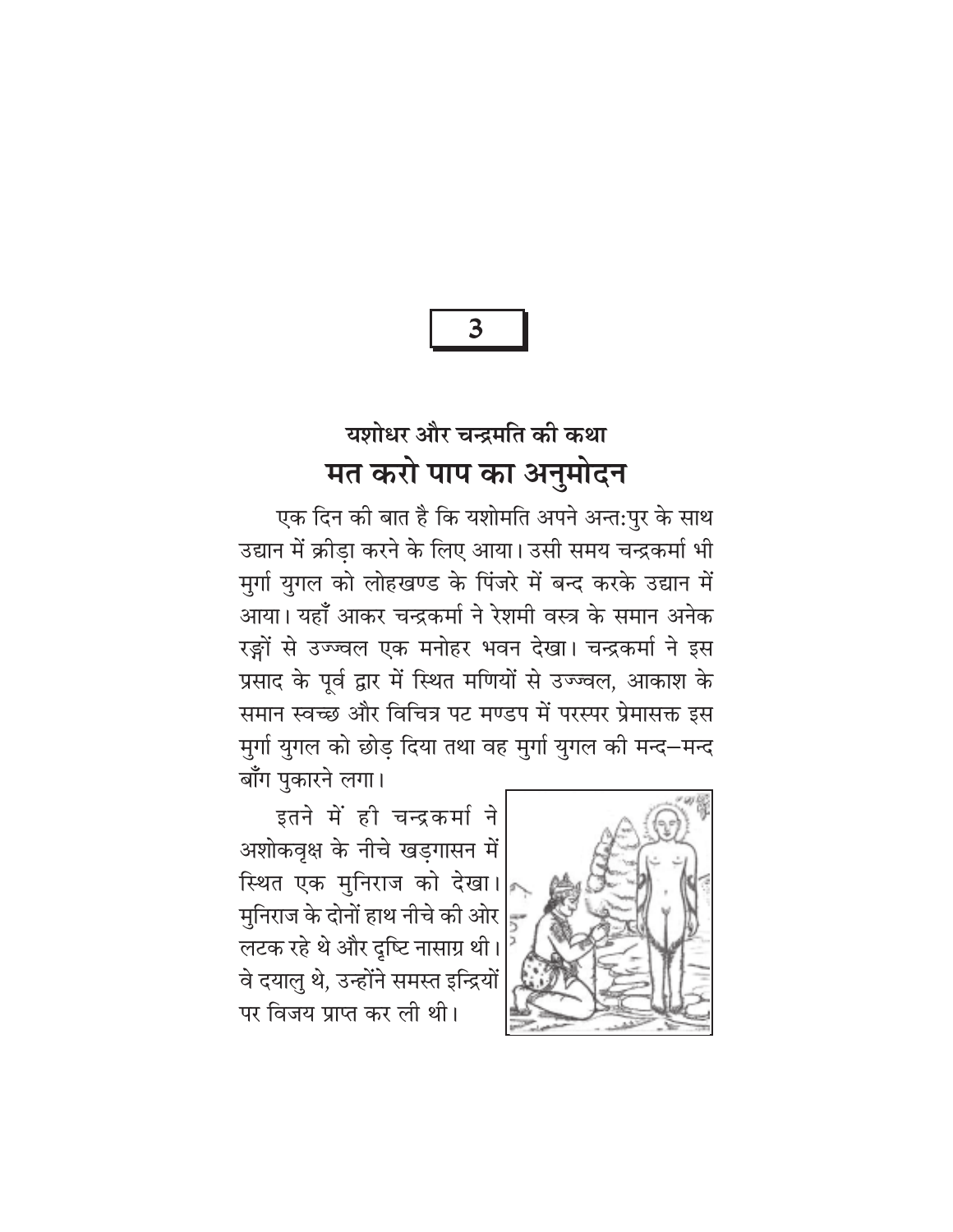चन्द्रकर्मा ने मुनिराज को देखा और मन बिना उनकी वन्दना की तथा निष्ठुर हृदय से उनके सम्बन्ध में विचारने लगा कि मनुष्य के मन में डर उत्पन्न करनेवाले प्रचण्ड सर्प के समान इस मुनि ने राजा के निवास स्थान को अपवित्र किया है। वह इस प्रकार विचार कर ही रहा था, इतने में मुनिराज को योग पूर्ण हो गया। चन्द्रकर्मा ने मुनिराज को ध्यान में से बाहर आते देखा और अत्यन्त निष्ठुर मन से उन कामदेव विजेता मुनिराज से कहा कि – 'हे मुनिराज! आप लोक प्रसिद्ध हो और जनता आपको मानती है-पूजती है, फिर भी आप क्या ध्यान करते हो?'

मुनिराज, चन्द्रकर्मा का यह प्रश्न सुनकर विशुद्ध हृदय से उसे कहने लगे - 'हे भद्र ! तूने जो बात पूछी है, वह तुझे बताता हूँ, तू सावधान होकर एक चित्त से सुन। भद्र! मैंने अपने ध्यान में यह विचार किया कि इस असार संसार में परिभ्रमण करते हुए अनन्त शरीर धारण किये और छोड़े तथा अनेक योनियों में जो दु:ख सहन किये उन दु:खों से मुक्ति कैसे पायी जा सकती है ?'

मुनिराज की बात सुनकर चन्द्रकर्मा पूछने लगा – 'हे साधु! क्या शरीर से अन्य भी कोई जीव वस्तु है ? शरीर उससे भिन्न है ?'

मुनिराज अवधिज्ञानी तथा ग्यारह अङ्ग के धारक थे और समस्त प्रकार के सन्देह को दूर करनेवाले थे। जब उन्होंने चन्द्रकर्मा का प्रश्न सुना तो स्पष्ट शब्दों में कहने लगे – 'हे भोले मानव! तुझे इस सम्बन्ध में जरा भी सन्देह नहीं करना चाहिए। तू विश्वास रख कि शरीर एक अलग वस्तु है और जीव एक अलग वस्तु है।' परन्तु चन्द्रकर्मा नहीं माना वह मुनिराज से कहने लगा  $-$ 'योगिराज! न तो जीव अलग है और न शरीर अलग है, परन्तु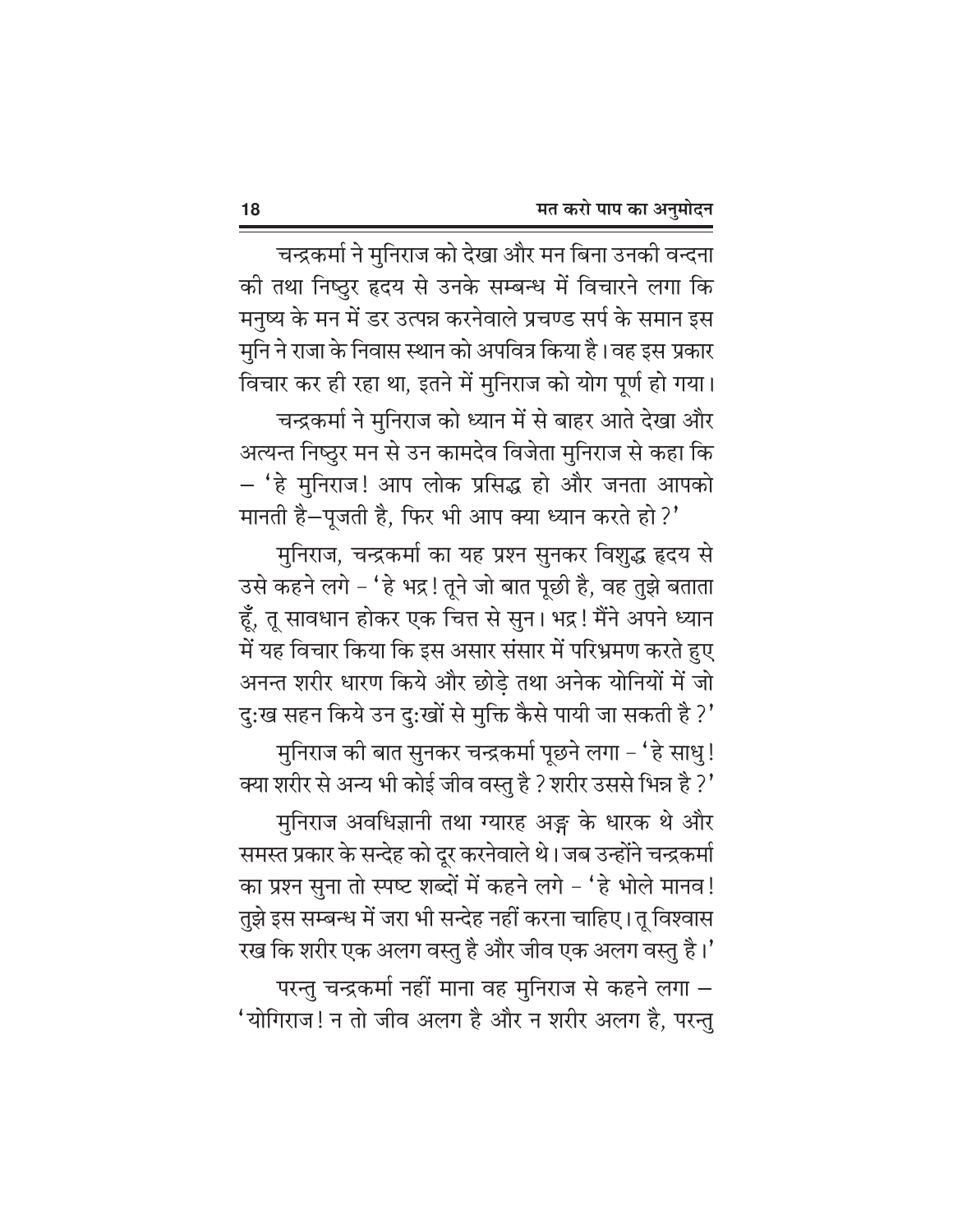अनेक योनिरूप वृक्षों से मण्डित संसाररूपी वन में घूमनेवाले प्राणियों की जो सजीव वस्तु है, वह शरीर ही है। वह एक उदाहरण देकर अपनी बात कहने लगा – 'मुनिराज! मैंने एक चोर को एक कोठी में बन्द कर दिया और उस कोठी के चारों ओर लाख जड दी, फिर उसमें एक छेद किया, अब उस कोठी में पड़ा हुआ चोर मर गया, परन्तु मुनिराज! मैंने कहीं भी उस छेद में से उसके जीव को निकलते नहीं देखा। अत: योगीराज! मैं तो इस घटना से यह सत्य समझता हूँ कि वही जीव है और वही शरीर है, दोनों भिन्न-भिन्न नहीं हैं।'

योगीराज ने जब चन्द्रकर्मा की बात सुनी तो वे कहने लगे कि ' हे भद्र ! तू उसी कोठी में एक मनुष्य को शंख देकर बैठा दे और उससे कह कि तू बहुत प्रसन्नता से उस शंख को फूँक। जब वह शंख बजाने लगे, तब उसकी आवाज को तू अवश्य सुनेगा, परन्तु उस आवाज को तू उस छिद्र में से निकलते हुए नहीं देख सकेगा, अन्य कोई भी नहीं देख सकेगा। भद्र ! जिस प्रकार आवाज बाहर निकलने पर भी देखी नहीं जा सकती; उसी प्रकार शरीर में से बाहर निकलते हुए जीव को भी कोई नहीं देख सकता।'

चन्द्रकर्मा, मुनिराज का यह दृष्टान्त सुनकर कहने लगा – 'योगीराज! अब मैं जो दृष्टान्त आपसे कहनेवाला हूँ, उससे मेरी बात की सत्यता का स्पष्टीकरण होता है। मुनिराज! मैंने एक सजीव चोर को तराजू में तोला, फिर उसको जीव रहित कर दिया परन्तु दोनों स्थितियों में वजन एक समान ही रहा। हे मुनिराज! मेरे इस कथन से आप विश्वास करें कि जीव है, वही शरीर है, अर्थात् दोनों एक हैं।'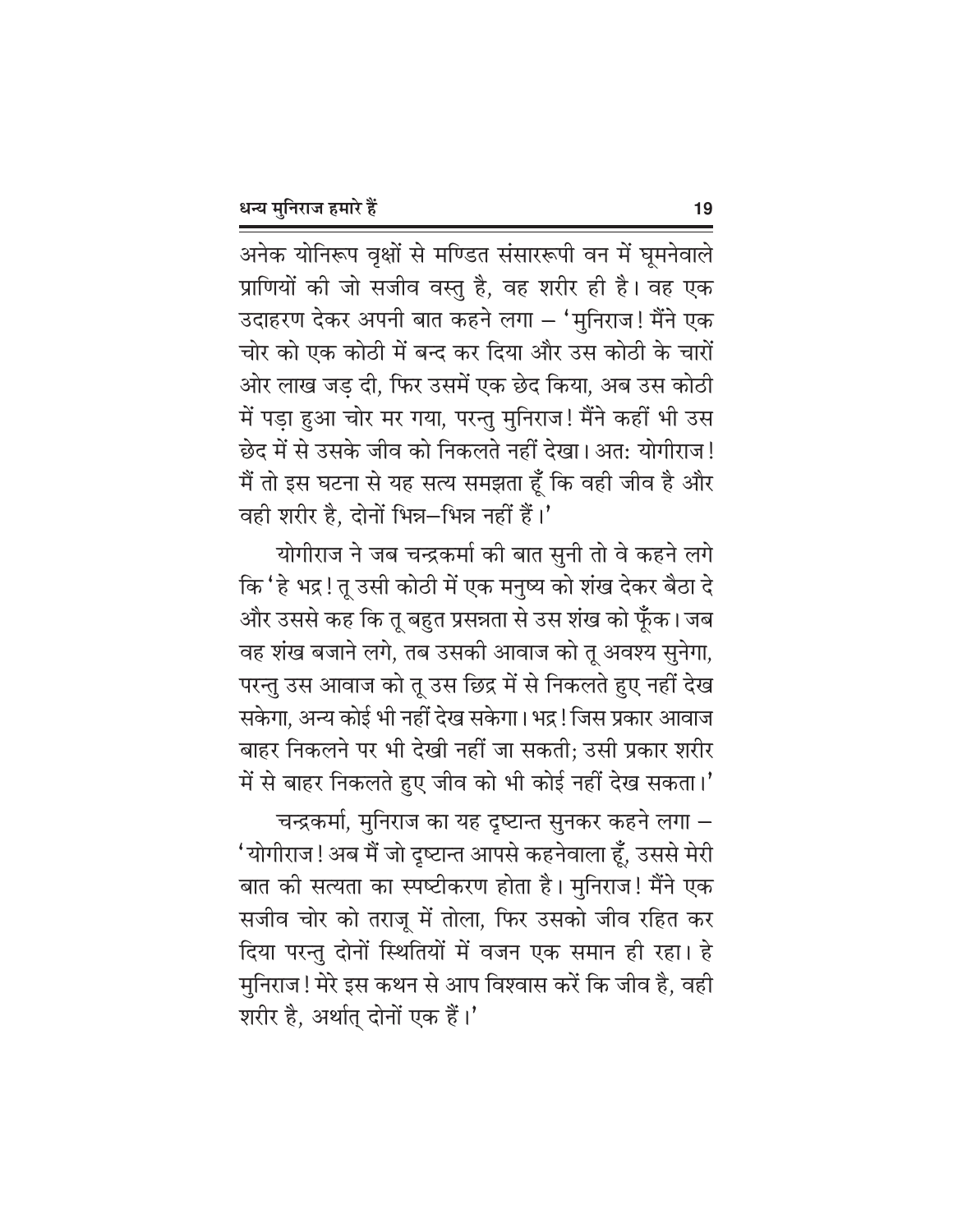मुनिराज ने चन्द्रकर्मा का दृष्टान्त बहुत ही ध्यान से सुना, फिर उससे कहने लगे कि — ' भद्र ! अब तू मेरा मनोहारी उदाहरण सुन! एक गोपाल ने चमड़े की थैली हवा से भरी और उसे तराजू में तोला, फिर उसमें से हवा निकालकर तराजू में तोला – दोनों अवस्थाओं में वजन एक समान ही रहा। इसलिए हे भद्र ! जिस प्रकार चमड़े की थैली हवा से भरने पर भी उतनी ही रहती है, उसी प्रकार अजीव और सजीव मनुष्य भी उतना ही रहता है। जीव, शरीर में रहे अथवा न रहे; वजन में कोई अन्तर नहीं पड़ता।'

मनिराज कहने लगे – 'हे भद्र! मेरी बात पर विश्वास कर कि जीव अलग वस्तु है और शरीर अलग वस्तु है – दोनों एक नहीं हैं।'

योगीराज की यह बात सुनकर चन्द्रकर्मा कहने लगा कि  $-$  'हे महाराज! मेरी बात सुन लो. मैंने एक चोर के



शरीर को काट दिया तथा उसके बहुत छोटे-छोटे टुकड़े किये तो शरीर के बाहर या अन्दर कहीं जीव नाम की वस्तु नहीं दिखी। मुनिराज! जिस प्रकार एक शरीर के छोटे–छोटे टुकडे करने पर भी जीव नहीं दिखता है, अत: इससे ही सिद्ध होता है कि शरीर और जीव एक है।'

योगीराज ने चन्द्रकर्मा का यह उदाहरण सुना और फिर वे कहने लगे कि – ' भद्र ! अब मेरा भी एक अत्यन्त स्पष्ट उदाहरण सुन! एक मनुष्य एक अरणी बाँस को काटता है, परन्तु उसके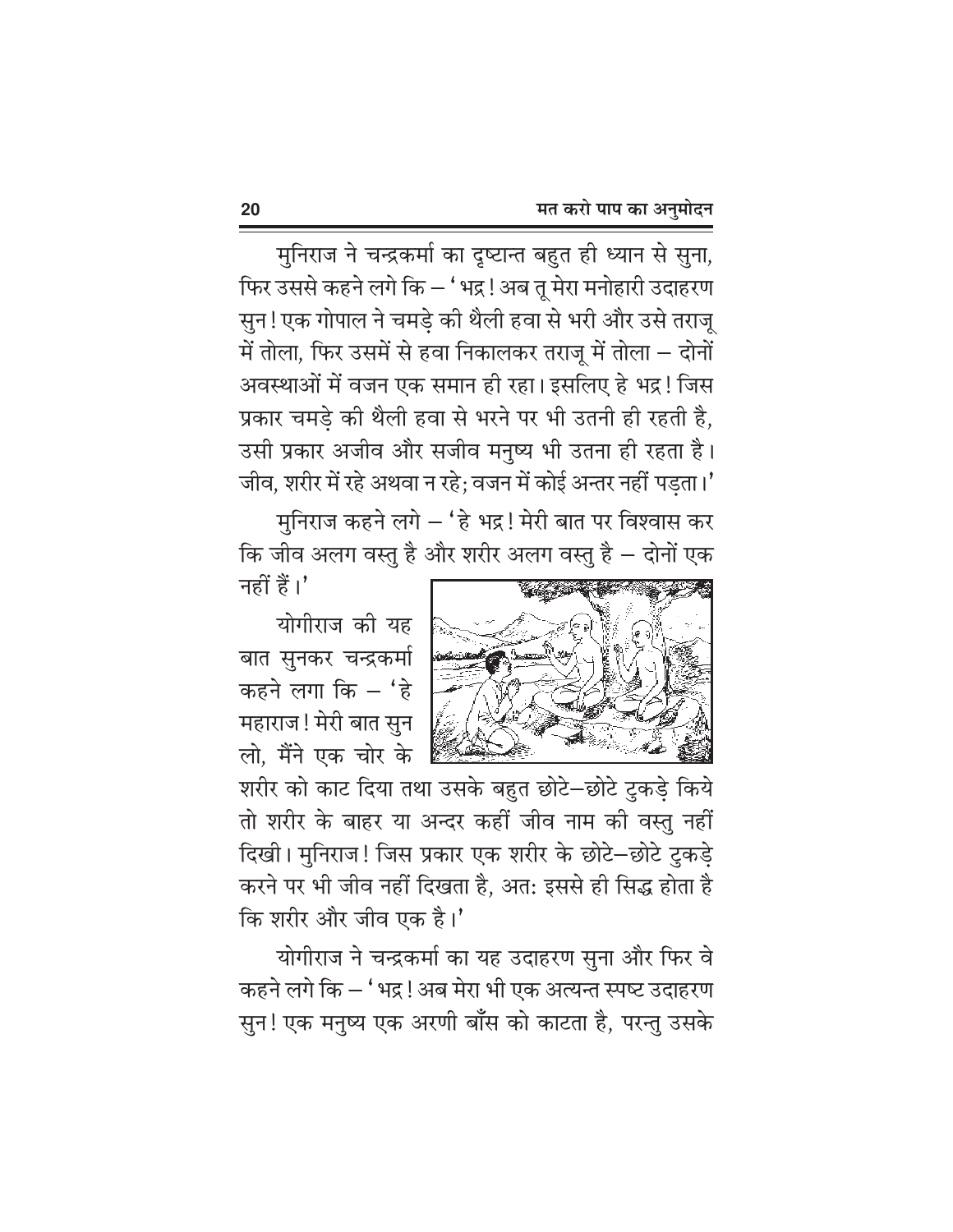भीतर रहनेवाली अग्नि उसे नहीं दिखती। तत्पश्चात् वह अरणी बाँस के छोटे-छोटे टुकड़े भी कर देता है, तथापि उसके भीतर की अग्नि उसे नहीं दिखती। मुनिराज कहने लगे कि हे भद्र! जिस प्रकार अरणी बांस में अग्नि होने पर भी उसको अग्नि नहीं दिखती, उसी प्रकार खण्ड–खण्ड शरीर में जीव विद्यमान होने पर भी इन्द्रिय प्रत्यक्ष नहीं होने से मनुष्य को नहीं दिखता है। हे आर्य! इस दृष्टान्त से तू मेरी बात को सत्य समझ कि जीव और शरीर अलग-अलग है।'

मुनिराज की यह बात सुनकर चन्द्रकर्मा कहने लगा कि – 'हे देव! मैं तो निरुत्तर हो गया। अब आप बताओ कि मैं क्या करुँ ? भगवान! अब आप मुझ पर प्रसन्न होओ।'

चन्द्रकर्मा की बात सुनकर मुनिराज उसके प्रति दयार्द्र हो गये और कहने लगे – 'महाभाग! अब तुम धर्म करो, क्योंकि धर्म ही समस्त प्राणियों का बन्धु है।'

तब चन्द्रकर्मा ने मुनिराज की सेवा में निवेदन किया कि  $-$ 'भगवान! आप मुझे स्पष्टरूप से धर्म और अधर्म का फल समझाओ।'

मुनिराज कहने लगे कि - 'सौभाग्य, सम्पत्ति, दीर्घायु, निर्मलयश, वशीकरण, आरोग्य – यह सब मनुष्य को धर्म से प्राप्त होते हैं और दरिद्रता, कुरूपता, दुर्भाग्य, बन्धुहीनता आदि सब मनुष्य को अधर्म से प्राप्त होता है।'

चन्द्रकर्मा ने जब मुनिराज से धर्म–अधर्म का फल सुना तो मुनिभक्ति के कारण उसका शरीर रोमाञ्चित हो गया और वह फिर कहने लगा – भगवान ! आप तो संसार समुद्र पार करानेवाले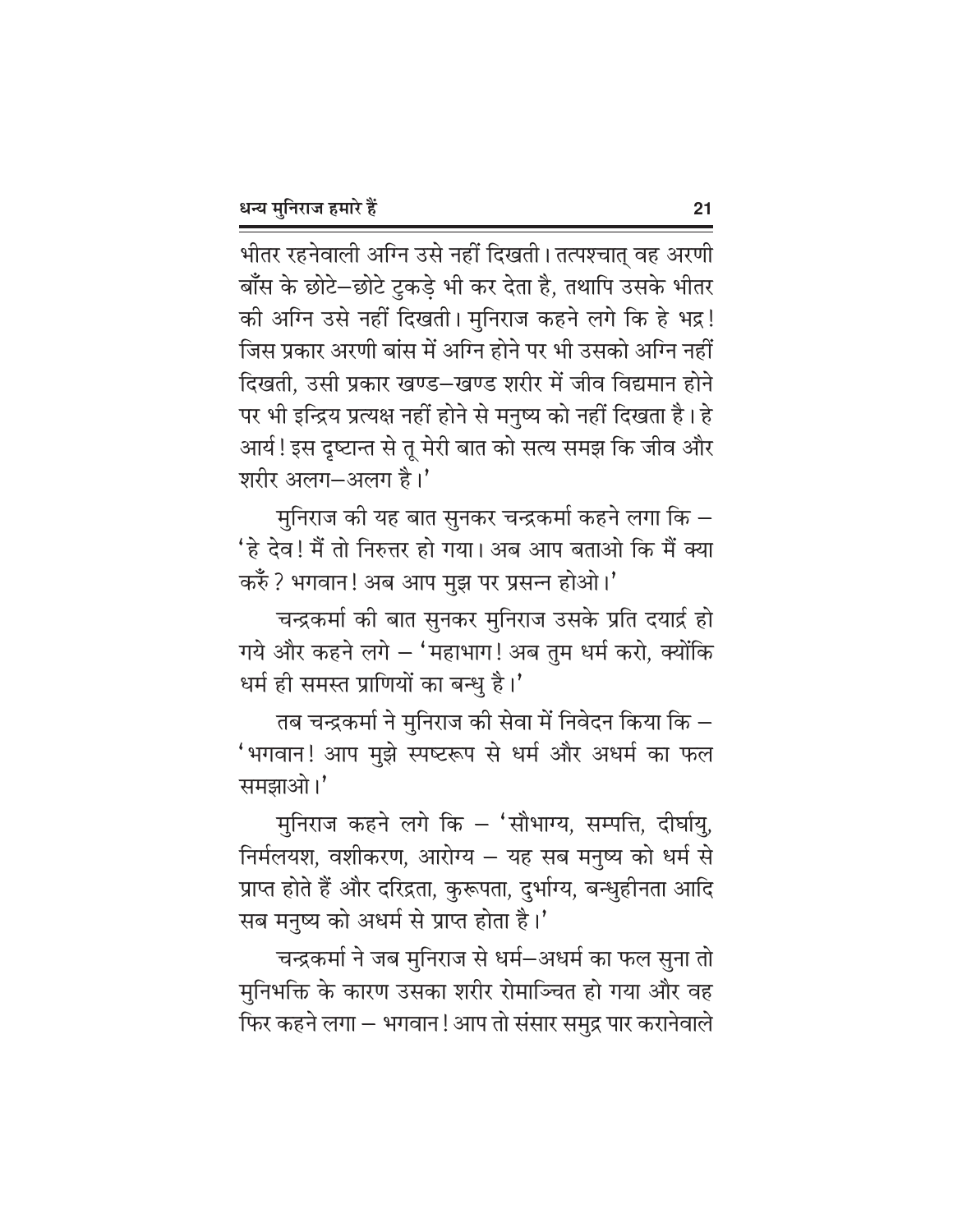हो, अत: मेरे गृहस्थ जीवन में मुझसे जो धर्म हो सके, उस विषय में कुछ उपदेश दो।

चन्द्रकर्मा की विनती सुनकर ज्ञानी योगीराज के मन में करुणा उत्पन्न हुई। वह कहने लगे – 'वत्स! अगर तेरी धर्म पालन की इच्छा है तो सम्यक्त्वपूर्वक पाँच अणुव्रतों का पालन कर।'

मुनिराज की बात सुनकर चन्द्रकर्मा निवेदन करने लगा कि – 'महाराज! आप मुझे स्वर्ग और मोक्ष के हेतुभूत तथा सुख– सम्पत्ति प्रदाता पाँच अणुव्रतों का स्वरूप संक्षेप में समझाओ।'

मुनिराज ने पाँच अणुव्रत, तीन गुणव्रत, चार शिक्षाव्रत, मधुत्याग, पाँच उदम्बर त्याग, रात्रि भोजन त्याग, पञ्च नमस्कार मन्त्र, सम्यक्त्व और गुरु पूजा इत्यादि समस्त गृहस्थधर्म का उपदेश संक्षेप में दिया।

मुनिराज का उपदेश सुनकर चन्द्रकर्मा कहने लगा – 'स्वामिन! मैंने सम्यक्त्वपूर्वक अन्य सब व्रत तो ले लिये, परन्तु मैं अहिंसाव्रत नहीं ले सकता, क्योंकि जीवघात करना हमारा कुलधर्म है।' यह सुनकर मुनिराज कहने लगे – 'चन्द्रकर्मा! तू सत्य कहता है; जीवघात करना तुम्हारा कुलधर्म है परन्तु तुझे पता नहीं है कि अनन्त पापार्जन का कारण यह तेरा जीवघात जन्य कुलधर्म ही है। जब तक तू अपने कुलधर्म को नहीं छोड़ेगा, तब तक तू भी अनन्त दुःख देनेवाली मृत्यु परम्परा को उसी प्रकार प्राप्त करेगा जिस प्रकार इन मुर्गे—मुर्गी के युगल ने जीवघात जन्य अपना कुलधर्म नहीं छोड़ा और अनन्त दु:ख देनेवाली मृत्यु परम्परा को प्राप्त किया।'

मुनिराज की यह बात सुनकर चन्द्रकर्मा का मन आश्चर्य से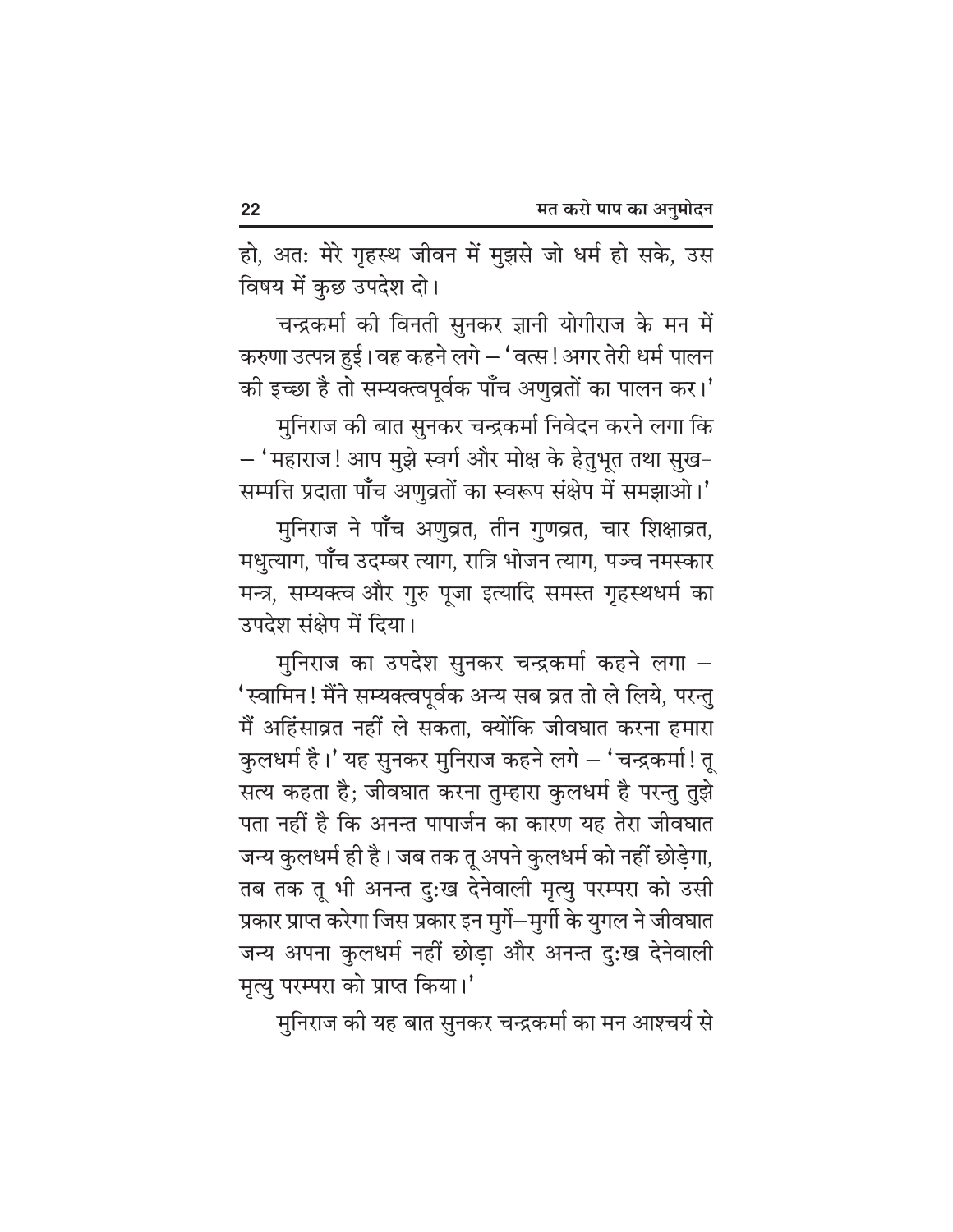भर गया तथा वह कौतूहल के साथ पूछने लगा कि – 'योगीराज! इन मुर्गे-मुर्गी के युगल ने पूर्व भव में कुलधर्म नहीं छोड़ने के कारण किस प्रकार की मृत्यु परम्परा प्राप्त की।'

चन्द्रकर्मा का यह प्रश्न सुनकर मुनिराज कहने लगे कि – 'चन्द्रकर्मा! तुम एकाग्रचित्त से सुनो, मैं इनके भवान्तर बताता हूँ। भद्र! यह मुर्गा यशोमतिकुमार राजा का पूर्व जन्म का पिता यशोधर नरेश है और यह मुर्गी यशोधर राजा की पूर्व जन्म की दादी चन्द्रमति है। इन्होंने अपना कुलधर्म नहीं छोड़ा और बहुत भक्ति के साथ चन्द्रिकादेवी की पूजा के लिए आटे का मुर्गा बनाकर उसका वध किया। उस पाप का यह परिणाम है। वे मुर्गा—मुर्गी के युगलरूप में उत्पन्न हुए तथा इसी कारण शान्तचित्त से इस समय धर्म श्रवण कर रहे हैं। वे दोनों पूर्व के यशोधर और चन्द्रमति एक भव में मोर और कुत्ता हुए, दूसरे भव में सर्प और नेवला हुए, तीसरे भव में मत्स्य और मगर हुए, चौथे भव में बकरी और बकरा हुए, पॉॅंचवें भव में भँवरा और भँवरी हुए और छठवें भव में यह मुर्गा और मुर्गी हुए हैं।'

योगीराज की यह बात सुनकर चन्द्रकर्मा के मन में वैराग्य उत्पन्न हो गया। उसका सम्पूर्ण शरीर भय से काँपने लगा। वह मुनिराज से कहने लगा – 'भगवान! मैं इसी समय मन, वचन और काया से अपना जीवघातरूप कुलधर्म त्यागता हूँ और सर्वोत्तम अहिंसक जैनधर्म स्वीकार करता हूँ; इसके सिवाय मैंने सम्यक्त्व और अणुव्रतादि व्रत भी स्वीकार कर लिये हैं। अब मैं सच्चा श्रावक हूँ और मेरे देव एकमात्र जिनेन्द्र भगवान ही हैं।'

मुर्गे-मुर्गी युगल ने भी मुनिराज के श्रीमुख से सर्वोत्तम धर्म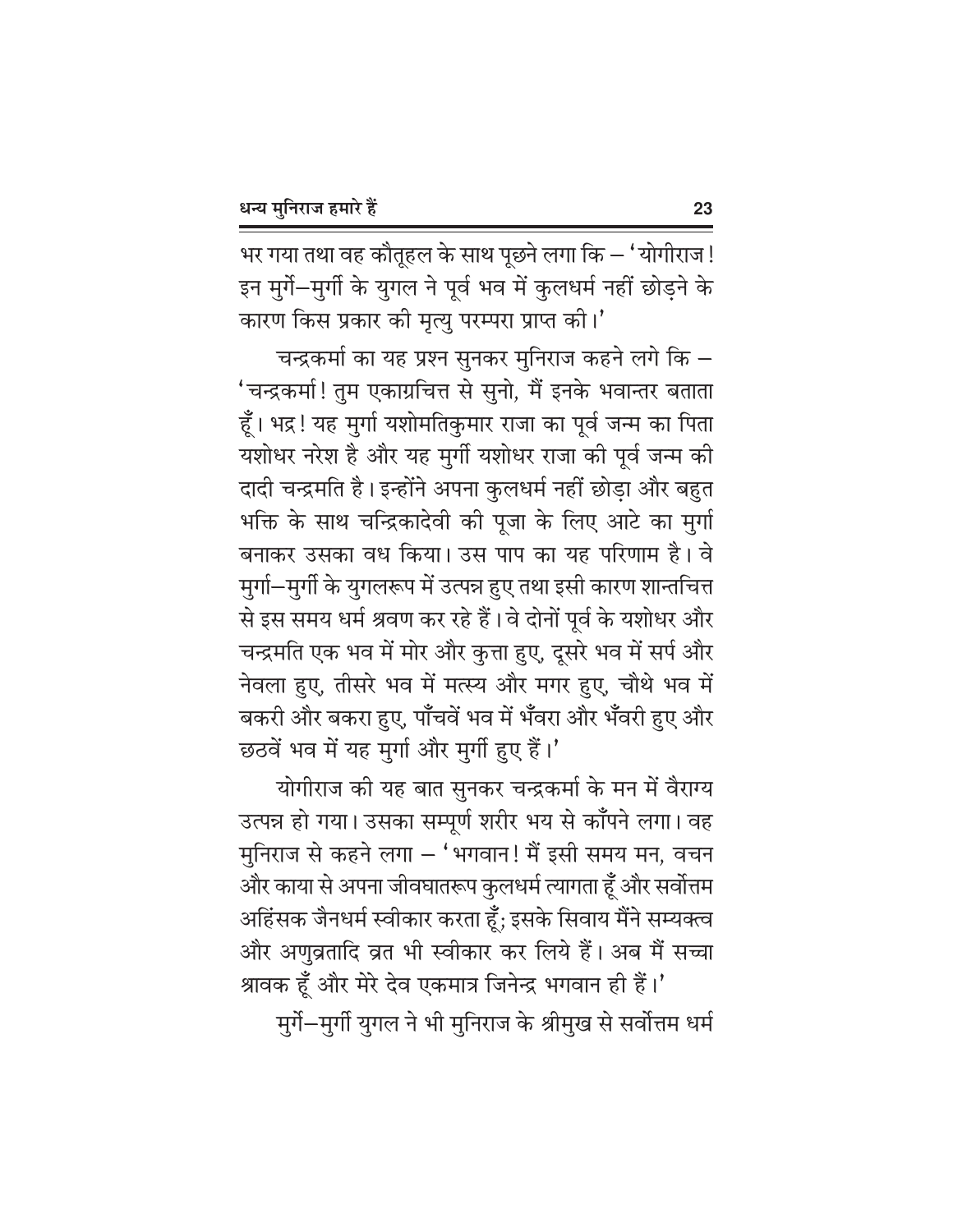सुनकर और अनेक दु:खों से परिपूर्ण अपने भवान्तर सुनकर भक्तिपूर्वक जैनधर्म स्वीकार कर लिया। तत्पश्चात् उनको इतना सन्तोष हुआ कि उसे व्यक्त करने के लिए अत्यन्त मधुर बाँग पुकारी।

ठीक उसी समय यशोमतिकुमार राजा अपनी प्रियतमा कुसुमावली के साथ पटमण्डप में बैठा था। मुर्गे-मुर्गी की बाँग सुनकर वह अपनी पत्नी से कहने लगा कि – 'हे प्रिया! तू मेरी धनुर्विद्या की कौशल्यता देख। मैं एक ही बाण की चोट से इस मुर्गे युगल को मार दूँगा।' ऐसा कहकर उसने एक बाण निकालकर धनुष की डोरी पर चढ़ाया, बाण को कान तक खींचकर मुर्गे युगल पर चला दिया और उनकी जीवन लीला समाप्त कर दी।

जिनधर्म परायण इस युगल ने समता के साथ प्राणों का त्याग किया; अत: यशोमतिकुमार राजा की रानी कुसुमावली के गर्भ में आये और उसके गर्भ से कुमार व कुमारी के रूप में जन्म धारण किया। दोनों कला, गुण और सौन्दर्य में बहुत वृद्धिगत हुए।

एक दिन सुदत्त मुनिराज अपने विशाल संघसहित उज्जैनी नगरी में पधारे। उसी समय राजा यशोमति भी शिकार खेलने की इच्छा से अपने परिवार के साथ उज्जैनपुरी से निकला। जैसे ही यशोमति ने सुदत्त नामक आचार्य को एक वृक्ष के नीचे विराजमान देखा, उसने अपने पाँच सौ कुत्ते उन पर छोड़ दिये।

वे कुत्ते ज्यों ही दौड़ते हुए मुनिराज के समीप आये तो मुनिराज की शान्त मुद्रा को देखकर वे कृत्ते भी मुनिराज की प्रदक्षिणा देकर आनन्द के साथ उनके समक्ष बैठ गये।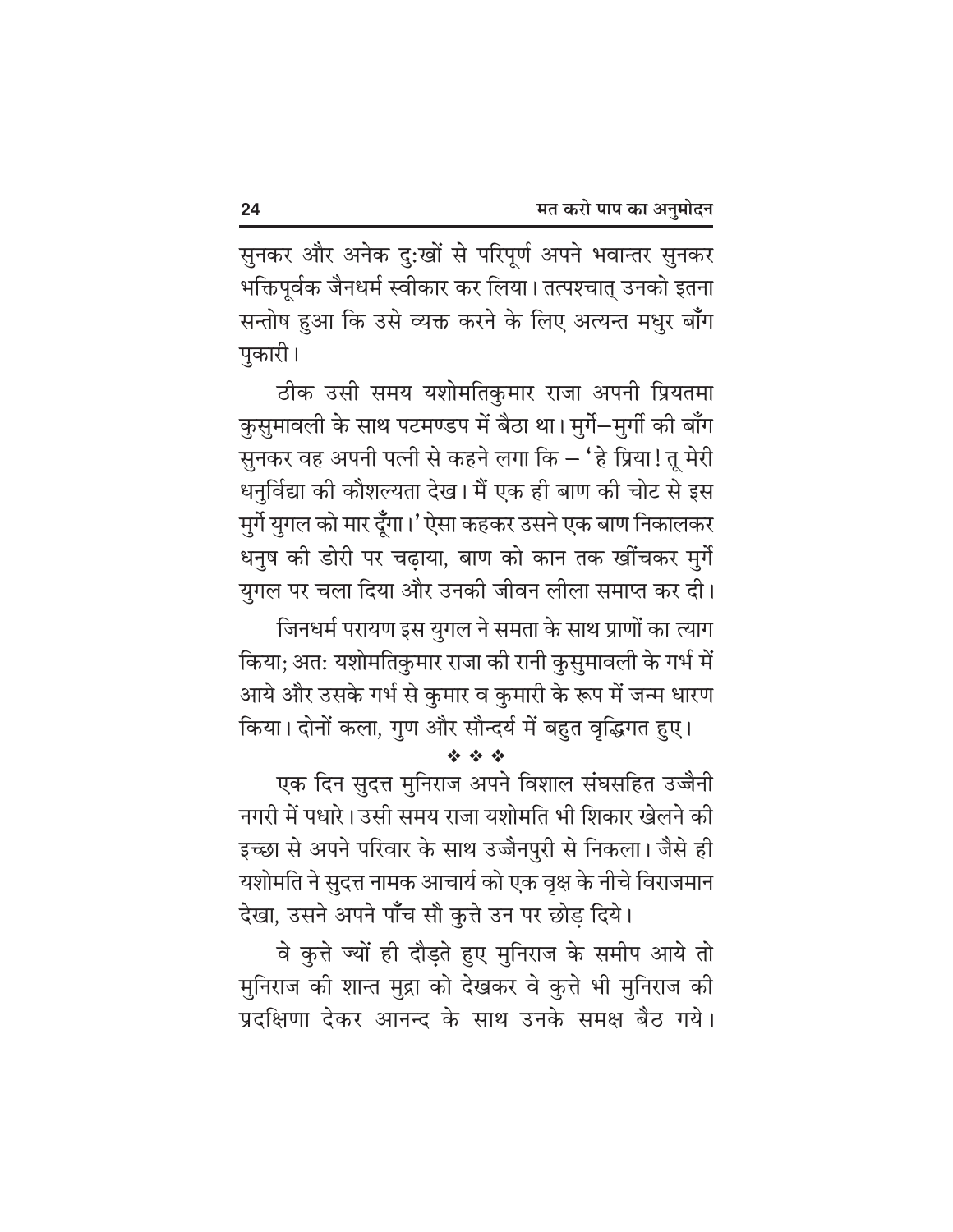यशोमतिकुमार ने जब कुत्तों को शान्तभाव से बैठा देखा तो उसकी आँखें क्रोध से लाल हो गयीं और वह स्वयं तलवार निकालकर मुनिराज को मारने दौड़ा, परन्तु सम्यग्दृष्टि कल्याणमित्र नाम के साहूकार ने उसे समझाया और मुनिराज के समीप ले गया।

आचार्य महाराज को देखकर यशोमतिकुमार का मन प्रसन्न हो गया और वह विचारने लगा कि – 'मुझ पापी ने किसलिए मुनिराज को मारने का विचार किया ? इस पाप का केवल एक ही प्रायश्चित्त है कि मैं अपनी आत्मविशुद्धि के लिए अपना सिर काटकर मुनिराज के चरणों में अर्पित कर दूँ।'

उस समय अपने दुष्कृत्यरूप पाप के पश्चाताप से यशोमतिकुमार का आत्मा पवित्र हो गया था। वह जैसे ही अपना सिर काटने को तैयार हुआ कि तुरन्त ही मुनिराज ने उसे रोककर कहा – 'हे राजन! तुम्हे ऐसा अशोभनीय कार्य नहीं करना चाहिए।' जब यशोमतिकुमार को पता चला कि मुनिराज उसका अभिप्राय समझ गये हैं तो वह अत्यन्त लज्जित हुआ और मुनिराज को नमस्कार करने लगा। उस समय यशोमति को अत्यन्त वैराग्य हुआ। वह मुनिराज से प्रार्थना करने लगा – 'हे भगवन! आप मुझ अभागे के दुश्चरित्र को क्षमा कर दो।'



यशोमति की बात सुनकर मुनिराज कहने लगे कि – 'हे वत्स! तू बहुत भोला है। अरे! हमारे जैसे मुमुक्षुओं को तो संसार की समस्त जनता की बात सहन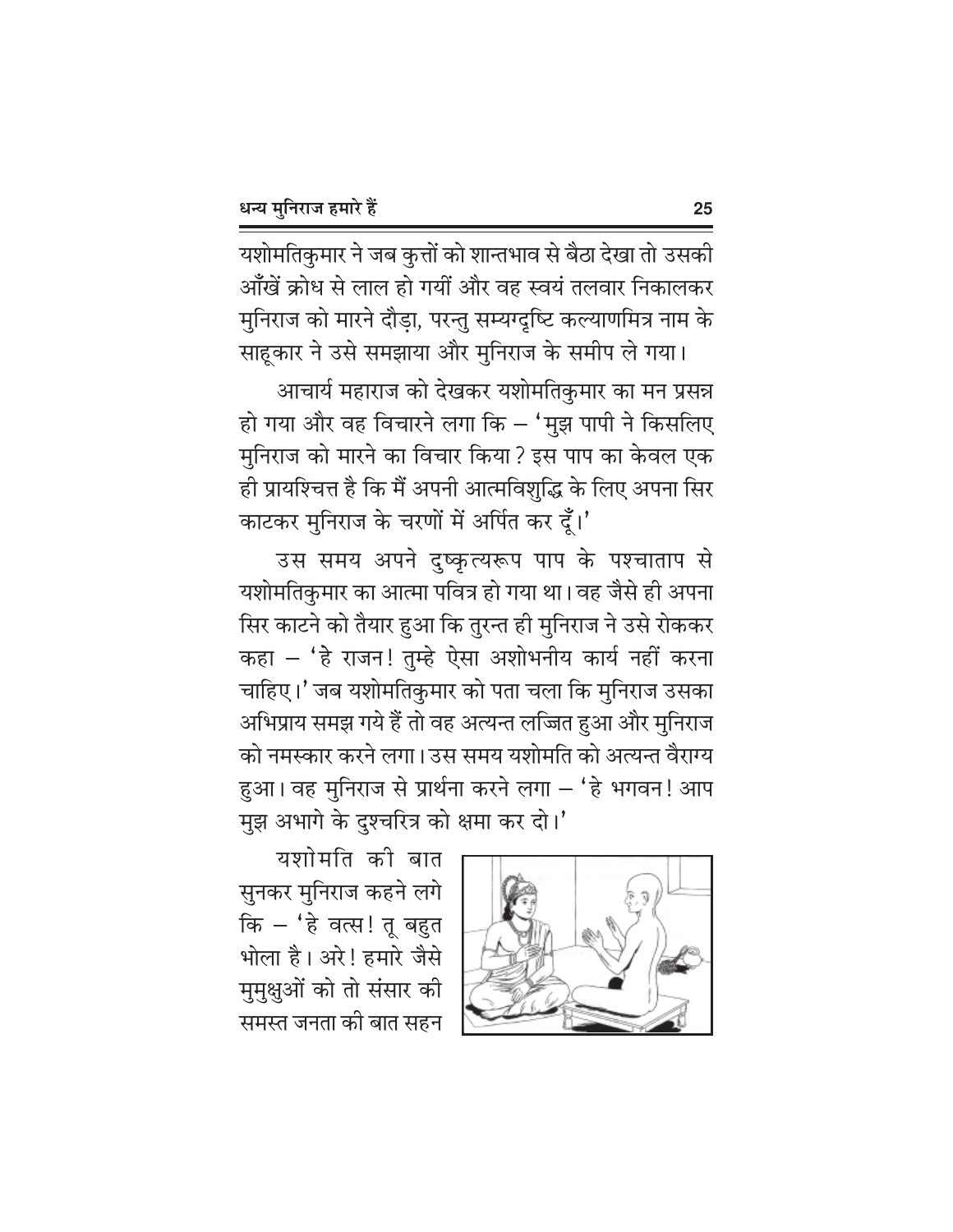करनी चाहिए, परन्तु तुम्हारे समान राजा को तो विशेष प्रकार से सहनशील होना चाहिए।'

जब राजा ने मुनिराज की बात सुनी तो वह मुनिराज से निवेदन करने लगा - 'भगवन! आप मुझे स्पष्ट कहो कि मैं अभी क्या विचार कर रहा था?'

मुनिराज अवधिज्ञानी थे। वे कहने लगे - 'राजन! एक चित्त से सुन। मैं तेरी मन चिन्तित बात कहता हूँ। तुम विचार कर रहे थे कि संसार में मुनि वध करने का एक ही प्रायश्चित्त है, और वह यह है कि अपना सिर काटकर मुनिराज के चरणों में अर्पण कर दूँ, परन्तु तुमने यह बहुत कुत्सित विचार किया है, क्योंकि विद्वानजन आत्महत्या को महान पाप मानते हैं।'

उस समय यशोमति को दु:ख और सन्तोष दोनों हो रहे थे, इतने में विशुद्ध आत्मा कल्याणमित्र, यशोमति से कहने लगा कि - 'हे राजन! मुनिराज ने तुम्हारी एक चिन्ता जान ली तो तुम्हें इतना आश्चर्य हो रहा है। मित्र! ये तो महान योगी हैं। भूत, वर्तमान और भविष्य तीनों काल को जानते हैं। यदि तुम्हें कोई शङ्का होवे तो इन तपस्वी महाराज से पूछ सकते हो।'

जब यशोमति ने कल्याणमित्र की बात सुनी तो उसने बारम्बार योगीराज को नमस्कार किया और उनसे पूछने लगा - भगवान! आप मुझे यह कहें कि मेरे दादा किकीर्त्योघ, दादी चन्द्रमति और पिता यशोधर इस समय किस गति में हैं और किस प्रकार के सुख–दु:ख का अनुभव कर रहे हैं। इतना कह कर राजा का मन मुनिराज का उत्तर सुनने के लिए उत्सुक हो गया।

अवधिज्ञानरूपी नेत्रधारी मुनिराज अपने दिव्यज्ञान से को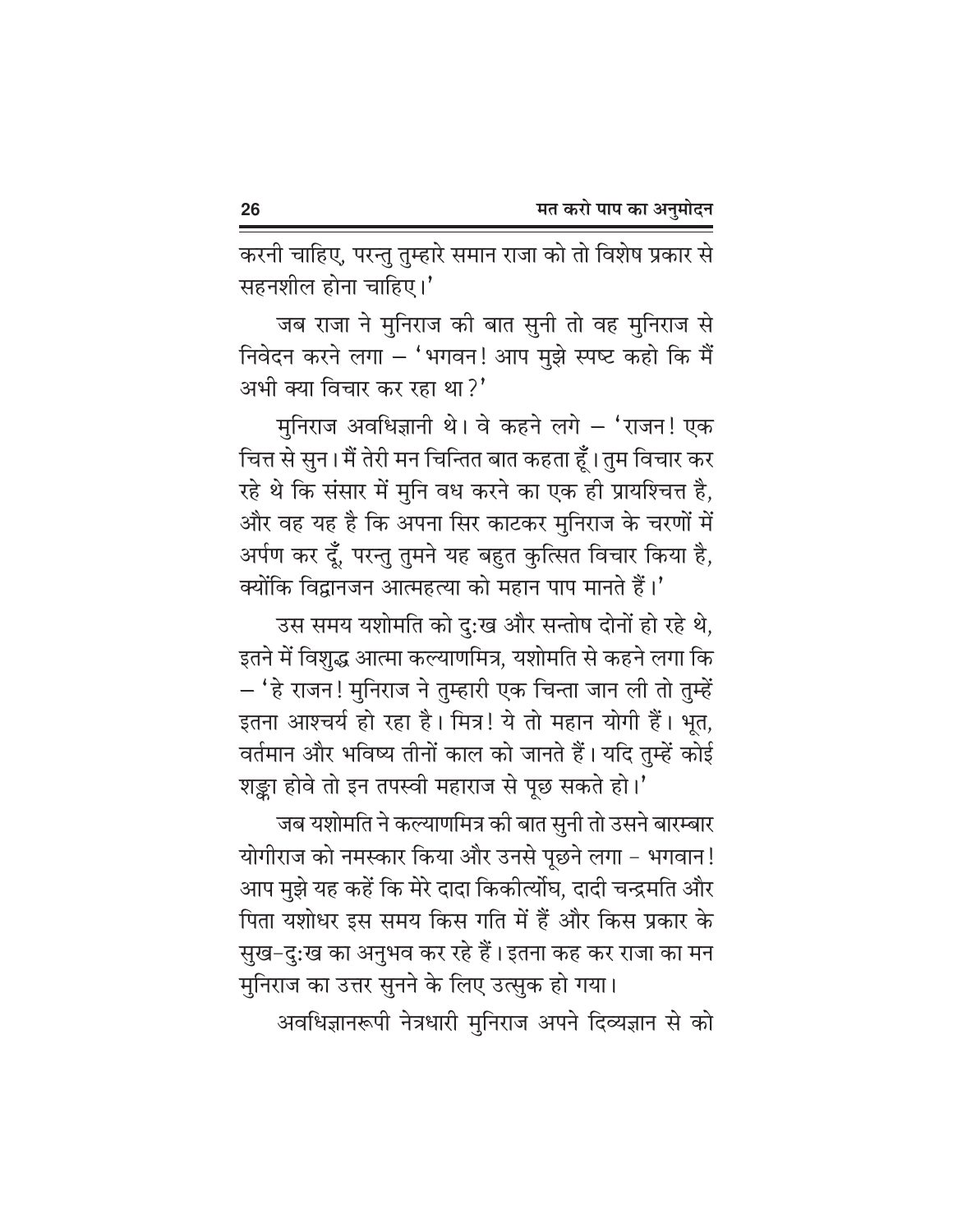इस प्रकार कहने लगे – तेरे दादा ने सिर में एक सफेद बाल देखकर दिगम्बरी दीक्षा अङ्गीकार कर ली थी और पाँच रात तक तप करके समाधिपूर्वक देह छोड़कर अभी ब्रह्मोत्तर स्वर्ग में दिव्य सुख का अनुभव कर रहे हैं तथा तेरी माता अमृतमति ने जहर देकर अपनी सास और पति (तेरी दादी और पिता) को मार दिया था। वह इस कृत्य के कारण छठवें नरक पहुँची और वहाँ के भयङ्कर तथा असहनीय वेदना का अनुभव करती, अपने पापी जीवन की निन्दा करती हुई अत्यन्त संक्लेश के साथ अपने दिन व्यतीत कर रही है। हे राजन्! तेरे पिता जो यशोधर नरेश थे तथा चन्द्रमति तेरी दादी थी। इन दोनों ने चन्द्रिका देवी / कुलदेवी को प्रसन्न करने के लिए आटे का मुर्गा बनाकर उसे मारकर देवी को अर्पण किया था। अत: हे राजन्! इस महान पापानुबन्ध के कारण वे तिर्यञ्च योनियों से परस्पर एक-दूसरे को मारा करते थे और जब वे युगल मुर्गे-मुर्गी के रूप में पैदा हुए थे तथा पञ्च नमस्कार मन्त्र का ध्यान कर रहे थे, इतने में तुमने उन्हें बाण से मार दिया। वे मर कर तुरन्त ही कुसुमावली के गर्भ से तेरे पुत्र .<br>और पुत्री के रूप में पैदा हुए हैं। पुत्र का नाम अभयरुचि है और पुत्री का नाम अभयमति है।

इन भव परम्पराओं को सुनकर यशोमति राजा बहुत विस्मित हुआ। उसके मन में तीव्र वैराग्यभाव जागृत हुआ। उसने मुनिराज द्वारा सम्पूर्ण वृतान्त सुनकर अपने अन्त:पुर परिवार के साथ निर्ग्रन्थ दीक्षा अङ्गकार कर ली। वहीं जब अभयरुचि और अभयमति ने अपने भवान्तर सुने तो उनको जातिस्मरणज्ञान हो गया तथा उनके मन में भी वैराग्यभाव जागृत हो गया। दोनों ही भाई-बहिन ने दीक्षा लेने के भाव से मुनिराज सुदत्त के समीप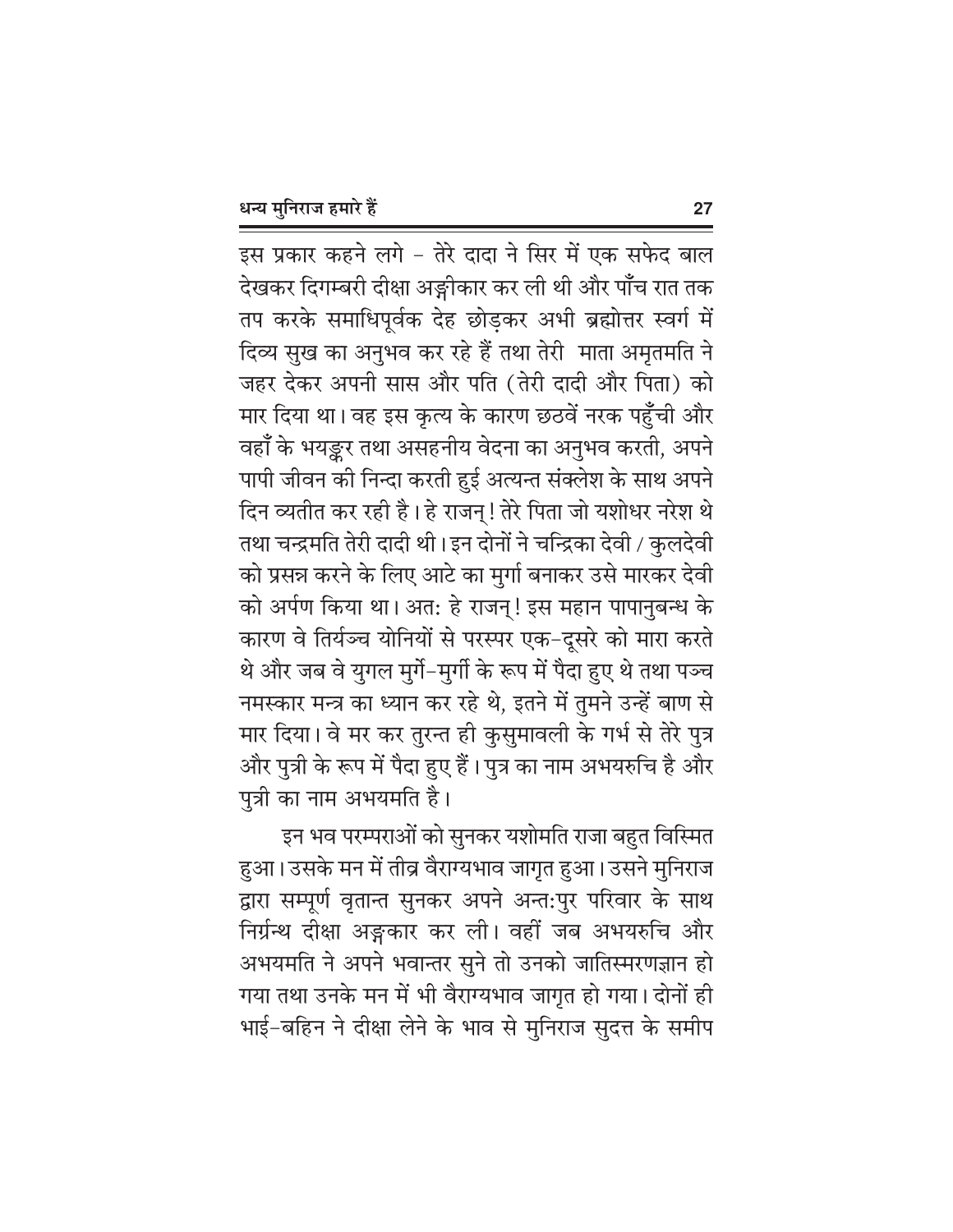जाकर अत्यन्त शान्तभाव तथा भक्ति से मुनिराज की तीन प्रदक्षिणा की, नमस्कार किया और विनयपूर्वक कहने लगे - हे भगवान! हमें भी दिगम्बर दीक्षा प्रदान करो।

जब आचार्य सुदत्त ने उनकी बात सुनी तो दोनों का कुसुम– सुकुमार बाल जीवन देखकर और उनका धैर्य देखकर मुनिराज भी विस्मित हुए। मुनिराज कहने लगे – कुमारो! तुम लोगों का शरीर अभी एकदम कोमल है। तुमने अभी तक कभी विघ्न-बाधाओं का सामना नहीं किया और तुम्हारा मन भी बहुत ही कोमल है। तुम्हारे में सम्पूर्ण जैन मुनिव्रत पालन की क्षमता नहीं है। अत: अभी तुम लोगों को क्षुल्लक धर्म का पालन करना उचित है। उसके बाद तुम्हें दिगम्बरी दीक्षा दूँगा।

जब जिनभक्त परायण अभयरुचि और अभयमति ने मुनिराज की दिव्यवाणी सुनी तो अभयरुचि ने अत्यन्त भक्तिसहित मुनिराज के समीप क्षुल्लक धर्म स्वीकार किया तथा अभयमति ने ग्यारह अङ्ग की पाठिका शान्ति अर्यिका के समीप अत्यन्त श्रद्धा और भक्ति के साथ क्षुल्लिका के व्रत स्वीकार किये।

राजपुर नाम का एक सुन्दर नगर है। उस नगर में मारीदत्त नाम का राजा रहता था। वह देवी का परम भक्त था। उसी नगर की दक्षिण दिशा में चण्डमारी नाम की एक कुलदेवी रहती थी। मारीदत्त आदि अपने हाथों से जीवों की हत्या करके अत्यन्त भक्ति के साथ बलि से इस कुलदेवी की पूजा करते थे। वे मानते थे कि यदि इस प्रकार चण्डमारी देवी की पूजा नहीं करें तो वह सबको मार देगी।

एक दिन की बात है कि मारीदत्त राजा, प्रत्येक नगरवासी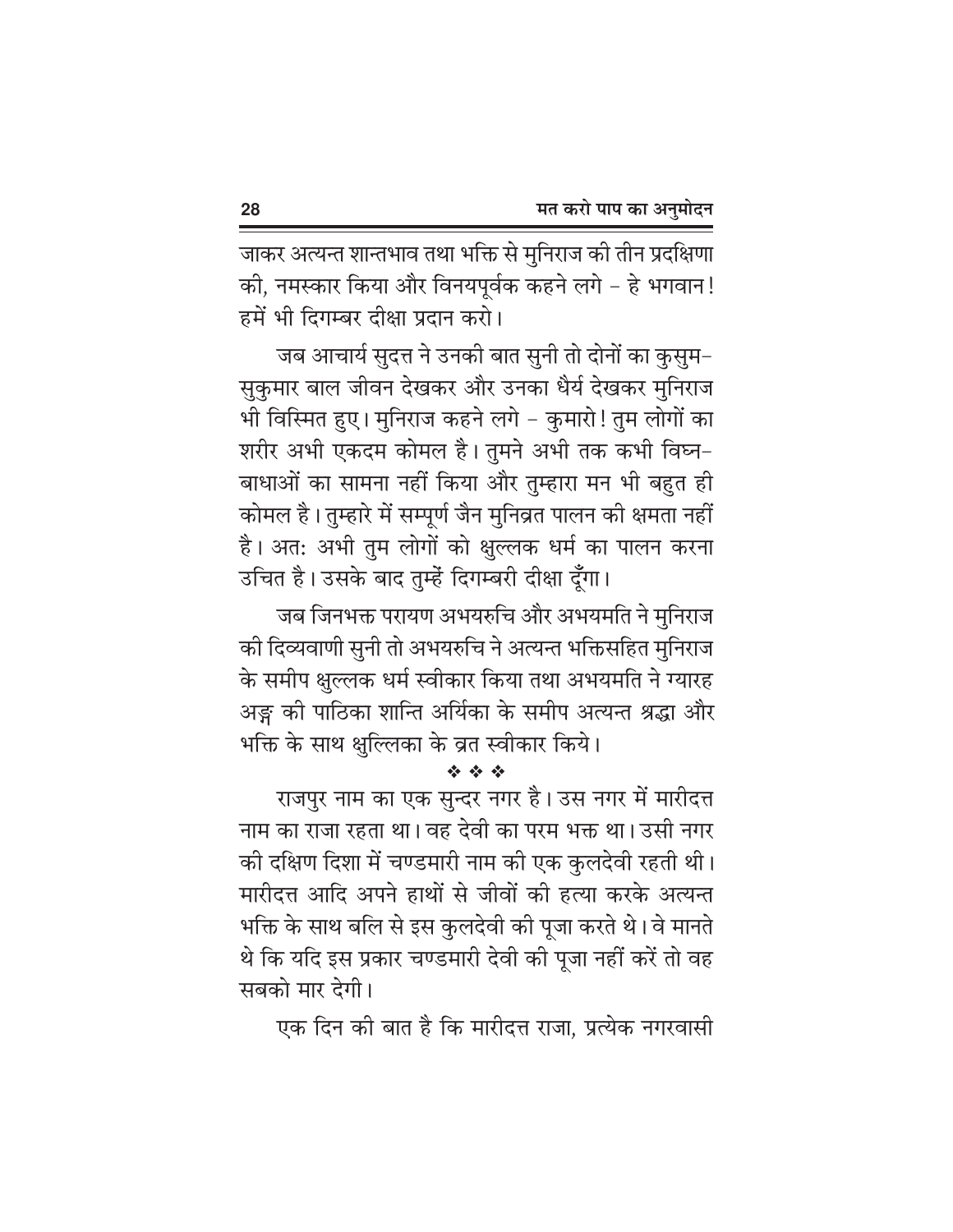तथा अपने अन्त:पुर को साथ लेकर देवी के मन्दिर में आया। ठीक उसी समय सुदत्त नाम के आचार्य भी अपने संघसहित

विहार करते उसी राजपुर के निकटवर्ती श्मशान में पधारे। उस समय चण्डमारी की पूजा करने के लिये, उसके चरणों में बलि चढ़ाने के लिए सब लोग मोर, मुर्गी आदि असंख्य प्राणी साथ लाये थे। इतने में राजा के मेहतरों ने कहा कि एक सम्पूर्ण प्रशस्त लक्षणों से परिपूर्ण मनुष्य युगल मँगाओ। जब राजा ने मेहतरों की बात सुनी तो उसने शीघ्र ही सेवकों को आदेश दिया कि एक सुन्दर मनुष्य युगल ले आओ। नौंकरों ने राजा की आज्ञा को देव आज्ञा मानकर तुरन्त ही एक नर युगल को ले जाने के लिए प्रस्थान किया।

उसी समय पूर्वोक्त क्षुल्लक युगल ने भक्तिपूर्वक मुनिराज को नमस्कार किया तथा आहार लेने की इच्छा से वे नगर की तरफ जाने लगे। वह क्षुल्लक युगल उन नौंकरों के रास्ते में ही जा रहा था जो कि बलि के लिए नर युगल की खोज में निकले थे। वे क्षुल्लक युगल को देखकर परस्पर में कहने लगे कि देवी की बलि के लिए यह युगल राजा को बहुत पसन्द आयेगा।

क्षुल्लक युगल ने उन लोगों की यह भयङ्कर बात सुन ली और निर्भय होकर वहीं रुक गये। वे लोग भी इस रूपवान क्षुल्लक युगल को पकड़कर राजा मारीदत्त के पास ले गये।

जब क्षुल्लक युगल, राजा मारीदत्त के समीप आया तो देवता के चरणों में हाथ में भयङ्कर तलवार के साथ राजा को देखा। दोनों ने एक साथ राजा को 'जयवान रहो' कहा और तुम सम्पूर्ण हो, सूर्य के समान सुन्दर हो, निर्मल हो और कुन्द वृक्ष के समान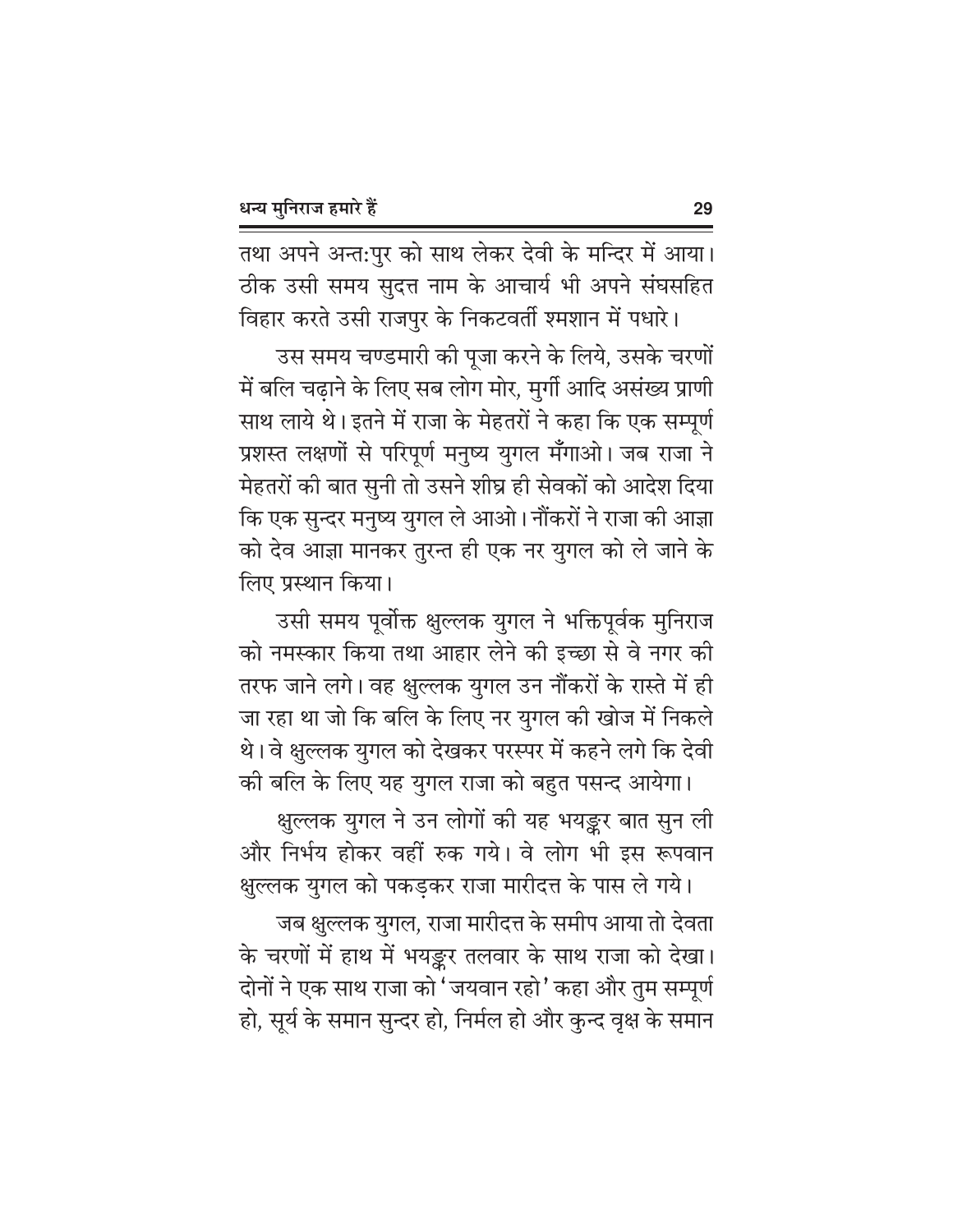तुम्हारा यश निर्मल है, राजन! तम जयवन्त रहो।

राजा ने मेघ की गर्जना के समान गम्भीर क्षुल्लक युगल की जयध्वनि सुनी, मनुष्य और स्त्री के समस्त लक्षणों से सम्पन्न देखा और उनसे पूछने लगा -भद्र! इस अतिशय रूप से तुम किस कुल को प्रकाशित करते हो? अत्यन्त सुन्दर होने पर भी किस कारण से तुम लोगों ने ऐसी कठिन तपस्या धारण की है ?

जब क्षुल्लक युगल ने मारीदत्त की स्नेहपूर्ण बात सुनी, तब उन्होंने बालक, वृद्ध और युवाओं से भरी सभा में अपने तप का कारण तथा राजा यशोधर आदि का समस्त वृतान्त विस्तार से सुनाया। जिसे सुनकर उपस्थित जनता महान आश्चर्य में पड़ गई। इतना ही नहीं, इस घटनाक्रम से ऐसा प्रभाव पड़ा कि समस्त जनता ने देवी के सामने जीव वध छोड़ दिया और सब शान्त हो गये।

जब कुलदेवी ने भी सम्पूर्ण कथा सुनी तो उसने भी अपना भयङ्कर स्वरूप छोड़ दिया और सौम्यरूप धारण किया। उसने भावपूर्वक क्षुल्लक युगल को तीन प्रदक्षिणा की और अर्घ्य चढ़ाया। तत्पश्चात् वह हाथ में कलश लेकर क्षुल्लक युगल के चरणों में झुक गई। क्षुल्लक युगल के प्रति उसकी भक्ति और प्रेम एकदम उछल पड़ा तथा सम्पूर्ण जनता के सामने क्षुल्लक महाराज से विनती करने लगी – हे क्षुल्लक महाराज! आप मुझ पर प्रसन्न होओ। दया करो और मुझे शीघ्र संसार समुद्र से पार उतारनेवाली जैन दीक्षा प्रदान करो।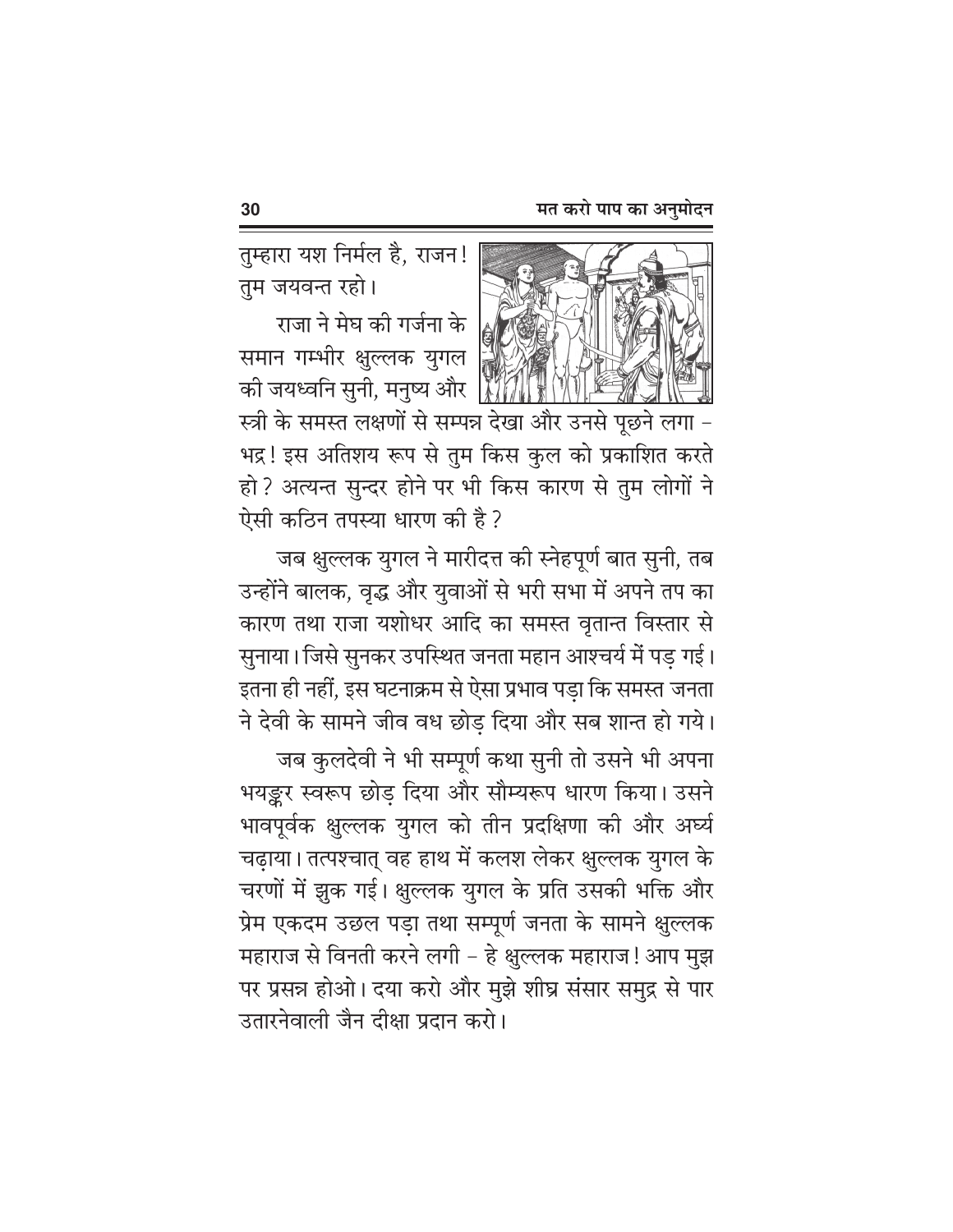क्षुल्लक महाराज ने देवी की बात सुनी, उस समय उसका हृदय भक्ति से गदगद था और वह हाथ जोडकर खड़ी थी। क्षुल्लक महाराज कहने लगे – भद्र ! उठो, देखो ! तिर्यञ्च, नारकी और देवों के लिए इस दीक्षा का विधान नहीं है। मनुष्य ही यह दीक्षा ले सकता है।

क्षुल्लक महाराज की बात सुनकर देवी एकदम विनय से झुक गई। वह कहने लगी - स्वामिन्! यदि मुझ अभागिन को दीक्षा नहीं तो मेरे धर्म के अनुकूल धर्म का उपदेश अवश्य प्रदान करें।

क्षुल्लक महाराज ने देवी से कहा कि देवी–देवताओं के लिए दो प्रकार का धर्म है – सम्यक्त्व का लाभ और जिनपूजा परन्तु नारकियों के लिए तो जिन पूजा भी दुर्लभ है। वे तो मात्र त्रैलोक्य के चूड़ामणि सम्यक्त्व का ही लाभ ले सकते हैं, परन्तु तिर्यञ्चगति के जीव सम्यक्त्व के साथ–साथ कृत–कारित और अनुमोदनापूर्वक सम्पूर्ण मानव धर्म (श्रावक धर्म) का पालन कर सकते हैं। चण्डमारी देवी ने अत्यन्त भक्ति से महाराज का प्रवचन सुना और सम्यक्त्व व जिनपूजा को धारण किया। इस प्रकार चण्डमारी देवी ने सम्यक्त्व -सहित जैनधर्म को धारण किया और समस्त जनता के साथ मारीदत्त राजा से कहने लगी –

राजन! आज दिन से कोई भी मनुष्य मेरे लिए प्राणी हिंसा नहीं करें। सभी अत्यन्त शान्ति से रहें और यदि समझाने व रोकने पर भी कोई प्राणी हिंसा करेगा तो मैं उसके सम्पूर्ण परिवार को मार दूँगी। देवी ने मारीदत्त राजा से इतना कहा और

क्षुल्लक युगल को प्रणाम करके अपने स्थान को चली गई। जब देवताओं ने इस घटना को सुना तो वे आकाश में से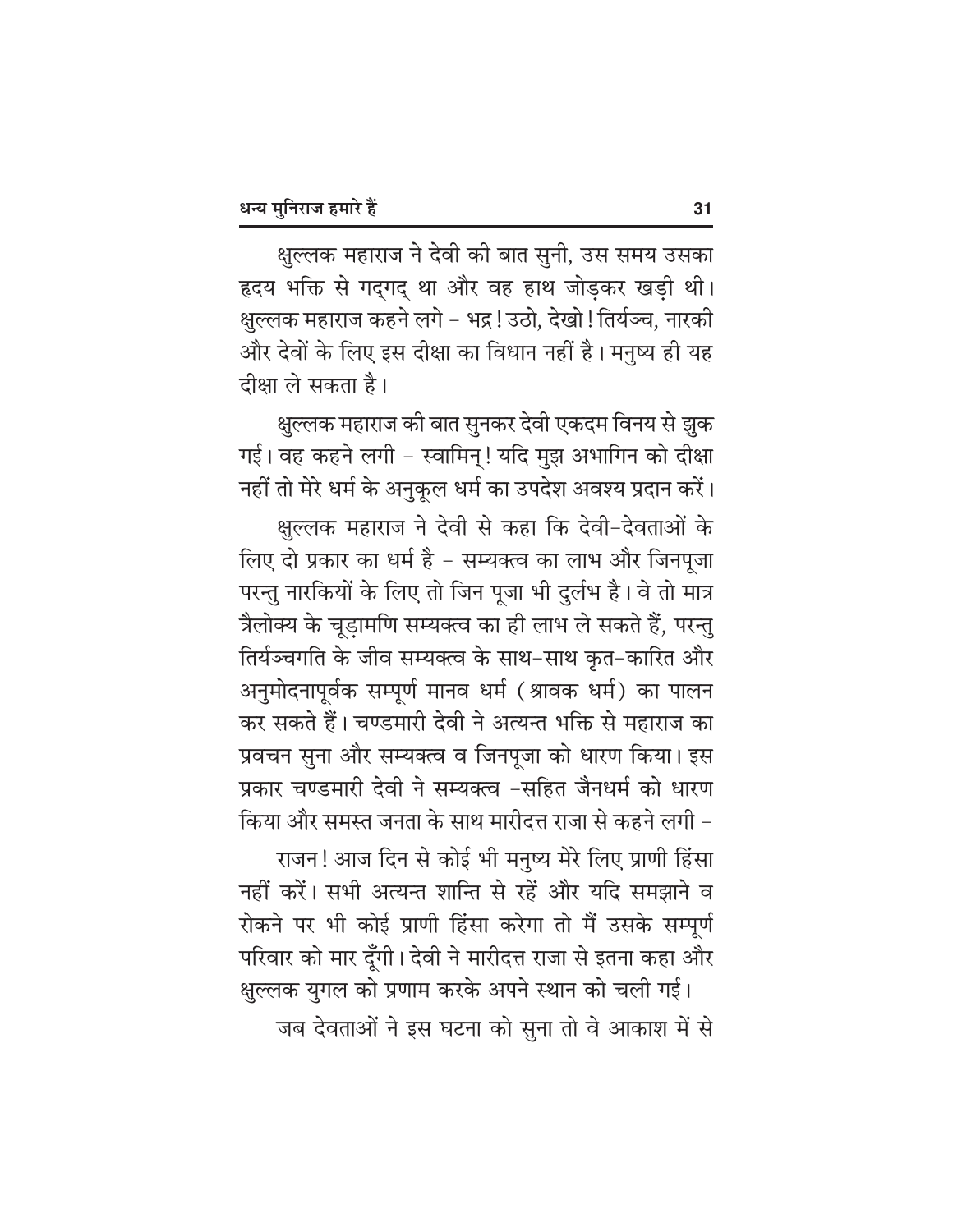क्षुल्लक महाराज ने ऊपर सहर्ष दुन्दुभियाँ बजाने लगे तथा उन्होंने प्रसन्न हृदय से क्षुल्लक युगल को धन्यवाद दिया और जय-जय शब्दों के साथ उन पर पुष्प मालाएँ बरसाने लगे। यहाँ जब मारीदत्त ने मुर्गे के वध से उत्पन्न हुई अत्यन्त दु:ख परम्परा को सुना तथा देवताओं का आश्चर्य देखा तो वह क्षुल्लक महाराज से विनती करने लगा – स्वामिन ! आप मुझे भवनाशिनी जिनदीक्षा प्रदान करें, जिससे मैं भी आपकी दया से आत्महित साध सकूँ।

यह बात सुनकर क्षुल्लक महाराज मारीदत्त से कहने लगे – राजन! मैं तुमको जिनदीक्षा नहीं दे सकता। हमारे गुरु निर्मल ज्ञानी हैं, वे तुम्हें जिनदीक्षा देंगे।

जब मारीदत्त राजा ने क्षुल्लक महाराज की बात सुनी तो उसका मन कौतूहल से भर गया तथा वह विशुद्ध हृदय से विचारने लगा कि देखो, नगरी की समस्त जनता और सामन्तगण मेरे चरण के नजदीक पड़े रहते हैं और मैं बलवान होकर भी देवता के चरणों में पड़ा था; देवता भी क्षुल्लक महाराज के चरण युगल में नतमस्तक हो गये और अब इन क्षुल्लक युगल के भी कोई अन्य महान गुरु हैं। राजा विचारता है कि धन्य है मुनिजनों के आश्यर्चकारी तप के महात्म्य को. जो कि तपस्वीजन. देवता और असुरों द्वारा भी पुज्य है।

#### 经合金

राजा मारीदत्त का चित्त भी जिनधर्म के उपदेश से पवित्र हो गया था और बुद्धि एकदम विशुद्ध। वह क्षुल्लक महाराज के समीप गभीर भाव से बैठ गया। इतने में आचार्य सुदत्त ने अपने दिव्यज्ञान से वीर क्षुल्लकों पर आये उपसर्ग तथा बुद्धिमान मारीदत्त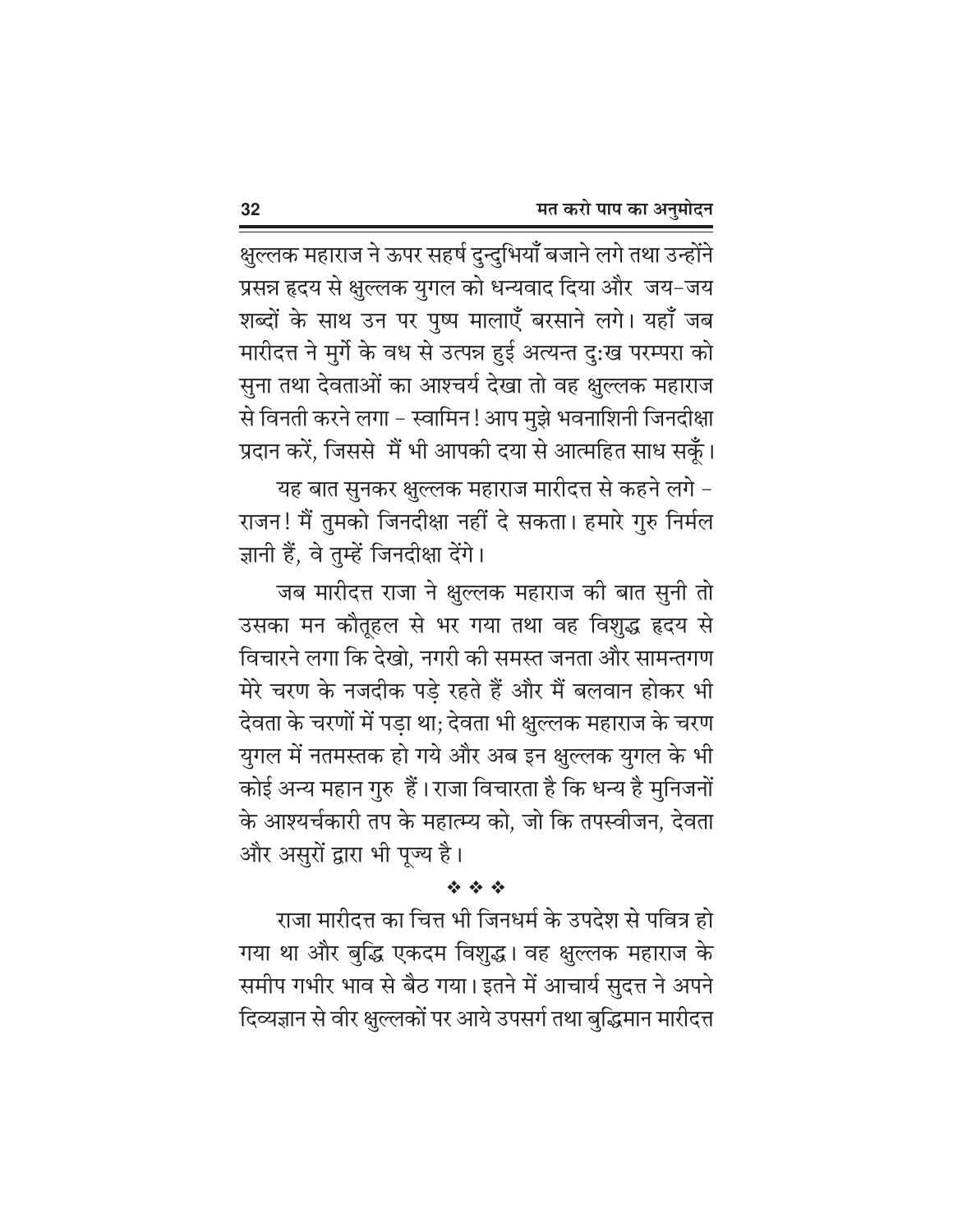राजा का धर्म धारण करना व दीक्षा लेने के भाव को जान लिया और वे क्षुल्लक युगल के पास आ प<mark>ह</mark>़ँचे।

मारीदत्त राजा ने अपनी स्त्रियों, सामन्तों, भाई-बन्धुओं के साथ आचार्यश्री के चरणों में नतमस्तक होकर महाविनय के साथ उनकी पूजा की और जिनदीक्षा प्रदान करने के लिए प्रार्थना करने लगा। उसने अपने पुत्र के राज्य पटट बाँधा और पुरोहित, महामात्य, सामन्त तथा अन्त:पुर परिवार के साथ सुदत्त महाराज के समीप दीक्षित हो गया।

क्षुल्लक युगल ने भी एक दिन विरक्त होकर क्षुल्लक धर्म से ऊपर उठकर अपने गुरु महाराज से जिन दीक्षा ले ली। इस युगल ने अपनी आयु के अन्तिम समय में चार प्रकार का आहार का त्याग करके प्रयोगमन संन्यास ले लिया तथा तीन पहर के अन्दर समाधिपूर्वक शरीर छोडकर स्वयंप्रभ विमान में देव हो गया।

यह आश्चर्य देखकर कितने ही लोग मुनि हो गये, कितने ही श्रावक बन गये और कितने ही तटस्थ रहे। सुदत्त मुनिराज ने विविध् चार प्रकार की आराधना की और अन्त में स्वर्ग में पहुँचे। मारीदत्त राजा ने भी चार प्रकार की आराधानाओं का आराधन किया, सम्यग्दर्शन से पवित्र हुए और अपने भावों के अनुसार यथायोग्य स्वर्ग में गये।

(इस प्रकार संसार में जो प्राणी असावधान होकर एक जीव का भी वध करता है, वह अनेक भवों तक संसार परिभ्रमण करता रहता है। यह वैराग्य प्रेरक कथा बहुत ही संक्षेप में साररूप दी है। इस कथा का रोमाञ्चकारी विस्तार जानने के लिए यशोधर चारित्र पढ़ना चाहिए।) ● - यशोधर चरित्र से सार संक्षेप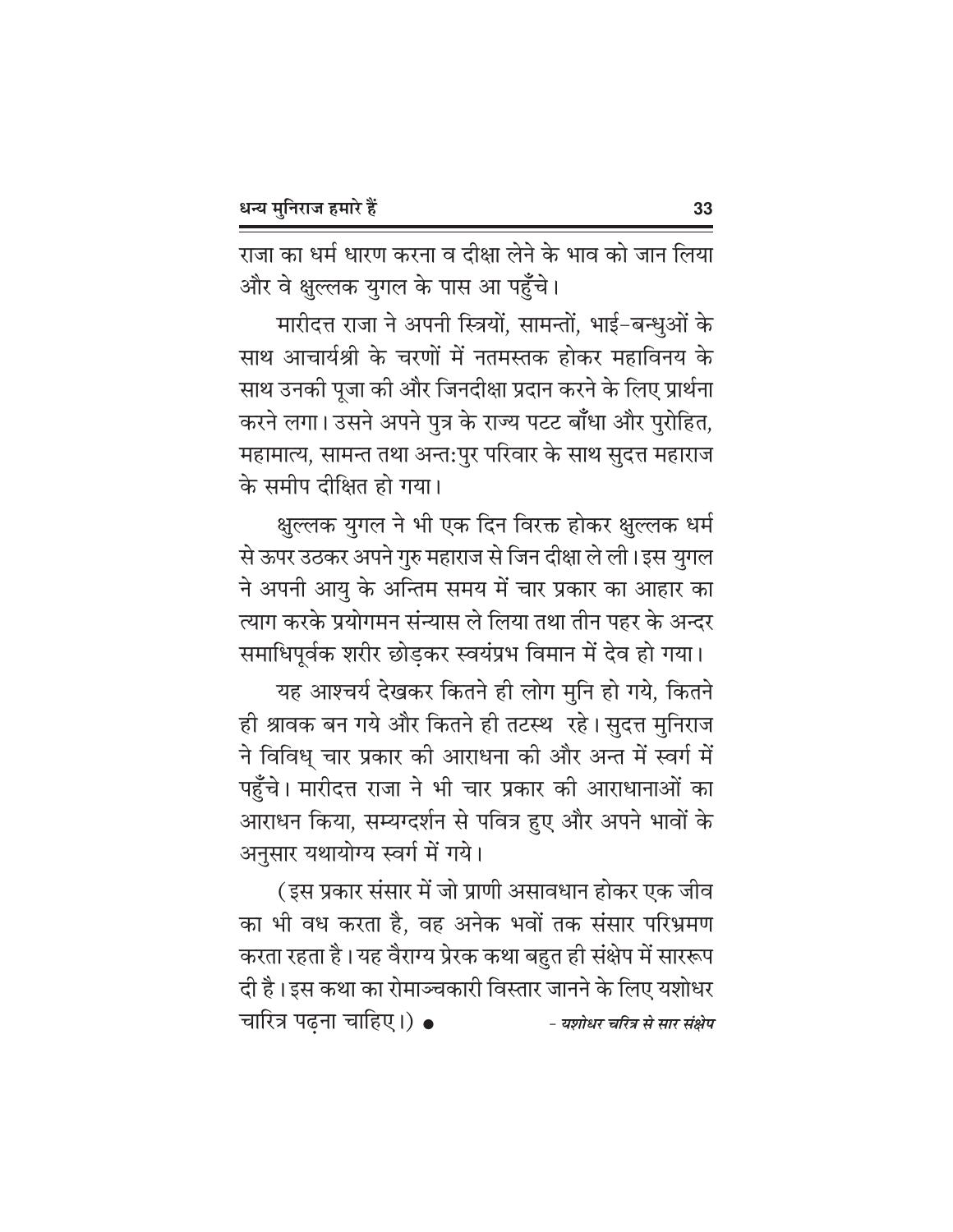# भगवान नेमिनाथ के पितामह अंधकवृष्टि का भूतकाल पापी से परमात्मा

इस जम्बूद्वीप की अयोध्यानगरी में अनन्तवीर्य नाम का राजा राज्य करता था। उसी नगरी के कुबेर के समान धनी सुरेन्द्रदत्त नाम का सेठ रहता था। वह सेठ प्रतिदिन दस दीनार से; अष्टमी को सोलह दीनार से; अमावस्या को चालीस दीनार से, चतुर्दर्शी को अस्सी दीनार से अरहन्त भगवान की पूजा करता था और उपवास करता था। इन सब कारणों से सेठ ने 'धर्मशील' नाम का पद प्राप्त किया था।

एक दिन सेठ ने जलमार्ग से परदेश जाकर धन कमाने की इच्छा व्यक्त की। उसने बारह वर्ष में वापस आने का विचार किया था; इस कारण बारह वर्ष तक भगवान की पूजा करने के लिए जितना धन चाहिए था, उतना धन अपने मित्र रुद्रदत्त ब्राह्मण को सौंपकर कहा कि हे मित्र! इस धन से तू जिनपूजादि कार्य करते रहना, कारण कि तू मेरे समान है।

सेठ के परदेश जाने के पश्चात् रुद्रदत्त ब्राह्मण ने थोड़े ही दिनों में समस्त ही धन परस्त्री तथा जुआ आदि व्यसनों में खर्च कर दिया। उसके बाद वह चोरी आदि कार्य करने लगा। एक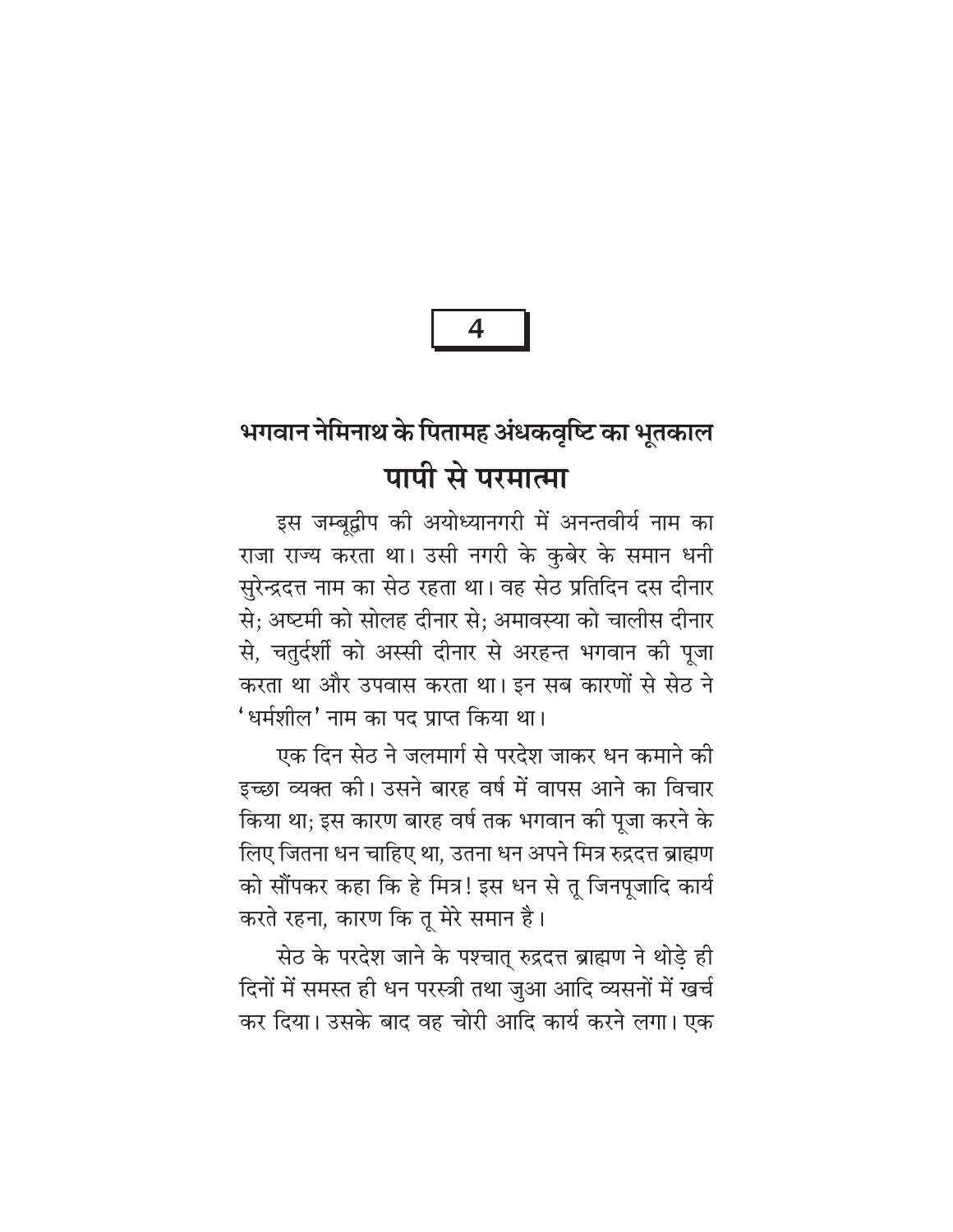रात श्येनक नाम के कोतवाल ने उसे चोरी करते देखकर कहा कि तू ब्राह्मण है; अत: मैं तुझे मारता नहीं हूँ, परन्तु तू यह नगर छोड़कर चला जा। यदि फिर किसी समय तुझे ऐसा काम करते देख लिया तो मैं तुझे यमराज के पास भेज दूँगा-मार दूँगा - ऐसा कहकर कोतवाल उस ब्राह्मण पर क्रोधित हुआ। रुद्रदत्त भी वहाँ से निकलकर उल्काभिमुख पर रहनेवाले भीलों के स्वामी पापी कालक से जा मिला।

#### 经合金

एक बार रुद्रदत्त अयोध्यानगरी में गायों के समूह का अपहरण करने आया। वहाँ श्येनक कोतवाल द्वारा मारे जाने से वह देवद्रव्य का भोग तथा चोरी आदि के महापाप के कारण से अधोगति में (सातवें नरक) पहुँच गया। वहाँ से निकलकर मगरमच्छ हुआ, फिर नरक गया; पुन: सिंह होकर नरक गया, नरक से निकलकर दृष्टिविष नाम का सर्प हुआ, फिर नरक गया और वापिस सर्प बना, फिर नरक गया और वहाँ से आकर भील बना। इस प्रकार सभी नरकों में जाकर बहुत दु:ख और कष्टों में से बाहर निकलकर त्रस–स्थावर योनियों में बहुत काल तक परिभ्रमण करता रहा।

अन्त में इस जम्बूद्वीप के भरतक्षेत्र सम्बन्धी कुरुजांगल देश के हस्तिनापुर नगर में जब राजा धनंजय राज्य करता था, तब गौत्तम गोत्री कपिष्टल नाम के ब्राह्मण के अनुन्धर नाम की अन्ध स्त्री से वह रुद्रदत्त का जीव अत्यन्त गरीब परिवार में गौतम नाम का पुत्र हुआ। पुत्र उत्पन्न होते ही सम्पूर्ण परिवार का नाश हो गया। उसे खाने के लिए अन्न नहीं मिलता था, उसका पेट सूख गया था और हड्डियाँ दिखने लगी थी। नसें दिखने से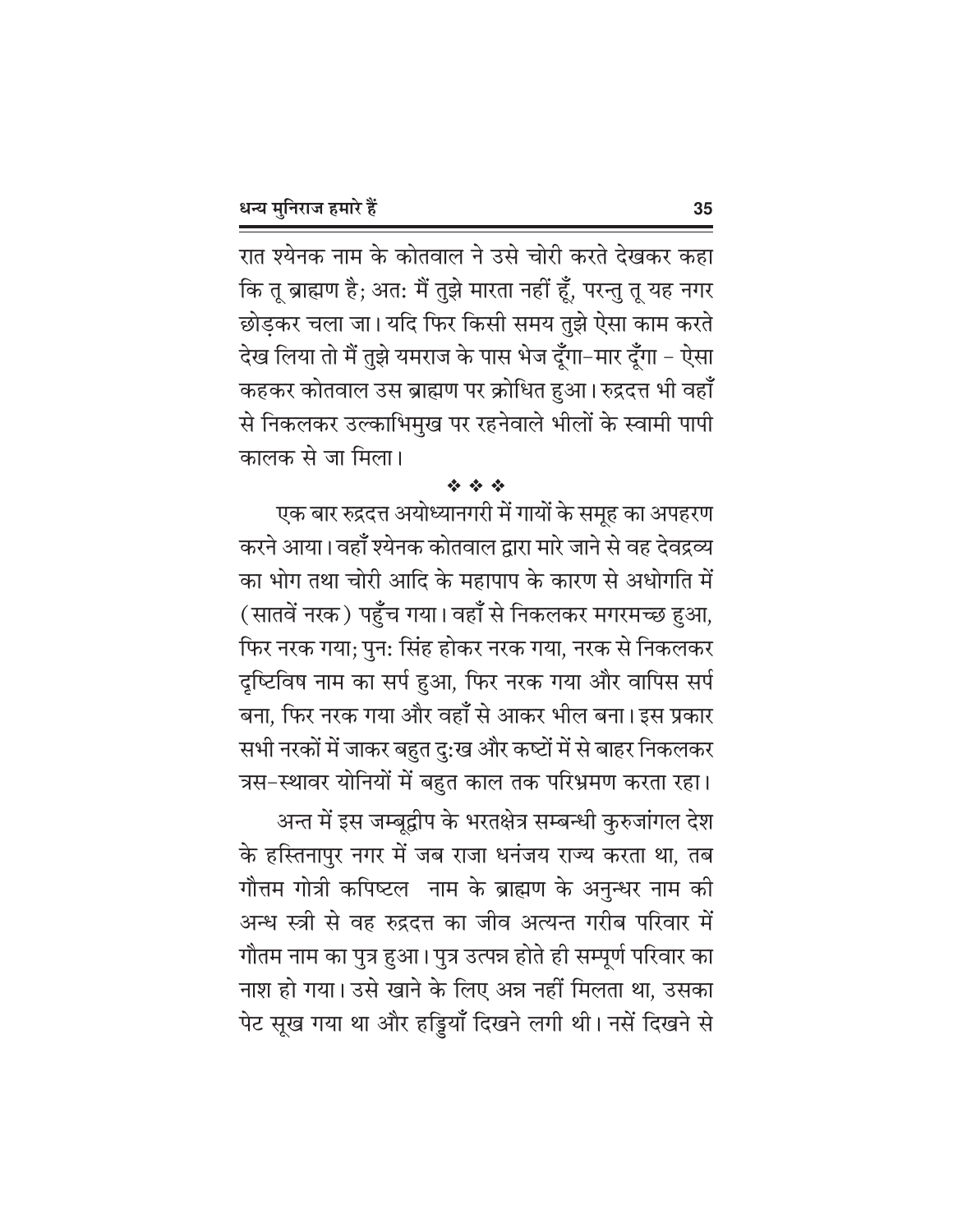उसका शरीर बहुत भयानक लगता था। उसके बालों में लीखें पड़ी थी। जहाँ भी वह सोता, वहाँ के मनुष्य उसे मारते थे। अपनी शरीर की स्थिति के लिए, कभी भी अलग न हो - ऐसे मित्र समान भिक्षापात्र वह सदा अपने हाथ में रखता था। इच्छित रस पाने को वह हमेशा "दो, दो" ऐसे शब्दों द्वारा मात्र भीख माँगने से ही सन्तोष प्राप्त करने का लालची था, परन्तु इतना अभागा था कि भिक्षा द्वारा उसका पेट नहीं भरता था। जिस प्रकार त्योंहार के दिनों में कौआ खाना ढूँढ़ने के लिए इधर–उधर भटकता रहता है; उसी प्रकार वह भी भिक्षा प्राप्त करने के लिए इधर-उधर भटकता रहता था। वह मुनियों की तरह सर्दी-गर्मी और हवा के झपट्टे बारम्बार सहन करता था। वह हमेशा गन्दा रहता था। मात्र रसनेन्द्रिय के विषय की इच्छा रखता था. अन्य सभी इन्द्रियों का रस छूट गया था।

जिस प्रकार राजा हमेशा दण्डधारी होता है; वैसे ही यह भी हमेशा दण्डधारी ही रहता था - हाथ में लकडी रखता था। 'सातवें नरक में उत्पन्न होनेवाली नारकी का रूप ऐसा होता है ' – मानों यह बताने के लिए ही विधाता ने इसकी रचना की हो। वह आद अथवा स्याही का रूप धारण करता था अथवा मानो सूर्य के भय से अन्धकार का समूह मनुष्य का रूप धारण करके चल रहा हो – ऐसा लगता था। तात्पर्य यह है कि वह अत्यन्त घृणास्पद था, पापी था। यदि उसे किसी दिन कष्टपूर्वक पूर्ण आहार मिल जाता तो भी आँखों से अतुप्त जैसा लगता था। वह जीर्ण-शीर्ण और फटे हुए कपड़े अपनी कमर में बाँधे रखता था। उसका शरीर बहुभाग चोटों से युक्त था, उसमें से दुर्गन्ध आती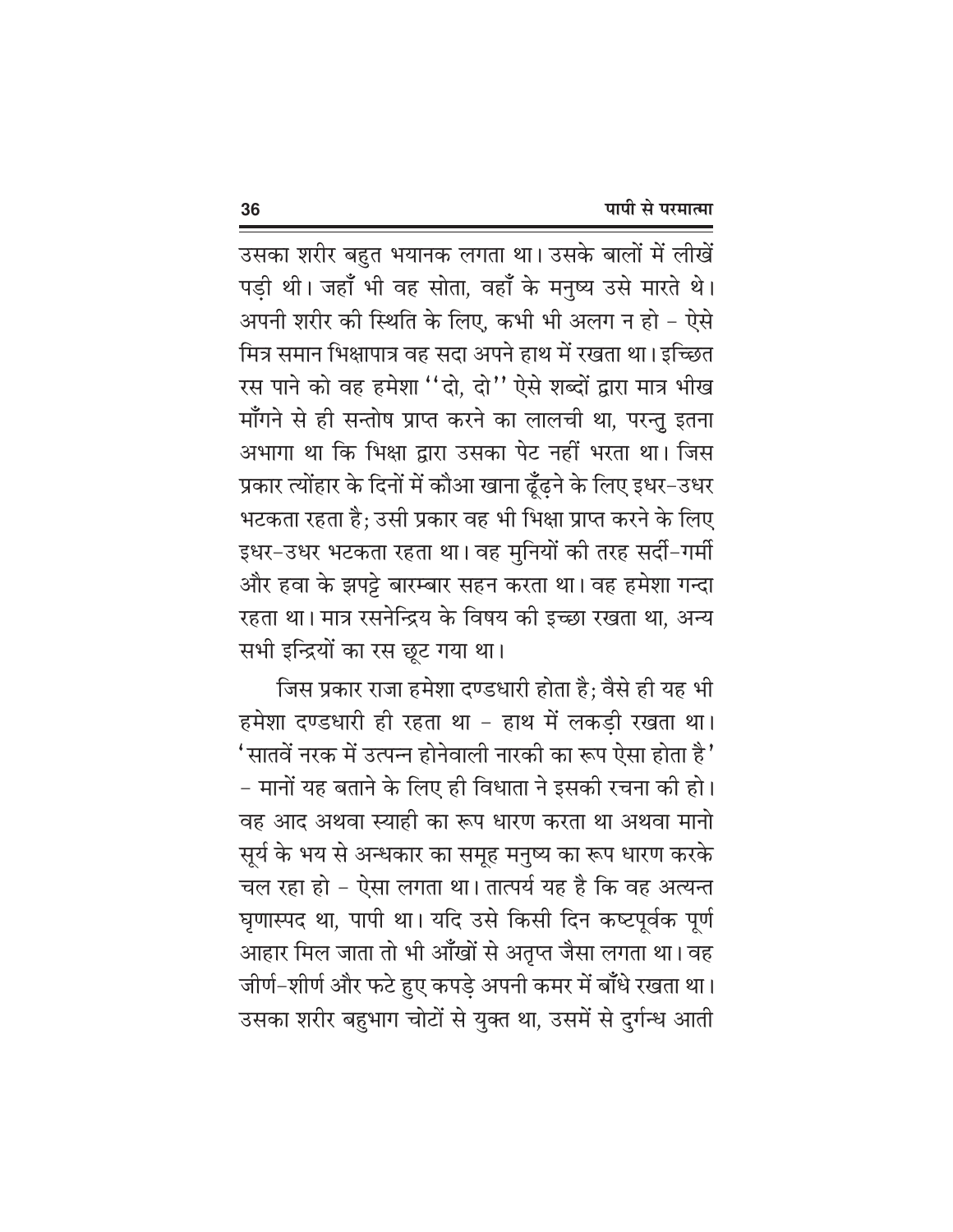थी। उसे भिनभिनाती मक्खियाँ हमेशा घेरे रहती थी, कभी हटती नहीं थी। मक्खियों के चिपकने से उसे बहुत गुस्सा आता था। नगर के बालकों का झुण्ड हमेशा उसके पीछे-पीछे रहता था और पत्थर आदि प्रहारों से उसे पीड़ा पहुँचाता था। वह क्रोधित होकर उन बालकों के पीछे दोड़ता भी था, परन्तु बीच में ही गिर जाता था। इस प्रकार वह अनेक कष्टपूर्वक अपने दिन बिता रहा था।

अहा ! देखो तो सही ! जीव के पापपरिणामों का दु:खप्रदायक फल!! थोड़े से इन्द्रियजन्य सुख के लिए हँस-हँसकर पाप बाँधनेवाला अज्ञानी प्राणी भूल जाता है कि इस पापोदय का फल उसे रो-रोकर भी भोगना पड़ेगा।

#### 经合金

किसी एक समय कालादिलब्धियों की अनुकूल प्राप्ति से वह आहार के लिए नगर में भ्रमण करनेवाले समुद्रसेन नाम के मुनिराज के पीछे जाने लगा। मुनिराज का आहारदान श्रवण सेठ

के यहाँ हुआ। सेठ ने उस गौतम ब्राह्मण को भी भरपेट भोजन करा दिया। भोजन करने के बाद वह मुनिराज के आश्रम में जाकर कहने लगा - हे प्रभो! आप मुझे अपने जैसा बना तो।

मुनिराज ने उसके वचन सुनकर पहले तो यह निर्णय किया कि यह वास्तव में भव्य है। फिर

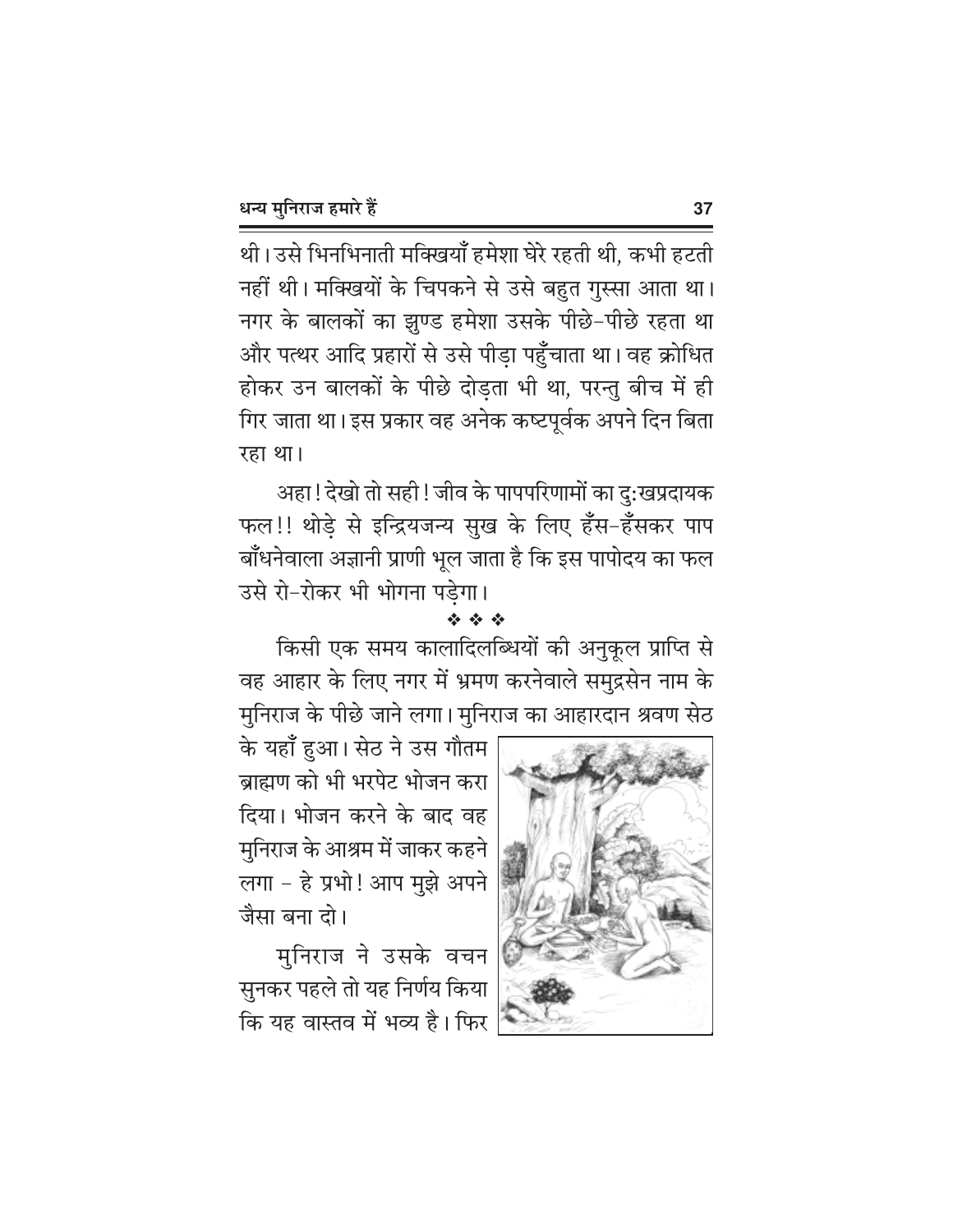उसे कुछ दिनों तक अपने पास रखकर उसके हृदय की परख की, तत्पश्चात् मुनिराज ने उसे शान्ति का साधनभूत संयम ग्रहण करा दिया। उसको एक वर्ष पश्चात् बुद्धि आदि ऋद्धियाँ भी प्राप्त हो गईं।

अब वह गौतम ब्राह्मण गुरु के स्थान तक पहुँच गया, उनके समान बन गया। आयु के अन्त में उसके गुरु मध्यम ग्रैवेयक के सुविशाल नाम के उपरितन विमान में अहमिन्द्र हुए और श्री गौतम मुनिराज भी अन्त में भले प्रकार से विधिपूर्वक आराधनाओं की आराधना करके समाधिमरण करके उसी मध्यम ग्रैवेयक के सुविशाल विमान में अहमिन्द्र पद को प्राप्त हुए। वहाँ के दिव्यसुख का उपभोग प्राप्त करके वह ब्राह्मण मुनि का जीव अट्ठाईस सागर की आयु पूर्ण होने पर वहाँ से चयकर अन्धकवृष्टि (श्री नेमिनाथ भगवान के दादाजी) नाम का राज हुआ।

एक बार उसने सुप्रतिष्ठित जिनेन्द्र के समीप जाकर अपने पूर्व भव के सम्बन्ध में पूछा। भगवान के श्रीमुख से अपने पूर्व भवों का वृतान्त सुनकर वह संसार ये भयभीत हो गया, अत: परमपद-मोक्षपद प्राप्त करने की इच्छा से अपने पुत्र समुद्रविजय को अभिषेकपूर्वक राज्य सौंप दिया और स्वयं समस्त ही परिग्रह छोड़कर, शान्तचित्त होकर उन्हीं सुप्रतिष्ठित जिनेन्द्र के समीप बहुत राजाओं के साथ तप धारण कर लिया। इस प्रकार संयम धारण करके अन्त में समाधिमरण किया और कर्मों का क्षय करके मोक्ष प्राप्त कर लिया।

देखो! चैतन्यस्वभाव को अद्भुतता!! कहाँ तो रुद्रदत्त के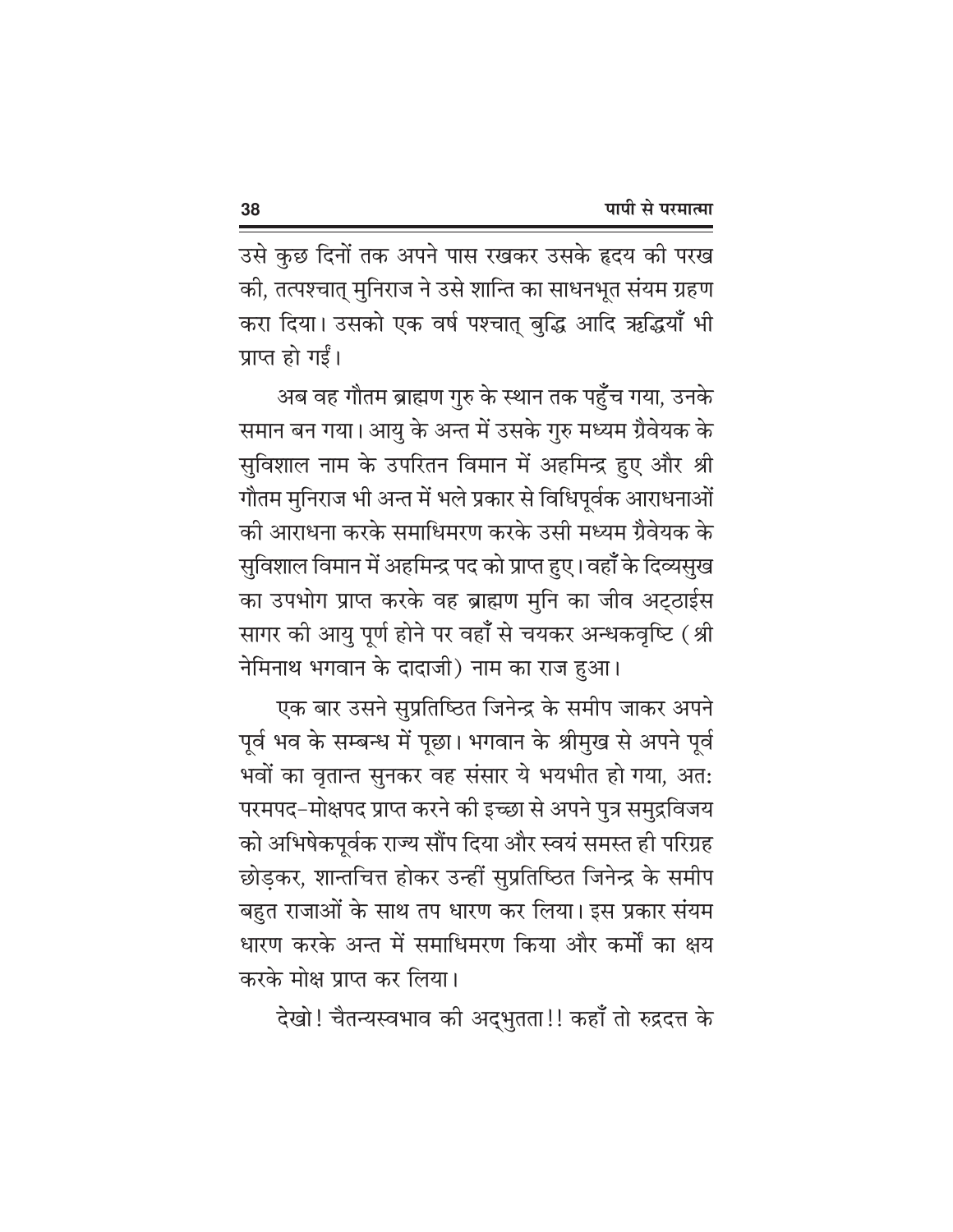भव में अनेक प्रकार के पापपरिणामों से लिप्त एवं उसके फल में नरकादि गतियों का परिभ्रमण!! और कहाँ जैनेश्वरी दीक्षा और देव का भव! स्वरूप की अनवरत आराधना से मुक्ति का लाभ !! अहा ! एक समय का पापपरिणाम अथवा पुण्यपरिणाम, चैतन्य के शुद्धस्वरूप का स्पर्श भी नहीं करता!! अहो! पुण्य-पाप की विकारी वृत्तियों के समय भी उनसे अलिप्त शुद्ध चैतन्यस्वभाव को एकमात्र आराध्य एवं उपास्य है। उसी की उपासना मुक्ति प्रदायिनी है। • ( - हरिवंशपुराण में से)

### गृहस्थ को केवलज्ञान की योग्यता का अभाव

वस्त्रादि परिग्रहवाले गृहस्थ धर्मात्मा को सम्यग्दर्शन-ज्ञान होता है, परन्तु वस्त्रसहित दशा में वह केवलज्ञान प्राप्त नहीं कर सकता, उसको मुनिदशा नहीं होती। अहो! यह तो अन्दर का एकदम निवृत्तिमय शान्तमार्ग है। आत्मार्थी को वस्त्र-पात्र की उपाधि और उन्हें रङ्गने इत्यादि की प्रवृत्ति, अन्तरङ्ग में रुचिकर नहीं लगती। मुनिराज तो वस्त्र-पात्ररहित, उपाधिरहित होते हैं। आत्मानन्द के अनुभव की श्रेणी में गतिशील मुनि को बाहर की उपाधि क्यों हो ? जिसके हृदय में वस्त्रादि परिग्रह की मूर्च्छा होने पर भी, जो अपने को मुनि मानता है, वह जीव वीतरागमार्ग को नहीं जानता। वीतरागमार्ग में सन्त मुनिराज को परिग्रह की मूच्छी और आरम्भ की वृत्ति नहीं हो सकती।

( - प्रवचनसार , 221, सद्गुरु प्रवचन प्रसाद , दैनिक, 21-4-1951 )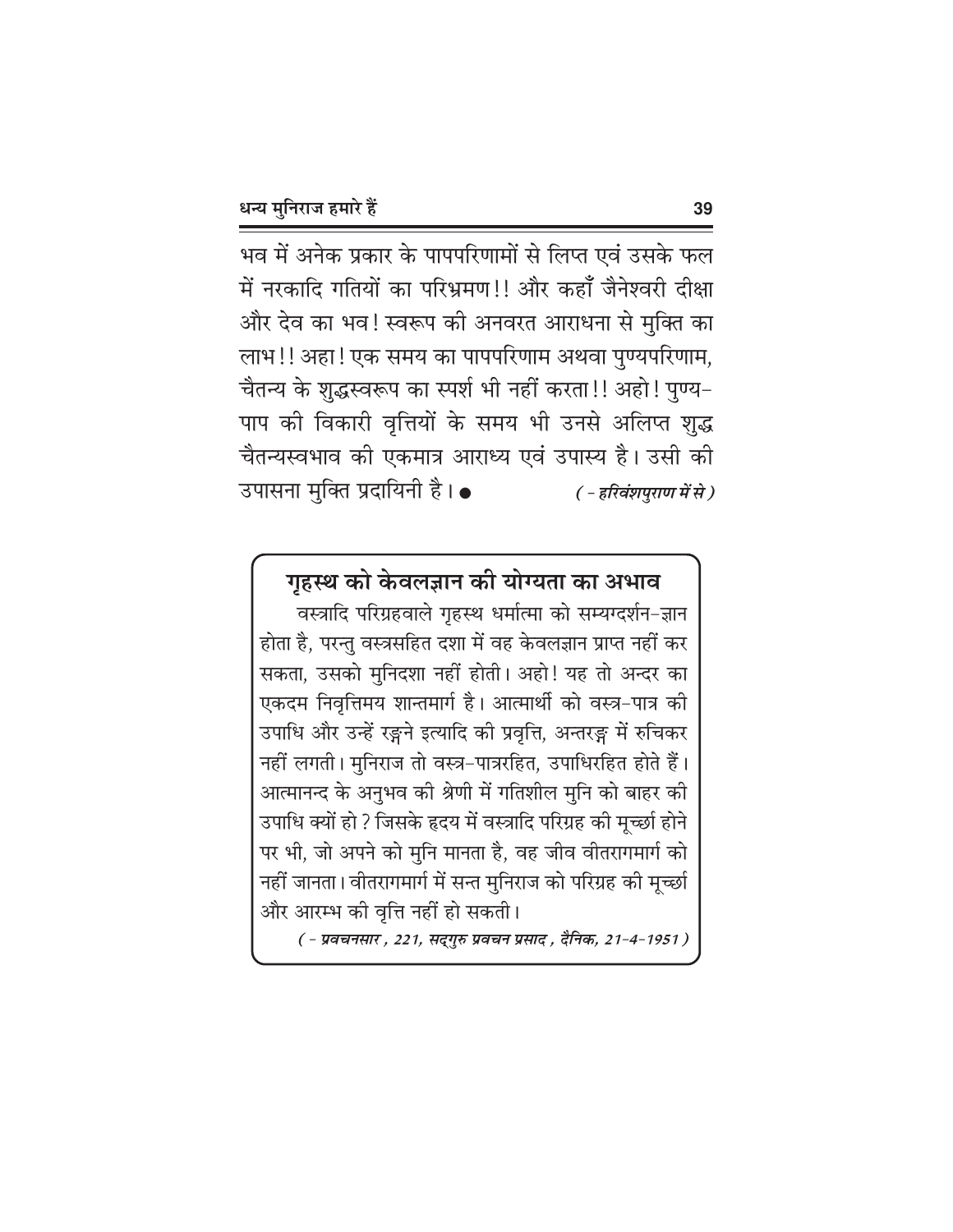5

## क्षण भर में बदले परिणाम

जम्बद्वीप स्थित मंगला देश के अलका नगर में एक धरणीजड नाम का ब्राह्मण रहता था। उसकी पत्नी का नाम अग्निला था। उसके दो पुत्र थे। एक का नाम इन्द्रभूति दूसरे का नाम अग्निभूति था। वे दोनों भाई मिथ्याज्ञानी थे। उसी ब्राह्मण के अशुभकर्म के उदय से कपिल नाम का दासी पुत्र था, वह तीक्ष्ण बुद्धिवाला था। जब धरणीजड़ अपने दोनों पुत्रों को वेद पढ़ाता, तब उसे सुनकर कपिल भी सब याद कर लेता था। कपिल के वेद पढ़ने का रहस्य जानकर उस ब्राह्मण ने उसे घर से निकाल दिया परन्तु कपिल बाहर जाकर भी शीघ्र ही वेद–वेदान्त का पारगामी हो गया।

#### 经合金

इसी जम्बूद्वीप के मलय देश में रत्नसंचयपुर नाम का नगर था। वहाँ अपने पूर्वोपार्जित पुण्यकर्म के उदय से श्रीषेण नाम का राजा (भावी शान्तिनाथ) राज्य करता था। वह राजा कांतिवाला था, अत्यन्त रूपवान और नीतिमार्ग की प्रवृत्ति करानेवाला था, शूरवीर तथा धीरवीर था। राजाओं के द्वारा पूज्य और शत्रुओं को जीतनेवाला तथा गुणों का समुद्र था। वह जिनधर्म की आराधना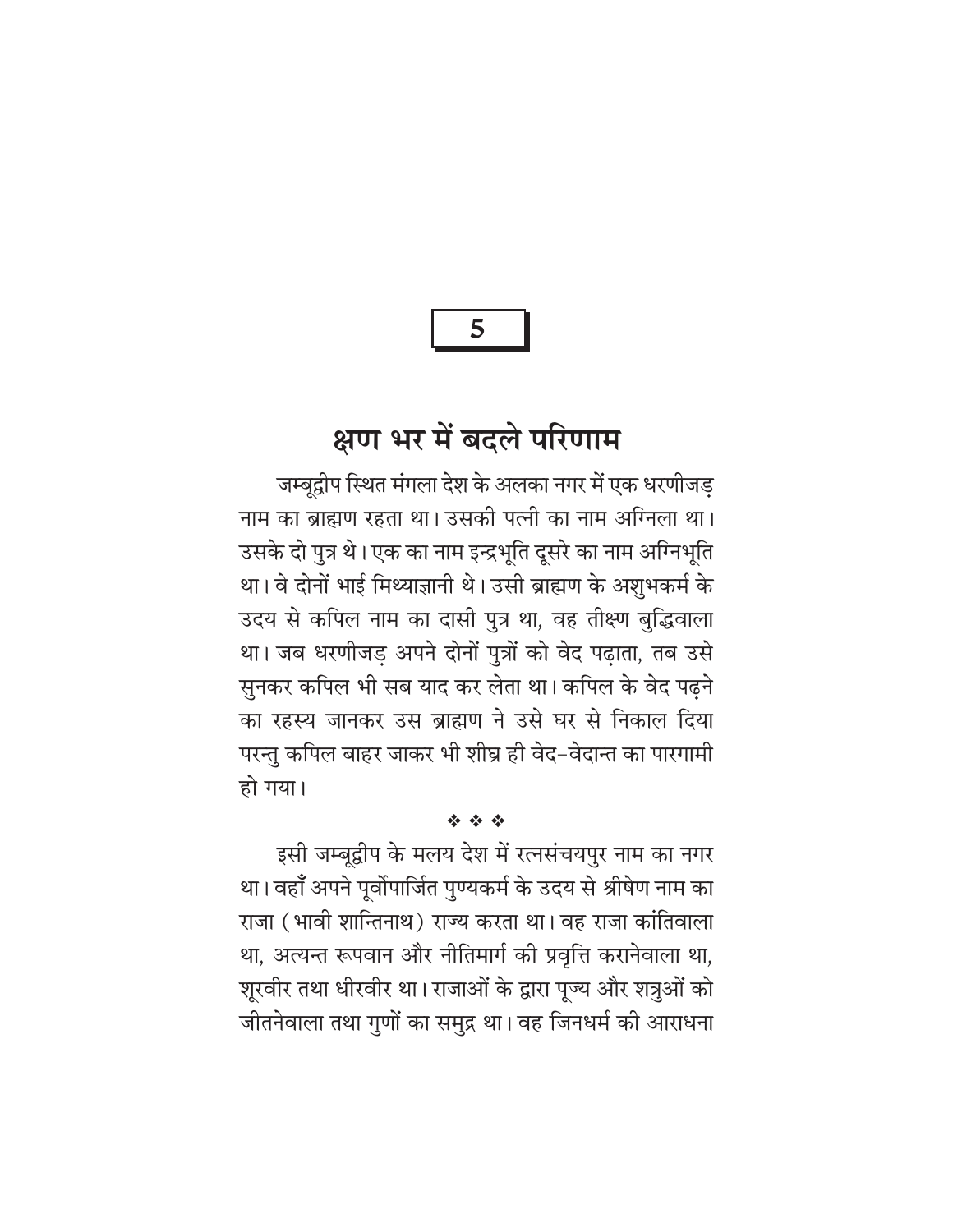में अपना मन लगाता था। शास्त्रों का ज्ञाता और सर्त्यनिष्ठ था। वह सुखसागर में निमग्न था। हमेशा पात्रदान करता रहता था। जिनेन्द्रदेव की पूजा करने के लिये हमेशा तैयार रहता था। गुरुओं में भक्ति भाव रखता था। सदाचारी, विवेकी, पुण्यवान, और उत्तम था। वह हार, कुण्डल, मुकुटादि आभूषणों से सुशोभित था और अपने रूप से कामदेव को भी जीतता था। इस प्रकार राज्य लक्ष्मी को वश में करनेवाला श्रीषेण राजा अपने शुभकर्म के उदय से न्यायपूर्वक अपनी प्रजा का पालन करता था। उस श्रीषेण के पुण्यकर्म के उदय से रूपवती, लावण्यवती तथा अनेक शुभ लक्षणों से सुशोभित सिंहनिन्दिता और अनिन्दता नाम की दो रानियाँ थीं। सिंहनिन्दिता के चन्द्रमा के समान अत्यन्त रूपवान तथा शुभलक्षणों से सुशोभित इन्द्र नाम का पुत्र था और धर्म के प्रभाव से अनिन्दिता के रूपवान, गुणवान व ज्ञान-विज्ञान में पारगामी उपेन्द्र नाम का पुत्र था। जिस प्रकार पापों का नाश करनेवाले मुनिराज सम्यग्ज्ञान और सम्यक्चारित्र से सुशोभित होते हैं, उसी प्रकार शत्रुओं को जीतनेवाला वह राजा दोनों सुन्दर पुत्रों से शोभायमान होता था।

उसी नगर में सात्यकी नामक ब्राह्मण रहता था। उसकी सहधर्मिणी का नाम जम्बू था। उनके गुणों से सुशोभित सत्यभामा नाम की पुत्री थी। धरनीजड़ का दासी पुत्र कपिल जनेऊ धारण करके ब्राह्मण के रूप में रत्नसंचयपुर नगर में आया। उसको रूपवान एवं वेदों का पारंगत जानकर सात्यकी अपने घर ले आया और उसके साथ अपनी पुत्री सत्यभामा का विवाह कर दिया। जब रात्रि में सत्यभामा को कपिल की नीच चेष्टाओं का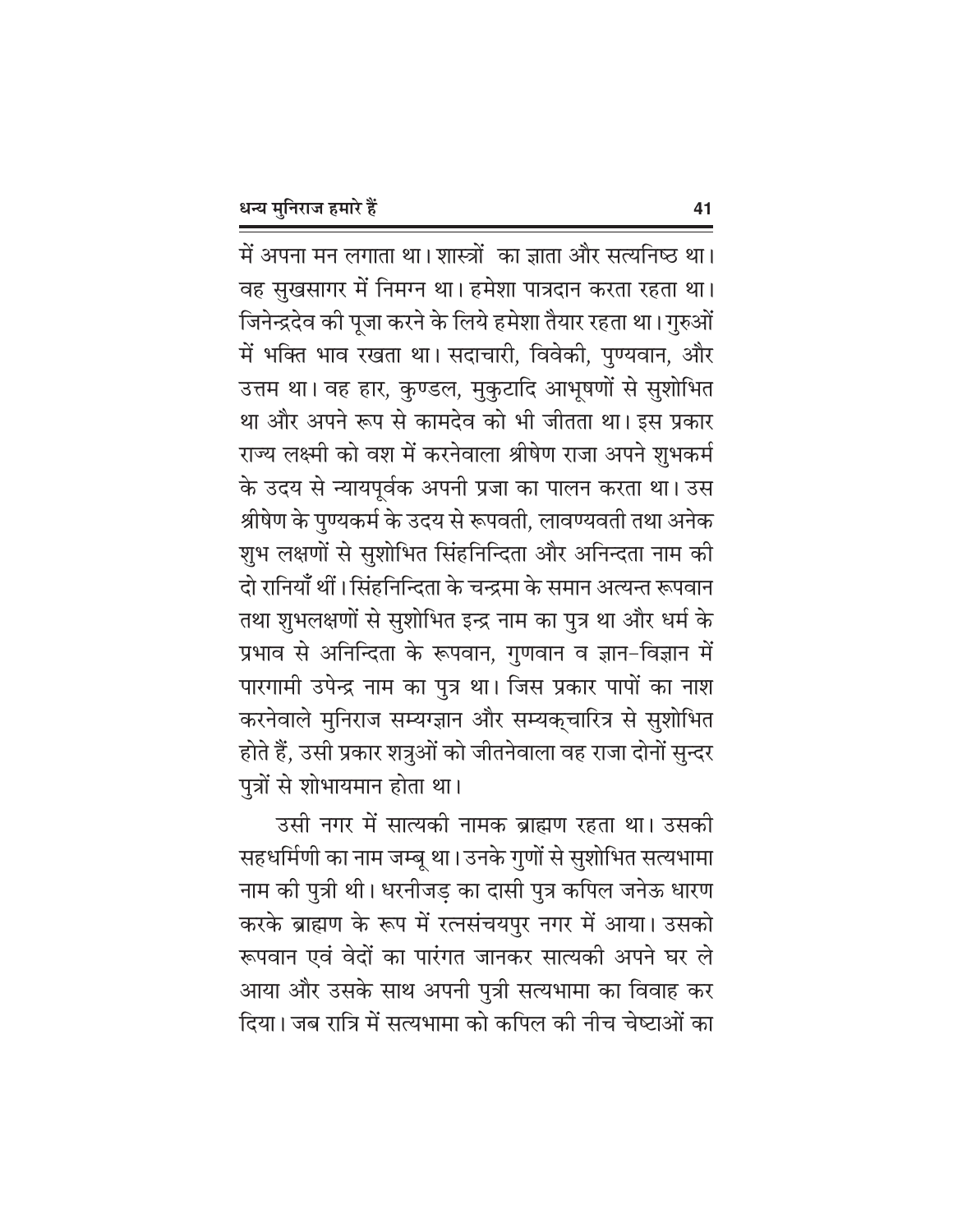पता लगा, तब उसको 'यह उच्च कुल का नहीं है ' – यह चिन्ता होने लगी। वह विचारने लगी कि मनुष्यों को जहर पी लेना अच्छा है, सर्प की संगति अच्छी है, जलती हुई अग्नि में कूद पड़ना अथवा पानी में कूद पड़ना अच्छा है परन्तु नीच मनुष्यों की संगति करना अच्छा नहीं है - ऐसा जानकर वह पवित्र हृदयवाली धीर-वीर सती सत्यभामा, कपिल से विरक्त हो गई और अपने मन में हमेशा दु:खी रहने लगी।

इधर कर्म संयोग से धरणीजड गरीब हो गया। जब उसने कपिल के वैभव की बात सुनी तो वह धन की अभिलाषा से उसके पास आया। कपिल ने लोगों से कहा कि यह मेरे पिता है, अत: लोगों ने उसका आदर–सत्कार किया। वह ब्राह्मण सुखपूर्वक कपिल और सत्यभामा के साथ रहने लगा।

एक दिन सत्यभामा, धरणीजड़ ब्राह्मण को बहुत सारा धन देकर अत्यन्त विनय से कपिल के कुल के सम्बन्ध में पूछने लगी। ब्राह्मण ने उत्तर दिया कि हे पुत्री! इस दृष्ट ने ब्राह्मण का कपटी वेश धारण किया है।

आचार्य कहते हैं कि देखो! कुटिलता से पैदा हुआ मूर्खों का महा पाप भी कुष्ट रोग के समान प्रगट हो जाता है।

यह सुनकर पुण्यशालिनी सत्यभामा ने अपने शीलभंग के डर से कपिल का त्याग कर दिया। उसने रणवास में जाकर राजा की शरण ग्रहण कर ली। कपिल ने इतने दिनों तक कपट करने का पाप किया था, इसलिए राजा ने उसे गधे पर बैठाकर अपने देश से बाहर निकाल दिया। दान, पुण्य आदि गुणों से शोभायमान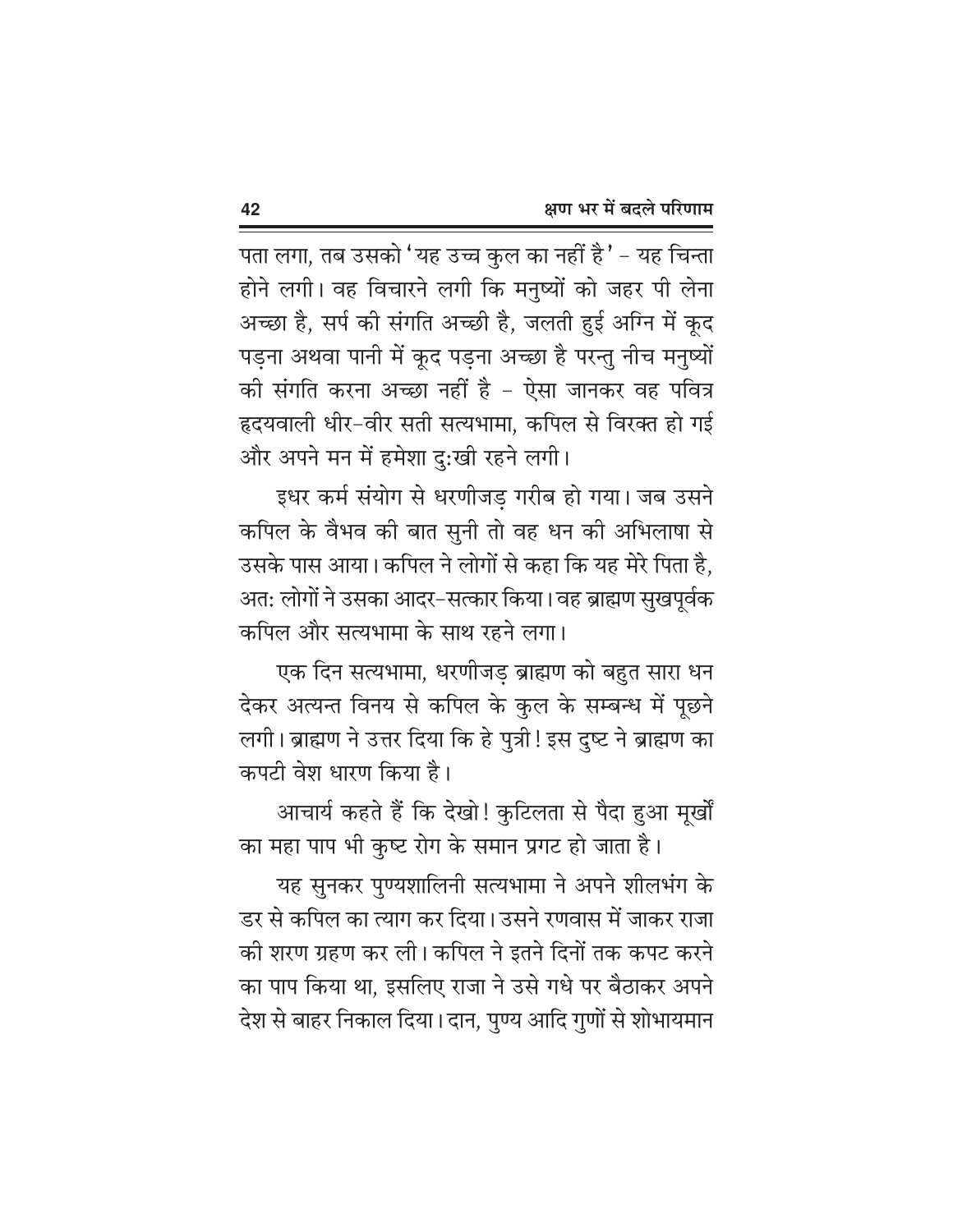और शीलव्रत से विभूषित सती सत्यभामा रणवास में सुखपूर्वक रहने लगी।

#### 经合金

पुण्योपार्जन करने में हमेशा तत्पर श्रीषेण राजा पात्रदान देने के लिये प्रतिदिन स्वयं भावना भाता था। एक दिन अभिगति और अरिंजय नामक दो आकाशगामी चारणमुनि उसके घर पधारे। वे दोनों मुनिराज समस्त प्रकार के परिग्रहों से तो रहित थे, परन्तु गुणरूपी सम्पदा से रहित नहीं थे। उनका सम्पूर्ण शरीर तपस्या से क्रश हो गया था। वे रागद्वेष से सर्वथा विमुक्त थे, वे सभी जीवों का हित करनेवाले थे और धीर-वीर सदा ज्ञान-ध्यान में उत्साहित रहते थे। वे मुनिराज स्त्रियों की वांछा से रहित थे, तथापि मुक्तिरूपी स्त्री में अत्यन्त मोहित थे। मनुष्य और देव सभी उनकी पूजा करते थे। वे तीनों काल सामायिक करते थे और रत्नत्रय से सुशोभित थे। वे इच्छा और अभिमान से रहित थे। मूलगुण और उत्तरगुणों की खान थे तथा भव्य जीवों को संसाररूपी समुद्र से पार करने के लिये जहाज के समान थे। वे ज्ञानरूपी महासागर के पारगामी थे। पृथ्वी के समान क्षमा के धारक थे तथा कर्मरूपी ईंधन को जलाने के लिये अग्नि के समान थे। वे जल के समान स्वच्छ हृदयवाले थे। वायु के समान सब देशों में विहार करनेवाले थे। अपने धर्म का उद्योत करनेवाले थे। दोनों मुनि चौरासी लाख उत्तरगुणों से विभूषित थे तथा शील के अट्ठारह हजार भेदों से सुशोभित थे। ऐसे दोनों मुनिराज आहर के लिये राजा के यहाँ पधारे।

जिस प्रकार अपरिमित खजाना देखकर गरीब मनुष्य प्रसन्न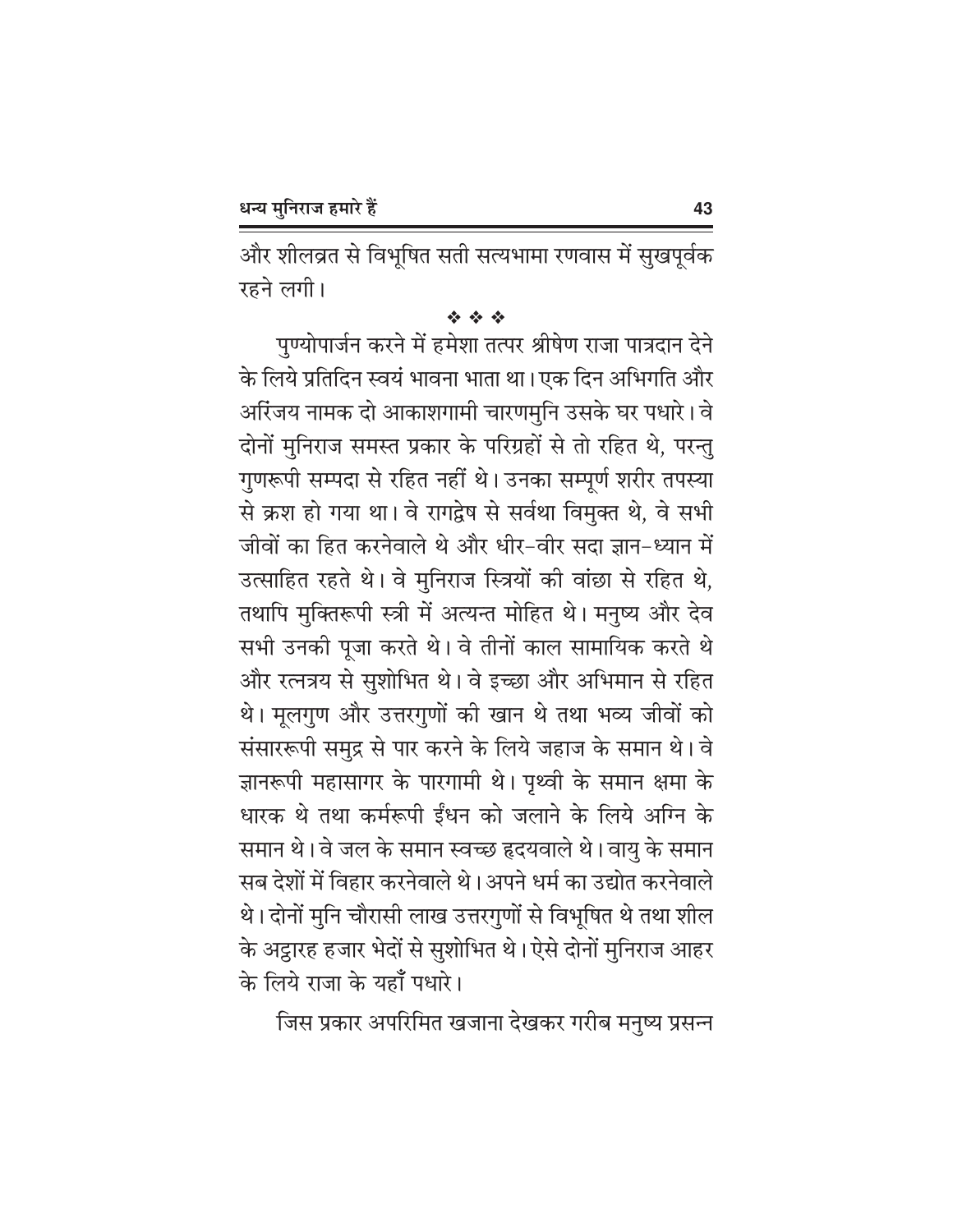होता है; उसी प्रकार मनष्यों को मोक्ष करानेवाले दो मुनिराजों को अपने आँगन में देखकर राजा श्रीषेण अत्यन्त आनन्दित हुआ। राजा ने मस्तक झुकाकर दोनों मुनिराजों के चरणों



में नमस्कार किया तथा 'तिष्ठ-तिष्ठ' कहकर दोनों को विराजमान किया। उत्कृष्ट दान देने में तत्पर उस राजा के श्रद्धा, शक्ति, निर्लोभपना, भक्ति, ज्ञान, दया और क्षमा - ये दाताओं के सात गुण प्रगट हुए थे। प्रतिगृह, उच्च स्थान, पादप्रक्षालन, अर्चन, प्रणाम, कायशुद्धि, वचनशुद्धि, मनशुद्धि और आहारशुद्धि - ये नौ प्रकार की भक्ति – नवधाभक्ति गुणों की खान कहलाती है। दान के समय राजा ने यह नवधाभक्ति की थी। जो विशुद्ध हो, प्रासुक हो, मिष्ट हो; कृत आदि दोषों से रहित हो, मनोज्ञ हो और छहों रसों से परिपूर्ण हो तथा ध्यान-अध्ययन आदि का वृद्धिकारक हो, उसे श्रेष्ठ आहार कहते हैं। उपरोक्त सातों गुणों से सुशोभित उस राजा ने मोक्ष प्राप्त करने के लिये उन दोनों चारण मुनियों को विधिपूर्वक तृप्त करनेवाला उत्तम भोजन दिया। राजा की दोनों रानियों ने श्रेष्ठ दान की अनुमोदना की और भक्तिपूर्वक सुश्रुषा, प्रणाम, विनयादि द्वारा बहुत पुण्य प्राप्त किया। सत्यभामा ब्राह्मणी ने भी अत्यन्त भक्ति और विनयभाव से मुनिराजों की आदर-सत्कार द्वारा सेवा की। अत: उसे भी रानियों के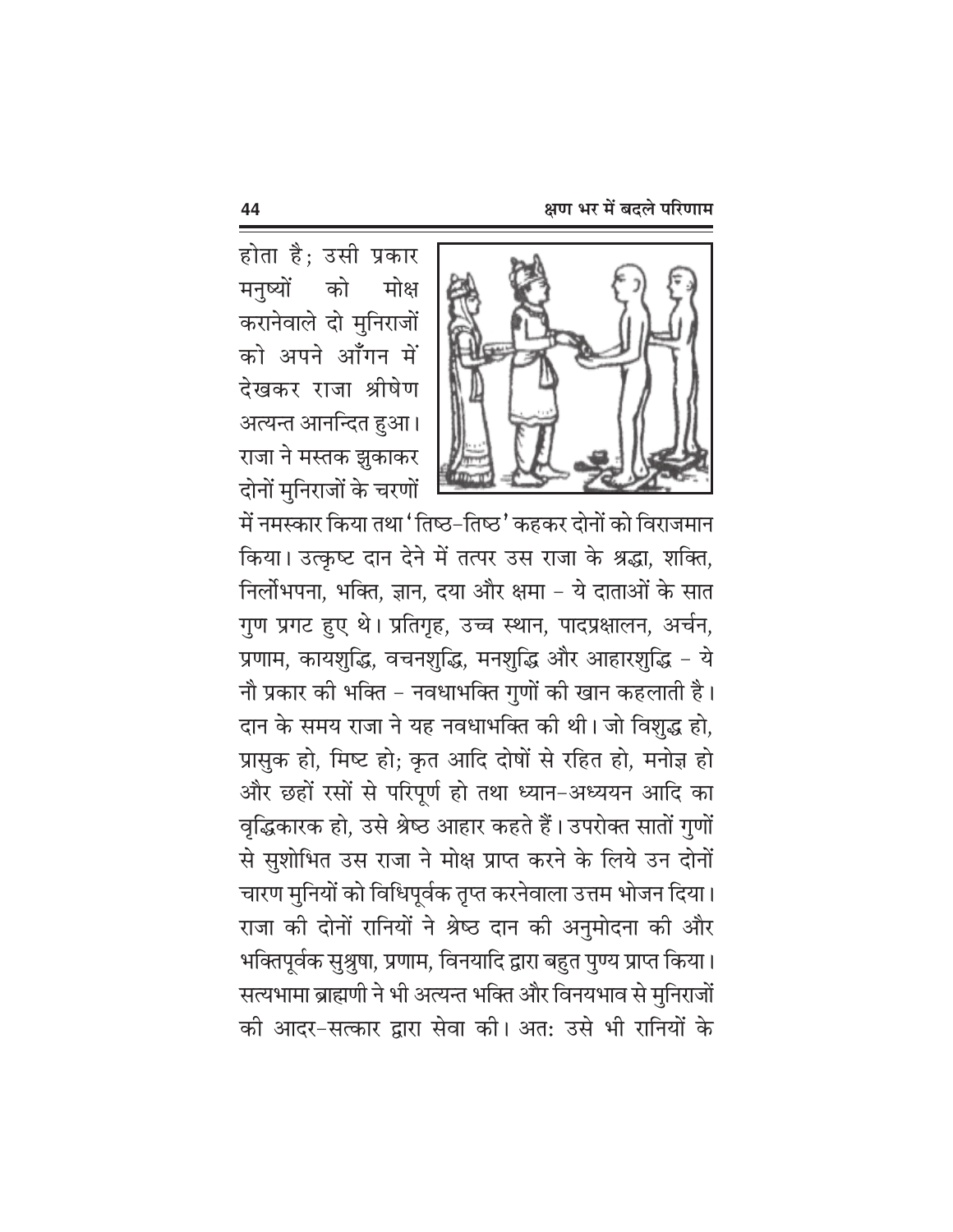समान पुण्य प्राप्त हुआ। सत्य है कि अच्छे परिणामों से क्या-क्या नहीं मिलता।

दोनों मुनिराजों ने समभाव से आहार लिया और उस घर को पवित्र करके शुभाशीर्वाद देकर वे आकाशमार्ग से गमन कर गये। उस दान से उत्पन्न हुए आनन्दरस से जिसका मन अत्यन्त तृप्त हो रहा है – ऐसा वह राजा अपने को कृतकृत्य मानने लगा और अपने गृहस्थाश्रम को सफल मानने लगा।

#### **泰 泰 泰**

कौशाम्बी नगर में पुण्यकर्म के उदय से महाबल नाम का राजा राज्य करता था। उसकी रानी का नाम श्रीमती था। उन दोनों के श्रीकान्ता नाम की पुत्री थी। रूप–लावण्य आदि गुणों से विभूषित श्रीकान्ता का विवाह राजा श्रीषेण के पुत्र इन्द्र के साथ विधिपूर्वक हुआ था। उसी राजा के अनन्तमती नाम की विलासिनी थी। जो रूपवती तथा गुणवती थी। राजा ने स्नेह भेंट स्वरूप वह विलासिनी श्रीकान्ता को प्रदान की परन्तु अनन्तमती (विलासिनी) रूपवान उपेन्द्र में मोहित होकर उसके साथ कामभोग आदि करके भ्रष्ट हो गई। उस विलासिनी के लिये दोनों भाई इन्द्र और उपेन्द्र युद्ध करने लगे।

आचार्य कहते हैं कि देखो, मनुष्यों के ऐसे भोगादि सुखों को धिक्कार है कि जिनके लिये भाई-भाई में युद्ध हो।

यह बातें सुनकर राजा श्रीषेण को अपनी आज्ञा भंग होने का बहुत ही दु:ख हुआ। इस कारण वह विषफल सूंघकर मर गया। तत्पश्चात् घातकीखण्ड द्वीप में पूर्व मेरु की उत्तर दिशा में उत्तरकुरु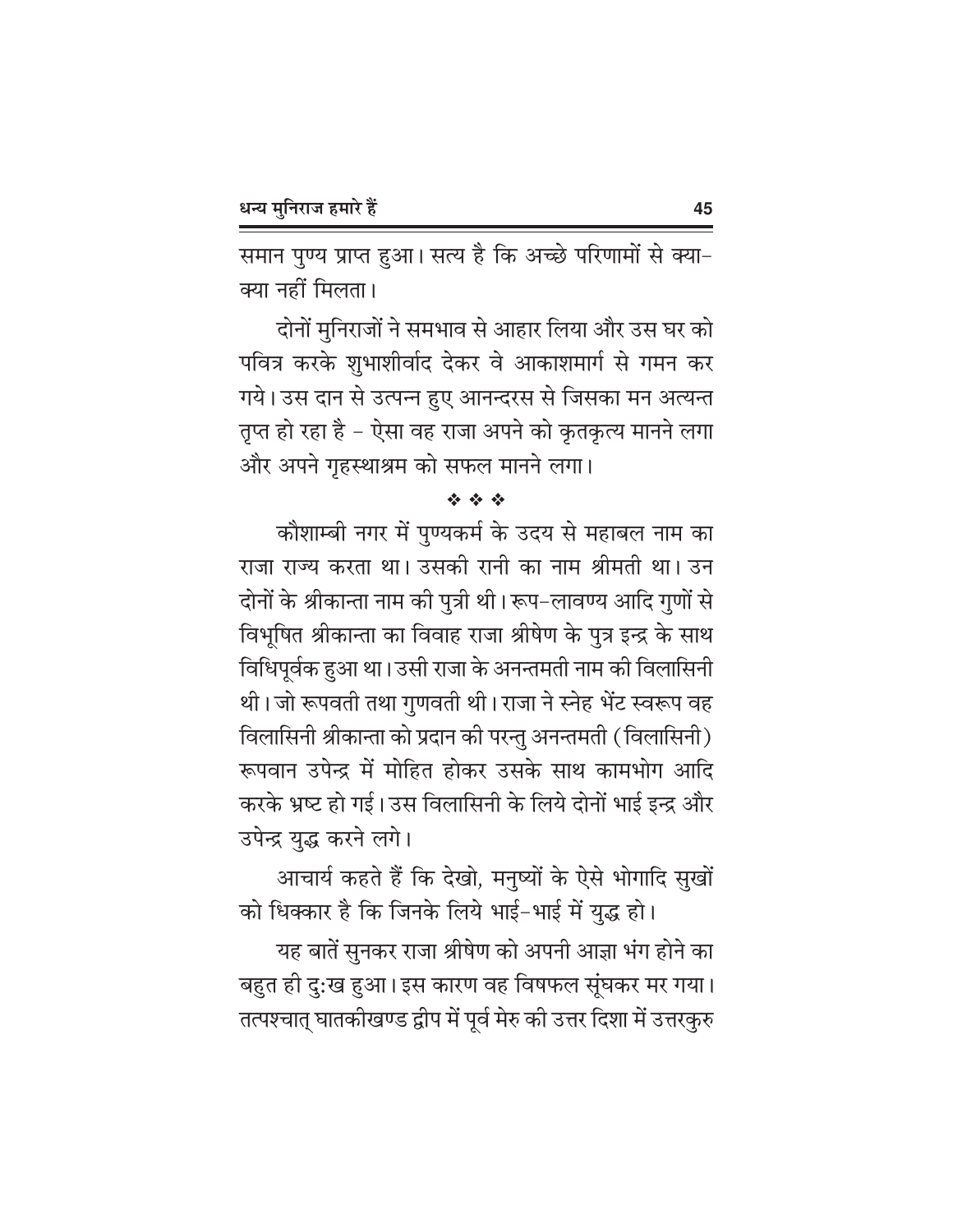नाम की सुख देनेवाली भोगभूमि में लावण्य आदि से सुशोभित आर्य हुआ। सिंहनिन्दिता रानी भी उसी विषफल को सूंघकर मर गई और प्रदत्त दान से पैदा हुए धर्म के प्रभाव से उसी भोगभूमि में उसी आर्य को आर्या हुई। दूसरी रानी अनिन्दिता भी ऐसे ही मरकर स्त्रीलिंग छेदकर महापुण्योदय से उसी भोगभूमी में आर्य हुई और सत्यभामा ब्राह्मणी भी उसी प्रकार से प्राणों का त्याग करके धर्म के प्रभाव से उस अनिन्दिता आर्य की आर्या हुई। इस प्रकार शान्तिनाथ भगवान का जीव उन्नति क्रम में आगे बढ़कर बलभद्र, चक्रवर्ती, कामदेव, तीर्थकर आदि पद प्राप्त करके निज स्वरूप के साधन से मुक्ति प्राप्त करता है।

आचार्य कहते हैं कि देखो ! अपमृत्यु तथा अपघात से मरकर भी केवल उस महादान के फलस्वरूप वे सब शुभगति को प्राप्त हुए: इसलिए कहते हैं कि दान देना उत्तम है।

#### 经合金

इधर दोनों भाई युद्ध कर रहे थे, परन्तु पूर्व भव के स्नेह के कारण मणिकुण्डल नामक विद्याधर ने आकर उनके युद्ध को रोक दिया और उनसे कहने लगा कि हे राजकुमारो! मैं एक कथा कहता हूँ, उसे तुम ईर्ष्याभाव छोड़कर, शान्तचित्त होकर सुनो! क्योंकि यह कथा तुम्हारा ही हित करनेवाली है।

#### **泰 泰 泰**

घातकीखण्ड द्वीप में पूर्व मेरु सम्बन्धी पूर्व विदेहक्षेत्र है। जो सद्धर्म और तीर्थंकरादि से सुशोभित है। उस क्षेत्र के पुण्यकलावती नामक देश में एक रुपाचल नाम का पर्वत शोभायमान है, जो कि ऊँँचा है, जिन चैत्यालयों से विभूषित है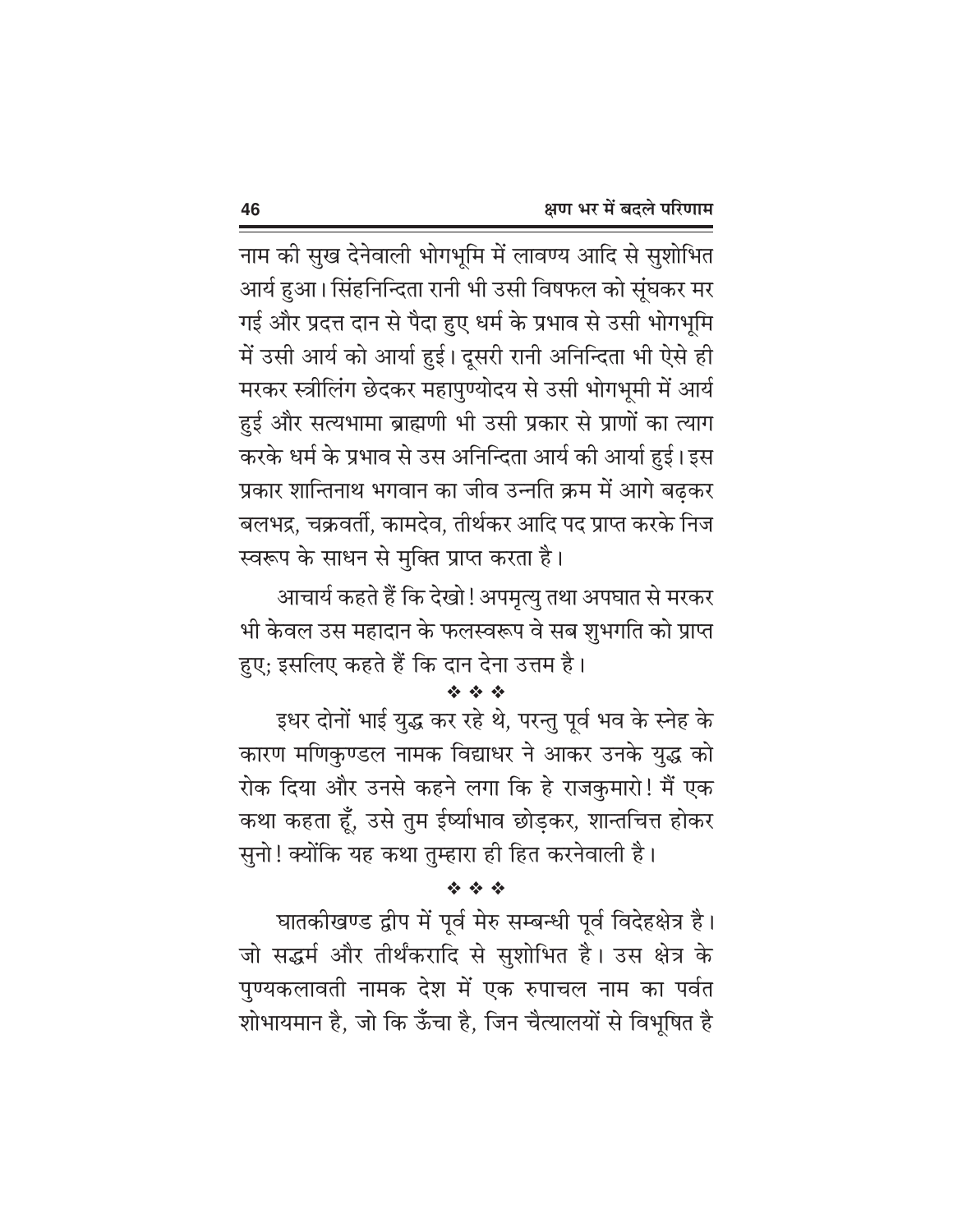तथा मेरु के समान दिखता है। उस पर्वत की दक्षिण क्षेणी में आदित्याभ नाम का सुन्दर नगर है। उसमें पुण्यकर्म के उदय से कुण्डल से सुशोभित सुकुण्ड नाम का राजा राज्य करता था। उसकी रानी का नाम अमिततेजसेना है। मैं उन दोनों का पुत्र बुद्धिमान मणिकुण्डल हूँ।

पुण्डरीकिणी नगरी में अतिप्रभ नामक केवली भगवान के पास जाकर, उनको नमस्कार करके मैंने अपने पूर्व भव की कथा पूछी थी। भगवान ने जो कथा मुझसे कही थी, वही कथा मैं तुम्हें कहना चाहता हूँ क्योंकि तीर्थंकर के मुख से पैदा हुई (कही हुई) वह कथा बहुत ही सुन्दर और तुम दोनों की हितकारक है।

देखो ! पुष्कर द्वीप में जिन चैत्यालयों का आश्रयभूत पश्चिम मेरु पर्वत है, उसकी पूर्व तरफ त्रिवर्णाश्रम से सुशोभित विदेहक्षेत्र है। उसमें एक वितशोका नगरी है। उसमें चक्रायुध नाम का राजा राज्य करता था। उसकी पुण्यशालिनी रानी का नाम कनकमाला था। कनकमाला की कनकलता तथा पद्मलता नाम की दो पुत्रियाँ थीं। उसी राजा की विदन्मती नाम की दूसरी पतिव्रता रानी थी। उसके पद्मावती नाम की पुत्री थी। सब मिलकर धर्म के प्रभाव से अनेक प्रकार के सुखों का उपभोग करते थे।

एक दिन रानी कमनमाला पुण्यकर्म के उदय से अपनी दोनों पुत्रियों के साथ अमितसेना आर्यिका के पास पहुँची और उनके समीप जाकर नमस्कार किया तथा काललब्धि प्राप्त हो जाने से सबने गृहस्थों के व्रत स्वीकार किये। वे सब व्रतों का पालन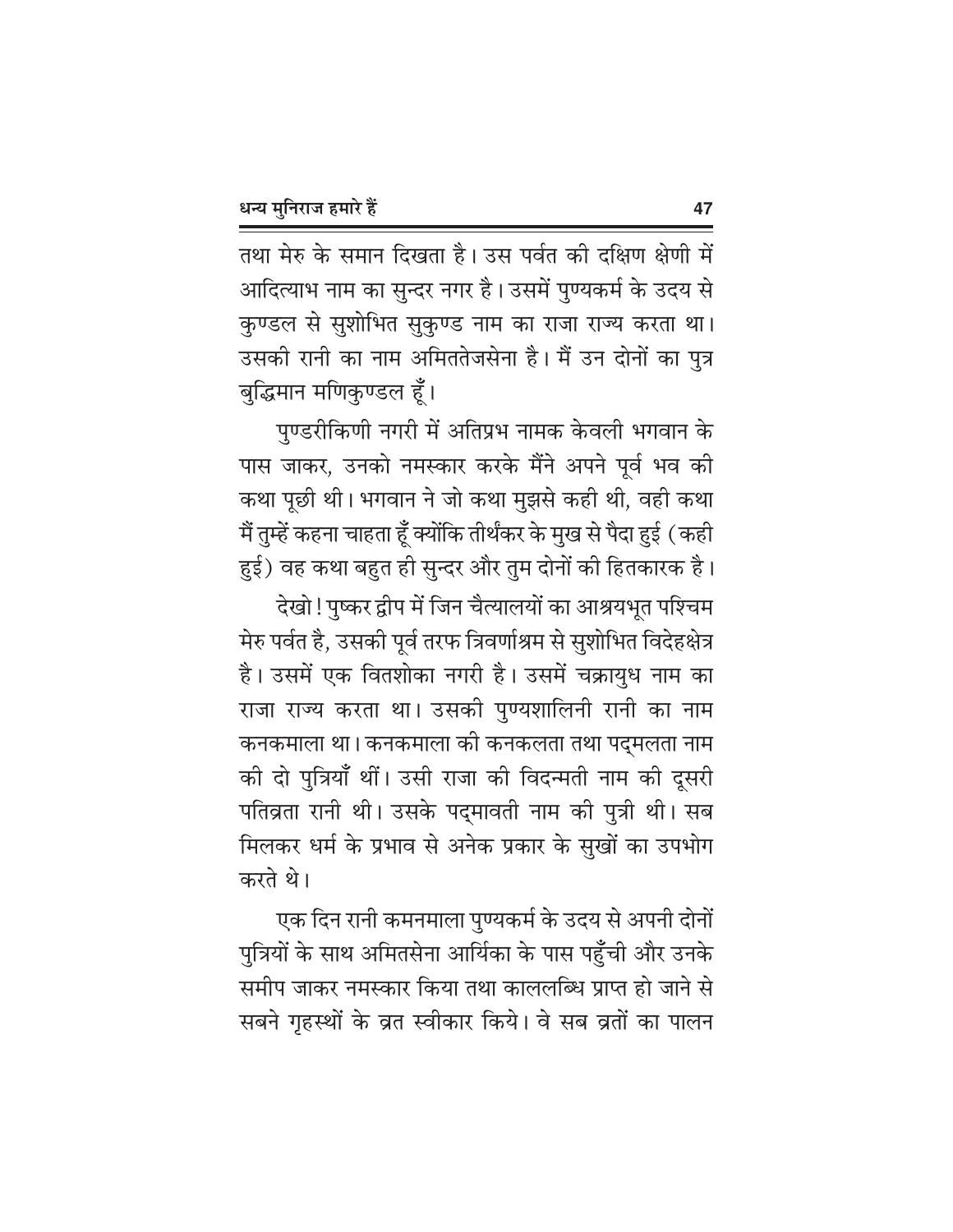करके सम्यग्दर्शन के प्रभाव से स्त्रीलिंग को छेदकर सौधर्म स्वर्ग में महाऋद्धिधारी देव हुए। पद्मावती भी मरकर अपने पुण्योदय से सौधर्म स्वर्ग में एक अप्सरा हुई, जो कि अत्यन्त गुणवती थी। वे सभी देव, धर्म के प्रभाव से पैदा हुए इन्द्रियों को तृप्त करनेवाले उत्तम सुख, ऋद्धियों और देवियों आदि के सम्बन्ध से उत्पन्न हुए सुख का अनुभव करने लगे। अपनी आयु पूर्ण होने के बाद उन सभी ने वहाँ से चयकर पुनर्जन्म धारण किया। उनमें से कनकमाला का जीव मैं मणिकुण्डल; कनकलता, पद्मलता दोनों पुत्रियों का जीव, स्वर्ग से देव पर्याय छोडकर अवशेष, पुण्यकर्म के उदय से तुम दोनों इन्द्र तथा उपेन्द्र नामक राजपुत्र हुए हो। पद्मावती का जीव, जो सौधर्म स्वर्ग में अप्सरा हुई थीं, वहाँ से चयकर यह रूपवती अनन्तमती विलासिनी बनी है।

मैं श्री अमितप्रभ तीर्थंकर के मुख से यह शुभ तथा उत्तम कथा सुनकर पूर्वजन्म के स्नेहवश तुमको समझाने आया हूँ।

इस कथा को सुनकर वे दोनों भाई अपनी निन्दा करके संसार से विरक्त होकर शुभकर्म के उदय से सुधर्म नामक मुनिराज के पास गये और मुनिराज को नमस्कार करके विरागी होकर बाह्य – अभ्यन्तर दोनों प्रकार के परिग्रह का त्याग करके उत्कृष्ट संयम धारण किया। उन दोनों मुनिराजों ने शुक्लध्यानरूपी अग्नि से कर्मरूपी ईंधन को शीघ्र ही जला दिया और तपस्या के फलस्वरूप केवलज्ञान प्राप्त किया। तत्पश्चात् वे दोनों शुक्लध्यानरूपी तलवार से समस्त कर्मों का नाश करके मोक्ष पधारे-अनन्त गुणों के पात्र बन गये। अनन्तमति ने भी श्रावक के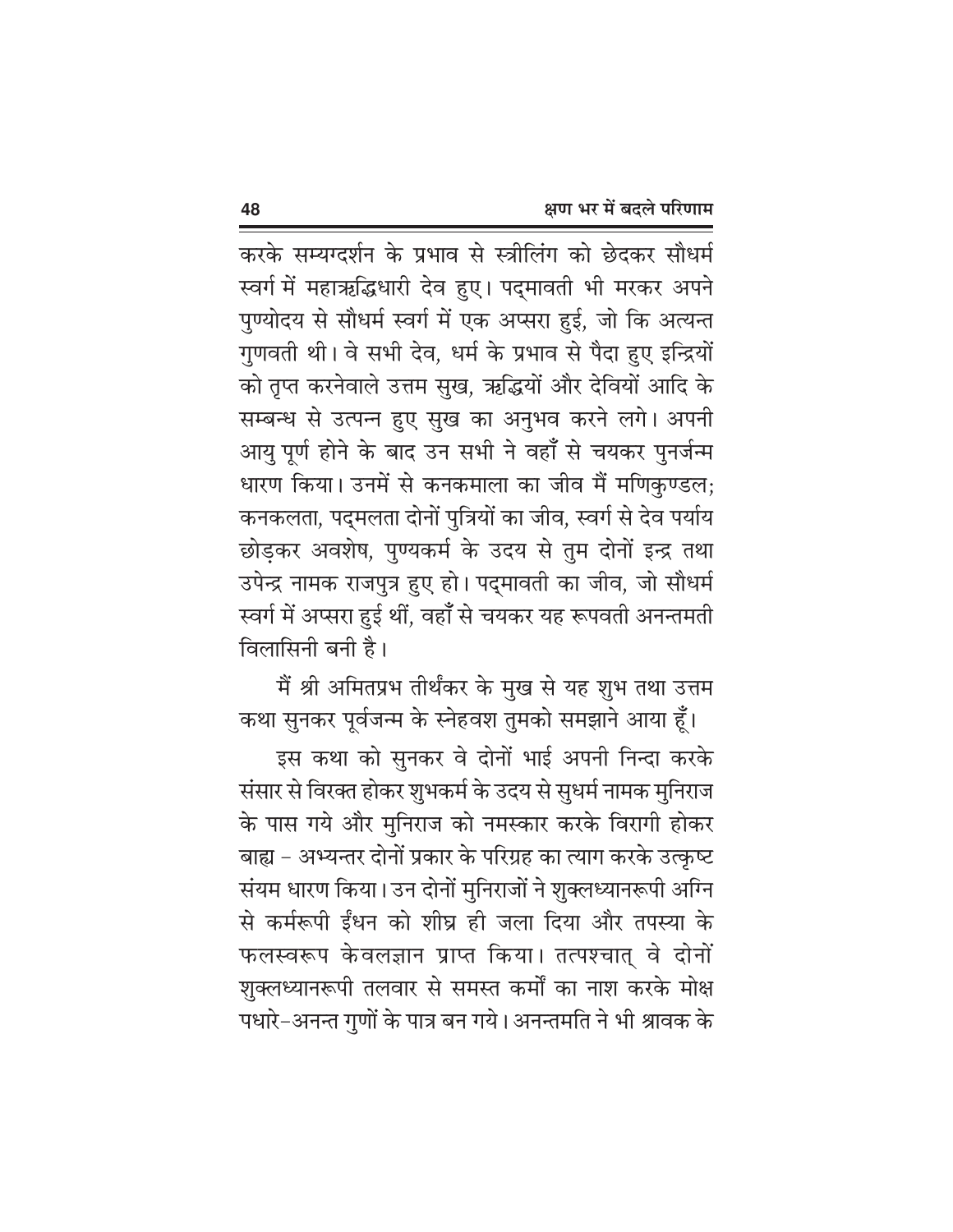सम्पूर्ण व्रत धारण किये और धर्म के प्रभाव से स्वर्ग में उत्पन्न हुई। सत्य है कि सज्जनों के अनुग्रह से क्या-क्या प्राप्त नहीं होता।



देखो! श्री शान्तिनाथ के पूर्व के एक भव में उनके दो पुत्र एक दासी के लिये अन्दर ही अन्दर लड़ते हैं और फिर उसी प्रसंग को निमित्त बनाकर वैराग्य प्राप्त करते हैं।' मैं वर्तमान में परिपूर्ण भगवान ही हूँ' - ऐसी दिव्य दृष्टि करके वे दोनों भाई शिवसुन्दरी को वरते हैं। पूज्य गुरुदेवश्री फरमाते थे कि पापी जीव भी चैतन्य की अनन्त शक्तिरूप सामर्थ्य के विश्वास से भव सागर से पार हो जाता है। • -श्री शान्तिनाथ पुराण में से

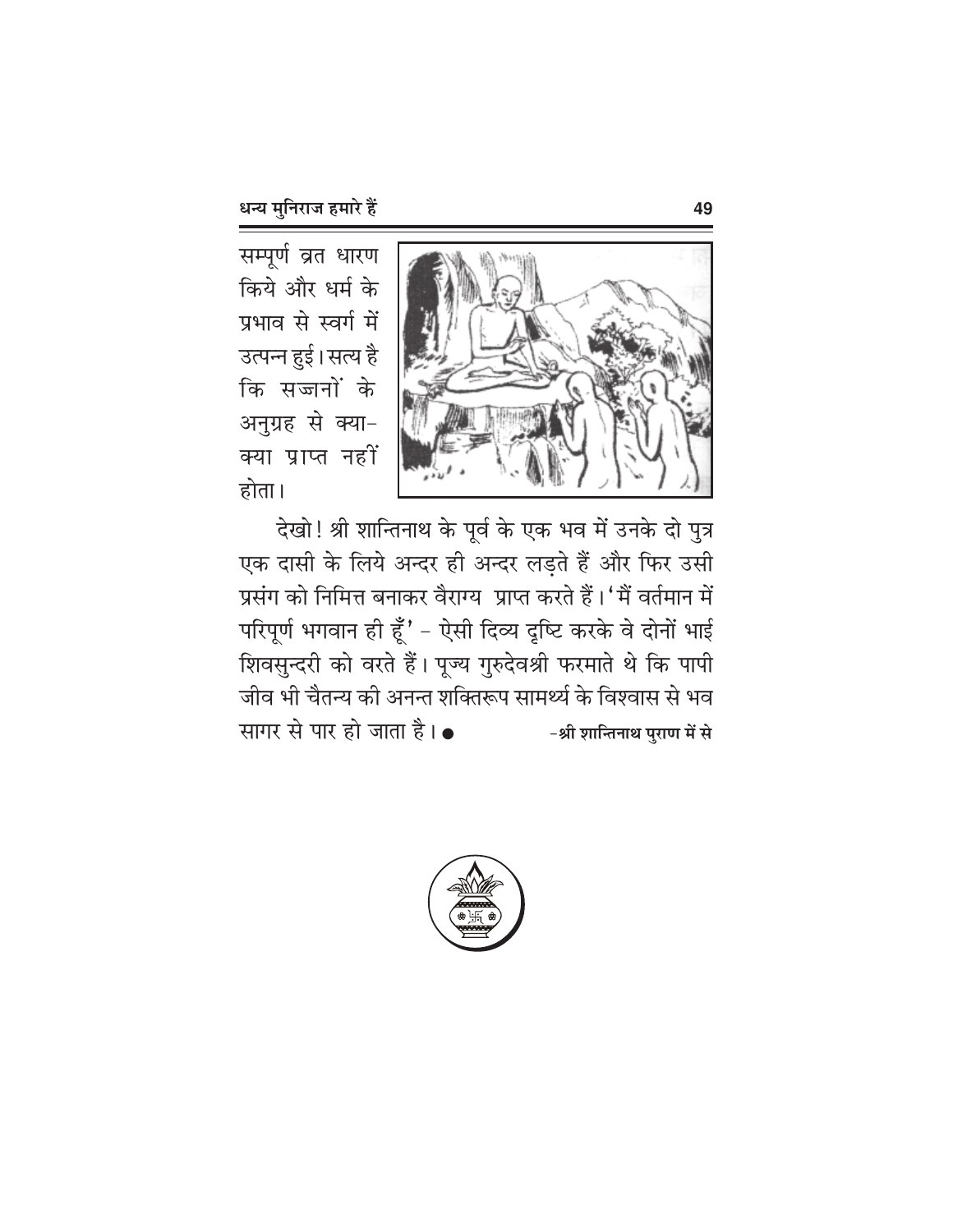6

## भगवान मल्लिनाथ के पूर्व भव का प्रेरक प्रसंग रत्नत्रय की उपासना

सम्यग्दर्शन–सम्यग्ज्ञान–सम्यक्चारित्र.... जैनधर्म के सर्वोत्तम तीन रत्न.... आत्मा को महान आनन्द प्रदाता तीन रत्न.... इनकी महिमा लोकोत्तर है। यह रत्नत्रय सर्व मुमुक्षुओं का मनोरथ है। इस रत्नत्रय की प्राप्ति के लिये चक्रवर्ती भी छह खण्ड के साम्राज्य और चौदह रत्नों का अत्यन्त सहजता से परित्याग कर देते हैं। अहा… इन्द्र भी जिसके लिए तरस रहे हों, उस रत्नत्रय की प्राप्ति ही जैनशासन का सार है। वही जैनधर्म है। अहो! ऐसे सम्यक् रत्नत्रय के एक अंश की प्राप्ति से भी जीव का बेड़ा पार है।

आहा ! जिस मूल्य द्वारा जीव को अनन्त काल का मोक्षसुख प्राप्त होता है, उस रत्नत्रय की क्या बात! समस्त जिनवाणी का सार एक शब्द में कहना हो तो वह है **रत्नत्रय....** उसी का विस्तार और उसी की प्राप्ति का उपाय जिनागम में भरा है।

वाह! वीतरागी रत्नत्रय! जीव की शोभा के लिए तुम्हारे समान सुन्दर दूसरा कोई आभूषण नहीं है। ऐसे रत्नत्रय द्वारा आत्मा को शृंगारित करने के लिये श्री समयसार परमागम में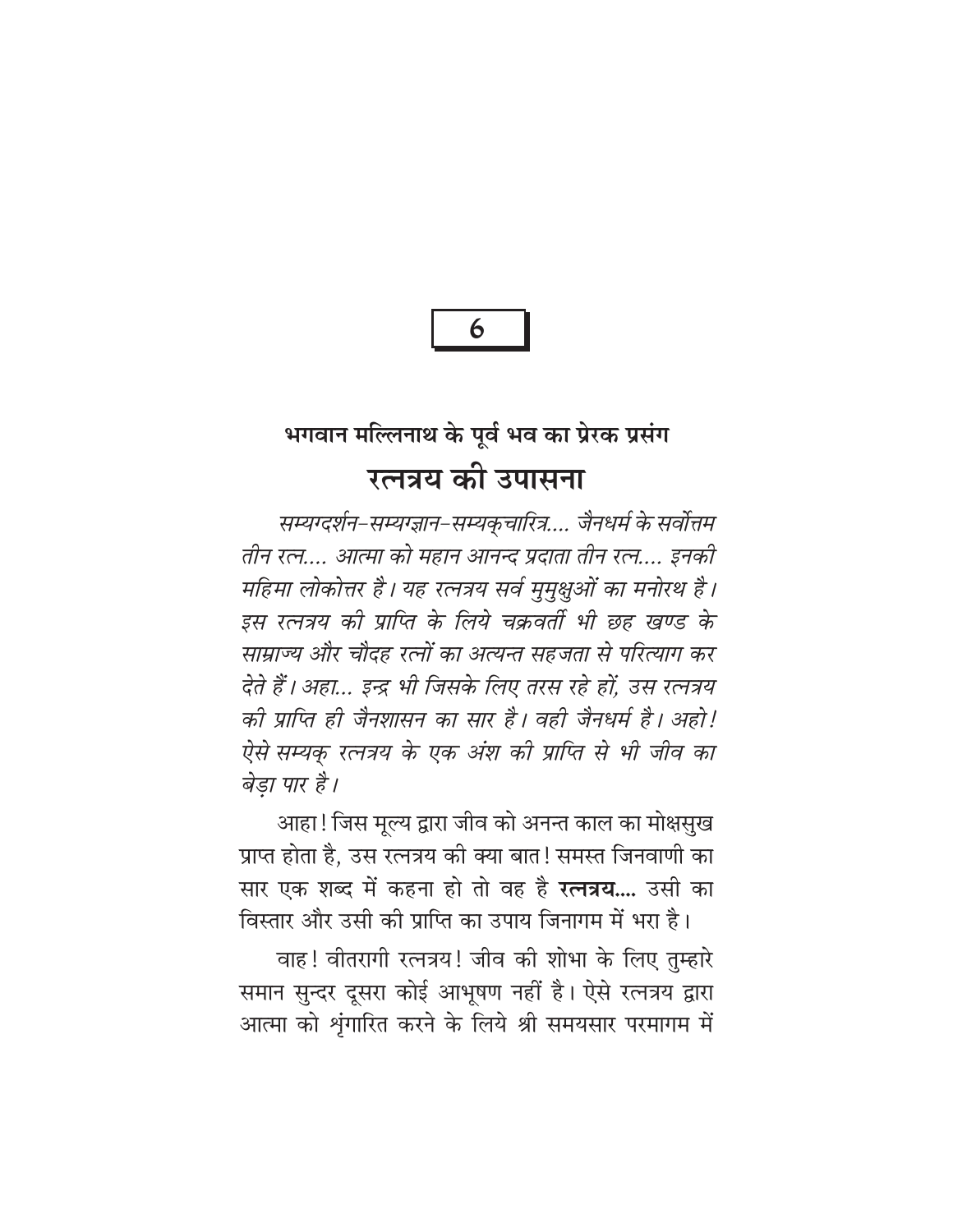आचार्य कुन्दकुन्ददेव कहते हैं कि हे भव्य ! दर्शन, ज्ञान, चारित्ररूप मोक्षपन्थ में आत्मा को जोड़! जिनेन्द्र भगवन्त दर्शन, ज्ञान, चारित्र को मोक्षमार्ग कहते हैं क्योंकि वे आत्माश्रित होने से स्वद्रव्य है। जो जीव अपने चारित्र, दर्शन, ज्ञान में स्थित है, वह स्वसमय है - ऐसा हे भव्य तू जान... और यह जानकर तू भी स्वसमय हो जा।

इस जगत की समस्त दुर्लभ वस्तुओं में रत्नत्रय सबसे दुर्लभ है। रत्नत्रय की आराधना नहीं करने से जीव दीर्घ काल तक संसार में परिभ्रमण करता है। रत्नत्रय की आराधना करनेवाला जीव, आराधक है और उसकी आराधना का फल केवलज्ञान है। इस रत्नत्रय की आराधना और उसकी व्रत कथा में भगवान मल्लिनाथ के पूर्व भव का उदाहरण प्रसिद्ध है। आप भी उसका अवलोकन कोजिये।

#### ※ ※ ※

मिथिलापुरी के राजा कुम्भ और महारानी सुप्रभा के पुत्र मल्लिकुमार, जो कि इस भरतक्षेत्र के 19 वें तीर्थङ्कर हुए, उन्होंने पूर्व भव में विदेहक्षेत्र में वैश्रमण नामक राजा थे, वहाँ वे अष्टाङ्ग सहित सम्यग्दर्शन, अष्टाङ्ग सहित सम्यग्ज्ञान और तेरह अंग सहित सम्यक्चारित्र रूप रत्नत्रय धर्म का स्वरूप एक मुनिराज के श्रीमुख से श्रवण किया था। मुनिराज के उपदेशानुसार रत्नत्रयव्रत का विधान करके, अत्यन्त बहुमानपूर्वक उसका उद्यापन किया; तत्पश्चात् स्वयं भी संसार से विरक्त होकर, रत्नत्रयधर्म प्रगट करके, दर्शनविशुद्धि आदि सोलह उत्तम भावनापूर्वक तीर्थङ्कर नामकर्म बाँधकर, तीसरे भव में मल्लिनाथ तीर्थङ्कर होकर मोक्षपुरी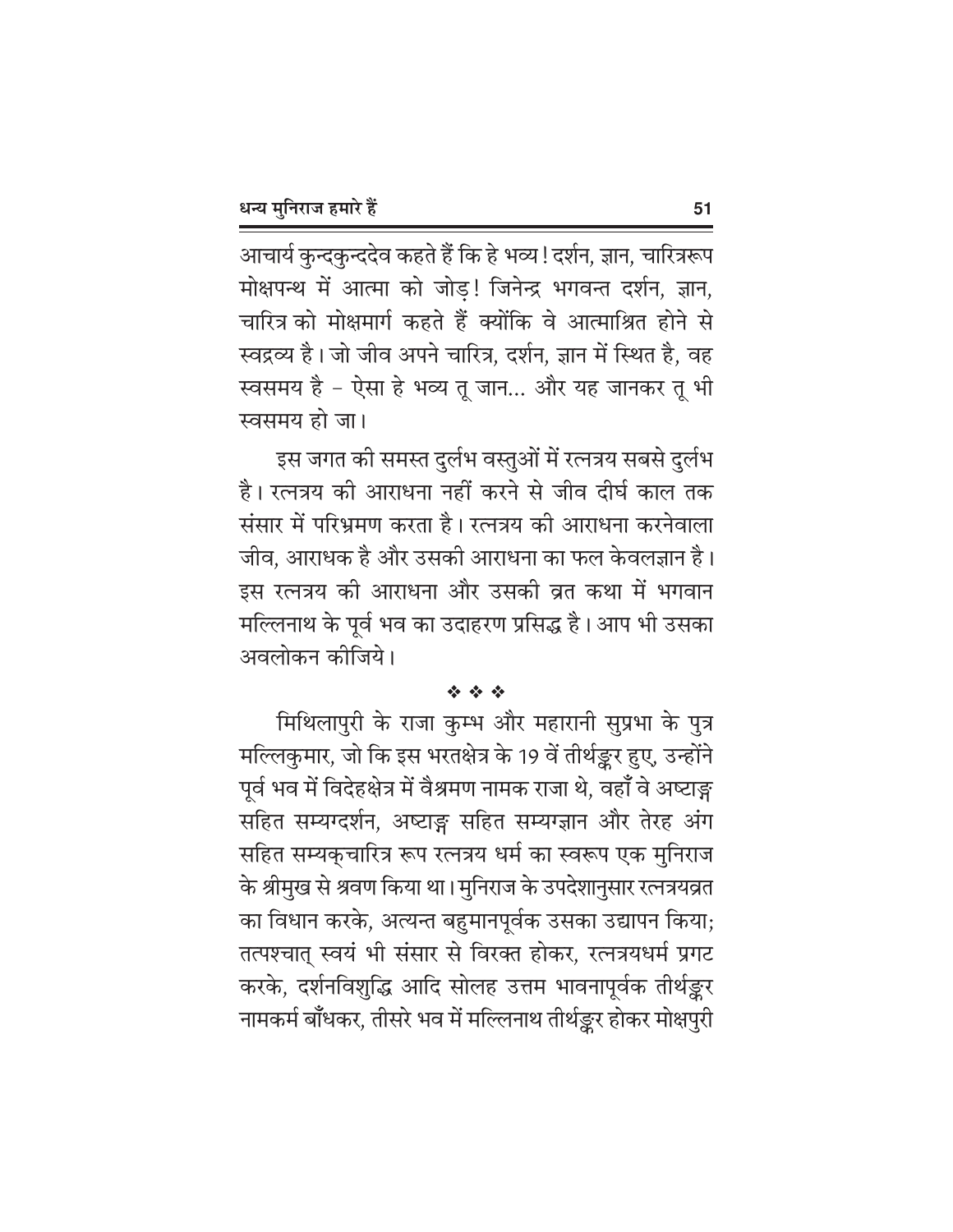पधारे। उनकी यह कथा रत्नत्रय के प्रति बहुमान की भावना से यहाँ प्रस्तुत है।

\* \* \*

जम्बूद्वीप के दक्षिण भाग में इस भरतक्षेत्र में हम रहते हैं। इसके पूर्व भाग में पूर्व विदेहक्षेत्र है। वहाँ वीतशोका नामक एक सुन्दर नगरी है। मोक्ष के अभिलाषी धर्मात्माओं से परिपूर्ण इस नगरी में अनेक मुनिराज विचरण करते हैं.... ऊँचे-ऊँचे अनेक जिनमन्दिरों पर धर्मध्वजा फहरा रही है और फड़फड़ाहट से मानो कि देवों को चुनौती दे रही है कि हे भाई देवों! तुम्हें देवलोक में मुक्ति प्राप्त न होती हो तो उसे प्राप्त करने के लिए यहाँ आओ.... इस नगरी में केवली भगवन्त सदा विचरण करते हैं। यहाँ वीतरागी देव–शास्त्र–गुरु के अतिरिक्त दूसरी कोई प्रवृत्ति दिखायी नहीं देती.... एक शुद्ध जैनधर्म ही निरन्तर प्रवर्तता है।

तीर्थङ्कर मल्लिनाथ का आत्मा स्वयं पूर्व भव में इस मनोहर वीतशोका नगरी का राजा था.... उनका नाम वैश्रमण था। वे आत्मा के ज्ञाता थे और उनका चित्त सदा रत्नत्रय की भावना में लीन रहता था।

एक दिन राजा वैश्रमण राज्यसभा में विराजमान थे। उसी समय उनके उद्यान का माली आनन्दपूर्वक आकर कहने लगा -हे स्वामी ! मैं एक उत्तम समाचार लेकर आया हूँ । आपकी नगरी के चन्दन वन में महाभाग्य से आज सुगुप्ति नामक महामुनिराज संघसहित पधारे हैं। जिस प्रकार साधक जीवों का बगीचा रत्नत्रयरूप परिणति से खिल उठता है, उसी प्रकार सम्पूर्ण उद्यान का मौसम भी मुनिराज के शुभागमन से अनेकों सुन्दर फल-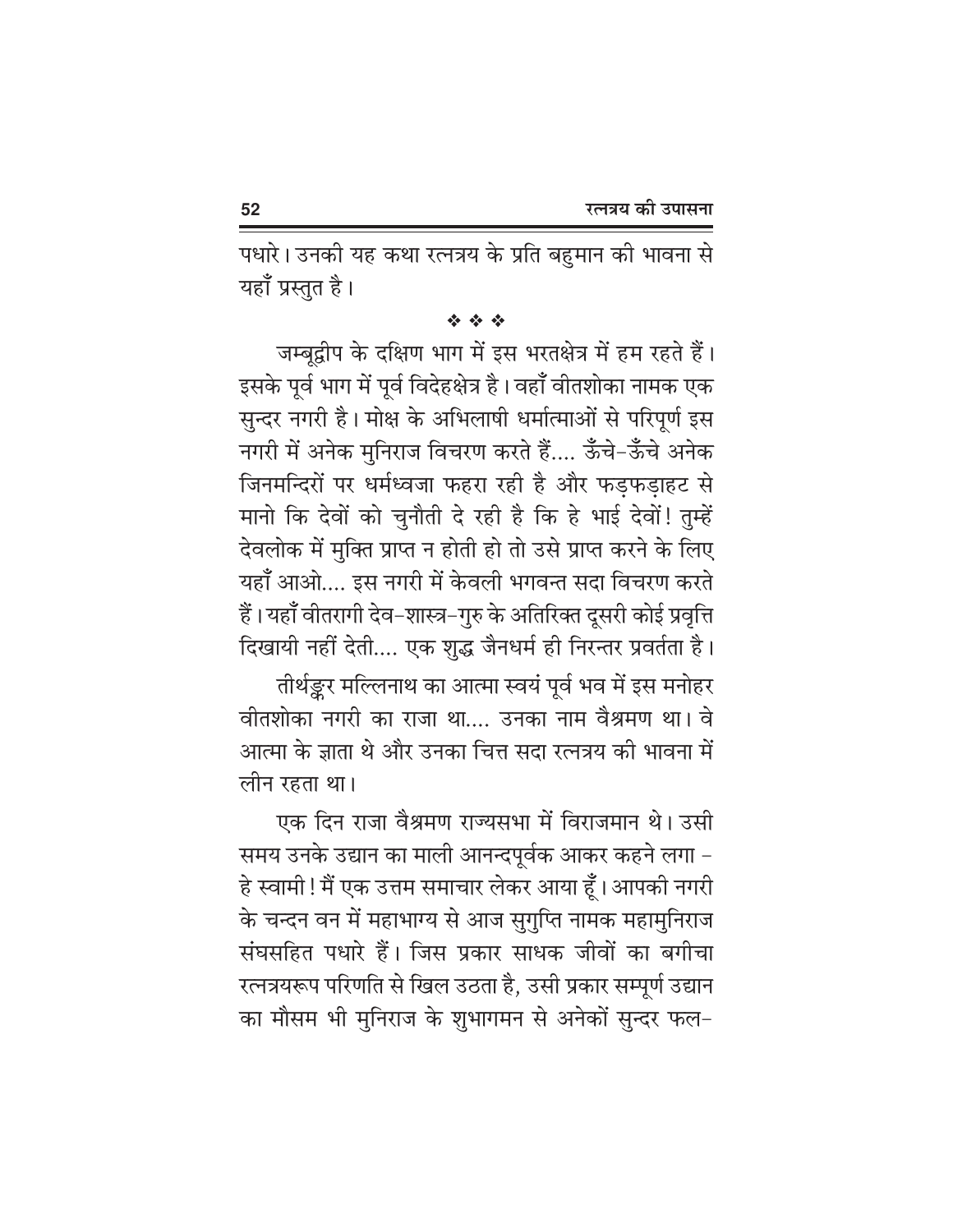फूलों से खिल उठा है। सारा उद्यान अत्यन्त शोभास्पद प्रतीत हो रहा है।

वनमाली के मुख से मुनिराज के शुभागमन के समाचार सुनते ही अत्यन्त हर्षित होकर राजा ने उस माली को मूल्यवान पुरस्कार प्रदान किया और स्वयं सिंहासन से उतरकर मुनिराज को परोक्ष वन्दना की। तत्पश्चात् सम्पूर्ण नगर में आनन्दभेरी बजवाकर समस्त नगरजनों सहित धूमधाम से मुनिराज की वन्दना के लिये गमन किया। मुनिराज के समीप जाकर सबने अत्यन्त भक्तिभावपूर्वक उनकी वन्दना–पूजन और भक्ति की। तत्पश्चात् धर्मोपदेश श्रवण की इच्छा से मुनिराज के समीप बैठ गये।



करुणामूर्ति मुनिराजश्री ने समस्त धर्म पिपासुओं को मङ्गल आशीर्वाद प्रदान करते हुए कहा - हे राजन्! तुम्हें मोक्ष के कारणरूप रत्नत्रयधर्म की वृद्धि हो।

मुनिराज के आशीर्वाद से राजा अत्यन्त प्रसन्न हुआ और कहा - हे प्रभु! आपके श्रीमुख से रत्नत्रयधर्म का स्वरूप सुनने की मुझे आकांक्षा हुई है। अत: कृपा करके रत्नत्रयधर्म का स्वरूप बतलाने की कृपा करें।

मुनिराज के श्रीमुख से मानो अमृत झरता हो, उसी प्रकार वाणी निकलने लगी। उन्होंने कहा – हे राजन! सुनो, यह संसार अनेक प्रकार के दु:खों से भरा हुआ है। उन दु:खों से छुड़ाकर अनन्त सुख के धाम मोक्षदशा को प्राप्त करानेवाली परिणति का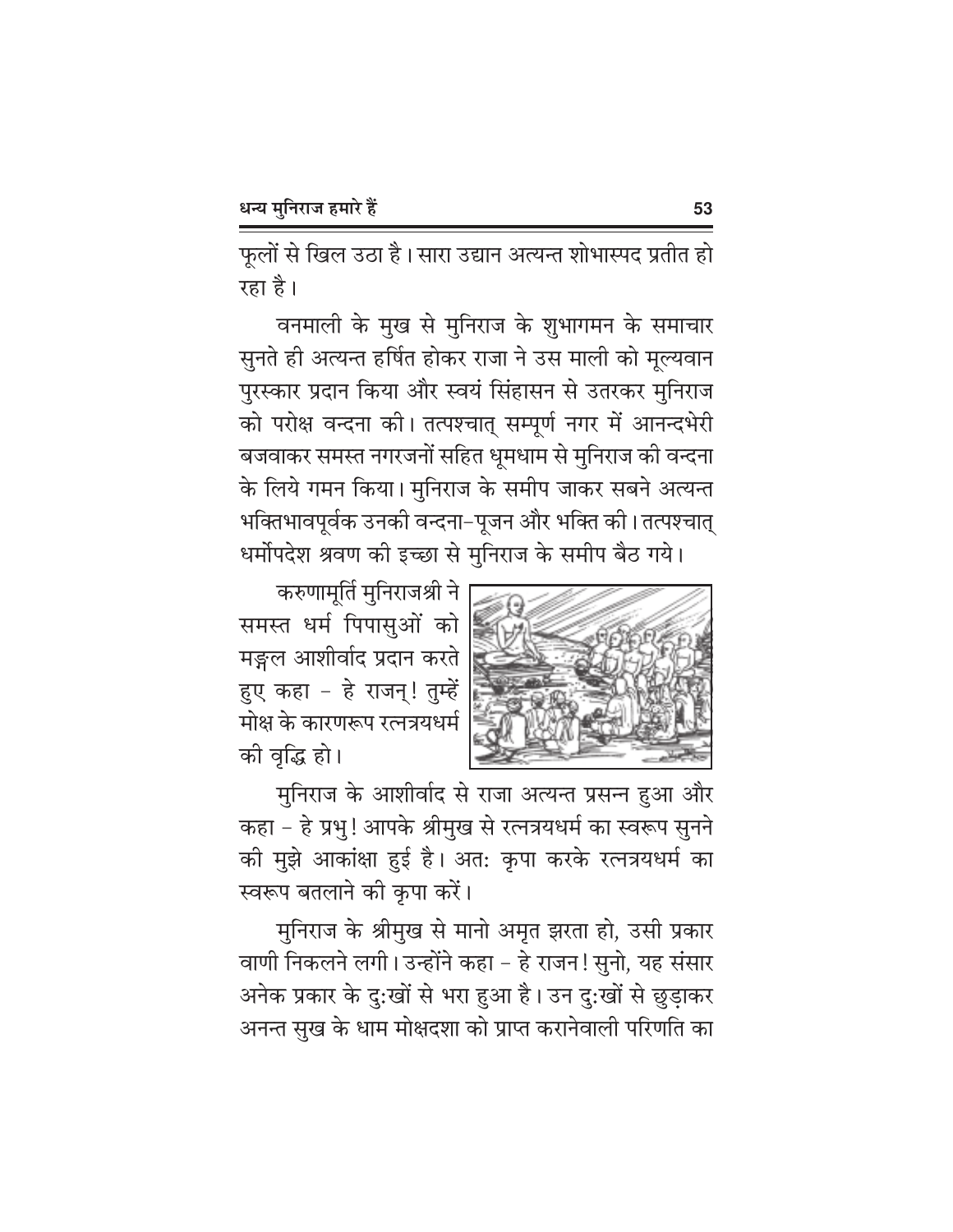नाम धर्म है। वह धर्म, अर्थात् मोक्षमार्ग – सम्यग्दर्शन, सम्यग्ज्ञान, सम्यकुचारित्र ऐसे त्रिरत्नस्वरूप है। उसे पहचानकर उसकी आराधना करो।

अत्यन्त जिज्ञासापूर्वक राजा ने पूछा – हे प्रभु ! इस रत्नत्रय धर्म में से प्रत्येक धर्म का स्वरूप आपके श्रीमुख से श्रवण करने की सभा को आकाँक्षा है।

करुणामृर्ति सुगुप्ति मुनिराज कहने लगे - हे भव्य! सुनो, रत्नत्रय धर्म में सर्वप्रथम सम्यग्दर्शन है। सर्वज्ञ वीतराग जिनवरदेव, निर्मोही निर्ग्रन्थ रत्नत्रयवन्त गुरु और उनके द्वारा कथित जीव-अजीव आदि सात तत्त्वों का स्वरूप भलीभाँति पहचानकर, उनमें से सारभूत भूतार्थ निज शुद्धात्मतत्त्व को अनुभूति में लेकर उसकी प्रतीति करना ही सम्यग्दर्शन है। शुद्धनय भूतार्थ है। शुद्धनय अर्थात् पर्यायमात्र से पार और गुणभेद से भी भिन्न एकरूप त्रिकाली ध्रुव वस्तु का अवलम्बन करना, अर्थात् उसी में अपनापन स्थापित करना, सम्यग्दर्शन कहलाता है। अरे, राग की तो बात ही क्या ? सम्यग्दर्शन के घर में स्वयं सम्यग्दर्शन के लिए भी कोई जगह नहीं है। उसने अपना कोना-कोना धुव के लिए खाली कर दिया है।

इस सम्यग्दर्शन के आठ अंग हैं।

❖ तलवार को तीक्ष्ण धार जैसा श्रेष्ठ जिनमार्ग ही सन्मार्ग है. उसमें किसी भी प्रकार की शंकारहित निश्चल रुचि करना नि:शंकित अंग है।

❖ धर्म के फल में संसार सुख की वाँछा नहीं करना, किसी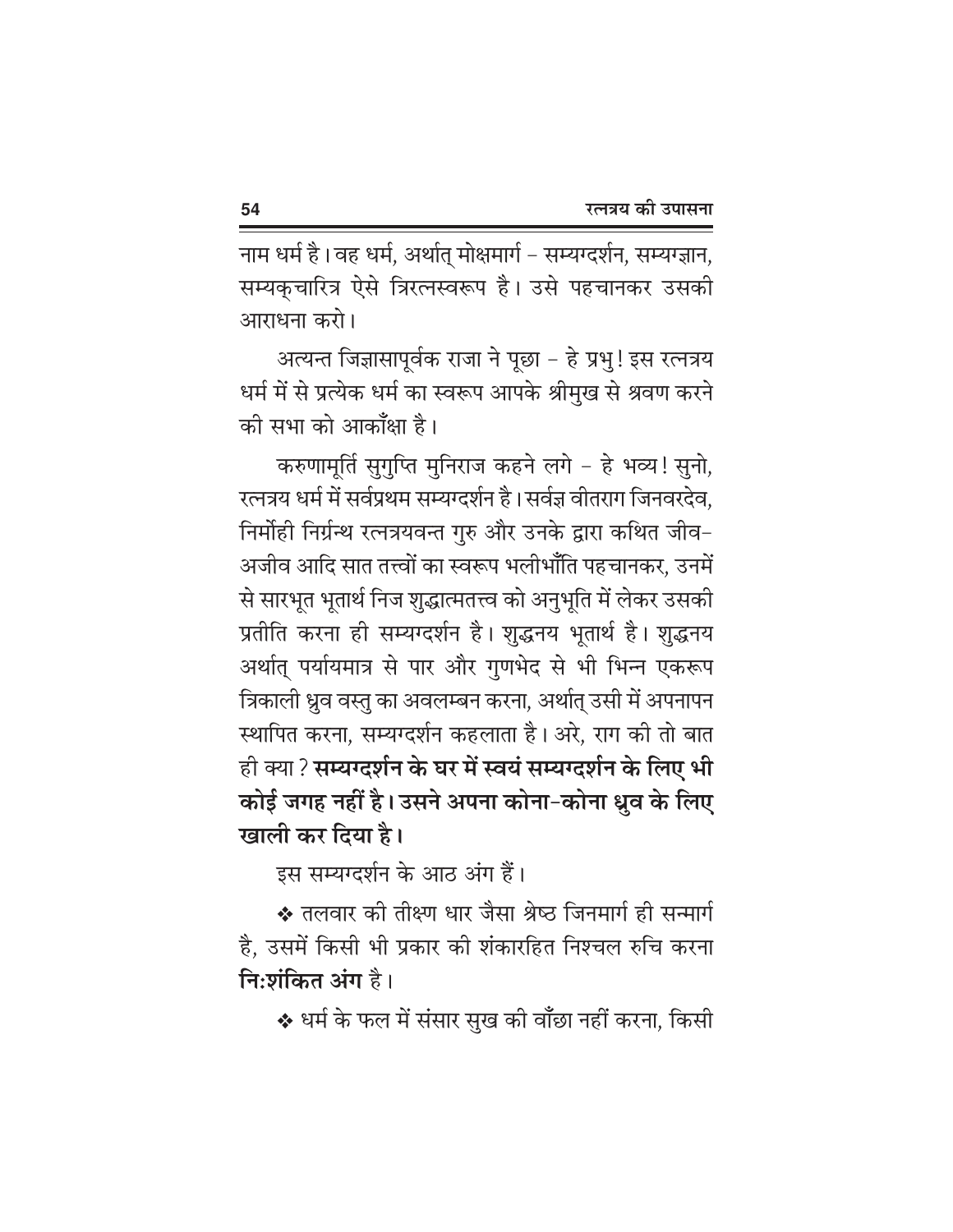भी विषय में, अर्थात् पुण्य-फल में सुख नहीं मानना, वह नि:कांक्षित अंग है।

❖ स्वभाव से ही मलिन शरीरादिक को देखकर धर्मात्मा के प्रति घृणा नहीं करना, अपितु उनके गुणों में प्रीति करना, वह निर्विचिकित्सा अंग है।

❖ सुखकारक जिनमार्ग और दु:खकारक मिथ्यामार्ग का स्वरूप पहचानना और मिथ्यामार्ग में किसी भी प्रकार से सम्मति नहीं देना अथवा उसकी प्रशंसा नहीं करना, वह **अमूढ़दृष्टि** अंग है।

\* दूसरे साधर्मी के अवगुणों को ढाँकना, वीतरागभावरूप जिनधर्म की वृद्धि करना तथा धर्म या धर्मात्मा की निन्दा के प्रसङ्ग को किसी भी उपाय से दूर करना, वह **उपगूहन अंग** है।

❖ किसी भी तीव्र दु:ख इत्यादि कारण से अपना या पर का आत्मा धर्म में शिथिल होता दिखे तो वैराग्यभावना तथा जिनधर्म की महिमा द्वारा उसे धर्म में निश्चल-स्थिर करना, वह स्थितिकरण अंग है।

❖ अपने साधर्मी भाई-बहिनों के प्रति हृदय में उत्तमभाव रखकर उनका आदर-सत्कार करना. वह **वात्सल्य अंग** है।

❖ अपनी शक्ति द्वारा जैनधर्म की शोभा बढाना, अज्ञान को दुर करके सम्यग्ज्ञान की महिमा प्रसिद्ध करके जिनशासन का उद्योत करना, वह **प्रभावना अंग** है।

मुनिराज के मुख से सम्यग्दर्शन का स्वरूप, विषय, और आठ अंगों का स्वरूप सुनकर राजा वैश्रवण अत्यन्त प्रमुदित हुआ। गद्गद वाणी से मुनिराज को प्रणाम करते हुए उसने पूछा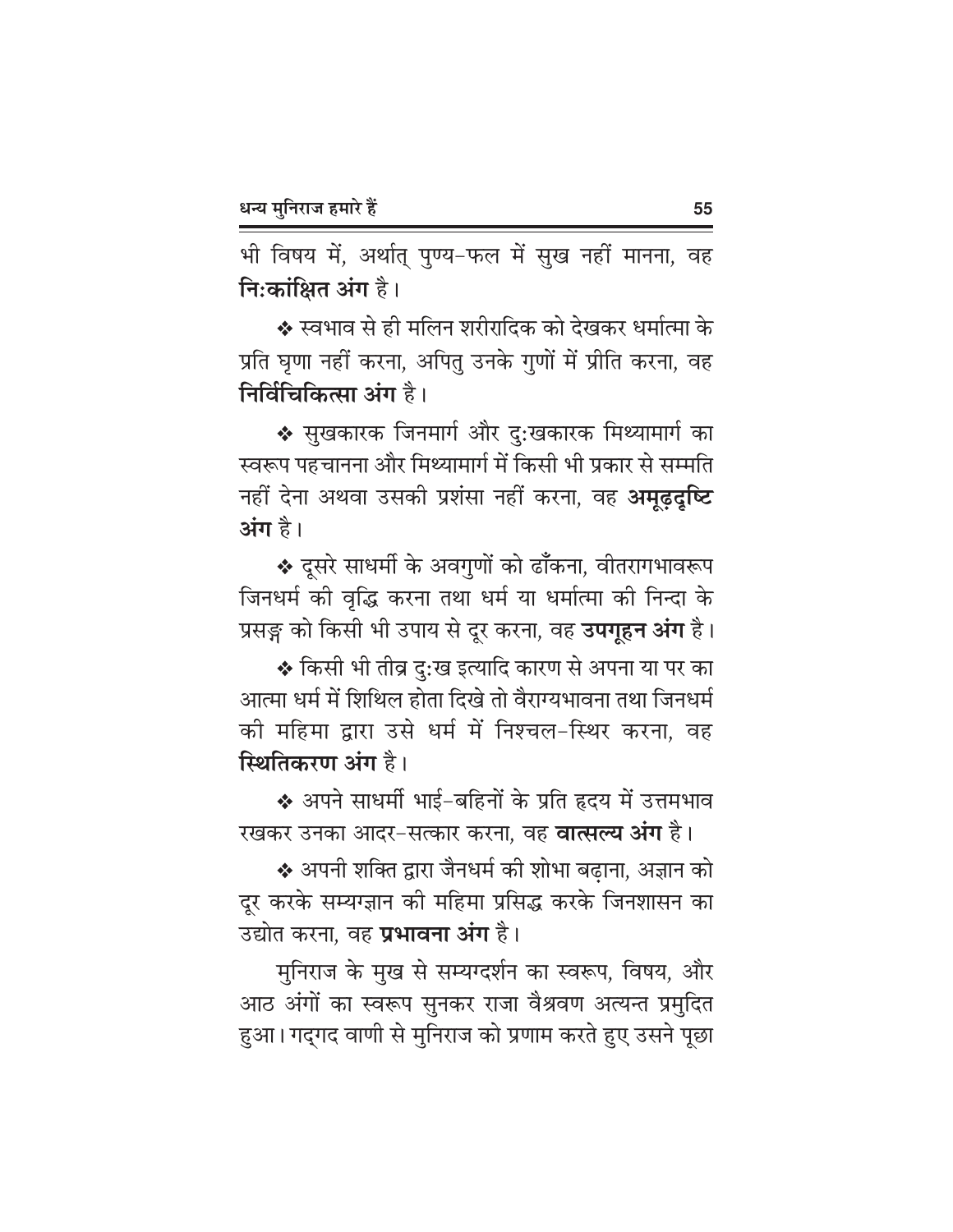– हे प्रभु ! सम्यग्दर्शन के आठ अंग और उसकी महिमा सुनने से मुझे अत्यन्त प्रसन्नता हुई है। अब, कृपा करके सम्यग्ज्ञान और

उसके आठ अंगों का स्वरूप भी कहने का अनुग्रह करें। राजा की धर्म पिपासा देखकर अकारण करुणासागर मुनिराज ने कहा – हे राजा! जिनमार्ग के देव–शास्त्र–गुरु तथा उनके द्वारा कथित जीवादि नौ तत्त्वों का स्वरूप पहचानकर, परभावों से भिन्न अपने ज्ञानमय शुद्ध आत्मा की अनुभूतिरूप ज्ञान, वह सम्यग्ज्ञान है। सम्यग्दर्शन के साथ ऐसा सम्यग्ज्ञान नियम से होता है। वह सम्यग्ज्ञान आठ प्रकार के विनय से सुशोभित होता है।

1. शब्द की शुद्धि, 2. अर्थ की शुद्धि, 3. शब्द तथा अर्थ दोनों की शुद्धि, 4. योग्य काल में अध्ययन, 5. उपधान, अर्थात् कोई नियम-तपसहित अध्ययन, 6. शास्त्र के विनयपूर्वक अध्ययन, 7. गुरु के प्रति उपकार बुद्धि प्रगट करना, अर्थात् ज्ञानदाता गुरु का नाम आदि नहीं छुपाना, वह अनिह्नवन और स्तुति पूजा इत्यादि समारोह द्वारा देव, गुरु, आगम का बहुमान प्रसिद्ध करना। इस प्रकार आठ प्रकार के विनय-आचार द्वारा सम्यग्ज्ञान सुशोभित होता है।

सम्यग्ज्ञान, अमृत के समान है। वही मोक्षमार्गी जीव की आँख है। सम्यग्ज्ञान चक्षु द्वारा सम्पूर्ण जगत ज्ञात होता है और वस्तुस्वरूप पहचानकर मोक्षमार्ग की साधना होती है। अत: नित्य ही सम्यग्ज्ञान की आराधना करना चाहिए।

राजा ने प्रसन्नतापूर्वक कहा - हे प्रभु! अब सम्यग्दर्शन और सम्यग्ज्ञानपूर्वक जिसका पालन आपके समान वीतरागी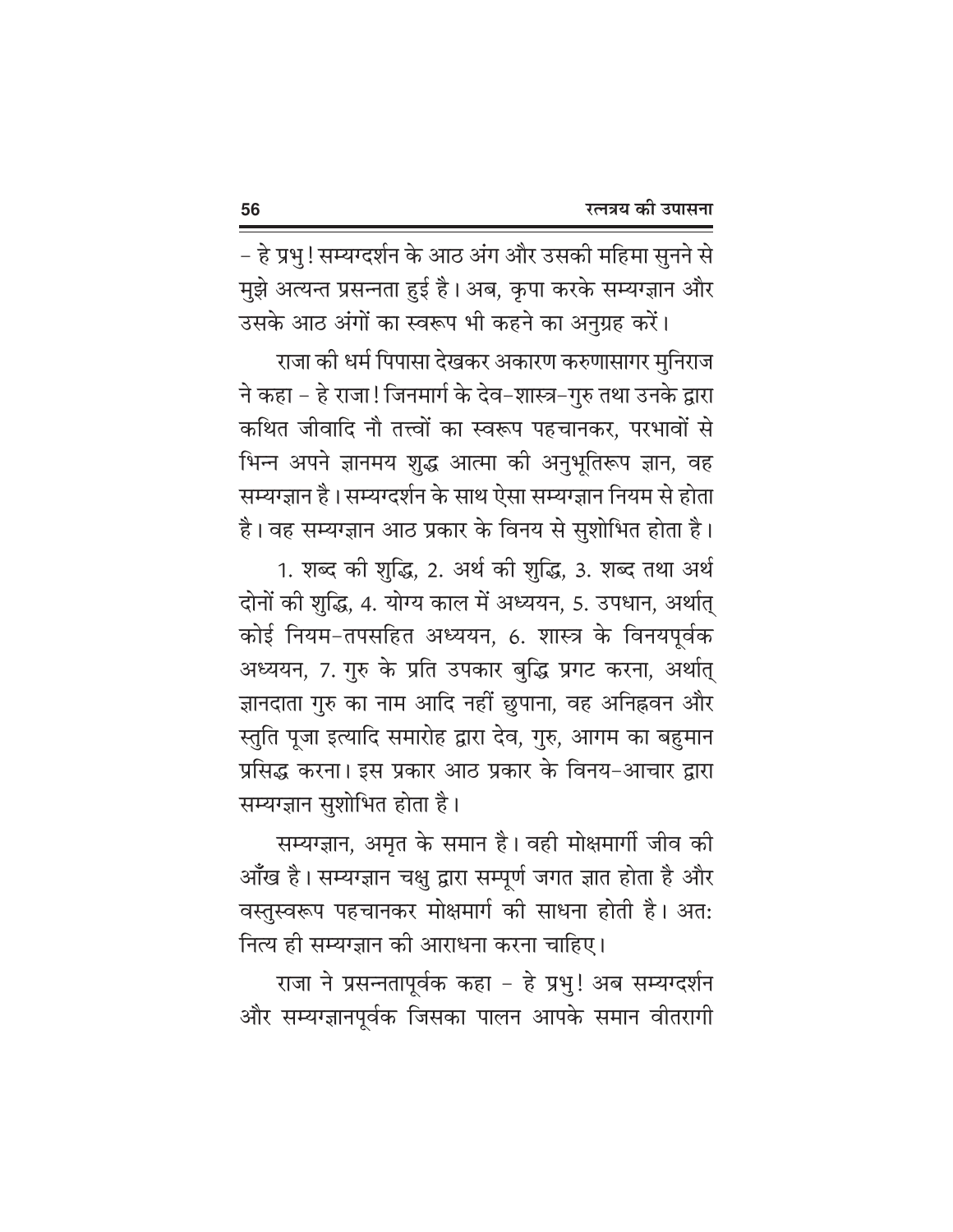मुनिराज करते हैं - ऐसे सम्यक्चारित्र का स्वरूप भी कृपा करके बतलाने का कष्ट करें।

चारित्रधारी मुनिराज ने सम्यक्चारित्र का स्वरूप बताते हुए कहा - हे राजन् ! सुनो, सम्यग्दर्शन और सम्यग्ज्ञानपूर्वक शुद्धोपयोग द्वारा आत्मस्वरूप में लीन होना – विचरण करना, वह चारित्र है। चारित्र, साक्षात् धर्म है और मोह, क्षोभरहित आत्मा का साम्यभावरूप परिणाम ही चारित्र है। उस चारित्र में राग नहीं है। मुनियों को ऐसे शुद्धभावरूप चारित्र के साथ हिंसादि समस्त पापों का अभाव और अहिंसादि महाव्रतों का पालन होता है। इस कारण व्यवहार से चारित्र के तेरह प्रकार कहे जाते हैं। अहिंसा, सत्य, अचौर्य, ब्रह्मचर्य, और अपरिग्रह, यह पञ्च माहव्रत; मनगुप्ति, वचनगुप्ति, कायगुप्ति - ये तीन गुप्तियाँ; ईर्या, भाषा, ऐषणा, आदाननिक्षेपण, और प्रतिष्ठापन - ये पाँच समितियाँ। इस प्रकार तेरह प्रकार का व्यवहारचारित्र होता है।

यहाँ यह बात विशेषरूप से ध्यान रखना योग्य है कि अन्तरंग में तीन कषाय चौकड़ी के अभावपूर्वक शुद्धपरिणति की विद्यमानता में ही इस तेरह प्रकार के शुभभावरूप परिणामों में व्यवहारचारित्र का उपचार किया जाता है। **व्यवहारचारित्र, अर्थात् वास्तव में** अचारित्रभाव में किया गया चारित्र का उपचार। यह शुद्धभावरूप वीतरागचारित्र, साक्षात् मोक्षसुख का कारण है.... इसकी महिमा अपरम्पार है। इस वीतरागचारित्र के साथ भूमिकानुसार पाये जानेवाला तेरह प्रकार का शुभभावरूप व्यवहारचारित्र बन्ध का, अर्थात् स्वर्ग प्राप्ति का कारण है।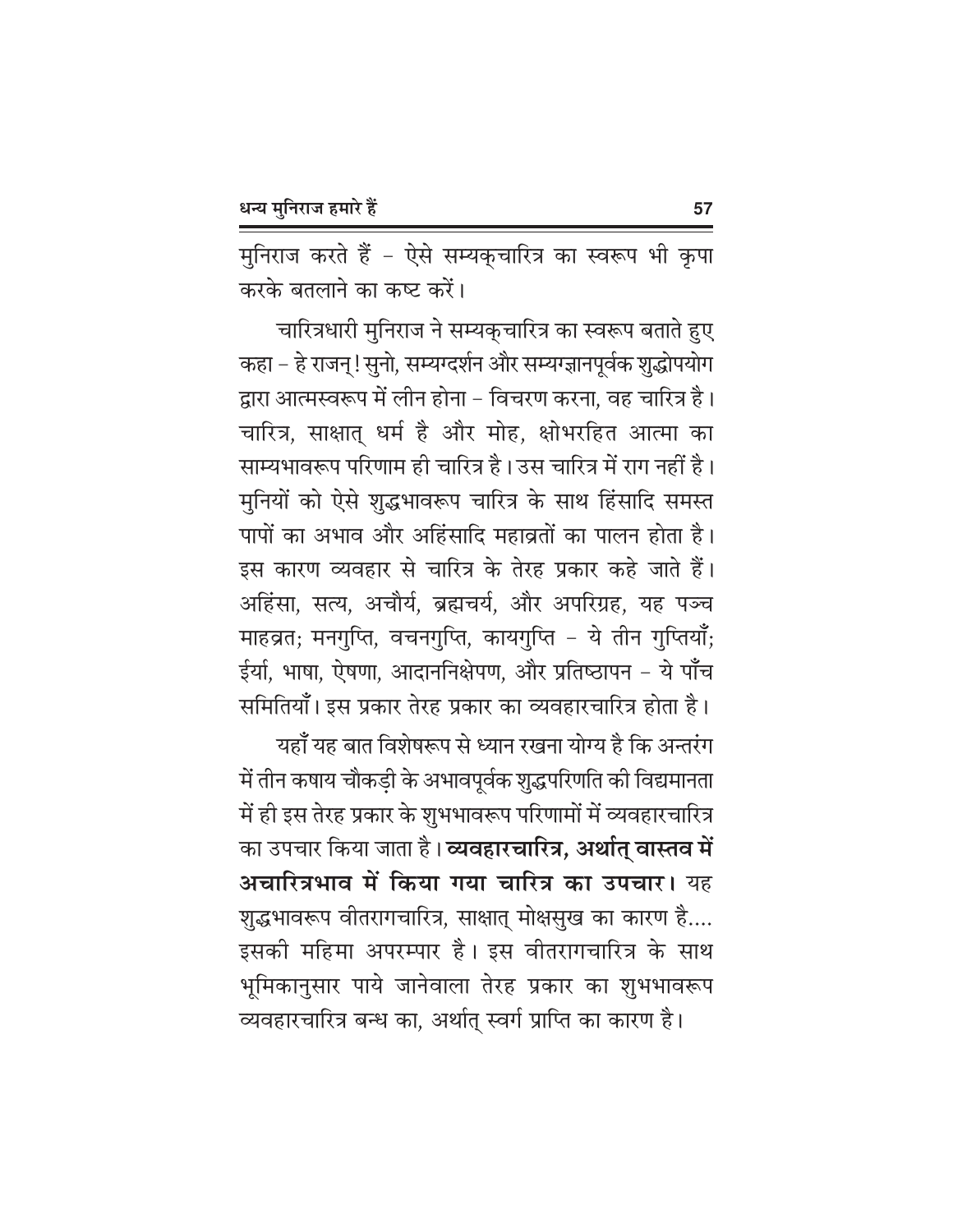हे भव्य! इस प्रकार सम्यग्दर्शन, ज्ञान, चारित्र का स्वरूप बतलाया। इन तीनों को तुम रागरहित जानो।

हे मुमुक्षुजीवों ! रत्नत्रय की अचिन्त्य महिमा जानकर उससे आत्मा को अलंकृत करो। सम्यग्दर्शनरूपी हार को तो गले लगाओ; सम्यग्ज्ञान के कुण्डल कानों में पहनो; और सम्यक्चारित्ररूपी मुकुट को मस्तक पर धारण करो। यह रत्नत्रय ही सिद्धान्त का सर्वस्व है। रत्नत्रय ही जीव का सच्चा जीवन है। शुद्ध निश्चयरत्नत्रय शुद्धात्मा के ही आश्रित होने से परम उत्तम है और मुक्ति का साक्षात् कारण है। उसकी प्राप्ति आत्मध्यान में होती है; इसलिए मुमुक्षु जीवों को पुरुषार्थपूर्वक इसकी आराधना करना चाहिए।

मुनिराज के श्रीमुख से रत्नत्रय की सुन्दर महिमा सुनकर वैश्रमण राजा ने कहा – हे प्रभु ! इस रत्नत्रय को धारण करने की मेरी उत्कृष्ट भावना है परन्तु अभी मैं असमर्थ हूँ, अभी तो सम्यग्दर्शन और सम्यग्ज्ञान की आराधनापूर्वक चारित्र की भावना भाता हूँ। हे प्रभु ! इस रत्नत्रय के प्रति परमभक्ति-बहुमानपूर्वक ठाठ-बाट से इसकी महान पूजा करने की मेरी भावना है; अत: इस रत्नत्रयव्रत का विधान समझाने की कृपा करें। उसके द्वारा मैं रत्नत्रय की भक्ति करूँगा और भविष्य में रत्नत्रय की साक्षात् आराधना करके चारित्र पद अंगीकार करूँगा।

श्री मुनिराज ने कहा – हे राजन्! तुम भव्य हो, तुम्हारी भावना उत्तम है। आगामी मनुष्यभव में तुम भरतक्षेत्र के तीर्थङ्कर होनेवाले हो। रत्नत्रय के प्रति तुम्हारी भक्ति प्रशंसनीय है। इस रत्नत्रय की उपासना का व्रत-विधान मैं संक्षिप्त में कहता हूँ, उसे सुनो!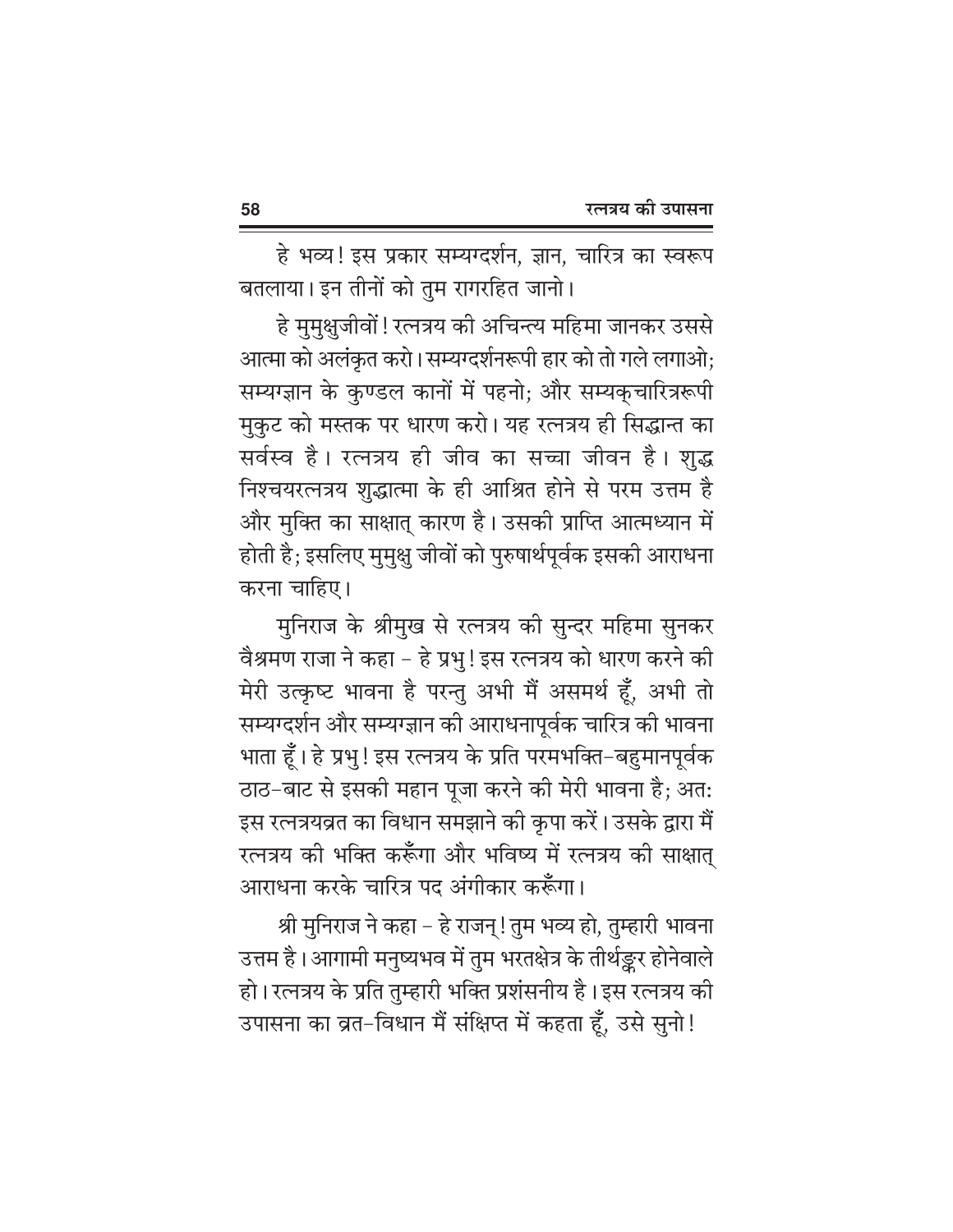भाद्र माह में शुक्ल पक्ष के 13, 14, 15 ये तीन दिवस रत्नत्रय विधान के उत्तम दिवस हैं। रत्नत्रयव्रत का उपासक जीव श्रद्धा, भक्तिपूर्वक पूर्व दिन जिनमन्दिर में जाकर पूजन करे, श्री गुरु के समीप जाकर आत्महितकारी जिनागम का श्रवण करे, मुनिराज का सुयोग बन जाये तो उन्हें तथा अन्य साधर्मीजनों को आदरपूर्वक आहार-दानादि करे और रत्नत्रय व्रत का संकल्प करके अत्यन्त आनन्द उल्लासपूर्वक उसका प्रारम्भ करे। तत्पश्चात् 13-14-15 तीन दिन उपवास करे, आरम्भ कार्य छोड़कर गृहवास से भी विरक्त रहे। सत्संग में और धर्मध्यान में रहकर रत्नत्रय के स्वरूप का चिन्तवन करे, उसकी प्राप्ति कैसे हो? उसका उपाय विचार कर अन्तर में प्रयत्न करे। प्रतिदिन जिनमन्दिर जाकर साधर्मीजनों के समूह के साथ ठाठ–बाट से जिनदेव की पूजा करके, रत्नत्रय धर्म की स्थापनापूर्वक महान उल्लासपूर्वक इसकी पूजा करे। उपासना विधि के दिनों में प्रतिदिन प्रात: काल वीतरागता के अभ्यासरूप अर्थात् शुद्धोपयोग के प्रयोगरूप सामायिक करना, दिन में तथा रात्रि में प्रमाद छोड़कर आत्मसन्मुख भावों का अभ्यास करना; रत्नत्रयवन्त मुनियों का जीवन चिन्तवन करके उसकी भावना करना और रत्नत्रयवन्त जीवों के प्रति बहुमान से रत्नत्रय की आनन्दमय भक्ति–चर्चा करके आत्मा को रत्नत्रय के प्रति उत्साहित करना भी कर्तव्य है।

इस प्रकार शुद्ध रत्नत्रय के प्रति तीव्र भक्ति और प्रेमपूर्वक महान आनन्द–उत्साहपूर्वक तीन दिन तक पूजनादि करके चौथे दिन उसकी पूर्णता के निमित्त महान उत्सवपूर्वक जिनेन्द्रदेव का अभिषेक करना, पूजन, शास्त्र श्रवण, धर्मात्माओं का सन्मान,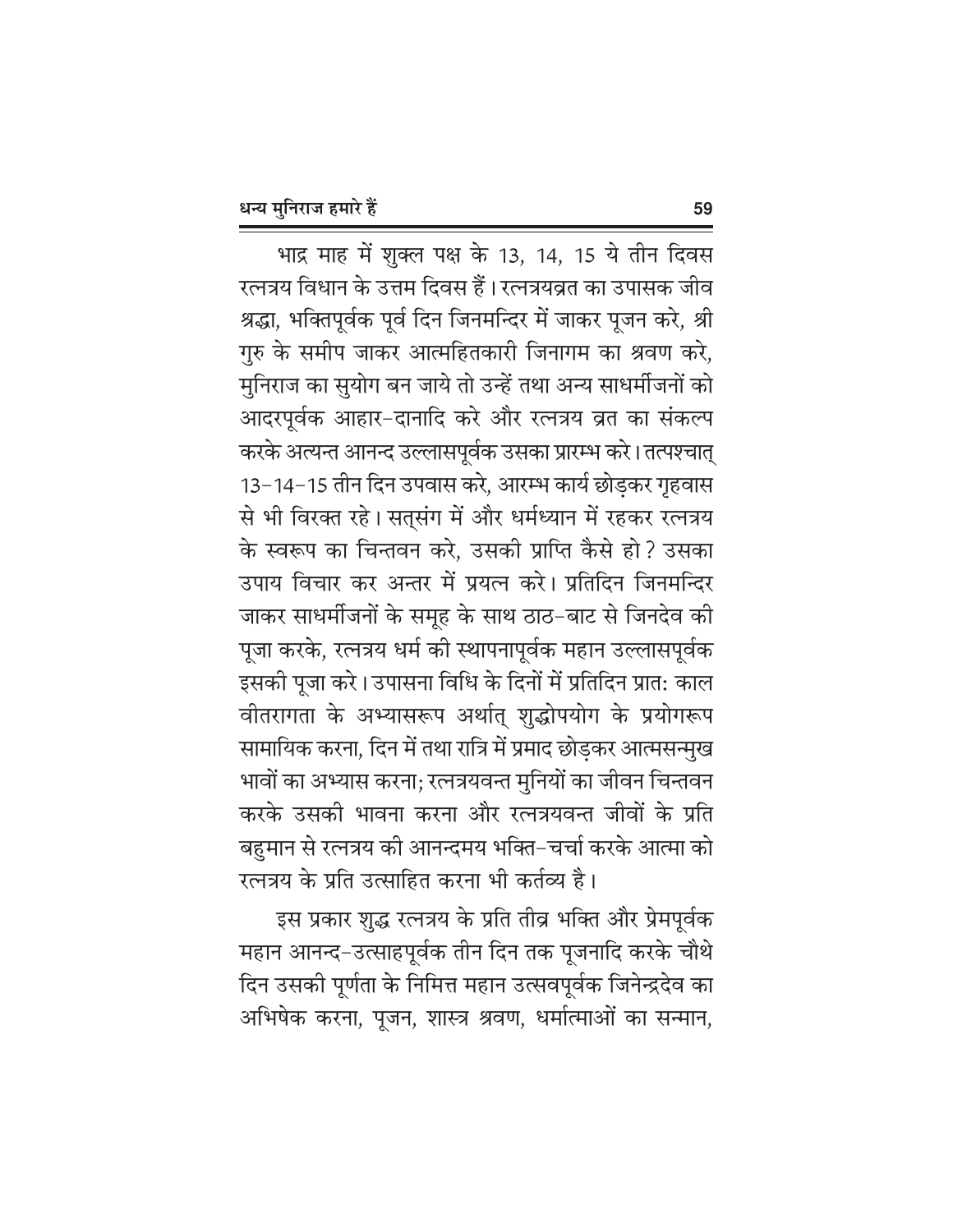आहारदानादिक करके तत्पश्चात् प्रसन्नचित्त से स्वयं पारणा करना और इस प्रसंग में दानादि द्वारा धर्म प्रभावना करना चाहिए। इस प्रकार तीन वर्ष तक अथवा भावनानुसार पाँच या तेरह वर्ष तक करके देव–गुरु–धर्म की महान उत्सव भक्तिपूर्वक इस व्रत का उद्यापन करके तन-मन-धन से, शास्त्र से अनेक प्रकार से उल्लासपूर्वक रत्नत्रयधर्म का उद्योत हो और सर्वत्र उसकी महिमा प्रसारित हो, तदनुरूप प्रभावना करना चाहिए। जिनमन्दिर में तीन छत्र, तीन कलश, तीन शास्त्र इत्यादि अनेक प्रकार की तीन–तीन वस्तुओं का दान करना चाहिए। साधर्मियों का सन्मान करना चाहिए। हे राजन् ! इस प्रकार रत्नत्रय व्रत का विधान जानो।

श्री मुनिराज के श्रीमुख से रत्नत्रय का विधान सुनकर राजा वैश्रमण को अत्यन्त हर्ष हुआ। मुनिराज के श्री चरणों में भक्ति भावपूर्वक वन्दना करके प्रजाजनों के साथ राजा अपने राजमहल में आ पहुँचा। उसने रत्नत्रय–व्रत विधान का महान उत्सव करके

उसके उद्यापन द्वारा जैनशासन की महान प्रभावना की। इस प्रकार धर्म का आचरण करते-करते एक दिन राजा वैश्रमण वन-विहार के लिये गया। जाते समय मार्ग में एक सुन्दर बड़ का वृक्ष देखा किन्तु वन से वापस नगर की ओर आते हुए उन्होंने देखा कि वह हरा-भरा वृक्ष बिजली गिरने से भस्मीभूत हो गया है। आह! संसार की ऐसी क्षणभंगुरता देखकर राजा का चित्त संसार से एकदम विरक्त हो गया। वह विचार करने लगा अरे! इस वट वृक्ष की तरह देखते-देखते यह शरीर, राजपाट आदि संयोगी चीजें क्षणभर में काल का ग्रास बन जानेवाली हैं। इस क्षणभंगुर संसार में कोई भी संयोग शाश्वत् दृष्टिगोचर नहीं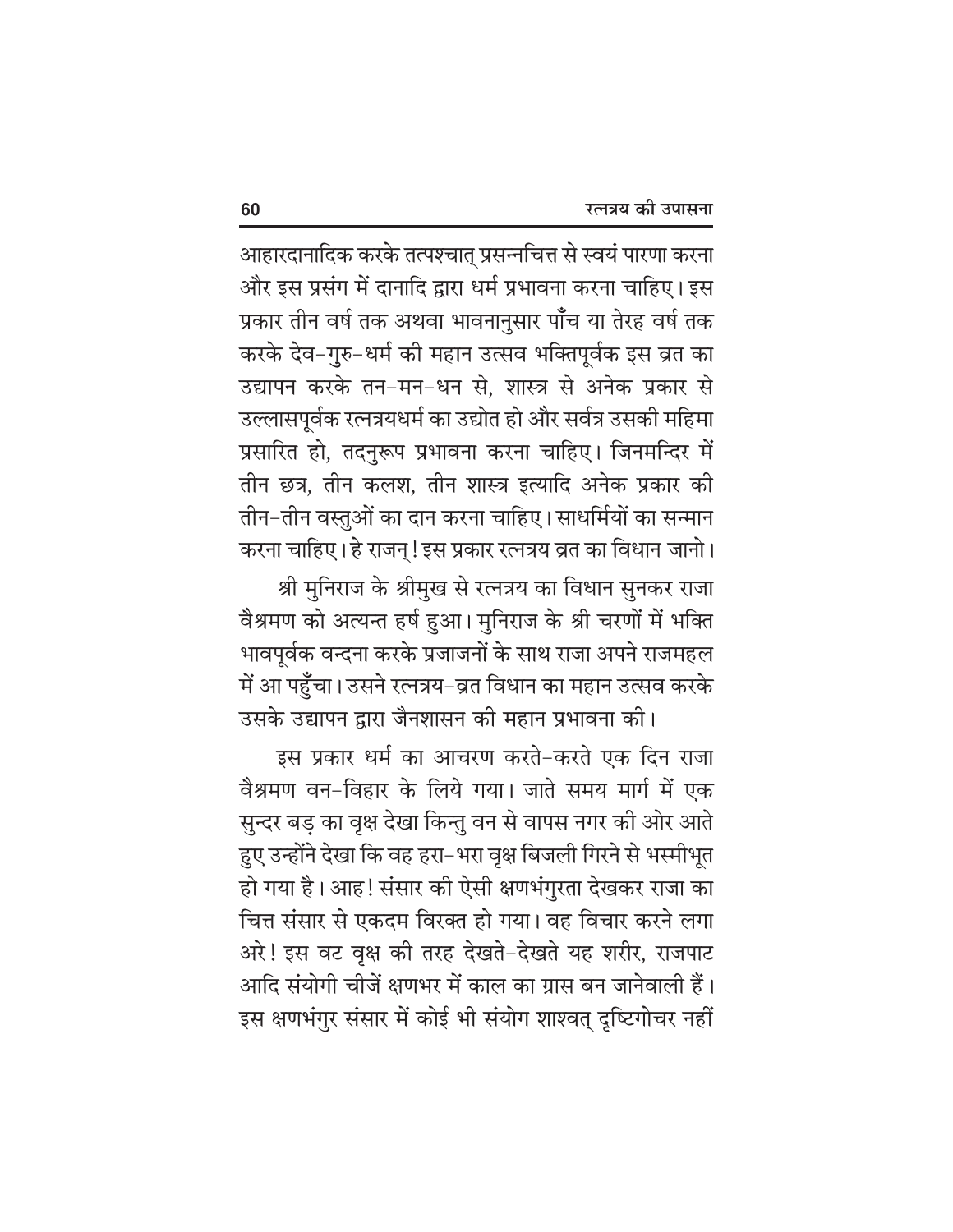होता। एकमात्र निज शुद्ध आत्मा ही शाश्वत् ध्रुव, टंकोत्कीर्ण पदार्थ है। जिसका अवलम्बन संसार के अभाव का एकमात्र कारण है। जगत् में कोई शरण देनेवाला नहीं है। शाश्वत् शरण तो निज शुद्ध आत्मा ही है – इत्यादि प्रकार से उत्तम बारह वैराग्य भावनाओं के चिन्तवनपूर्वक राजा वैश्रमण संसार, शरीर, भोगों के प्रति एकदम उदासीन हो गया। उसका मन भगवती जिनदीक्षा अङ्गीकार करने के लिये तत्पर हो गया। अत: समस्त राजपाट का त्याग करके, राजा ने वन-जंगल की ओर प्रयाण किया।

#### 安全学

दूर से ही एक शिला पर श्रीनाग नामक मुनिराज को ध्यानस्थ देखकर राजा का मन अत्यन्त प्रमुदित हुआ और जैसे निधि पाकर दरिद्र मनुष्य के हर्ष का पारावार नहीं रहता; इसी प्रकार करुणामूर्ति मुनिराज के दर्शनमात्र से राजा को अत्यन्त प्रसन्नता हुई। मुनिराज के समीप पहुँच कर अत्यन्त भक्तिभावपूर्वक उन्होंने मुनिराज के चरणों में अपनी वन्दना समर्पित करते हुए कहा – हे प्रभु! इस संसार में परिभ्रमण करते–करते मैं थक गया हूँ। अब इस जन्म-मरण के असह्य दु:ख सहन नहीं होते; अत: मैं आपके श्री चरणों में संसारवास का विनाश करनेवाली जिनदीक्षा अङ्गीकार करने आया हूँ।

मुनिराजश्री ने कहा - हे वत्स, तूने निज आत्मा के हित के लिए यह उत्तम विचार किया है। वास्तव में यदि दु:खों से परिमुक्त होने की इच्छा है तो श्रामण्य ही एकमात्र मार्ग है। तुम भी उसी मार्ग के पथिक बनकर मुक्ति सुन्दरी का वरण करो।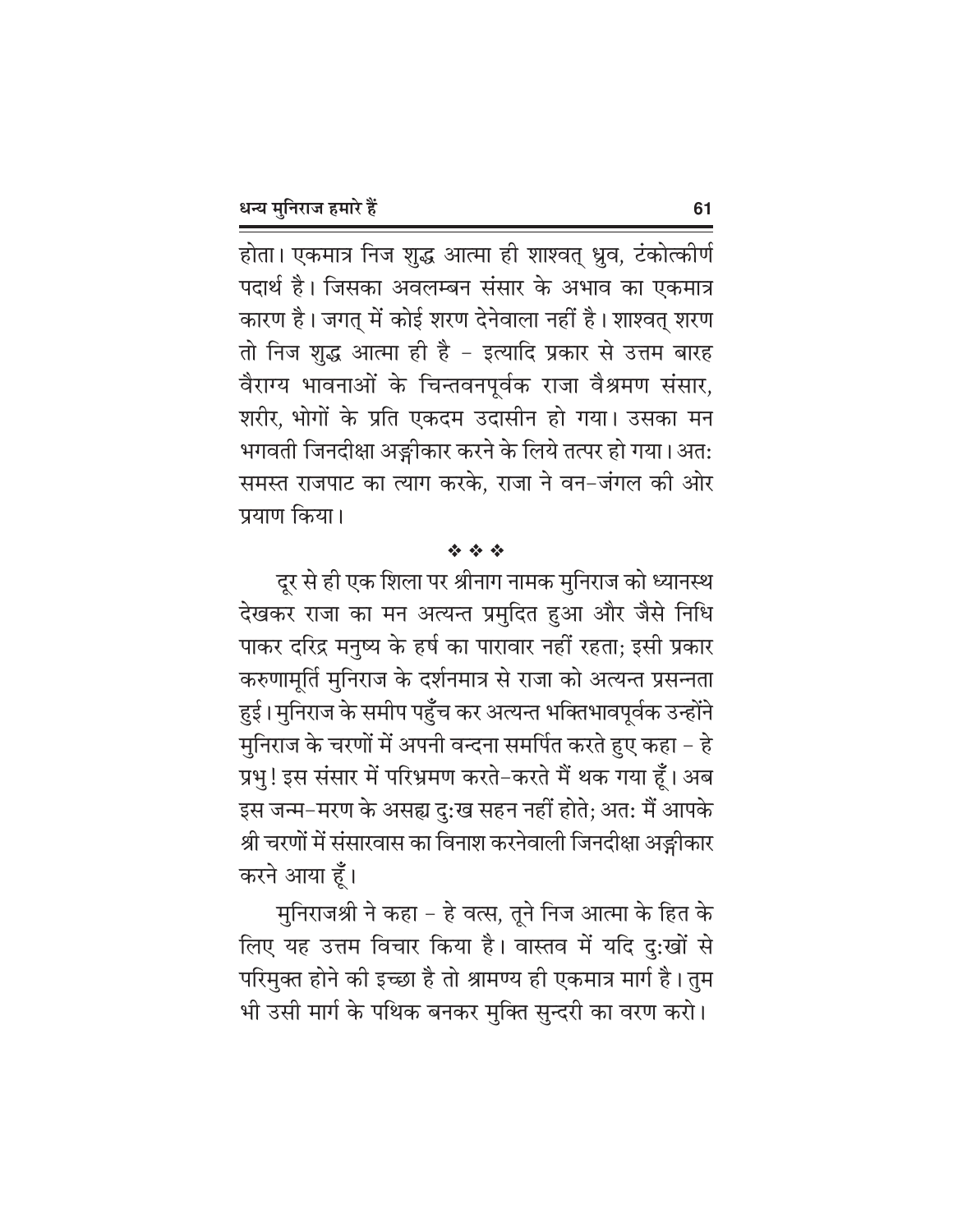मुनिराज के समीप जिनदीक्षा धारण करके राजा वैश्रमण आत्मध्यानरूप शुद्धोपयोग द्वारा सम्यक्रत्नत्रयरूप दशा प्रगट करके मुक्तिमार्ग के साक्षात् आराधक बन गये। रत्नत्रयधारी उन मुनिराज ने दर्शनविशुद्धि आदि सोलहकारणभावनाओं द्वारा तीर्थङ्कर नामकर्म

का बन्ध कर दिया और द्वादशांग के ज्ञान से श्रुतकेवली भी हो गये। अनुक्रम से समाधिमरण करके वे वैश्रमण मुनिराज अपराजित विमान में अहमिन्द्र होकर इस भरतक्षेत्र



में बंग प्रान्त की मिथिला नगरी में अवतार लेकर रत्नत्रय धर्म के प्रताप से उन्नीसवें मल्लिनाथ तीर्थङ्कर हुए और अपनी दिव्यध्वनि द्वारा जगत् के जीवों को रत्नत्रय का मार्ग बतलाया। वह मार्ग आज भी जयवन्त वर्तता है। ●

( ब्रह्मचारी हरिलाल जैन द्वारा लिखित कथा के आधार पर )

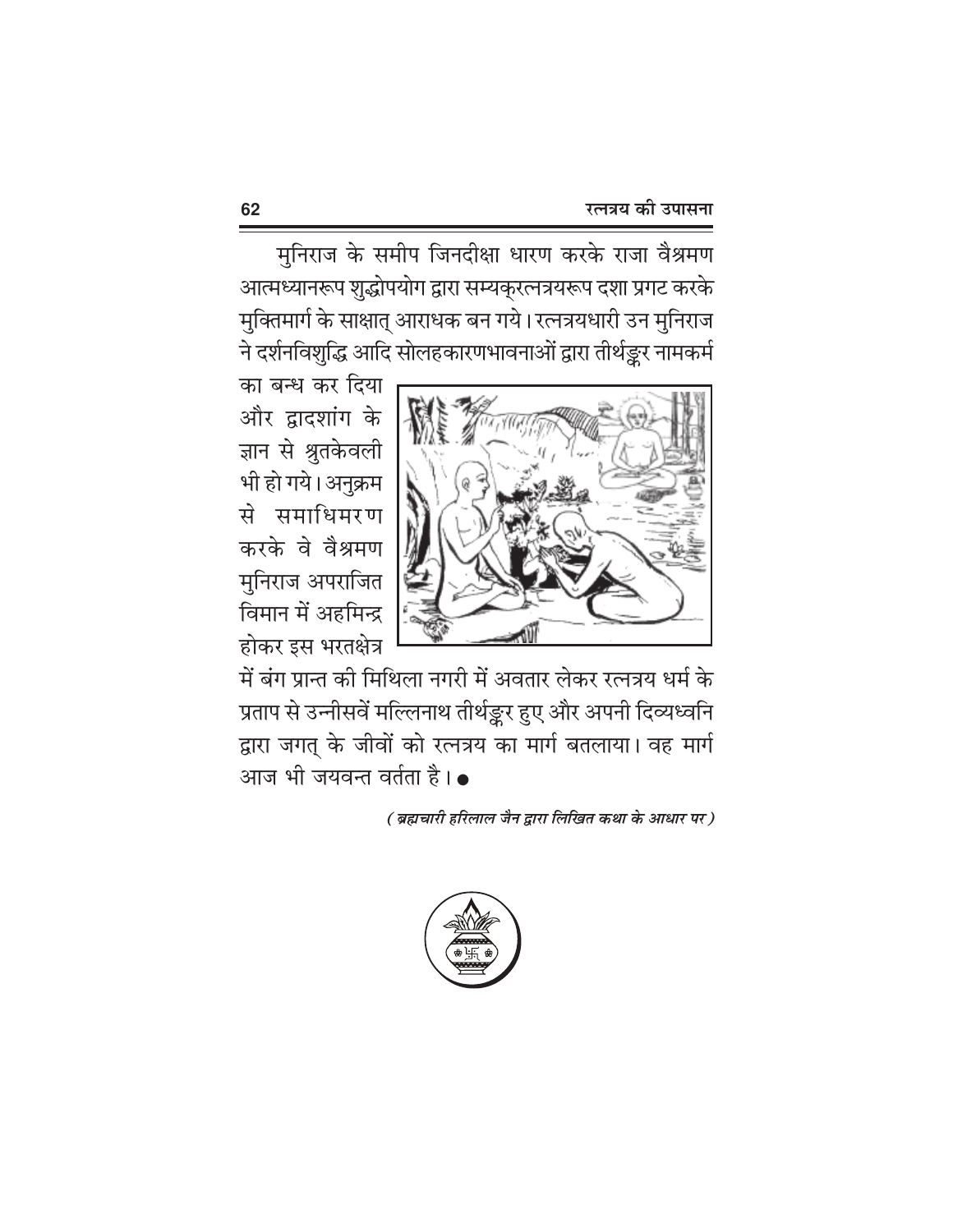### सुबह का भटका

बहुत समय पूर्व उज्जैन नाम की प्रसिद्ध नगरी में धन्य-धान्य से परिपूर्ण नागदत्त नाम का सेठ रहता था। नागदत्त ने अपने परिश्रम से अपार धनराशि एकत्रित की थी। एक दिन उसने विचार किया कि धन की सार्थकता तभी हो सकती है, जब कि मेरे पास स्वयं का एक आलीशान महल हो; अत: उसने चतुर कारीगरों को बलाया और आदेश दे दिया कि एक सात खण्ड का महल बनना चाहिए। यह महल इतना सुन्दर हो कि जिससे इसकी तुलना इस नगरी के अन्य भवनों से न को जा सके और मेरी कीर्ति, यश मूर्तिमान होकर सदा इस संसार में विद्यमान रहे।

कारीगरों ने कई वर्षों में सुन्दर भवन तैयार किया। वह सात मंजिल का महल, नगर में सबसे ऊँचा और मध्य में सुशोभित था। इसे देखने के लिए नगर निवासियों की भीड़ लगी रहती थी। सेठ नागदत्त का यश सारे नगर में व्याप्त था। एक दिन उसने सोचा कि इस महल में चित्रकारी होना भी आवश्यक है; अत: अच्छे-अच्छे कारीगरों को बुलबाकर चित्र बनाने की आज्ञा दी। सैकड़ों अच्छे कलाकार उस विशाल भवन में चित्रकारी करने में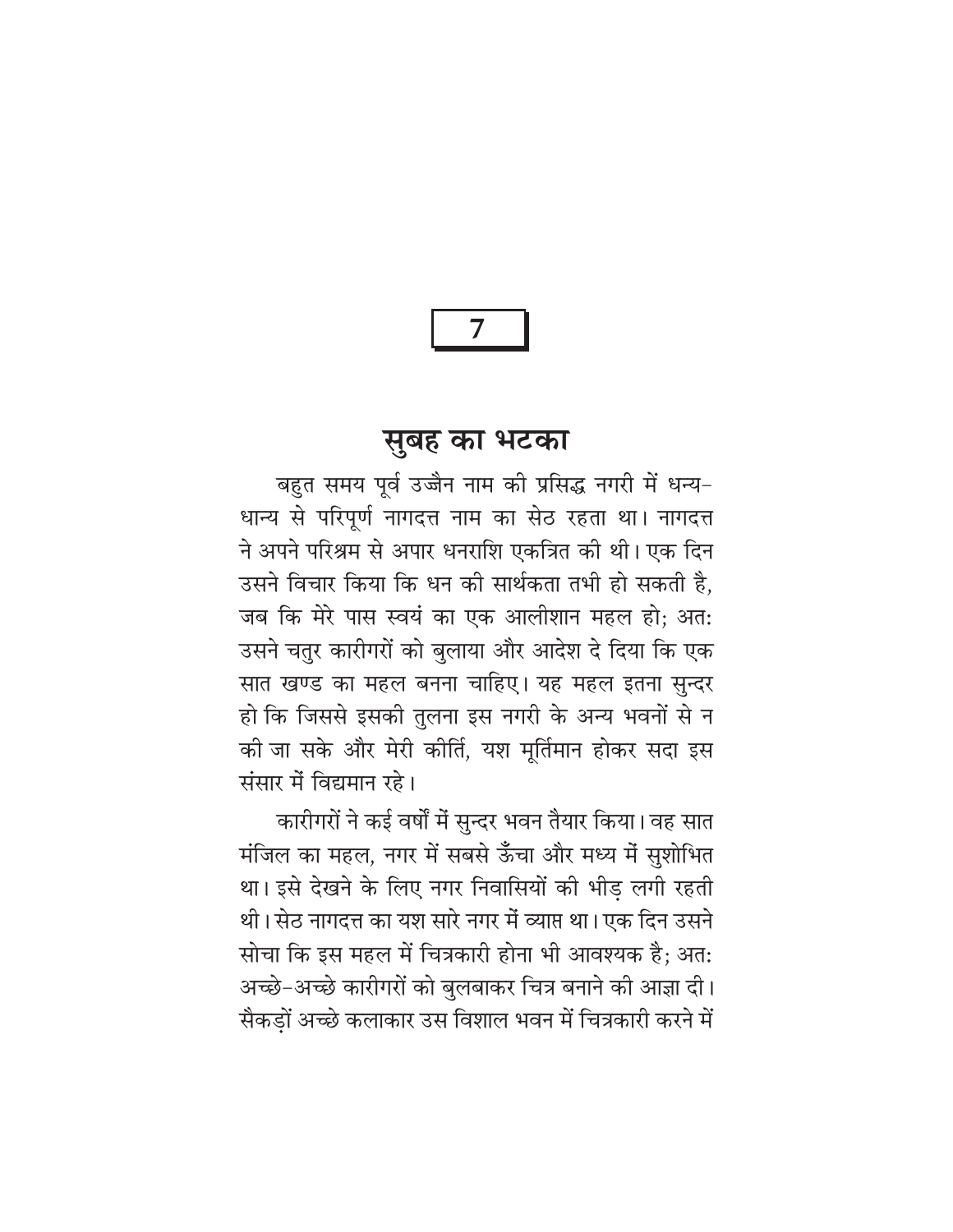संलग्न हो गये। देश-विदेश के कलाकार यहाँ आकार अपनी कंचुकी की करामात दिखलाने लगे।

एक ओर सेठ नागदत्त अपने भोग-विलास में अपार धनराशि खर्च करते थे तो दूसरी ओर दान-धर्म में नितांत कंजूस। कोई भी भिखमंगा या याचक उनसे एक भी पैसा नहीं पा सकता था; पैसे की जगह वे लोगों को झिड़कियाँ देते रहते थे। देना तो अलग रहा, मॉॅंगनेवाले से बातचीत भी नहीं करते। उनके इस व्यवहार को सभी जानते थे: अत: नाना प्रकार की आलोचना-प्रत्यालोचना आती रहती थी। कोई उन्हें कला-प्रेमी, कला-मर्मज्ञ कहता तो कोई कंजूस-मक्खीचूस और मनहूस कहते थे। इतना ही नहीं, कहीं दान न देना पडे, इस लोभ से वे किसी धर्मसभा में भी नहीं जाते थे।

उनकी धर्मपत्नी यशोमति स्वभाव में अच्छी थी। उसकी इच्छा दान-पुण्य करने की रहती थी। उसने कई बार यह प्रयास किया कि पतिदेव भी दान–पुण्य के कार्यों में कुछ भाग लें, परन्तु उसका श्रम व्यर्थ गया। मित्रों ने भी नागदत्त को समझाने की चेष्टा की परन्तु वह हिमालय की उस चट्टान की भाँति अडिग था, जो धूप और वर्षा में समानरूप से खड़ी रहती है।

एक दिन नागदत्त अपने भवन की चित्रकारी का अवलोकन कर रहा था तथा विदेश से आये हुए चित्रकारों को नाना प्रकार के सुझाव दे रहा था। प्रात:काल का समय था, सूर्योदय हुए बहुत कम समय हुआ था। बाल रवि की सुहावनी किरणें भूखण्ड को स्वर्णमयी बना रही थीं। प्रात: की इस सुन्दर बेला में भित्ति के चित्रों की शोभा कई गुनी दिखलायी पड़ रही थी। जिन चित्रों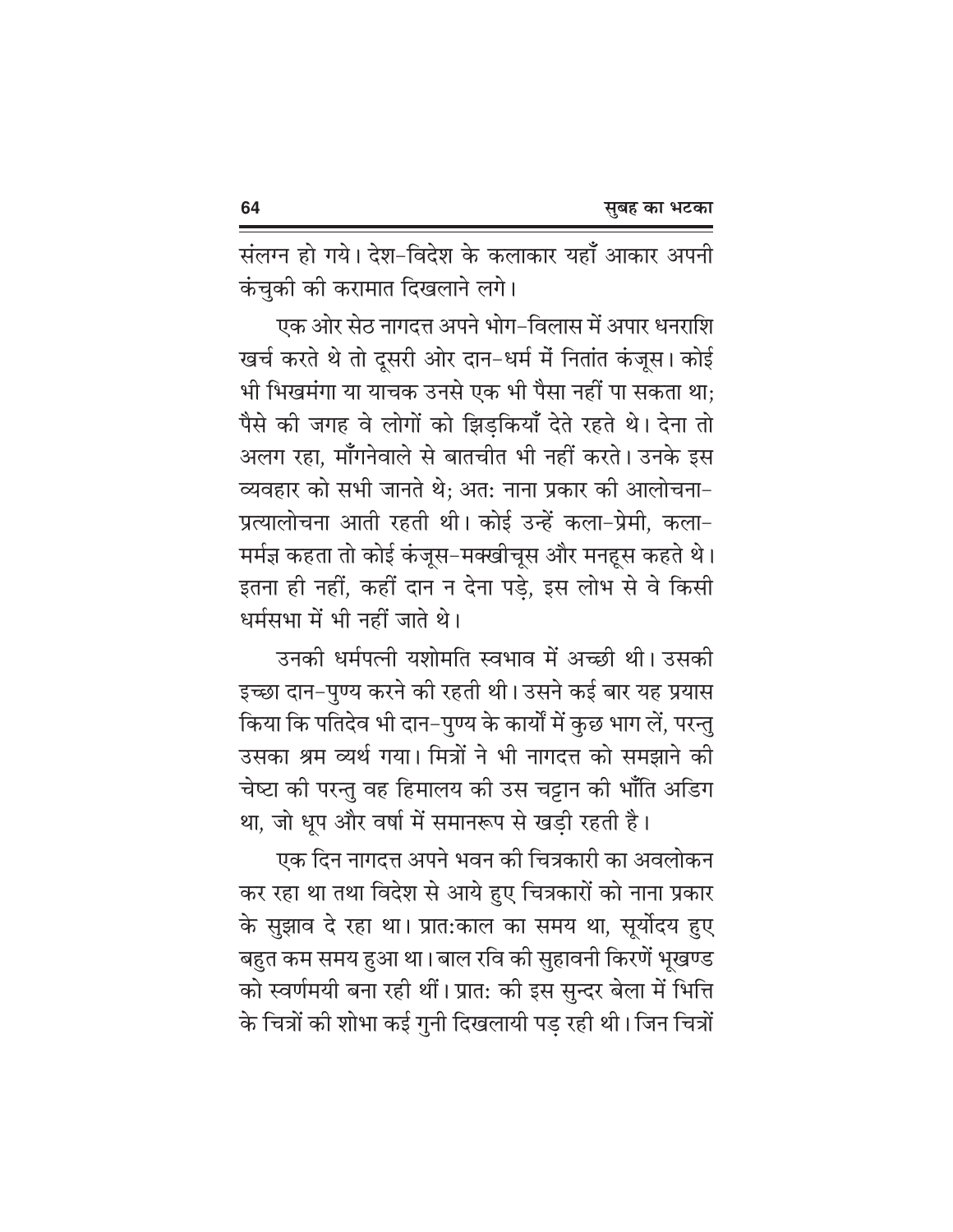में अभी तक रंग नहीं भरा गया था, वे खाली चित्र भी सूर्य की रश्मियों के कारण अपनी चमक-दमक से दर्शकों क मन को मोहित करते थे। सेठ अपने इस वैभव को देख कर प्रसन्न हो रहा था।

### 经合金

इसी समय एक मुनिराज उसी मार्ग से निकल और जब से उस सेठ के भवन के पास आये तो सेठ को देखकर मुस्कराये। मुनिराज को मुस्कराना नागदत्त को खटका। वह सोचने लगा कि साधु अकारण नहीं मुस्कराते, कोई बात होनी चाहिए! मुझे देखकर ये मुस्कराये है; अत: अवश्य मेरे सम्बन्ध में कोई बात है! आज मध्याह्न में जाकर मैं मुस्काराने का कारण पूछूँगा। वीतरागी साधु मुस्कराते हुए नहीं चलते। थोड़ी देर तक वह सेठ इस प्रकार ऊहापोह करता रहा परन्तु मुनिराज के पास जाकर इस तथ्य को जान लेने की विचारधारा से उसे सान्त्वना मिली और वह पूर्ववत् कार्य में लग गया।

पूर्वाह्न के पूर्व जब चर्या का समय हुआ, तब मुनि उधर ही नागदत्त सेठ के भवन की ओर चर्या के लिये पधारे। उस समय सेठ अपने पुत्र को गोद में बिठाकर प्यार कर रहे थे। पुत्र ने गोद में पेशाब कर दी, जिससे सारे कपड़े गीले हो गये। मुनिराज इस दृश्य को देखकर भी मुस्कराये।

नागदत्त की पत्नी ने मुनिराज का पडगाहन किया। मुनिराज भी निर्दोष आहार ग्रहण करके चैत्यालय में चले गये।

नागदत्त को मुनिराज के मुस्कराने से इस बार भी चिन्ता हुई। उसने अपनी पत्नी से कहा कि इस बात का पता लगाना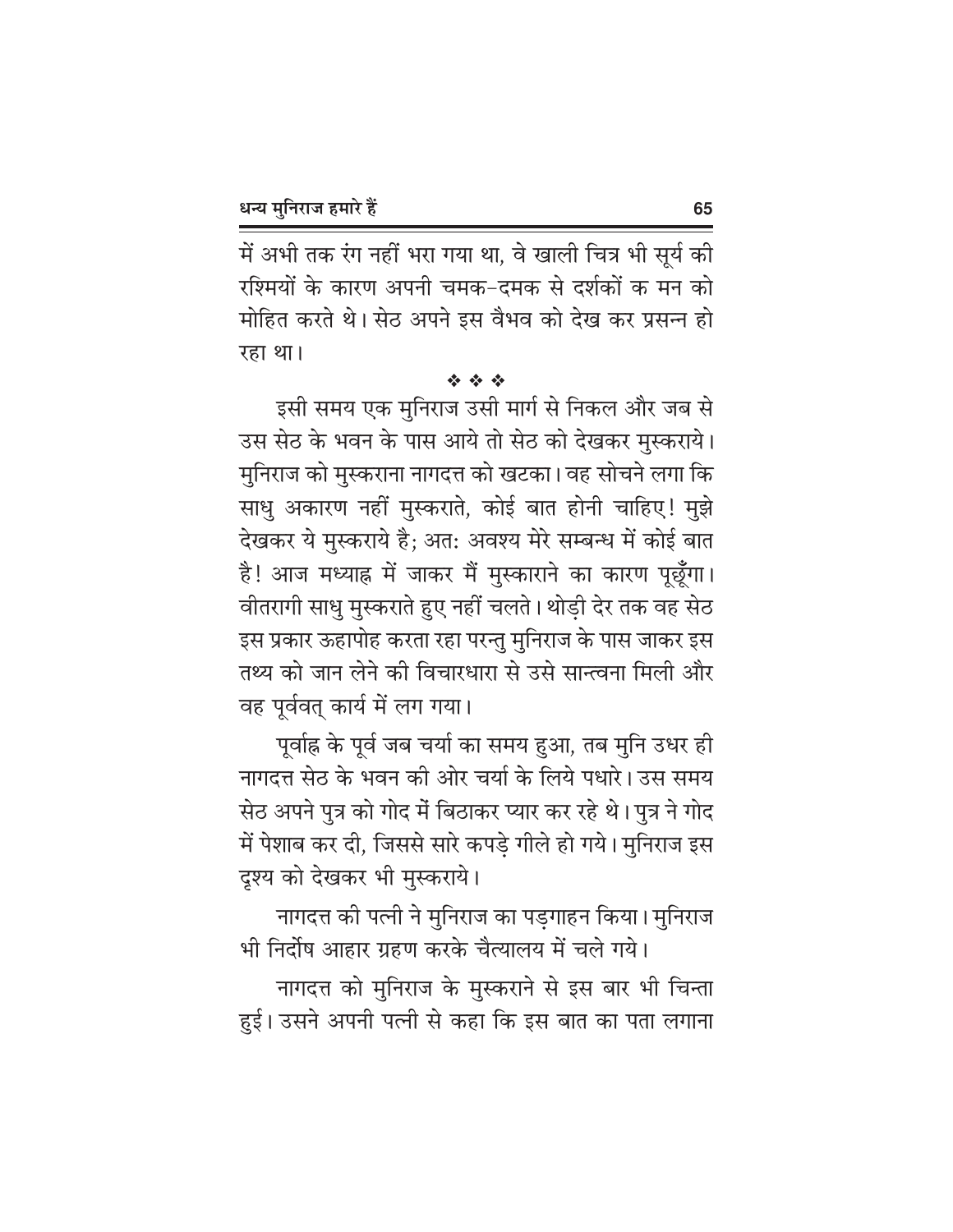चाहिए कि मुनिराज मुझे देखकर प्रात:काल भी मुस्कराये और अब भी; इनके मुस्कराने का क्या कारण है ? वीतरागी साधु अकारण नहीं मुस्कराते ।

经合金

मध्योह्रोत्तर काल में नागदत्त की दुकान पर एक बकरा भागकर आया और बैं-बैं करना हुआ नागदत्त के चारों ओर चक्कर काटने लगा। जो कसाई उस बकरे को लिये जा रहा था, उसने कहा कि सेठजी! यदि इसकी कीमत तुम दे दो तो बकरे को मैं तुम्हें दे सकता हूँ। यह बकरा तुमसे बहुत प्रेम कर रहा है और दुकान से जाना नहीं चाहता है।

सेठ ने समझा कि कसाई मुझे फँसा रहा है और बकरे की कीमत लेकर यों ही जाना चाहता है। इन लोगों का कोई भरोसा नहीं। इस बकरे को भी देखो. यह मेरे चारों ओर चक्कर लगा रहा है। कसाई इसे पकड़ना चाहता है, परन्तु यह बैं-बैं करना हुआ दुकान से बाहर नहीं निकल रहा, कभी इधर घुस जाता है, कभी उधर; मालूम पड़ता है कि अब डण्डा खाकर ही यहाँ से भागेगा। अत: डण्डा लेकर बकरे को दो-तीन जमा दिये। बकरा बैं-बैं करता हुआ कसाई के साथ चलने लगा।

इसी समय सामायिक क्रिया से निवृत हो मुनिराज भी मन्दिरों के दर्शनार्थ जा रहे थे। संयोगवश वे भी नागदत्त की दुकान के सामने से निकले, जब कसाई बलपूवर्क उस बकरे को पकड़कर ले जाना चाहता था। इस दृश्य को देखकर भी मुनिराज को हँसी आ गयी। उनका यह हँसना नागदत्त को खटका। वह सोचने लगा कि क्या बात है, जो आज मुनिराज मुझे देखकर तीन बार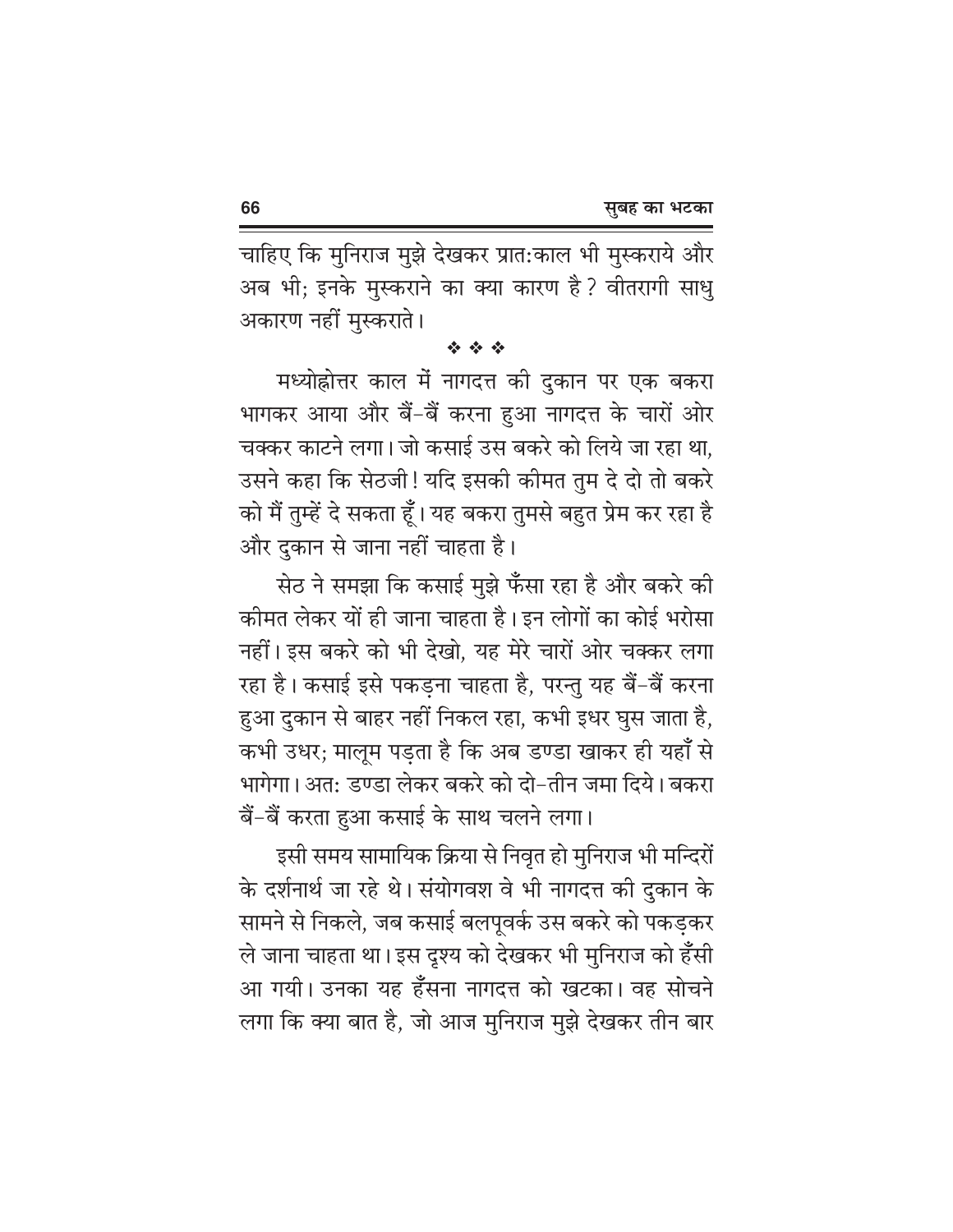हँसे हैं ? कोई कारण होना चाहिए ? अत: मैं इनसे हँसने का

कारण पूछता हूँ।

नागदत्त, मुनिश्री के पास गया और नमोस्तु करके धर्मलाभ का आशीर्वाद लेकर पूछने लगा - 'प्रभो! आज आप



मुझे देखकर तीन बार क्यों हँसे हैं ? हँसने का क्या रहस्य था ?

मुनिराज बोले - प्रात:काल जब तुम अपनी चित्रशाला में अनेक प्रकार के चित्र देख रहे थे, तब मैं यह सोचकर हँसा था कि इन चित्रों के पूर्ण होने के पहिले तुम इस पर्याय से चले जाओगे। मोही जीव. संसार में कितना आसक्त रहता है कि वह संसार की वास्तविक स्थिति को नहीं समझता है।

प्रभो! मेरी किनी आयु शेष है?

हे वत्स! अब तुम्हारी आयु मात्र सात दिन की है, आज से सातवें दिन तुम्हारी मृत्यु हो जाएगी। पाँचवें दिन तुम्हारे सिर में अपार वेदना उठेगी, जिसे सहन न कर सकने के कारण तुम्हारे हृदय की गति रुक जाएगी और इस पर्याय को तुम छोड़ दोगे।

प्रभो! जब आप चर्या के लिए गये थे, तब मुझे देखकर आप क्यों हँसे थे ?

मैं यह देखकर हँसा था कि तुम जिस पुत्र को इतना प्यार कर रहे हो, जिसके पेशाब करने पर तुम्हारे कपड़े पेशाब से भर गये गये थे, फिर भी तुम उसे गोद में लिए दुलार करते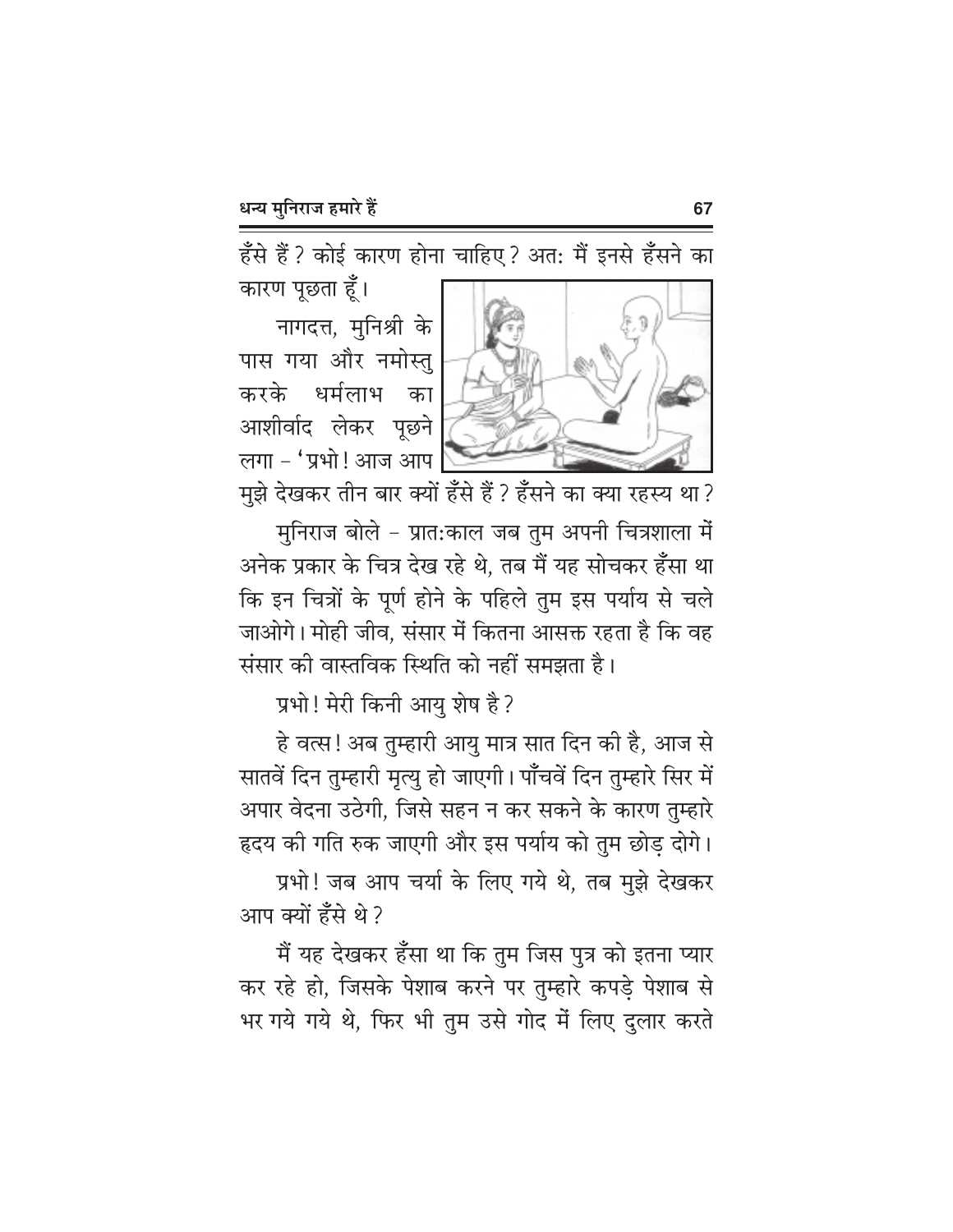68

रहे, जबकि यह पुत्र तुम्हारा पूर्व जन्म का शत्रु है और बड़ा होने पर तुम्हारी सम्पत्ति को नष्ट कर देगा, बड़ा व्यसनी और जुआरी होगा।

प्रभो! मध्याह्रोत्तर काल में मन्दिर जी के दर्शनार्थ जाते समय आप क्यों हँसे थे ?

हे भाई! कसाई जिस बकरे को बलपूर्वक ले जा रहा था और जो बकरा तुम्हारे चारों ओर चक्कर लगा रहा था; तुम्हारे पास से जाना नहीं चाहता था, वह तुम्हारे पिता का जीव है। जब तुम्हारी दुकान के बाहर से निकला तो उसने तुमको पहचान लिया और इसलिए तुम्हारे चारों ओर चक्कर लगाने लगा था, वह अपने प्राण बचाना चाहता था किन्तु आप उसके भाव को नहीं समझ सके।

#### 经合金

मुनिराज के वचनों को सुनकर नागदत्त उस कसाई के घर दौड़ा-दौड़ा गया। उसने कसाई से कहा भाई! मूल्य लेकर उस बकरे को मुझे दे दो। कसाई ने कहा - मैंने अभी थोड़ी देर पहिले उसकी हत्या कर दी है, अब वह इस दुनियाँ में नहीं है। कसाई के इन वचनों को सुनकर नागदत्त को बहुत दु:ख हुआ।

#### 经合金

वह मुनिराज के पास आया और कहने लगा, प्रभो ! कल्याण क्या है ? उसका क्या उपाय है ? सात दिन की तो आयु बहुत है। आत्मकल्याण के लिए तो अन्तर्मुहूर्त ही पर्याप्त है।

मनिराज ने कहा – हे वत्स! सच्चे आत्मिकसुख की प्राप्ति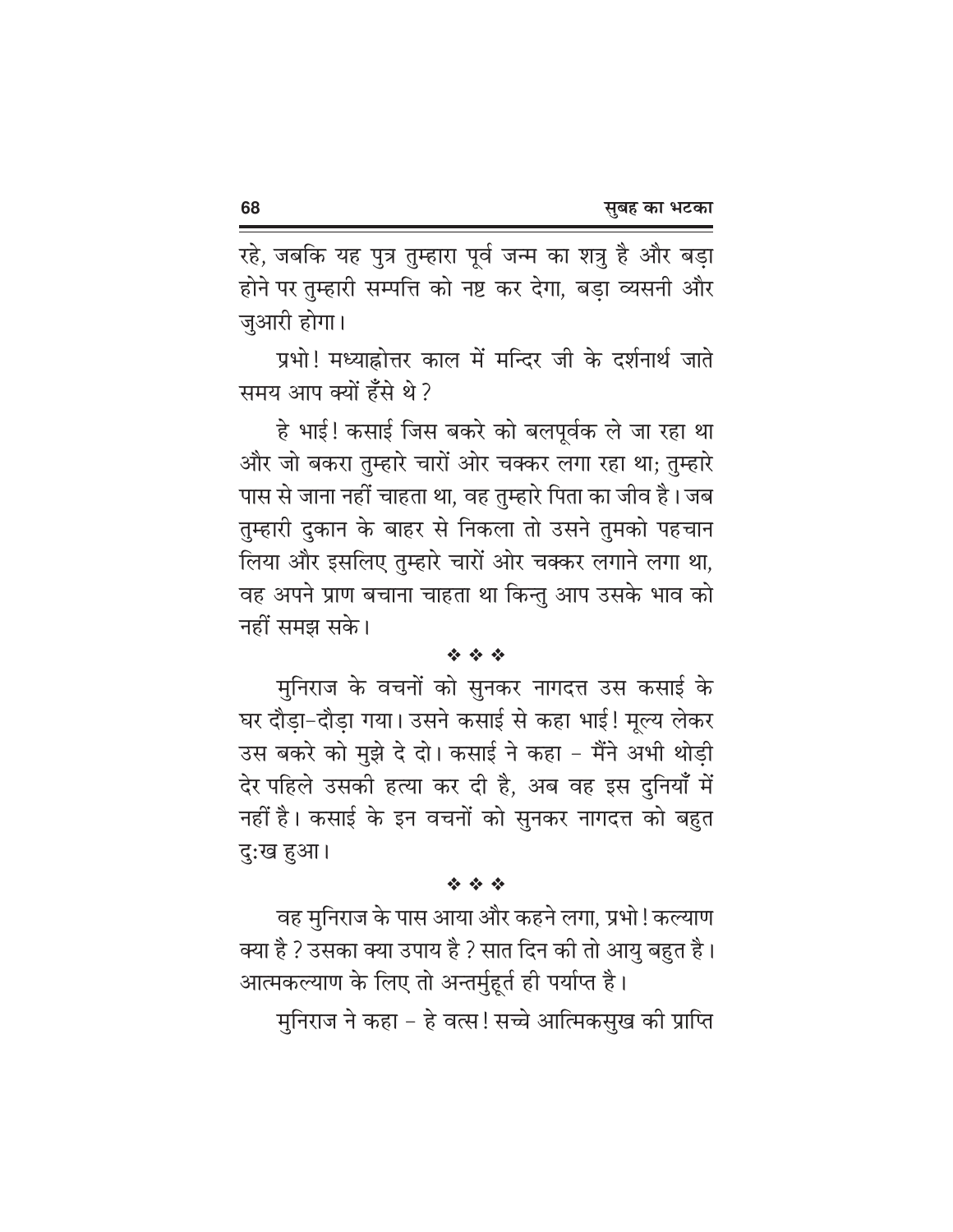ही कल्याण है। अपने आत्मा को जानना–मानना और उसी में जम जाना–रम जाना ही कल्याण का उपाय है। आत्मकल्याण के लिए अभी सर्व अवसर आया है; अत: अब व्यर्थ समय न गँवाते हुए आत्महितार्थ जिनदीक्षा अंगीकार करो।

नागदत्त ने आत्मा का स्वरूप समझकर, मुनिदीक्षा अंगीकार कर घोर तपश्चरण किया। पाँचवे दिन उसके मस्तक में भयंकर वेदना हुई, जिसको शान्तभावपूर्वक सहता गया। सातवें दिन समाधि में स्थित था कि उसके हृदय की गति रुक गयी और इस पर्याय को छोडकर उसकी आत्मा चल बसी।

समाधि और समता भाव के धारण करने से उसने वैमानिक देवों में जन्म धारण किया।

अहा! मुनिराज की एक क्षण की संगति ने ही उसे कहाँ से कहाँ पहुँचा दिया! सत्संगति दुनियाँ में क्या-क्या नहीं कर सकती !! • ( सन्मति सन्देश से )

वस्त्रसहित मुनिपना मानना एकेन्द्रियत्व का कारण भाई! वस्त्रसहित मुनिपना माननेवाले की त्रसपर्याय की **स्थिति पूरी होने को आ गई है।** यहाँ आचार्य कुन्दकुन्द स्पष्टीकरण करते हैं कि वस्त्र-पात्रसहित मुनिपना माने, भावि नैगमनय से मुनिपना माने, उसकी त्रस की स्थिति पूर्ण होने को आई है। 'दर्शनपाहुड़ गाथा 12' के भावार्थ में कहा है – इस पञ्चम काल में मिथ्यामत के आचार्य बनकर लोक में सम्यग्दृष्टियों से विनय-पूजादिक चाहते हैं, उनके लिए जानना चाहिए कि उनका त्रसराशि का काल पूरा हुआ है और वे एकेन्द्रिय होकर निगोद में निवास करेंगे। ( - अष्टपाहुड़ प्रवचन, पृष्ठ 326)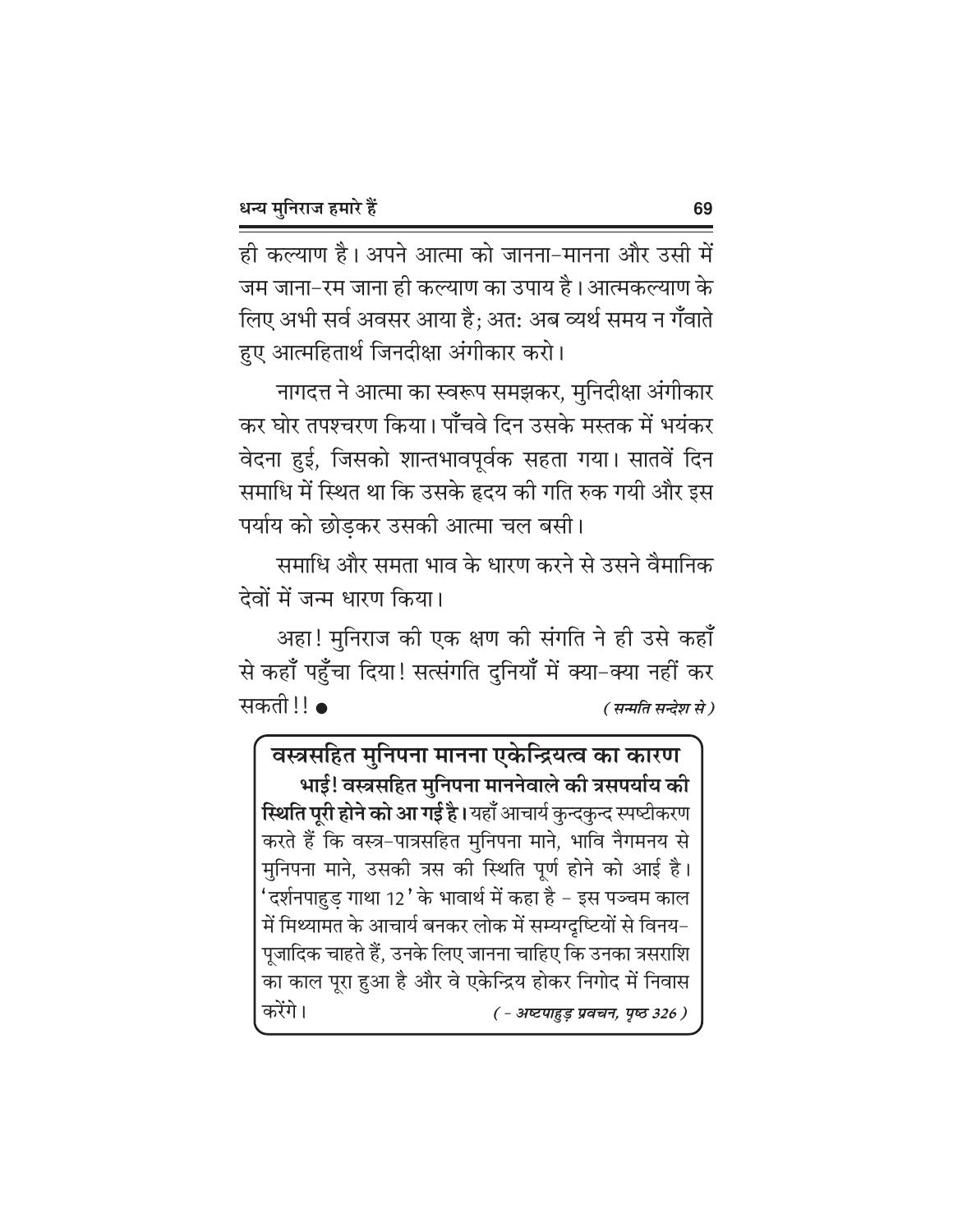8

# जैसी करनी...., वैसी भरनी!

सन्ध्या का समय था, आकाश कुछ लोहित सा मालूम पड़ रहा था। वृक्षों और बेलों पर चन्द्रमा की प्रभा छिटक रही थी। भक्त लोग सन्ध्या में लीन थे, स्थान-स्थान पर घण्टियाँ बज रही थीं। मजदूर दिनभर को मजदूरी कर घर वापिस लौट आये थे, कुछ उदास और कुछ प्रसन्न। गाय और भैंसों का दूध दुहा जा रहा था। दूध की देश में कोई कमी नहीं थी।

उस नगर में अनेक मन्दिर थे, उनकी शिखरें गगनचुम्बी थीं जो दूर से ही धर्मपताका की गरिमा को व्यक्त कर रही थीं। नगर के मध्य में एक जैन मन्दिर था जो बहुत ही भव्य बना हुआ था। नगर सेठ ने उसे बनवाया था। उसकी नक्कासी एवं सुन्दरता की चर्चा दूर-दूर तक फैली हुई थी। कभी-कभी राजा भी दर्शनार्थ आया करता था।

उस मन्दिर की देखभाल एक माली का परिवार करता था। उसके एक लड़की थी, जिसका नाम धनश्री था। जो मन्दिर में प्रात: और सायं सफाई किया करती थी। उसके माँ-बाप तो जैनधर्म के बारे में बहुत कुछ जानते थे: परन्तु वह अभी अनजान थी. उसमें उतनी रुचि नहीं थी।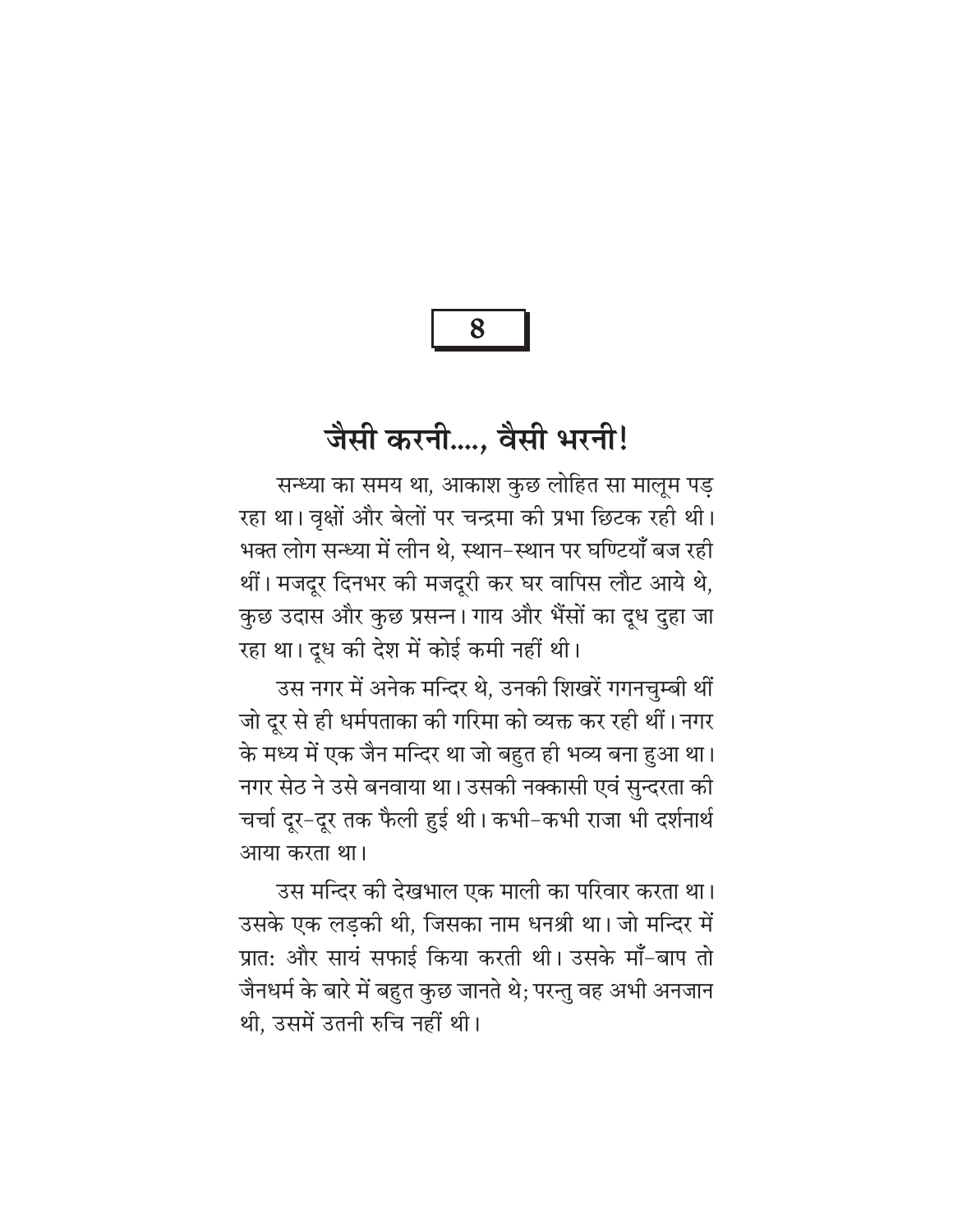एक बार जब वह मन्दिर में सफाई कर रही थी, तब उसने एक मनुष्य को, जिसके शरीर पर कपडे नहीं थे, वहाँ बैठे दुए देखा। उसे देखकर वह अनेक प्रकार से सोचने लगी कि यह कैसा आदमी है ? जाने कहाँ से आय गया है. उठता भी तो नहीं है, बड़ा ढीट है। मैं कूड़ा झाड़कर सफाई कर रही हूँ और यह उठने तक का नाम नहीं ले रहा। उसने जोर से झाड़ना प्रारम्भ किया, लेकिन उस पर भी कोई प्रभाव नहीं। आखिरकार वह झल्ला उठी और चिढ़कर बोली - न तो तू देखता है और न सुनता है कि इतना कहने पर अलग उठकर चला जाए! अच्छा, ऐसे नहीं जायेगा और न हटेगा, अभी इसका मजा चखाती हूँ। उसने सारा कूड़ा-करकट उस मनुष्य के चारों ओर इकट्ठा कर दिया। इतने पर भी उसे सन्तोष नहीं मिला। एक कोठरी में पड़े-कूड़े को भी ऊपर डाल दिया और कुछ देर खड़ी देखती रही। जब देखा कि इस पर तो कोई प्रभाव नहीं पड़ा, तब वह अनेक प्रकार से बडबडाने लगी।

यह मनुष्य और कोई नहीं था, वे एक दिगम्बर मुनिराज थे जो ध्यान कर रहे थे। उन्होंने उसे उपसर्ग समझा और वे अधिक ध्यानस्थ हो गये।

प्रात:काल भक्तजनों का मन्दिर में आना प्रारम्भ हुआ। नगरसेठ भी दर्शन करने आये। उनकी दृष्टि अचानक उस ओर गयी, जहाँ उन्होंने बहुत धीरे से कुडे को हिलते देखा, वे चौंके। उनको खड़ा देखकर अन्य स्त्री-पुरुष भी धीरे-धीरे वहाँ इकट्ठे होने लगे। लोगों की समझ में आया कि इसमें तो ध्यानस्थ मुनिराज है, जिनकी नाक की सांस से कूड़ा हिल रहा है। उन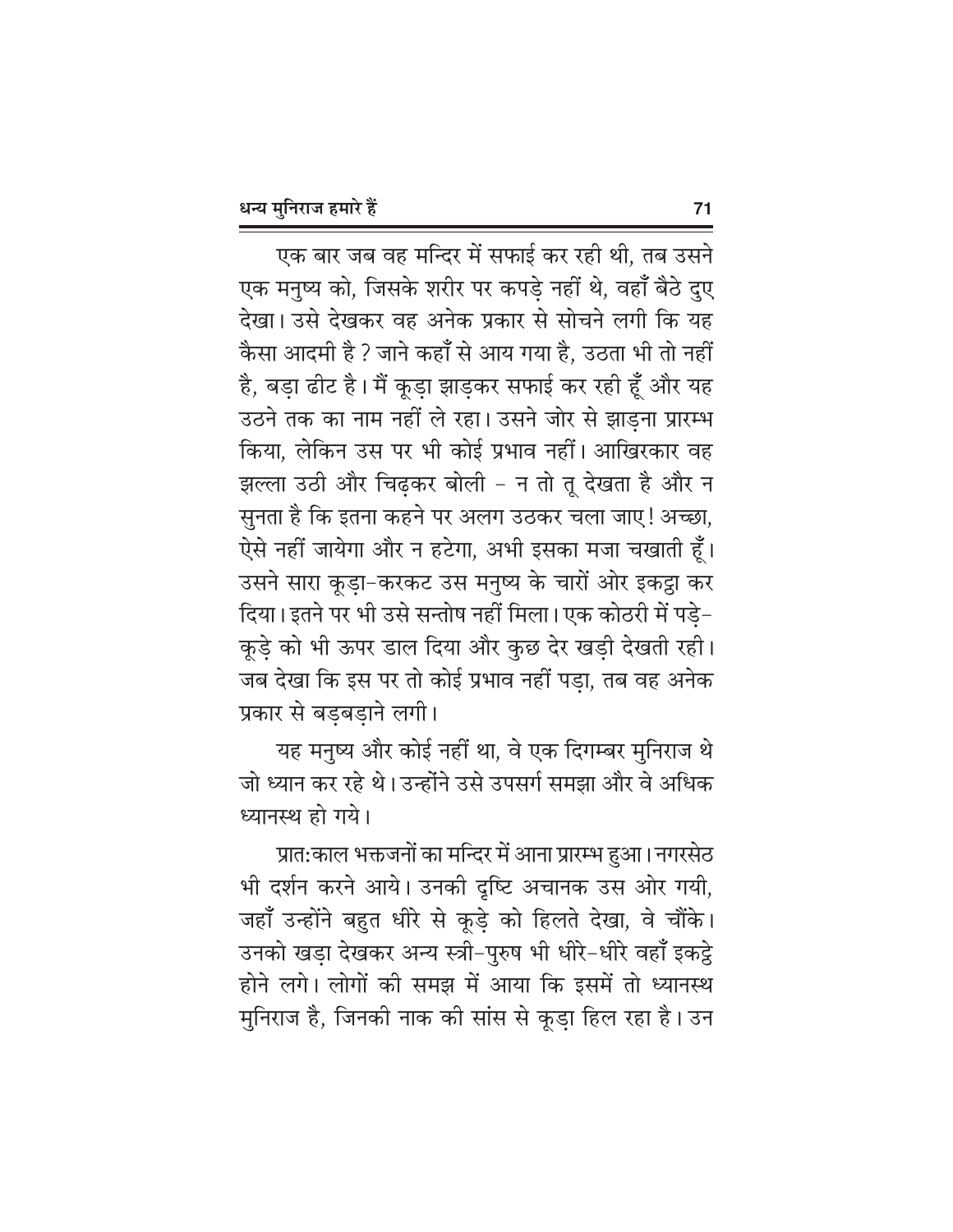लोगों ने कूड़ा-करकट हटाया और मुनिराज की जय बोलने लगे। इसी बीच धनश्री आ गयी। उसने देखा कि सभी लोग उस आदमी के चरण छू रहे हैं, जय–जयकार बोल रहे हैं और वह आदमी भी प्रसन्न, शान्तचित्त दिखायी दे रहा है, क्रोध का नाममात्र भी उसके चेहरे पर नहीं है। वह दुविधा में पड़ गयी। अपने मन में बारम्बार अपनी भूल पर पश्चाताप करने लगी।

सहसा वह मुनिराज के चरणों में गिर पडी और अबोध बालिका की तरह रोने लगी। रोते-रोते कहने लगी - हे प्रभो! यह पाप मैंने ही किया है, मुझे क्षमा कर दो; मैंने बहुत बुरा किया है। मैंने मुनिराज की बड़ी निन्दा की है, उनाका अपमान किया है। लोगों के समझाने बुझाने पर भी उसका रोना बन्द नहीं हो रहा था।

मुनिराज बोले – पुत्री ! मैंने तो तुमसे कुछ नहीं कहा। तुम– सा भव्य और कौन हो सकता है. जिसने अपने अपराध को स्वीकार कर लिया है। तुमने अपने पावन आँसुओं से अपने को पवित्र कर लिया है, अपने मन को धो डाला है। तुम धन्य हो!

मुनिश्री की मधुर वाणी सुनकर उसे धैर्य बँधा। उसने हृदय से मुनिराज की सेवा-शुश्रूषा की, वैयावृत्ति की। उसकी भक्ति देखकर अनेक स्त्री–पुरुष भी मुनिराज की भक्ति में लीन हो गये और उस धनश्री का घर-घर में उदाहरण देने लगे।

经合金

मरकर वह धनश्री, नगर सेठ के यहाँ पुत्री के रूप में आई। वह बड़ी रूपवान्, और सुगन्धित शरीरवाली थी। जब वह रूप-यौवन से सम्पन्न हो गयी, तब उसकी चर्चा दूर-दूर तक फैल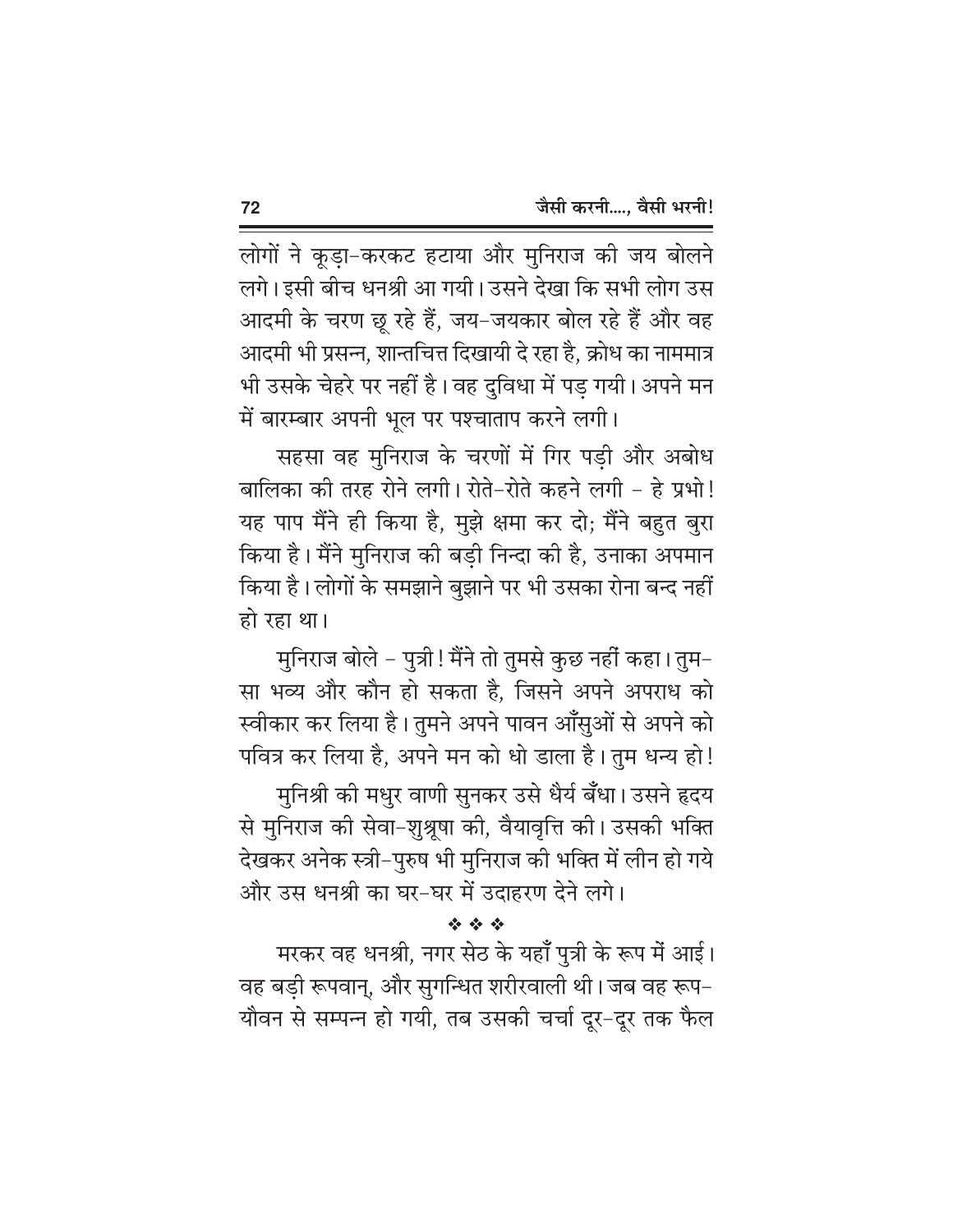गयी। उसके साथ विवाह करने के लिए सेठ-महासेठ ही नहीं राजे-महाराजे भी लालायित होने लगे। उसका नाम वृषभसेना रक्खा गया था।

उस समय उस प्रदेश का राजा उग्रसेन था। उसके कानों में भी उसके रूप एवं सच्चरित्रता की महिमा पहुँची। उसने राजदूत को भेजकर सेठजी को राजदरबार में बुलवा लिया। सेठजी अनेक संकल्प-विकल्पों के साथ दरबार में पहुँचे और राजा उग्रसेन का अभिवादन किया। राजा ने सेठ को पास बिठाया और अपने मन की बात सेठजी से कह डाली। सुनकर सेठ जी प्रसन्न भी हुए और दुविधा में भी पड़े परन्तु मुख पर दुविधा के भावों को नहीं आने दिया और विनम्रता से बोले – राजन्! मैं आपके बराबर कहाँ हूँ। फिर भी मैं आपकी इच्छा का आदर करता हूँ, लेकिन विवाहोत्सव के समय जो पशु-पक्षी पिंजरों में बन्द हैं तथा जो कैदी कारागर में बन्द हैं, उन सबको छोड़ देना पड़ेगा और जब-जब अष्टाह्निकापर्व आयेगा, तब-तब भगवान की पूजन भी साज-बाज के साथ करना पड़ेगा।

राजा ने सेठ की सारी बातें मान लीं। तद्नुसार बन्दीगृह से सभी को मुक्त कर दिया, पशु-पक्षी पिंजरों से छोड़ दिये गये। राजा ने वृषभसेना को अपनी पट्टरानी घोषित कर दिया। सुखपूर्वक समय व्यतीत होने लगा। पुण्योदय से राजा उग्रसेन का लोहा सभी राजा मानने लगे।

## \* \* \*

राजा उग्रसेन के यहाँ अनेक छोटे राजाओं के यहाँ से समय-समय पर उपहार आने लगे। पुण्य का प्रताप इतना अधिक था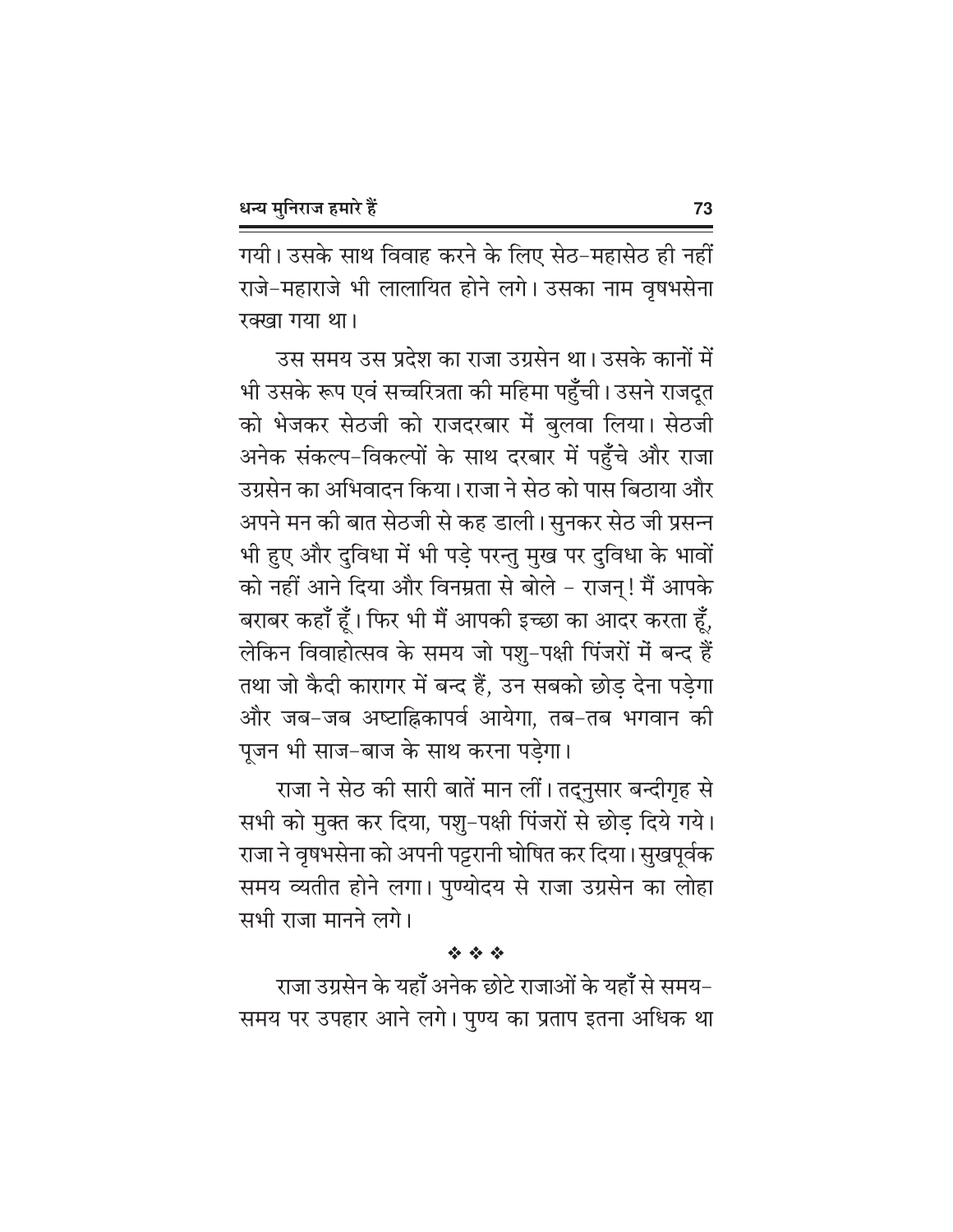कि उनका सबसे बड़ा शत्रु मेघपिंगल, उनका मित्र बन गया। एक बार उपहार में दो बहुत बढ़िया दुशाले राजा के यहाँ आए। उस समय राज मेघपिंगल भी उनके पास बैठा था, उसका मन दुशालों पर ललचा आया। राजा उग्रसेन उसकी भावना समझ गये और उसको उसमें से एक दुशाला, जो दूसरे रंग था,

दे दिया। मेघपिंगल ने भी मनचाही वस्तु सहर्ष स्वीकार की। एक बार राजा मेघपिंगल की रानी, वृषभसेना से मिलने राजमहल में आई। वृषभसेना ने उसका बहुत आदर-सत्कार किया। एक–दूसरे ने एक–दूसरे से मिलकर अत्यधिक प्रसन्नता व्यक्त की। बडे आमोद-प्रमोद से समय बीतते देर नहीं लगी लेकिन राजा पिंगल की रानी जाने लगीं, उस समय भूल से वृषभसेना का दुशाला ओढ़ कर चली गयी। वृषभसेना भी कुछ न देख सकी।

किसी कार्यवश राजा पिंगल. राजा उग्रसेन से मिलने राजदरबार में आए। राजा उग्रसेन ने उनका व्यवहार के नाते सम्मान किया परन्तु वे मन ही मन शंका करने लगे कि ये जो दुशाला ओढ़कर आए हैं, वह तो मेरी रानी वृषभसेना का है, इसके पास यह कैसे पहुँचा ? कोई न कोई बात अवश्य है, कुछ न कुछ, दाल में काला है ? शंका पर शंका उसके मन को कचौटे जा रही थी। बातचीत में जो सरसता पहले आया करती थी. वह अब नाममात्र को भी नहीं थी।

राजा मेघपिंगल को राजा के मन की शंका समझते देर नहीं लगी। राजा का व्यवहार उसे खलने लगा। बात अधिक न बढ़े, इसलिए वह वहाँ से बिना कुछ कहे-सुने उठकर चला गया।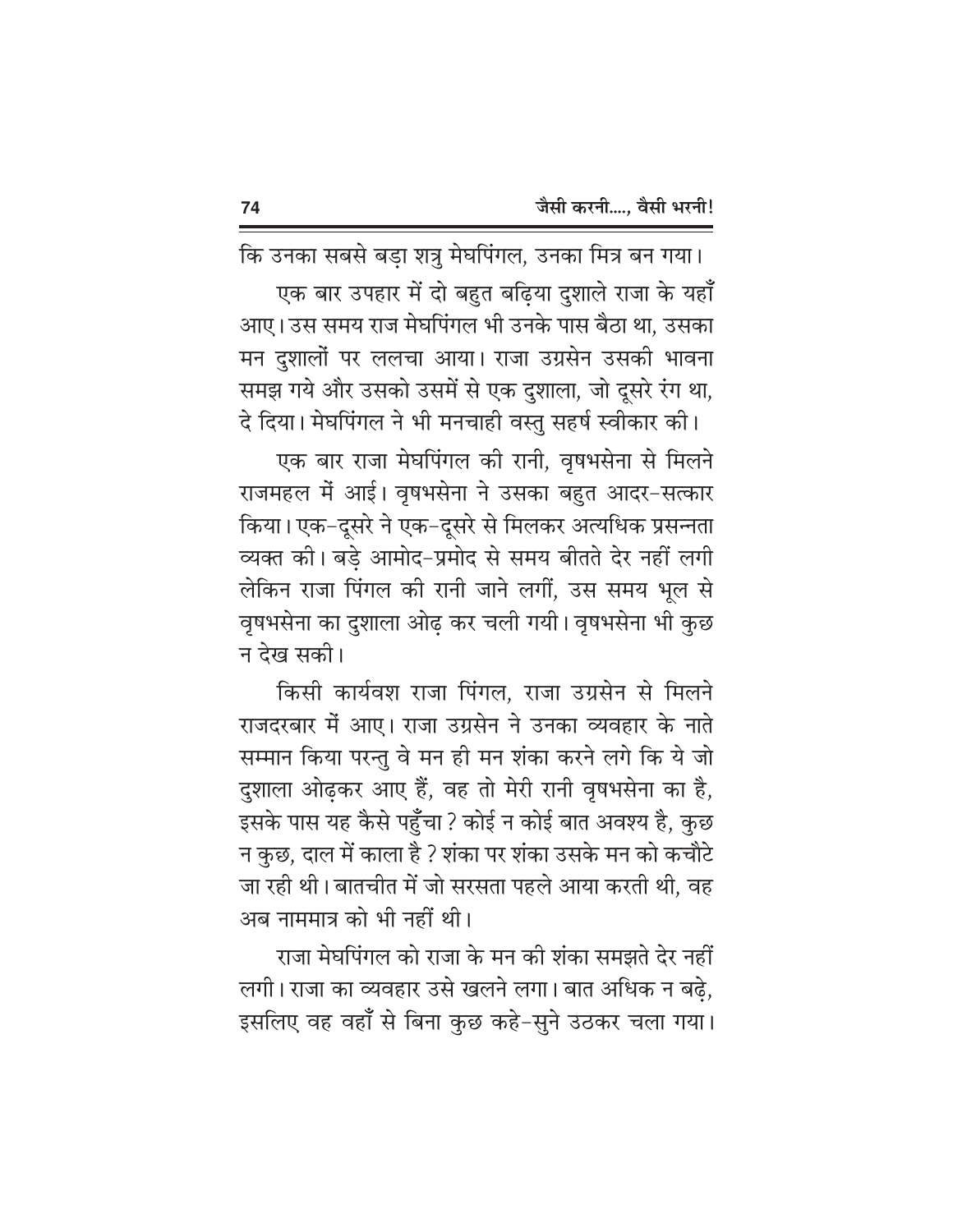इधर राजा उग्रसेन के क्रोध का ठिकाना नहीं था। क्रोध ने उन्हें किंकर्त्तव्य विमुढ बना दिया था, उनका विवेक समाप्त कर दिया था। वे भूल गए थे कि अचानक कोई निर्णय नहीं लेना चाहिए। दौड़े-दौड़े रानी वृषभसेना के महल में गये, वहाँ उन्होंने राजा मेघपिंगल का दुशाला रखा देखा, उसका सन्देह विश्वास में बदल गया।

सन्देह की भी महिमा अपरम्पार होती है, कि जो वस्तु थोड़ी देर पहले प्राणों से भी अधिक प्यारी थी, वही अब बहुत बुरी लग रही थी। उसको नष्ट करने के लिए न जाने क्या-क्या विचार राजा के मन में आए। अब वह एक पल भी वृषभसेना को देखना नहीं चाहता था। दाँत किटकिटाता हुआ, भौंहे ऊपर चढाता हुआ, लाल-पीला होता हुआ वह राजा उग्रसेन, रानी वृषभसेना के महल से लौट पड़ा। वृषभसेना भी कुछ न समझ सकी और न कुछ सोच सकी परन्तु राजा की बेरुखी पर उसे क्षणभर को कुछ शंका हुई, लेकिन वह शंका क्षणमात्र रहकर ही विंदा हो गयी।

राजा ने अपने विश्वस्त कर्मचारियों को बुलाया और उन्हें आदेश दिया कि तुम रानी वृषभसेना को तीर्थयात्रा के बहाने किसी निर्जन जंगल में छोड़ आओ।

राजा के आदेशानुसार रानी वृषभसेना को निर्जन जंगल में छोड़ दिया गया। वह अपनी कर्म-लीला पर बारम्बार सोचने लगी। ये कर्म कैसे विचित्र हैं ? मनुष्य को कहीं पर भी नहीं छोड़ते ! भगवान पार्श्वनाथ पर कमठ ने उपसर्ग किया। सुकुमाल मुनि को स्यालनी ने सताया। सती सीता को भी दुबारा वनवास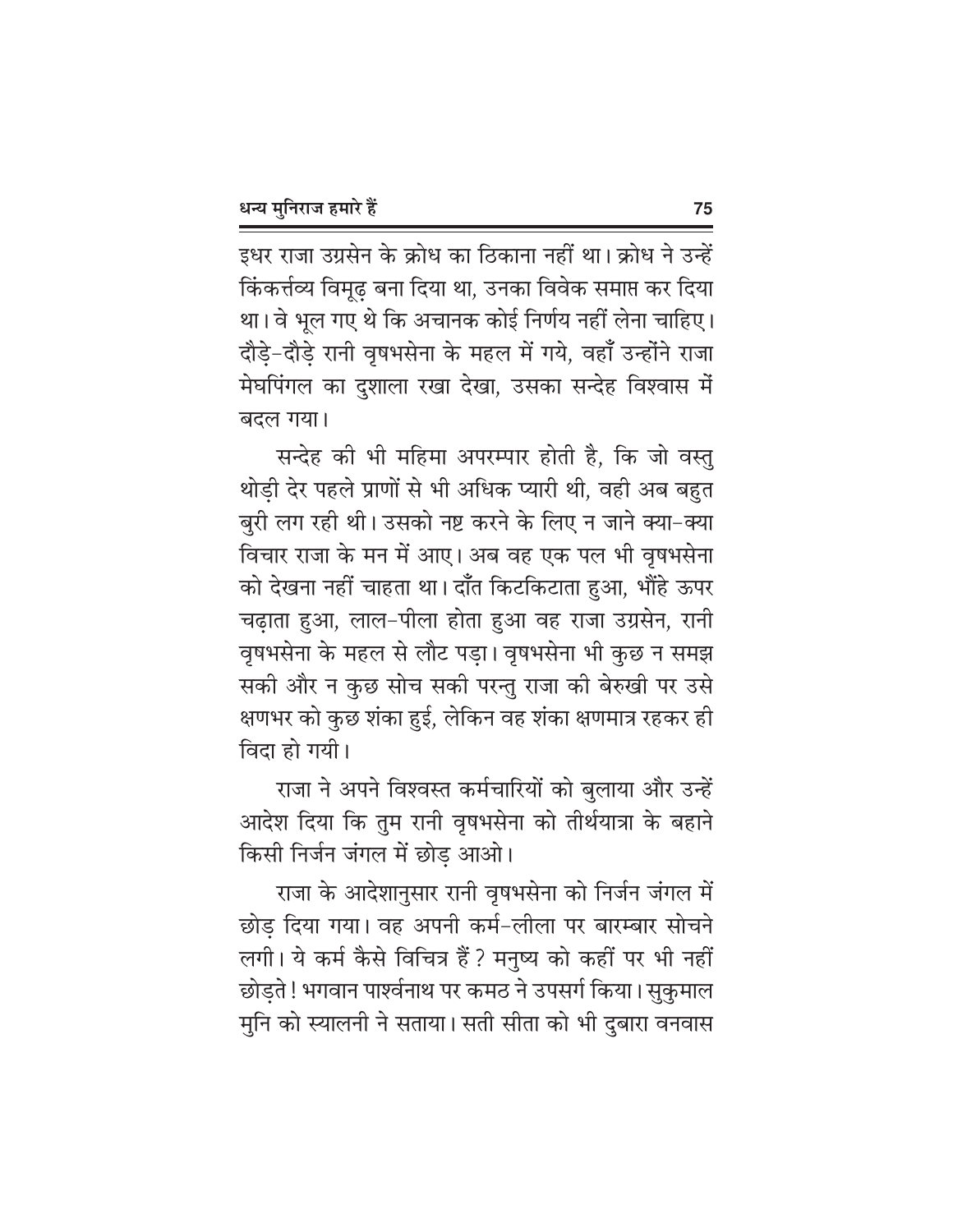हुआ। मैं अपने बारे में सोच ही नहीं पा रही हूँ कि मुझे जंगल में क्यों छोडा गया है ? उसके मन में दु:ख तो हुआ परन्तु वह धर्मात्मा थी, शीलवती थी, पाप–पुण्य जानती थी। कर्म किस– किस प्रकार अनुकूल-प्रतिकूल बाह्य सामग्री जुटाते हैं ? जन्म-जन्मान्तर तक भी नहीं छोड़ते; जो जैसी करनी करता है, उसे वैसी भोगनी पड़ती है। इस प्रकार उसे पूर्ण विश्वास था और इसी विश्वास ने उसे बल दिया, धैर्य दिया।

पुण्य के उदय से उसे महातपस्वी, अवधिज्ञानी, मुनिवर गुणधर के दर्शन हुए। उनके दर्शन कर उसने बड़ी भक्ति| से उनकी वन्दना की



और अपने को कृतकृत्य समझा। तदनन्तर वृषभसेना ने मुनिराज से पूछा कि हे मुनिराज! मेरे पूर्वभव के कर्मों को बताइये, जिनके कारण मैंने इस प्रकार फल पाया है ?

मुनिराज अवधिज्ञानी तो थे ही, उन्होंने उसे बताया - पुत्री! तूने पूर्व भव में एक मुनि की सेवा-शुश्रुषा की थी, उनको औषधि देकर निरोग किया था, इस कारण तूने इस जन्म में एक सेठ के यहाँ जन्म लिया और सुगन्धित शरीर पाया तथा रानी बनी, किन्तु तूने उन्हीं मुनि की निन्दा भी की थी, इस कारण तुझे झूठा कलंक लगा है; इसी कारण तेरे पति के मन में शंका हुई और तुझे इस निर्जन जंगल में छोड दिया गया है।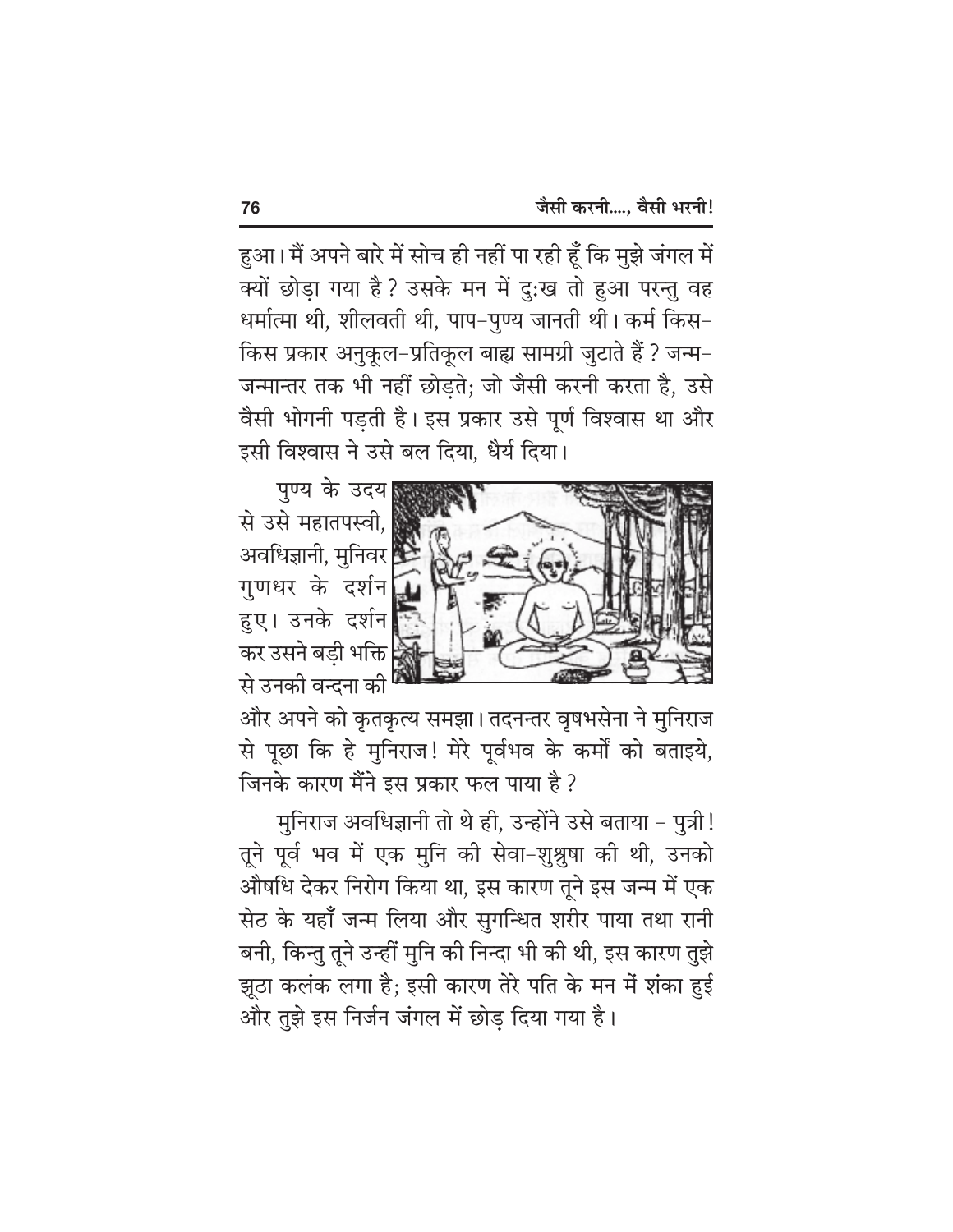वस्तुत: जीव जो कुछ शुभाशुभभाव करता है, तदनुसार पुण्य-पापकर्म एवं संयोग प्राप्त होते हैं। यदि इस संसार की चक्रीयता से बचना है तो मिथ्यात्व और रागादि का अभाव करो ! निज शुद्धात्मा की दृष्टि एवं अनुभूति करो – यही सच्चे सुख का एकमात्र उपाय है।

मुनिराज के श्रीमुख से अपने पूर्व जन्म की कथा सुनकर उसके मन में दीक्षा लेने के भाव जागृत हो गए। उसने आर्यिका दीक्षा ले ली। घोर तपस्या करके समाधिमरणपूर्वक शरीर का त्याग कर स्वर्ग में देव हई।  $\bullet$ ( सन्मति सन्देश से )

# वस्त्र-पात्र की ममता छूटने पर ही मुनिपना

मुनि, बालक की तरह यथाजात अर्थात् नग्न दिगम्बर होते हैं। जो थोड़ा भी परिग्रह रखता है, उसको भगवान के सूत्र की श्रद्धा नहीं है। सर्वज्ञ का फरमान है कि मुनि को एक भी वस्त्र नहीं रखना चाहिए। वस्त्र-पात्र की ममता छूटने पर ही मुनिपना होता है। जो एक लंगोटी रखकर भी साधुपद मनवाता है, उसको सर्वज्ञ भगवान के आगम की श्रद्धा नहीं है, वह मिथ्यादृष्टि है। मिथ्यात्व का फल निगोद है। वर्तमान में शुभभाव होवे तो भले ही स्वर्ग में जाए; परन्तु फिर परम्परा एकेन्द्रिय होकर संसार ही में भ्रमण करेगा, क्योंकि वह सर्वज्ञ के आगम का आदेश नहीं मानता है। कदाचित ब्रह्मचर्य पालन से, दया पालन से पुण्य बँधे और उससे स्वर्ग में देव अथवा राजा आदि हो जाए. तथापि परम्परा से निगोद में चला जाएगा। उसके संसार का परिभ्रमण नहीं मिटेगा।  $(-3)$ स्टपाहुड़ प्रवचन, पृष्ठ 321)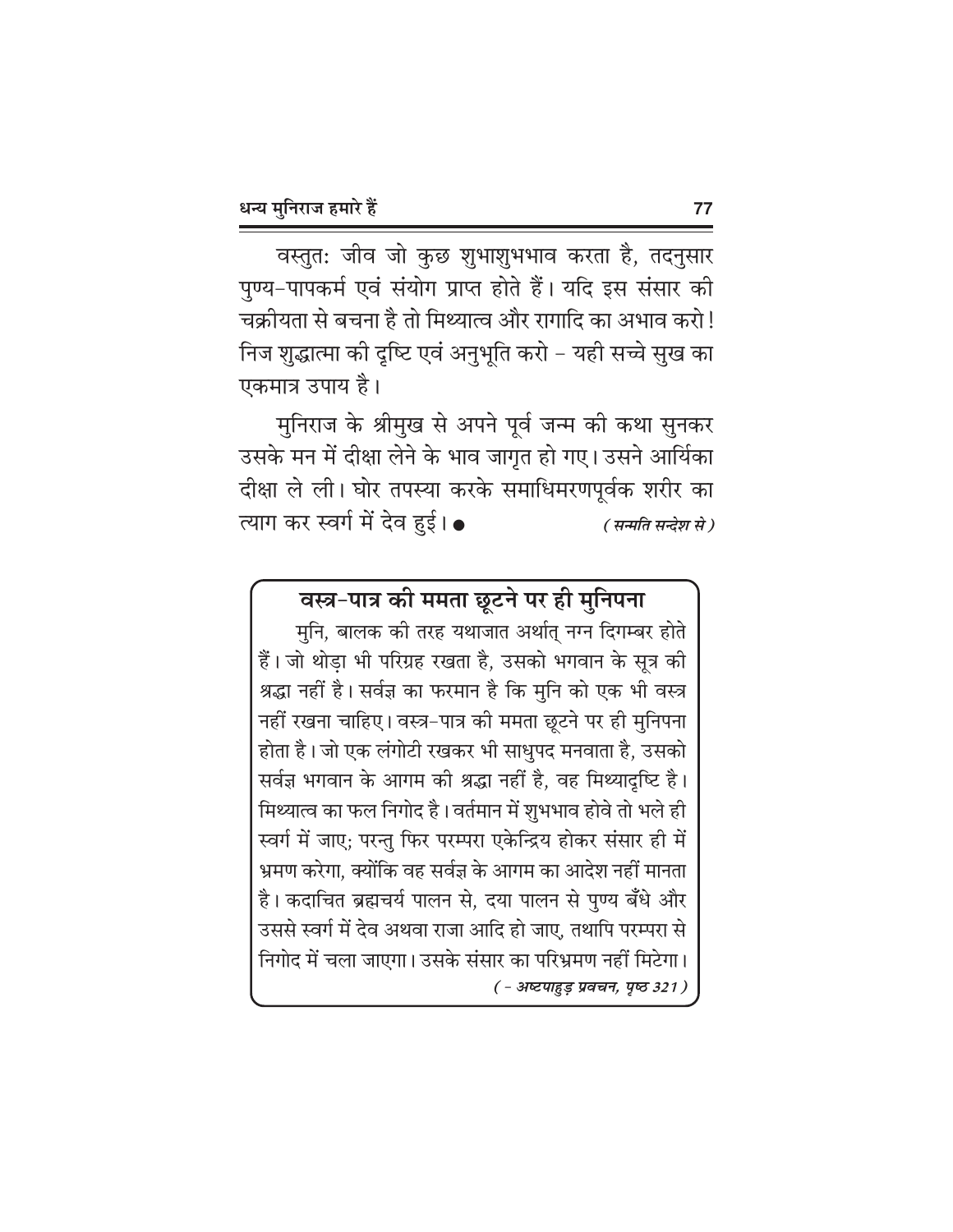# जम्बू से जम्बूस्वामी

तीर्थङ्कर भगवान महावीरस्वामी की धर्मसभा (समवसरण) में देवों के कोठे में बैठे ब्रह्मोत्तर स्वर्ग के विद्युन्माली देव को देखकर, पूर्व संस्कारवश राजा श्रेणिक के हृदय में सहज स्नेह उमड़ा और उन्हें ऐसा लगा कि यह कोई महान निकट भव्यात्मा है। इस कारण उन्हें यह जानने की जिज्ञासा हुई कि - 'यह विद्युन्माली देव ब्रह्मोत्तर स्वर्ग से चयकर अगले जन्म में किस पुण्यवान नारी की कूँख और गोद को पावन करेगा?' राजा श्रेणिक ने ऐसा प्रश्न गौतमस्वामी से पूछा।

भगवान महावीरस्वामी के प्रमुख गणधर गौतमस्वामी ने राजा श्रेणिक द्वारा पूछे जाने पर उनकी जिज्ञासा को शान्त करते हुए कहा – 'राजगृहनगर में धन-सम्पदा से सम्पन्न यथा नाम तथा गुण सम्पन्न जिनेन्द्र-भक्त सेठ अर्हद्दास हैं। उनकी पत्नी जिनमती को इस भव्यात्मा को जन्म देने का सौभाग्य प्राप्त होगा। यह विद्युन्माली और कोई नहीं, अन्तिम अनुबद्ध केवली जम्बूस्वामी का ही जीव है और यह विद्युन्माली देव अपने पिछले तीन भवों से स्वसंवेदनज्ञान से ज्ञानामृत पान तो कर ही रहा है। भवदेव और शिवकुमार की मनुष्यपर्यायों में इसने मुनि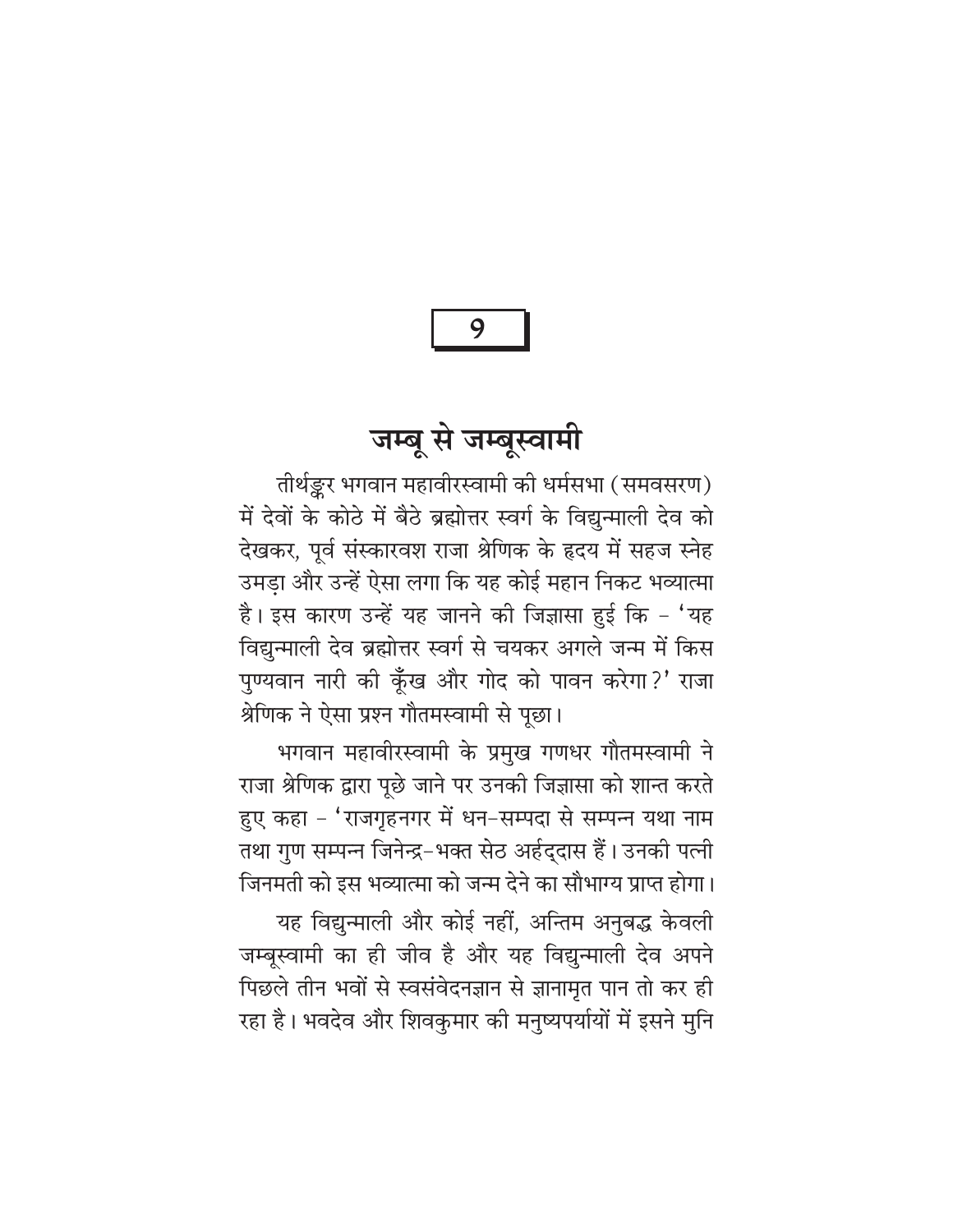होकर स्वरूपाचरणचारित्र की साधना करके अतीन्द्रिय आनन्द का भी भरपूर लाभ लिया है और अभी इस देव की पर्याय में भी इसे सम्यग्दर्शन रूप रत्न की उपलब्धि होने से अतीन्द्रिय आनन्द प्राप्त है।

यह अगले भव में ही राजगृही में सेठ अर्हद्दास के घर में जम्बूकुमार के रूप में जन्मेगा और उसी भव में अपनी आत्मसाधना पूर्ण कर केवलज्ञानी होकर, जगत को धर्म का मार्ग प्रशस्त कर मुक्तिवधु का वरण करेगा।'

जिस समय गौतमस्वामी इस निकट भव्यात्मा जम्बूकुमार के पूर्व भवों एवं बालक जम्बू के जन्म पर प्रकाश डाल रहे थे, उसी समय वहाँ एक यक्ष बैठा था। वह जम्बूस्वामी के बारे में हो रही महिमा मण्डित चर्चा सुनकर आनन्द विभोर होकर नृत्य करने लगा और गौतमस्वामी से बोला - 'आपके प्रसाद से जम्बूकुमार के केवली होने की बात सुनकर मैं कृतार्थ हो गया हूँ। वे माता-पिता धन्य हैं, जिनके घर में जम्बूकुमार जैसे पुत्र का जन्म होगा, जिसके आँगन में शिशु जम्बू की किलकारियाँ गूँजेंगी। वह नगर एवं नगरवासी धन्य होंगे, जहाँ जम्बूकुमार का किशोर जीवन बीतेगा। वे नारियाँ धन्य होंगी, जिनका विवाह युवक जम्बूकुमार से होगा और वे प्राणी धन्य होंगे, जो जम्बूस्वामी की दिव्यदेशना सुनकर अपना जीवन सफल करेंगे।'

इस प्रकार उस यक्ष को अपने स्थान पर खड़े होकर खूब उत्साह के साथ नृत्य करता देखकर राजा श्रेणिक एवं अन्य दर्शकों को यह जानने की जिज्ञासा हुई कि – यक्ष को इस प्रकार से उत्साहित होने का क्या कारण है ? राजा श्रेणिक ने गौतम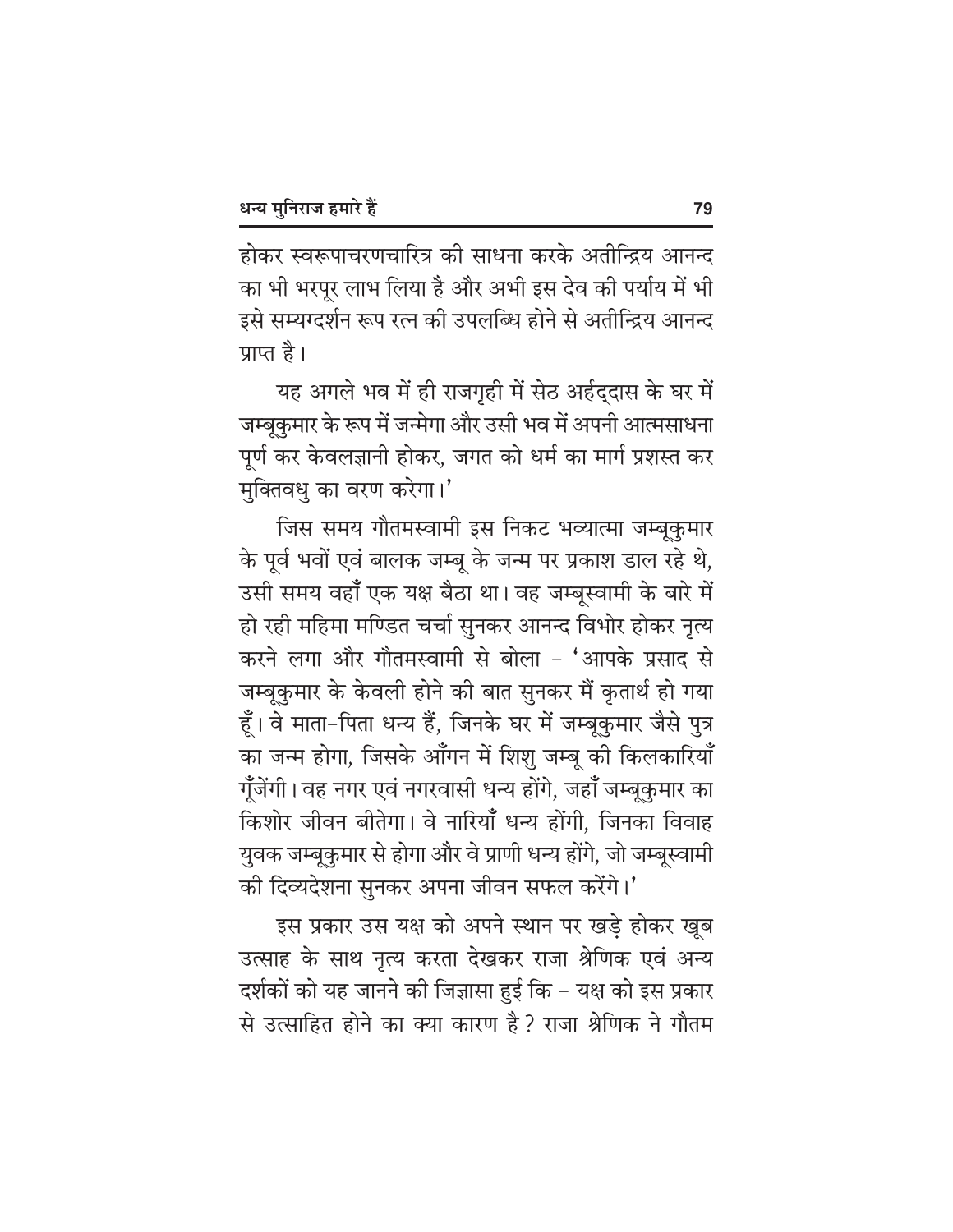स्वामी से प्रश्न किया कि - 'हे स्वामी! यह यक्ष कौन है ? और इस यक्ष का इस प्रकार उत्साहित होकर नृत्य करने का रहस्य क्या है ?'

गौतमस्वामी ने अपने अवधिज्ञान से जानकर यह बताया कि – 'इसी नगर में एक धनदत्त सेठ थे। उसकी पत्नी का नाम था गोत्रमती। उनके दो पुत्र हुए। बड़े पुत्र का नाम रखा अर्हद्दास और छोटे पत्र का नाम रखा जिनदास।

अर्हद्दास तो यथानाम तथा गुण सम्पन्न है। वह अरहन्त भगवान का सच्चा भक्त है और स्वभाव से गम्भीर है परन्तु छोटा भाई का नाम तो जिनदास था, पर जिनेन्द्र के दास होने जैसे उसमें एक भी लक्षण नहीं थे, बल्कि इसके विपरीत वह स्वभाव से बहुत उदण्ड था। दुर्भाग्य से धर्म से विमुख तो था ही, सातों व्यसनों का सेवन भी करने लगा था।'

देखो, परिणामों की विचित्रता! एक ही कूँख से जन्में दोनों भाइयों की परिणति कैसी भिन्न–भिन्न थी। बड़ा भाई ऐसा धार्मिक, ऐसा गम्भीर और छोटा ऐसा दुर्व्यसनी कि सारे नगर में उसकी बदनामी हुई, फिर भी उसने बदनामी की परवाह न करके जुआ खेला और उसमें सारी सम्पत्ति हार गया तब भी उसका मन नहीं माना और जीतने की आशा से उधार ले-ले कर जुआ खेलने से कर्जदार भी हो गया।

जब साथी जुआरियों द्वारा कर्जा वसूली का दबाव बढ़ा तो एक दिन वह इतना घबराया, इतना चिन्तित हुआ कि मूर्च्छित हो गया। संयोग से उसी समय अचानक उसका बड़ा भाई अर्हद्दास वहाँ जा पहुँचा। छोटे भाई को मूर्च्छित देख उसे उठाकर घर ले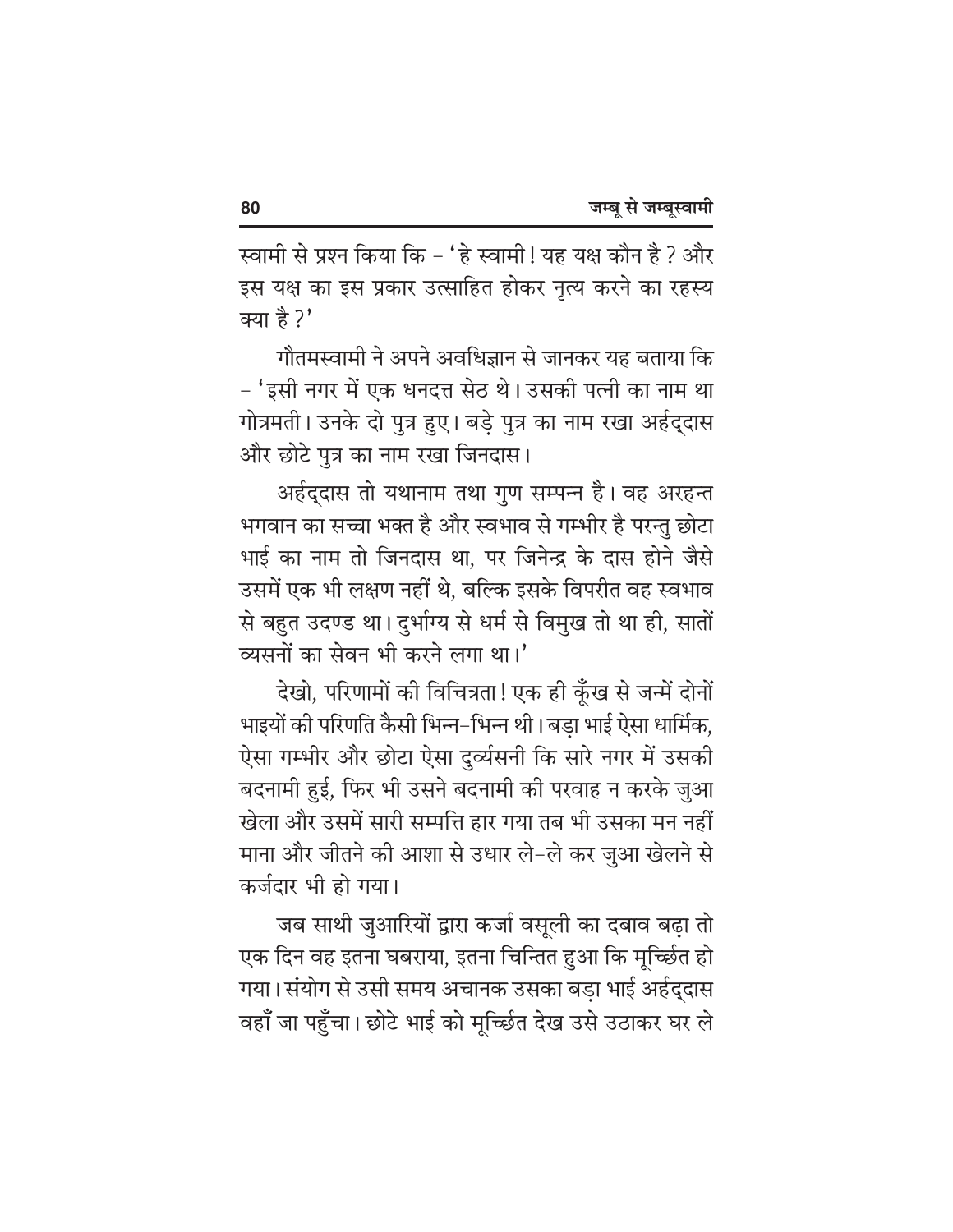आया। वैद्यों से उपचार कराया। मूर्च्छा टूटने पर अर्हद्दास ने उसे जिनेन्द्रवाणी से बोधप्रद शब्दों से समझाया और कहा - 'हे भाई! तूने जुआ व्यसन के कारण अपना सारा धन और यश -सब कुछ तो खो ही दिया, अन्य दुर्व्यसनों में भी फँस गया।

जब जुए में हारा तो गम को भुलाने के लिए शराब पीना प्रारम्भ कर दिया। शराब से हुई कामोत्तेजना के कारण वेश्यागामी हो गया, वेश्याओं के चपेट में आकर उन्हें धन से सन्तुष्ट रखने के लिए चोरी करने लगा। इस तरह एक ही दुर्व्यसन से, तू सभी दुर्व्यसनों में फँसता चला गया।

यह दुर्दशा अकेले तेरी नहीं हुई। जो भी किसी एक दुर्व्यसन में फँसता है; उसे अन्य सभी दुर्व्यसन स्वत: घेर लेते हैं। तुझे तो अब यह अनुभव स्वत: हो गया है; अत: इन्हें छोड़!

देखो, जो दूसरों की दुर्दशा देखकर उससे सबक सीख लेते हैं, उसे नीतिकार उत्तम पुरुषों की श्रेणी में रखते हैं तथा एक बार ठोकर खाकर भुक्तभोगी होकर भी अन्त में सन्मार्ग में आ जाते हैं, उन्हें मध्यम कोटि की श्रेणी में रखा जाता है; किन्तु जो बार-बार ठोकर खाकर भी सुधर जाते हैं, उन्हें अधम पुरुषों की श्रेणी में गिना जाता है और जो बार-बार ठोकरें खाकर भी नहीं सुधरते, उन्हें अधमाधम श्रेणी में रखा जाता है।

तुम प्रथम व द्वितीय श्रेणी में तो उत्तीर्ण नहीं हो पाये, अब यह अवसर खोने जैसा नहीं है, क्योंकि अब पुन: यह अवसर प्राप्त नहीं होगा।

हे अनुज! तुझे ज्ञात है कि मनुष्य जीवन पाना कितना कठिन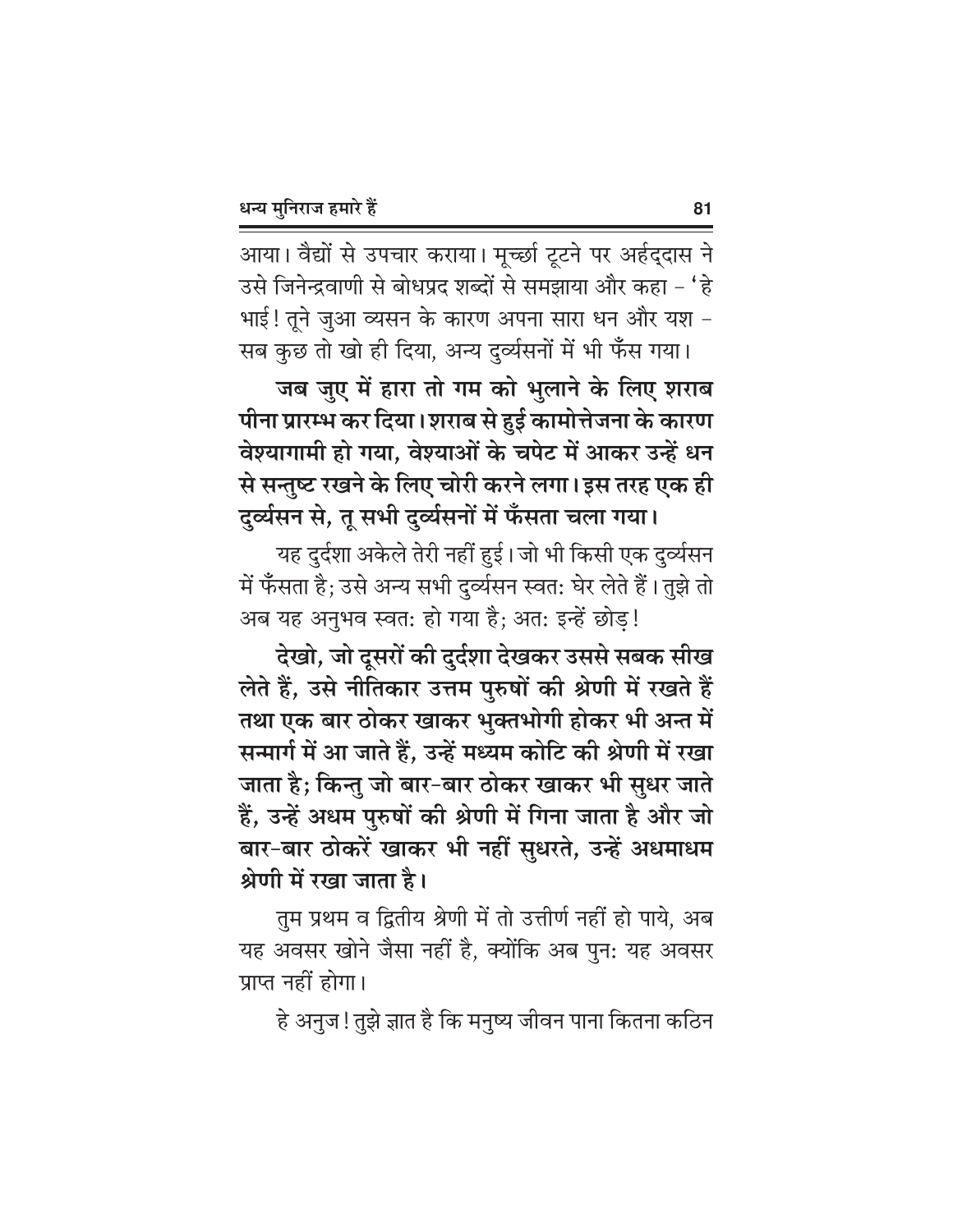है, कितना दुर्लभ है, फिर भी तू सन्मार्ग से भटक गया है। अस्तु - अब तक जो कुछ हुआ सो हुआ; अब भी चेत जा और शेष मानव जीवन सार्थक कर ले।'

अग्रज के उद्बोधन से और स्वयं की भली होनहार से जिनदास को अपने किये दुष्कर्मों का पश्चाताप हुआ और अपने अग्रज से बोला - 'हे भाई! आप मेरे उपकारक हो, आपने मुझ जैसे अधम को सद्बोध देकर, संसार सागर में डूबने से बचा लिया है। आप मेरे अग्रज तो हैं ही, अब मैं आपको अपना गुरु भी मानता हूँ।

अब मैं अपने समस्त दुर्व्यसनों का त्याग कर एवं जिनधर्म की शरण में रहकर अपने जिनदास नाम को सार्थक करूँगा। सच्चा जिनेन्द्र भक्त बनकर जिन-आज्ञा का पालन करूँगा।'

तभी से जिनदास ने जिनेन्द्रदेव की आराधना और जिनवाणी का स्वाध्याय करके, ज्ञानस्वभावी आत्मा का निर्णय एवं आत्मानुभूति करके अपने अग्रज से ही श्रावक के व्रत लेकर उनका निरतिचार पालन करते हुए समाधिमरण पूर्वक छेह छोड़ी और वही जिनदास इस यक्ष की पर्याय में आ गया है।

जब इसने यह सुना कि यह विद्युन्माली इन्द्र स्वर्ग से चयकर मेरे पूर्व पर्याय के अग्रज अर्हद्दास के घर में मेरी पूज्य भाभी जिनमती की कूँख से शिशु जम्बू के रूप में जन्म लेकर पूरे परिवार को धन्य करेगा तो इसका मन मयूर हर्ष से नृत्य करने लगा है।

यह प्रश्न राजा श्रेणिक ने गणधर गौतम स्वामी से पूछा था और गणधर देव ने उन्हें उत्तर दिया था इस बात का पता अन्य किसी को नहीं था।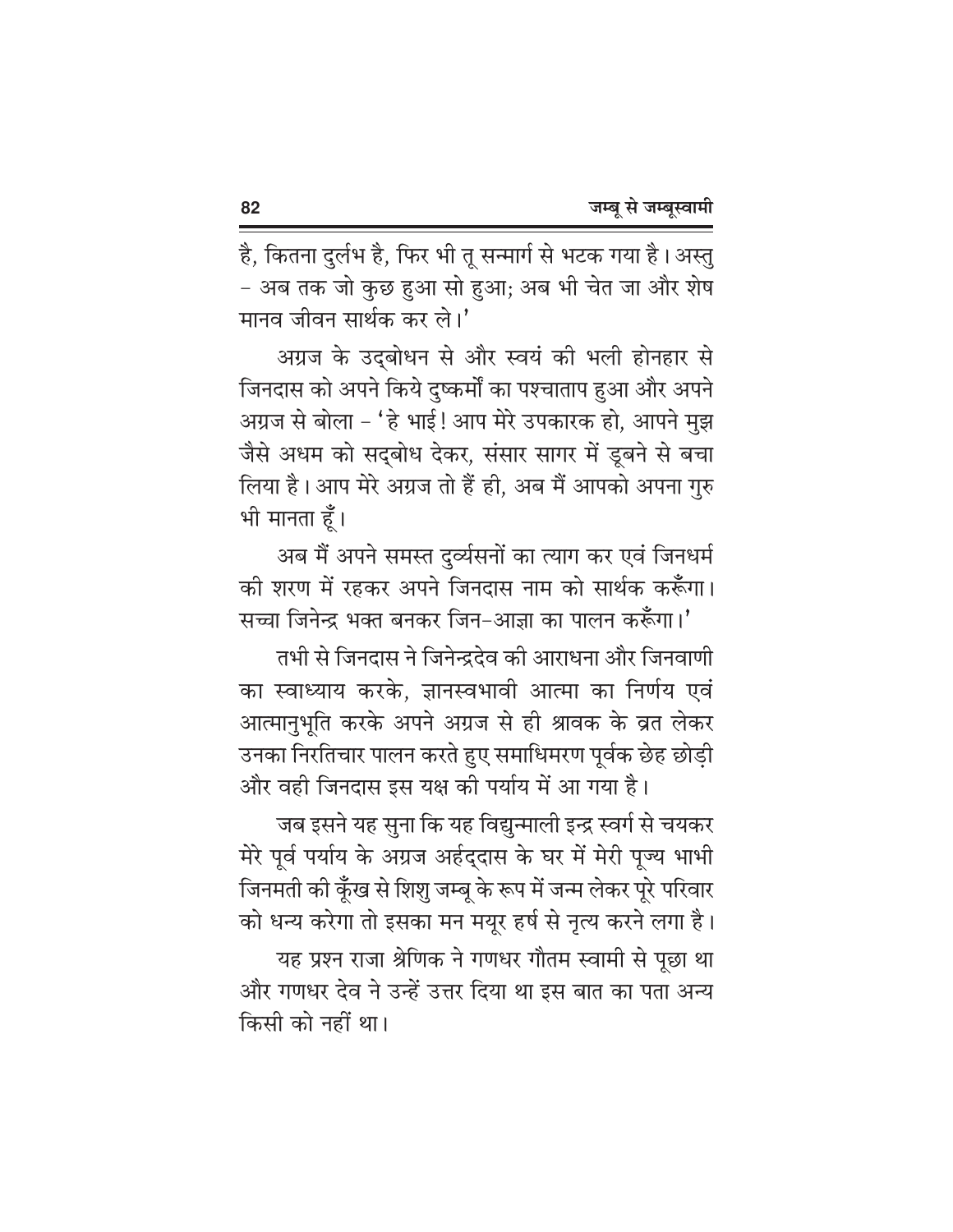धर्मनिष्ठ सेठ अर्हद्दास एवं सेठानी जिनमती परस्पर स्नेह भाव से न्यायपूर्वक गृहस्थोचित धर्म–साधना करते हुए सुखपूर्वक रह रहे थे। उन्हें भी यह पता नहीं था कि हमारे आँगन में जम्बूकुमार के रूप में सूर्य के समान तेजस्वी पुत्ररत्न का जन्म होनेवाला है।

जिनमती को शिशू के गर्भ में आने के लक्षणों से ऐसा अवश्य लगा कि मेरे गर्भ में कोई पुण्यवान जीव आ गया है, एक दिन जब उसने रात्रि के पिछले प्रहर में पाँच शुभ स्वप्न देखे तो जिज्ञासा हुई कि ऐसे अपूर्व स्वप्न क्यों आये ?



स्वप्न पूर्ण होते ही जिनमती जाग गई। वह मन ही मन शुभ स्वप्नों का कारणा खोजने लगी – 'क्या कोई दिव्य पुरुष मेरे गर्भ में आया है ? प्रात: होते ही सेठानी ने सेठजी को अपने देखे स्वप्नों का वृत्तान्त सुनाकर उनके फल जानने की जिज्ञासा प्रगट की।

स्वप्नों को सुनते ही सेठजी का मन-मयूर हर्षित होकर नाच उठा। वे सेठानी सहित जिनमन्दिर गये, जिनेन्द्रदेव के भक्तिभाव से दर्शन-पूजन करके वहाँ विराजित मुनिसंघ के दर्शन कर बैठ गये। ज्यों ही मुनिराज ध्यान करके निर्वृत्त हुए कि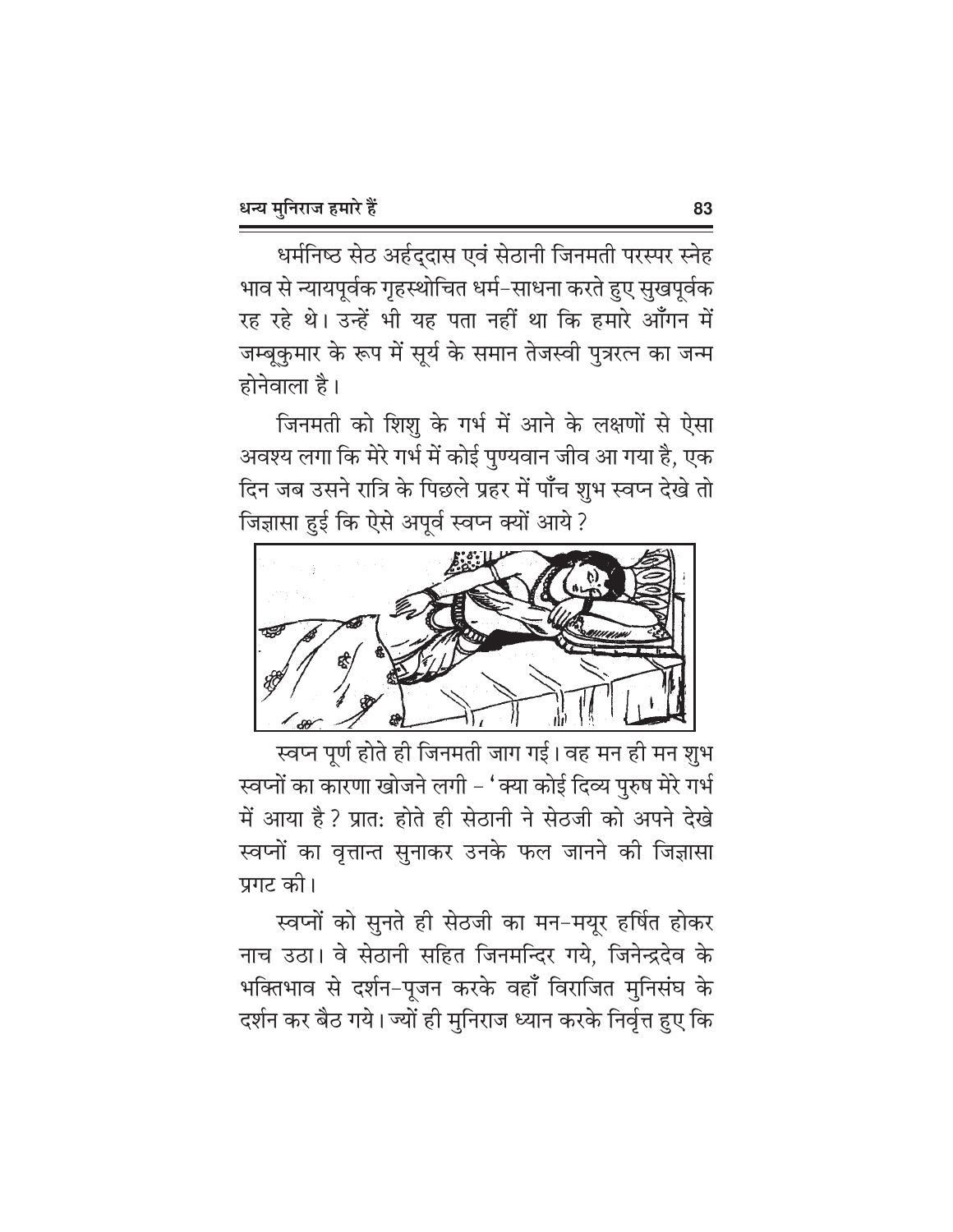उन्होंने सेठानी द्वारा देखे स्वप्नों का फल जानने की प्रार्थना की। मुनिसंघ के आचार्यश्री ने अवधिज्ञान से स्वप्नों का फल जानकर कहा - 'पहला स्वप्न **जम्बू वृक्ष** का देखना इस बात का सूचक है कि तुम्हारे कामदेव जैसा सुन्दर तद्भव मोक्षमार्गी पुत्र होगा। दूसरा स्वप्न - <mark>धूम रहित अग्नि का देखना</mark> इस बात का सूचक है कि वह कर्मफल ईंधन को जलानेवाला होगा। तीसरा स्वप्न – **धान्ययुक्त खेत** लक्ष्मीवान होने का सूचक है। चौथा स्वप्न - कमलसहित सरोवर यह सूचित करता है कि वह पुत्र भव्य जीवों के हृदय कमल खिलानेवाला होगा तथा पाँचवाँ स्वप्न – **चंचल समुद्र** इस बात का सूचक है कि वह इसी भव में संसार समुद्र से पार होकर मुक्तिरूपी कन्या को वरेगा।'

जब विद्युन्माली देव का जीव, जिनमती के गर्भ में आया तो जिनमती को ऐसे दोहले (भाव) हुए कि 'मैं देव-शास्त्र-गुरु की भक्तिभाव से पूजन करूँ, जिनबिम्बों की प्रतिष्ठा कराऊँ, चार संघों को चार प्रकार का दान दूँ, तीर्थक्षेत्रों की यात्रा करूँ आदि।'

माता जिनमती इच्छानुसार यथासंभव सभी कार्य करने भी लगी। उसे निज शुद्ध चैतन्यस्वभाव के चिन्तन-मनन एवं रमण करने की भावना बलवती होने लगी।

माता-पिता के मन में चरमशरीरी अन्तिम केवली होनेवाले अपने पुत्र को देखने की तीव्र भावना जागृत होने लगी। पुत्र के आगमन की सुखद प्रतीक्षा में नौ माह कब बीत गये, उन्हें इसका अनुभव ही नहीं हुआ।

经合金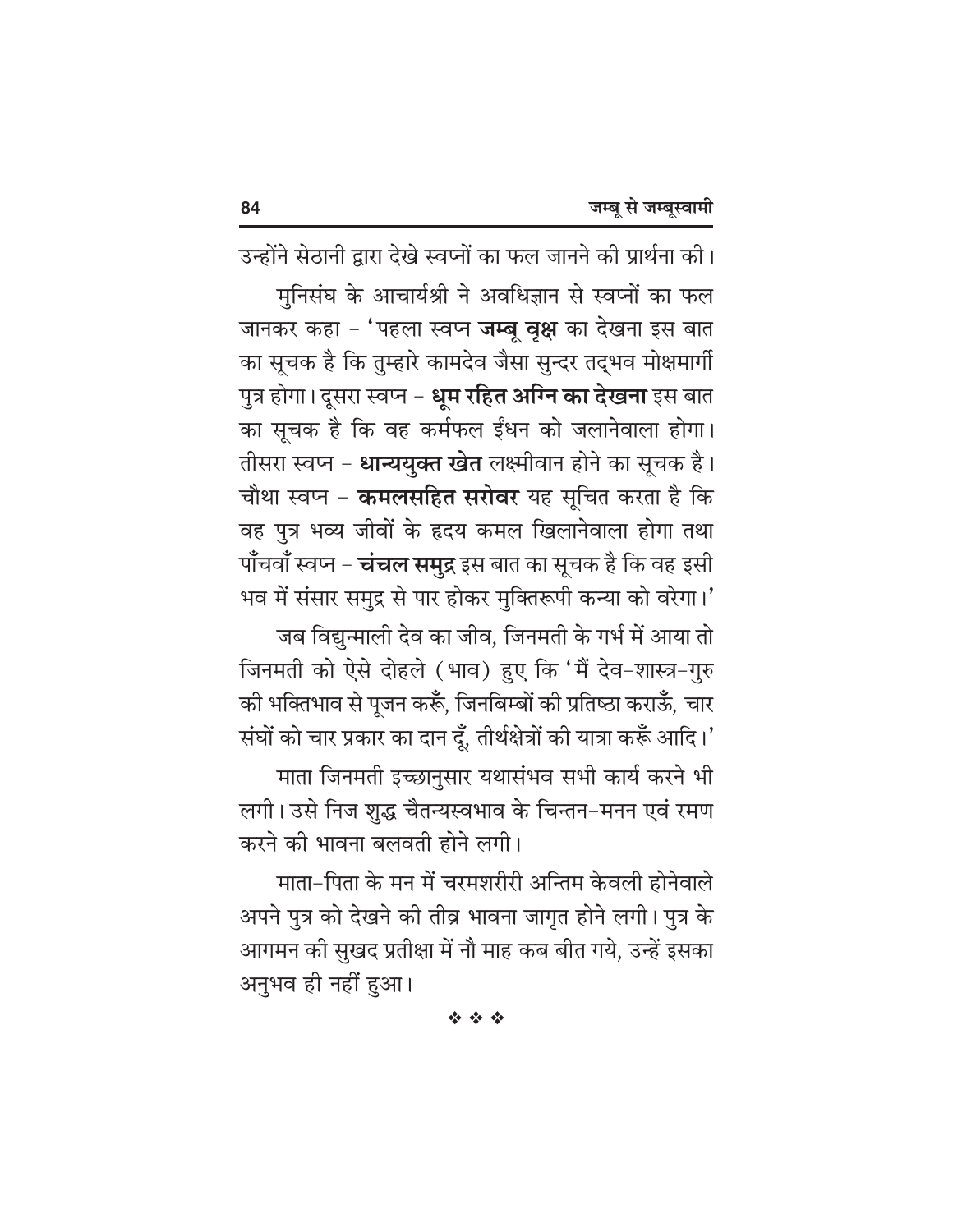फाल्गुन माह के शुक्ल पक्ष में पूर्णिमा के शुभ दिन पूर्णचन्द की भाँति कान्तिमान पुत्र का जन्म हुआ। पुत्र के आगमन से सेठ अर्हद्दास एवं सेठानी को अपार आनन्द का अनुभव हो रहा था। उन्होंने तो बड़े धूम-धाम से समस्त धार्मिक गतिविधियों के साथ पुत्र का अनुपम जन्मोत्सव मनाया ही, स्वर्ग में देवों ने भी दैवी पुष्पों एवं रत्नों की वर्षा की एवं दिव्यवादित्र बजाकर जन्मोत्सव को मनाया।

पुत्र का व्यक्तित्व कितना भी बड़ा क्यों न हो, पर माता-पिता का तो आखिर प्रिय पुत्र ही है न! अत: माता-पिता ने बालक का नाम भले जम्बूकुमार रखा परन्तु लाड़-प्यार से वे बालक को **जम्बू** नाम से ही सम्बोधित किया करते। वृद्धिंगत शिशु की मुख की कान्ति चन्द्रकला के समान निरन्तर बढ रही थी। मन्द-मन्द मुस्कान युक्त शिशु का मुख ऐसा लगता मानो खिला हुआ कमल पुष्प ही है।

सर्वत्र आनन्ददायक जय–जय की ध्वनियाँ होने लगीं। आनन्द विभोर हो नगर की नारियाँ मङ्गल गीत गा–गाकर हर्ष से नृत्य करने लगीं। सेठजी ने पात्रों को मनचाहा दान दिया। इस प्रकार

बालक जम्बू का लालन-पालन खूब लाड़-प्यार से हुआ। जब बालक किशोरावस्था में आया तो उसे सर्व विद्याएँ स्वयं ही पूर्व–जन्म के संस्कार से स्मरण हो आईं। वह गुरुमुख से पढ़े बिना ही सर्व विद्याओं एवं कलाओं में पारङ्गत हो गया तथा बृहस्पति के समान सर्व शास्त्रों का ज्ञाता हो गया। वह चरम शरीरी तो था ही, जैसे-जैसे उसका शरीर वृद्धिङ्गत होता, वैसे-वैसे अन्य गुण भी वृद्धि को प्राप्त होते जाते।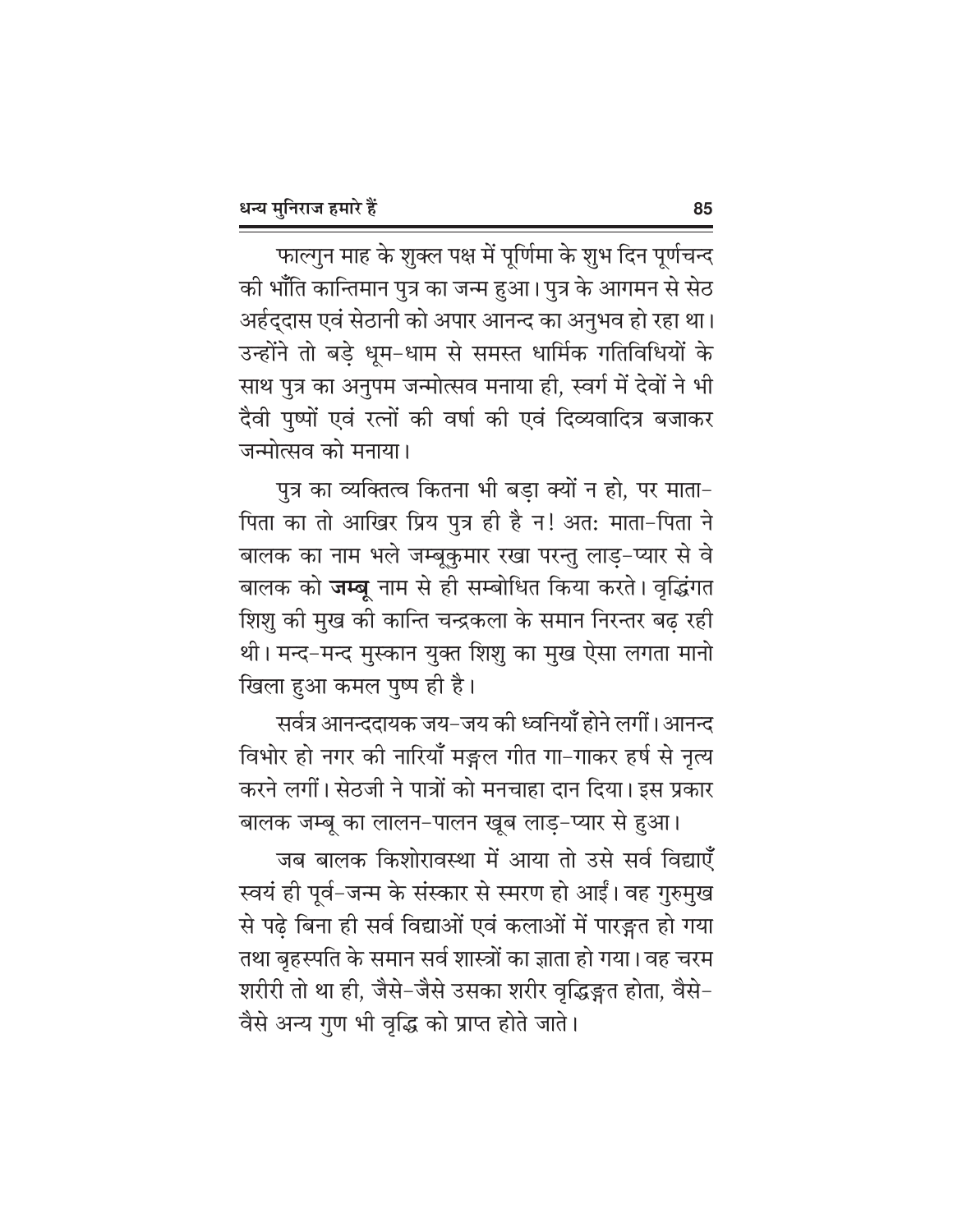जम्बूकुमार अतुल्य बलवान और असाधारण प्रज्ञावान तो बचपन से ही थे, अन्य सभी क्रिया कलापों में भी वे कुशल थे। चित्रकला, लेखन कला, छन्द-अलङ्कार आदि काव्यकला, गीत-वादित्र. वीणावादन आदि भी स्वयं ही करते तथा करतल ध्वनि के द्वारा मित्रों के उत्साह में वृद्धि किया करते।

इस तरह जब कुमार अठारह वर्ष के युवा हो गये तो भगवान की भक्ति, पूजा, ध्यान और तत्त्वचर्चा भी करने लगे। जिस धर्मवृक्ष की शीतल छाया में तीर्थङ्कर, चक्रवर्ती, बलभद्र, नारायण, प्रतिनारायण आदि पदों की प्राप्ति हाती है, उसी धर्मवृक्ष की शीतल छाया में रहने का परम सौभाग्य हमें अन्तिम केवली की

छत्रछाया में प्राप्त हुआ है - ऐसा सब अनुभव कर रहे थे। जम्बूकुमार की सद्गुण सम्पत्ति, अतिशय रूप लावण्य, वज्रवत सुगठित सबल देह देखकर अनेकों श्रीमन्तों के मन उन्हें अपनी कन्या देने को लालायित थे। जिनमें सेठ सागरदत्त की कन्या पद्मश्री, धनदत्त की कन्या कनकश्री, वैश्रवण सेठ की कन्या विनयश्री और वणिकदत्त की कन्या रूपश्री के तो प्रस्ताव ही आ गये।

चारों ही श्रेष्ठियों ने जब यह शुभ समाचार अपनी पत्नियों एवं पुत्रियों को सुनाये तो चारों ही पुत्रियों ने सलज्ज भाव से पैर के अँगूठों से जमीन खोदते हुए मन ही मन हर्षित होकर मौनरूप से सिर हिला कर अपनी-अपनी स्वीकृतियाँ दे दीं।

पद्मश्री, कनकश्री, विनयश्री एवं रूपश्री – चारों ही कन्याओं की मौन स्वीकृति प्राप्त कर सेठ सागरदत्त, धनदत्त, वैश्रवण एवं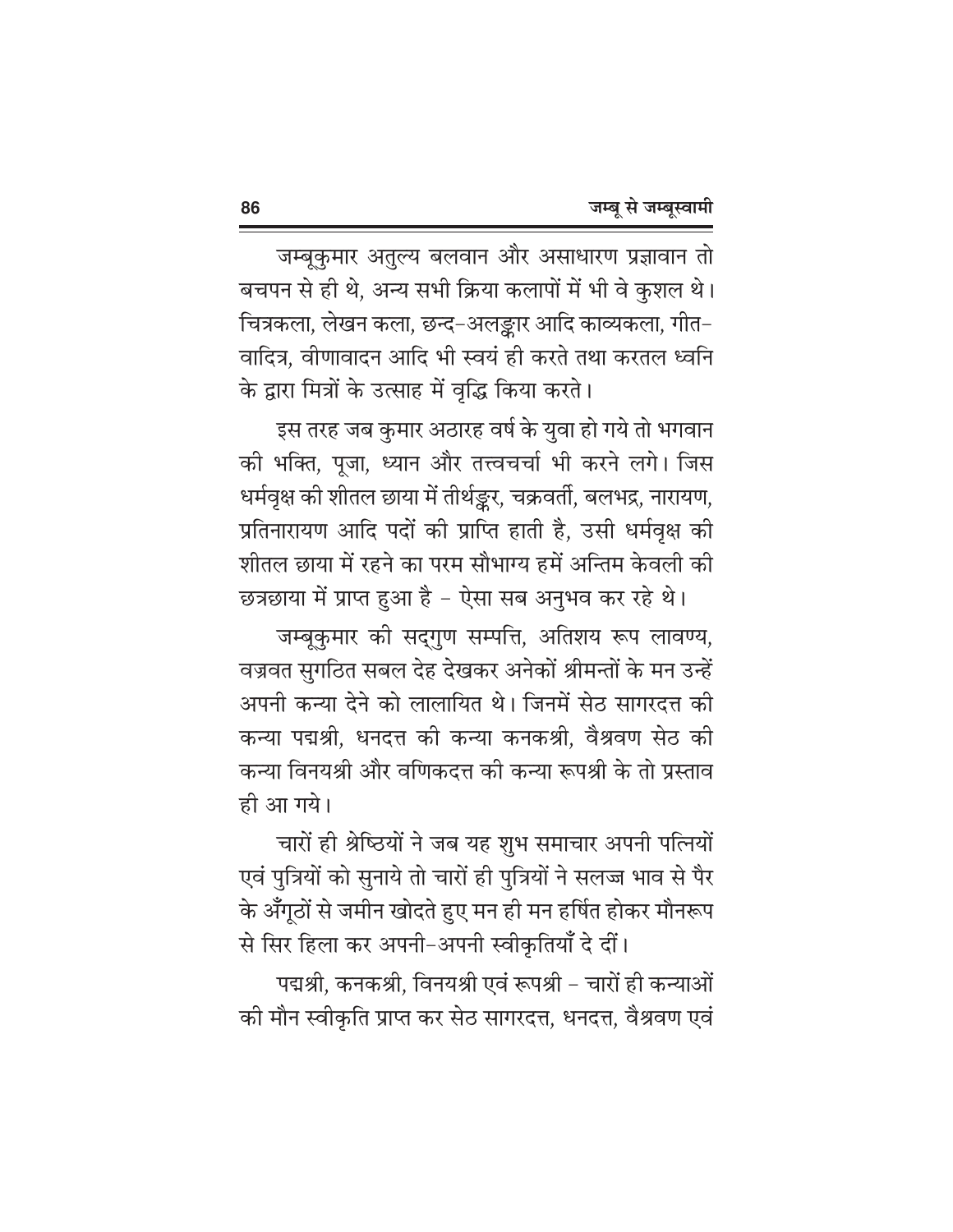वणिकदत्त - चारों ही सेठों ने अर्हद्दास श्रेष्ठी के घर जाकर विनम्र प्रार्थना को कि – ' हम अपनी कन्याओं का विवाह आपके पुत्र जम्बूकुमार से करने की स्वीकृति लेने आये हैं। आप हमारी प्रार्थना स्वीकार कर हमें कृतार्थ कीजिए।'

सेठ अर्हद्दास चारों ही श्रेष्ड्यों की बात सुनकर अति प्रसन्न हुए और अपनी पत्नी जिनमती से परामर्श किया। जिनमती उन श्रेष्ठियों एवं कन्याओं से सुपरिचित थी, अत: उसने सहर्ष सहमति दे दी।

माता-पिता को पुत्र के विवाह की इच्छा और प्रतीक्षा तो स्वाभाविक ही होती है, फिर योग्य और सर्वाङ्ग सुन्दर कन्याओं के मिल जाने पर तो उनके हर्ष का ठिकाना ही नहीं रहता।

चारों ही श्रेष्ठी अर्हदुदास से स्वीकृति पाकर अपने-अपने घर गये और पत्नियों एवं पुत्रियों को सुखद समाचार सुनाया तो उन्हें भी हार्दिक प्रसन्नता हुई। इस तरह दोनों पक्षों की ओर से शादी की बात पक्की हो गई।

बसन्त ऋतु का आगमन हुआ, कोयलें ऋतुराज के स्वागत में कूज रहीं थीं। शीतल मन्द सुगन्ध बयार बहने लगी। ऐसी बसन्त ऋतु में जम्बूकुमार मित्रों के साथ वनक्रीड़ा को गये थे। उसी समय नगरवासी भी सपत्नीक वन-उपवनों में क्रीड़ा हेतु पहुँचे थे। सरोवर में स्नान करके लोग हाथी, घोडों पर बैठकर अपने–अपने डेरों की ओर परस्पर बातचीत करते हुए लौट रहे थे। चारों ओर बाजों की गम्भीर ध्वनियाँ हो रही थीं। इस तरह के कोलाहाल से राजा श्रेणिक का हाथी भड़क गया और सांकल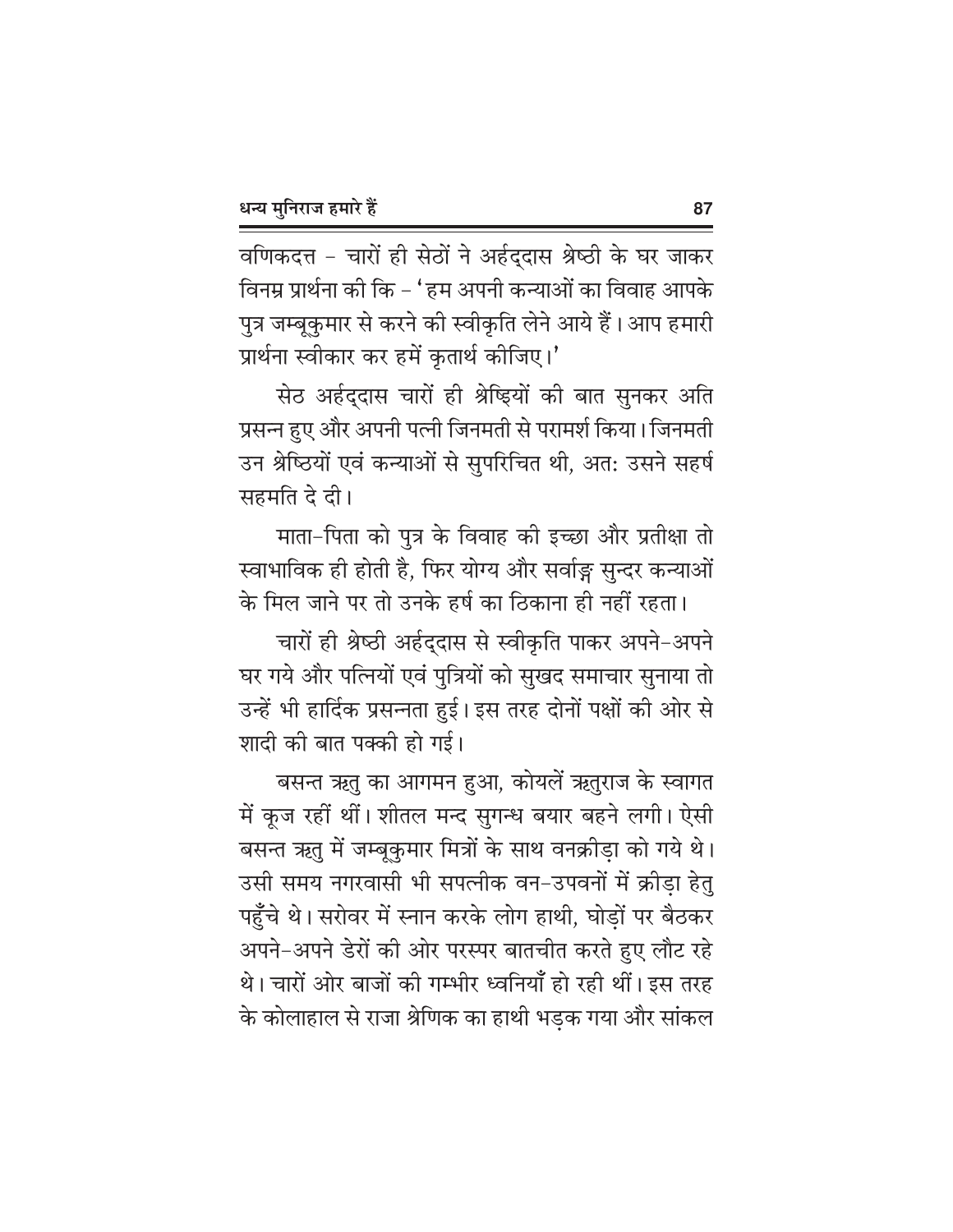तोड़कर वन में स्वच्छन्द हो यत्र-तत्र घूमता हुआ उपद्रव करने लगा। सम्पूर्ण वन-उपवनों को छिन्न-भिन्न कर दिया।

सभी नगरवासी जो वनविहार से लौट रहे थे, वे उसकी भयङ्कर चिंघाड़ सुन भयभीत हो गये, भगदड़ मच गई। नागरिकों को भयभीत देख बलवान जम्बूकुमार ने उसकी पूँछ ऐसी मजबूती से पकड़ ली, जिससे वह हाथी तो क्या, कोई भी शक्तिशाली उसे नहीं हिला सकता था। उस हाथी ने बहुत प्रयत्न किये, अन्तत: जम्बूकुमार को अजेय जानकर शान्त हो गया।

अन्य साधारण जन तो जम्बूकुमार की अचिन्त्य शक्ति से प्रभावित हुए ही, नीति-निपुण राजा श्रेणिक भी आश्चर्यचकित हो गये। उन्होंने जम्बूकुमार को अपने पास बुलाकर अपने साथ ही सिंहासन पर बिठाया, प्रेम से मस्तक पर हाथ फेरते हुए जम्बूकुमार की प्रशंसा करने लगे। प्रमुदित होकर बहुमूल्य रत्न आदि से सम्मान किया।

जिस हाथी को जम्बूकुमार ने वश में किया था, उसी हाथी के मस्तक पर कुमार को बैठाया गया और दुन्दुभि बाजों की

ध्वनि के साथ व सैकड़ों। राजाओं के साथ जम्बूकुमार का नगर में प्रवेश कराया गया।

माता-पिता भी बड़े आदर के साथ पुत्र को घर लाए और उससे पूछा - 'हे

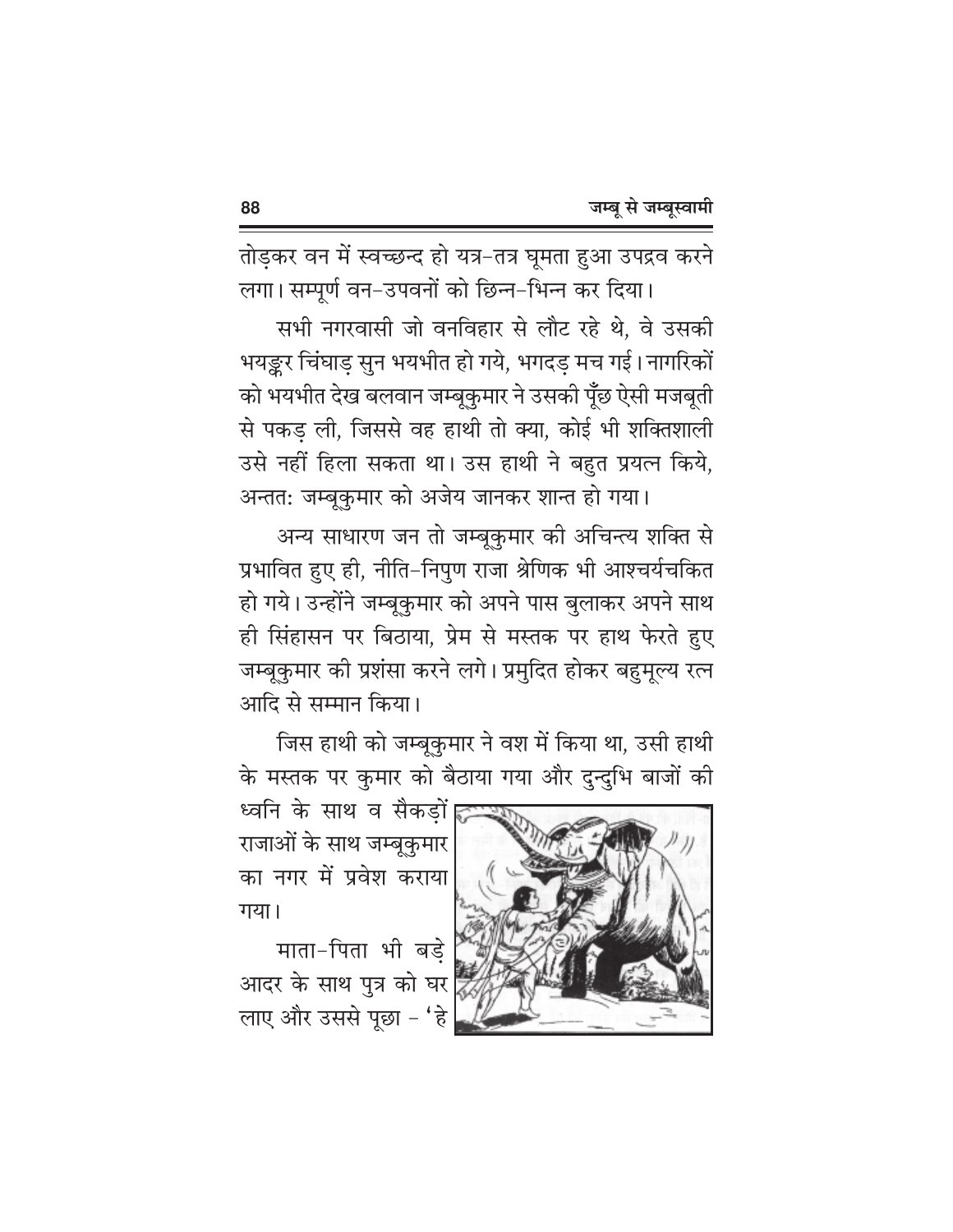बेटा! तूने मेरुपर्वत समान हस्ती को कैसे वश में किया? तुझे कहीं चोट तो नहीं आई?'

जम्बूकुमार बोले - 'नहीं माता नहीं ! मुझे कुछ नहीं हुआ, मैं पूर्ण सकुशल हूँ।'

जम्बूकुमार जैसे बलवान एवं धैर्यवान मित्र को पाकर उनकी मित्र मण्डली भी आनन्दित हो जम्बू के पुण्य–प्रताप की सराहना करने लगी। हाथी को वश में करने के अतिरिक्त विद्याधर रत्नचल जैसे अजेय बलवान विद्याधर को जीतने जैसी अनेक घटनाएँ घटीं, जो उनके बल. पराक्रम और साहस के प्रदर्शन के लिए पर्याप्त थीं।

### 经合金

जो कम्मे सूरा: ते धम्मे सुरा: की नीति के अनुसार जम्बूकुमार ने किशोरवय में हाथी को तो वश में किया ही; धर्म के क्षेत्र में त्रिभुवन को अपने वश में करनेवाले काम एवं महामोहमल्ल को भी पराजित करने के लिए कमर कस ली थी।

लौकिक युद्ध में भी यद्यपि अकेले जम्बूकुमार ने रत्नचूल जैसे पराक्रमी स-सेन्य विद्याधर को चुटकियों में धराशायी कर दिया, तथापि उन्हें उसका किञ्चित् भी गर्व नहीं हुआ क्योंकि वे यह जानते थे कि चरमशरीरी, वज्रवृषभनाराचसंहनन के देहधारी मुझको ये कीट–पतंगों जैसे आकाश में उड़नेवाले विद्याधर भला कैसे जीत सकते हैं ? और जो इसी भव में पूर्ण अहिंसक रीति से मोहमल्ल को पछाड़नेवाला है, कर्म शत्रुओं को जीतकर मुक्तिपुरी का राज्य प्राप्त करनेवाला है, उसे इन हिंसक रीति से जीतकर प्राप्त होनेवाले राज्यों से प्रयोजन ही क्या ?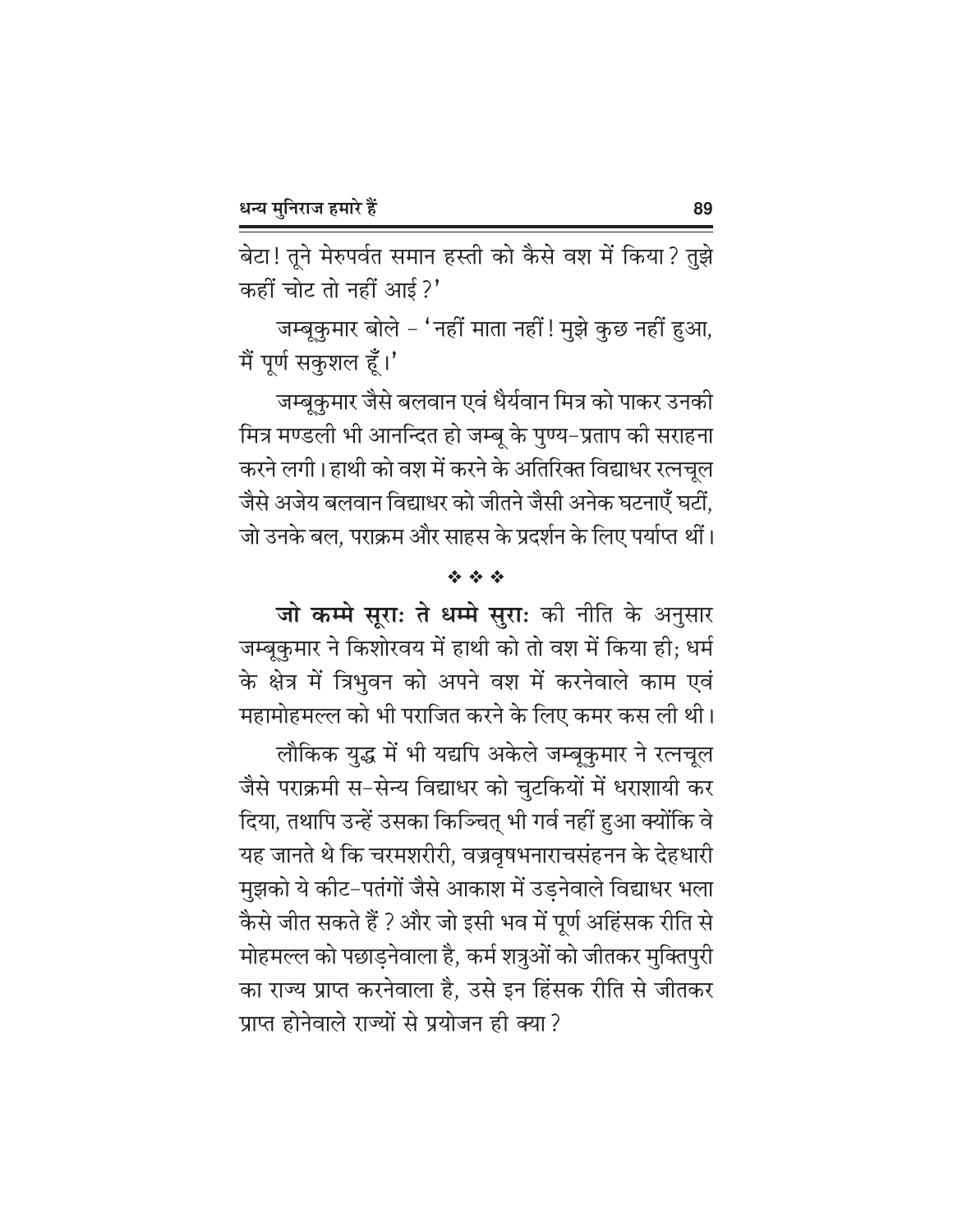राजा श्रेणिक, सेनादल एवं विद्याधर - सभी जम्बूकुमार के मुख से ही रत्नचूल के साथ हुए युद्ध में प्राप्त विजयश्री के समाचार सुनना चाहते थे, एतदर्थ उन्होंने जम्बूकुमार से निवेदन किया परन्तु जम्बूकुमार मौन रहे, उन्होंने किसी से कुछ नहीं कहा। राजा मृगांक ने जम्बुकुमार के प्रति आभार व्यक्त करते हुए उन्हें सम्मानित किया तथा राजा श्रेणिक से अपनी कन्या को पत्नी के रूप में स्वीकार करने का निवेदन किया। पश्चात् पाणिग्रहण संस्कार की सम्पूर्ण क्रिया राजशाही ठाट-बाठ से सम्पन्न हुई। अन्त में सभी को यथायोग्य सम्मान के साथ विदाई दी गई।

जब राजगृही नगरी के उपवन में द्वितीय अनुबद्ध केवली सुधर्माचार्य का छद्मस्थ अवस्था में ससंघ आगमन हुआ तो यह समाचार ज्ञात होते ही राजा श्रेणिक तो अपनी नव विवाहता पत्नी विशालवती एवं अन्य सभी रानियों के साथ आचार्यश्री के दर्शनार्थ वहाँ पहुँचे ही; श्रेष्ठी पुत्र जम्बूकुमार सहित नगर के अनेक जैन नागरिक भी वन्दनार्थ वहाँ पहुँचे। सभी मुनिसंघ की वन्दना कर यथास्थान बैठ गये।

प्रात: नौ बज रहे थे, आचार्यश्री का उपदेश अभी-अभी प्रारम्भ हुआ ही था, सभी ने एकाग्रचित्त से आचार्यश्री का प्रवचन सुना। तत्पश्चात् राजा श्रेणिक धर्मलाभ मिलने के लिए अपने भाग्य को सराहते हुए प्रजा के साथ घर वापिस आ गये किन्तु विरक्त चित्त जम्बूकुमार गुरुओं के चरणों में ही बैठे रहे।

कुछ समय बाद वे ससंघ आचार्यश्री का गुणगान करते हुए बोले - 'हे समदर्शी गुरुवर! हे वीतरागी विभो! मेरे मन में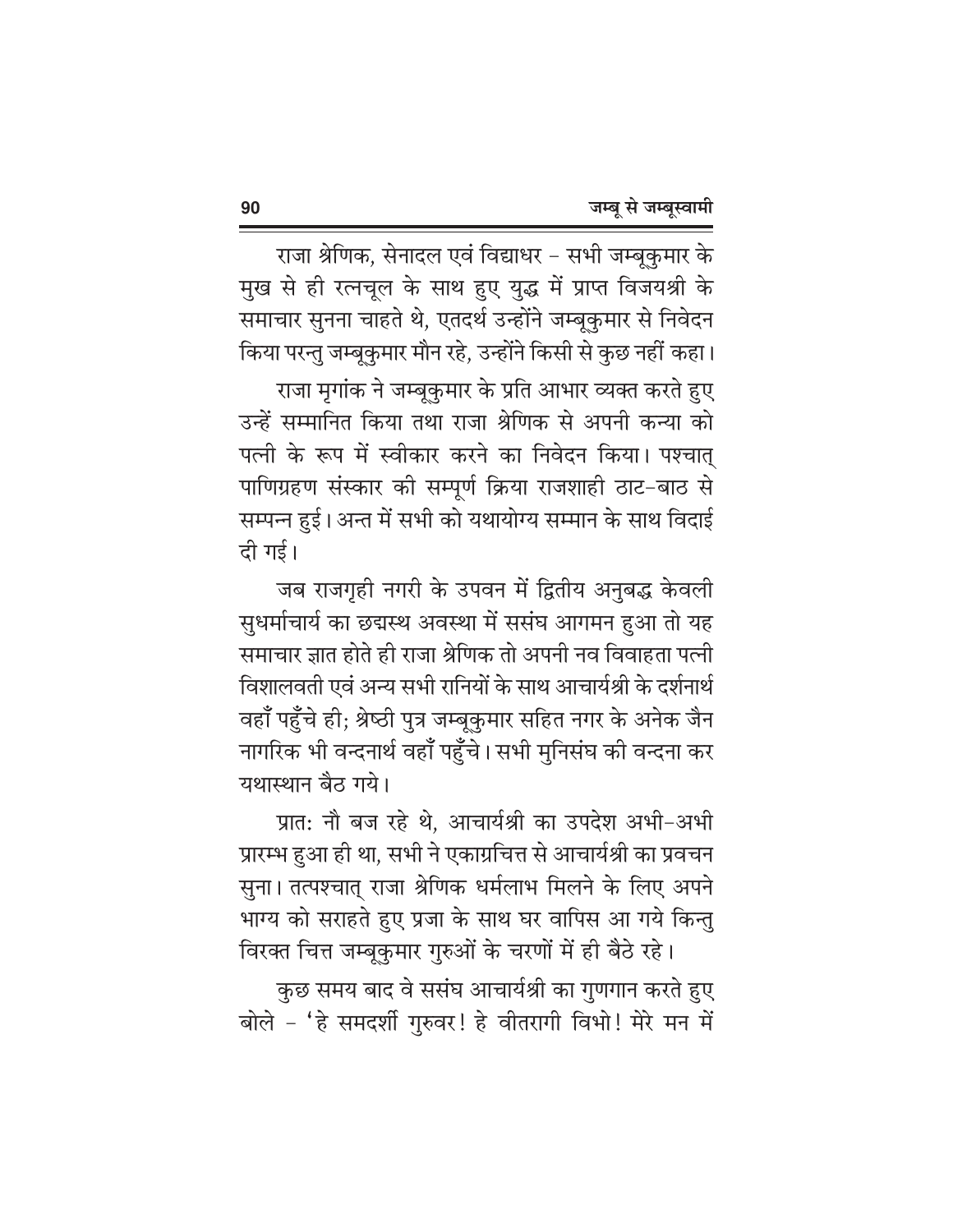अनेक प्रश्न उठ रहे हैं। मैं आपके मुखारविन्द से विशेष सूक्ष्मता से जानना चाहता हूँ कि – मैं कौन हूँ ? मेरा क्या स्वरूप है ? यह कौन-सा पुण्योदय हुआ जो मुझे आप जैसे सन्तों के दर्शनों एवं उपदेश सुनने का लाभ मिला है ?'

सुधर्माचार्यश्री बोले - 'हे भव्योत्तम! तुम स्वभाव से ज्ञानानन्दमयी, शाश्वत् चैतन्यतत्त्व हो, तुम अनन्त शक्तियों एवं गुणों के भण्डार हो। जगत का ज्ञाता-दृष्टा रहना ही तुम्हारा वास्तविक स्वरूप है। अपने त्रिकाली शाश्वत कारणपरमात्मा का संवेदन करना ही तुम्हारा काम है। यह तो तुम्हारे द्रव्यस्वभाव का परिचय है, जिसके आलम्बन से तुम परमात्म पद प्राप्त करोगे।'

रही बात कहाँ से आने की, सो उसका संक्षिप्त परिचय यह है कि - 'इसी मगध देश की वर्धमान नगरी में दो निकट भव्य सहोदर ब्राह्मण पुत्र थे, जिनके नाम भावदेव एवं भवदेव थे। उन दोनों ने शाश्वत् सुखदायी जिनदीक्षा धारण कर ली और समाधिमरणपूर्वक देह-त्याग कर वे तीसरे सनतकुमार स्वर्ग में देव हुए। वहाँ की आयु पूर्ण कर भावदेव, वज्रदन्त राजा का सागरचन्द नामक पुत्र हुआ और भवदेव, महापद्म चक्रवर्ती का शिवकुमार नाम का पुत्र हुआ। वहाँ भी वे दोनों जिनदीक्षा धारण कर उग्र तप करके समाधिमरणपूर्वक मरण कर छठवें ब्रह्मोत्तर स्वर्ग में विद्युन्माली देव हुए। वहाँ से च्युत होकर जो भावदेव का जीव था, वह तो भरतक्षेत्र के संवाहपुर के राजा सुप्रतिष्ठित का सुधर्म नाम का पुत्र हुआ, वह मैं स्वयं हूँ; और भवदेव का जीव जो विद्युन्माली इन्द्र हुआ था, वह तुम स्वयं हो।'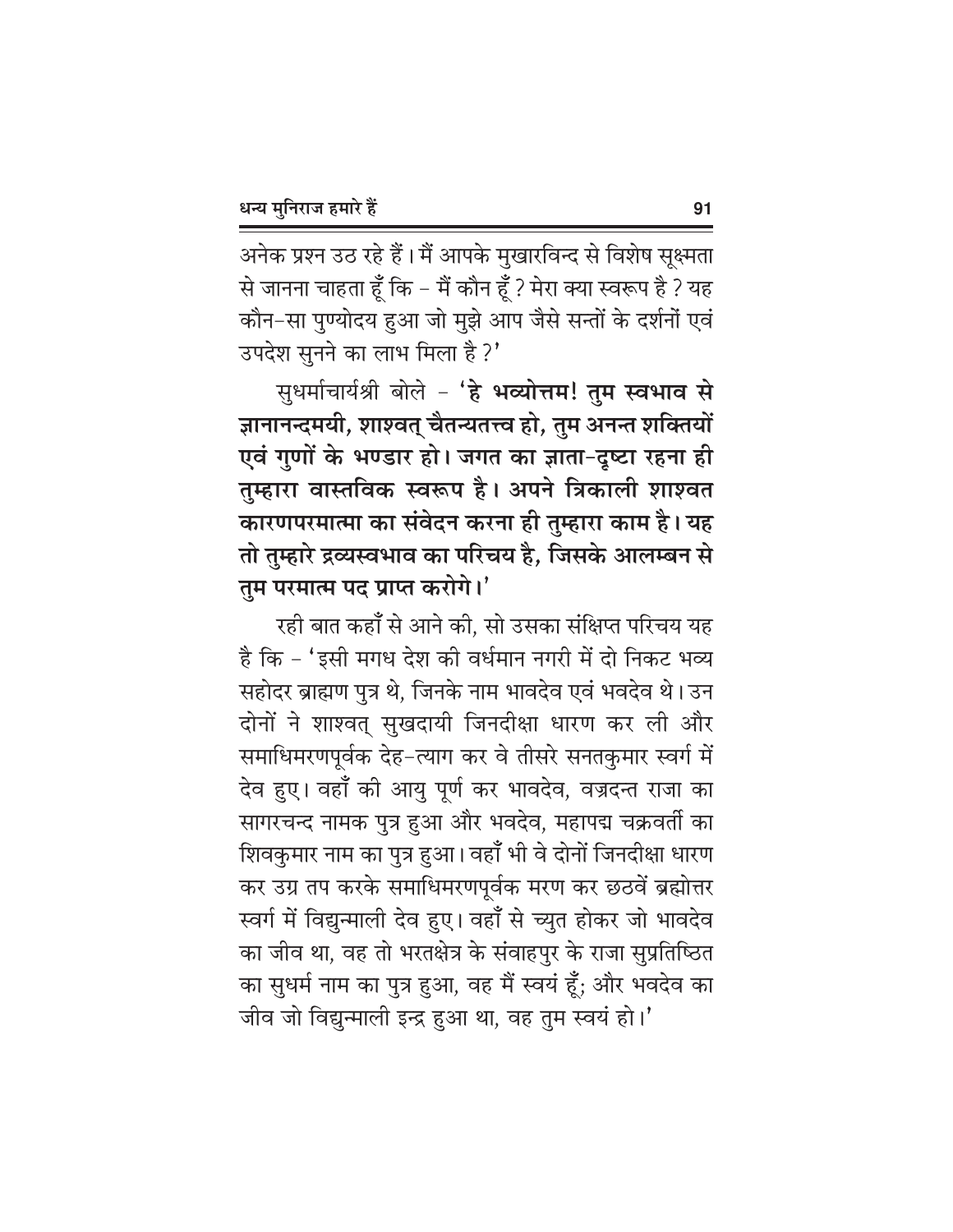सुधर्माचार्य आगे अपने पिता सुप्रतिष्ठित का परिचय देते हुए बोले - 'मेरे पिता धर्मानुरागी सुप्रतिष्ठित राजा एक दिन अपनी पटरानी रूपवती (मेरी माँ) एवं पुत्र सुधर्म (मुझ) सहित भगवान महावीर प्रभु की वंदनार्थ समवसरण में गये। वहाँ भगवान की दिव्यध्वनि सुनकर मेरे पिता राजा सुप्रतिष्ठित ने संसार-शरीर एवं भोगों से विरक्त होकर अष्ट कर्मों की नाशक जैनेश्वरी दीक्षा धारण कर ली। ज्ञान-ध्यान में लीन, वैराग्य मूर्ति सुप्रतिष्ठित को द्वादशांग की अपूर्व लब्धियाँ प्रगट हो गईं और वे भगवान महावीर के चौथे गणधर बन गये।'

(ज्ञातव्य है कि सुधर्माचार्य भी महावीरस्वामी के पाँचवें गणधर थे।)

जब जम्बूकुमार, रत्नचूल से युद्ध करते हुए नर संहार के कारण मन ही मन पश्चाताप और अपनी निन्दा कर रहे थे, उसी समय बंधनग्रस्त रत्नचूल मन ही मन जम्बूकुमार की प्रशंसा कर रहा था। वह सोच रहा था कि 'दूसरे साधारण व्यक्ति तो दूसरों की सहायता से विजय प्राप्त करने पर भी अभिमान से उद्भुत हो जाते हैं किन्तु जम्बुकुमार ने बिना किसी की सहायता से अपने ही पराक्रम से मुझे परास्त कर विजय प्राप्त की, फिर भी निर्मद हैं।' तभी और भी अनेक राजा जम्बूकुमार का गुणगान कर रहे थे।

उसी समय मृगांक का दूत व्योमगति विद्याधर अपने स्वामी राजा मृगांक को सम्बोधित करके बोल उठा - 'हे स्वामी! आपने मदान्ध रत्नचूल को जीतकर अपनी यश पताका फहराई।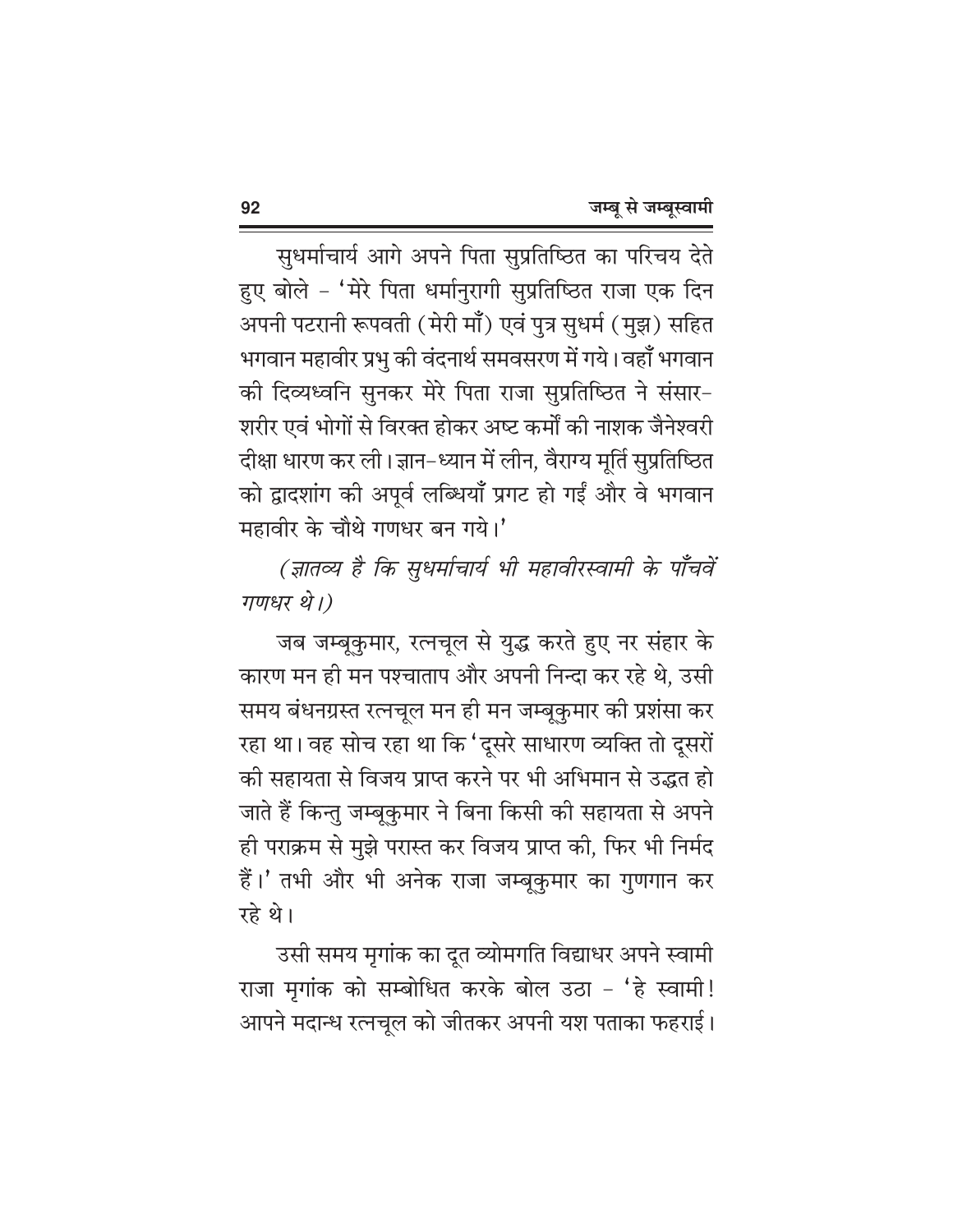मैंने आपकी वीरता की जैसी यशगाथा सुनी थी, वैसी ही आज प्रत्यक्ष देख ली है।'

विद्याधर मृगांक की झूठी प्रशंसा रत्नचूल को सहन नहीं हुई। वह क्रोधी होकर बोला - 'अरे! विद्याधर व्योमगति! तेरी इस मिथ्या प्रशंसा में एक शब्द भी तो सत्यांश नहीं है। वस्तुत: यह विजय जम्बूकुमार की है, तुम व्यर्थ ही गर्वाचित हो रहे हो। तुमने धीर-वीर-गम्भीर जम्बूकुमार के बल पर ही यह विजय प्राप्त की है। तुम तो कायर हो! यदि तुम्हारी बाहुओं में दम हो तो अब पुन: युद्धस्थल में आ जाओ! मैं अभी ही तुम्हें यमलोक में पहुँचाता हूँ।'

जम्बूकुमार ने पहले तो रत्नचूल को समझाया, परन्तु जब वह मंदान्ध रत्नचूल नहीं माना तो जम्बूकुमार ने उसे मृगांक से युद्ध करने के लिए बन्धन मुक्त कर दिया। संयोग से मृगांक परास्त हो गया तो रत्नचूल अपनी विजय मानकर मृगांक को कैद कर घर ले जाने लगा, तब जम्बूकुमार ने उसे रोकते हुए कहा – 'मैं मृगांक के साथ हूँ। मेरे रहते तू मृगांक को ले जाने की अनधिकृत चेष्टा मत कर! क्यों अपने ही हाथों मृत्यु को आमन्त्रण दे रहा है ? तू मुझसे परास्त है न! मैंने तुझे जैसा बन्धन से मुक्त किया है, वैसे ही मैं पुन: बाँध सकता हूँ।'

जोश में आकर रत्नचूल ने पुन: युद्ध करने के लिए कुमार को ललकारा तो जम्बूकुमार पहले तो असमंजस में पड़ गये क्योंकि वे दयावान होने से यह नहीं चाहते थे कि पुन: युद्ध में व्यर्थ ही नरसंहार हो। इस कारण यद्यपि उनका हृदय द्रवित हो गया, इस कारण वे युद्ध से विरक्त भी हुए परन्तु रत्नचूल विद्याधर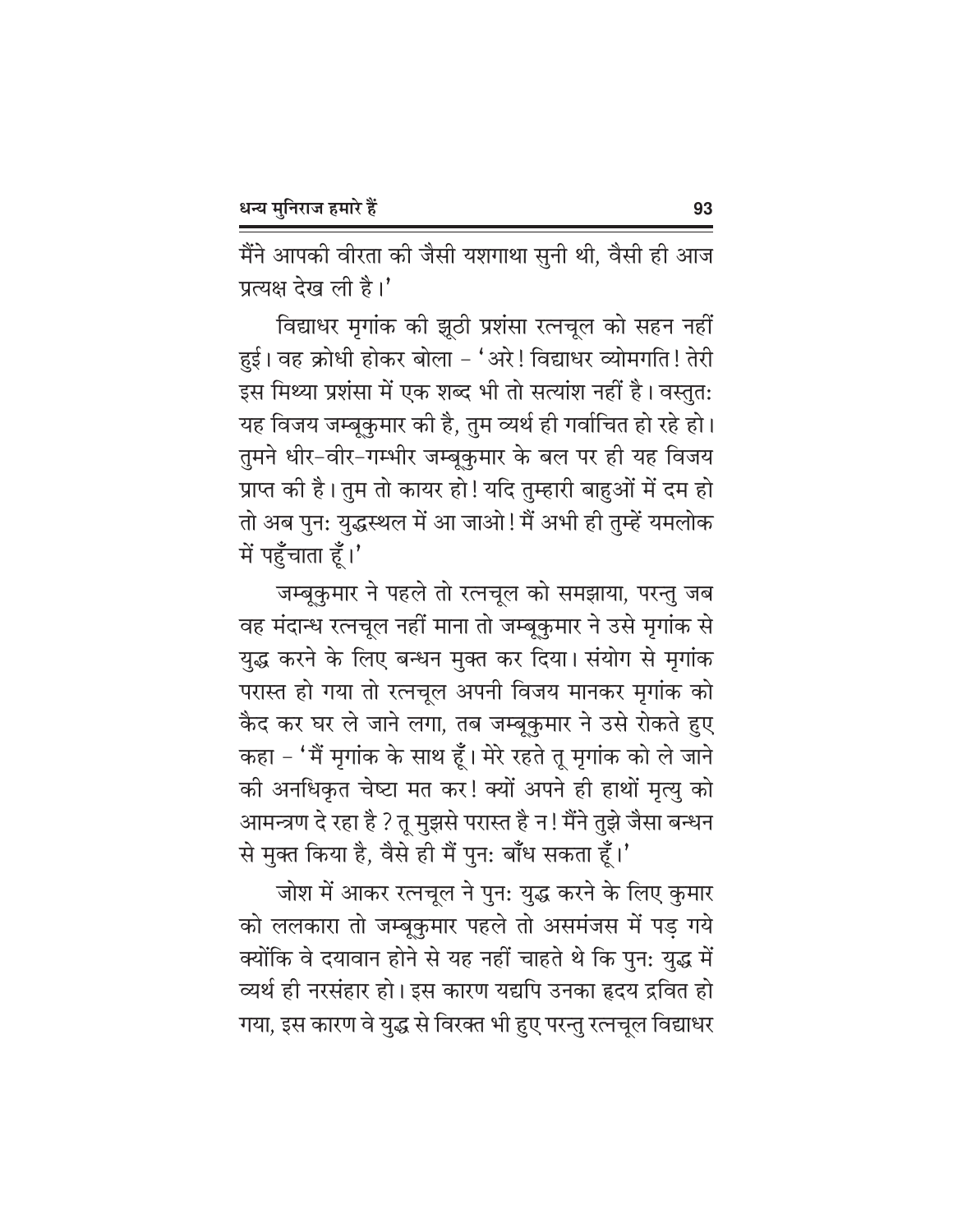के मान का मर्दन करना उन्हें आवश्यक प्रतीत हुआ, अत: उन्होंने कहा – 'शक्ति परीक्षा ही तो करना है, अत: क्यों न हम दोनों ही युद्ध कर अपनी शक्ति का परिचय दें। व्यर्थ में सेना का संहार क्यों करें ?'

रत्नचूल तैयार हो गया। दोनों के बीच युद्ध हुआ। जम्बूकुमार ने रत्नचूल के नागबाण को गरुड़ बाण से तोड़ दिया तथा अग्निबाण को शीतल जल वर्षा बाण से शान्त कर दिया। रत्नचूल के तोमरे शस्त्र को भी लीला मात्र में तोड डाला।

इस तरह जम्बूकुमार ने रत्नचूल को जीत कर एवं पुन: बन्धन में डालकर विद्याधर मृगांक को बन्धन मुक्त करा दिया। जम्बूकुमार को विजयश्री प्राप्त होने पर देवों ने भी खुशियाँ मनाईं। मृगांक राजा की राजधानी केरल में वीणा की ध्वनि के साथ जयगान हुए।

राजा मृगांक, जम्बूकुमार के द्वारा किये गये उपकार से उपकृत हो अनेक राजाओं एवं सभी प्रकार से यशोगान करते हुए जम्बूकुमार को हाथी पर बिठाकर केरल नगर में ले गये।

जम्बूकुमार की धीर-वीर-गुण गम्भीर मुखमुद्रा को एवं अतुल्यबल को प्रत्यक्ष देखकर व्योमगति विद्याधर आनन्द से उछलने लगा। नगर की युवतियाँ झरोखों से जम्बूकुमार पर पुष्प वर्षा कर रही थीं। कोई उनकी शान्तमुद्रा को, कोई दयामयी भावों को तो कोई उनकी वैराग्यपरिणति को निरख रहे थे। कोई अपने राज्य को, कोई अपने सौभाग्य को उनके संरक्षण में सुरक्षित जानकर प्रमुदित हो रहे थे। कोई उनके अद्भुत पराक्रम को तो उनके धैर्य की प्रशंसा कर रहे थे।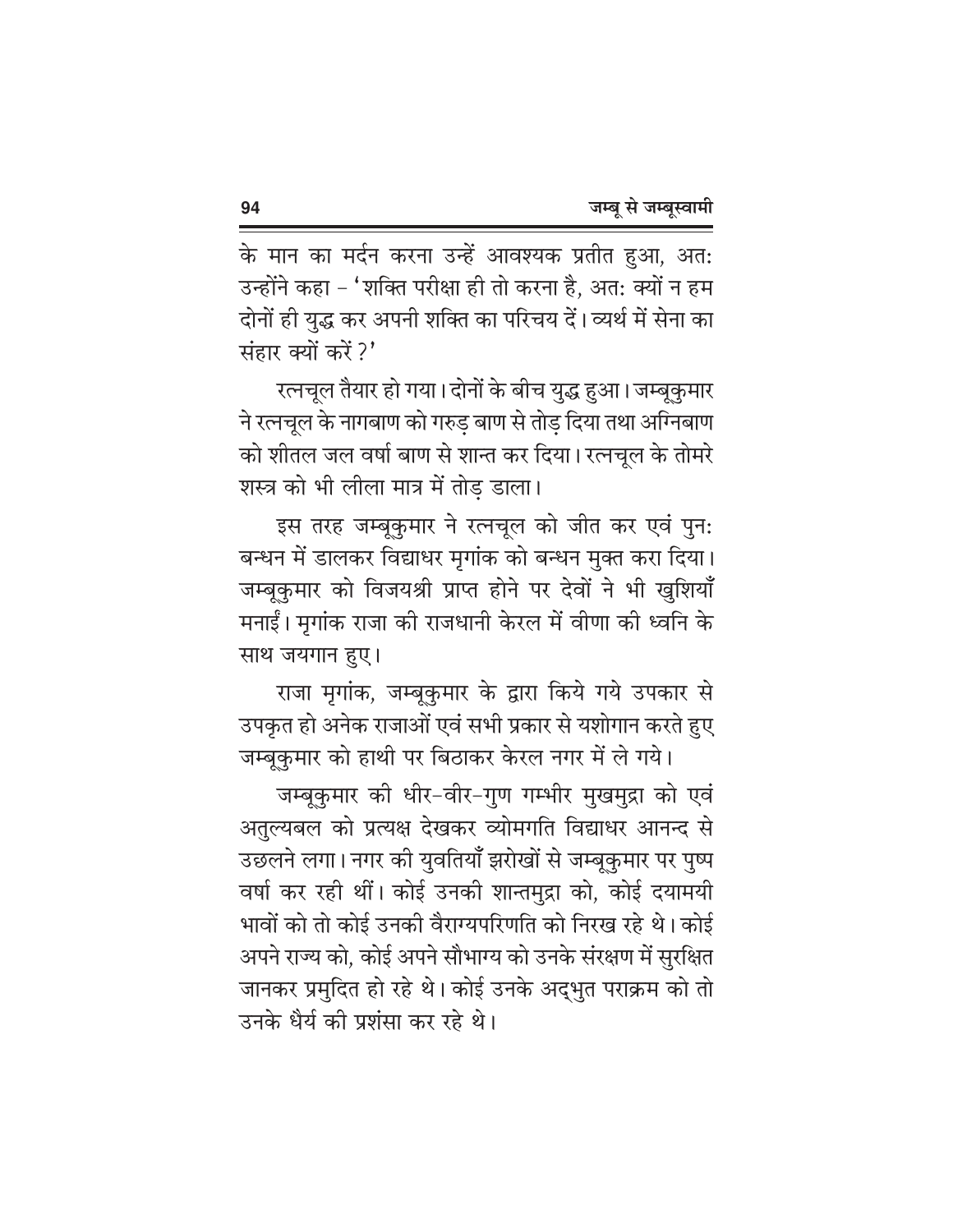जब जम्बूकुमार ने केरल के राजमहल में प्रवेश किया तो राजा मृगांक की रानियाँ एवं कुमारियाँ उन्हें देखते ही दंग रह गईं। उनने जम्बूकुमार का रत्नचूर्ण से तिलक लगाकर स्वागत किया। जब राजा मृगांक स्वयं सेवक की भाँति जम्बूकुमार की सेवा में तत्पर था, उसी समय जम्बूकुमार मन ही मन देव -शास्त्र-गुरु का स्मरण कर रहे थे।

कहते हैं धर्म आराधक कहीं भी कैसी भी परिस्थिति में हो, वह कभी अपने इष्टदेव की आराधना और स्मरण करना नहीं भुलता।

जिनालय में जिनेन्द्र पूजन, भोजन एवं विश्राम के बाद केरल के राजा मृगांक नृप ने जम्बूकुमार को राजसभा में सिंहासन पर बैठाया तथा बन्धनबद्ध विद्याधर रत्नचूल को बन्धनमुक्त करते हुए मुक्त वचनों से सम्बोधिक कर सन्तुष्ट करते हुए कहा - 'हे विद्याधर! युद्ध में यदि किसी एक की जय तो दूसरे की पराजय तो होती ही है। इसमें क्षत्रिय हर्ष-विषाद नहीं करते।'

जम्बूकुमार ने रत्नचूल से कहा - $\overrightarrow{g}$ भ्राता! सांसारिक युद्धों की जीत में भी मनुष्य पर्याय की तो हार ही है।



शारीरिक बल एवं पुण्य-प्रताप मुक्तिमार्ग में अकिंचित्कर हैं। मानव की असली जीत तो मोहमल्ल को जीतने में है।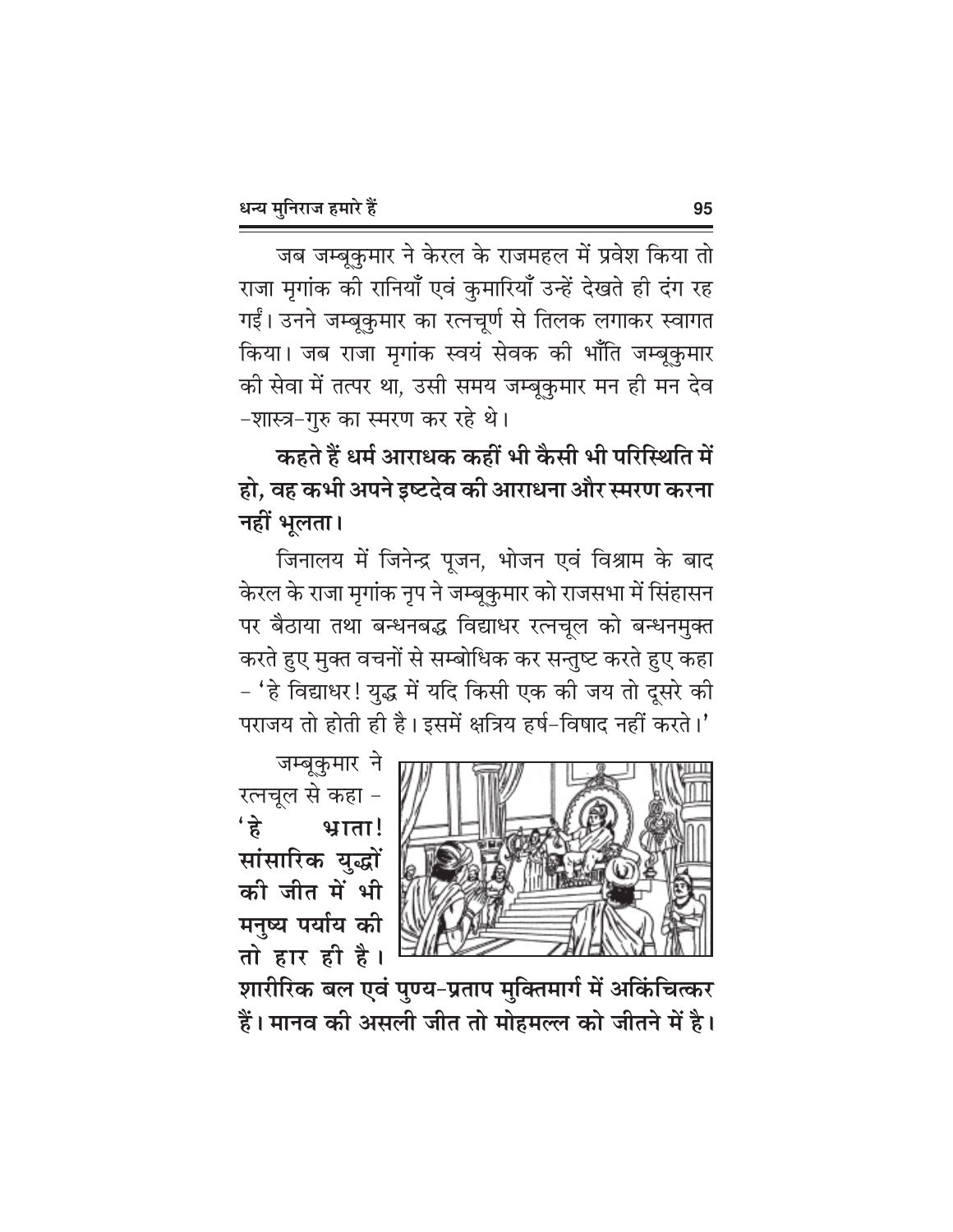द्रव्यकर्म, भावकर्म व नोकर्मों से भिन्न चैतन्य प्रभु की उपासना, कारणपरमात्मा की आराधना से मुक्तिपुर का राज्य प्राप्त कर अनन्त सुख प्राप्त करना ही सच्चा राज सुख प्राप्त करना है।

हे विद्याधर! केवलज्ञान विद्या को धारण करना ही सच्चा विद्याधरपना है, तुम उस विद्या को प्राप्त कर अनन्त काल तक सुखी होओ - यह मेरी मंगल कामना है।'

जम्बूकुमार के आत्महितकारी वचनामृत का पान कर रत्नचूल विनम्र भावों से विनयपूर्वक बोला - 'हे स्वामी ! हे शूरवीर ! मैं आपके साथ ही चलकर श्रावक शिरोमणि राजा श्रेणिक के दर्शन करना चाहता हूँ।' रत्नचूल की भावना देखकर जम्बूकुमार ने भी साधवाद दिया।

मृगांक नृप ने अपने दूत व्योमगति विद्याधर को आदेश दिया 'आप विमान में बैठाकर जम्बूकुमार को उनके यथायोग्य स्थान पर पहुँचाइये।' मृगांक के आदेशानुसार व्योमगति ने एक विमान से जम्बूकुमार और रत्नचूल को लेकर राजा श्रेणिक से मिलने के लिए प्रस्थान किया। दूसरे विमान में राजा मृगांक ने भी अपनी पत्नी एवं विशालवती कन्या को लेकर पाँच सौ योद्धाओं के साथ राजा श्रेणिक के पास जाने के लिए प्रस्थान किया।

जब जम्बूकुमार उन सभी विद्याधरों को साथ लेकर राजा श्रेणिक के पास पहुँचे तो राजा श्रेणिक, जम्बूकुमार को अनेक राजाओं के साथ सदलबल आते देख सिंहासन से उठे और आदर के साथ जम्बूकुमार को हृदय से लगाते हुए बोले - 'हे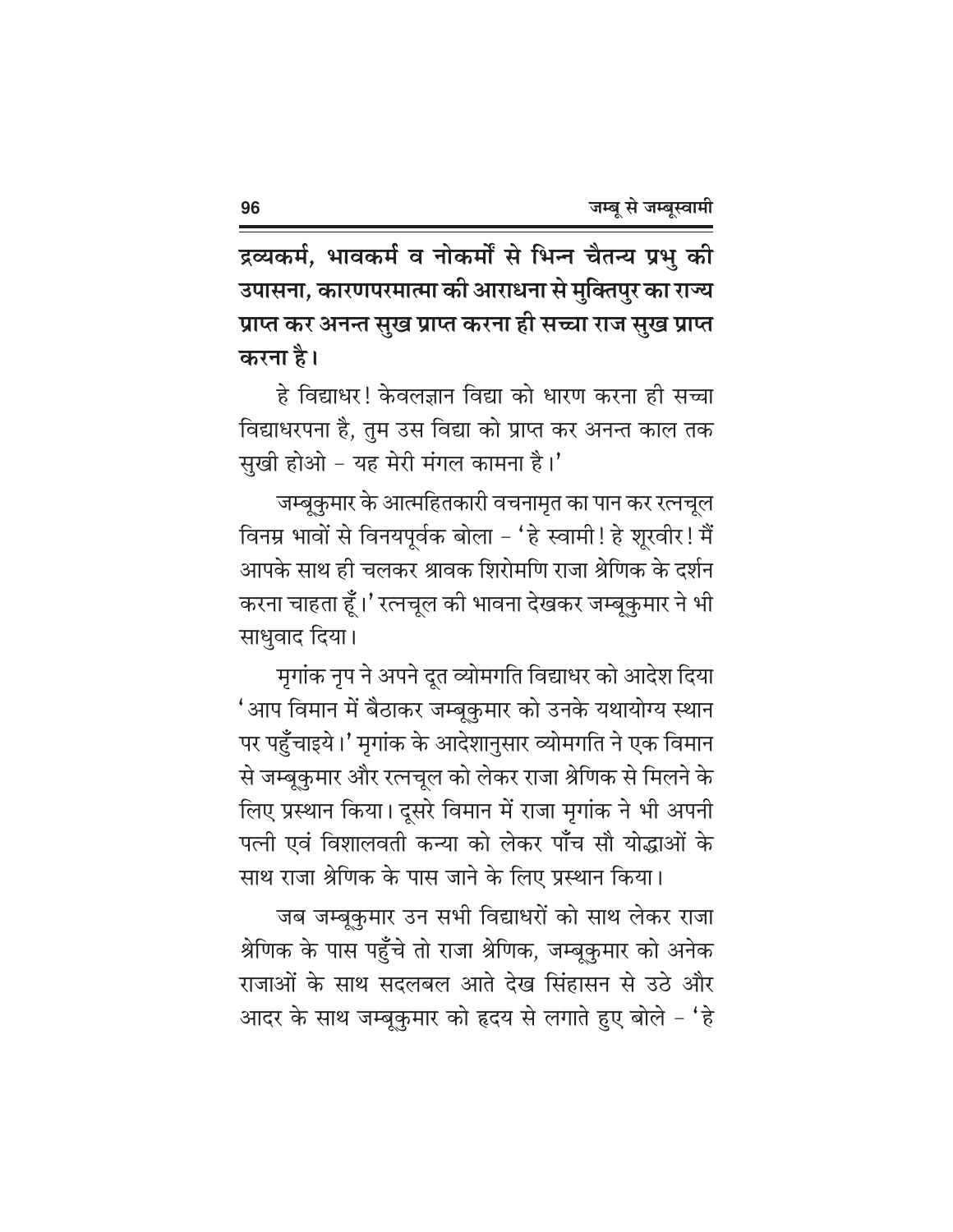जम्बूकुमार! बहुत दिन हो जाने से मेरी आँखें तुम्हें देखने को तरस गई थीं। अब तुम्हें देखकर मेरा हृदय हर्ष से फूला नहीं समा रहा है।' इस प्रकार बोलते हुए राजा श्रेणिक ने जम्बूकुमार को अपने निकट सिंहासन पर बैठा लिया।

राजा मृगांक के दूत विद्याधर व्योमगति ने खड़े होकर महाराजा श्रेणिक से सबका परिचय कराते हुए कहा – 'यह राजा मृगांक हैं, जो अपनी पुत्री विशालवती को आपसे ब्याहना चाहते हैं। यह राजा रत्नचूल है, जो अब तक अजेय थे, पर उन्हें जम्बूकुमार ने युद्ध में पराजित कर दिया है। राजा मृगांक, जम्बूकुमार की बारम्बार प्रशंसा करने लगे क्योंकि जम्बूकुमार ने मृगांक की पुत्री को रत्नचूल के चंगुल से मुक्त कराया था। सज्जन पुरुष किए गए उपकार को कभी नहीं भूलते।

तदुपरान्त राजा श्रेणिक ने राजा मृगांक और रत्नचूल के बीच मित्रता कराई। सब अतिथि, राजा श्रेणिक से विदाई लेकर अपने-अपने घर प्रस्थान कर गये। व्योमगति विद्याधर भी अपने स्वामी राजा मृगांक के कार्य को सम्पन्न करा अपने घर लौट आया।

जम्बूकुमार ने जब दूसरों के द्वारा जवानी के जोश में कषायोंवश युद्धक्षेत्र में हुए प्राणिघात के भयानक दृश्य देखे एवं स्वयं से भी प्रमादवश रत्नचूल के साथ हुए युद्ध में हिंसक घटनायें हुईं; इस कारण वे पश्चाताप के सागर में डूब गये। वे सोचने लगे 'जैसे जल स्वभाव से तो शीतल ही होता है, पर वह अग्नि के संसर्ग से उष्ण होकर भी अपने स्वभाव को नहीं छोड़ता; उसी प्रकार आत्मा स्वभाव से तो शान्त ही है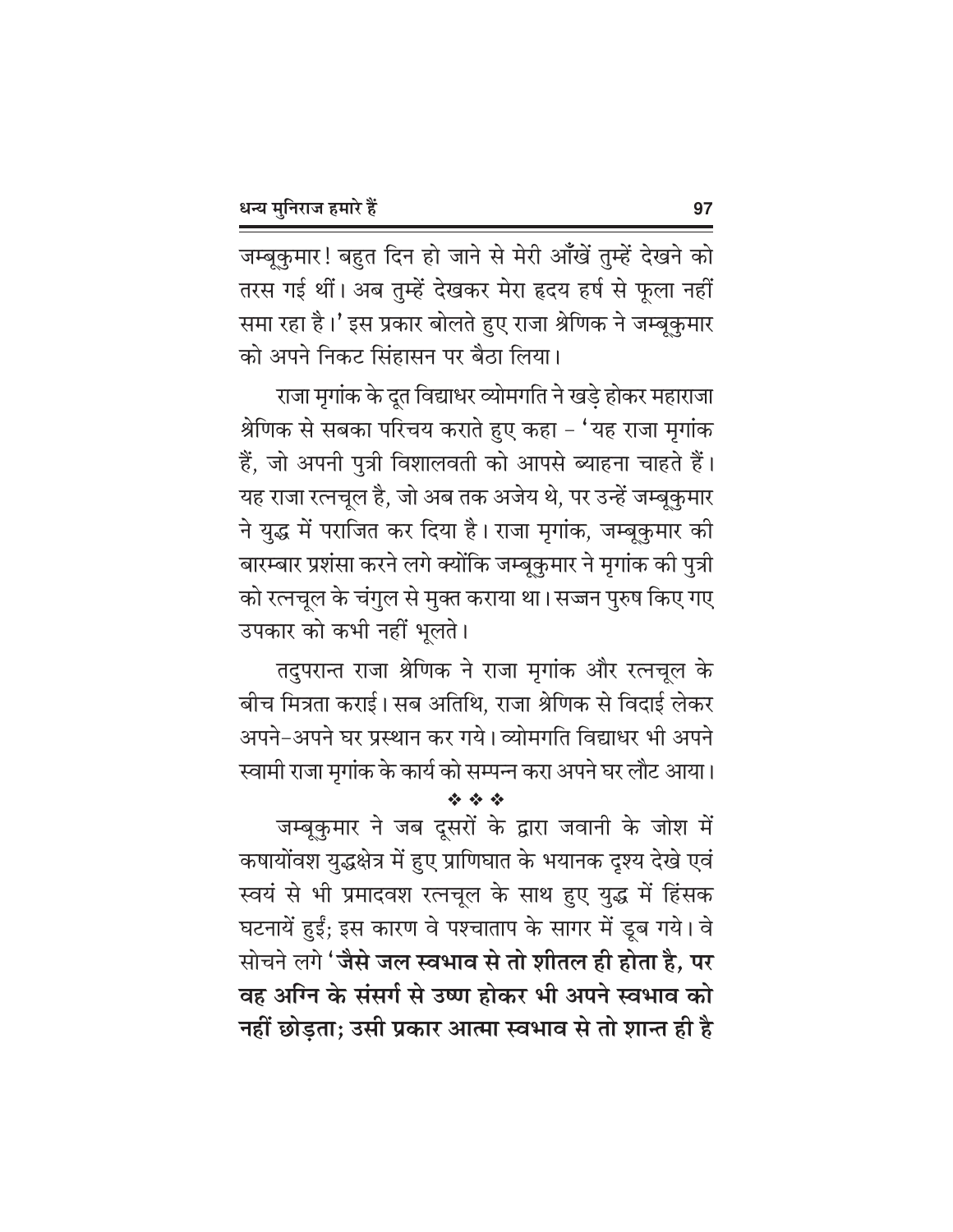परन्तु अपनी कमजोरीवश कषायों के कारण अशान्त हो जाता है, फिर भी उसका शान्तस्वभाव नष्ट नहीं होता, इसीलिए ज्ञानी पुरुष दुर्गति के कारणभूत अज्ञान एवं क्रोध-मानादि कषायों को त्याग ही देते हैं। मैं भी भविष्य में ऐसी कोई भूल नहीं करूँगा, जिससे किसी को भी पीड़ा पहुँचे।'

जो अज्ञानी प्राणी. इन्द्रियों के विषयों एवं कषायों में गाफिल हो जाते हैं. वे पतंगे की भाँति विषय–कषायों की ज्वाला में जल जाते हैं।

प्रथम तो पुण्योदय के बिना अनुकूल विषयों का मिलना ही दुर्लभ होता है, कदाचित् पुण्योदय से मिल भी जायें तो भी विषय भोगों की ज्वाला दिन दूनी-रात चौगुनी दहक-दहक कर जलती ही रहती है।

निज स्वरूप को भूलकर अज्ञानी प्राणी पर को अपना मानकर एवं विषयों में सुख मानकर मृग–मरीचिका के समान विषयों के सन्मुख दौड़ते हैं।

इस मिथ्या अन्धकार के नाश का एकमात्र उपाय देव-शास्त्र–गुरु के आलम्बन से वस्तु स्वातन्त्र्य के सिद्धान्त को समझना और निजात्मा की आराधना करना ही है।

जम्बूकुमार पुन: विचार करते हैं – 'धिक्कार है इस शरीरबल को, धिक्कार है मेरी लौकिक चतुराई और युद्ध कौशल को, जो व्यर्थ के पाप कार्यों में प्रवृत्त होता है।

तत्त्वज्ञान में निपुण होकर भी मेरी बुद्धि को क्या हो गया ? जो मैं व्योमगति विद्याधर की बातों में आकर रत्नचूल के साथ युद्ध में प्रवृत्त हुआ, बिना प्रयोजन ही रत्नचूल और मृगांक के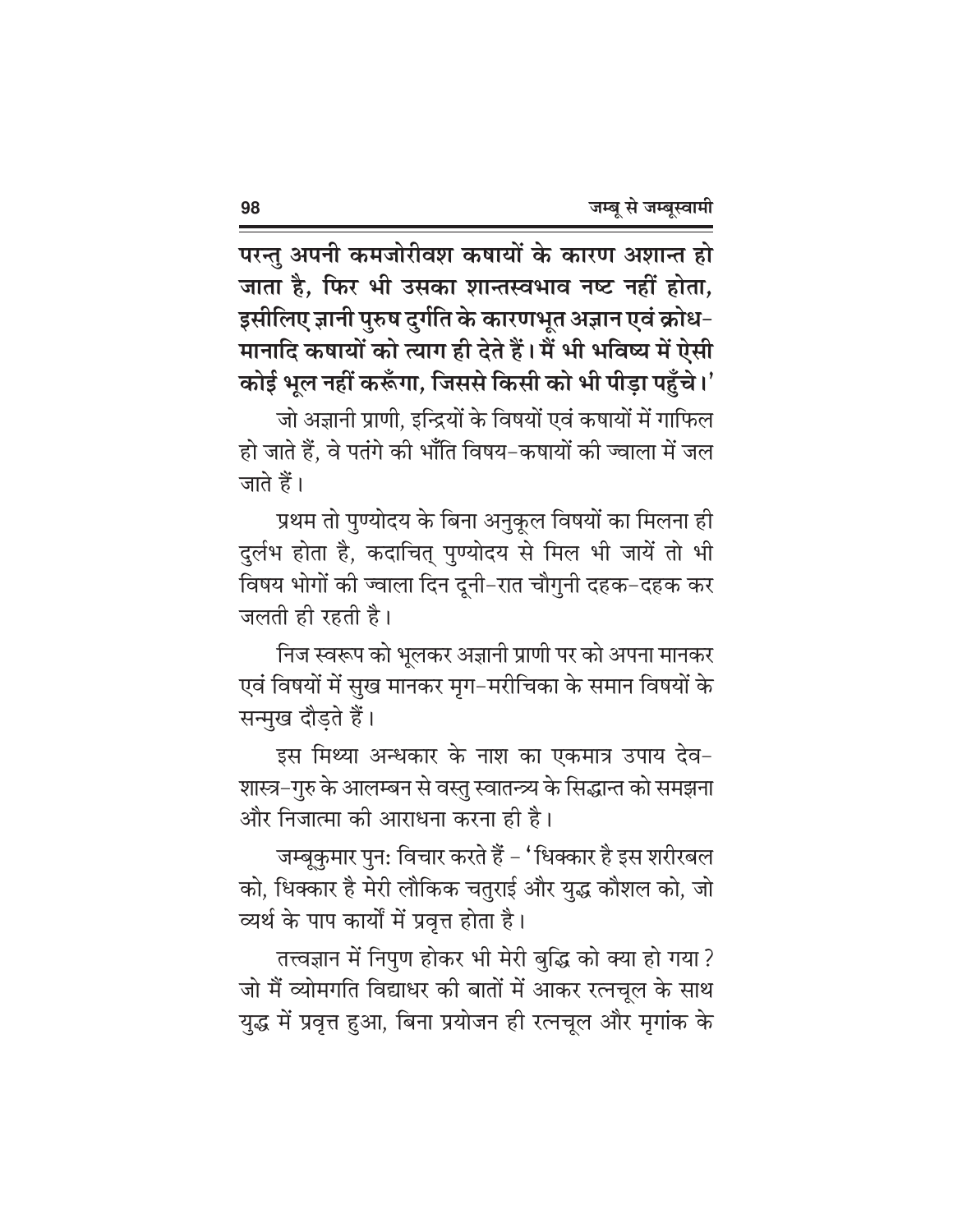बीच में पड़ गया। अस्तु: जो होना था सो हो गया। अब बुद्धिपूर्वक ऐसी भूल की पुनरावृत्ति कभी नहीं करूँगा।

अभी ऐसा ही होना था - ऐसा विचार बन गया। जैसी होनहार होती है, उसी दिशा में पुरुषार्थ होने लगता है। सहयोगी भी वैसे ही मिल जाते हैं। पर, यह सोच सही नहीं है, क्योंकि यह प्रवृत्ति राग-द्वेषजनक होने से संसार को ही बढानेवाली है।'

केरल का राजा मृगांक, जो अपनी पुत्री विशालवती को महाराजा श्रेणिक को देना चाहता था। एतदर्थ उसने अपने दूत व्योमगति विद्याधर को श्रेणिक के पास भेजा था परन्तु रास्ते में रोककर रत्नचूल विद्याधर ने मृगांक की कन्या विशालवती से स्वयं की शादी करने की बात कही। इस कारण जम्बूकुमार ने न चाहते हुए भी मृगांक के और राजा श्रेणिक के पक्ष में व्योमगति को सहयोग देकर अजेय पराक्रमी विद्याधर रत्नचूल के साथ घमासान युद्धकर उसको खेल-खेल में जीतकर अपने साहस और धीरता-वीरता का जो परिचय दिया, उससे रत्नचूल तो प्रभावित हुआ ही, राजा श्रेणिक और राजा मृगांक भी आश्चर्यचकित हुए।

जम्बूकुमार ने सुधर्माचार्य की धर्मसभा में यह जानने की जिज्ञासा भी प्रगट की कि - 'किस पुण्योदय से मुझे यह जिनधर्म जिनवाणी और आप जैसे सन्तों का समागम मिला है ?'

आचार्यश्री ने कहा – 'धर्मवत्सल! तुम्हारी पूर्व आराधनाओं का ही सुफल है, जिससे तुम्हें परम पावन करनेवाला जिनधर्म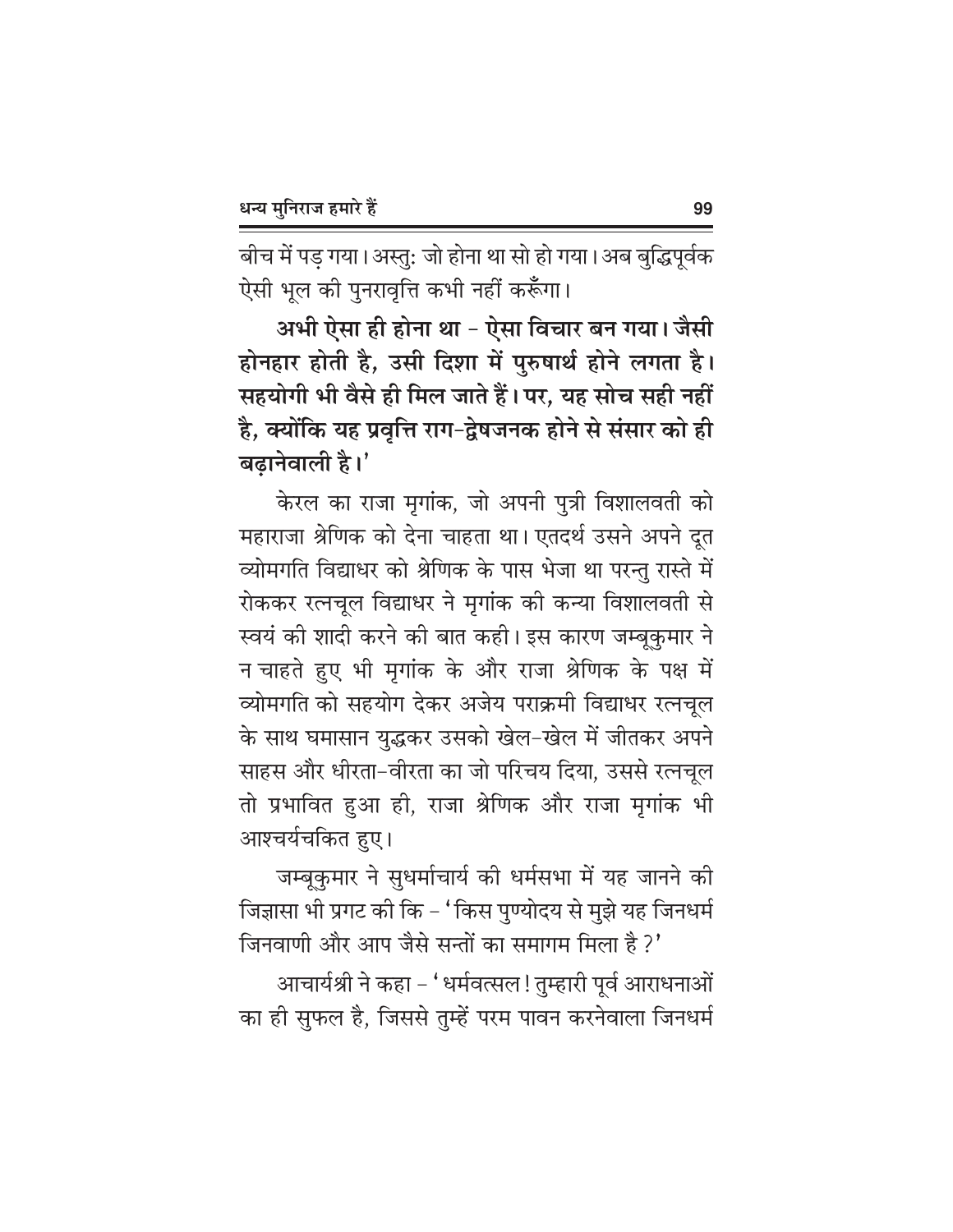मिला, जिनवाणी मिली और भव का अन्त करनेवाले वीतरागी सन्त मिले हैं।'

जम्बूकुमार में विगत पाँच भवों से धर्म के संस्कार तो थे ही, आत्मा की पहचान भी थी। अब जम्बूकुमार को जगत का जड़ वैभव भी तृणवत-भासित होने लगा। उन्हें सारा संसार ही असार लगने लगा। उनका मन जिनदीक्षा के लिए तैयार हो गया। अत: वे गुरुवर सुधर्माचार्य के समक्ष जिनदीक्षा की प्रार्थना करने लगे।



सौम्य. शान्त. वैराग्यमर्ति चार ज्ञान के धारी श्री सुधर्माचार्य ने अवधिज्ञान से जम्बूकुमार को अति निकट भव्य जानकर कहा, 'हे भव्य! यदि तुम्हें जिनदीक्षा लेने की तीव उत्कण्ठा है तो

तुम अपने घर जाकर अपने माता-पिता एवं बन्धवर्ग से सहमति लेकर आओ; उनके प्रति हुए ज्ञात-अज्ञात अपराधों की क्षमा कराके आओ।'

जम्बूकुमार मन में विचार करते हैं – 'सर्व प्रथम तो आचार्यश्री की आज्ञानुसार घर जाना ही होगा, जो जिनदीक्षा लेने के पूर्व आवश्यक कर्तव्य हैं, उनकी पूर्ति किए बिना कोई जिनदीक्षा देने जैसा पावन कार्य क्यों करेगा ?' अत: उन्होंने घर की ओर प्रस्थान तो किया परन्तु वे मन में शीघ्र वापिस आने के सङ्कल्प के साथ गये।

घर पहुँचकर संसार से विरक्त जम्बुकुमार उदास मन से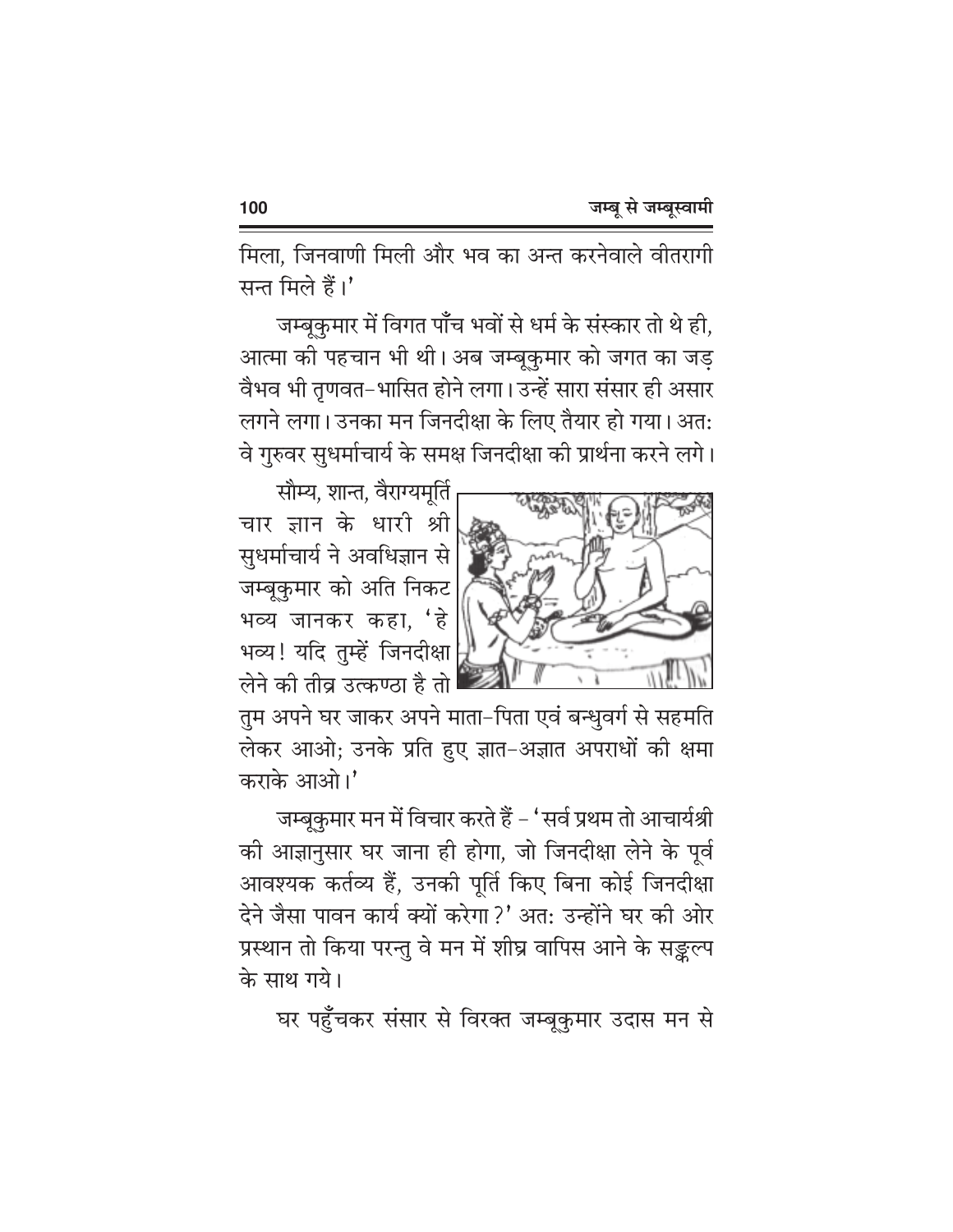एकान्त स्थान में बैठ गये। माता जिनमती तो पुत्र की विजय सुनकर हर्षित थी, किन्तु पुत्र को उदास देखकर उदासी का कारण कुछ समझ नहीं पायी। माँ ने पूछा - 'बेटा! तुम उदास क्यों हो ?'

जम्बूकुमार ने अपने सरल हृदय की सभी बातें माता को बता दीं। उन्होंने कहा - 'हे माँ! अब मुझे संसार असार लगने लगा है। मुझे ये सब भोगोपभोग त्यागकर जिनदीक्षा लेना है। अब मैं अपने पाणिपात्र में सहजभाव से प्राप्त आहार ही ग्रहण करूँगा और अतीन्द्रिय आनन्द में केलि करूँगा। सन्तों की शीतल छाया ही सच्ची सुखदायक है।'

पुत्र की बातें सुनकर माँ जिनमती, मोह में मोहित होकर मुरझा गईं और आँखों से आँसू की धार बहाती हुई बोली -'बेटा! ऐसा क्या हुआ जो विजयश्री की प्रसन्नता के बदले सीधे जिनदीक्षा लेने की ठान ली है ?'

माँ के प्रश्न के उत्तर में जम्बूकुमार ने सुधर्माचार्य से सुना वैराग्योत्पादक उपदेश माँ को सुना दिया। उपदेश का सार सुनकर माँ जिनमती के अन्तर में भी धर्म भावना जागृत हो गई। माँ ने अपने चित्त को शान्त करके सेठ अर्हद्दास को भी सम्पूर्ण समाचार सुना दिये और कहा कि 'जम्बूकुमार चरमशरीरी है, अत: यह जिनदीक्षा लेना चाहता है।'

सेठ अर्हद्दास यह समाचार सुनते ही मोहवश मूर्च्छित हो गये। जम्बूकुमार एवं सभी ने शीतल जल एवं पवन आदि के उपचार से उनकी मूच्छा दूर की तो वे हाहाकार करने लगे। उससे सभी के हृदय द्रवित हो गये किन्तु जम्बूकुमार पर उसका कुछ भी विपरीत प्रभाव नहीं पड़ा।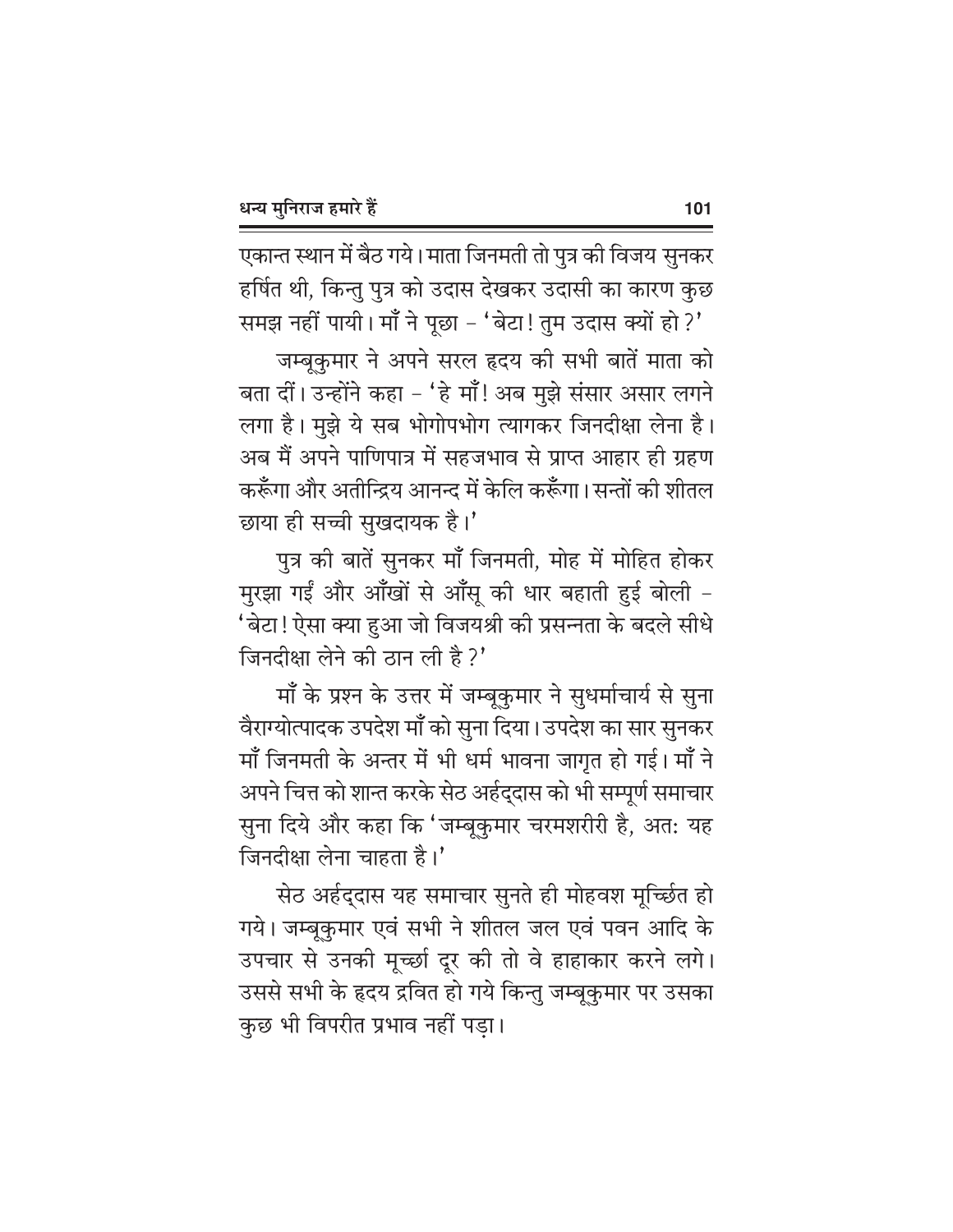पिता ने जम्बूकुमार से कहा - '**बेटा! जरा शान्ति से सभी** बातों का विचार करो। देखो! व्रत-प्रतिज्ञा न लेने का अल्प दोष है किन्तु व्रत ग्रहण कर फिर छोड़ना, व्रत भंग होना महापाप का कारण है। यद्यपि मुक्ति पाने के लिए मुनि होना तो अनिवार्य ही है क्योंकि मुनि हुए बिना तो आठों कर्मों का अभाव ही नहीं होता और आठों कर्मों के अभाव बिना मुक्ति पाना सम्भव नहीं है, यह मैं जानता हूँ परन्तु पहले घर में ही रहकर देशव्रत पालन करने का अभ्यास करो, फिर महाव्रत अङ्गीकार करना, यही क्रम आचार्यों ने भी बताया है।'

जम्बूकुमार, पिता के वचनों को सुनकर विचार कर रहे थे कि 'जगत् को जिनदीक्षा लेना भले ही कठिन लगे परन्तु मैं तो पिछले दो भवों से मुनिव्रत धारण कर अतीन्द्रिय आनन्द का रसपान करता आ रहा हूँ; अत: मेरे लिए यह कोई नया, असाध्य एवं कठिन कार्य नहीं है।'

यह विचार कर जम्बूकुमार ने पिताश्री से कहा - 'हे पिता! बाह्य वस्तुएँ सुख-दु:ख की कारण नहीं होती। अतीन्द्रिय आनन्द में रमनेवालों को क्या उपसर्ग और क्या परीषह ! अत: हे तात ! आप मेरे प्रति मोह को छोडकर मेरे वीतरागी पथ पर अग्रसर होने की अनुमोदना कीजिए, मुझे मुनिधर्म धारण करने की आज्ञा दीजिए।'

जम्बूकुमार को मुक्तिमार्ग में दृढ़ जानकर अर्हद्दास सेठ ने अपने मन को शान्त किया और एक चतुर सेवक से कहा – 'तुम शीघ्र जाकर सागरदत्त आदि चारों श्रेष्ठीजनों को यह समाचार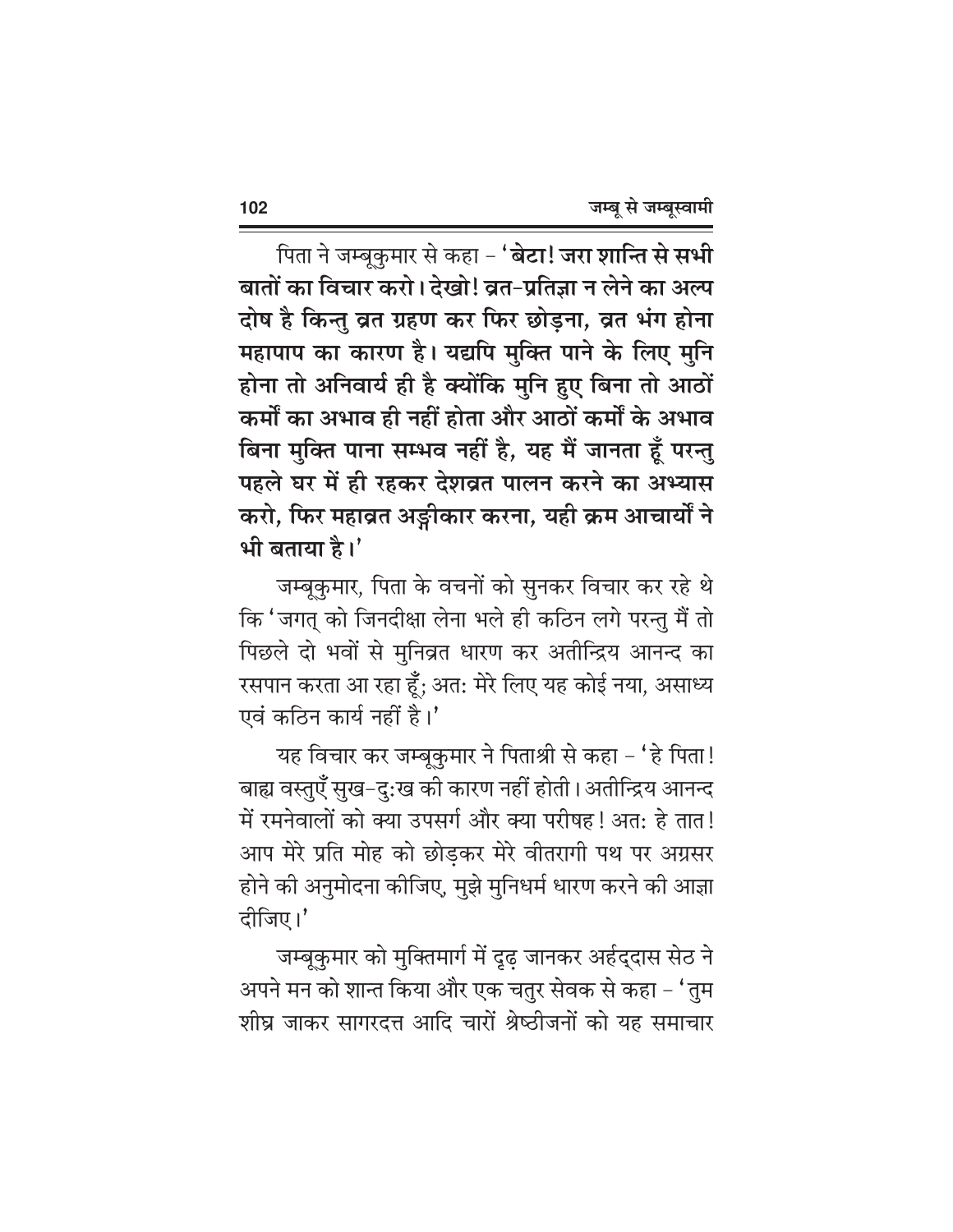देकर कहो कि – जम्बूकुमार संसार से विरक्त हो जाने के कारण जिनदीक्षा लेने को तैयार है; अत: अब आपकी कन्याओं के विवाह सम्भव नहीं है।'

सेवक, सागरदत्त सेठ के सम्मुख जाकर नीचे मुँह लटकाकर खड़ा हो गया। सागरदत्त ने सेवक को इस प्रकार उदास भाव से खड़ा देखकर कारण पूछा। उत्तर में सेवक ने निराशा का भाव व्यक्त करते हुए जम्बूकुमार के वैराग्य का समाचार सुनाया और कहा कि 'अब आपकी पुत्रियों के विवाह की सम्भावना नहीं है।'

सागरदत्त ने कहा - 'अरे सेवक! यह क्या कह रहे हो?'

सेवक से सबकुछ जानकारी लेने के बाद सागरदत्त ने ये दु:खद समाचार अन्य तीनों श्रेष्ठियों को भी भिजवा दिये। तीनों सेठ सागरदत्त के पास आ गये और चारों सेठ सोच में पड गये। अब क्या किया जाय ?

धनदत्त ने कहा - 'क्यों न हम सब जम्बृकुमार के पास चलकर उन्हें ही समझायें ? उन्हीं से अननय विनय करें।'

सागरदत्त ने कहा - 'जब माता-पिता के ही सब प्रयास विफल हो गये तो हम चलकर क्या करेंगे? क्या चरमशरीरी व्यक्ति के वैराग्य को भी बदला जा सकता है। मुझे तो यह सब असम्भव लगता है। फिर इस मङ्गलमय भावों की तो हमें भी अनुमोदना ही करना चाहिए।'

सागरदत्त के ऐसे विचार सुनकर अन्य तीनों श्रेष्ठीजन दु:खित मन से दीर्घ श्वांस छोड़ते हुए बोले - 'यदि कुमार कुछ काल संसार में रूककर हमारी पुत्रियों के सौभाग्य तिलक बनते तो कितना अच्छा होता ?'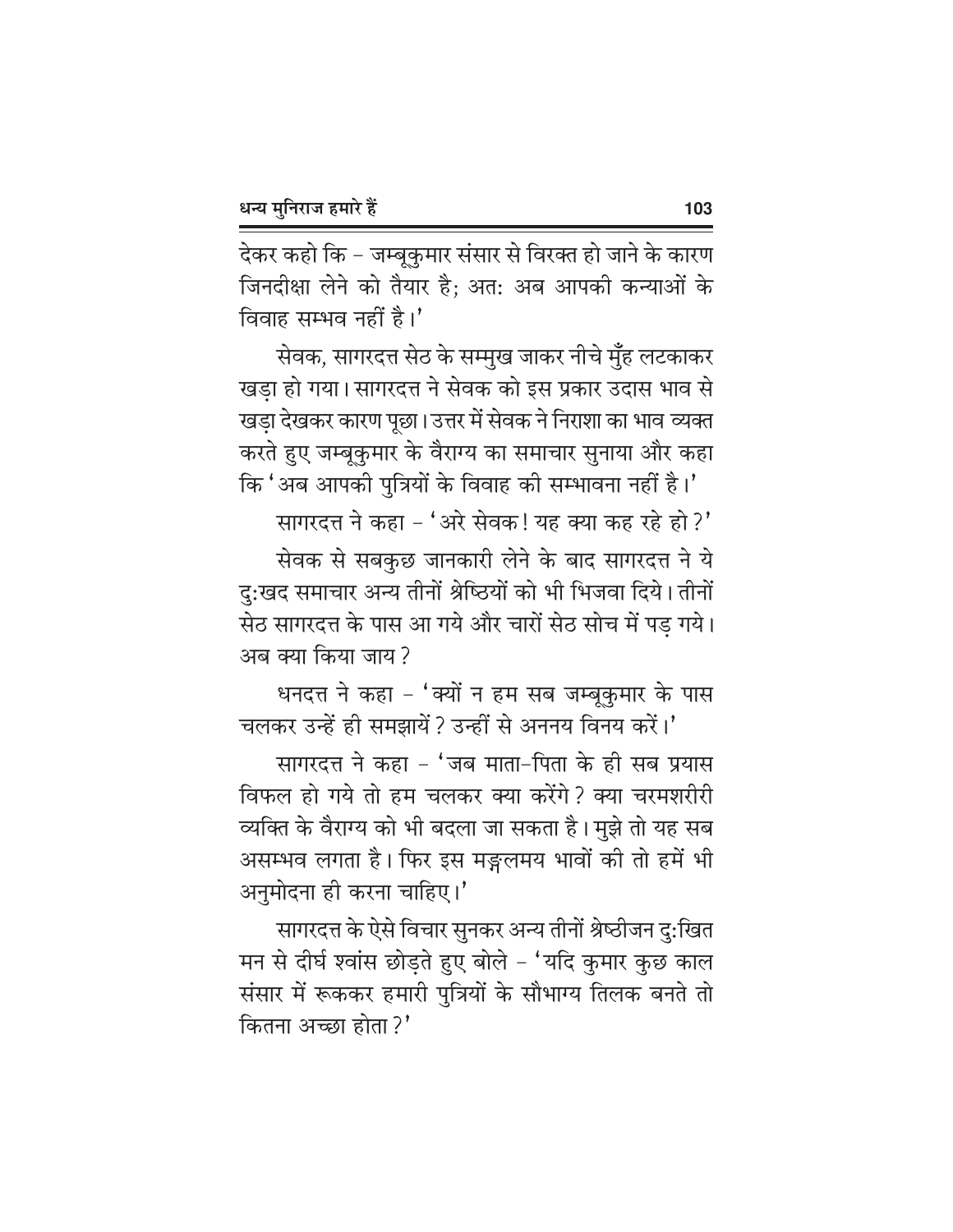ऐसा कहते-कहते उनकी आँखों से आँसू आ गये। सेठ सागरदत्त उन्हें धीरज बँधाते हुए बोले – 'होनहार के आगे किसका वश चला है ? अत: शोक छोड़कर पुत्रियों के हित में जो सम्भव हो वह करो।'

चारों श्रेष्ठियों ने सबसे पहले तो यह विचार किया कि पहले तो पुत्रियों को सान्त्वना देते हुए यह अप्रिय समाचार सुनाये जायें कि जम्बूकुमार शादी करने को राजी नहीं हैं।

सेठ सागरदत्त ने सबकी सम्मति से पुत्रियों एवं उनकी माताओं को बुलाकर सीधे समाचार न सुनाकर उपदेश की भाषा में कहा – ' हे पुत्रियों ! तुम सभी ने आर्यिका माताजी के सान्निध्य में संसार के स्वरूप को और वस्तुस्वभाव को समझा है, प्रत्येक वस्तु नित्य रहकर भी प्रतिपल पलटती रहती है। प्राणियों के परिणामों में भी कभी मन्दता, कभी तीव्रता, कभी रागरूप तो कभी वीतरागरूप परिणमन होता है। यह जानकर विवेकीजन इष्टवियोग-अनिष्टसंयोग में हर्ष-विषाद नहीं करते।'

पद्मश्री ने कहा – ' हे तात ! अकस्मात् इस प्रकार वस्तुस्वरूप का उपदेश क्यों दिया जा रहा है ? अभी कोई स्वाध्याय का समय अथवा तत्त्व प्रतिपादन का प्रसङ्ग तो है नहीं। इस समय यह सब वार्ता करने का क्या प्रयोजन है ? क्या श्रेष्ठी पुत्र जम्बूकुमार ने दूत के द्वारा कोई नया अनहोना सन्देश भेजा है ?'

धनदत्त श्रेष्ठ ने कहा - 'हे पुत्रियों! जम्बूकुमार ने अपने माता-पिता के अनेक प्रकार से समझाये जाने पर भी विवाह के राग-रंग में फँसने से मना कर दिया है और उन्होंने मुनि होने का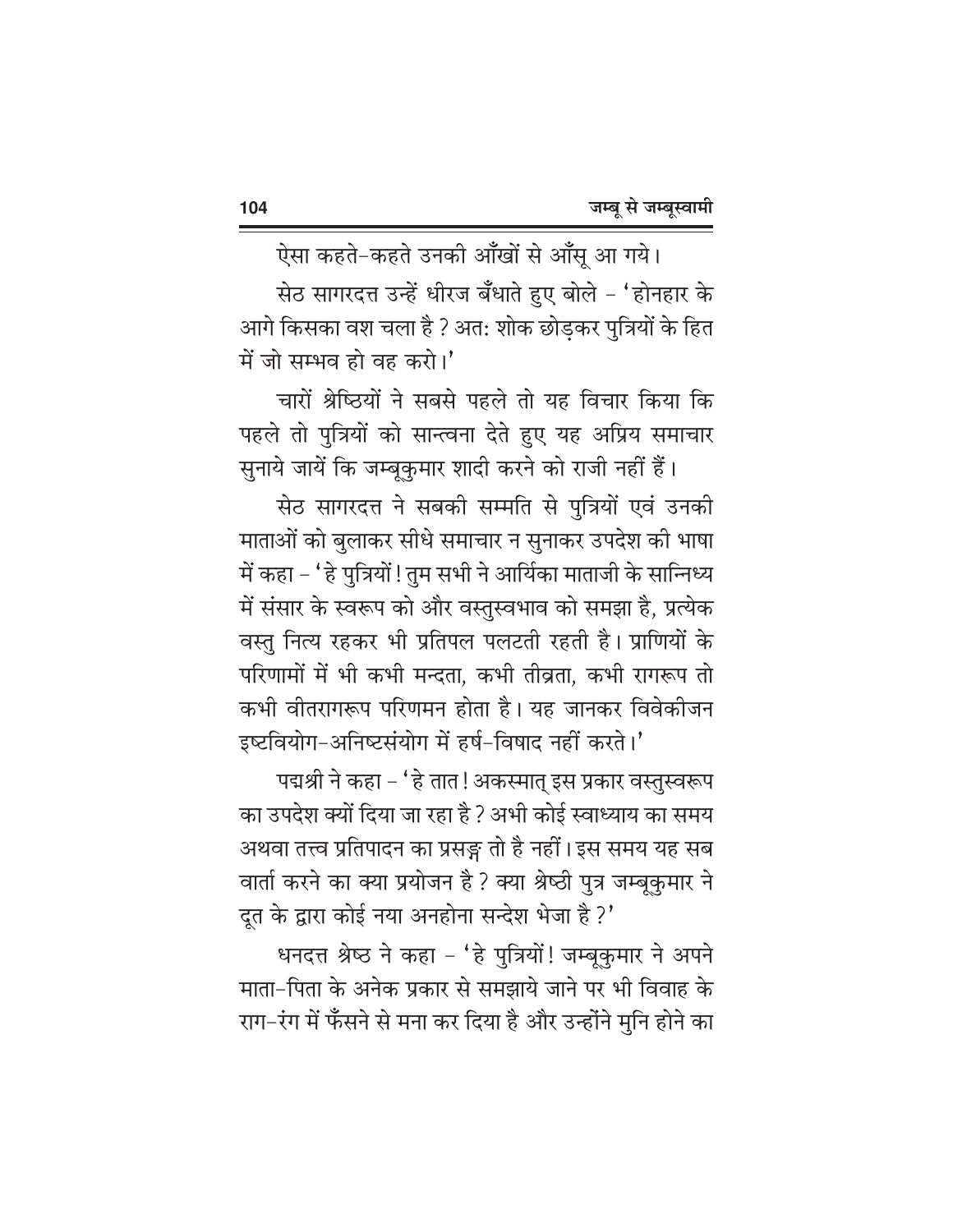निर्णय ले लिया है। यद्यपि समाचार शुभ हैं परन्तु अपने लिए इष्ट नहीं है; अत: तुम इस कर्ण–कटु अप्रिय समाचार से व्यथित न हों। हम सभी एक बार पुन: कुमार से मिलकर विवाह करने का अनुरोध करेंगे।'

इतना सुनते ही पद्मश्री की माँ पद्मावती रुदन करने लगी।

सागरदत्त ने समझाया – 'प्रिय पद्मावती ! तुम दु:खी न होओ। धैर्य धारण करो एवं पुत्रियों को धैर्य बँधाओ। प्रथम तो जम्बूकुमार को ही राजी करने का प्रयास करते हैं, फिर भी यदि जम्बूकुमार विवाह करने को तैयार नहीं होंगे तो अन्य योग्य वरों की तलाश करेंगे।'

सागरदत्त के द्वारा इस प्रकार के समाचारों एवं आश्वासनों को सुनते ही चारों कन्यायें एकदम बोली - 'हे तात! हम सभी ने मन ही मन यह निश्चय कर लिया है कि हमारे पति तो अब जम्बूकुमार ही हैं; अन्य को तो हम स्वप्न में भी स्वीकार नहीं कर सकती क्योंकि जिसको हमारे मन ने एक बार अपने पति के रूप में मान लिया है, स्वीकार कर लिया है; उस मन में अब अन्य कोई व्यक्ति पति का स्थान नहीं पा सकता। यदि जम्बूकुमार शादी करने से मना करके मुक्तिपथ पर अग्रसर होते हैं तो हम चारों भी उन्हीं का अनुसरण करेंगी।'

अपनी पुत्रियों के दृढ़ निश्चय को जानकर चारों ही श्रेष्ठी जम्बूकुमार के पिता अर्हद्दास के पास पहुँचे और अपनी पुत्रियों के विचारों से उन्हें अवगत कराते हुए बोले – 'हे मित्र! कुमार के मन में अचानक ऐसी विरक्ति आने का क्या कारण है? उन्होंने इतनी लघवय में इतना कठोर कदम क्यों उठाया ? यद्यपि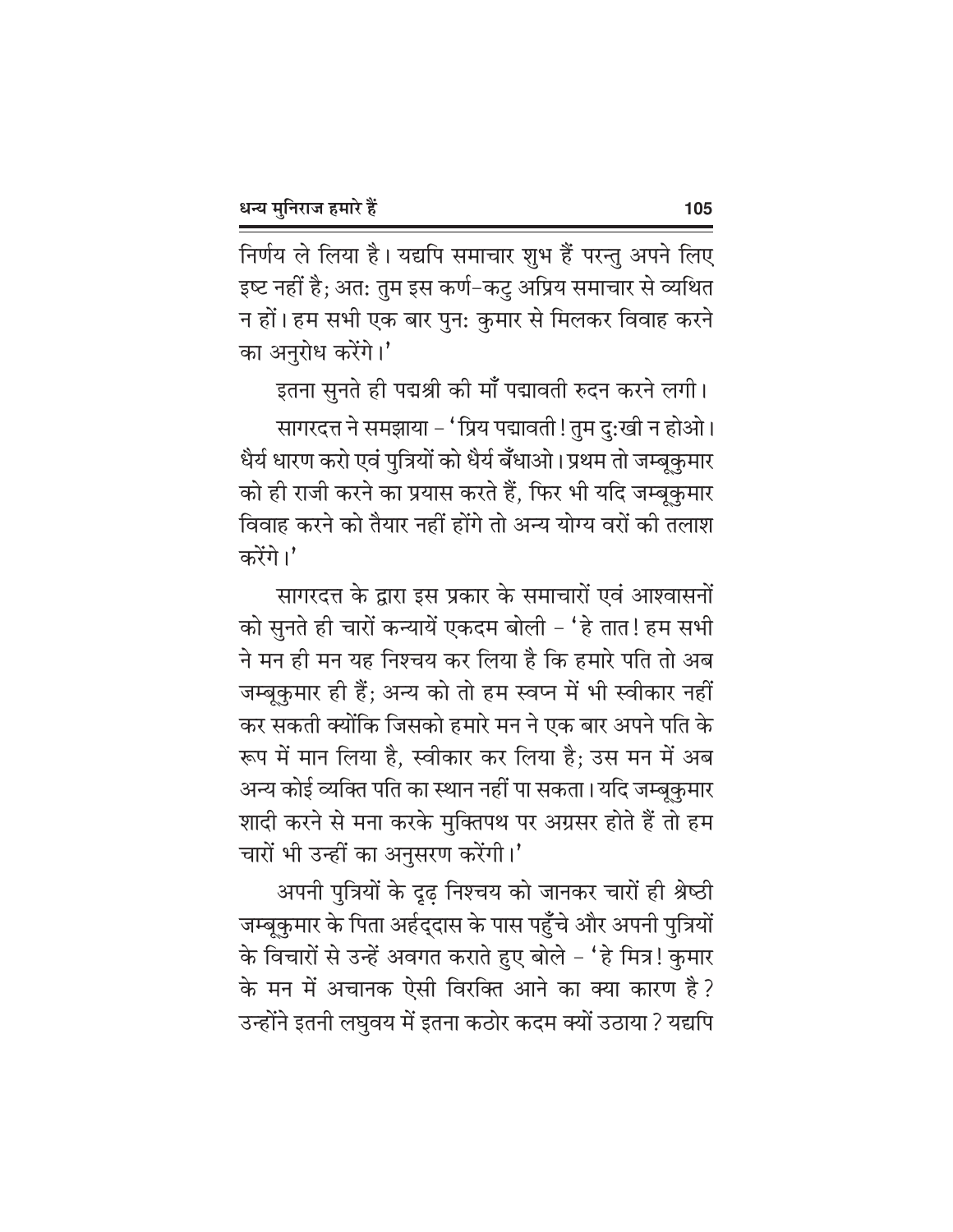अन्तिम लक्ष्य सबका यही होना चाहिए, हम भी इस बात से पूर्ण सहमत हैं परन्तु शादी करके कुछ दिन गृहस्थ जीवन में रहकर धीरे–धीरे शक्ति के अनुसार मोक्षमार्ग में कदम बढायें तो अति उत्तम होगा।'

अर्हद्दास ने कहा - 'हे मित्रों! इस परिस्थिति में आप लोगों का सोचना और कहना सर्वोत्तम है। हम भी आप लोगों के विचारों से पूर्ण सहमत हैं, एतदर्थ हमने भी उन्हें समझाने में अपनी पूरी शक्ति लगा ली परन्तु कुमार अपने दृढ़ निश्चय से टस से मस होने को तैयार ही नहीं है; अत: हम विवश हो गये हैं।

कुमार की विरक्ति के प्रसंग में बात यों बनी कि – कुमार जब केरल के युद्ध से वापिस अपने नगर आये तो उन्होंने नगर के उपवन में पूज्य श्री सुधर्माचार्य से संसार, शरीर और भोगों की असारता का स्वरूप सुना तथा युद्ध में हुए नरसंहार को अपनी आँखों से देखा और उन्हें उस हिंसक युद्ध में सम्मलित भी होना पडा। इस कारण उनका मन सांसारिक सुखों से सर्वथा विरक्त हो गया है। फिर भी प्रयत्न करते हैं; देखें फिर क्या होता है।'

वैराग्यरस में सराबोर मुक्तिकान्ता के अभिलाषी को सांसारिक भोगों की आकांक्षा लेशमात्र न होने पर भी माता-पिता के अति आग्रह पर जम्बूकुमार ने उदास मन से शादी के लिए मौन स्वीकृति प्रदान कर दी।

经合金

अर्हद्दास को एक ओर तो कुमार का विवाह न कराने का इरादा, विवाह के प्रति अरुचि एवं अनुत्साह दिख रहा था और दूसरी ओर उन्हें उन कन्याओं के सौन्दर्य एवं व्यवहार-कुशलता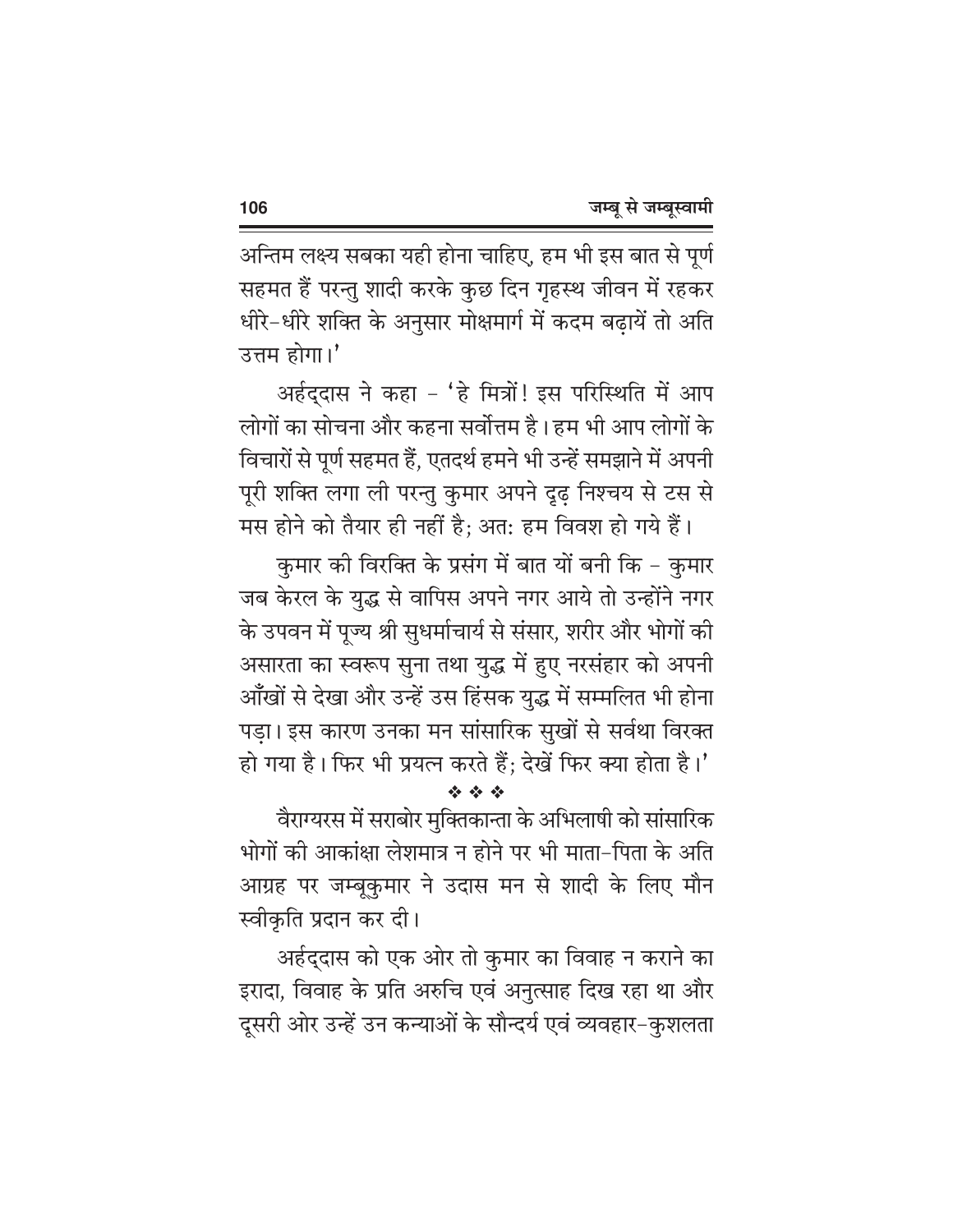के कारण ऐसा लग रहा था कि सम्भव है कि इनके अन्तर्बाह्य आकर्षक व्यक्तित्व के कारण कुमार कुछ काल तक रुक जायें। अत: प्रसन्नतापूर्वक तत्क्षण विवाहोत्सव की तैयारियाँ करना प्रारम्भ कर दिया तथा शुभ लग्न देखकर समस्त इष्टजनों एवं पंच-परमेष्ठियों की साक्षीपूर्वक कुमार का चारों सुकन्याओं के साथ यथाशीघ्र विवाह सम्पन्न करा दिया गया। चारों श्रेष्ठियों ने वर-वधुओं का रत्नमयी अलङ्कारों से यथोचित सम्मान किया।

शादी के बाद कुमार की बारात अपने महल को लौटी। बारात आने पर वर के माता-पिता एवं इष्टजनों ने वर-वधुओं का द्वार पर मङ्गलगान गाते हुए रत्न–द्वीपों द्वारा स्वागत करते हुए उन्हें गृह-प्रवेश कराया।

जम्बूकुमार के माता-पिता द्वारा किमिच्छक दान दिया गया। वे पूर्ण आशान्वित थे कि इन चारों सुकन्याओं का रूप-लावण्य एवं व्यवहार कुशलता कुमार के चित्त को अवश्य हर लेगी। पुन: सशङ्कित होते हैं कि क्या सचमुच कुमार रुक जायेंगे ? हे भगवान! कहीं ऐसा न हो कि कुमार चले जायें? क्योंकि वे जानते थे कि चरमशरीरी पुत्र के वैरागी चित्त को बदलना अत्यन्त कठिन होता है। उनका मन बारम्बार डोल रहा था। कभी तो चिन्तित होते और कभी दोनों आपस में बातें करते हुए एक-दूसरे को धैर्य बँधाते।

जम्बूकुमार के गृहस्थावस्था में प्रवेश करते हुए पत्नियों से प्रथम मिलन में ही जो वैराग्यवर्द्धक बातें हुईं, वे उन जैसे वैरागी व्यक्ति के लिए असम्भावित नहीं थी। अधिकतर लोग जानते थे कि यह गृहस्थी लम्बे काल तक चलनेवाली नहीं है। यह भी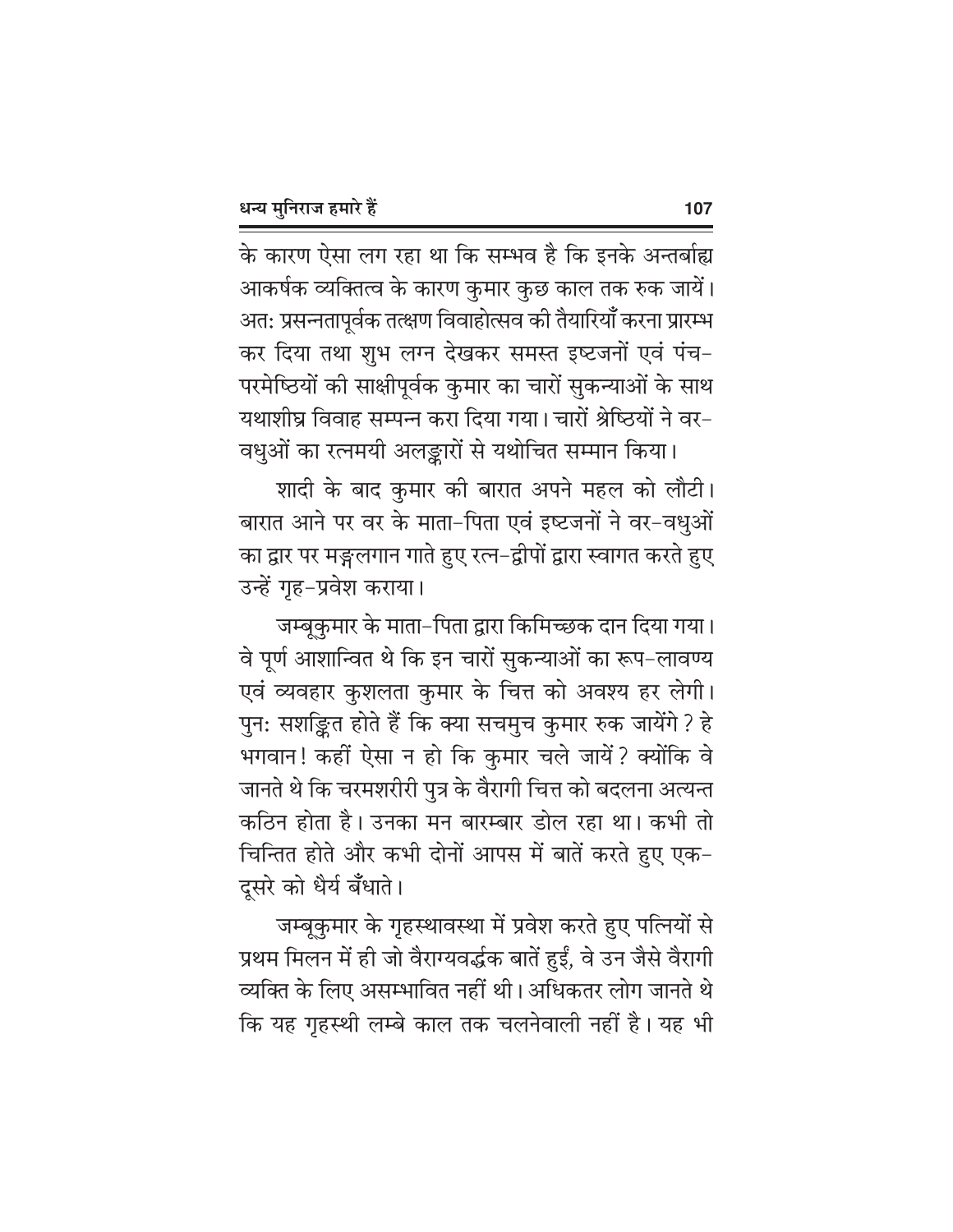अनुमान लगाते थे कि सम्भवत: नया प्रभात कुछ ऐसा होगा, जो जम्बूकुमार के दर्शन जम्बूस्वामी के रूप में देगा और अन्तत: हआ भी यही।

विवाहोपरान्त घर वापिस आने के बाद इधर कुमार तो अपने महल के कक्ष में जाकर एकान्त स्थान में स्वरूप-आराधना के लिये प्रयत्नरत हो गये। उधर चारों वधुएँ महल के अपने-अपने निर्धारित कक्षों में पहुँचकर कुमार की प्रतीक्षा करने लगीं, परन्तु बहुत समय की प्रतीक्षा के बाद जब कुमार उनके कक्षों में नहीं पहुँचे तो चारों वधुओं ने सोचा कि कुमार के कक्ष में ही चलकर देखा जाये कि वे क्या कर रहे हैं ? अब तक यहाँ क्यों नहीं आये ?

वे कुमार के कक्ष में प्रवेश करती हैं और देखती हैं कि कुमार तो एक नि:स्पृह योगी की तरह निश्चल बैठे हुए हैं। तब चारों वधुएँ प्रणाम करते हुए बोली – 'हे स्वामी ! आज के प्रथम मिलन के अवसर पर आपके रूठने का क्या कारण है ? आप जरा नेत्र तो खोलिए। बोलिये स्वामी! कुछ तो बोलिये! हम आपके वचन सुनने के लिए व्याकुल हैं।'

अत्यन्त आग्रह करने पर कुमार ने अर्द्धोन्मीलित नेत्रों से चारों वधुओं को ऐसे देखा जैसे कोई धर्मगुरु अपने शिष्यों को देखता है।

वे सोच रहे थे कि - प्रभात काल में फलीभूत होनेवाली मेरी भावनाओं से ये चारों पत्नियाँ अपरिचित हैं, अत: उनसे क्या कहा जाए ? फिर भी वे बोले - 'मैं किसी से भी रूठा नहीं हूँ।' तब चारों वधुयें हाथ जोड़कर पूछती हैं – 'हे नाथ ! यदि रूठे नहीं हैं तो फिर ऐसे अवसर पर ऐसी उदासी का क्या कारण है ?'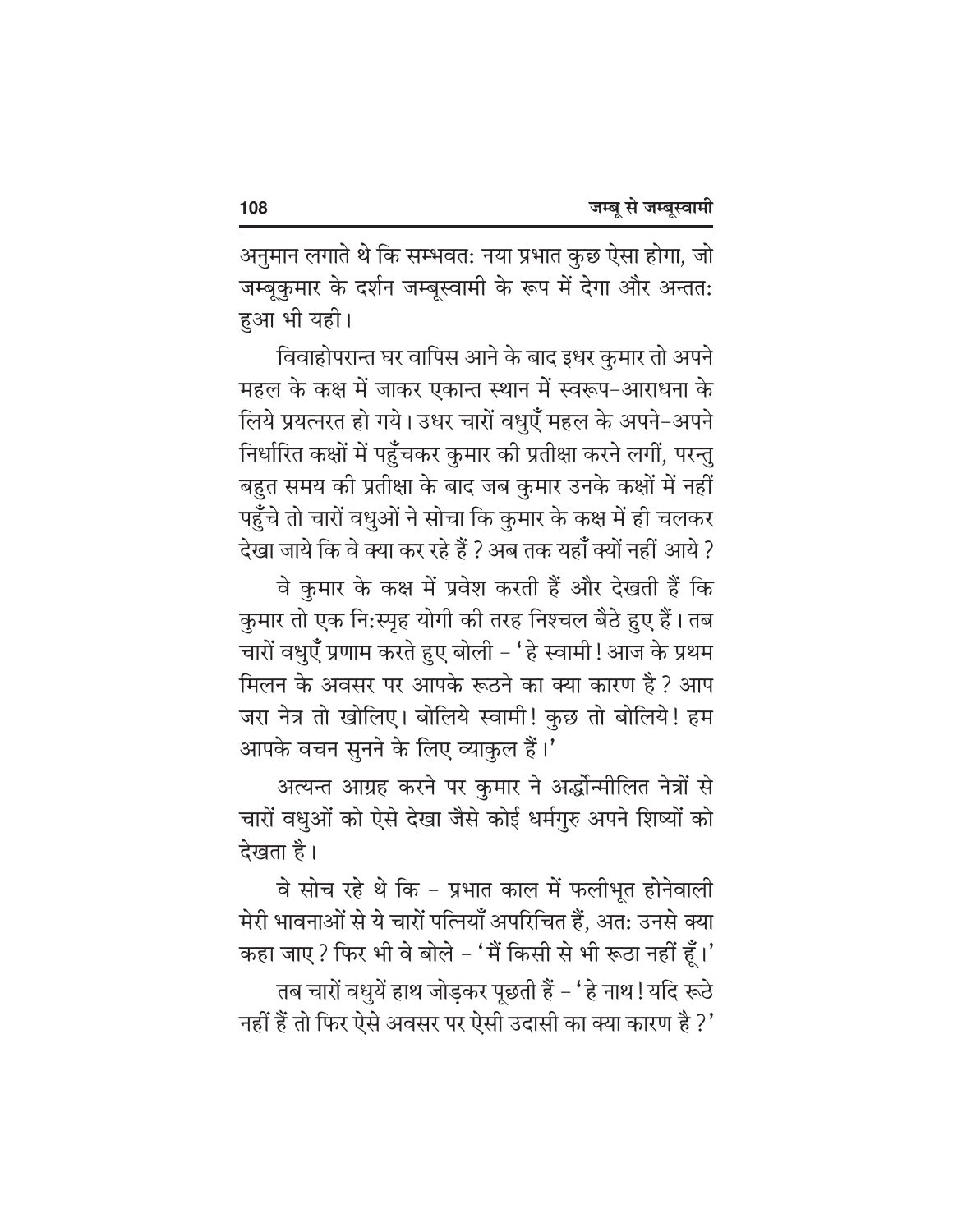कुमार को मौन देखकर वधुयें पुन: बोलीं - 'हे स्वामिन्! हम सभी आपकी भावना जानना चाहती हैं।'



तब जम्बूकुमार बोले – ' हे देवियों ! यह मानव भव वीतराग के पथ पर चलकर अतीन्द्रिय आनन्द का प्रचुर संवेदन करने एवं शीघ्रातिशीघ्र मुक्ति

प्राप्त करने के लिए मिला है। अत: मैं यह भावना भा रहा हूँ कि आगला प्रभात मुझे प्रचुर स्वसंवेदन के रूप में फलीभूत हो।'

बुद्धिमत्ता एवं रूपलावण्य में पगी हुई चारों वधुओं ने कुमार को रिझाने के लिए शृंगाररस गर्भित बातें की और कहा - 'हे नाथ! आप हमारे रूप-लावण्य को एक बार देखो तो सही, हमारे इन कोमल हाथों को स्पर्श करके तो देखो, हमारी मधुर वाणी को जरा सुनिये तो सही।'

परन्तु वैरागी कुमार तो नेत्र बन्द करके ऐसे शान्त बैठे रहे. मानो वधुओं की तरफ उनका लक्ष्य ही नहीं था।

अन्त में वे नवपरिणीता वधुयें पुन: बोलीं - 'हे स्वामिन्! हम सभी ने आपको निहार कर ऐसा अनुभव किया कि मानो स्वामी के विशाल नेत्रों में चंचलतारहित अत्यन्त शान्त एवं गम्भीर समुद्र लहरा रहा हो।'

'हे नाथ! हम सब आपको देखकर एवं आप जैसे धर्मात्मा का समागम पाकर कृतार्थ हो गयीं हैं। हमारे नयन आपको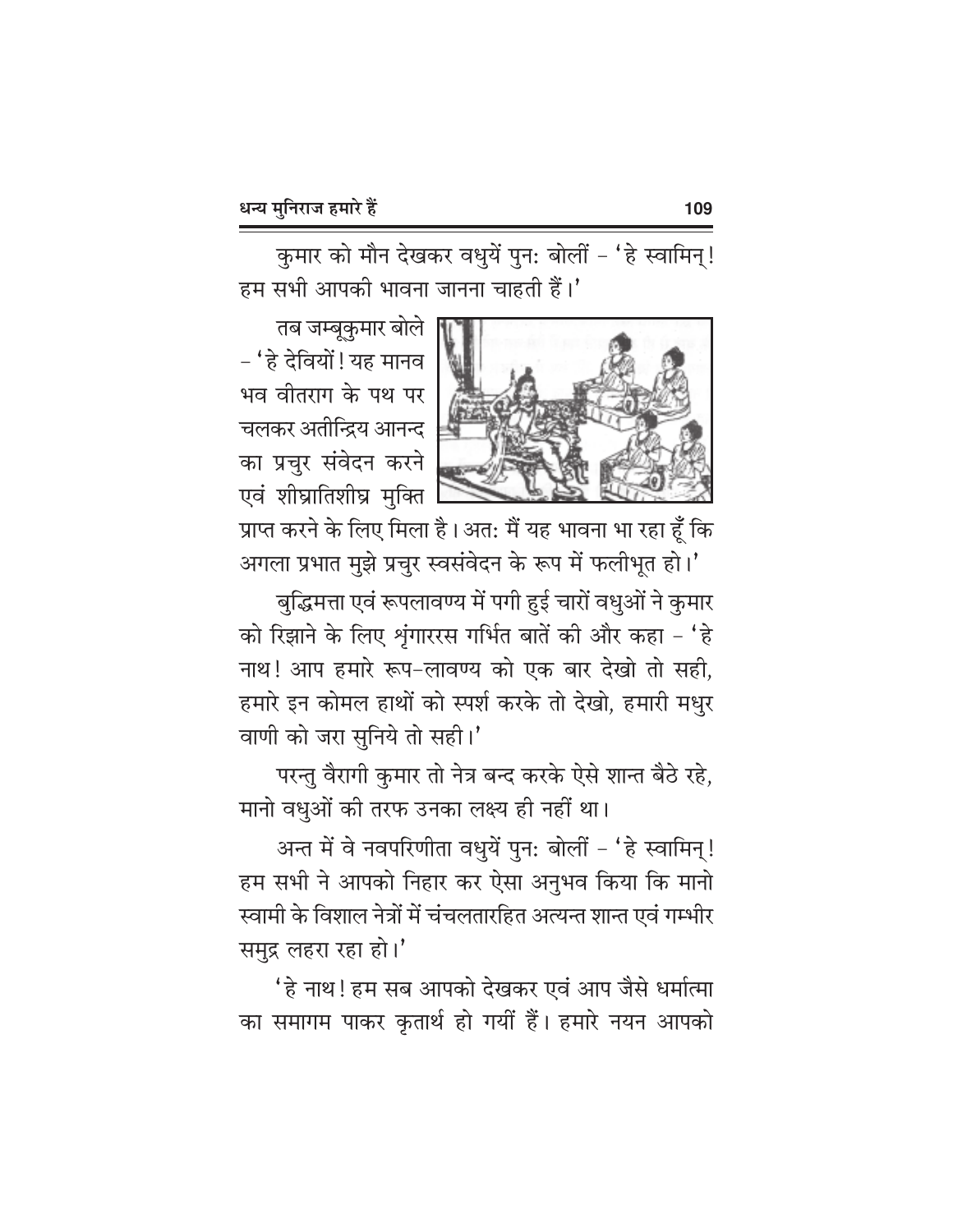देखकर पवित्र हो गये हैं। हे स्वामिन् ! हमें अपनी शरण में लेकर अपने सत्संग से कृतार्थ कीजिए।'

शास्त्रपाठी अत्यन्त निपुण चित्तवाली पद्मश्री ने कहा – 'हे स्वामी! आप जैसे अध्यात्म रस में रँगे-पगे को अपने पति के रूप में पाकर हम चारों प्रमुदित हैं। हमारी स्त्रीपर्याय सार्थक हो गयी है। शादी की बात पक्की होने के बाद से ही आप हमारे मन में ऐसे बस गये कि हमारे चित्त में आपके सिवाय अन्य किसी को पतिरूप में स्वीकार करने की स्वप्न में कल्पना भी नहीं हुई, तथा शादी के बाद तो अब आप हमारे सर्वस्व ही हो गये। यह हमारा परम सौभाग्य है। अत: अब तो हम आपका ही पदानुसरण करेंगे।

स्वामिन! हम सभी आपका अनुसरण करते हुए तत्त्वों का अभ्यास करके आचार्यों द्रारा दर्शाये गये परम पवित्र जिनशासन को आत्मसात् करना चाहती हैं। हमारे मन में भी अब यह भाव जागृत हो गया है कि हम सब भी एक दिन सिद्धशिला की अधिकारिणी बनें। एतदर्थ हम सभी आपका शिष्यत्व स्वीकार करती हैं। आप हमारे धर्म गुरु बनकर हमें अपनी शरण में लेने की कृपा करें।'

तब विरक्तचित्त कुमार बोले - 'हे भव्य आत्मन्! आप सभी को संसार के दु:खद भोगों से विरक्त चित्त एवं आत्म-साधना में अनुरक्त देखकर मुझे अत्यन्त प्रसन्नता हुई है। मैं आप सभी के मङ्गलमयी परिणामों की अनुमोदना करता हूँ। आप चारों धन्य हो। जिस उम्र में जगत के जीवों का मन विषय-भोगों में अनुरक्त होता है, उस उम्र में तुम्हारा चित्त अध्यात्म चर्चा में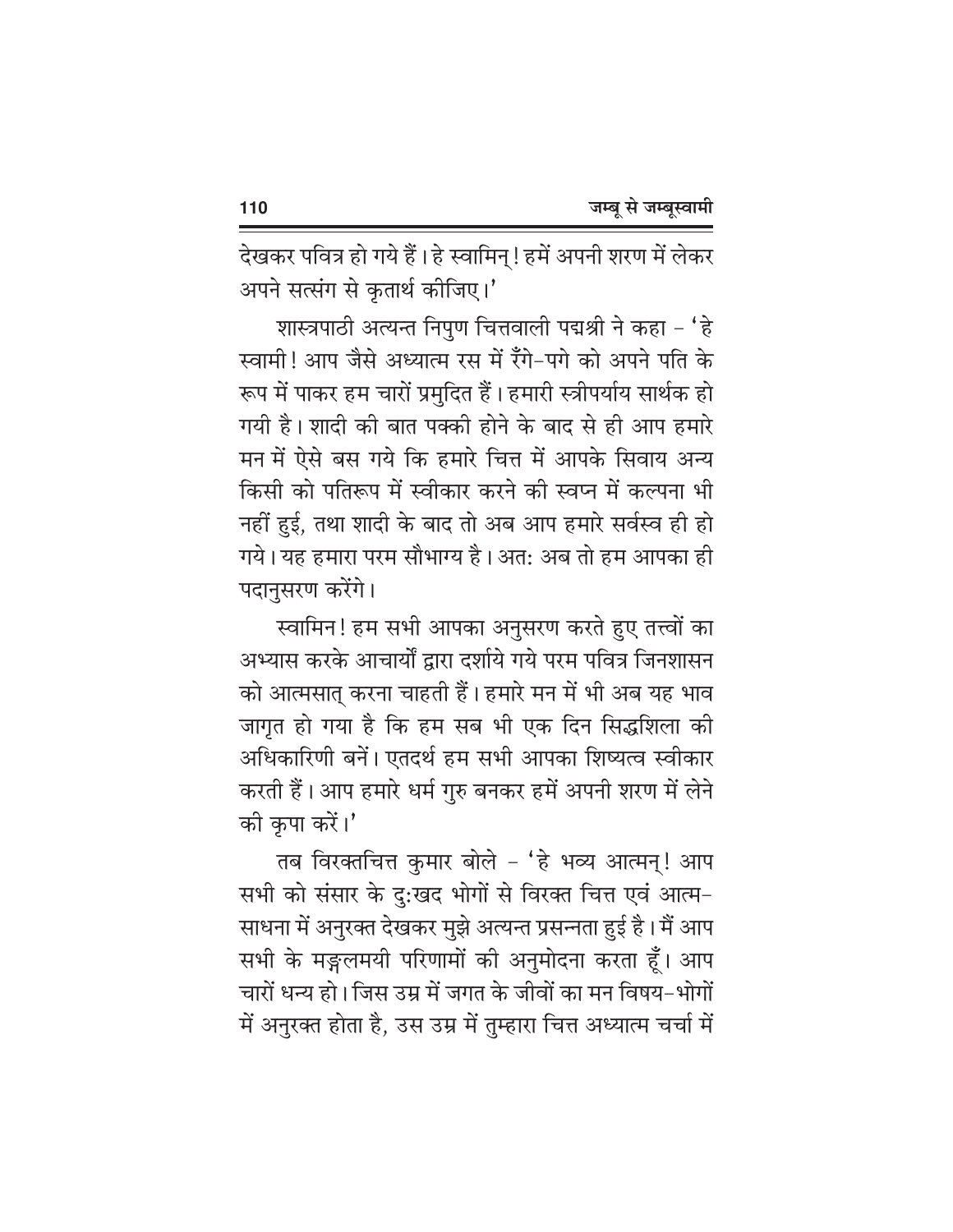लगने लगा है, आत्महित की बात सोचने लगा है। इससे सिद्ध होता है कि निश्चित ही तुम सभी निकट भव्य हो। तुम सभी की मङ्गल भावना को जानकर मुझे भी अपनी विरक्त परिणति के बारे में बतलाते हुए प्रमोद होता है। मेरा परिणाम भी इन विषय भोगों एवं संसार के दु:खों से उदास है और मैं प्रात: काल की पावन बेला में ही पूज्य गुरुवर सुधर्माचार्य से जैनेश्वरी दीक्षा धारण करूँगा। मैं समझता हूँ कि यह जानकर तुम सबको प्रसन्नता होगी और तुम हमारे इस परिणाम की अनुमोदना करोगी एवं स्वयं भी आत्महित में लगोगी।'

कुमार के इस प्रकार कहते ही चारों वधुओं के मुख से सहज ही निकल पड़ा, 'हे स्वामिन् ! आपकी मङ्गलमयी परिणति जयवन्त हो। हमें आपके वैराग्य को जानकर परम हर्ष है।'

तीनों बहिनों का समर्थन करते हुए कनकश्री पुन: प्रार्थना करती है कि – ' हे स्वामिन् ! हम सब भी आपसे प्रेरणा प्राप्त कर आपके सान्निध्य में आत्महित के अभिलाषी हो गये हैं, परन्तु हम अबोध स्त्रियाँ कुछ समय तक गृहस्थावस्था में ही आपका सत्समागम चाहती हैं। हे स्वामिन्! आप कुछ ठहर कर हमें प्रतिबोधित करने के बाद ही दीक्षा धारण करें। हमें रत्नत्रय ग्रहण कराने में निमित्तभूत होवें, तब हम सभी भी आपके साथ दीक्षा धारण कर लेंगे। हे स्वामिन् ! हमारे ऊपर इतना उपकार कीजिए।'

तब विरक्तचित्त कुमार बोले - 'हे भद्रे! तुम्हारा विचार तुम्हारी दृष्टि से उचित हो सकता है परन्तु आत्मार्थी कभी भी विलम्ब नहीं करते। तुम्हें भी एक क्षण का भी विलम्ब नहीं करना चाहिए क्योंकि मनुष्य जीवन का एक-एक क्षण अमूल्य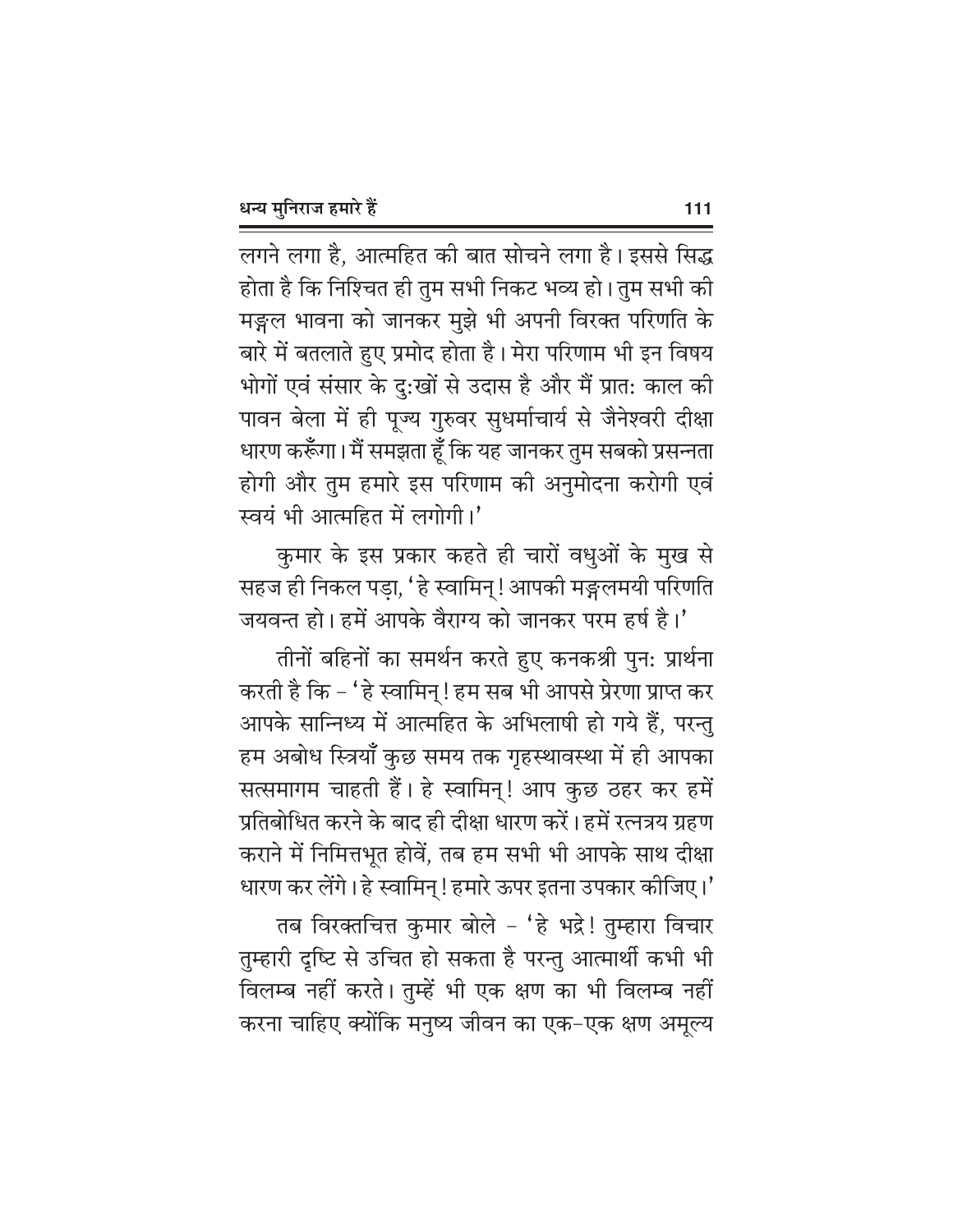है। हमें पता नहीं, आयु का कब अन्त आ जाय; अत: मैं तो कल प्रात:काल ही जैनेश्वरी दीक्षा धारण करूँगा।'

तब विनयश्री बोली - 'हे नाथ! आपका कहना सही है, परन्तु अभी तक हम सभी के कोमलांगों ने पाँचों इन्द्रियों के विषयों की अनुकूलता ही भोगी है, जिन्हें एकदम छोड पाना तो कठिन है ही, आत्म-साधना करना भी सहज कार्य नहीं है। हम अभी कठोर तप कैसे कर सकते हैं ? अत: हम पहले अणुव्रतों को धारण कर धीरे-धीरे आत्मध्यान में स्थिर होने का अभ्यास करेंगे, फिर हम आपके साथ–साथ आर्यिका की दीक्षा धारण कर सकेंगे. तब तक आप भी रुक जायें। यह हमारा विनम्र निवेदन हैं।'

तब कुमार बोले - 'हे बुद्धिमते! भले ही तुम्हारा कहना उचित हो, लेकिन मैं नहीं रुक सकूँगा। यह बात सत्य है कि दर्शनमोह एक साथ जाता है एवं चारित्रमोह क्रम-क्रम से जाता है परन्तु सुकुमालजी ने कहाँ धीरे-धीरे अभ्यास किया था? सीताजी एवं अंजनाजी ने कहाँ धीरे-धीरे अभ्यास किया था? उदाहरण तो दुनिया में दोनों तरह के मिल जायेंगे। हाँ, जिनकी जैसी योग्यता हो, वे वैसा करते हैं; इसलिए जिनके परिणाम उतने निर्मल न हो पाये हों. वे धीरे-धीरे आत्माभ्यास करें तो भले करें परन्तु मेरा चित्त तो अब इस संसार के जंजाल में एक क्षणमात्र भी रुकने के लिए तैयार नहीं है।'

विनयश्री बोली – 'हे चरमशरीरी, तद्भव मोक्षगामी भरतार ! आपकी इसी भव में मुक्ति तो नियम से होने ही वाली है, फिर आपको कुछ समय और रुकने में क्या आपत्ति है ? हम आपके हित में बाधक तो हैं नहीं, संयोग भी जबरन तो संयोगीभाव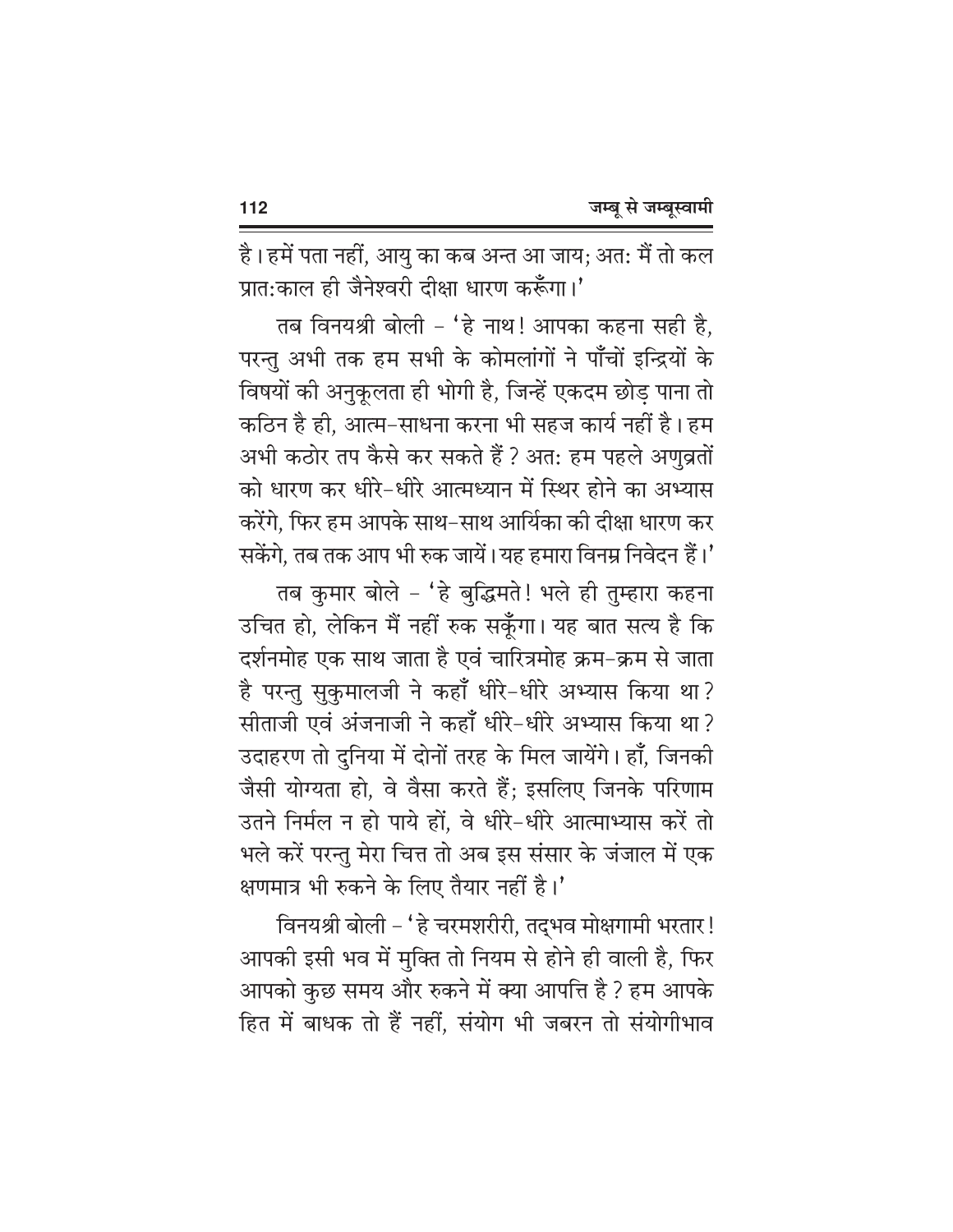कराते नहीं, फिर संयोगों से बचने की इतनी प्रबल भावना क्यों ?'

कुमार बोले – 'हे भामिने! यह बात तो परम सत्य है कि एक द्रव्य दूसरे द्रव्य का कुछ भला-बुरा नहीं करता। इस सिद्धान्त के अनुसार भी संयोग बुरे-भले नहीं हैं, अपने संयोगी भाव ही बुरा करते हैं और असंयोगी (वीतरागी) भाव भला करते हैं। जब तुम यह जानती हो कि मेरी इस भव में मुक्ति निश्चित है तो फिर इस सिद्धान्त के अनुसार तो दीक्षा का समय भी निश्चित ही है। कोई एक भी पर्याय अनिश्चित नहीं होती. प्रत्येक द्रव्य को अनादि-अनन्त काल को सभी पर्यायें निश्चित होती हैं, फिर तुम वस्तुस्वरूप को बदलने का निष्फल प्रयत्न क्यों करती हो?'

तुम जरा ध्यान से सुना – 'क्या इस संसार में जन्म–मरण के अनन्त दु:खों से तुम्हारा चित्त व्यथित नहीं हुआ है ? क्या आकुलता-व्याकुलता, संक्लेश आदि तुम्हें दु:खरूप भासित नहीं होते ? देखो, अब मैं नरक निगोद एवं चार गति, चौरासी लाख योनियों के दु:खों से थक चुका हूँ, अब तो मुझे इन सब दु:खों से शीघ्र ही मुक्ति पानी होगी।'

तब पद्मश्री बोली – 'हे स्वामिन् ! आचार्यों की देशना में तो ऐसा आया है कि जो परपदार्थों को इष्ट-अनिष्ट मानता है, उसको सच्ची उदासीनता नहीं है। सच्ची उदासीनता तो उसका नाम है, जहाँ वीतराग होकर कोई परपदार्थ इष्ट–अनिष्ट भासित ही न हों। यदि स्वर्ग-मोक्ष के लोभ से और नरक-निगोद के भय से विषय-भोगों से उदासीन हो जाओगे तो यह द्रेषगर्भित उदासीनता होगी, जो अकार्यकारी है। अत: कुछ समय तो ठहरकर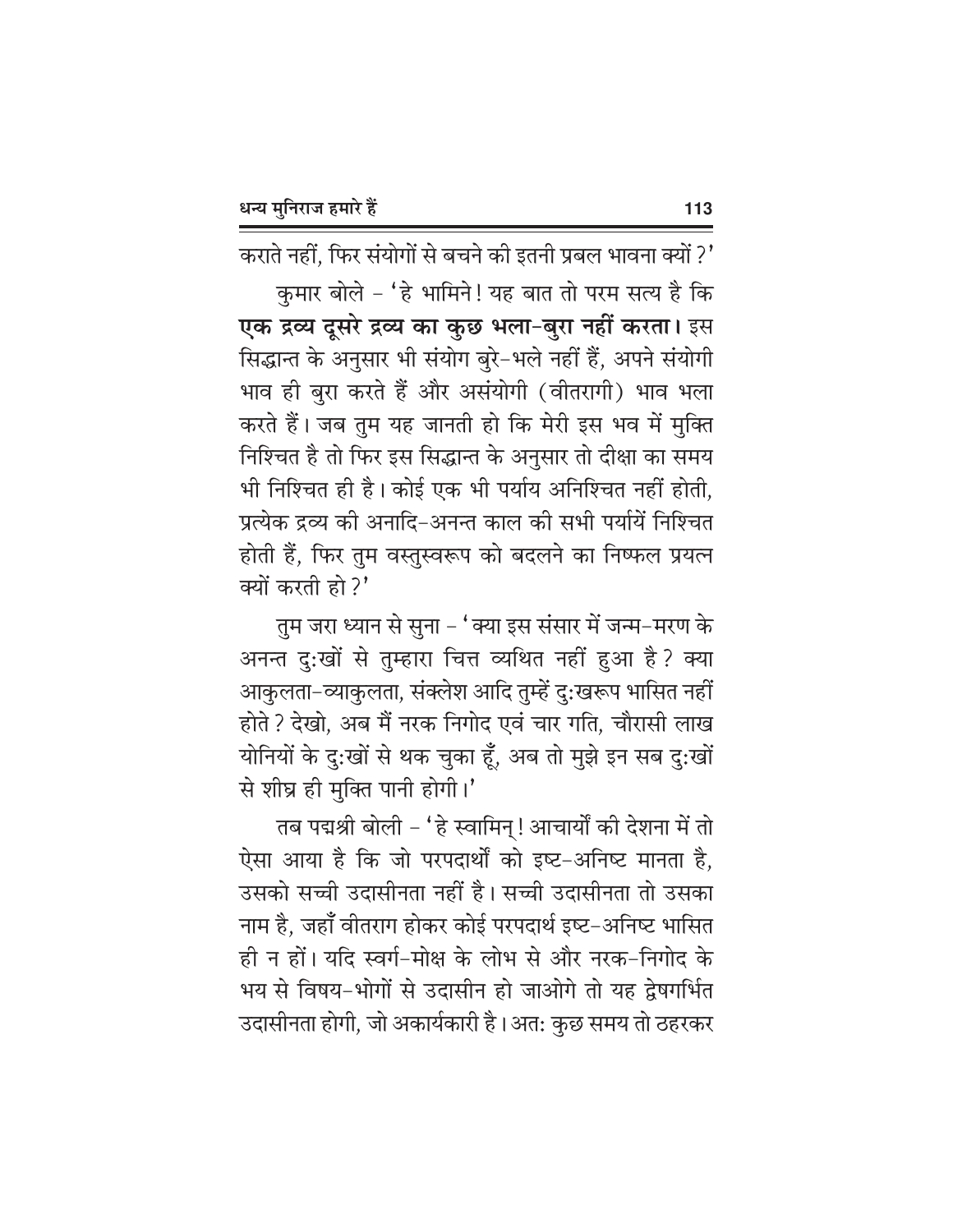आत्म-साधना करके रत्नत्रय प्रगट कर जिनदीक्षा धारण करोगे तो ही उचित होगा।'

पद्मश्री के आगमाश्रित तर्क सुनकर किंचित् मुस्कराते हुए कुमार बोले - 'हे आगमकुशले! यह बात सत्य ही है कि कोई परपदार्थ इष्ट-अनिष्ट नहीं है और द्वेषरूप उदासीनता सच्ची उदासीनता नहीं है परन्तु मैं कोई तुमसे अथवा भोग-सामग्री से द्वेष करके अथवा मोक्ष के लोभ से विरक्त नहीं हुआ हूँ, लेकिन अब मेरा मन आत्मा के अतीन्द्रिय आनन्द का प्रचुर संवेदन करने के लिये. आत्मा के अतीन्द्रिय आनन्द का निराबाध उपभोग करने के लिये उत्कंठित हो रहा है।

जिसे आत्मा ही सुखरूप भासित हो रहा है, उसे पर में द्रेषरूप उदासीनता नहीं है।'

पुन: विनयश्री बोली - 'हे नाथ! इस अल्प वय में इस प्रकार भोगों को छोड़कर जाने में तो आपकी भावुकता ही भासित होती है; इसलिए हे स्वामिन्! इतना कहना चाहती हूँ कि यदि हमारी भावुकता या जल्दबाजी के कारण हमारे आचरण में किंचित् भी शिथिलता या मलिनता आई तो यह परम पवित्र जिनशासन कलंकित हो सकता है; अत: आप हमारी प्रार्थना को स्वीकार करते हुए एक बार पुन: आत्मावलोकन करें।'

तब कुमार बोले - 'हे गम्भीर चित्ते! तुम्हारे गम्भीरतापूर्ण विचार प्रशंसनीय हैं परन्तु भावुकता की क्या पहचान है ? जिनके पास आत्मप्रतीति है, तत्वश्रद्धान है, जो विभावों का त्याग करने के प्रति सजग हैं, वे भावुक नहीं होते।

ध्यान रखो, भावुकता का सम्बन्ध देह अथवा उम्र से नहीं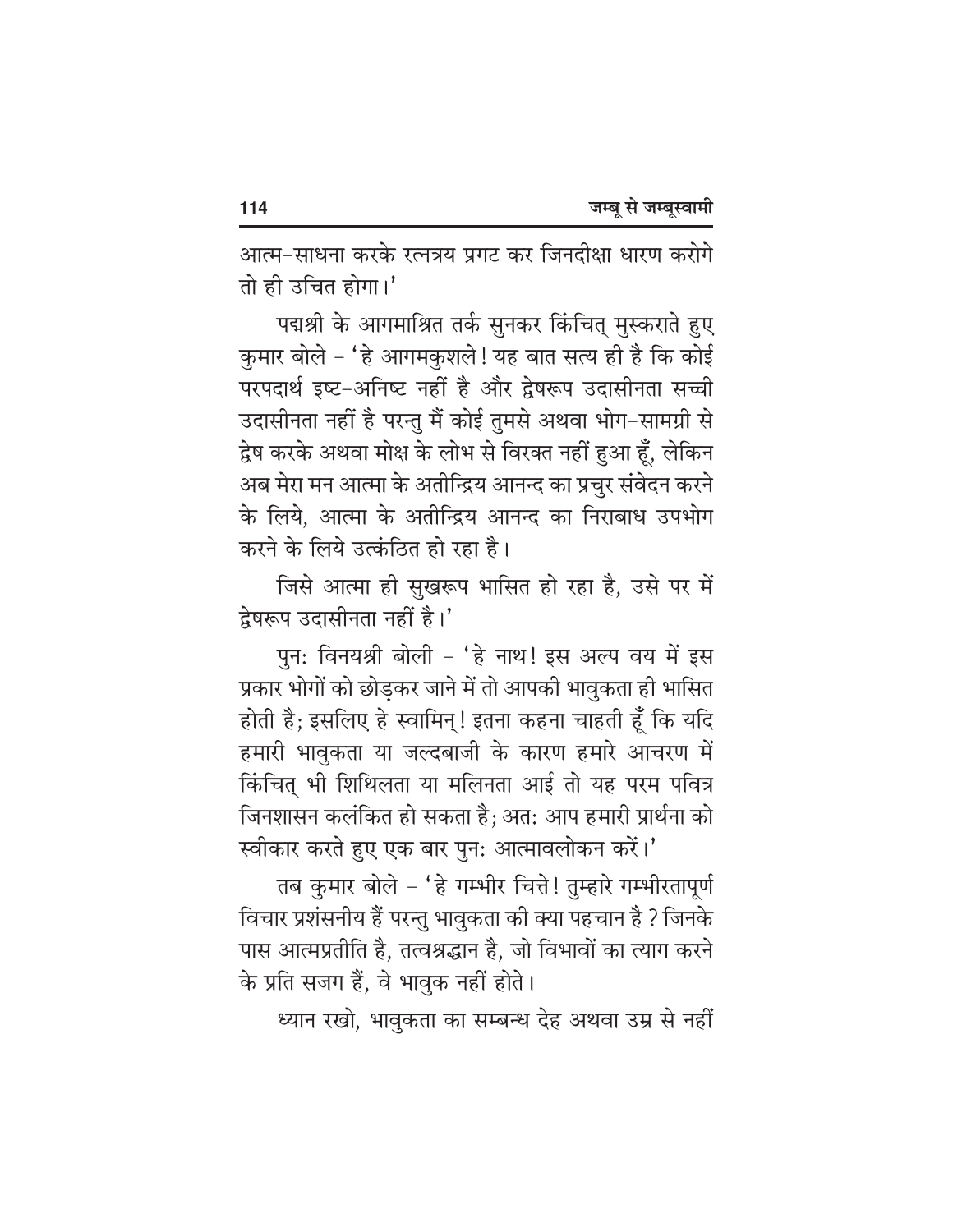है। एक आठ वर्ष का बालक यदि आत्मानुभवी है, आत्मज्ञानी है तो वह भी गम्भीर है, भावुक नहीं है और यदि साठ वर्ष का व्यक्ति भी तत्त्वज्ञानी नहीं है तो वह भी भावुक हो सकता है।'

तब रूपश्री तुनककर अन्य रानियों से बोली – 'तुम लोगों को क्या हो गया है ? क्या तुमने तत्त्वचर्चा करने के लिए ही विवाह किया है ?'

यह कहते-कहते उसकी आँखों में आँसू भर आये, वह पुन: बोली - 'जरा स्वामी को दृष्टि उठाकर हमारे आकर्षक सौन्दर्य को देखने तो दो। सब विराग की बातें भूल जायेंगे।'

रूपश्री आकृलित स्वर में कॉॅंपती-सी सह पत्न्यों से बोल रही थी - 'अरे रे! धिक्कार है तुम्हारे पत्नीत्व को! क्या तुम वैराग्य की बातें करके स्वामी को मुनि दीक्षा लेने का आमन्त्रण नहीं दे रहीं हो ? अरे ! क्या पति को अपनी ओर आकर्षित करना इतना कठिन है ? नहीं, नहीं, हम उन्हें राजी कर लेंगे।'

रूपश्री ने पतिदेव से कहा – 'हे स्वामिन्! अब वैराग्य की बातें छोड़ो, अभी आप हमारे प्राणाधार हैं। हम अभी आपको वन में नहीं जाने देंगे, दीक्षा नहीं लेने देंगे। प्राणनाथ ! आप अभी दीक्षा लेने का विचार चित्त से निकाल कर हमें उपकृत कीजिए।'

रूपश्री, जम्बूकुमार के संसार से विरक्त चित्त को अपनी ओर आकर्षित करने के लिए तथा जीवनपर्यन्त अपने दाम्पत्य जीवन को सुखद बनाये रखने के लिए अपनी बुद्धि के अनुसार नाना प्रकार से अश्लील चेष्टायें करती है तथा अपने यौवनजनित मांसल गुप्त अङ्गोपाङ्गों के सौन्दर्य को प्रदर्शित करते हुए कुमार के मन को मोहित और कामुक करने की चेष्टायें करती हैं परन्तु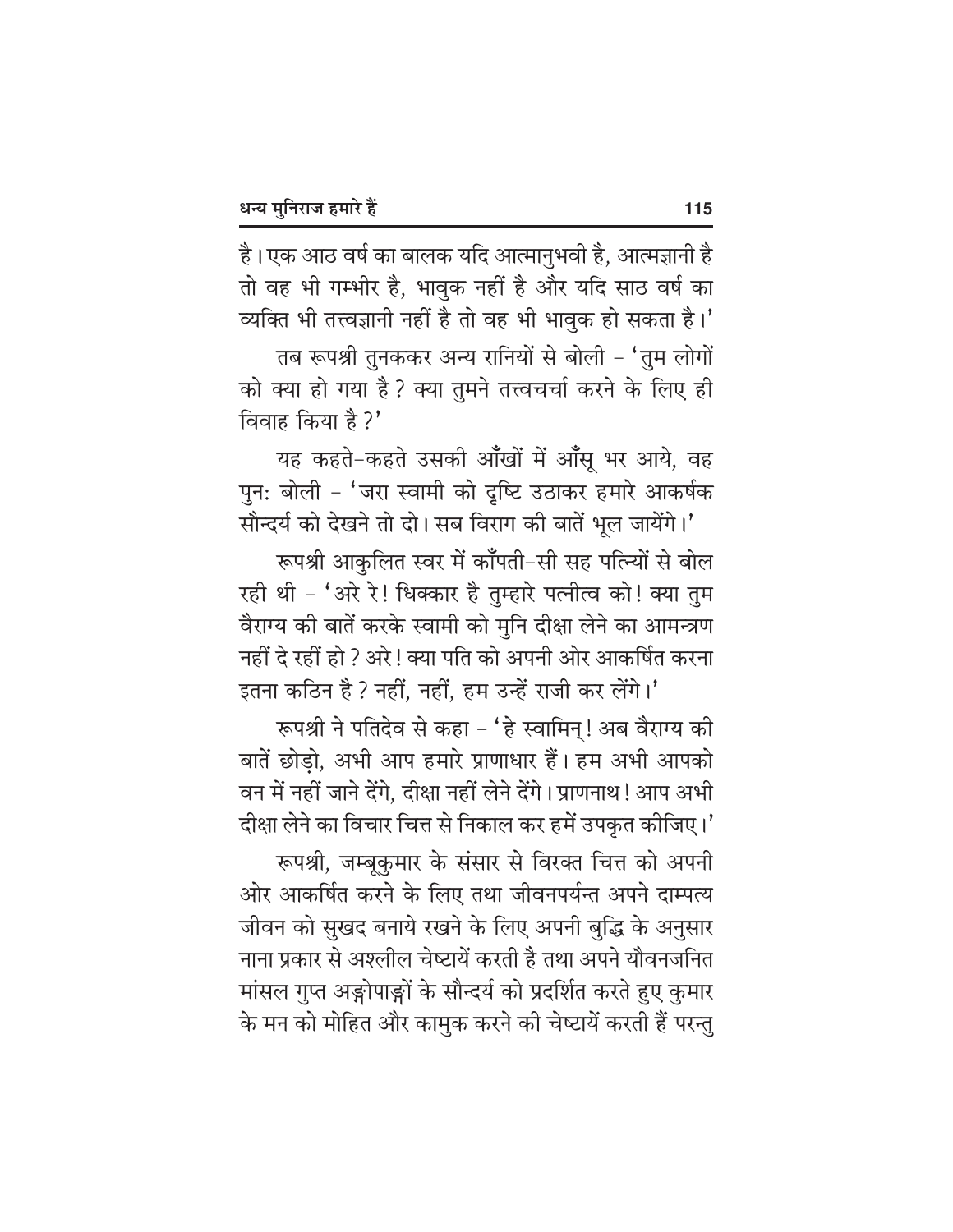वैराग्यरस से भरे कुमार अपने सङ्कल्प से टस से मस नहीं होते। जिन अंगों की उपमा कवि कंचन कलशों से देते हैं. वे विरक्त चित्त जम्बकुमार को माँस के लोथडे नजर आते हैं। भला उन्हें अपने पक्के इरादे से कोई कैसे डिगा सकता है ?

जम्बूकुमार को इस प्रकार संसार के क्षणिक सुखाभासों से विरक्त देखकर दीर्घ श्वांस छोड़ती हुई और नकली हंसी हंसती हुई लज्जा को ताक में रखकर तीखे व्यंग बाणों से कुमार के हृदय को भेदने के लक्ष्य से कनकश्री अपनी सह पत्नियों से बोली -'ये अपने तिरछी निगाहों के नुकीले बाण और अंग प्रदर्शन की चेष्टाओं के मदन बाण व्यर्थ ही खो रही हो।

अरे ! जिस तरह अंधे पुरुषों को नृत्य कला निरर्थक है और बहरों को सङ्गीत सुनाना व्यर्थ है, वैसे ही जम्बूकुमार पर इन

कामुक हाव-भावों का कुछ भी प्रभाव पड़नेवाला नहीं है। ये जम्बूकमार निपट भोले हैं, आठ-दस वर्ष के बालक जैसी अपरिपक्व बुद्धिवाले ना समझ हैं। इनके आगे कुछ भी हरकत करना या कहना भैंस के आगे बीन बजाने जैसा है।'

पद्मश्री बोली - 'अरे! ऐसा कुछ नहीं है। कुमार सब समझते हैं परन्तु इन्होंने सुन रखा है कि मोक्षसुख ही एकमात्र निराकुल सुख है, सच्चा सुख है। बस, इस कारण ये उसके पीछे पड़कर अप्सराओं जैसी पत्नियाँ एवं स्वर्ग जैसे सुखों की उपेक्षा कर रहे हैं। कहते हैं, तत्पश्चरण का फल मोक्ष है; इसलिए मुनिधर्म अङ्गीकार करूँगा। जबकि यह भी पता नहीं कि मोक्ष होता भी है या नहीं ?'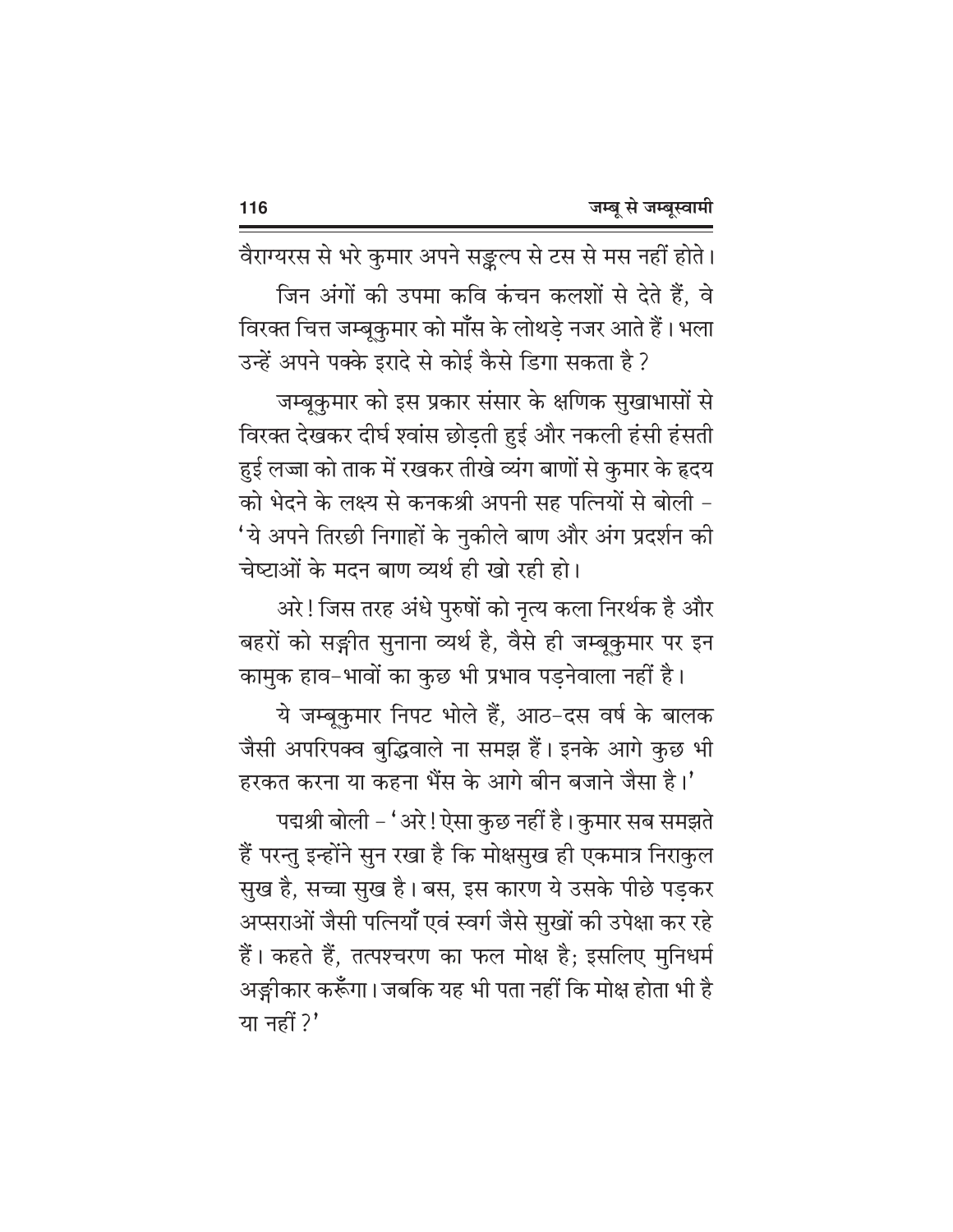ऐसे लोगों पर यह कहावत चरितार्थ होती है कि 'एक छोड दो को जो धावै, दो में से एक हू न पावै', इस लोक में ऐसी सम्पत्ति, ऐसे आज्ञाकारी सेवक, सब तरह के ठाट-बाट जो देवताओं को भी दुर्लभ हैं, उन्हें छोड़कर दीक्षा लेने में क्या समझदारी है ? - कुछ समझ में नहीं आता।'

पत्नियों की इस प्रकार की चर्चा सुनकर जम्बुकुमार ने सोचा - 'ये चारों पत्नियाँ यद्यपि मेरे गुणों से, योग्यता से और सभी प्रकार को सामर्थ्य से पूर्ण प्रभावित हैं, तथापि अप्रत्यक्ष रूप से मुझे कामुक बनाने या मेरी वासनायें जगाने या मुझे उत्तेजित करने की भावना से मुझे अँधा, बहरा एवं भोला कह रही हैं तथा कंचन कामनियों में स्वर्ग और मोक्षसुख दिखाकर इसी में रिझाने के लिए प्रयास कर रही हैं; अत: प्रत्युत्तर में मुझे इन्हें यथार्थता का ज्ञान करा देना ही चाहिए।'

- ऐसा सोचकर जम्बूकुमार ने कहा - 'हे मृगनयने! तुम कुछ भी कहो! कैसी भी कामोत्तेजक बात करके कामवासना हेतु उकसाने की कोशिश करो। मैं विषयासक्त होकर, कामदेव के वशीभूत होकर इस संसाररूप दु:खद महासागर में पड़कर अपनी अमूल्य मनुष्य पर्याय बर्बाद नहीं करूँगा।

हे भावनी! रति सुखाभ्यास के लोभ में मैं उस भ्रमर के समान विनाश को प्राप्त नहीं होऊँगा. जो गन्ध के लोभ में कमल पॉॅंखुड़ियों में बन्द होकर अपने प्राण दे देता है।'

कुमार पुन: बोले – 'हे विह्वल चित्ते ! तुम्हारी बातों से तुम्हारे तीव्र मोह का उदय भासित होता है। तुम्हें आनन्दमयी आत्मा की बात नहीं सुहाती, जबकि ऐसी ही चर्चा रत्नत्रय का कारण है।'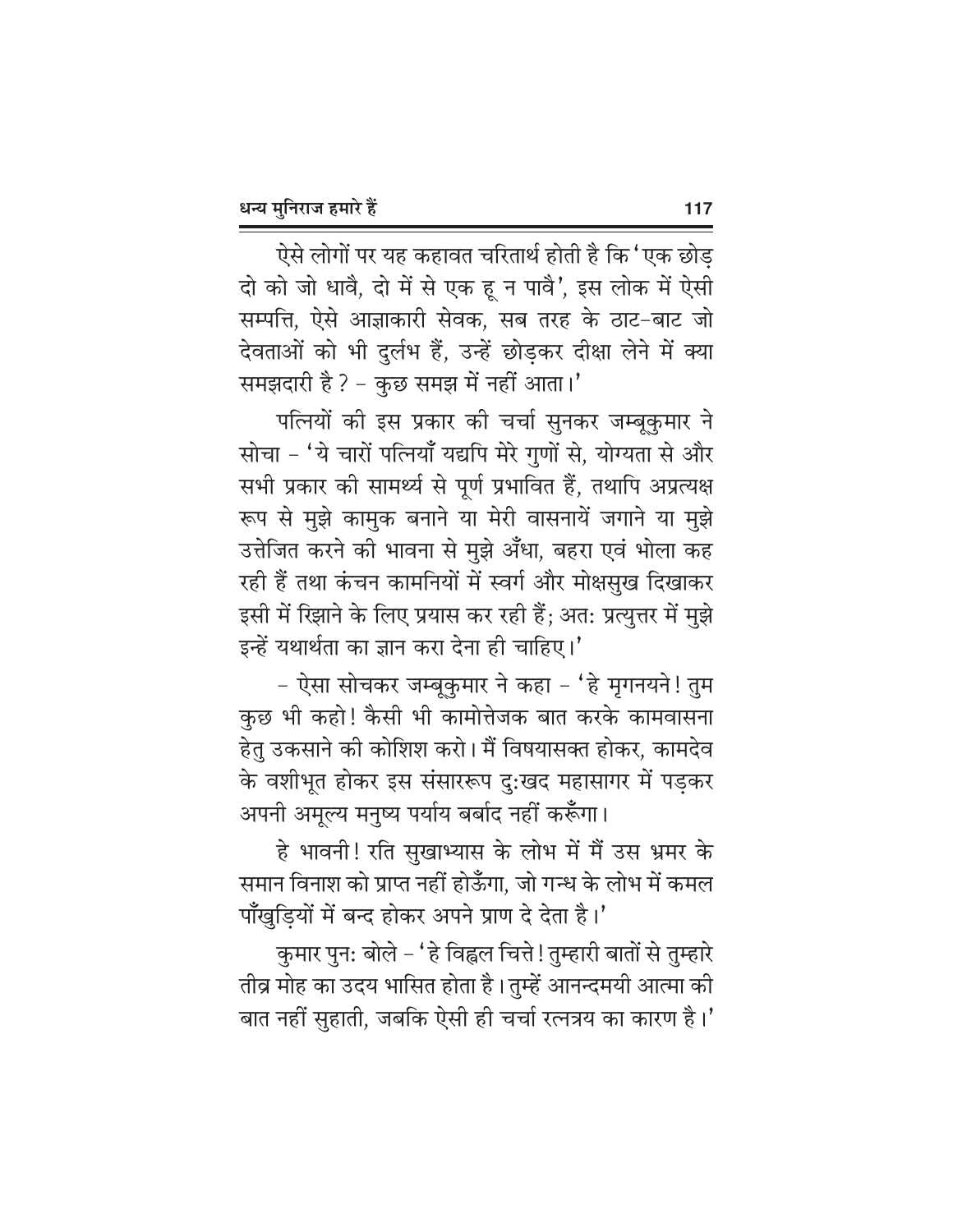तुम जरा सोचो - 'यह भव तुम्हें भव बढ़ाने के लिए मिला है या अनन्त भवों का अभाव करने के लिए मिला है ? जहाँ तक विषय-भोगों की बात है, सो इन्हें हमने कब नहीं भोगा ? अरे! पापी से पापी प्राणी भी जिसे भोगने के बाद पछताते हैं। अपने को निंद्य अनुभव करते हैं – ऐसे पंचेन्द्रिय के भोगों की कल्पना में तुम अनुरक्त हो!'

तब विरक्त-चित्त से तीनों रानियाँ बोलीं - 'नहीं स्वामिन्! नहीं, हमसे ये दु:ख तो नहीं सहे जायेंगे पर.....।'

अपने पक्ष को आगम के उदाहरणों से पुष्ट करते हुए रूपश्री बोली – ' हे नाथ ! क्षमा करें, मेरा अभिप्राय आपको ठेस पहुँचाने का नहीं है, लेकिन एक बात मैं अवश्य पूछना चाहती हूँ कि तीर्थङ्कर एवं चक्रवर्ती आदि ने भी तो विवाह किये थे, उन्होंने भी तो गृहस्थाश्रम में रहकर आत्महित किया था; उसी प्रकार यदि हम भी गृहस्थधर्म अपनाकर आत्महित करें तो क्या यह अनुचित है ?'

कुमार बोले - 'हे नम्रचित्ते ! अपने परिणामों की बात वे ही अनुभव कर सकते हैं, जिन्होंने अपने परिणामों के योग्य कार्य किया, लेकिन मेरा मन इस विषयभोगों को स्वीकार नहीं कर पा रहा है। मुझसे अब विलम्ब सहा नहीं जाता है। मैं तो शीघ्र ही शाश्वत् सुख को प्राप्त करना चाहता हूँ।'

तब विनयश्री बोली - 'हे नीतिज्ञ पुरुष! आज ही तो आपने हम सबके साथ परमेष्ठी की साक्षी में पाणिग्रहण किया है, वहाँ आपने जीवनपर्यन्त हमारे संरक्षण एवं भरण-पोषण का वचन हमको दिया है। अत: हे स्वामिन्! आपका यह कर्तव्य है कि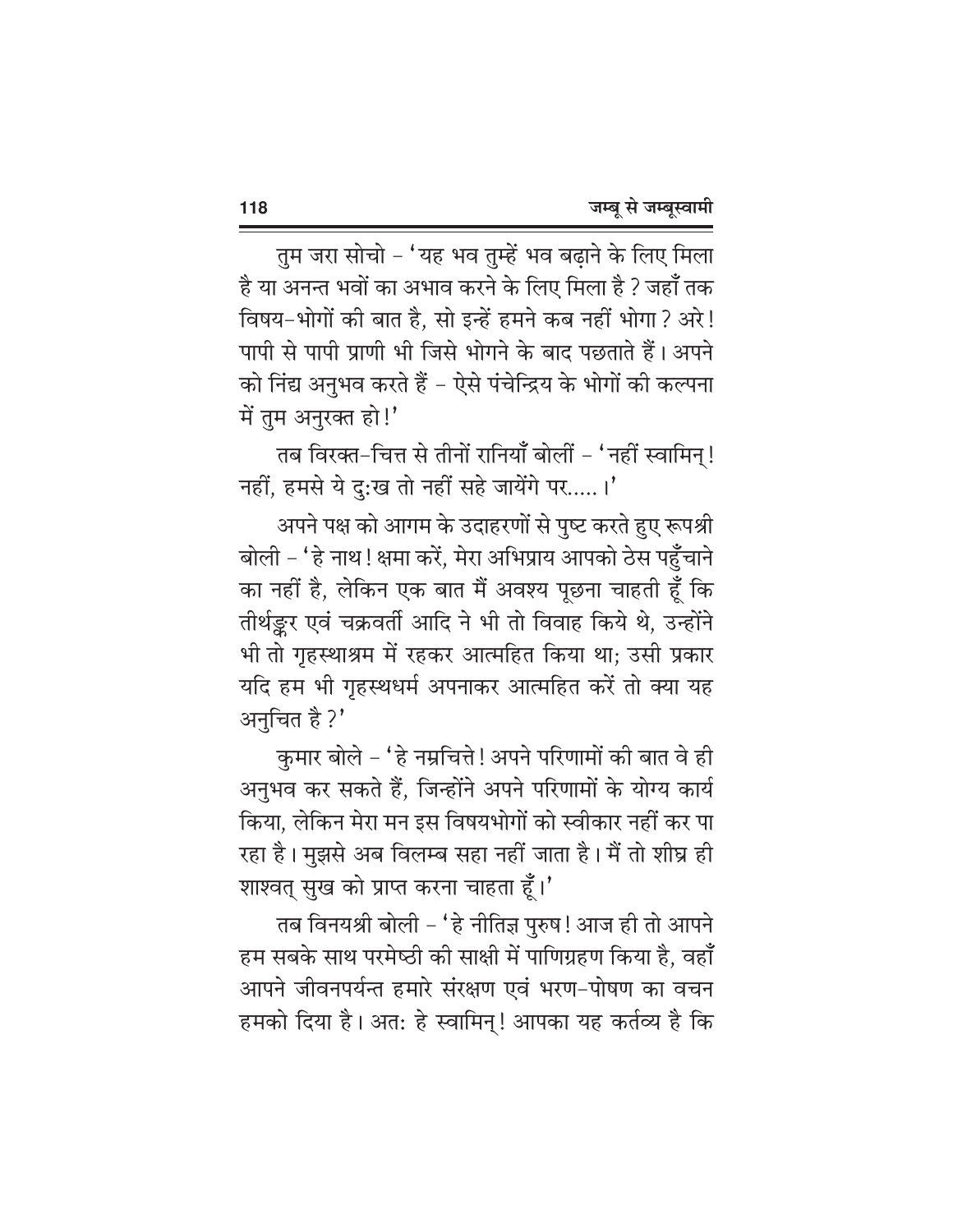आप माता-पिता की सेवा करते हुए एवं हमारा संरक्षण करते हुए गृहस्थधर्म का पालन करें तथा साथ में आत्महित भी करें।

यदि आप इतने जल्दी सप्तपदी में दिये गये वचनों का उल्लंघन करेंगे तो लोग आपके बारे में क्या सोचेंगे ? और क्या हम चारों इतने अभागी हैं कि हम एक दिन को भी आपके प्रेम के पात्र भी न बन सकें ? क्या आपका हमारे प्रति किंचित् भी कर्तव्य नहीं है ? हे स्वामिन्! कृपया हमारी ओर देखिए एवं गम्भीरतापूर्वक विचार कीजिए। आप तो चरमशरीरी हैं, किन्तु हमें तो इस भव से मुक्ति नहीं है।'

आँखों में आँसू भरकर वह बोली - 'हे नाथ! अब आप ही बताइये कि हम क्या करें ?'

जम्बुकुमार बोले – 'हे भद्रे ! जब मैंने तुम्हें सप्तपदी में सात वचन दिये थे, तब उन वचनों में इतना आशय तो अनुक्त रूप से गर्भित ही था कि - मुनिदीक्षा अथवा समाधिमरण के परिणाम उत्पन्न नहीं होने तक मैं तुम्हारी रक्षा करूँगा।अब मेरे जैनेश्वरी दीक्षा धारण करने के परिणाम हो गये हैं; अत: उन वचनों के अनुसार भी अब मैं तुम्हें दिए वचनों से मुक्त हूँ और लोक-नीति एवं आगम की मर्यादा का भी मैंने उल्लंघन नहीं किया है क्योंकि ये संकल्प सशर्त ही होते हैं तथा अपने कर्तव्य से भी मैं भलीभाँति परिचित हूँ। लोक में आत्महित से बढ़कर और कोई कर्तव्य नहीं है।'

तब अत्यन्त विनम्रतापूर्वक विनयश्री बोली - 'हे नाथ! आपका कहना सही है, परन्तु यदि हम कुछ दिन भाई-बहन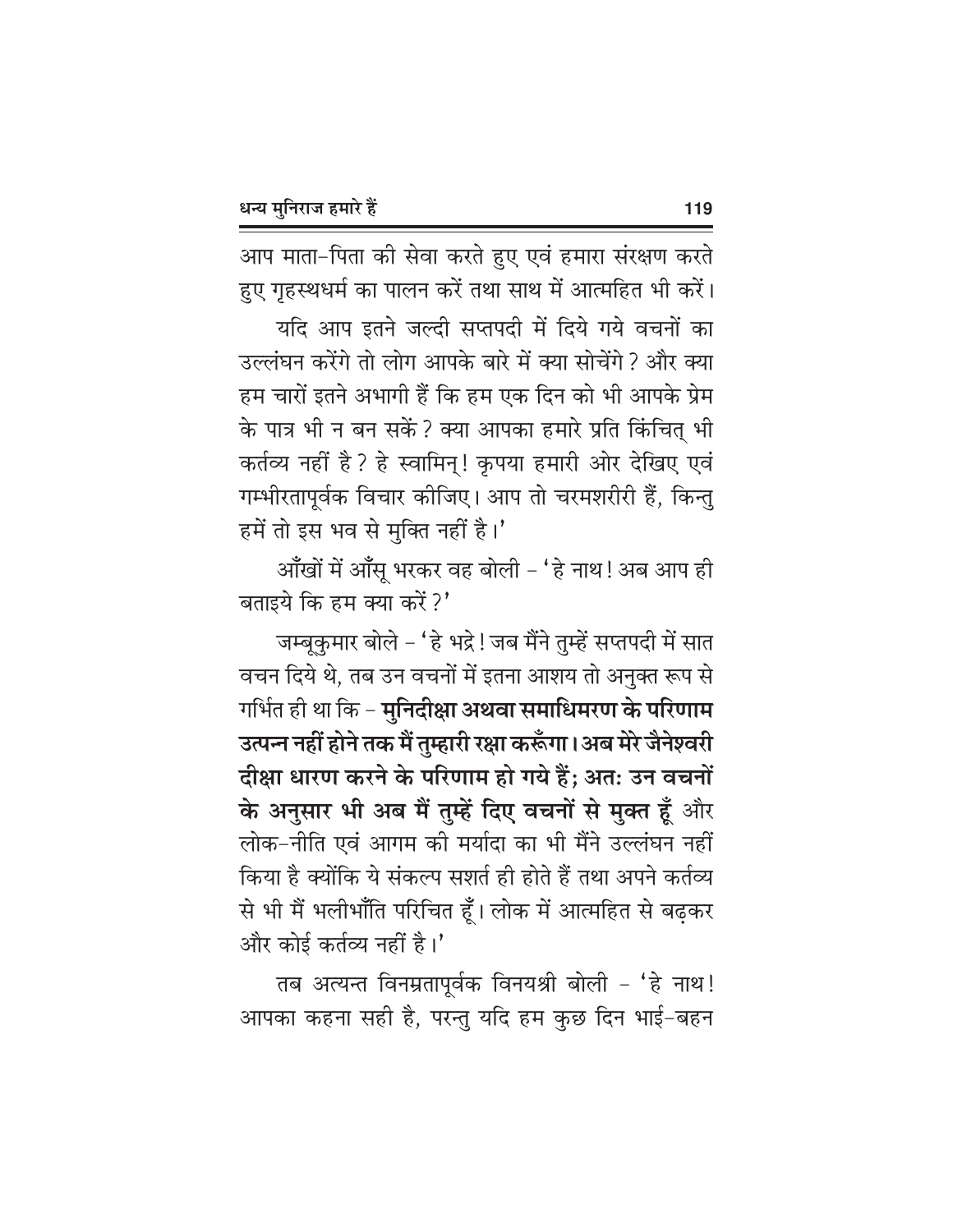जैसे पवित्र प्रेम के साथ रहकर आत्महित करें, तब तो आपको आपत्ति नहीं होनी चाहिए।'

जम्बूकुमार बोले - 'हे आर्ये! निश्चित ही तुम्हारे परिणाम अध्यात्मरस में भीगे हैं, इससे पता चलता है कि – तुम्हें आत्महित की तीव्र अभिलाषा है। तुम्हारे ये मंगलमयी परिणाम फलीभूत हों परन्तु घर में रहकर यह सब धर्म साधन की बात करना तो राग पुष्टि का बहाना खोजना है।

तुम ऐसा अन्याय मेरे साथ क्यों कर रही हो, तुम तो पत्नी हो, तुम्हें तो पति को पतन से बचाकर पति के उत्थान एवं हित की रक्षा करना चाहिए। तुम्हीं कहो, मैं जितने काल तक गृहस्थ जीवन में रहूँगा, उतने काल तक मैं प्रचुर स्व-संवेदन से वंचित रहूँगा या नहीं ? प्रत्येक क्षण होनेवाली असंख्यात गुणी निर्जरा से भी मैं वंचित रहूँगा या नहीं ? आत्मा के अतीन्द्रिय आनन्द के निराबाध सुख से मैं वंचित रहूँगा या नहीं ?

क्या तुम मुझे उदास व घुटता हुआ देख सकोगी ? क्या तुम मुझे मेरा आत्मिक इन्द्रियातीत आनन्द दे सकोगी ? क्या तुम मुझे क्षण–क्षण में गृहस्थी की आकुलता–व्याकुलता में झुलसता हुआ देख सकोगी?'

उत्तर में चारों पत्नियाँ एक साथ बोलीं – 'नहीं, कदापि नहीं नाथ ! हम आपको आत्मसन्मुख होने में बाधक बनकर तो जीवित रहने की भी कल्पना नहीं कर सकते हैं।'

रूपश्री बोली - 'आप तो हमारे प्राणाधार हो, हमारे प्राणों की रक्षा कीजिए. हम आपके बिना जीवित नहीं रह सकेंगीं।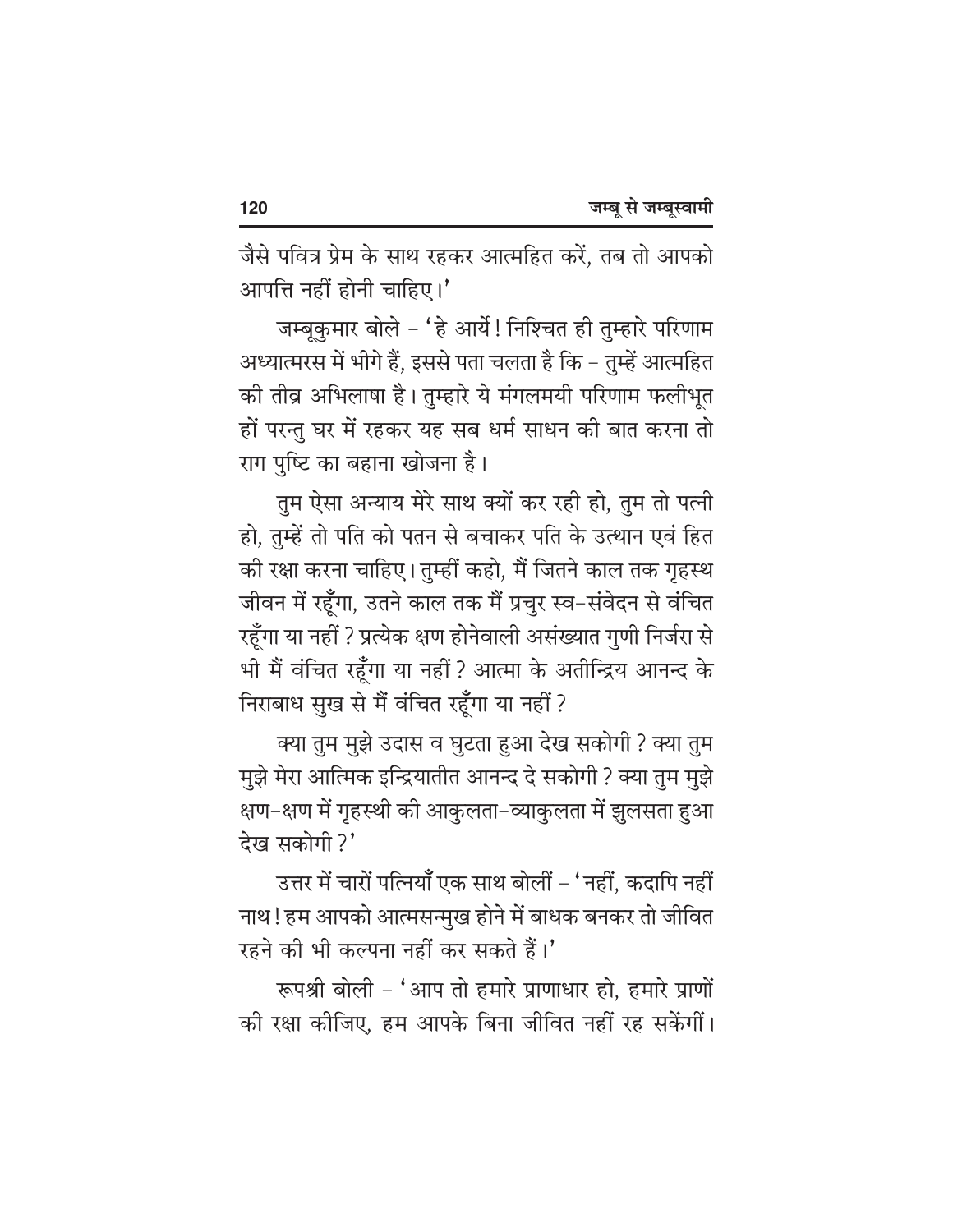हमने आजीवन आपकी ही शरण ग्रहण कर आपके चरणारविन्द में ही रहने की प्रतिज्ञा की है। हे स्वामिन्! हम पर अनुग्रह कीजिए।'

जम्बुकुमार बोले - 'इतना तो तुम जानती ही हो कि -समस्त द्रव्य स्वतन्त्र हैं, किसी भी द्रव्य को किसी अन्य द्रव्य की आधीनता या अपेक्षा ही नहीं है, ऐसी स्थिति में क्या ये पराधीनता के विकल्प झूठे नहीं हैं ?

हे भद्रे! क्या तुम्हें ये स्त्री पर्याय के दु:ख अच्छे लगते हैं ? जब तुमने जिनशासन पाया, मङ्गलमयी वीतरागी वाणी पाई, सच्चे देव-शास्त्र-गुरु पाये, साक्षात् गुरुओं का समागम पाया और ऐसे उत्तम संस्कार पाये, फिर भी तुम्हें ये पराधीनता मिटाने का भाव नहीं आता है ? अब तो स्वाधीनता का अनुभव करो और निरपेक्ष होकर आत्मा का अनुभव करके इस स्त्रीपर्याय को छेदकर मुनि दीक्षा के योग्य पुरुष पर्याय प्राप्त कर मुनिधर्म धारण करके सिद्धालय में वास करने का पुरुषार्थ करो।'

बात काटते हुए कनकश्री बोली - 'परन्तु स्वामिन् ! हमको त्रतों का अभ्यास करने के लिए भी तो कुछ समय दीजिए।'

जम्बूकुमार ने कहा – 'जब तीव्र वैराग्य के परिणाम हों तो व्रतादि का अभ्यास तो स्वत: हो जाता है। पृथक् से अभ्यास की किंचित् भी आवश्यकता नहीं पडती। इसलिए असार संसार का स्वरूप समझकर स्वरूप में सावधान हो जाओ. यही मोक्षमार्ग का अभ्यास है।'

इस प्रकार परस्पर संवाद करते हुए आधी रात कब/कैसे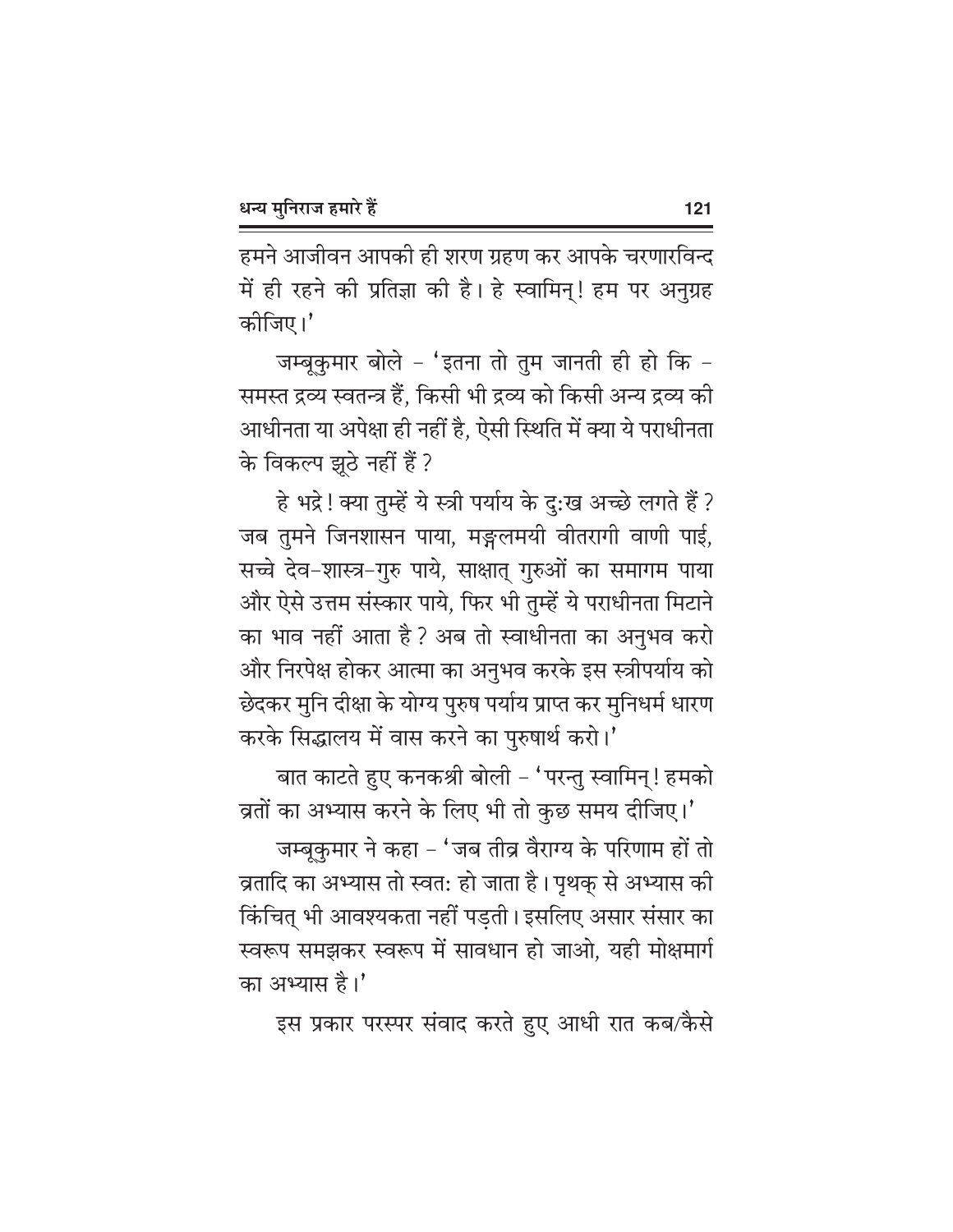बीत गई, पता ही नहीं चला। फिर भी राग और विराग के बीच बातचीत का लम्बा सिलसिला चलता ही रहा।

## 经合金

जम्बूकुमार और चारों वधुओं में परस्पर बातें हो रही थीं, उसी समय माताजी, पुत्र और वधुओं के अनुराग में आकुलित हो आँखों में आँसू भरे कुमार के शयन कक्ष के बाहर यहाँ-वहाँ घूम रही थीं, घूमते हुए भावुकतावश आँचल में अपना मुँह ढककर जोर-जोर से रो पड़ीं और फिर विह्वल स्वर में परोक्ष में ही प्रलाप करती हुई जोर से बोलीं - 'हे कुमार! तुम इतने कठोर क्यों हो गये हो ? कुछ समय के लिए तो इन वधुओं की ओर देखो! क्या तुम हम लोगों को दु:खी करके प्रसन्न रह सकोगे ? क्या तुम्हारा ये कर्तव्य नहीं है कि यथायोग्य रीति से गृहस्थ-धर्म को पालते हुए हम सबका संरक्षण करो? और अन्त में हमारा समाधिमरण सम्पन्न कराओ। हे पुत्र! हमारी इस जर्जर देह की ओर देखो और सन्निकट आती हुई मृत्यु की ओर देखो, हमें स्थितिकरण कराने में तुम ही समर्थ हो, अत: कुछ दिन तो रुको।'

माता का रुदन सुनकर जम्बूकुमार एवं चारों वधुयें दौड़ी-दौड़ी बाहर आईं और जम्बूकुमार बोले - 'हे माँ! आप इतनी दु:खी क्यों हो रही हो ? आप तो शास्त्राभ्यासी हो। धैर्य धारण करो ! शान्त चित्त से सोचो ! संसार में विषय-कषायों में रचे-पचे रहनेवाले कितने सुखी हैं ? यदि संसार में सुख होता तो शान्तिनाथ, कुन्थुनाथ व अरनाथ तीर्थङ्कर तो तीन-तीन पदवियों के धारक थे. उन्होंने दीक्षा क्यों ली?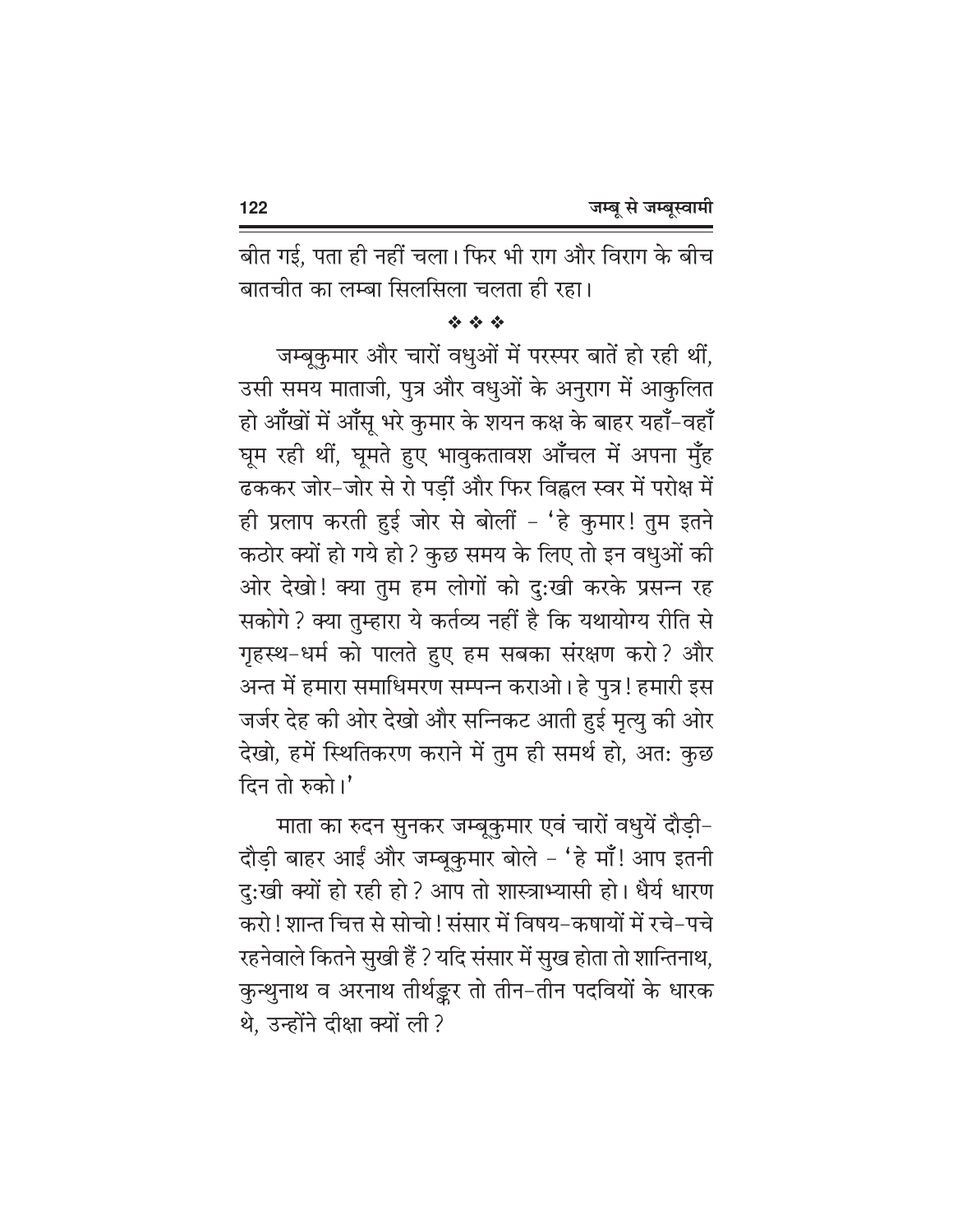उपसर्गजयी मुनिराज सुकुमाल के पिताजी, सुकुमाल का जन्म होते ही तत्काल दीक्षित क्यों हो गये थे? क्या उनका कर्तव्य नहीं था कि बालक को बडा हो जाने तक घर में रहते ?

आपके कुटुम्बीजन तो आपके साथ हैं हीं। घर में धन-धान्य की भी कमी नहीं है तथा जिनमन्दिर भी समीप में ही है, जहाँ पर निरन्तर गुरुओं का समागम उपलब्ध रहता है, जहाँ नित्य प्रति तत्त्वचर्चा हुआ करती है। आप बिल्कुल व्यथित न होओ और आत्महित में सावधान हो जाओ - यही मात्र हम सबका कर्तव्य है।'

अन्त में माता ने जम्बूकुमार के सामने एक समस्या यह रखी कि 'बेटा! तुम्हारे चले जाने से हमारी कुल-परम्परा का क्या होगा? तुम्हारे दीक्षित होते ही यह कुल समाप्त ही हो जायेगा ?'

जम्बूकुमार मन्द-मन्द मुस्कुराते हुए एवं माँ को समझाते हुए बोले - 'हे माँ! आपको ऐसा राग होना स्वाभाविक ही है, माता को अपने पुत्र से बहुत-सी आशायें होती हैं परन्तु हे माँ! आप ही सोचो – महावीर प्रभु अपने माता–पिता के इकलौते बेटे थे या नहीं ? क्या जिनशासन के माध्यम से उनका नाम पंचम काल के अन्त तक नहीं चलेगा ? भगवान वासुपूज्य, मल्लिनाथ, नेमिनाथ, पार्श्वनाथ भी बालब्रह्मचारी रहे तो क्या उनका नाम इस पृथ्वीतल पर जीवित नहीं है ?

सच पूछो तो आत्मशान्ति में डूबे हुए जीवों को कुल की परवाह ही नहीं होती, इसलिए हे माँ! आप कुल की एवं पीढ़ी की बात कहकर मुझे मुनिव्रत लेने से रोको मत, मुझे आशीर्वाद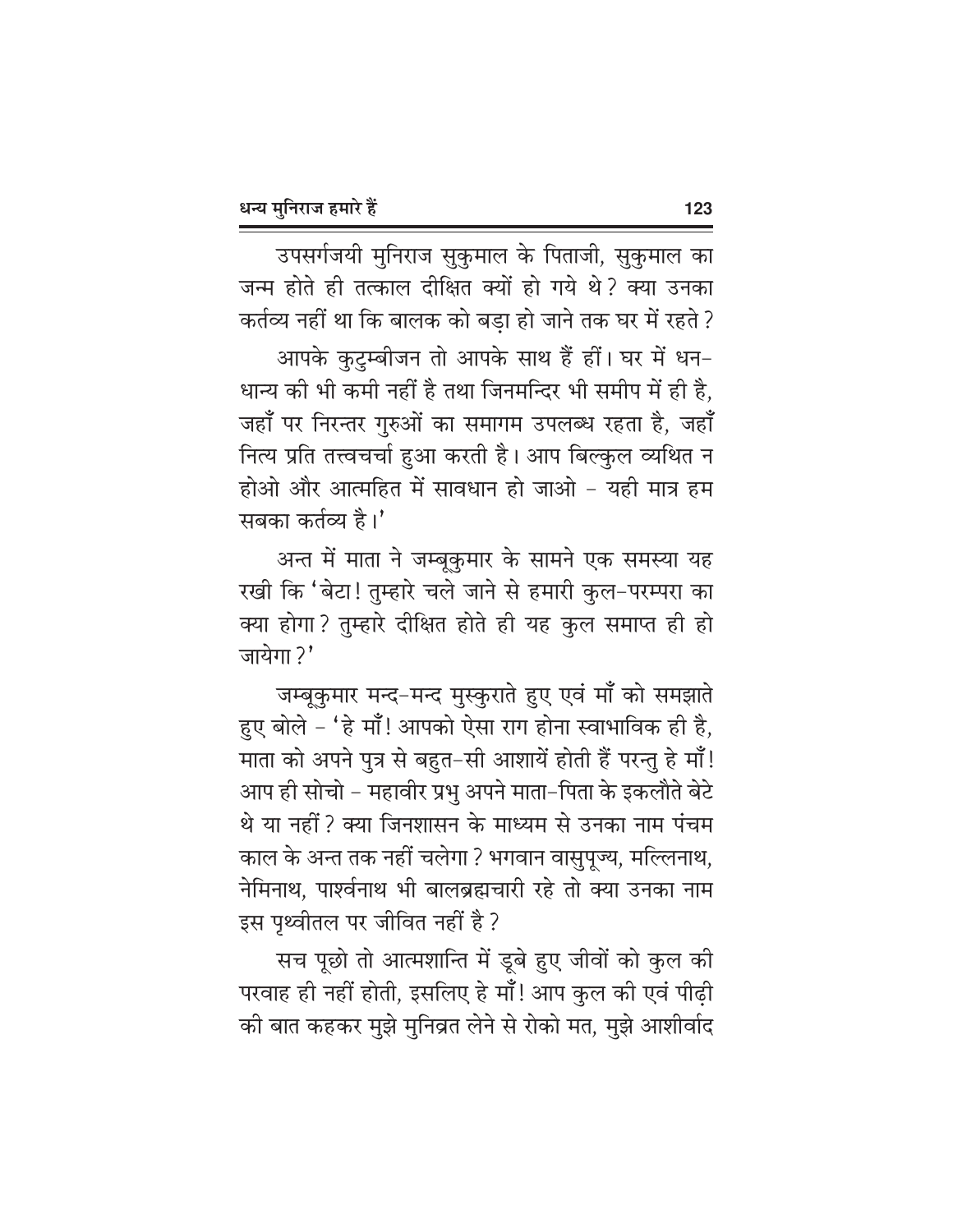दो कि आपके कोंख से जन्मा आपका पुत्र शीघ्र ही परमेष्ठी पद को प्राप्त करे।'

## 经合金

शादी के बाद प्रथम मिलन में ही जब जम्बुकुमार एवं उसकी चारों पत्नियाँ प्रेमालाप और पाँचों इन्द्रियों के विषय सम्बन्धी वार्ता को भूलकर तत्वचर्चा कर रहे थे, तभी राजकुमार विद्यच्चर ने चौर्यकला मात्र में कुशलता एवं सफलता पाने की नियत से सेठ अर्हदुदास के महल में प्रवेश किया। वहाँ जम्बुकुमार एवं वधुओं को अर्द्धरात्रि में भी जागते हुए एवं धार्मिक वार्तालाप करते देखा तो कौतूहलवश उनकी वार्ता सुनने वह किवाड़ों के पीछे छिपकर बैठ गया और सुनने लगा - 'यह कैसा आश्चर्य ? जगतजन तो प्रथम मिलन में प्रेमालाप करते हैं। इस जम्बुकुमार को यह क्या हो गया ? जो भोग के समय योग की चर्चा कर रहा है। राग के बदले वीतरागता की वार्ताएँ हो रही हैं। ये राज्य– वैभव, ये चार-चार सुन्दर देवांगनाओं जैसी पत्नियाँ, उनकी हाव-भाव पूर्ण चेष्टाएँ भी इसे अपनी ओर नहीं खींच पा रही हैं। इसका क्या कारण है ?'

ऐसे जिज्ञासाभाव से वह वहाँ बैठे-बैठे उनकी बातें सुनने लगा।

फिर वह अपने को धिक्कारता है - 'अरे! जिसके पास न्याय-नीति से उपार्जित धन-सम्पदा एवं भोग उपलब्ध हैं, वह तो उसकी ओर आँख उठाकर भी नहीं देख रहा और मैं परधन को लूटने की कला में निपुण होना चाहता हूँ, चोर बनना चाहता हूँ, जबकि मेरे पास भी धन को कोई कमी नहीं है। मुझे धिक्कार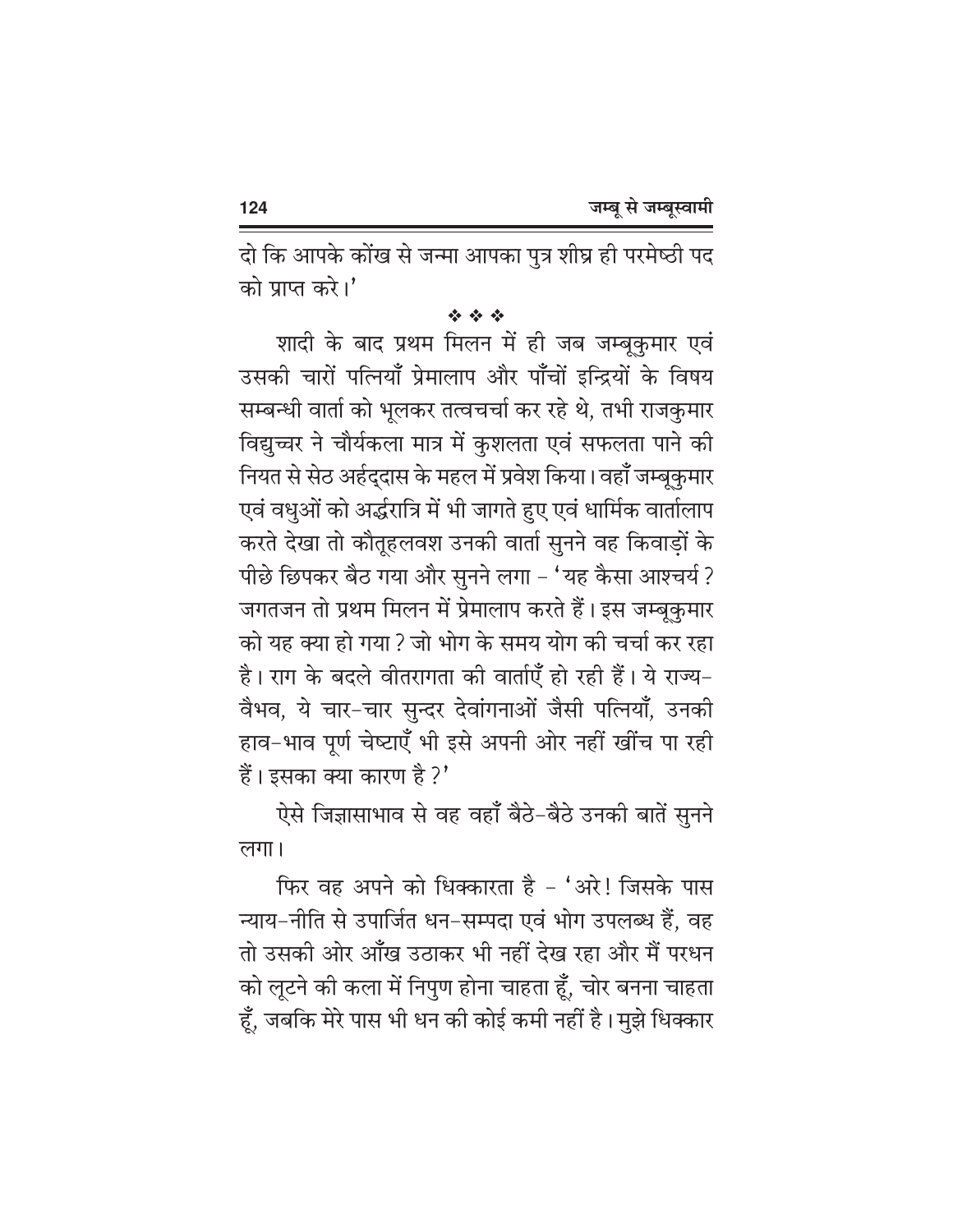है। आज से मैं भी इस चौर्य कर्म को सदा के लिए छोड़ता हूँ।'

ऐसे विचारों में मग्न जब विद्युच्चर, जम्बूकुमार के कक्ष की खिडकी के किवाडों के पीछे बैठा था। तभी जम्बकुमार की माँ जिनमती जो शयन कक्ष से बाहर घूम रही थी। वह देखती है कि यहाँ कोई व्यक्ति बैठा है। उसे देखते ही वह उसके पास पहुँचती है। विद्युच्चर ने तत्काल उठकर माता जिनमति के चरणों में प्रणाम किया और बोला – 'हे माँ! मैं विद्युच्चर हूँ, मैं चारी करने के विचार से आपके यहाँ आया था, मगर जम्बुकुमार एवं वधुओं की तथा उनकी आपकी चर्चा सुनकर अब मैंने चोरी करने का विचार छोड दिया है। अब तो मेरी भावना मात्र इतनी ही है कि एक बार आप मुझे जम्बूकुमार से मिला दीजिए। मैं आपकी भावना के अनुसार कुमार से मिलकर उन्हें कुछ समय तक और गृहस्थधर्म में रखने में सफल हो जाऊँगा। मुझे पूर्ण विश्वास है कि मैं उन्हें समझाकर घर में रहने को तैयार कर लूँगा।'

'अंधा क्या चाहे, दो आँखें' की नीति के अनुसार माँ अपनी मुराद पूरी होती जान विद्युच्चर को जम्बू से मिलाने को राजी हो गई।

माता जिनमति तो यही चाहती थी कि किसी भी प्रकार से पुत्र घर में रह जाये। एतदर्थ उन्होंने एकक्षण रुककर सोचा कि - विद्युच्चर को कुमार से कैसे मिलाया जाए ? सोचते-विचारते उनहें उपाय सूझा और माँ ने तुरन्त जम्बूकुमार के पास जाकर कहा - 'हे पुत्र! तुम्हारे मामा, जो कि बहुत दिनों से परदेश गए

हुए थे, आज वे आये हुए हैं और तुमसे मिलना चाहते हैं।' मुक्तिकान्ता के अभिलाषी जम्बूकुमार उदासचित्त से मामा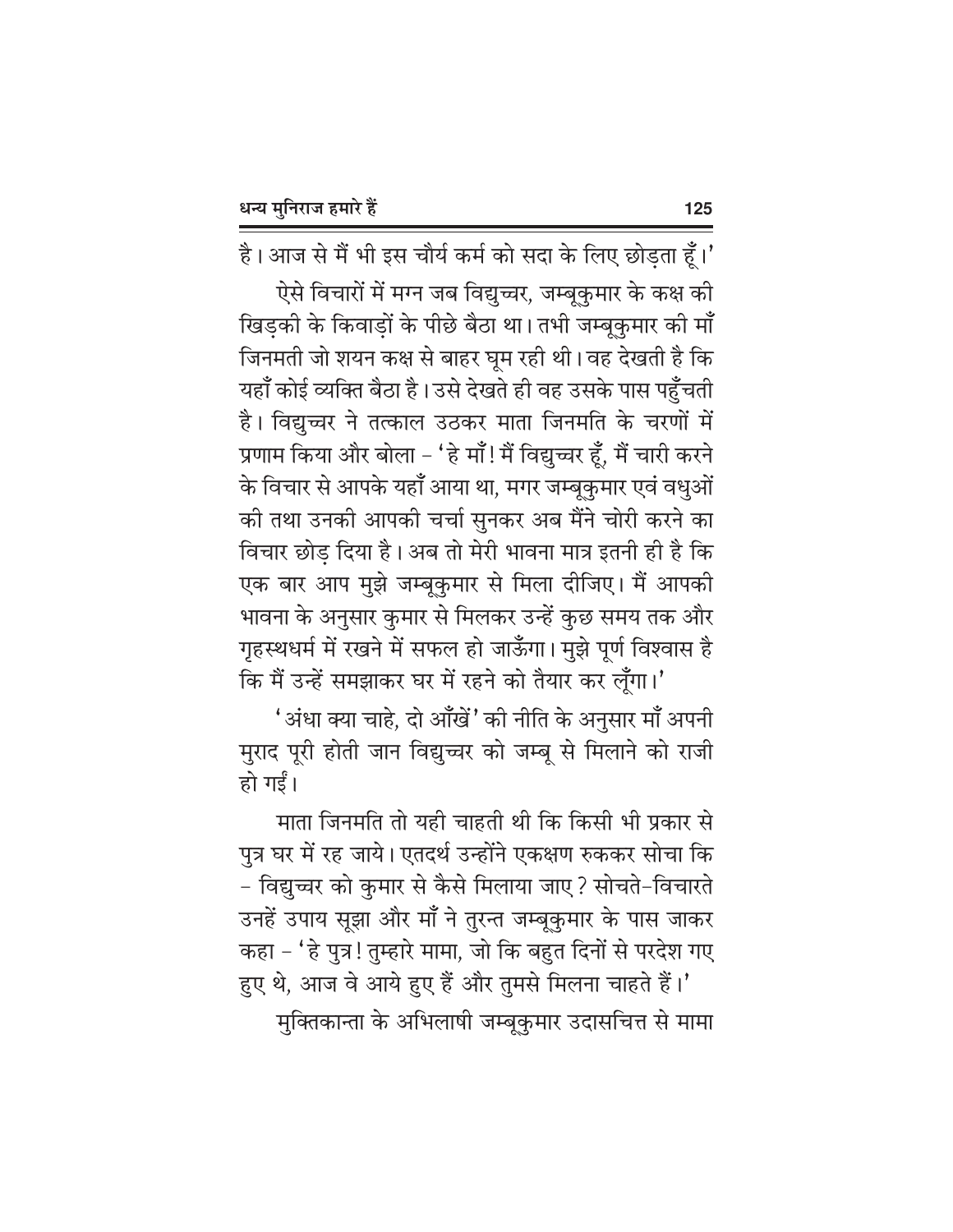विद्युच्चर के पास पहुँचे और बोले - 'हे मातुल! प्रणाम।' तभी छद्म मामा के रूप में विद्युच्चर ने अत्यन्त स्नेहमयी दृष्टि डालते हुए एवं कुमार को हृदय से लगाते हुए कहा – 'तुम साक्षात् कामदेव के अवतार हो, अपने वचनामृत से सज्जनों के कानों को तृप्त करनेवाले हो, परम विवेकी हो, तुम्हारा सौष्ठव शरीर, तुम्हारा पराक्रम प्रशंसनीय है। तुम्हारे गुणों का कहाँ तक कथन किया जाए?'

मैंने तुम्हारी माँ और मेरी बहिन जिनमती से सबकुछ सुन लिया है। तुम बचपन से बलवान और बुद्धिमान हो। धर्म के प्रति तुम्हारी लगन अद्भुत है, तुम संसार से विरक्त चित्त हो। तुम्हें देखकर बहिन जिनमती का कहना अक्षरश: सत्य भासित हो रहा है।

तुम सचमुच सौभाग्यशाली हो। तुम जैसे सांसारिक सुख अन्य किसी को भी मिलना अत्यन्त दुर्लभ है। जगत में जो पुण्यवान भी हैं, उनके पास भी तुम जैसा अखण्ड पुण्य नहीं है। अधिकांश तो ऐसे खण्डित पुण्यवाले होते हैं कि जिन्हें सर्व प्रकार की अनुकूलता एक साथ नहीं मिलती।

ऐसे लोगों के बारे में ही मानो यह कहावत प्रचलित है कि 'जब दाँत थे तो चबाने को चने तक नहीं मिले और जब नाना प्रकार के बहुमूल्य भोज्य पदार्थ उपलब्ध हुए तब खाने के लिए दाँत नहीं रहे।' तुम जैसी सर्व प्रकार की अनुकूलता तुम्हारे सिवाय अन्य किसी के भाग्य में नहीं है। अत: प्राप्त भोगों और अनुकूल संयोगों को मत ठुकराओ!

अरे ! जिन्हें वर्तमान में ही स्वर्गों जैसे सब सुख प्राप्त हैं, वे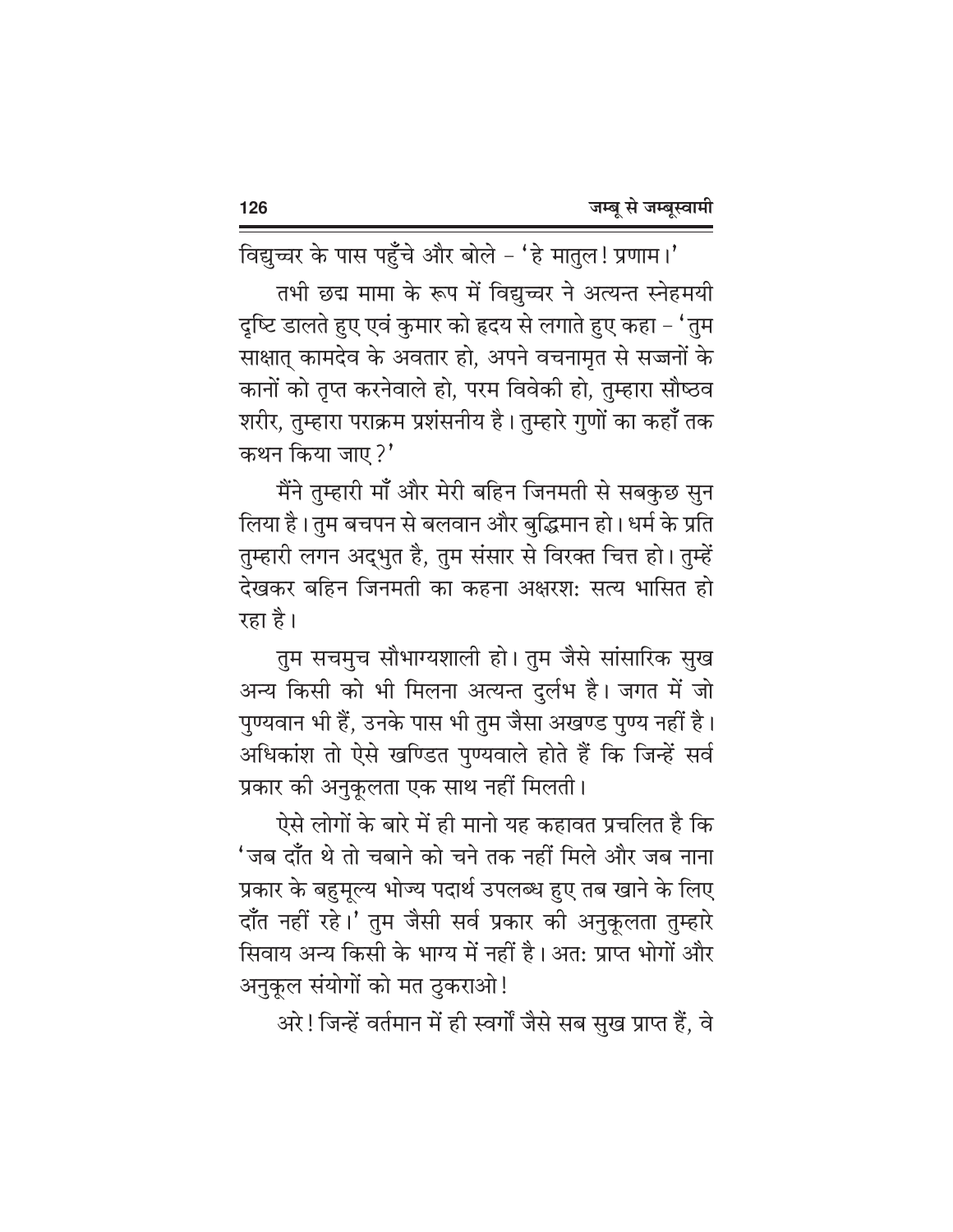भविष्य की आशा से तप द्वारा क्लेश करके भविष्य के काल्पनिक स्वर्ग-मोक्ष सुख पाने की भूल नहीं करते हैं। तुम भी सोचो! कायक्लेश करके अभी से शरीर को मत सुखाओ!

तुम्हारे प्रति विशेष अनुरागवश तुम्हारे कारण पूरा परिवार दु:खी है। तुम्हारे कारण ही तुम्हारी वे पत्नियाँ, जिन्होंने तुम्हारे लिए अपना सर्वस्व समर्पण किया है, जो तुम्हारे प्रेम की प्यासी है, तुम्हें अपना जीवनाधार समझे बैठीं हैं। वह माँ, जिसने नौ माह पेट में रखा, अठारह माह गोद में रखकर पाला-पोसा है, वह तुम्हारे स्नेह में पागल हुई जा रही है। अत: घर में ही रह कर धर्म साधन करो।'

इस प्रकार विद्युच्चर ने माँ जिनमती के मोह से भरी भावनाओं की पूर्ति करने के लिए जम्बूकुमार को दीक्षा से रोकने हेतु विषयसुख की महिमा मण्डित करने में कोई कसर बाकी नहीं रखी।

जम्बूकुमार की धार्मिक रुचि को ध्यान में रखते हुए आगे कहा कि - ' हे कुमार ! हे बेटे ! आपने श्री वीरप्रभु की दिव्यदेशना तो सुनी ही है। उसमें दो प्रकार के धर्म का वर्णन आया है। एक गृहस्थधर्म और दूसरा मुनिधर्म, तुम पहले गृहस्थधर्म का पालन करो। मुनिधर्म तो बहुत कठोर है, उसे पालना सरल नहीं है और फिर अभी तुम्हारी इतनी लघुवय है, कोमल शरीर है, तुम अभी से इतना कठोर कदम क्यों उठाते हो ? अभी तो खेलने-खाने के दिन हैं। प्रौढ होने पर धर्म धारण करना, फिर आपको कोई मना नहीं करेगा।'

तब जम्बूकुमार अत्यन्त मृदु शब्दों में बोले - "हे मातुल!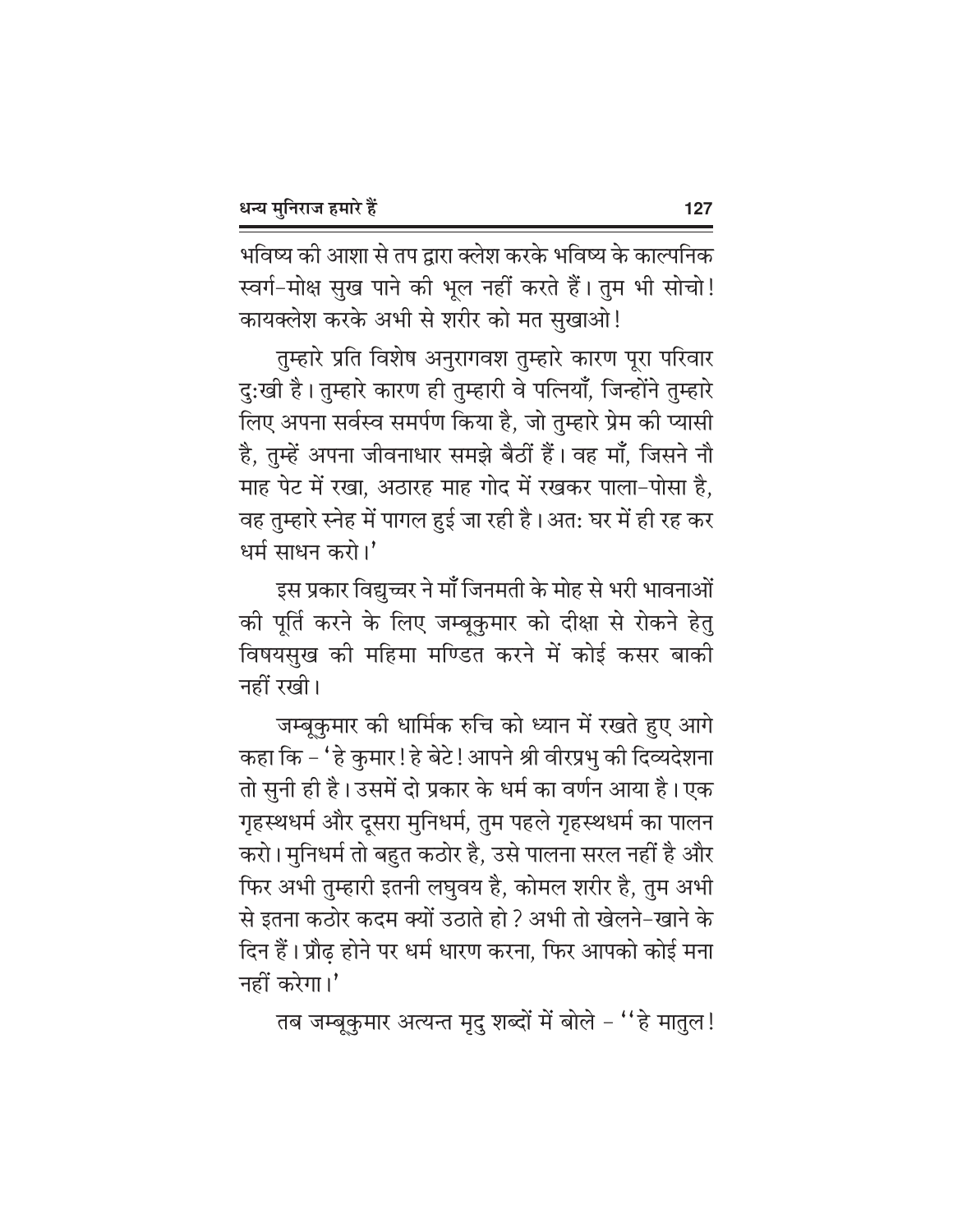व्यक्ति अनादि काल से पाप प्रवृत्ति में पड़ा होने से स्वभावत: ही पापी है, ऊपर से ऐसा ही उपदेश मिल जाय, तब तो 'गुरवेल और नीमचढी' कहावत चरितार्थ हो जायेगी। गुरबेल जो खरी स्वाद से कडवी, फिर नीम पर चढी तब तो पूछना ही क्या है ? अत: पापोदेश मत दो।

देखो, पापोपदेश देकर संसार मार्ग में लगाने वाले तो गली– गली में मिल जाते हैं। इसके विपरीत धर्मोपदेश देकर दु:खद संसार सागर में डूबने से बचानेवाले बड़े भाग्य से यदा–कदा ही दिखाई देते हैं। जो स्वयं धर्माचरण करे तथा दूसरों को धर्ममार्ग में लगायें - ऐसे व्यक्तियों का मिलना असम्भव नहीं तो दुर्लभ तो है ही। अत: धर्ममार्ग में लगाने की बात करो।

हे मामा! आप बहुत दिनों बाद मुझसे मिले हो और वह भी ऐसे प्रसङ्ग में, इसलिए मेरे ऊपर आपका अत्यन्त स्नेह होना स्वाभाविक ही है परन्तु हे मातुल ! आप भी जिनदेशना के जानकार हैं। यह भी आप जानते ही होंगे कि **मार्ग तो एक ही प्रकार का** है; संसारी जीवों की दशा को देखकर उसका निरूपण दो प्रकार से किया गया है। जिनके परिणाम अभी स्थिर होने में असमर्थ हैं और जो विषय-भोगों में रचे-पचे हैं; उन जीवों को आत्महित के साधन के लिए अणुव्रत आदि का उपदेश दिया गया है।

मैं तो पिछले दो भवों से मुनि होता रहा हूँ, इस कारण मेरे लिए मुनिव्रत कठिन नहीं है तथा मैं चरमशरीरी हूँ, मेरे तो इस भव में सम्पूर्ण कर्मों का क्षय होना ही है, फिर क्यों न मैं पंचेन्द्रिय के विशयों से विरक्त होकर मुनिव्रत धारण करूँ ? जो सकल-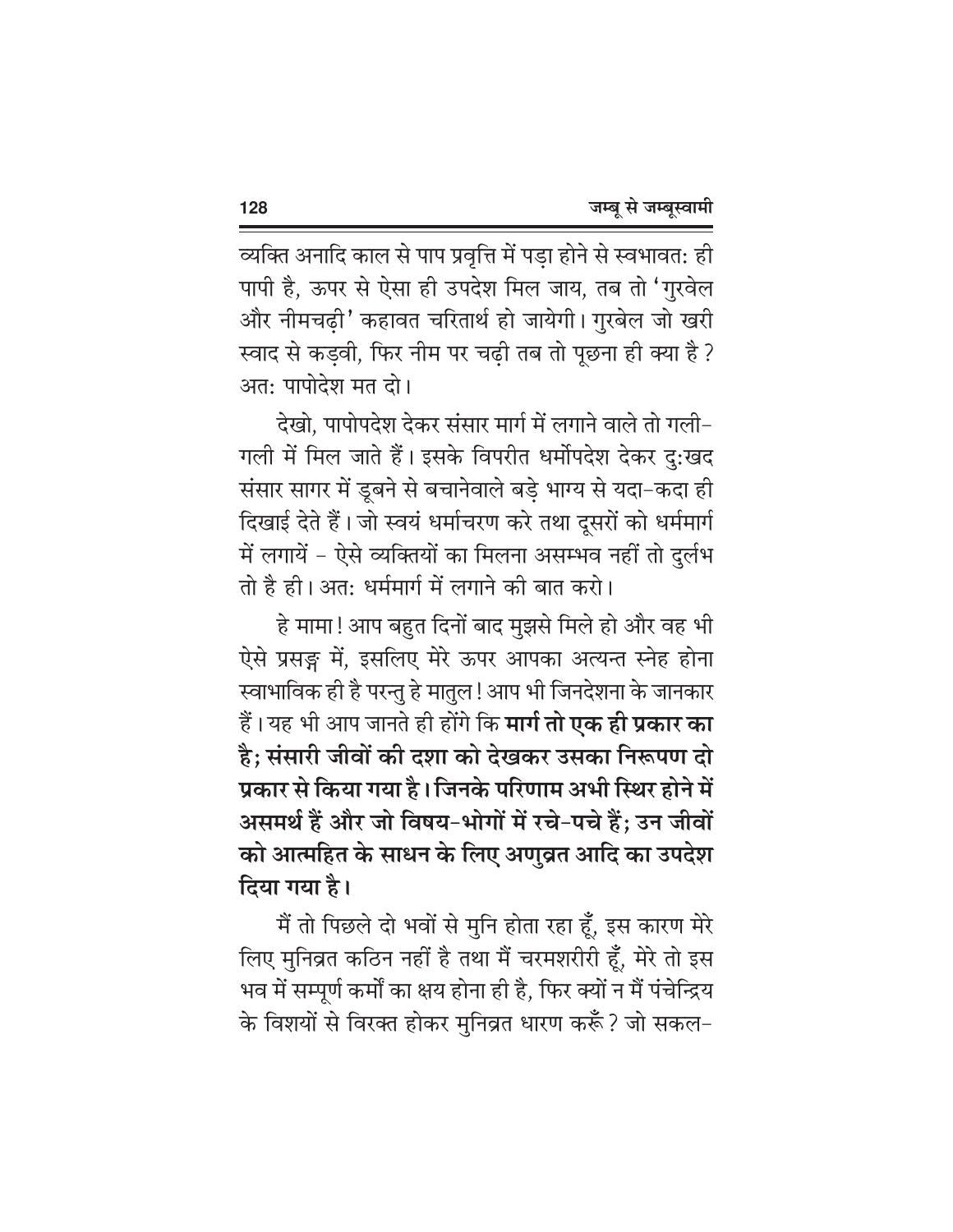संयम की साधना करते हैं, उनकी बुद्धि भोगों में किञ्चित्मात्र भी रमती नहीं है।''

इस प्रकार धार्मिक बातचीत में ही पूरी रात व्यतीत हो गई। फलस्वरूप चारों वधुएँ भी आत्महितकारक चर्चा से ऐसी प्रभावित एवं लाभान्वित हुईं कि वे चारों ही भोगों से विरक्त हो गईं। अब वे भी गृहस्थावस्था की कीचड़ में नहीं फँसना चाहती हैं। उन्होंने भी आर्यिका के व्रत लेकर आत्महित करने का निश्चय कर लिया।

धन्य हैं वे वैरागी जम्बूकुमार! जिनके सत्संग से एवं चर्चा से चारों वधुयें तो वीतरागता के रंग से सराबोर हो ही गईं, विद्युच्चर ने भी अपने चौर्यकर्म एवं विषय–कषाय से विरक्त होकर

जम्बूस्वामी के साथ मुनिदीक्षा लेने का सङ्कल्प कर लिया। चारों वधुओं ने हाथ जोडकर प्रार्थना की - 'हे स्वामिन्! हमने सात फेरे खाकर आपके अनुगमन की जो प्रतिज्ञा की थी, उसे हम जीवन पर्यन्त निभाना चाहते हैं। हमें भी आज्ञा दीजिए कि हम भी वीरप्रभु की देशना में दर्शाये मार्ग पर चलकर आत्महित को प्राप्त हों।'

जम्बूकुमार ने प्रसन्नचित्त होकर कहा – 'मुझे प्रसन्नता है कि तुम चारों का चित्त भी विषय-भोगों से विरक्त होकर आत्मानुरागी हुआ है, आत्मा में निमग्न होना चाहता है।'

वधुयें माता से बोलीं – 'हे माता! रातभर की तत्त्वचर्चा से हमारा चित्त शान्त हो गया है। हमें वैराग्य का मार्ग मिल गया है। हम किंचित् भी शिथिलता न करते हुए प्रात: काल की मङ्गल बेला में निकटवर्ती उद्यान में विराजमान पूज्य सुप्रभा आर्यिकाजी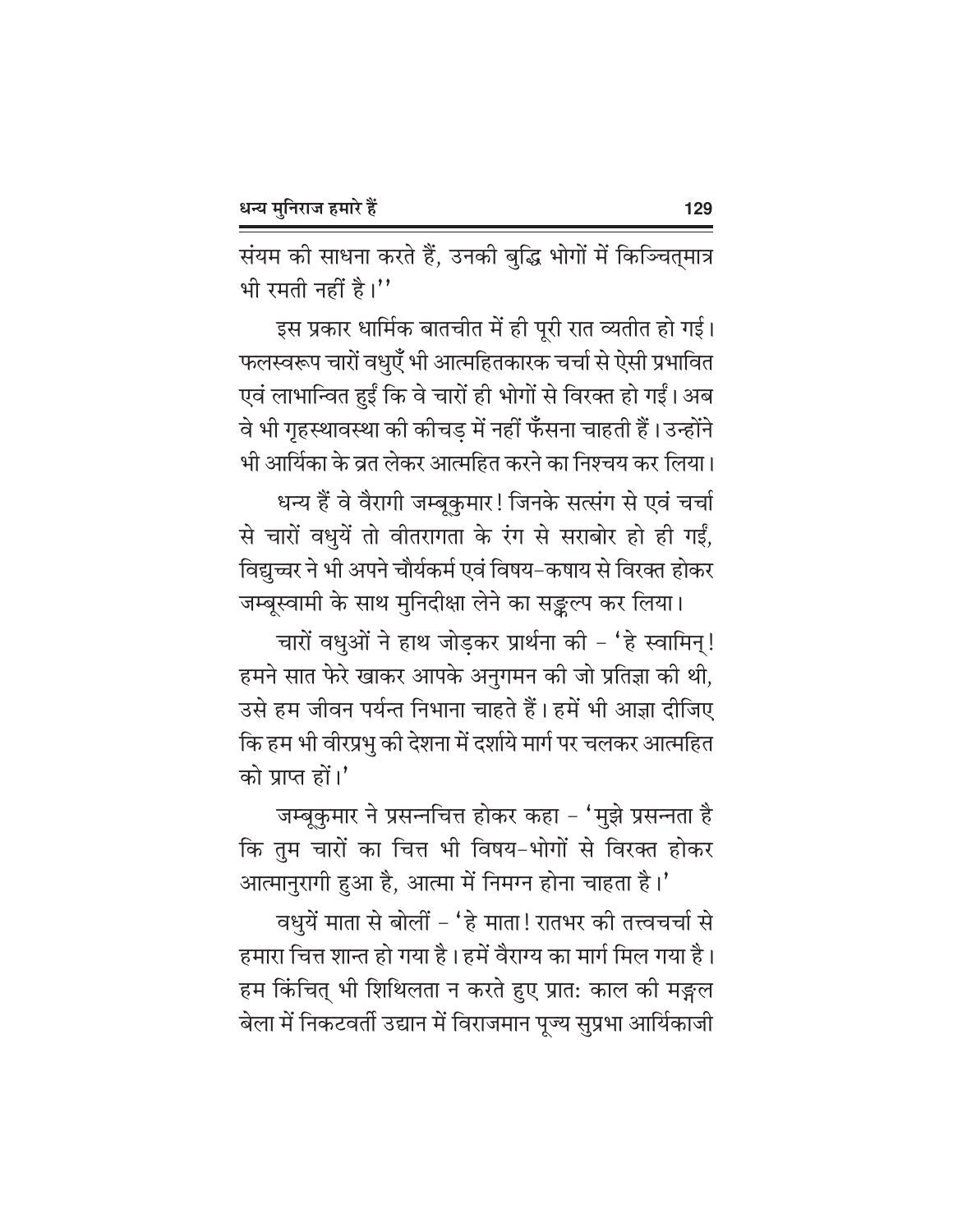के निकट जिनदीक्षा धारण करने की भावना रखती हैं। आप हमें भी सहर्ष अनुमति प्रदान करके कृतार्थ कोजिए। हम चारों आपकी वृद्धावस्था में सेवा नहीं कर सकेंगी, एतदर्थ हम क्षमाप्रार्थी हैं।'

इतना सुनते ही माता विह्वल होकर रोने लगी। वह किसी वधु के माथे पर हाथ फेरती तो किसी वधु के गालों पर हाथ फेरती, किसी वधु को हृदय से चिपकाती तो किसी वधु के कपोलों को चूमती हुई बोली - 'हे वधुओं ! कम से कम तुम तो दीक्षा धारण न करो। मैं अब किसके सहारे रहूँगी। कम से कम तुम्हें ही देख-देखकर तुम्हारे ही साथ में तत्त्वचर्चा आदि सत्समागम करते हुए स्थितिकरण को प्राप्त होऊँगी। तुम चारों यहीं रुको।

तब चारों वधुएँ बोलीं - 'हे माँ! आप शोक छोड़कर हमें भवदधि-तारक जिनशासन की शरण में जाने दें।'

## 经合金

जम्बूकुमार के लिए मङ्गल प्रभात हुआ। मुनिदीक्षा की भावना भाते हुए माता-पिता व पत्नियों से अनुमति लेते हुए बोले - 'हे मेरे शरीर की जन्मदाता माता! अब मैं अपनी त्रिकाली माता – निजात्मा के पास जाता हूँ। मुझे आज्ञा दो। हे इस शरीर के जनक ! अब मैं अपने शाश्वत जनक शुद्धात्मा के पास जाता हूँ। मुझे आज्ञा दो! हे इस शरीर को रमानेवाली रमणियों! अब मैं अपनी त्रिकाली रमणी शुद्धात्मा कारणपरमात्मा के पास जाता हूँ, मुझे आज्ञा दो। मैं अब अपनी आत्मा को प्रचुर स्व-संवेदन से ओत–प्रोत करने हेतु वीतराग पथ पर प्रयाण करना चाहता हूँ।' इस प्रकार कुमार ने आज्ञा लेकर मुनिधर्म अङ्गीकार करने के पूर्व की औपचारिकतायें पूरी कीं।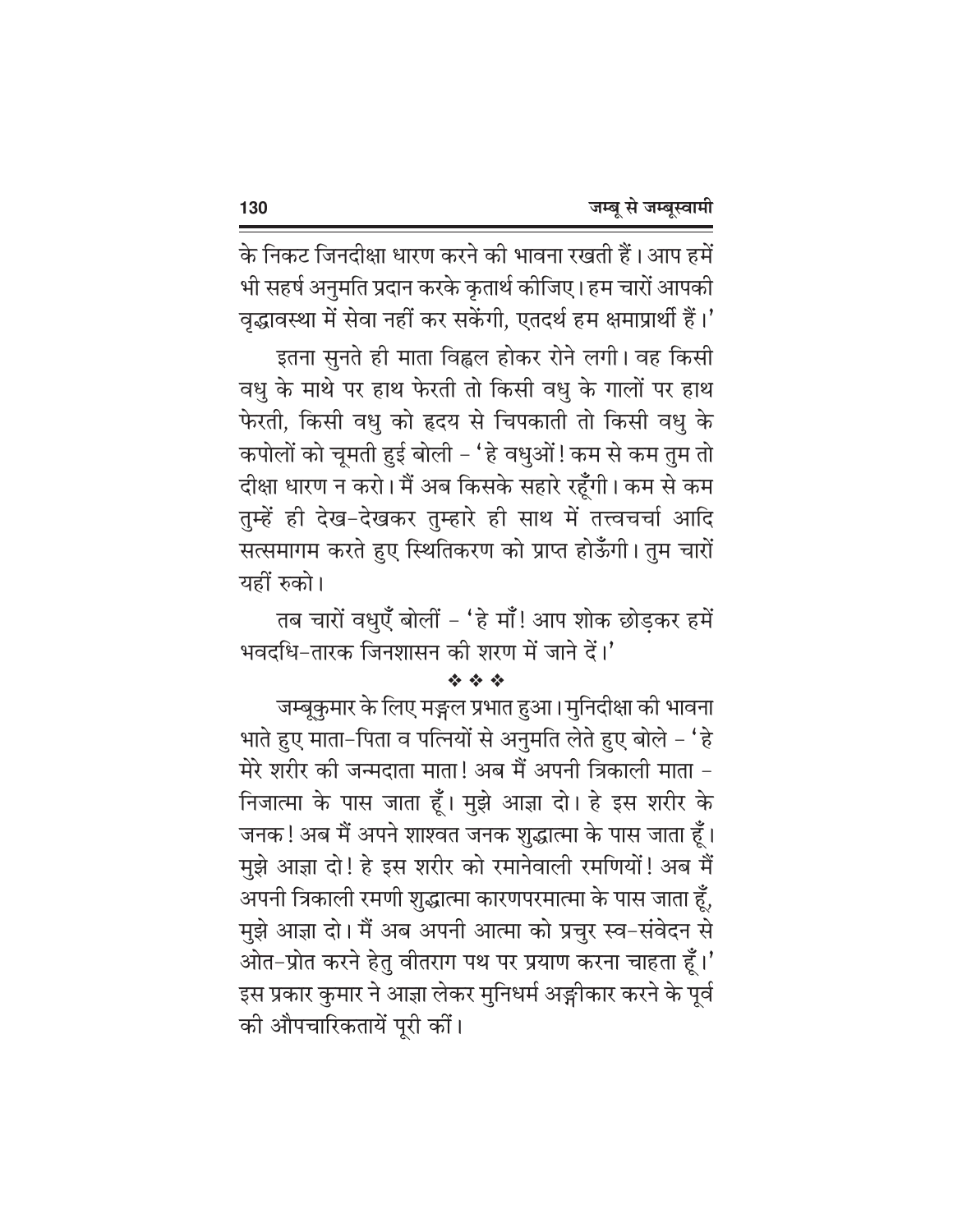कुमार के मुख को देखते हुए पिताजी विचार करते हैं -'कुमार! तुम्हें धन्य है! तुम्हारा राग अब अनन्त काल के लिए अस्त हो चुका है। लेकिन हे पुत्र! ठहरिये, थोड़ी देर ठहरिये; अब हम तुम्हें रोकते नहीं हैं परन्तु यथायोग्य विधि के साथ राजा सहित सम्पूर्ण नगरवासी तुम्हारे साथ गुरुवर सुधर्माचार्य के पास चलेंगे।'

श्रेष्ठी अर्हदुदास ने धर्मात्मा श्रेणिक राजा के राजमहल में सन्देश भेजा - 'आपका वीर योद्धा जम्बूकुमार अब स्वसंवेदन की ढाल द्वारा कर्मों को परास्त करने और मुक्तिपुरी का राज्य लेने के लिए शीघ्र ही प्रस्थान कर रहा है।'

राजा श्रेणिक इस आकस्मिक समाचार को सूनते ही एकदम स्तब्ध रह गये। वे विचारते हैं - 'राग तो आखिर दु:खदायी ही है, इसलिए जितनी जल्दी टूटे, श्रेष्ठ ही है। अब जम्बूकुमार के वीतरागी भावों की हमें भी हर्षपूर्वक अनुमोदना करना चाहिए।' राजा ने शीघ्र ही पूरे नगर में कुमार के वन-गमन की भेरी बजवा दी। भेरी का मङ्गल नाद सुनते ही सभी राजगृही नगरी के नगरवासी राजमहल में एकत्रित हुए। पश्चात् श्रेणिक महाराज हाथी पर बैठकर गाजों-बाजों की मधुर ध्वनियों सहित सभी जनों के साथ श्रेष्ठी अर्हद्दास के आँगन में पधारे। वे देखते हैं कि कुमार, मोह-सेना को परास्त करने के लिए कमर कस के तैयार हैं। श्रेणिक ने प्रथम तो वैरागी कुमार की हाथ जोड़कर वन्दना की और फिर वे निर्निमेष कुमार के मुख को देखने लगे। 'धन्य हैं कुमार! आपकी जीत नि:सन्देह है।'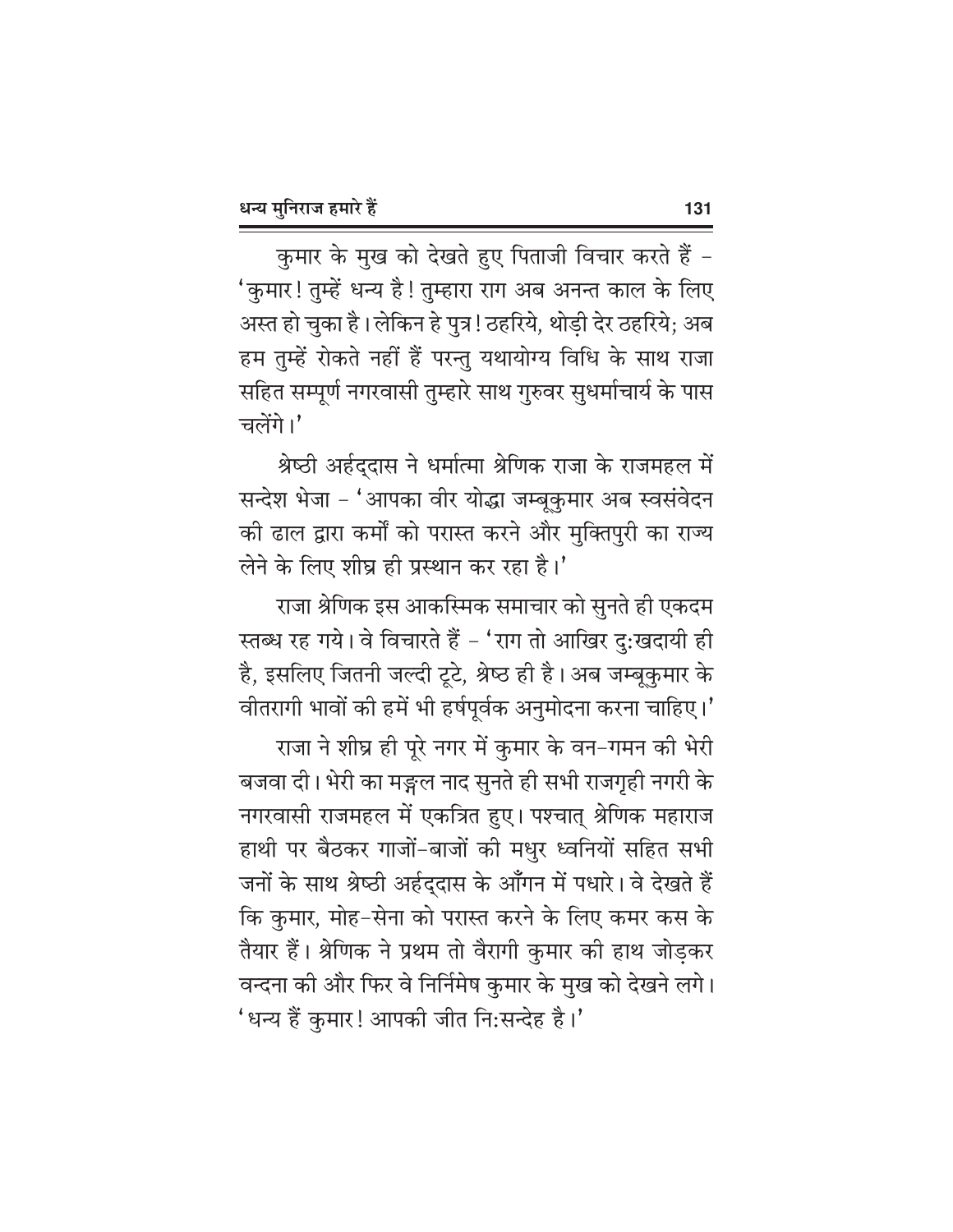राजा ने वैरागी कुमार को अपनी भावना पूर्ण करने हेतु तथा दीक्षा-विधि का निर्वाह करने हेतु चन्दनादि से अङ्गों को चरचा और जैसे इन्द्र सुमेरुपर्वत पर बाल जिनेन्द्र को ले जाता है, उसी तरह राजा भी जम्बूकुमार को दीक्षावन में ले गये। राजा एवं पिता आदि हाथ जोड़कर कुमार के सन्मुख खड़े थे।

तभी कुमार ने 'ॐ' का उच्चारण कर गुरुवर सुधर्माचार्य के पास गमन की भावना व्यक्त की। राजा ने कुमार को मनोज्ञ पालकी में पधराया और अपने ही हाथों से पालकी को उठाकर अपने ही कन्धों पर रखकर सदलबल दीक्षा वन के लिये प्रस्थान किया।

उसी समय माता जिनमती बारम्बार पुत्र को गद्गद् वचनों से कहती हैं - 'हे पुत्र! कहाँ तो तेरा फूल जैसा कोमल बदन और कहाँ खड्ग की धारा के समान तप? तू भूमिशयन कैसे करेगा ? हे मेरे हृदय के हार ! हे मेरे नयनों के तारे ! एक बार तो अपनी माता की ओर देख!'

माता जिनमती, पुत्र एवं वधुओं की आत्महितकारक आनन्ददायक बातों को सुनकर मन को शान्त करती हुई बोली – 'हे दुर्दैव! तूने मुझे पुत्र–विहीन तो किया ही है, परन्तु क्या वधुओं से भी विहीन करेगा ?'

कुछ समय बाद अपनी सास को शान्त देख चारों वधुयें बोली – 'हे माँ! हम चारों ने भी आपको अपनी भावना पहले ही बतलाई थी कि हम सब भी वीतरागी पंथ में विचरण करके भव के अन्त को पाकर अनन्त काल तक लोक के अन्त में शाश्वत आत्मिक आनन्द को भोगेंगे।'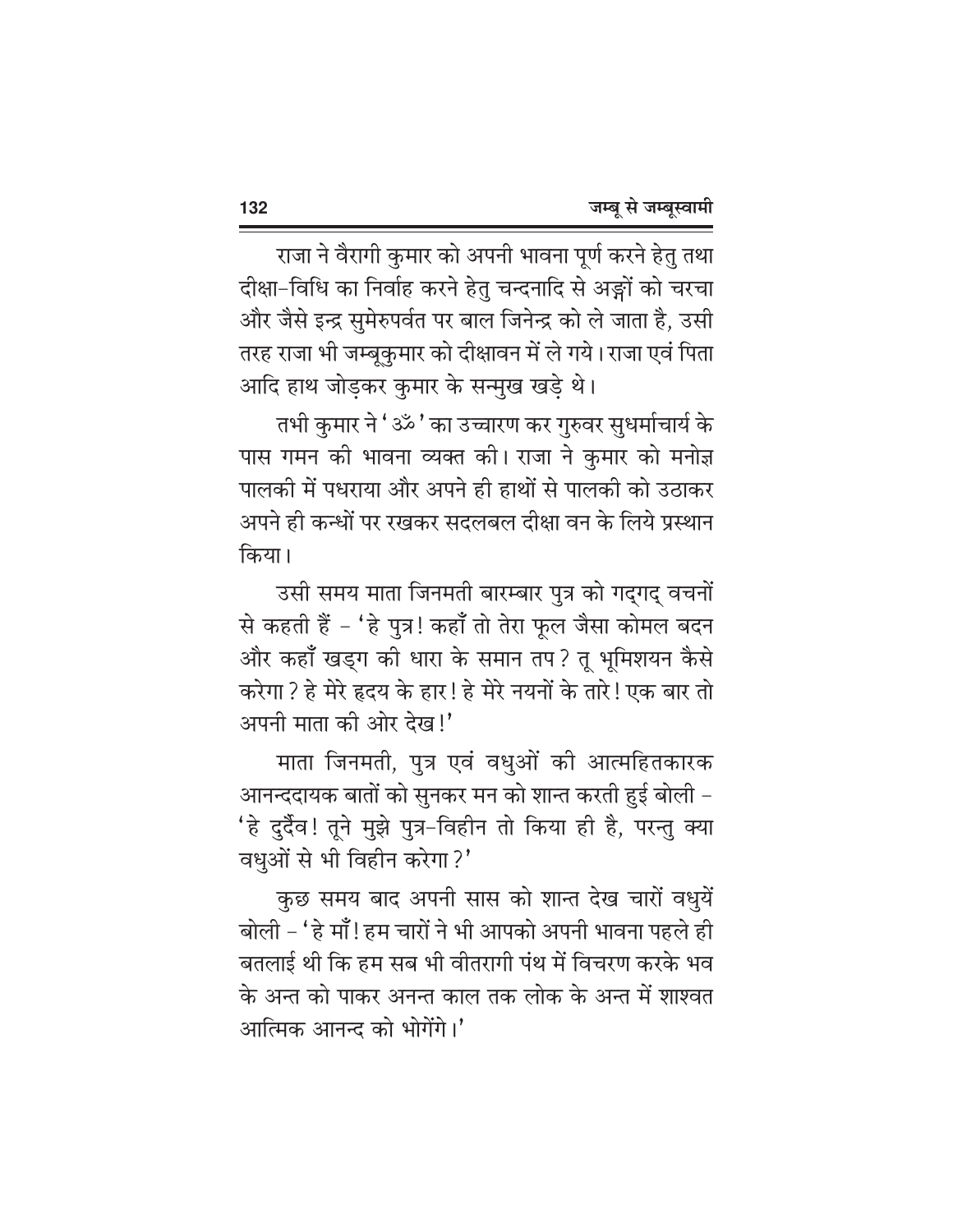माता जिनमती उन्हें समझाते हुए बोलीं - 'अरे बेटियों! तुम भी बारम्बार ऐसा हठ क्यों करती हो ? तुम्हारा यह विचार बिल्कुल विवेकपूर्ण नहीं है। तुम्हारा यह सुकुमाल अंग सर्दी-गर्मी, भूख-प्यास और असहनीय उपसर्ग-परीषहों को कैसे झेलेगा ? तुम लोग कभी जमीन पर सोने की बात तो दूर, बैठी भी नहीं हो तो फिर भूमि में कैसे शयन करोगी ? कैसे बैठोगी ? जेठ मास के मध्याह्न के सूर्य की अति आताप-दायिनी किरणों को ये कोमलांग कैसे सहन कर सकेंगे ? नहीं, नहीं बेटियों ! तुम सभी इस विचार को छोड़ो।'

वधुएँ बोलीं – 'हे माँ! इस जीव ने अनादि काल से अनन्त अनुकूल-प्रतिकूल संयोगों को पाया है और अपने निजस्वरूप को भूलकर उनमें हर्ष-विषाद करके दु:ख बढ़ाया है। ये सम्पूर्ण जड़ का ठाट-बाट, ये चक्रवर्ती की छह खण्ड की विभूतियाँ पुण्य–पाप की धधकती प्रचुर ज्वालाएँ हैं, इनमें हम अनन्त बार झुलसे हैं, परन्तु कहीं आत्मिक सुख की परछायी भी नहीं दिखी है। हे माँ! अपने चैतन्य के अक्षय–निधान के शाश्वत् सुख का भोग करने के लिए अब एक समय का भी विलम्ब करना ठीक नहीं है।

आहाहा.... ! सिद्धप्रभु के समान अतीन्द्रिय आनन्द का किंचित् स्वाद हम अभी भी ले सकती हैं। क्यों न कषायों का शमन करके आत्मा में रमण करें ? क्यों न वर्तमान ज्ञान से शाश्वत् जायक का अवलोकन करें ?

हे माँ! आप शोक–संताप तज कर हम सभी को वीतरागी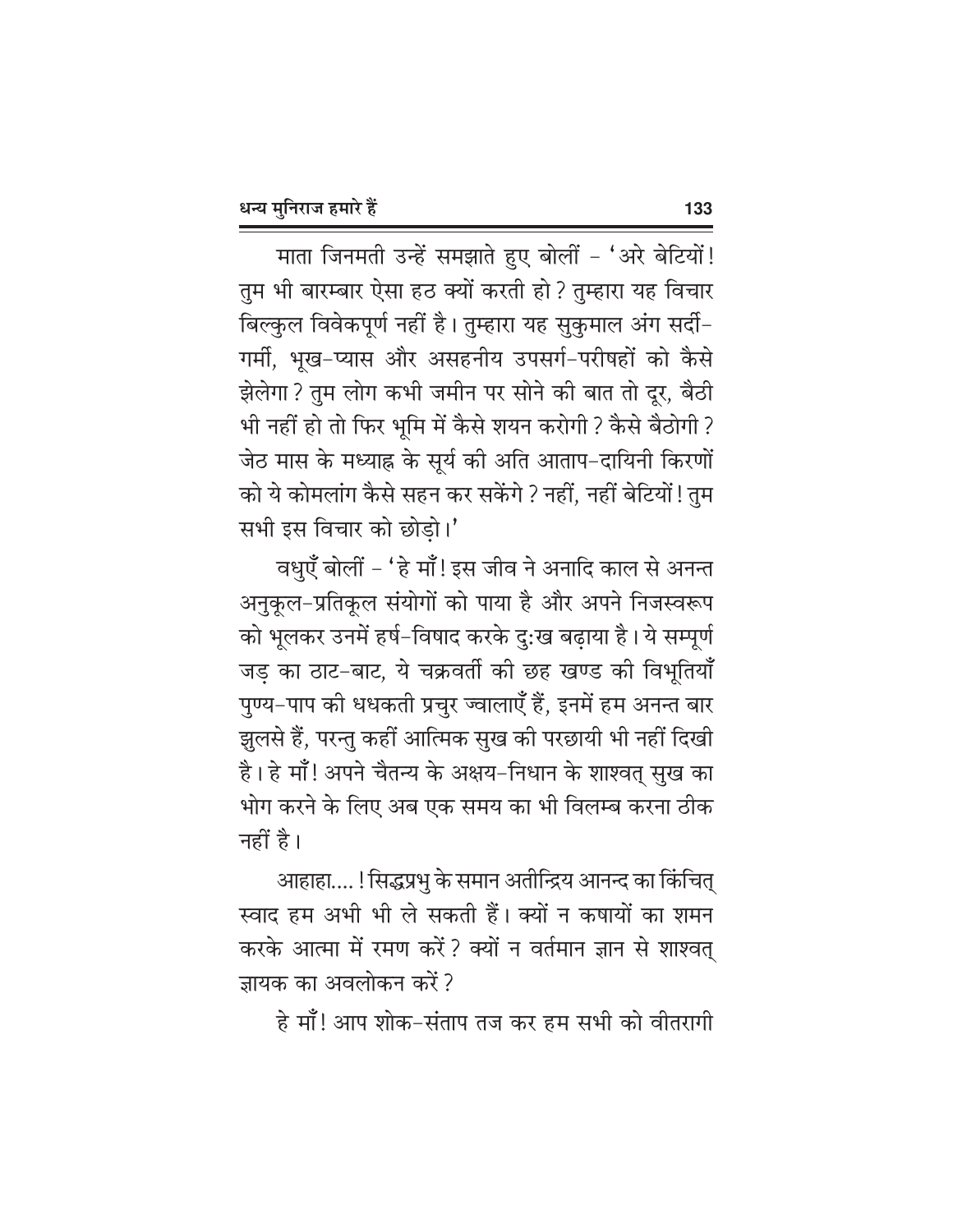निर्ग्रन्थ सन्तों के पथ पर अनुगमन करने की स्वीकृति शीघ्र प्रदान कीजिए।'

अन्त में माता जिनमती विचारती हैं - 'बात तो परम सत्य है, इसमें शंका की गुंजाइश ही नहीं। यह परम पवित्र वीतरागी मार्ग शाश्वत् सुख का दाता है। इसलिए मोह का वमन करके अब हम सभी को इसी पथ का अनुसरण करना श्रेष्ठ है।' ऐसी भावना से चारों वधुओं सहित माता जिनमती ने भी संसार के असार और क्षणभंगुर संयोगों से विरक्त होकर दीक्षा हेतु प्रस्थान किया।

जहाँ सुधर्माचार्य विराजमान थे, वहाँ के लिए जम्बूकुमार की वैराग्य यात्रा में राजा, पिता, नगरवासी तो चल ही रहे थे। पीछे-पीछे माता जिनमती एवं चारों वधुएँ चल रही थीं। 'अरे! ये क्या है ? क्या इन वृक्षों को भी जम्बूकुमार के वीतरागी पथ का हर्ष हो रहा है ? जो फुलों से स्वागत कर रहे हैं।'

पालकी में विराजमान जम्बूकुमार दीक्षावन के निकट आने पर पालकी से उतरकर गुरुपद-पंकज को पाने के लिए पैदल चल देते हैं। गुरु के पास पहुँच कर कहते हैं।

' हे गुरुवर ! जैनेश्वरी दीक्षा अङ्गीकार करना चाहता हूँ । कृपया

मुझे अपने आचार्यत्व में मुनि दीक्षा देकर अनुगृहीत कीजिए। सुधर्माचार्य द्वारा शास्त्रोक्त विधि से मुनि दीक्षा देते हुए सर्व प्रथम वस्त्राभूषण उतरवाकर केशों का लोंच कराया गया। उसी समय 'ॐ नम: सिद्धेभ्य: ' मन्त्र का उच्चारण करके श्रीगुरु की आज्ञानुसार जम्बूकुमार एवं विद्युच्चर को अट्ठाईस मूलगुणों को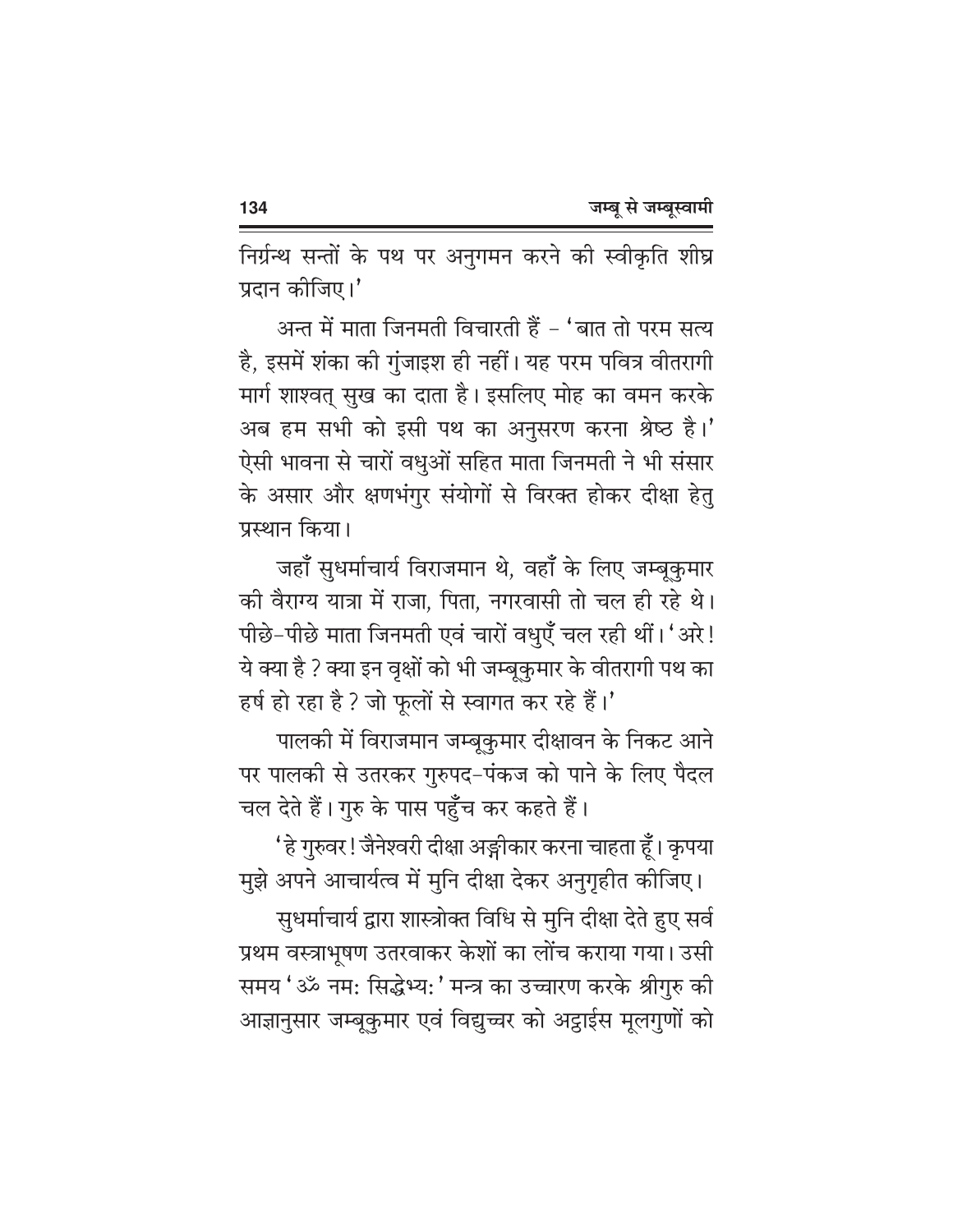ग्रहण कराया। इस प्रकार जम्बू से जम्बूकुमार और जम्बूकुमार से जम्बूस्वामी हो गये, दिगम्बर मुनि हो गये।



## da da da

विपुलाचल पर्वत पर केवलज्ञान होने के बाद जब जम्बूस्वामी की धर्मसभा (गन्धकुटी) विहार करते हुए मथुरा चौरासी पहुँची और वहाँ अनुबद्ध केवली जम्बूस्वामी का दिव्यध्वनि के रूप में धर्मोपदेश हुआ तो उसे सुनकर आर्यिका माता पद्मश्री के मन में यह शंका हुई कि 'जब पुण्य–पाप, परोपकार, दया–दान, नैतिकता, सदाचार, भक्ति भावना आदि सभी दृष्टियों से कमोवेशरूप में लगभग सभी धर्म समान ही हैं, यहाँ तक कि रात्रि में आहार नहीं करना, पानी छान कर पीना आदि को भी सिद्धान्तत: सभी धर्म स्वीकार करते हैं तो फिर जैनदर्शन अन्य दर्शनों से विशेष क्यों ? इसका अस्तित्व भिन्न क्यों ?'

दिव्यध्वनि के माध्यम से गणधराचार्य ने समाधान करते हुए बताया कि - अन्य धर्मों से जैनधर्म तीन बातों से विशेष है, पृथक् हैं। प्रथम तो अनेकान्तवाद-स्याद्वाद; दूसरे, प्रत्येक जीवादि छहों द्रव्य अपने आपमें ईश्वर अर्थात् अपना कार्य करने में पूर्ण समर्थ हैं और तीसरे, वस्तु स्वातंत्र्यवाद।

प्रथम अनेकान्त व स्याद्वाद तो प्रमाण एवं नयों के द्वारा वस्तुस्वरूप के जानने एवं कथन की प्रक्रिया है। प्रमाण के द्वारा वस्तु के अनन्त धर्मों को जाना जाता है और स्याद्वाद शैली द्वारा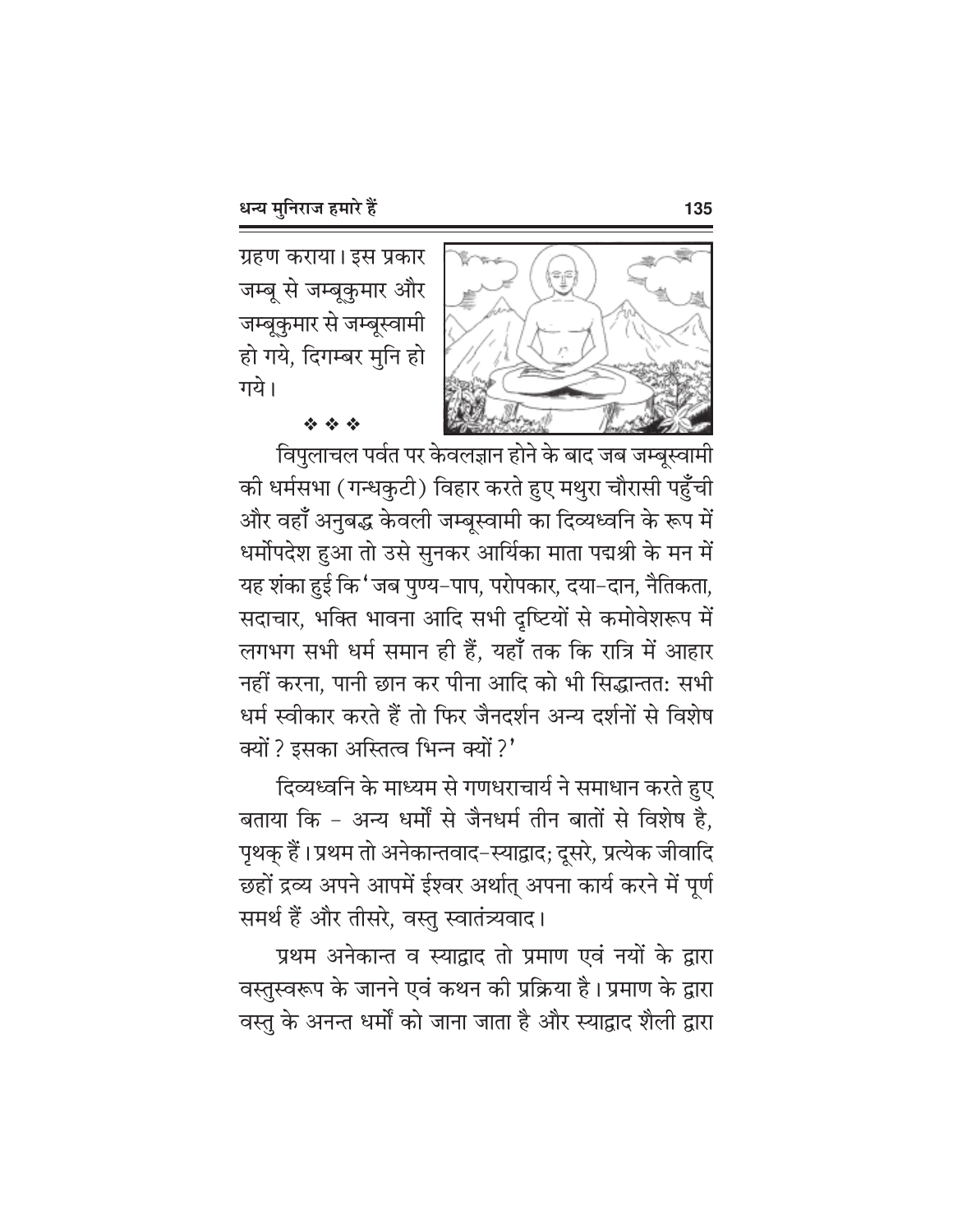एक वस्तु के अनेक धर्मों को मुख्य-गौण करके कथन किया जाता है।

दूसरे, जैनदर्शन एवं धर्म के अनुसार जीव, पुद्गल आदि प्रत्येक द्रव्य अपने आप अपने कार्य करने में पूर्ण समर्थ हैं। प्रत्येक द्रव्य अपने कार्य के कर्ता स्वयं हैं, पृथक् से ऐसा कोई ईश्वर नहीं है जो सृष्टि का कर्ता-हर्ता एवं धर्ता हो।

तीसरे, वस्तु स्वातंत्र्य का सिद्धान्त । वस्तु स्वातंत्र्य के सिद्धान्त को जैनदर्शन के सिवाय अन्य कोई दर्शन स्वीकार नहीं करता: जबकि यह सिद्धान्त जैनदर्शन का प्राण है। इसके बिना तो जैनदर्शन का अस्तित्व ही सम्भव नहीं है. जैनदर्शन के अस्तित्व की ही कल्पना भी नहीं की जा सकती।

ऐसी स्थिति में यह प्रश्न उठना स्वाभाविक है कि - 'जब सब वस्तुएँ अर्थात् लोक के सभी द्रव्यों अनन्त जीव, अनन्तानन्त पुद्गल, एक धर्मद्रव्य, एक अधर्मद्रव्य, एक आकाशद्रव्य और असंख्यात कालाणुओं के समूह का नाम ही विश्व है। इन एक– एक द्रव्यों में रहनेवाले अनन्त गुण एवं उनके द्रव्य एवं गुणों की अनन्त–अनन्त पर्यायें सभी पूर्ण स्वतन्त्र एवं स्वावलम्बी है। कोई भी द्रव्य; गुण व पर्याय किसी अन्य के आधीन नहीं है। प्रत्येक द्रव्य–गुण–पर्याय के अपने–अपने स्वद्रव्य, स्वक्षेत्र, स्वकाल एवं स्वभावरूप स्वचतुष्ट हैं, जिनके कारण उनका स्वतन्त्र परिणमन होता है। ऐसी स्थिति में जैनदर्शन के प्रमुख सिद्धान्त अहिंसा की क्या स्थिति रहेगी ?

इसका समाधान जो जम्बूस्वामी की दिव्यध्वनि में इस प्रकार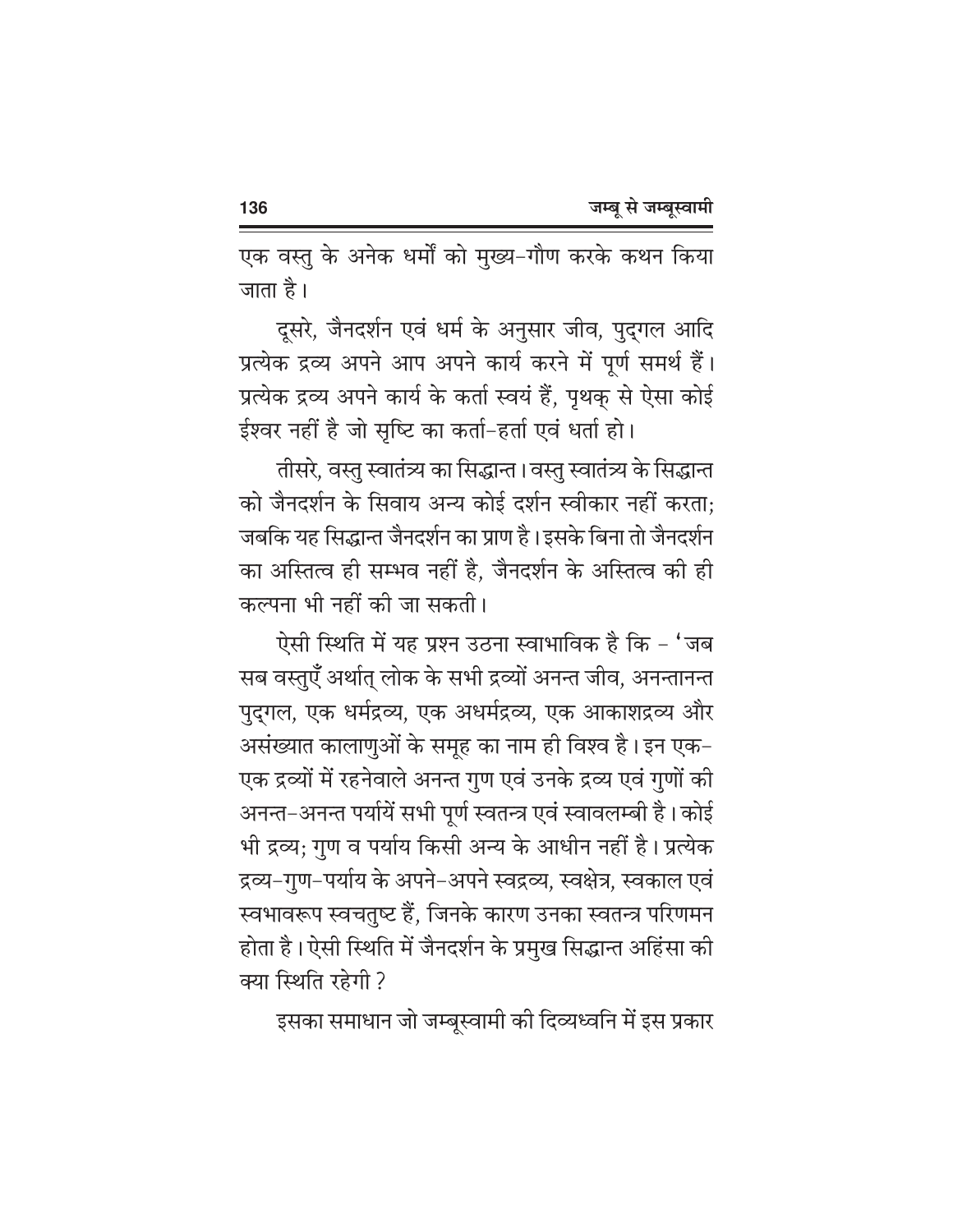आया – 'हे भद्रे ! तुम्हारा प्रश्न अत्यन्त गम्भीर है, सबके लिए समझने योग्य है।

सुनो! वस्तुत: इसके समाधान हेतु सर्व प्रथम अहिंसा का वास्तविक स्वरूप समझना होगा। अहिंसा के सम्बन्ध में मूल में भूल यह होती है कि लौकिकजन परजीवों के मरने/मारने को ही हिंसा और परजीवों को बचाने को ही अहिंसा समझते हैं, जबकि हिंसा-अहिंसा का सम्बन्ध परजीवों के मरने/न मरने से है ही नहीं।

जैनदर्शन के अनुसार तो प्रमाद ( चार कषायें, चार विकथायें, पाँचों इन्द्रियों के विषय निद्रा व स्नेह) के योग से आत्मा में रागादिक भावों की उत्पत्ति होना ही वास्तविक हिंसा है और इनके अभाव में आत्मा में रागादिक की उत्पत्ति न होना ही अहिंसा है।

इस प्रकार हिंसा–अहिंसा का सम्बन्ध निज आत्मा से है, पर से हिंसा-अहिंसा का कुछ भी सम्बन्ध नहीं है।

यद्यपि वस्तु स्वातंत्र्य के सिद्धान्त के अनुसार कोई भी द्रव्य, गुण या पर्याय किसी अन्य द्रव्य एवं उनके गुण-पर्यायों में कुछ भी हस्तक्षेप नहीं करता, तथापि दो द्रव्यों, गुणों व पर्यायों के परिणमन में परस्पर मात्र घना निमित्त-नैमित्तिक सम्बन्ध है: कर्ता–कर्म सम्बन्ध दो द्रव्यों में कभी होता ही नहीं है क्योंकि दो द्रव्यों के बीच में अत्यन्ताभाव की बज्र की दीवाल खडी है। दो द्रव्यों को एवं निमित्त-नैमित्तिक सम्बन्ध को यथार्थरूप से समझनेवाले के मन में ऐसा प्रश्न ही पैदा नहीं होता। एतदर्थ इसके समाधान हेतु उक्त दोनों प्रकरण ज्ञातव्य हैं।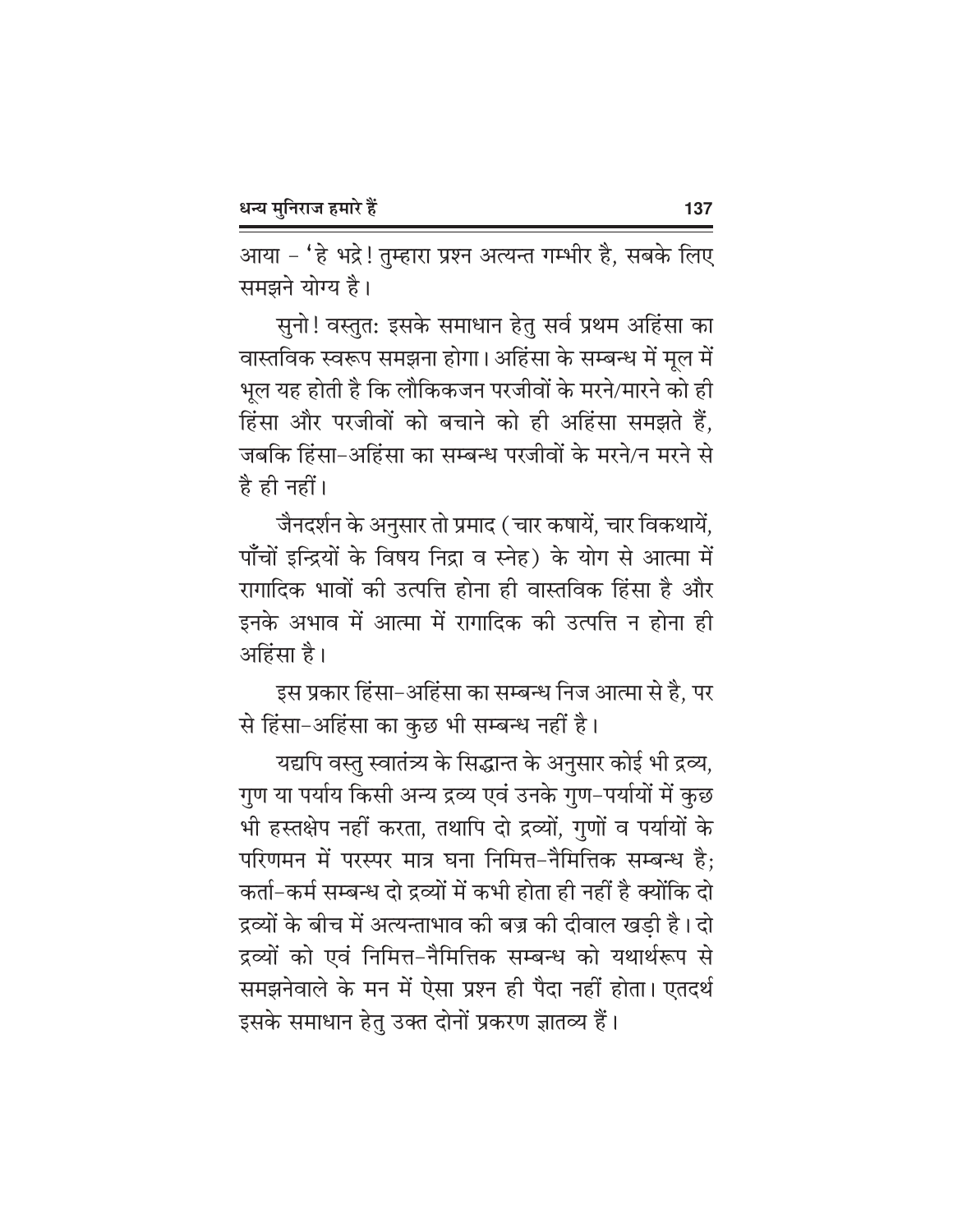सर्वज्ञता के आधार पर आगम भी इसी बात का समर्थन करता है।

आर्यिका माताजी के मन में पुन: प्रश्न पैदा हुआ - छहों द्रव्यों की स्वतन्त्रता में अहिंसा तथा पाँच पाप, चार कषाय, सात व्यसन आदि सेवन न करने का उपदेश निरर्थक नहीं हो जायेगा ?

दिव्यध्वनि में गणधर द्वारा यह समाधान आया कि - जो जीव. हिंसा-अहिंसा का सम्बन्ध परजीवों के मरने या मारने से जोडते हैं, उन्हें ऐसी शंका होती है, जबकि हिंसा-अहिंसा का सम्बन्ध पर से है ही नहीं।

वस्तुत: बात यह है कि जीवघात होने पर भी यदि व्यक्ति का इरादा उसे घात करने का नहीं हो तो उसे हिंसक नहीं माना जाता। जीवों का मरण तो अनेक कारणों से हो जाता है, होता ही रहता है। जैसे कि – प्राकृतिक प्रलय, तुफान, बाढ, महामारी, आगजनी, भूकम्प अनेक ऐसी घटनायें होती ही रहती हैं, जिनमें असंख्य मानव, पश्-पक्षी, कोडे-मकोडे और पेड-पौधे तक का मरण हो जाता है. फिर भी किसी को भी हिंसा का पाप नहीं लगता। उसे हिंसा कहते भी नहीं हैं।

इसके विपरीत यदि कोई व्यक्ति किसी के घात करने की सोचता भी है तथा अपनी स्वार्थसिद्धि के लिए कोई ऐसी योजना बनाता है, जिसमें जीवों के मरने की सम्भावनायें होती हैं; तो भले ही उसके सोच के अनुसार जीवों का घात न हो, उसकी सोची वह हिंसक योजना फेल ही हो जाये, उससे एक भी घात न हो तो भी वह हिंसक योजना बनाने के कारण हिंसक है.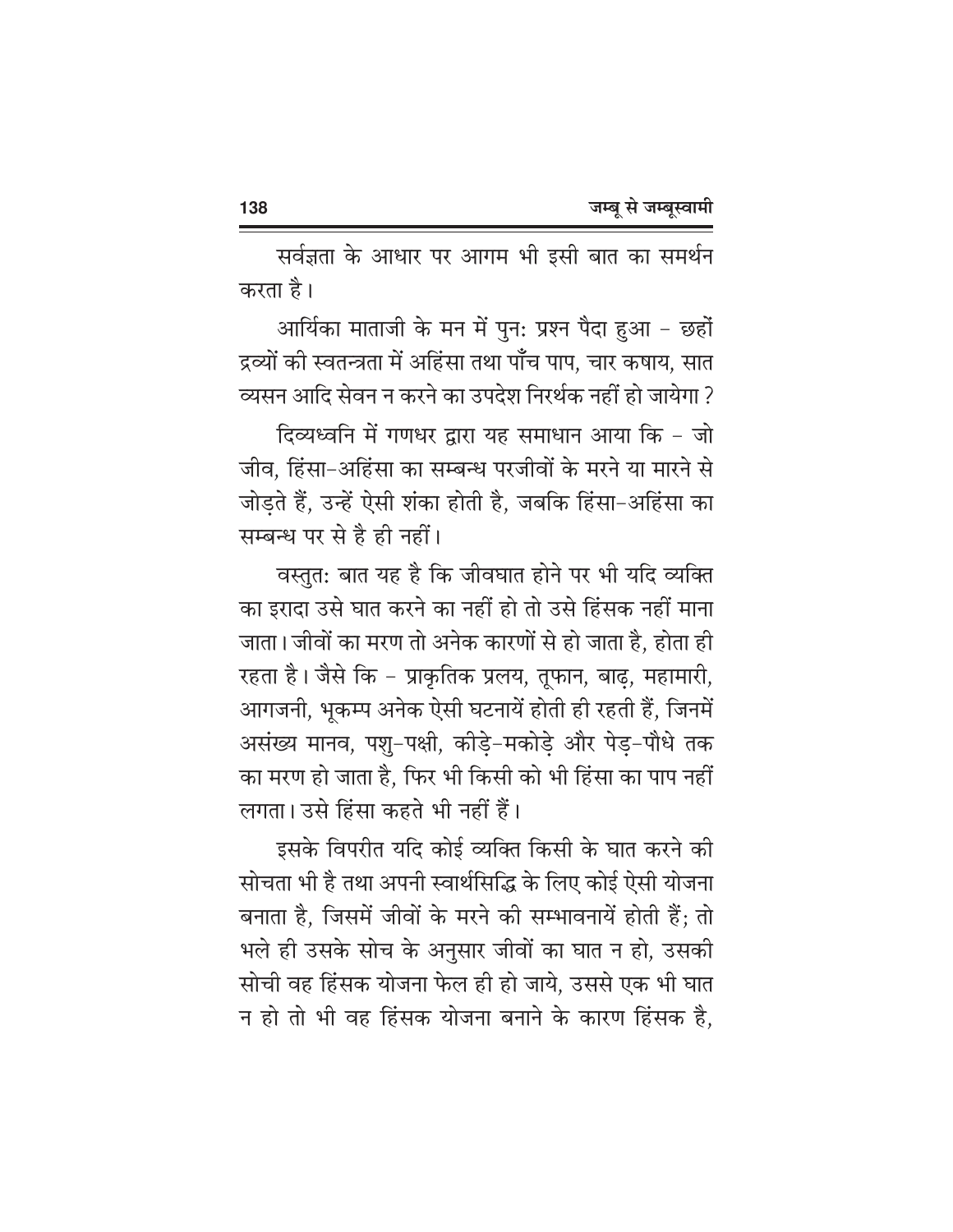अपराधी है क्योंकि उसने योजना बनाते समय **बन्ध-मोक्ष परिणामनि ही तें कहत सदा ये जिनवाणी** की बात पर ध्यान नहीं दिया। यदि जीवों के परिणामों में प्रमाद एवं मिथ्यात्व भाव है तो उसे बन्ध होता ही है, जीव मरे अथवा न मरे।

वस्तुत: हिंसा-अहिंसा का सम्बन्ध अन्य जीवों के मरने-न मरने से नहीं है. बल्कि स्वयं के अभिप्राय (भावों) से है। यदि स्वयं की भावना (परिणाम) क्रूर है और अभिप्राय जीवों के घात का है तो हम नियम से हिंसक हैं तथा अभिप्राय में क्ररता और जीवघात की भावना नहीं है तो अन्य जीवों के मरने पर भी हम अहिंसक हैं।

जैसे कि आपरेशन थियेटर में आपरेशन करते–करते मरीज मर जाता है, तो उस मौत के कारण डॉक्टर को हिंसक नहीं माना जाता; क्योंकि हिंसा में प्रमाद परिणति मूल है। **'प्रमत्त योगात** प्राण व्यपरोपणं हिंसा' सूत्र के अनुसार १५ प्रकार के प्रमाद (चार कषायें, चार विकक्षायें, पाँच इन्द्रियों के विषय, निद्रा व स्नेह) के योग से स्व-पर प्राणों के व्ययरोपण को हिंसा कहा गया है और इनका आत्मा में उत्पन्न न होना ही अहिंसा है। इस सूत्र में 'प्रमत्तयोग' वाक्य का अर्थ भावहिंसा और प्राण 'व्यपरोपण' का अर्थ द्रव्यहिंसा है।

आर्यिका पद्मश्री माताजी ने कहा – 'वस्तु स्वातंत्र्य का अर्थ तो समझ में आ गया कि प्रत्येक द्रव्य-गुण-पर्याय के परिणमन में स्वद्रव्य-स्वक्षेत्र स्वकाल एवं स्वभावरूप स्वचतुष्टय हैं, जिनके कारण उनका स्वतन्त्र अस्तित्व है, और उनके अपने पाँच समवाय हैं. पाँच कारण हैं: जिनसे उनका पर्यायरूप परिणमन होता है।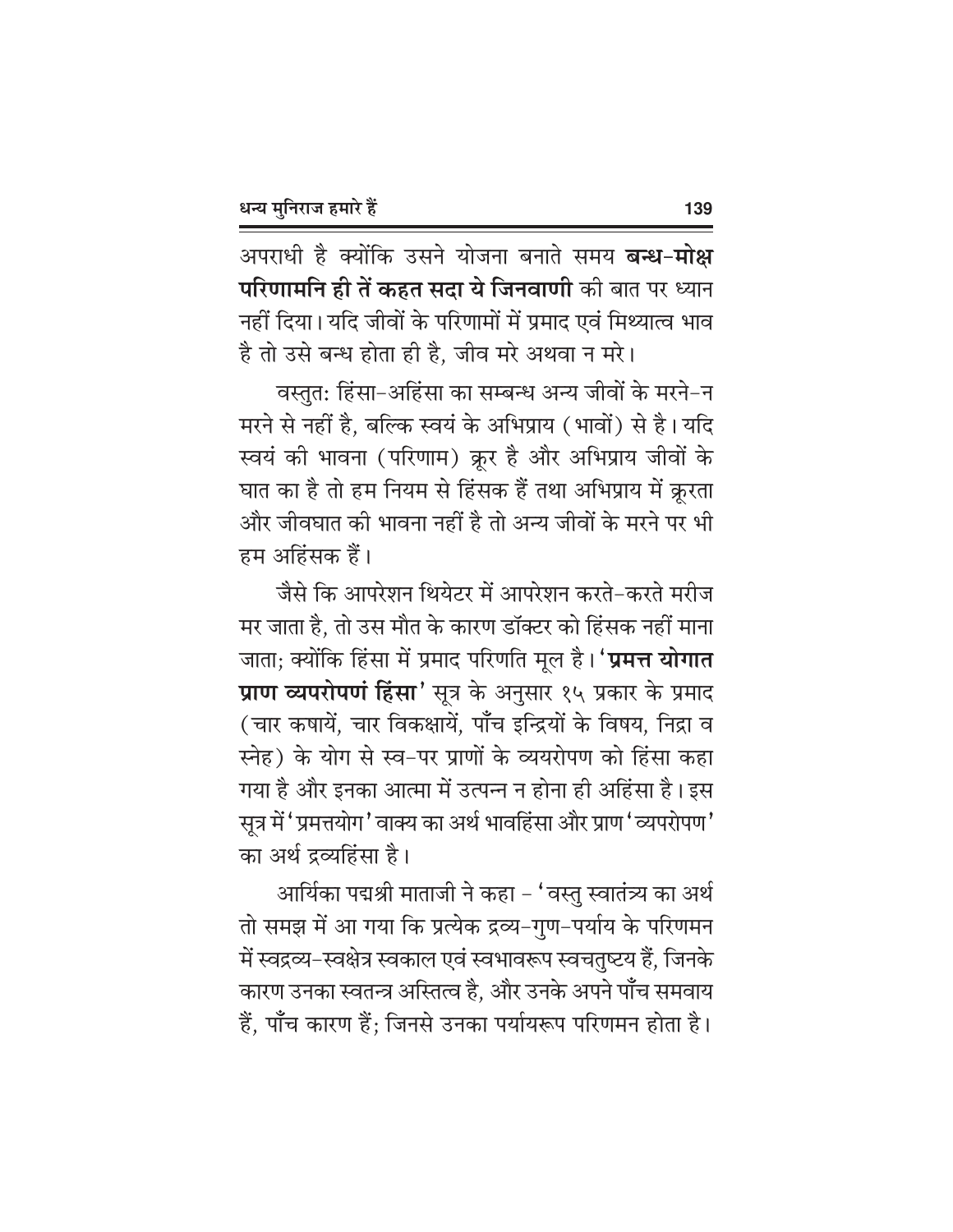उन समवायों के नाम हैं - स्वभाव, पुरुषार्थ, होनहार, काललब्धि और निमित्त.... परन्तु इस सन्दर्भ में विचारणीय प्रश्न यह है कि द्रव्य अहिंसा के साथ इस वस्तु स्वातन्त्र्य का समायोजन कैसे हो - यह स्पष्ट करने की कृपा करें।'

उत्तर में गणधराचार्य ने कहा - 'प्राणघातरूप द्रव्यहिंसा तो व्यवहारनय का विषय है; क्योंकि वह निमित्त सापेक्ष हैं और निमित्त अकिंचित्कर होते हैं। वास्तव में तो अन्य जीवों के जीवन–मरण, सुख–दु:ख में भी अन्तरङ्ग निमित्तकारण तो उनके ही आयुकर्म तथा साता–असाता, वेदनीयकर्म हैं और उपादानकारण वे जीव स्वयं हैं। अत: जो ऐसा मानता है कि 'मैं परजीवों को मारता हूँ और परजीव मुझे मारते हैं, मैं परजीवों को सुखी-दु:खी करता हूँ; परजीव मुझे सुखी–दु:खी करते हैं – यह मान्यता ही अज्ञान है। $^1$ 

यद्यपि पर के कारण सूक्ष्महिंसा भी नहीं होती, तथापि अपने परिणामों की विशुद्धि के लिए हिंसा के आयतनों से तो बचना ही चाहिए।<sup>2</sup>

इस प्रकार यद्यपि वस्तु स्वातन्त्र्य के सिद्धान्त की स्वीकृति में अहिंसा के उपदेश में कोई बाधा नहीं आती, किन्तु ध्यान रहे, मारने के भाव की भाँति बचाने का भाव भी शुभराग होने से हिंसा का ही दूसरा प्रकार है। अत: यह भी बन्ध का ही कारण है और मैं दूसरों की रक्षा कर सकता या मार सकता हूँ - यह मान्यता तो मिथ्यात्व है - यह भी नहीं भूलना चाहिए। वस्तु

<sup>1.</sup> समयसार बंध अधिकार

<sup>2.</sup> पुरुषार्थसिद्ध्युपाय, श्लोक-49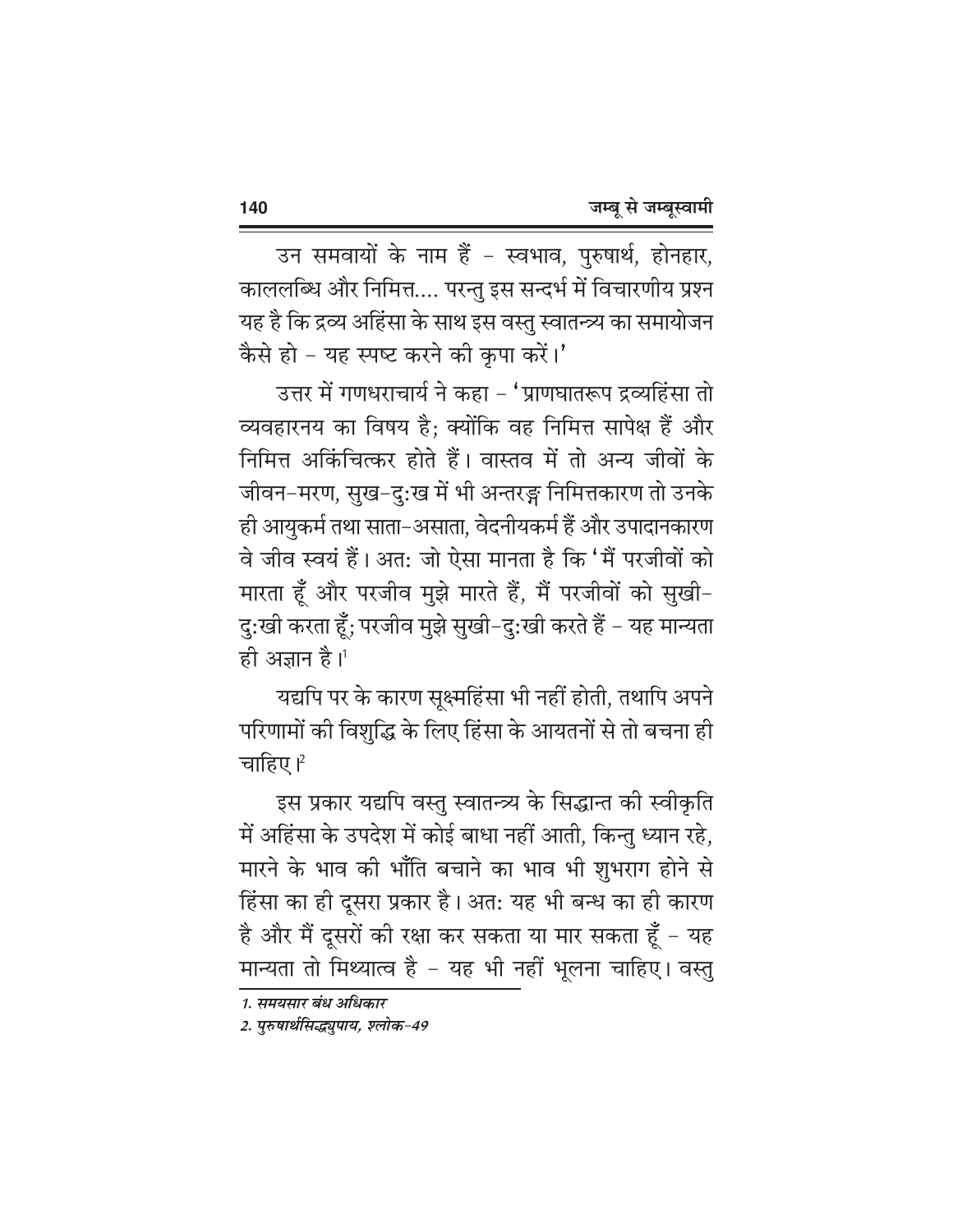स्वातन्त्र्य का सिद्धान्त स्वीकृत होने पर एक अद्वैत ईश्वर एवं उसके कर्तृत्व का निषेध स्वत: हो जाता है।'

इस प्रकार गन्धकुटी के माध्यम से जैनधर्म का प्रचार-प्रसार करते हुए केवली जम्बूस्वामी को विपुलाचल से मुक्ति की प्राप्ति हुई।

अन्त में यही मङ्गल भावना है कि भगवान जम्बूस्वामी सबके लिए कल्याण के निमित्त बने. सभी उनके आदर्श चारित्र का अनुसरण करें। ● (पण्डित रत्नचन्द भारिल्ल, जयपुर)

बाह्य में वस्त्र, अन्तरङ्ग राग के सूचक

जिसको बाह्य में वस्त्र आदि विद्यमान हैं, उसको अन्तरङ्ग में राग की लालिमा है ही। वस्त्र छोड़ देने पर भी अन्तरङ्ग में राग रहे – ऐसा तो हो सकता है, परन्तु अन्तरङ्ग में राग का अभाव हो और शरीर पर वस्त्र रहे – ऐसा नहीं हो सकता। वस्त्र का धागा भी हो और अन्तरङ्ग में रागभाव न हो – ऐसा नहीं हो सकता। शरीर पर वस्त्र पहने हों और कहे कि 'हम तो मुनि हैं, हमको परिग्रह का राग नहीं है ' तो आचार्यदेव कहते हैं कि वह मुनि नहीं, किन्तु पाखण्डी है; उसकी बात मिथ्या है, क्योंकि अन्तरङ्ग में राग छूटने पर बाह्य में वस्त्र भी छूट ही जाते हैं। इस प्रकार हमने अपने अनुभव और आगम की साक्षी से मुनिदशा की बात की है। ( - प्रवचनसार, 220, सद्गुरु प्रवचन प्रसाद, दैनिक, 21-4-1951 )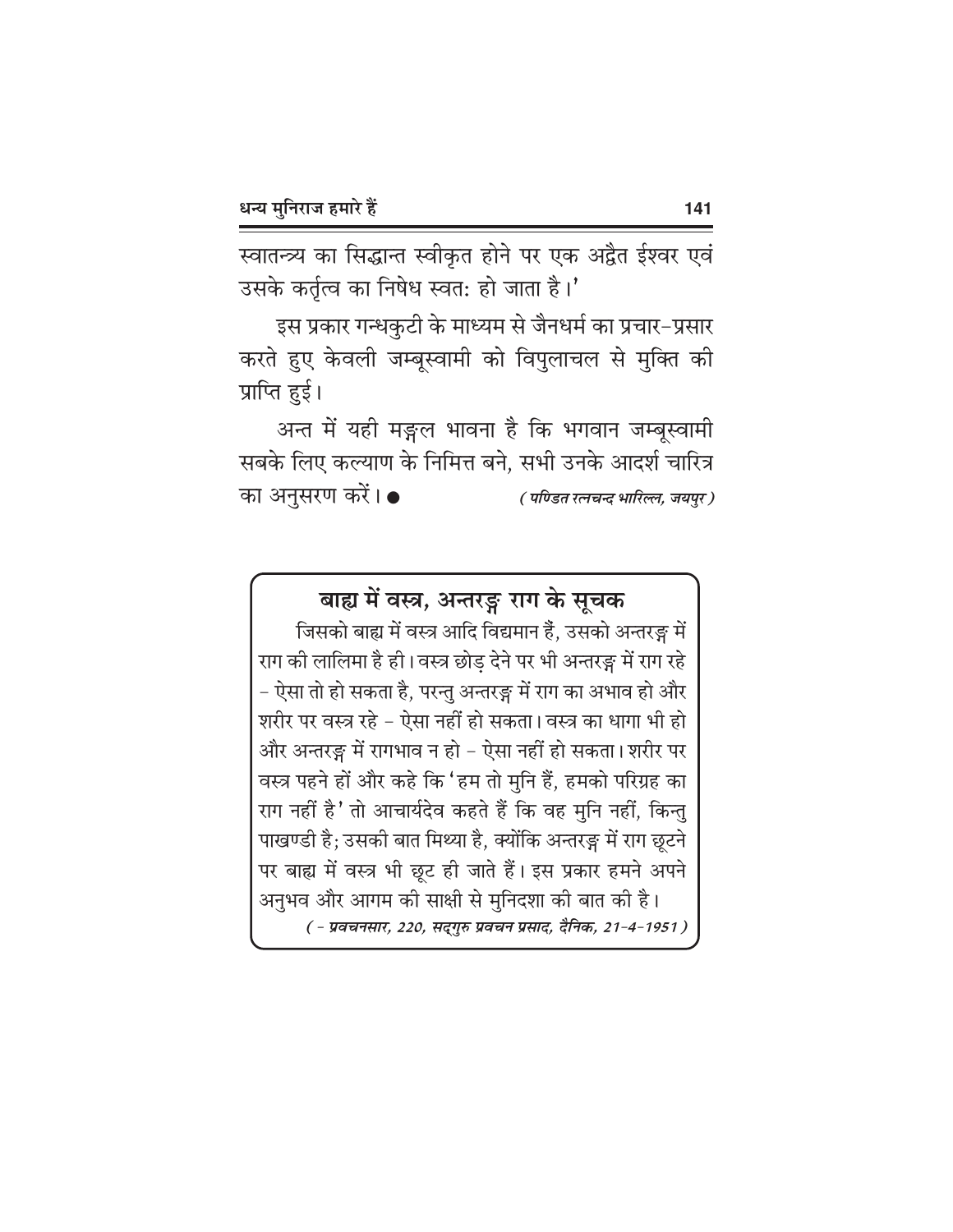10

## शूरवीर मुनि भगवन्तों द्वारा आराधित उत्तम आराधना शूरवीर मुनिराजों का समाधिमरण

समाधिमरण में तत्पर क्षपक मुनि को रत्नत्रय की अखण्ड आराधना में उत्साहित करने के लिए तथा उपसर्ग-परिषहादि से रक्षा करने के लिए अन्य मुनिराज-आचार्य उन्हें वीतराग उपदेशरूपी कवच पहिनाते हैं; उसका अद्भुत भावभीना वर्णन भगवती आराधना के 'कवच अधिकार' में शिवकोटि आचार्यदेव ने किया है।

उस भावभीने प्रसङ्ग का वर्णन पढने से ऐसी ऊर्मियाँ जागृत होती हैं, मानों आराधक मुनिवरों का समूह दृष्टि के समक्ष बैठा हो और वे मुनिराज वैराग्य-उपदेश की अखण्ड धारा प्रवाहित कर रहे हों... उन आराधक साधु भगवन्तों के प्रति हृदय नम्रीभूत हो जाता है तथा आराधना के प्रति अचिन्त्य बहुमान और महिमा जागृत होती है।

पूज्य गुरुदेवश्री कानजीस्वामी ने प्रवचनों में अनेक बार परम भक्तिसहित इस 'कवच अधिकार' का उल्लेख करके मुनिवरों की शान्त अनुभूतिरूप अद्भुत दशा का वर्णन किया है, प्रवचनों को सुनते हुए मुमुक्षु रोमाञ्चित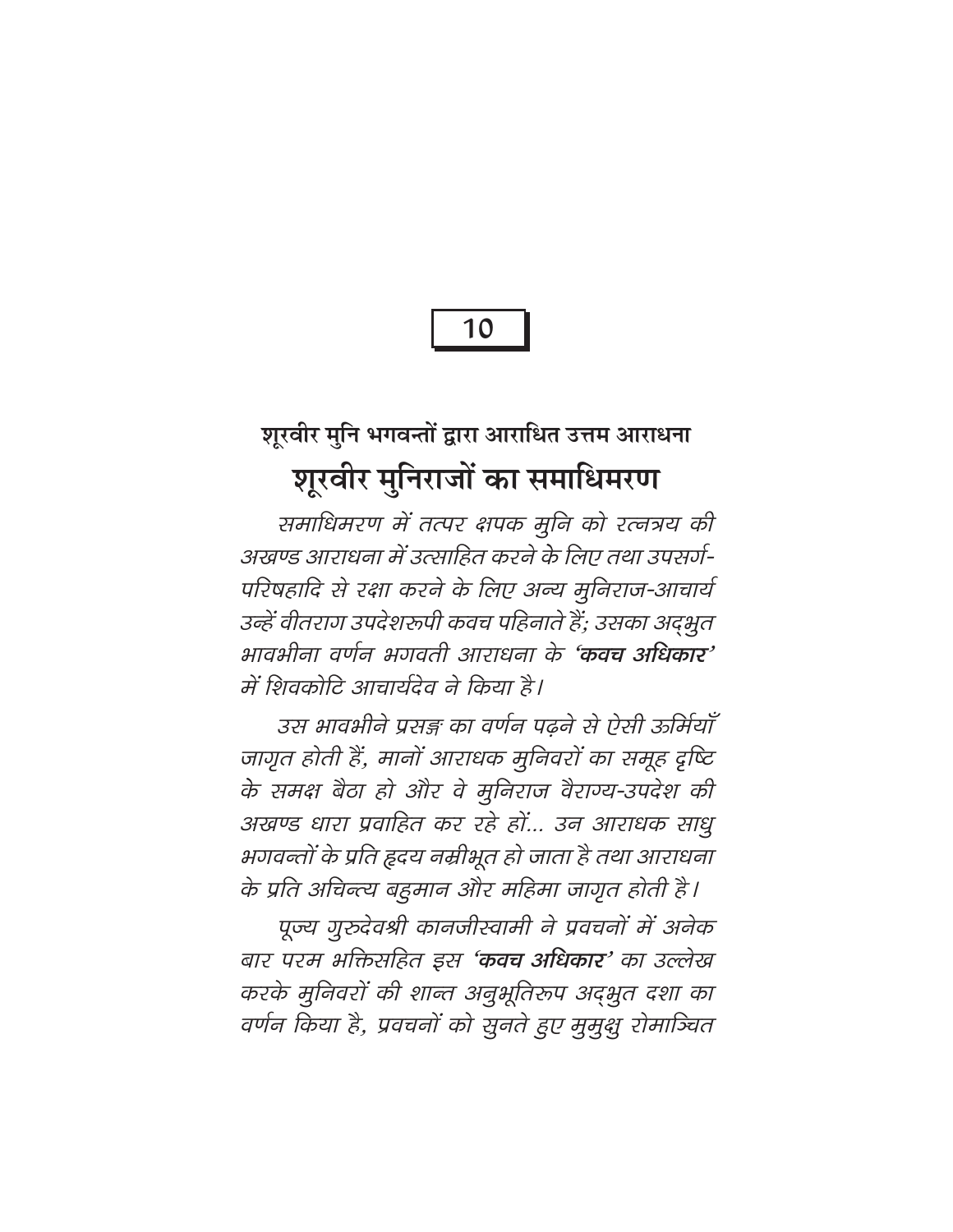हो उठते थे और उनकी आराधना तथा आराधक जीवों के प्रति परम भक्तिसहित, आत्मा में भी आराधना की शूरवीरता जाग उठती थी।

इस **'कवच अधिकार**' में 174 गाथाएँ हें, उनका सार यहाँ दिया जा रहा है। मुमुक्षु जीव इस विषय के माध्यम से से आत्मिक आराधना की उत्तम प्रेरणा लेकर मुनि भगवन्तों की परम भक्ति करें और उनके साथ अपना कल्याण करें।

经合金

हे जीव! वीर पुरुषों ने जो आराधना की है, उसे तू भी उत्साहपूर्वक कर !

समाधिमरण में स्थित मुनिराज को आचार्य उपदेश देते हैं कि हे क्षपक मुनि ! अपने चित्त को रत्नत्रय में तथा उत्तम क्षमादि धर्म में सावधानीपूर्वक लगाओ ! क्योंकि इस समय आराधना के उत्सव का महान अवसर है। आचार्य के ऐसे उल्लासपूर्ण वचनों से क्षपक मुनि का चित्त प्रसन्न एवं उज्ज्वल होता है।

जिस प्रकार दीर्घकाल से प्यासा मनुष्य, अमृतजल के पान से तृप्त हो जाता है, उसी प्रकार आचार्य के उपदेशामृत के पान द्वारा मुनि का चित्त आह्लादित होता है और वे आचार्य के प्रति नम्रीभूत होकर कहते हैं —

"हे भगवान्! आपका देखा हुआ सम्यग्ज्ञान मैंने शिरोधार्य किया है; अब जैसी आपकी आज्ञा हो, तदनुसार में प्रवर्तन करूँगा। समाधिमरण में मैं किञ्चित् भी शिथिलता नहीं आने दूँगा। जिस प्रकार आपके तथा संघ के प्रसाद से मेरा आत्मा इस संसार-समुद्र से पार हो, आप गुरुजनों की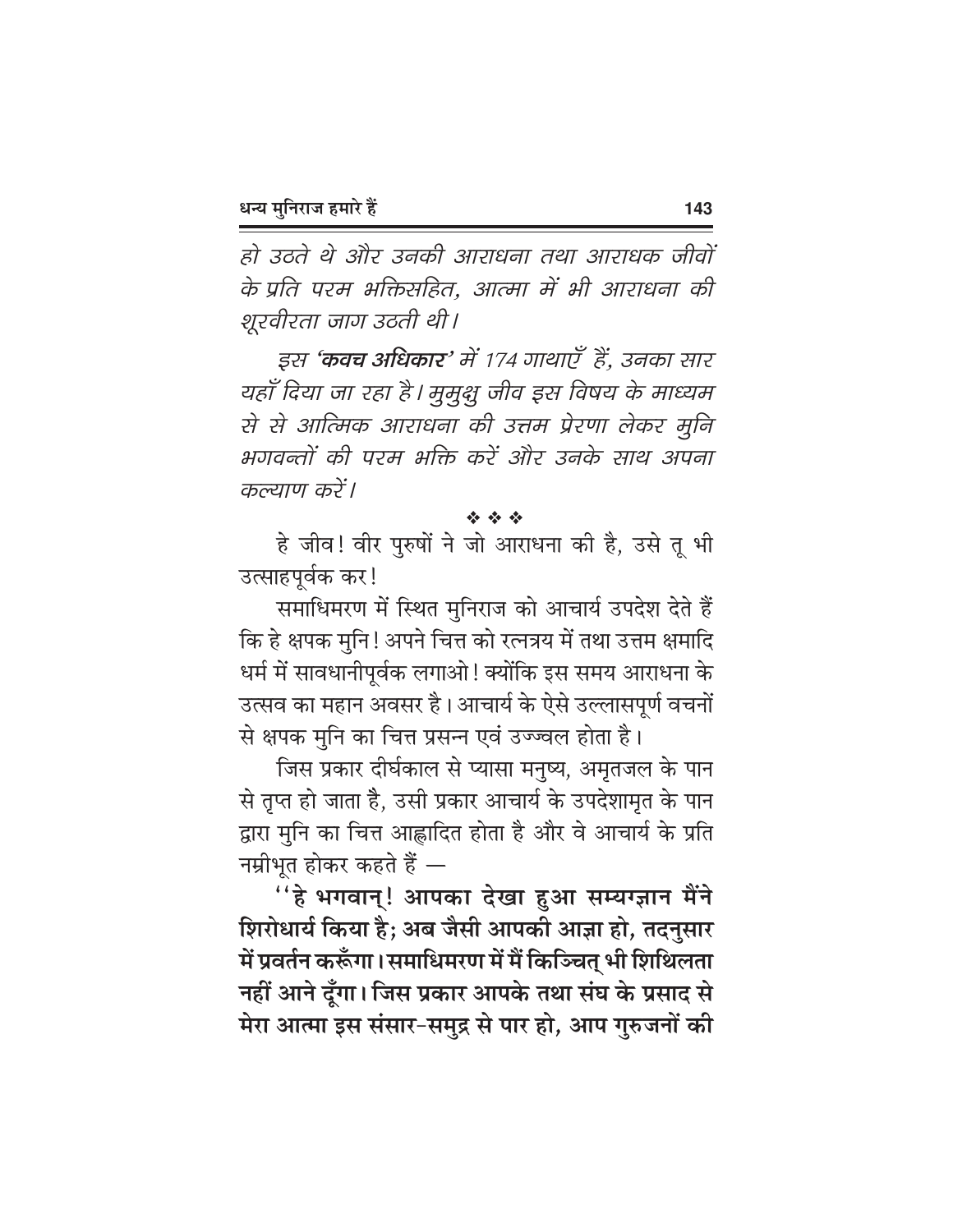उज्ज्वल कीर्ति जगत में फैले और मेरे हित के लिए वैयावृत्य में उद्यत सकल संघ का परिश्रम सफल हो: उस प्रकार मैं उज्ज्वल निर्दोष आराधना को ग्रहण करूँगा।''

इस प्रकार उन मुनि भगवन्त ने समाधिमरण हेतु आराधना में अपने परिणाम का उत्साह और परम शूरवीरता गुरु के समक्ष प्रगट की।

"अहा! गणधरादि वीर पुरुषों ने जो आराधना पूर्ण की, परन्तु विषय-कषाय में डूबे हुए कायर पुरुष, जिसका चिन्तवन करने में भी मन से समर्थ नहीं हैं, उस आराधना को मैं आपके प्रसाद से आराधूँगा। हे भगवान! आपके उपदेशरूपी अमृत का आस्वादन करके कोई कायर पुरुष भी क्षुधा-तृषा या मरणादिक भय को प्राप्त नहीं होते तो मैं क्यों भयभीत होऊँ? अर्थात् मैं भी कदापि भयभीत नहीं होऊँगा — यह मेरा निश्चय है।

हे देव! आपके चरणों के अनुग्रहरूप गुण के कारण मेरी आराधना में विघ्न डालने के लिए इन्द्रादिक देव भी समर्थ नहीं हैं तो फिर यह क्षुधा-तृषा-परिश्रम-वातपित्तादि रोग-इन्द्रियविषय या कषाय मेरे ध्यान में क्या बाधा डालेंगे ? अर्थात् वे कुछ भी नहीं कर सकते।''

आराधना में शूरवीर ऐसे क्षपक मुनिराज वीरतापूर्वक श्रीगुरु के प्रति कहते हैं —

''कदाचित् मेरुपर्वत अपने स्थान से चलायमान हो जाए या पृथ्वी पलट जाए, तथापि आप जैसे श्रीगुरु के चरण-प्रसाद के कारण मैं कभी विकृति को प्राप्त नहीं होऊँगा, आराधना से नहीं डिगूँगा।"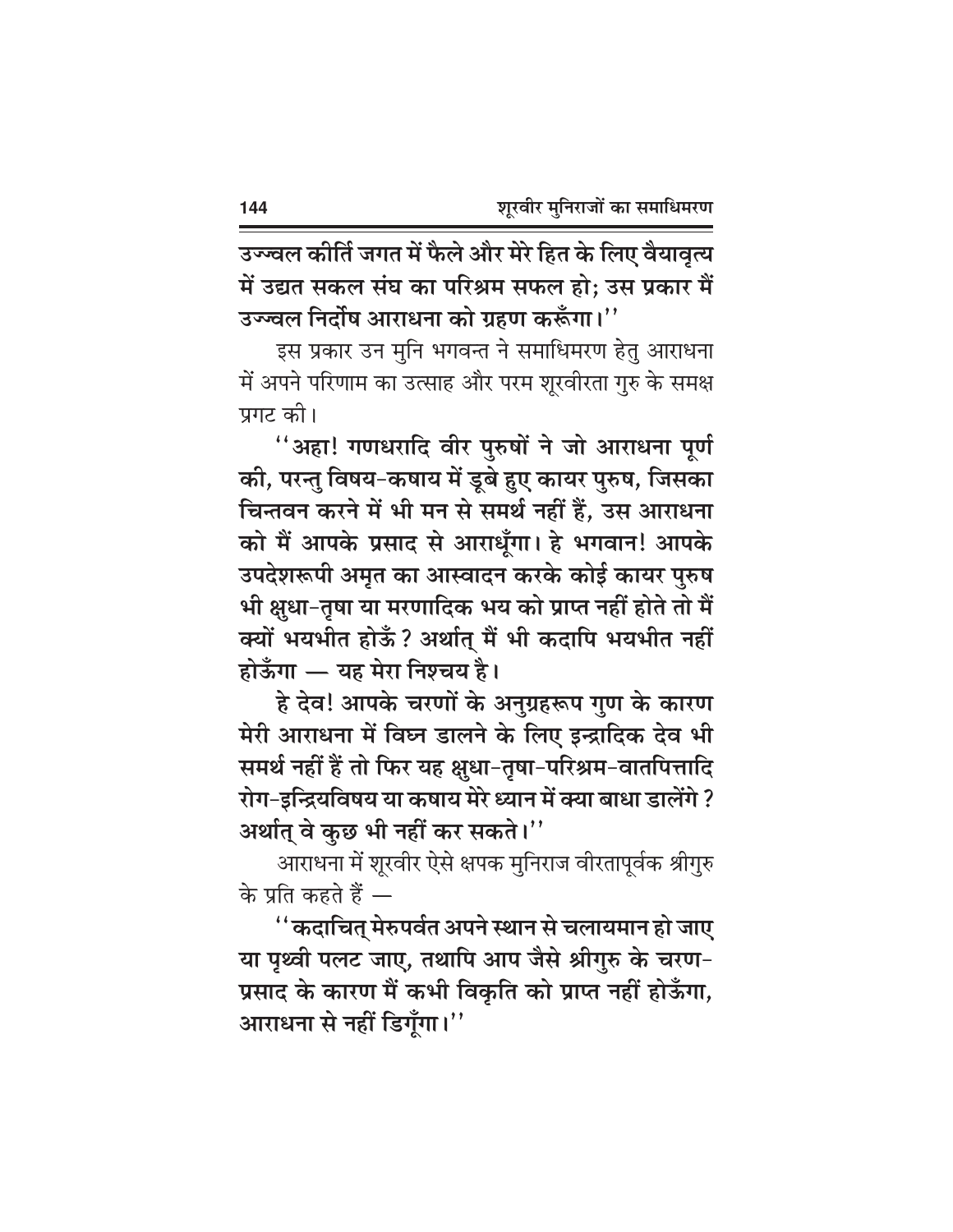इस प्रकार समाधिमरण के लिए जागृत ऐसे क्षपक मुनिराज अपनी शक्ति को छिपाये बिना वीरतापूर्वक कर्म को खिपाते हैं तथा समाधिमरण करानेवाले निर्यापक आचार्य भी प्रमाद छोड़कर क्षपक मुनि का ज्ञान जागृत रहे, तदनुसार निरन्तर परम धर्म की



आराधना का उपदेश देते हैं। समाधिमरण ਸ਼੍ਰੋ ਰੇ उत्साहित चित्तवाले क्षपक मुनि कदाचित् पापकर्म के उदय से क्षुधा-तृषा या वेदनादि की तीव्र पीड़ा द्वारा व्याकुल हो जाएँ,

परिणाम में शिथिल हो जाएँ, अन्न-जल का स्मरण करें तो ऐसे समय में करुणानिधान आचार्य स्वयं किञ्चित् भी धैर्य छोड़े बिना उन मुनि की 'सारणा' अर्थात् उनके रत्नत्रय की रक्षा का उपाय करते हैं; जैसे उनके परिणाम उज्ज्वल रहें, चेतना जागृत रहे, तदनुसार उन्हें सम्बोधन करते हैं।

क्षपक को सावधानी की परीक्षा करने के लिए वे बारम्बार उससे पूछते हैं —

'हे आत्मकल्याण के अर्थी! तुम कौन हो? तुम्हारा पद क्या है ? तुम कहाँ निवास करते हो ? बताओ! हम कौन हैं ?'

इस प्रकार पूछने पर उन क्षपकमुनि की चेतना जागृत हो जाती है $-$ 

'अरे! मैं तो मुनि हूँ, मैंने पञ्च महाव्रतसहित संन्यास धारण किया है, मैं अचेत होकर अयोग्य आचरण करूँ,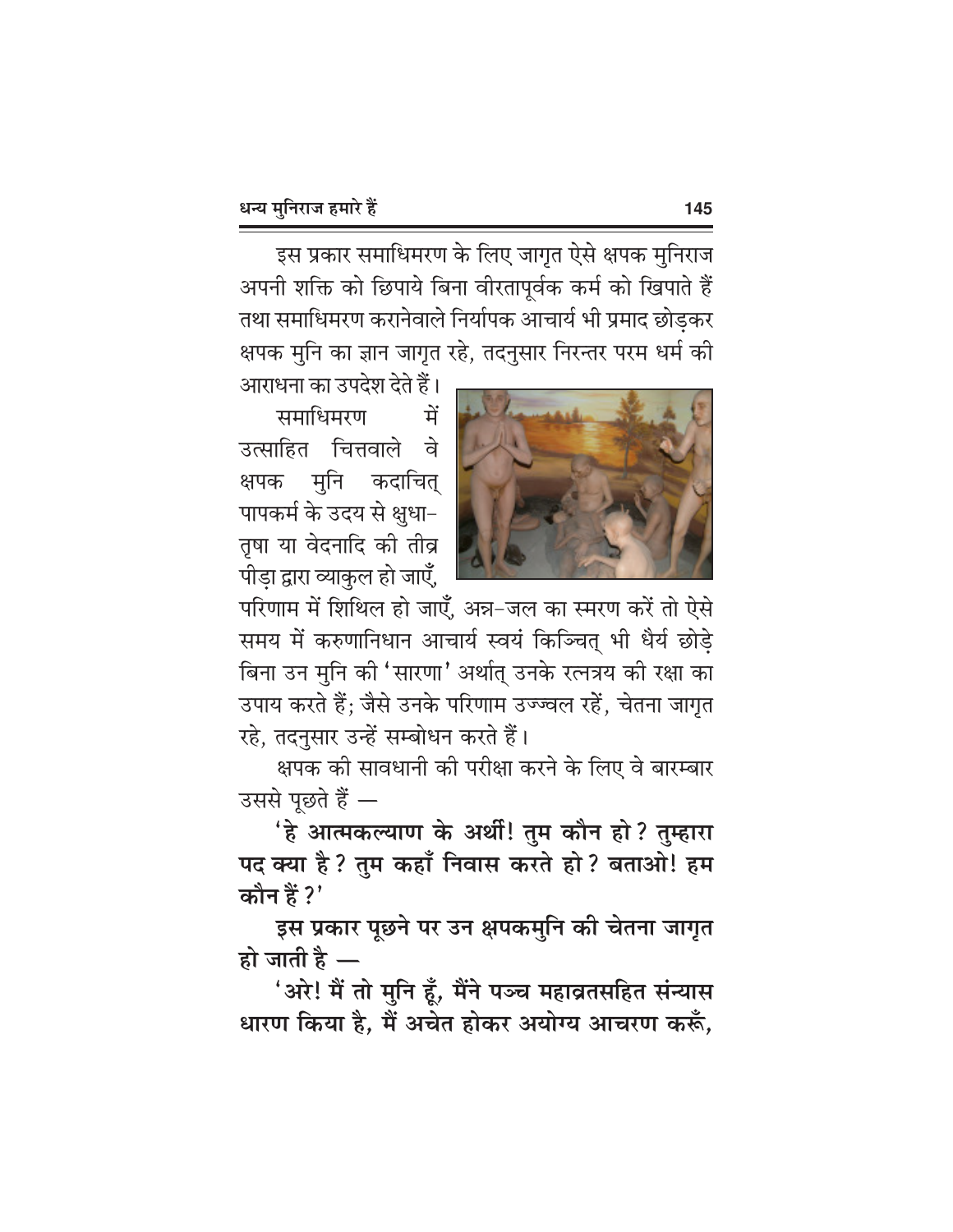वह मुझे शोभा नहीं देता। ये शिथिल परिणाम छोड़कर, रत्नत्रयधर्म के पालन में मुझे सावधान रहना योग्य है। आचार्य परम उपकार करनेवाले श्रीगुरु हैं, ये मुझे जागृत कर रहे हैं; इसलिए अब सावधान होकर रत्नत्रय के सेवनसहित समाधिमरण करना उचित है।'

इस प्रकार क्षपक की चेतना जागृत देखकर आचार्य भगवान अत्यन्त वात्सल्यभाव से उसकी आराधना की रक्षा हेतु मानो 'कवच' प्रदान करते हैं। कवच अर्थात् बख्तर। जिस प्रकार युद्ध में चाहे जैसे प्रहार से भी कवच द्वारा रक्षा होती है, उसी प्रकार तीव्र वेदना आदि चाहे जैसे परीषहों के बीच भी उल्लसित परिणाम द्वारा साधक के रत्नत्रय की रक्षा हो, उसके लिए आचार्य-महाराज उसे उत्तम वैराग्य से भरपूर आराधना के उपदेशरूपी कवच पहिनाते हैं।

आचार्य के उपदेश द्वारा सावधान होकर वह मुनि विचारता ੜੇ -

''अरे! महान अनर्थ है कि तीन लोक में दुर्लभ ऐसा नग्न दिगम्बर साधुपना अङ्गीकार करके भी मैं असमय ही अन्न-जल की इच्छा करता हूँ! यह संन्यास का समय तो मुझे सर्व आहार-जल के त्याग का अवसर है। सर्व संघ की साक्षी से मैंने चारों प्रकार के आहार का त्याग किया है। अनन्तानन्त काल में जीव ने कभी सल्लेखना-मरण प्राप्त नहीं किया, इस समय श्रीगुरु के प्रसाद से उसकी प्राप्ति का अवसर आया है। अहा, समस्त विषयानुराग छोड़कर परम वीतरागता का यह अवसर है, इसलिए इस समय मुझे परम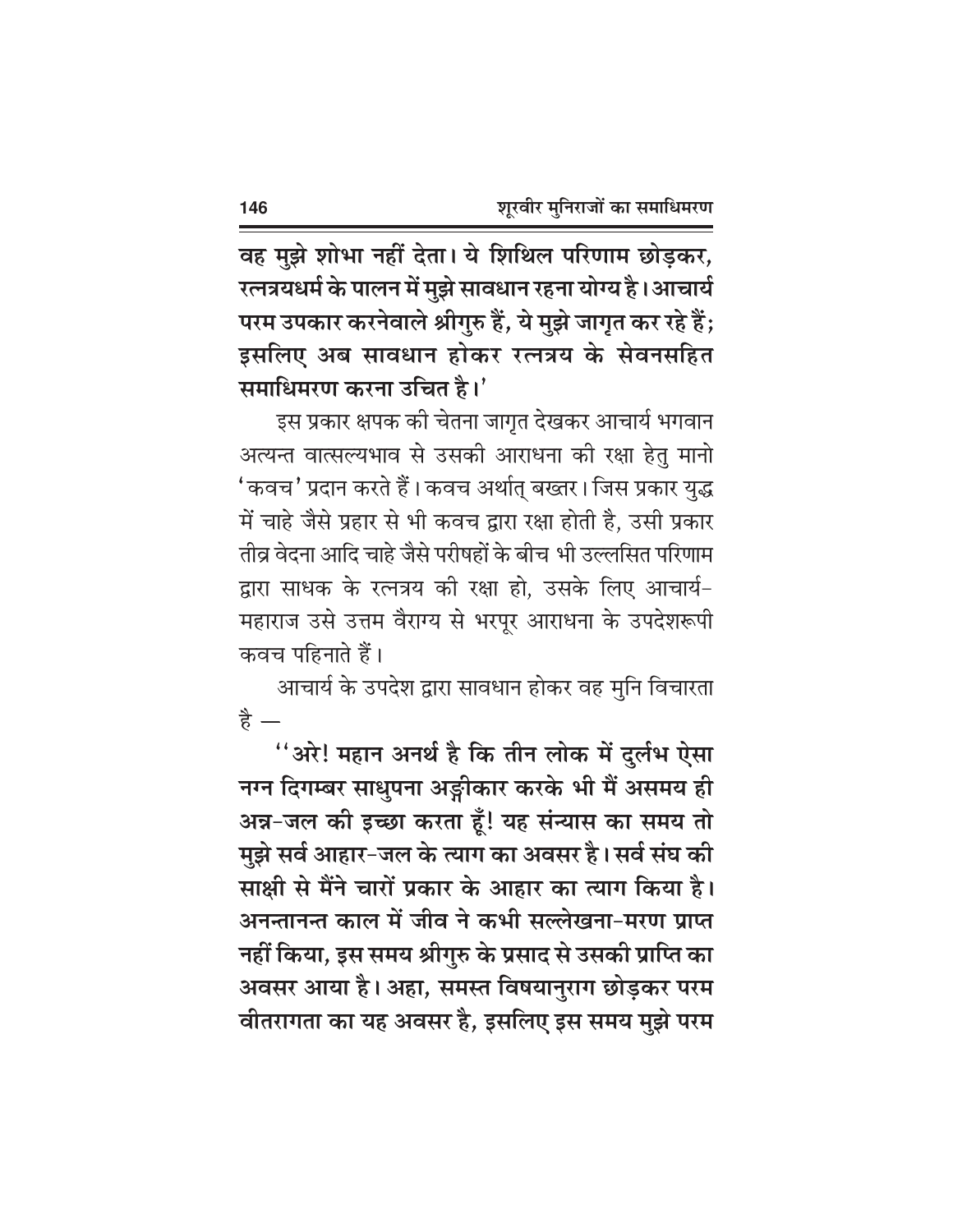संयम में जागृति द्वारा आत्मकल्याण में सावधान रहना चाहिए।''

इस प्रकार वह साधु जागृत होकर आराधना में उत्साहित होता है। अब, कोई क्षपक साधु क्षुधा-तृषा-रोगादि की तीव्र वेदना से असावधान या शिथिल हो जाए, अयोग्य वचन बोले या रुदन करे तो आचार्य स्नेहपूर्ण आनन्दकारी वचनों द्वारा उसे सावधान करते हैं; स्वयं शिथिलतारहित होकर क्षपक की सावधानी हेतु दृढ़ उपाय करते हैं; उसे कटुवचन नहीं कहते, उसका तिरस्कार नहीं करते, उसे त्रास लगे या वह निरुत्साहित हो जाए — ऐसा कुछ नहीं करते; परन्तु उसके परीषह का निवारण करने के लिए, वह जागृत होकर आराधना में उत्साहित हो — ऐसा उपाय आदरपूर्वक करते हैं।

जिस प्रकार रणक्षेत्र में अभेद्य कवच पहनकर प्रवेश करनेवाला सुभट-योद्धा शत्रुओं के बाण से नहीं छिदता; उसी प्रकार संन्यास के अवसर में आराधना में सुभट साधु, कर्मोदय के विरुद्ध चल रहे महासंग्राम में गुरु-उपदेशरूपी अभेद्य कवच धारण करते हैं, अत: वे रोगादिक की तीव्र पीड़ारूप शस्त्र द्वारा नहीं छिदते।

क्षपक को आराधना में उत्साहित करने के लिए महा बुद्धिमान गुरु उपदेश-वचन कहते हैं। **केसे वचन कहते हैं ?** - स्नेहपूर्ण, कर्णप्रिय एवं आनन्दकारी वचन कहते हैं, जिन्हें सुनते ही सर्व दु:खों का विस्मरण हो जाए और सीधे हृदय में उतर जाएँ।

वे कहते हैं  $-$ 

''हे सुन्दर चारित्रधारक मुनि! चारित्र में विघ्न करनेवाली इस अल्प या महान व्याधि की प्रबल वेदना को तुम दीनतारहित तथा मोहरहित होकर धैर्यपूर्वक जीतो। समस्त उपसर्ग-परीषह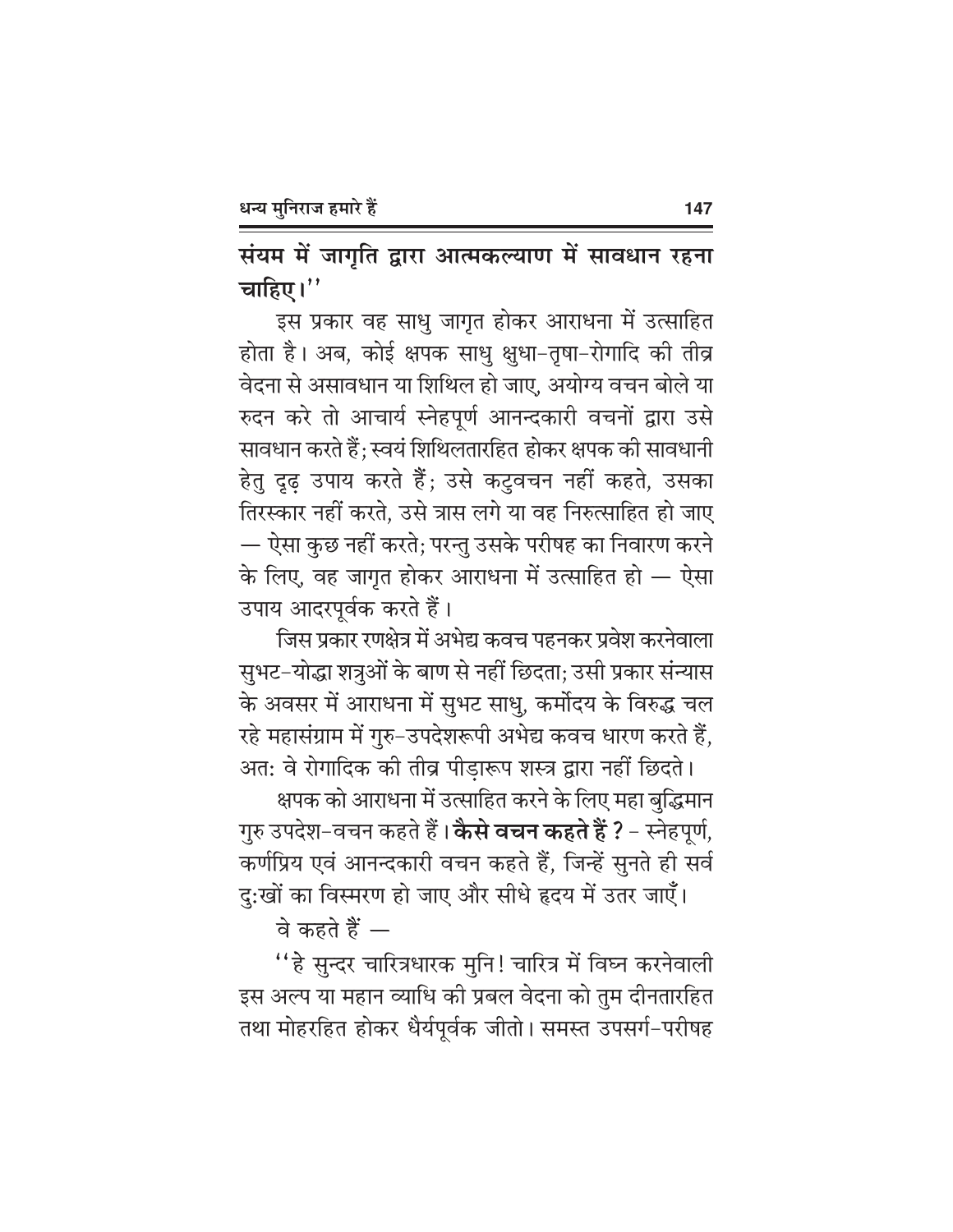को मन-वचन-काया से जीतकर, मरण समय में चारों प्रकार की सम्यक् आराधना के आराधक रहो।

रोगादिक व्याधियाँ अशुभकर्म के उदय से आती हैं; इस समय दीन होकर वर्तन करोगे या धैर्य छोड़ दोगे तो उससे कहीं तुम्हारा उपद्रव दूर होनेवाला नहीं है। अपने ही पूर्व परिणामों द्वारा उत्पन्न अशुभकर्म को दूर करने के लिए कोई देव भी समर्थ नहीं है; इसलिए रोगादि प्रतिकूलता आने पर कायरता छोड़कर, महान धैर्यपूर्वक, क्लेश माने बिना उसे भोगना ही श्रेष्ठ है, जिससे आराधना में भङ्ग न पड़े और पूर्वकर्म की निर्जरा हो तथा नवीन कर्म न बँधे।

हे चारित्रधारी! चार प्रकार के संघ के समक्ष तुमने ऐसी प्रतिज्ञा ली थी कि 'मैं भगवती आराधना ( दीक्षा ) धारण करता हूँ ' - उसे क्या तुम भूल गये हो ? अपनी उस प्रतिज्ञा को याद करो! क्या युद्ध का आह्वान करनेवाला शूरवीर, शत्रु को देखकर भयभीत होकर भागता है ? - कदापि नहीं। उसी प्रकार सर्व संघ के समक्ष जिन्होंने आराधना की दूढ़ प्रतिज्ञा की है — ऐसे उत्तम साधु, परीषहरूपी शत्रु को देखकर मुनिधर्म से क्यों चलायमान होंगे? विषाद क्यों करेंगे ? — नहीं करेंगे। मरण आये तो भले आये, परन्तु शूरवीर साधु आपत्तियों की अत्यन्त तीव्र वेदना को भी समभावपूर्वक सहन करता है, परिणामों को विकृत नहीं होने देता, कायरता या दीनता प्रगट नहीं करता।

अहा! जिनेन्द्र भगवान द्वारा आदरणीय ऐसी उत्क्रष्ट आराधना को तुमने धारण किया है, अनन्तभव में दुर्लभ ऐसा संयम, वीतरागी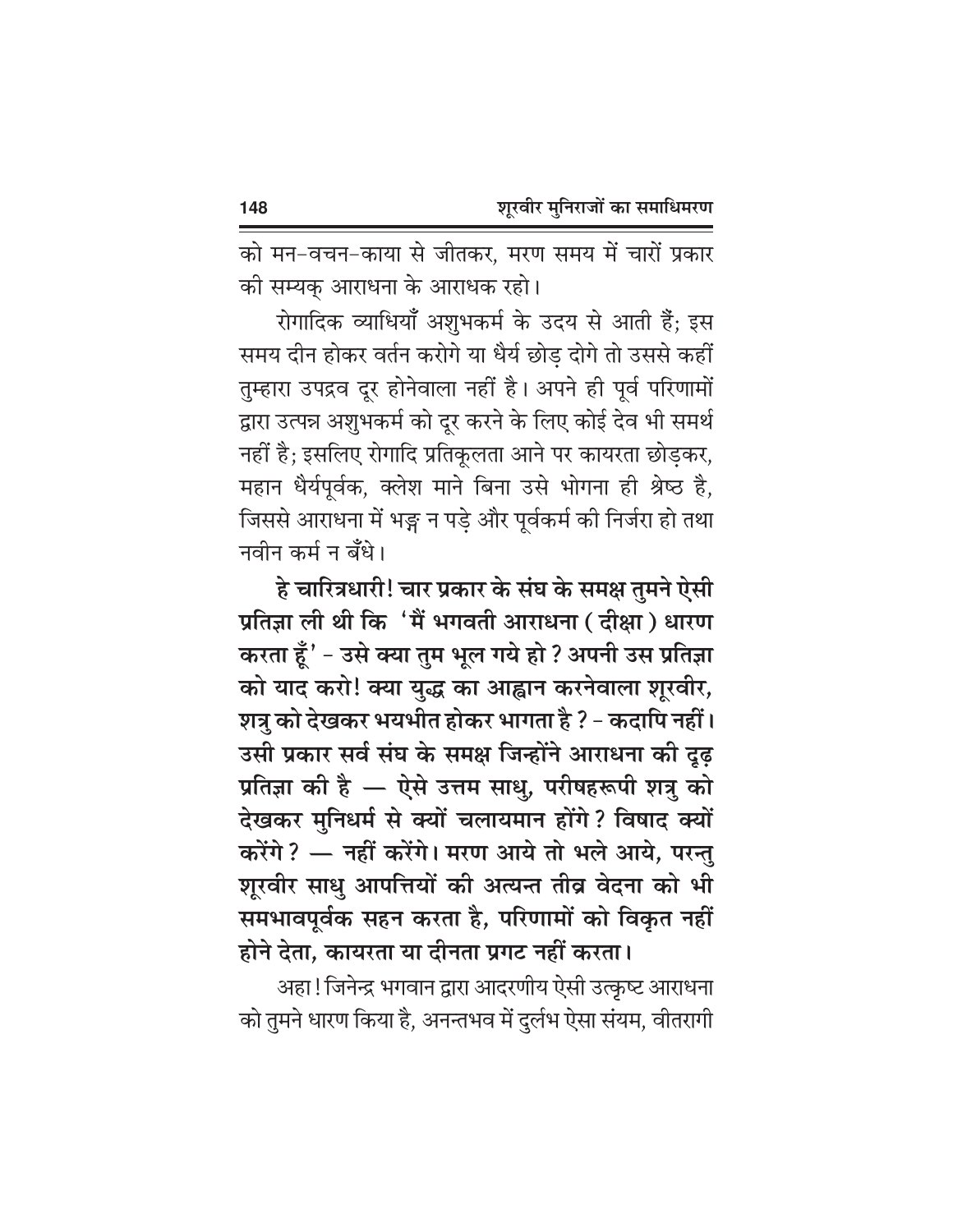गुरुओं के प्रसाद से प्राप्त हुआ है तो अब जो रोगादिजनित उपसर्ग आया है, उसमें मरण हो तो भले हो, परन्तु आराधना को छोड़ना योग्य नहीं है। एक बार मरना तो है ही, तो फिर गुरु के प्रताप से व्रतसहित मरण हो. उसके समान अन्य कोई कल्याण नहीं है।

अरे ! ऐसे अवसर में कायर होकर, व्रतादि में शिथिल होकर, विलाप करना या तुच्छ कार्य द्वारा रोगादि के इलाज की इच्छा करना तो लज्जा और दुर्गति के दु:खों का कारण है तो ऐसा कौन करे ? एक जीवन के लिए मुनिधर्म को या संघ को कलङ्क कौन लगाये ? चाहे जैसी प्रतिकूलता आये, परन्तु शूरवीर पुरुष आराधना से विमुख नहीं होते, दीनता या कायरता नहीं करते।

जैसे - कोई पुरुष चारों ओर से अग्नि द्वारा दग्ध होते हुए भी, मानो शीतल जल के बीच खड़ा हो – ऐसे शान्त–निराकुल रहता है, उसी प्रकार धीर-वीर साधुजन अग्नि के बीच भी निराकुलरूप से आराधना में स्थिर रहते हैं। अरे! स्वर्गादि परलोकसम्बन्धी इन्द्रियसुख में लुब्ध अज्ञानी भी जब इन्द्रियसुख की अभिलाषा से संसारवर्द्धक लेश्यापूर्वक तीव्र वेदना सहन करते हैं तो जिन्होंने समस्त संसार को अत्यन्त दु:खरूप जाना है और जो संसार-दु:ख से छूटकर मोक्ष-सुख को साधने में तत्पर हैं — ऐसे जैन मुनि क्या निराकुलरूप से वेदना में धैर्य धारण नहीं करेंगे ? — अवश्य करेंगे।

अरे! चाहे जैसा रोग आये, तथापि उत्तम पुरुष, अयोग्य ( अभक्ष्य मिश्रित ) औषधि का भक्षण नहीं करते। छोटी-बड़ी आपत्ति आने पर जो विषाद करता है, उसे वीर पुरुष कायर कहते हैं। धैर्यवान सत्पुरुषों का तो ऐसा स्वभाव है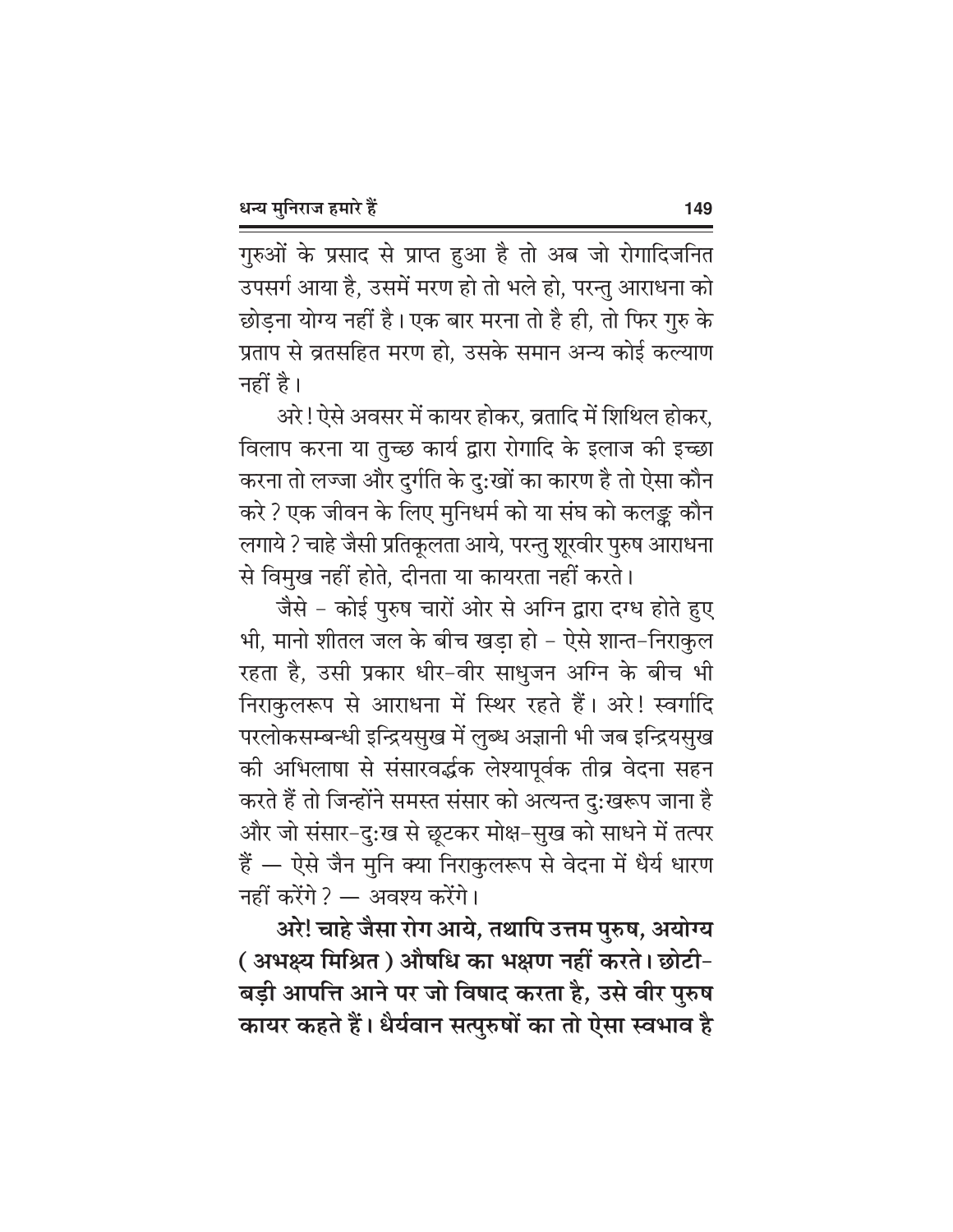कि महान आपत्ति आने पर भी उनके परिणाम सागर की भाँति अक्षोभ तथा मेरु के समान अचल रहते हैं।

जिन्होंने समस्त परिग्रह छोड़कर, अपने आत्मा को आत्मस्वरूप में ही स्थिर किया है और श्रुतज्ञान जिनका सहचर है - ऐसे उत्तम साधु को शेर फाड़ रहा हो, तथापि वे श्रेष्ठ रत्नत्रय की साधना करते हैं, कायर बनकर शिथिल नहीं होते।''

धीर-वीर मुनिराजों के उदाहरण

◆ नवदीक्षित सुकुमाल मुनि को स्यालनी और उसके बच्चों द्वारा लगातार तीन रात तक भक्षण किये जाने पर जिनके शरीर में घोर वेदना उत्पन्न हुई, फिर भी वे ध्यान द्वारा आराधना को प्राप्त हुए।





◆ भगवान सुकौशल मुनि को उनकी माता ने शेरनी बनकर उनका भक्षण किया. तथापि वे उत्तम अर्थ को प्राप्त हुए।

◆ एणिक पुत्र नामक साधु ने गङ्गा नदी के प्रवाह में बहते हुए भी निर्मोहरूप

से चार आराधना प्राप्त करके समाधिमरण किया, परन्तु कायरता नहीं की; इसलिए हे कल्याण के अर्थी साधु! तुम्हें भी धैर्य धारण करके आत्महित में सावधान रहना उचित है।

◆ भद्रबाहु मुनिराज घोर क्षुधा-वेदना से पीड़ित होने पर भी संक्लेश-रहित बुद्धि का अवलम्बन करते हुए, अल्पाहार नामक तप को धारण करके उत्तम स्थान को प्राप्त हुए,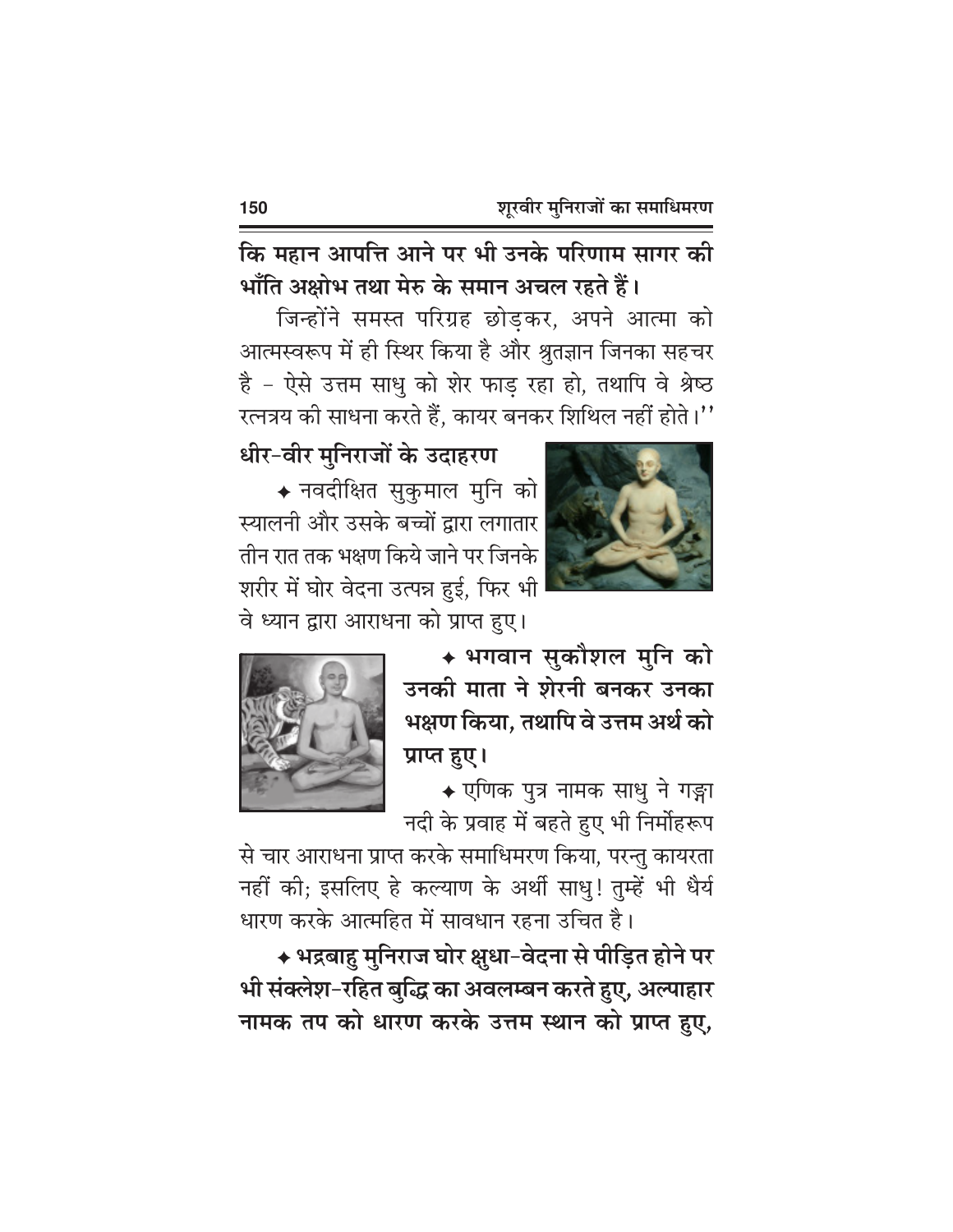परन्तु भोजन की इच्छा नहीं की।

◆ सिर पर अग्नि से तप्तायमान सिगडी जलने पर भी भगवान गजकुमार मुनि उत्तम अर्थ को प्राप्त हुए।

◆ कौशाम्बी नगरी में ललित -घटादि बत्तीस प्रसिद्ध महामुनि,



नदी के प्रवाह में डूबने पर भी निर्मोहरूप से प्रायोपगमन संन्यास को धारण करके आराधना को प्राप्त हुए।

◆ चम्पानगरी के बाहर गङ्गा के किनारे धर्मघोष नामक महामुनि, एक मास का उपवास धारण करके असह्य तृषा की वेदना होने पर भी संक्लेशरहित उत्तम अर्थ को प्राप्त हुए, आराधनासहित समाधिमरण किया, तृषा की वेदना से पानी की इच्छा नहीं की. संयम से नहीं डिगे: बल्कि धैर्य धारण करके आत्मकल्याण किया।

◆ श्रीदत्त मुनि को पूर्वजन्म के वैरी देव ने विक्रिया द्वारा घोर शीतवेदना की, तथापि वे संक्लेश किये बिना उत्तमस्थान को प्राप्त हुए।

◆ वृषभसेन नामक मुनि, उष्ण वायु, उष्ण शिलातल तथा सूर्य का तीव्र आतप संक्लेशरहित होकर सहन करके उत्तम अर्थ को प्राप्त हुए।

◆ रोहेडग नगरी में अग्निपुत्र नामक मुनि का क्रौंच नामक शत्रु ने शक्ति-आयुध द्वारा घात कर दिया, तथापि उस वेदना को समतापूर्वक सहन करके, वे उत्तम अर्थ को प्राप्त हुए।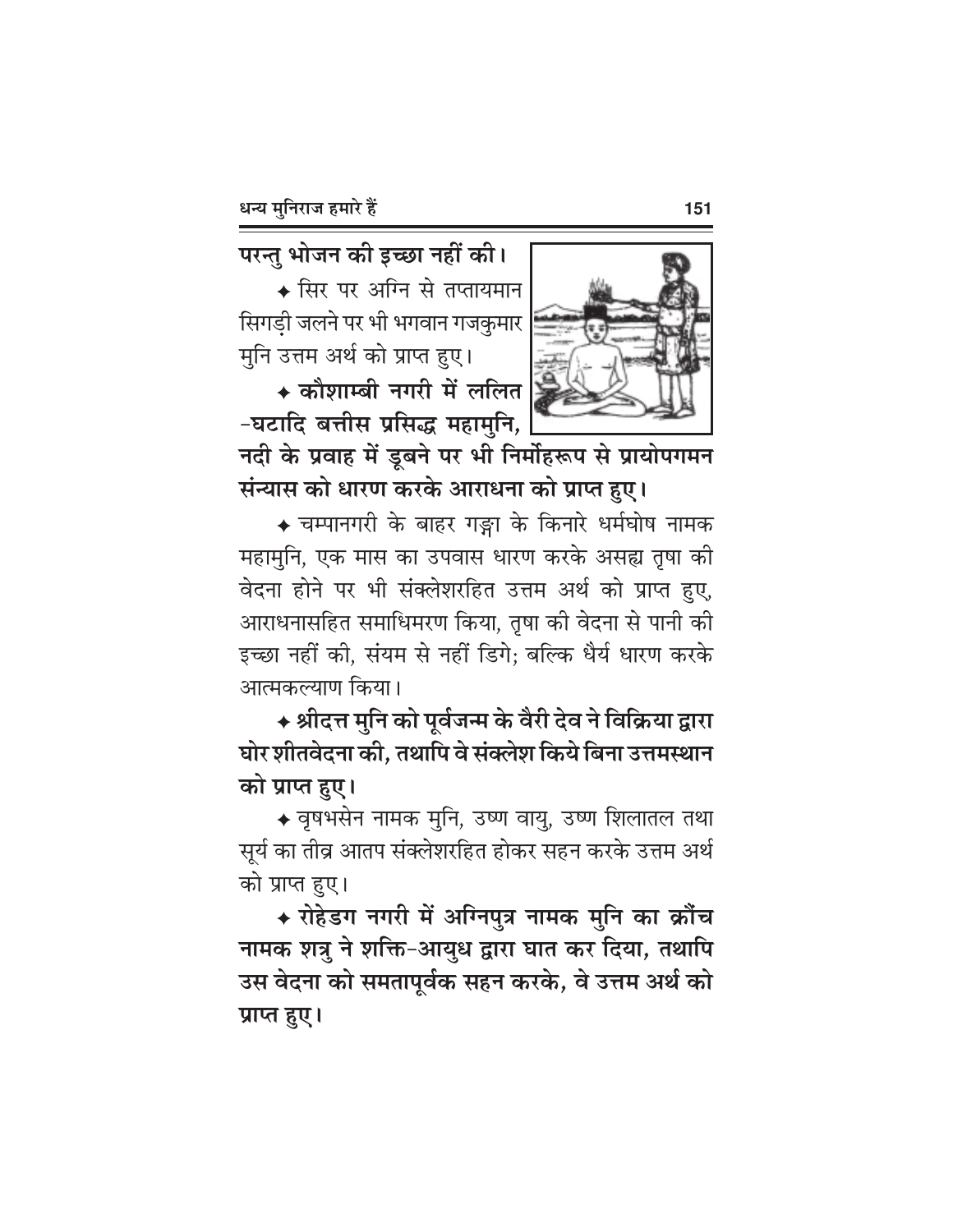◆ चण्डवेग नामक शत्रु ने काकंदी नगरी में अभयघोष मुनि के सर्व अङ्ग छेद डाले; उस घोर वेदना को पाकर भी वे उत्तम अर्थस्वरूप अभेद रत्नत्रय को प्राप्त हुए।

◆ विद्युत्चर मुनि, डाँस-मच्छर द्वारा भक्षण की अतिघोर वेदना को संक्लेशरहित होकर सहन करके उत्तम अर्थरूप आत्मकल्याण को प्राप्त हुए।

◆ हस्तिनापुर के गुरुदत्त मुनि, द्रोणागिरि पर्वत पर, हण्डी के अनाज की भाँति दग्ध होने पर भी उत्तम अर्थ को प्राप्त हुए।

+ चिलातपुत्र नामक मुनि को किसी पूर्वभव के शत्रु ने तीक्ष्ण आयुध द्वारा घाव कर दिया, उस घाव में बड़े-बड़े कीड़े पड़ गये और उन कीड़ों से उनका शरीर चलनी की भाँति बिंध गया: तथापि वे संक्लेशरहित समभाव से वेदना सहन करके उत्तमार्थ को प्राप्त हुए।

 $\overline{\bullet}$  यमुनावक्र के तीक्ष्ण बाणों द्वारा जिनका शरीर छिद गया है — ऐसे दण्ड मुनिराज, घोर वेदना को भी समभाव से सहन करके उत्तमार्थरूप आराधना को प्राप्त हुए।

◆ कुम्भकार नगरी में कोल्हू में पिलने पर भी अभिनन्दनादि पाँच सौ मुनि समभावपूर्वक आराधना को प्राप्त हुए।

◆ सुबन्धु नामक शत्रु ने गौशाला में आग लगा दी; उसमें जलने पर भी चाणक्य मुनिराज, प्रायोपगमन संन्यास धारण करके संक्लेशरहित उत्तम अर्थ को प्राप्त हुए।

◆ कुलालग्राम के उद्यान में रिष्टामच्य नामक शत्रु ने मुनियों के निवासस्थान को आग लगा दी; उसमें दग्ध होने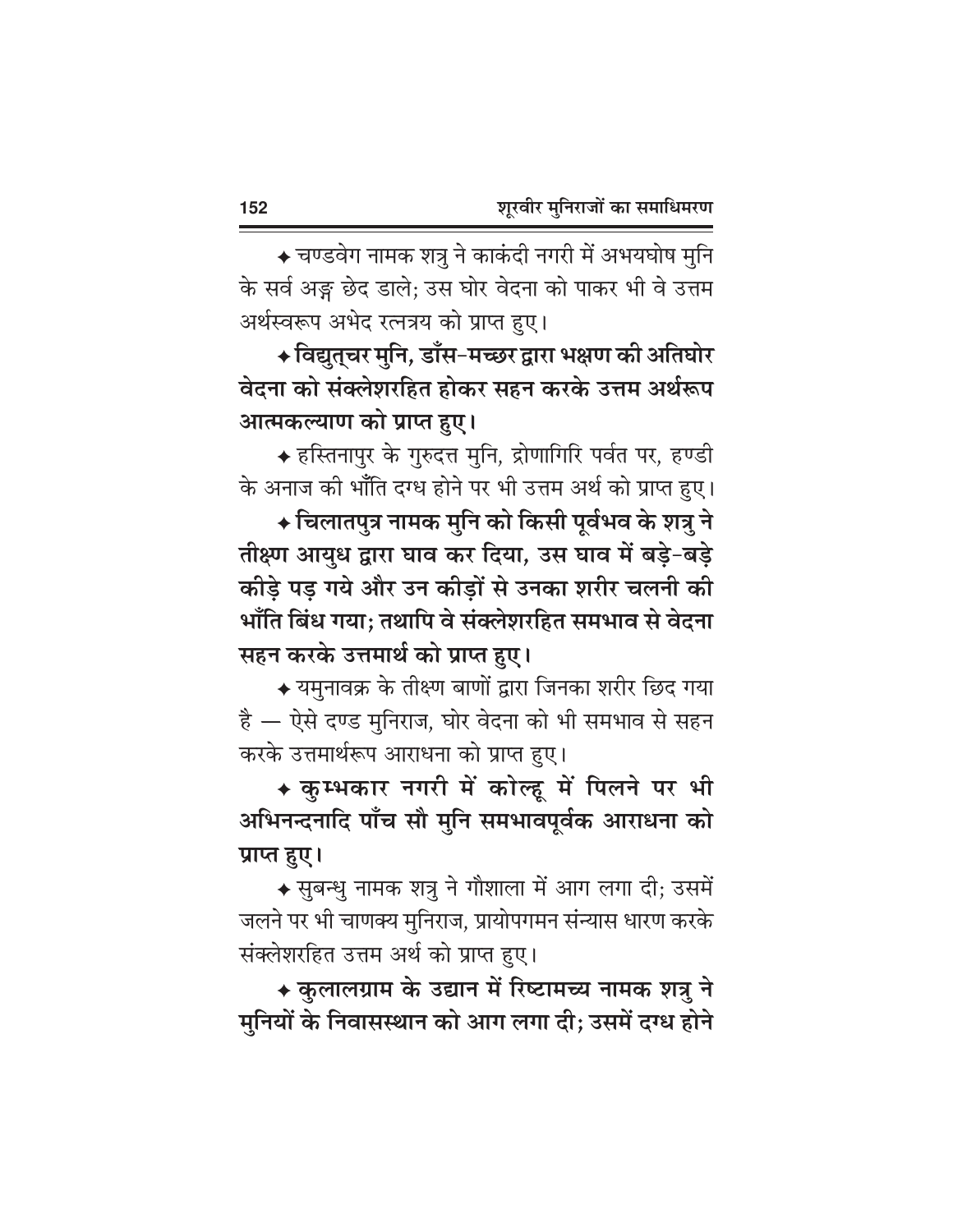पर भी मुनियों की सभासहित वृषभसेन मुनिराज ने आराधना पाप्त की।

इस प्रकार उपसर्गादि वेदना प्रसङ्ग आने पर भी आराधना में अडिग रहनेवाले अनेक शूरवीर मुनिवरों का स्मरण कराके, आचार्य महाराज उन क्षपक मुनि को प्रोत्साहित करते हुए कहते हैं  $-$ 

''हे मुनि! इतने-इतने मुनिवरों ने घोर उपसर्गों की तीव्रवेदना सहन की; वे असहाय एकाकी थे; कोई इलाज करनेवाला या वैयावृत्य करनेवाला भी नहीं था; तथापि कायरता छोड़कर वीरतापूर्वक परम धैर्य धारण करके वे उत्तम अर्थ को प्राप्त हुए, आराधना से नहीं डिगे तो फिर तुम्हारी सहायता में तो ये सब मुनि हैं, सब संघ तुम्हारे इलाज और वैयावृत्य में तत्पर है तो तुम आराधना में उत्साहित क्यों नहीं होते ? — कायरता छोड़ो और वीरतापूर्वक आराधना में उद्यमी बनो... यह आराधना का अवसर है।''

अहा! अनेक घोरातिघोर उपसर्ग आने पर भी उन मुनियों ने अकेले उन्हें सहन किया, परन्तु साम्यभाव को नहीं छोड़ा; प्राणरहित हुए, परन्तु आराधना में शिथिल नहीं हुए और आत्मकल्याण किया।

हे मुनि!तुम्हें तो महान ज्ञानी, दयावान, धैर्यवान, आचार्यादि परमहितोपदेश सुना रहे हैं, शरीर की वैयावृत्य करने में सावधान हैं और सर्वसंघ योग्य इलाज करने में तत्पर है, सहायक है। तुम्हें तो ऐसा कोई तीव्र उपसर्ग भी नहीं आया है; अत: ऐसे अवसर पर उत्तम आराधना में तुम क्यों शिथिल होते हो? इस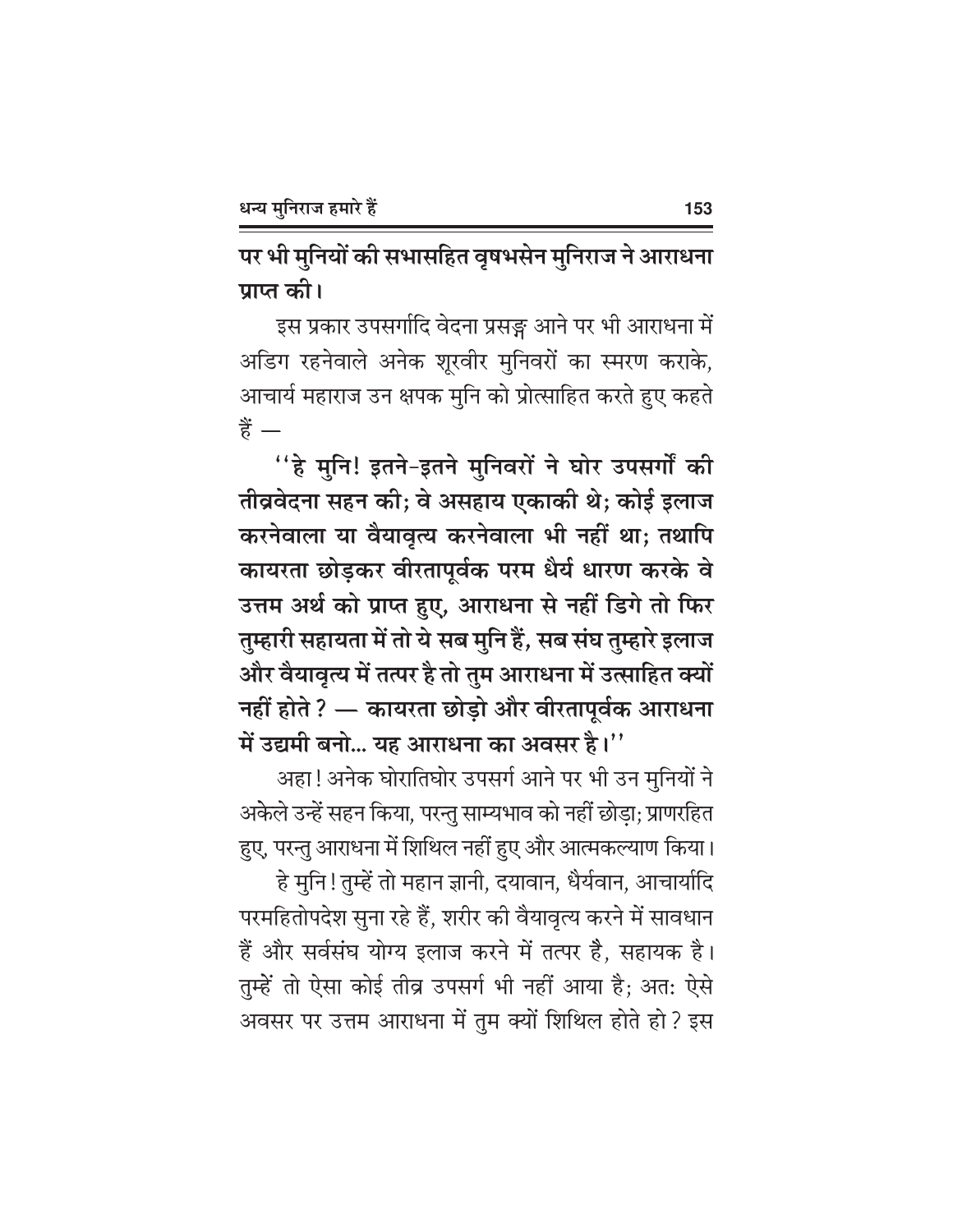समय तो आत्मा को उत्साहित करना योग्य है; इसलिए कायरता छोड़ो और वीतरागता अङ्गीकार करो!

हे मुनि! सर्वसंघ के बीच जिनेन्द्रदेव के अमृतरूप मधुर वचन तुम्हारे कानों में पड़े हैं; उन्हें सुनकर अब तुम उत्तम अर्थरूप चार आराधनाओं का आराधन करने में समर्थ होओ। जिनेन्द्र भगवान के वचनों का श्रवण तो अमृत अर्थात् मोक्ष के आत्मिक सुख का साक्षात् अनुभव कराता है और मोक्ष प्रदान करता है; इसलिए जिनवचन अमृतसमान मिष्ट हैं — ऐसे जिनवचन जिसके कर्ण द्वारा हृदय में प्रविष्ट हों, वह पुरुष चारों आराधनारूप से परिणमित होने में असमर्थ क्यों होगा ?

अरे क्षपक! यहाँ तुम्हें ऐसा क्या दु:ख आ पडा है कि जिससे तुम शिथिल हुए जा रहे हो? इस संसार में परिभ्रमण करते हुए तुमने नरकगति, तिर्यञ्चगति, मनुष्यगति तथा देवगति में जो दु:ख भोगे, उन्हें याद करके जरा विचार तो करो! ऐसा कोई दु:ख शेष नहीं रहा कि जो तुमने संसार में नहीं भोगा हो ? अनन्तबार अग्नि में जले; अनन्तबार पानी में डूब गये; अनन्तबार पहाड़ से गिरकर मरे; अनन्तबार शस्त्रों से छिद गये; अनन्तबार कोल्हू में पिले; अनन्तबार सिंह द्वारा खाये गए; अनन्तबार चक्की में पीसे गये... क्या यह सब तुम भूल गये ?

तुमने अनन्तबार भूख की तीव्र वेदना से प्राण छोड़े; अनन्तबार प्यास से मरे; सर्दी, गर्मी, वर्षा, आँधी, विष-भक्षण एवं तीव्र रोगों की वेदना से अनन्तबार मरे; अपनी स्त्री, पुत्र, मित्रादि बन्धुजनों द्वारा भी अनन्तबार मारे गये; अत: अब समाधि के इस अवसर पर मृत्यु या वेदना से भयभीत होकर रत्नत्रय को बिगाड़ना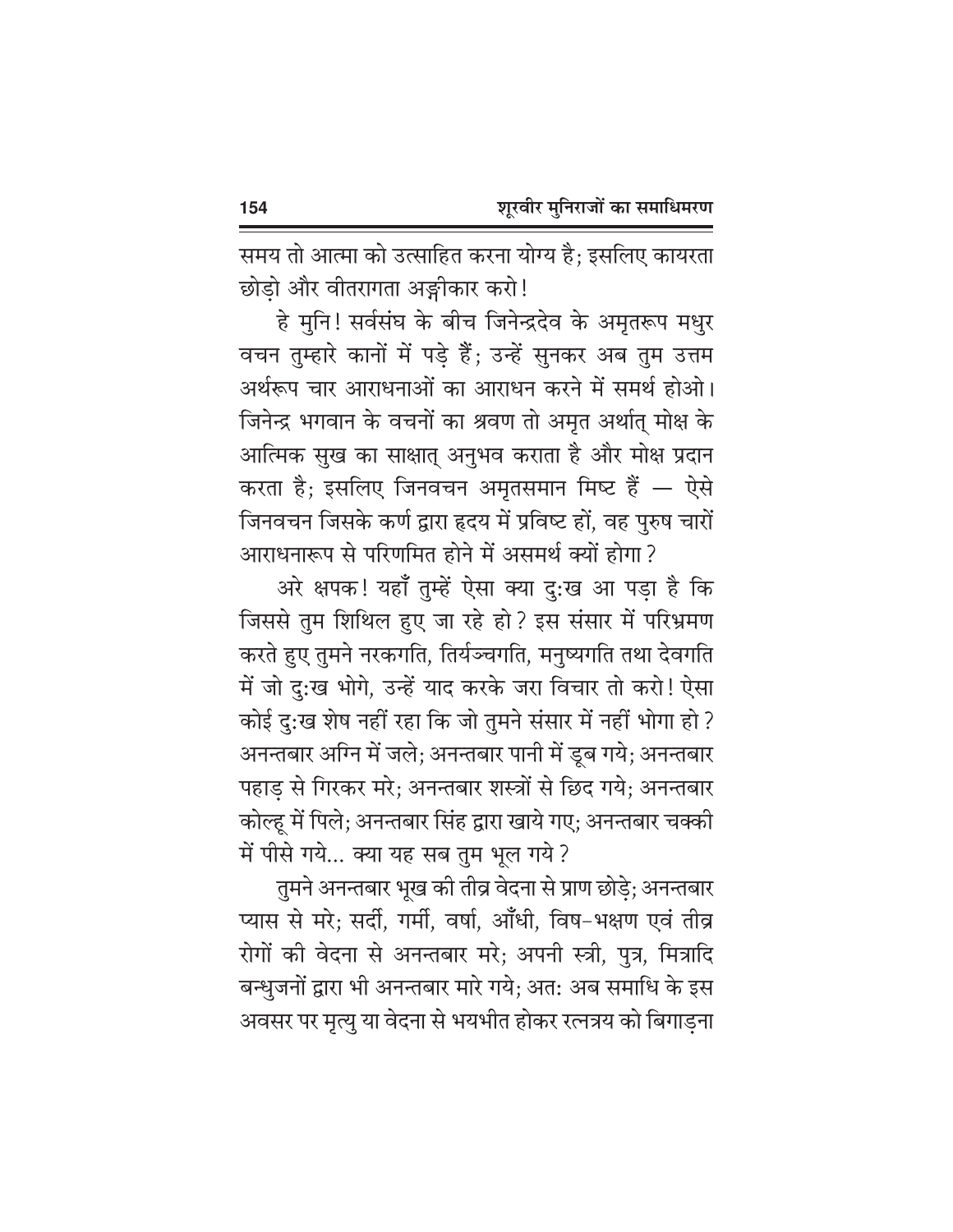उचित नहीं है। तीव्र दु:ख में अनन्तकाल बिताया; अत: वर्तमान में यह थोड़ी सी वेदना आने पर परमधर्म में शिथिल होना उचित नहीं है, इसलिए अब उत्साहित होकर वीतरागभाव से आराधना में शूरवीर बनो!'

— ऐसे उपदेशरूपी कवच द्वारा आचार्य, क्षपकमुनि को आराधना में जागृत करते हैं। क्षपकमुनि भी सावधान होकर, वेदना को भूलकर, चैतन्य के वीतरागी शान्तरस के वेदन में तत्पर होते हैं और उत्तम आराधना में अचल रहते हैं।

हे मुनि ! नरक में परवशरूप से असह्य शीत–उष्णता असंख्य वर्षों तक सहन की तो इस मनुष्य-जन्म में धर्म के धारक जीव को क्या यहाँ की शीत-उष्णता स्ववशरूप से सहन करना योग्य नहीं है ? यह तो समभाव से परीषह सहन करने का अवसर है; इसलिए परमधैर्य धारण करो! धैर्यपूर्वक सहन नहीं किया और आकुलता की तो भी कर्म नहीं छोड़ेंगे; इसलिए अल्पकाल की अल्पवेदना से कायर होकर धर्म को न बिगाडो। नरक की वेदनाओं के सामने यह वेदना किस गिनती में है ? — जिससे तुम कायर बन रहे हो?

अरे ! नरक में जब ताँबे का धधकता हुआ लाल रस तुम्हारा मुँह फाड़कर पिलाया गया, उस समय की वेदना का विचार तो करो! उस वेदना के निकट यह प्यास की वेदना किस गिनती में है ? — जो तुम पानी को याद करते हो ! इसके बदले अन्तर में निर्विकल्प चैतन्यरस का स्मरण करो... इतना पानी पीने पर भी जो तृषा शान्त न हुई, उस तृषा को चैतन्यरस के उपशान्त पेय द्वारा तुप्त करो!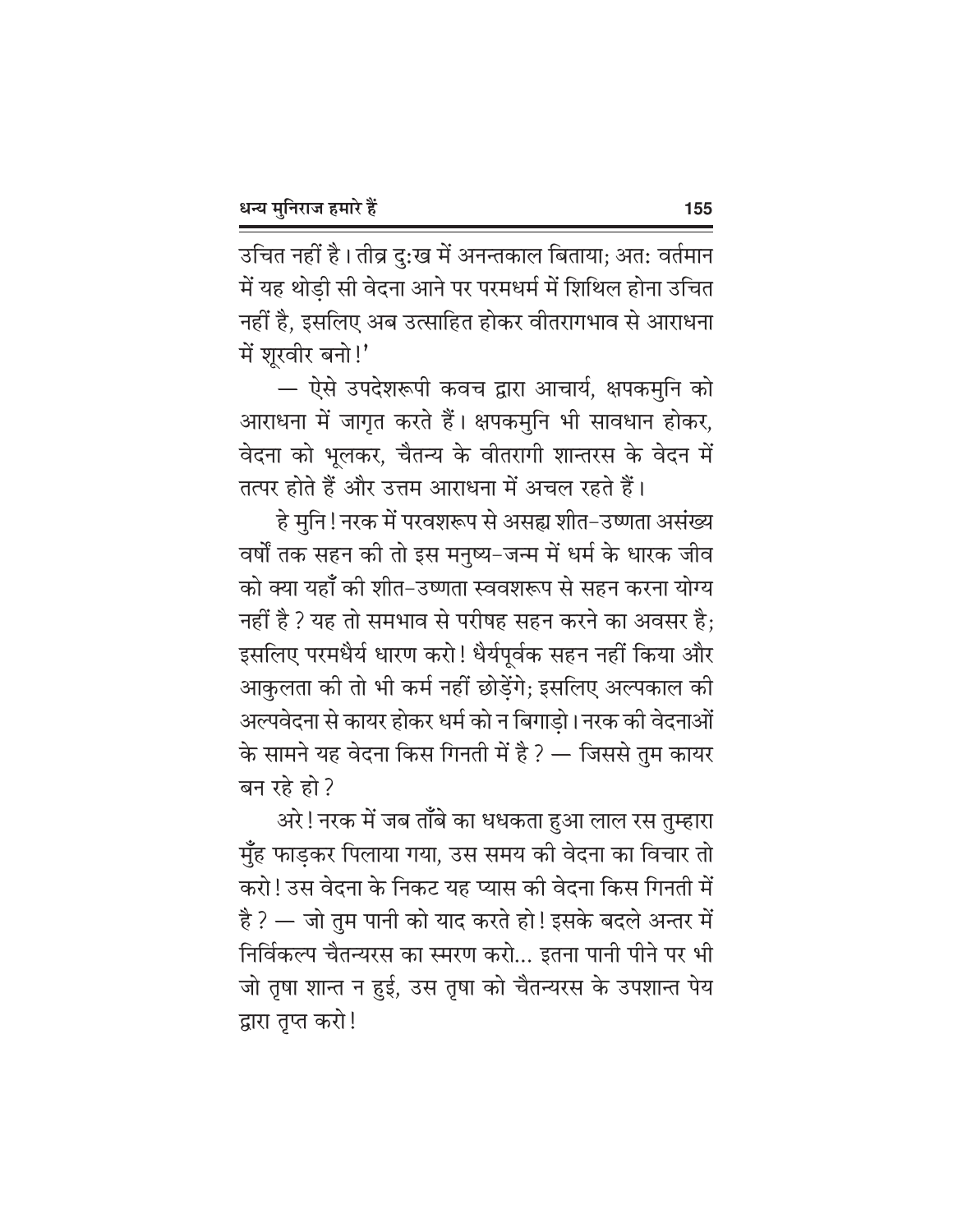रे जीव ! नरकगति की भाँति चारों गतियों में शरीर सम्बन्धी, मन सम्बन्धी, मान-अपमान तथा इष्ट-वियोग, अनिष्ट-संयोग आदि सम्बन्धी जो तीव्र दु:ख अनन्तबार भोगे हैं, उनका चिन्तवन करो। यहाँ संन्यास-समाधिमरण के अवसर में उत्पन्न वेदना का तो क्या दु:ख है? इस समय तो समभाव द्वारा परीषह सहन करके सर्वदु:खों का अभाव करने का अवसर है; इसलिए कायरता छोड़ो और परम धैर्यपूर्वक परिषहों को जीतकर सकल कल्याण को प्राप्त करो! यह कर्म को जीतने का अवसर है, इस समय अचेत रहना योग्य नहीं है।

हे मुनिवर! पूर्वकाल में चार गतियों के परिभ्रमण में जो अनन्त दु:ख इस जीव ने भोगे हैं, उसके अनन्तवें भाग दु:ख भी वर्तमान में तुम्हें नहीं है, तो फिर कायर होकर तुम धर्म को मलिन क्यों करते हो ? पूर्व असंख्यातकाल तक निरन्तर दु:ख सहन किये तो अब इस समाधिमरण के अवसर पर अल्पकालीन रोगादिजनित दु:ख क्यों सहन नहीं करते ? धैर्यपूर्वक वेदना सहन करके आत्मा का कल्याण करो! पूर्वकाल में तो परवशरूप से चार गतियों की वेदना सहन की, तो इस अवसर में समभाव से वेदना सहन करने का धर्म जानकर आत्मवशरूप से उसे सहन करने में क्यों समर्थ नहीं होते ?

हे मुनि! सर्व समुद्रों का जल भी जिसे उपशान्त न कर सके — ऐसी तीव्र तृषा का वेदन तुमने अनन्तबार किया तो इस समय निर्विकल्प शान्त चैतन्यरस पीने के अवसर पर उस जल को क्यों याद करते हो ? आत्मा को स्वानुभूति के आनन्दरस में निमग्न करके तप्त करो!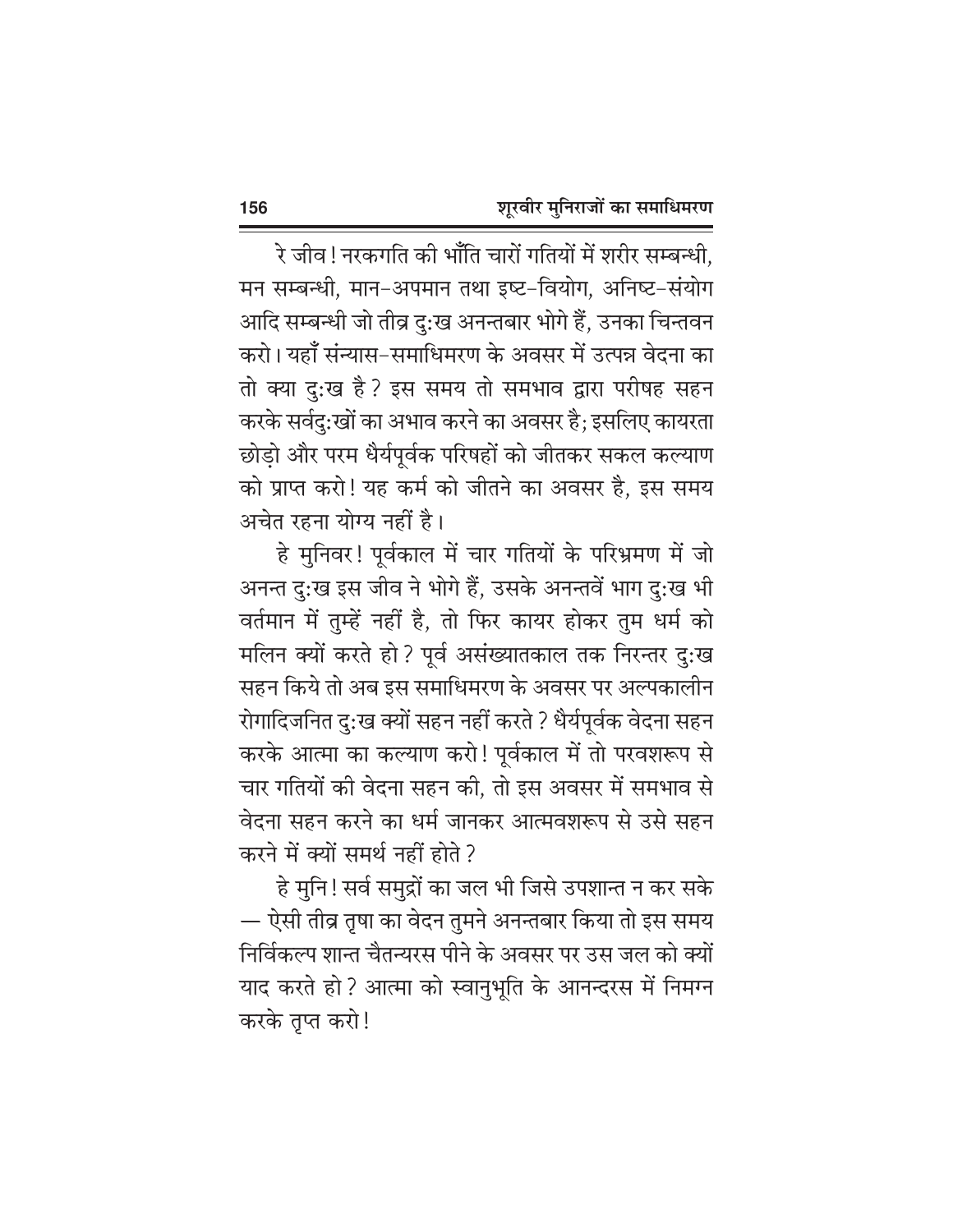अरे! समस्त पुद्गलकाय द्वारा जो क्षुधा शान्त न हो, ऐसी तीव्र क्षुधावेदना तुमने संसार में अनन्तबार सहन की है तो इस समाधि के अवसर पर उस पौद्गलिक आहार को क्यों याद करते हो ? **तुम तो आनन्दभोजी हो,** अतीन्द्रिय आनन्द के भोजन द्वारा आत्मा को तृप्त करो ! इस प्रकार घोर तृषा–क्षुधा को स्ववश से सहन करो, जिससे पुन: संसार की वेदना कभी प्राप्त न हो। — इस प्रकार धर्मकथा के श्रवणरूप अमृतपान द्वारा, गुरु के उपदेशरूप भोजन द्वारा तथा ध्यानरूप औषधि द्वारा जीव तीव्रवेदना को भी सहन करने में समर्थ होता है।

हे मुनि! असाताकर्म का प्रबल उदय आने पर तुम भयसहित होओ या भयरहित होओ, इलाज करो या न करो, परन्तु वेदना से नहीं छूट सकते। पापकर्म के उदय में अत्यन्त शक्तिशाली औषधि भी वेदना का उपशम नहीं कर सकती; इसलिए उसके वेदन में ऐसा समभाव रखो कि जिससे नवीन

कर्म का बन्ध न हो और पूर्वकर्म की निर्जरा हो जाए। मोक्षाभिलाषी संयमीजनों का मरण हो तो भले हो, परन्तु वेदना का उपशमन करने के लिए अयोग्य द्रव्य का सेवन करना इष्ट नहीं है। मरण से तो एक जन्म का ही नाश होता है, परन्तु असंयम से तो अनेक भव नष्ट हो जाते हैं; इसलिए एक जन्म के थोडे से जीवन के लिए संयम का नाश करना उचित नहीं है। असाता का उदय आया, उसे कौन रोक सकता है ? — ऐसा जानकर, हे कल्याणार्थी जनों! अशुभकर्म की उदीरणा होने पर दु:ख न करो! दु:खी होने से कहीं उदय तो मिटेगा नहीं, बल्कि पुन: असाताकर्म का बन्ध होगा।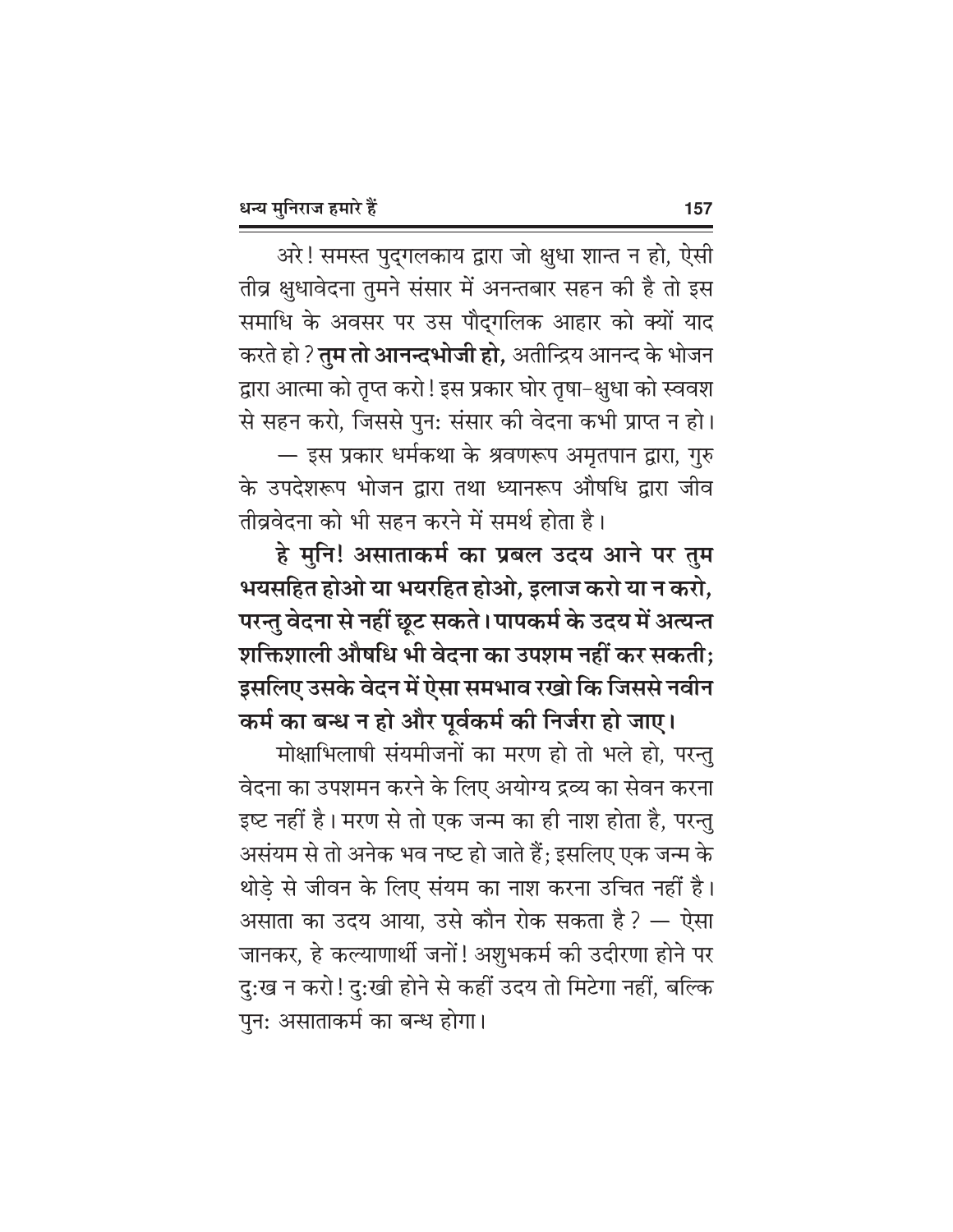विषाद, क्लेश या विलाप करने से तो कहीं वेदना का उपशमन नहीं होता. कर्म की निर्जरा भी नहीं होती: संक्लेश करने से वेदना में तो अन्तर नहीं पड़ता तथा अन्य भी कोई लाभ नहीं होता, मात्र आर्तध्यान होता है और दुष्कर्म बँधते हैं।

जिस प्रकार आकाश को मुक्का मारना निरर्थक है और तेल के लिए रेत को पेलना निरर्थक है; उसी प्रकार अशुभकर्म के उदय में विलाप या दीनता करना भी निरर्थक है, उससे दु:ख नहीं मिटता, किन्तु उलटा बढ़ता है और भविष्य में दु:ख के कारणरूप तीव्रकर्म बँधते हैं।

जिस प्रकार न्यायवान पुरुष, स्वयं लिया हुआ ऋण चुकाने में दुःखी नहीं होता, परन्तु ऋण से मुक्त होने का हर्ष मानता है; उसी प्रकार पूर्वकाल में स्वयं उपार्जित कर्म उदय में आने पर न्यायमार्गी ज्ञानीजन दुःखी नहीं होते, समभावपूर्वक सहन करके कर्म का ऋण चुकाने में वे आनन्द मानते हैं। यह वेदना किसी और की दी हुई नहीं है, किन्तु हमारे ही पूर्वकर्म का फल है — ऐसा जानकर समभाव रखो, द:खी मत होओ!

अरे मुनि! पूर्वकाल में अन्य किसी को ऐसा दु:ख न आया हो और अकेले तुम्हें ही आया हो — ऐसा तो नहीं है; दु:ख तो संसार में सभी जीवों को आता है। पूर्वकर्म के उदय से दु:ख आने पर भी समभाव रखकर अनेक जीव मोक्ष में चले गये: इसलिए दु:ख में समभाव रखना योग्य है। कर्म से भिन्न अपने स्वरूप का स्मरण करके धैर्य धारण करने से वह दु:ख दूर हो जाता है और आराधना निर्विघ्न रहती है।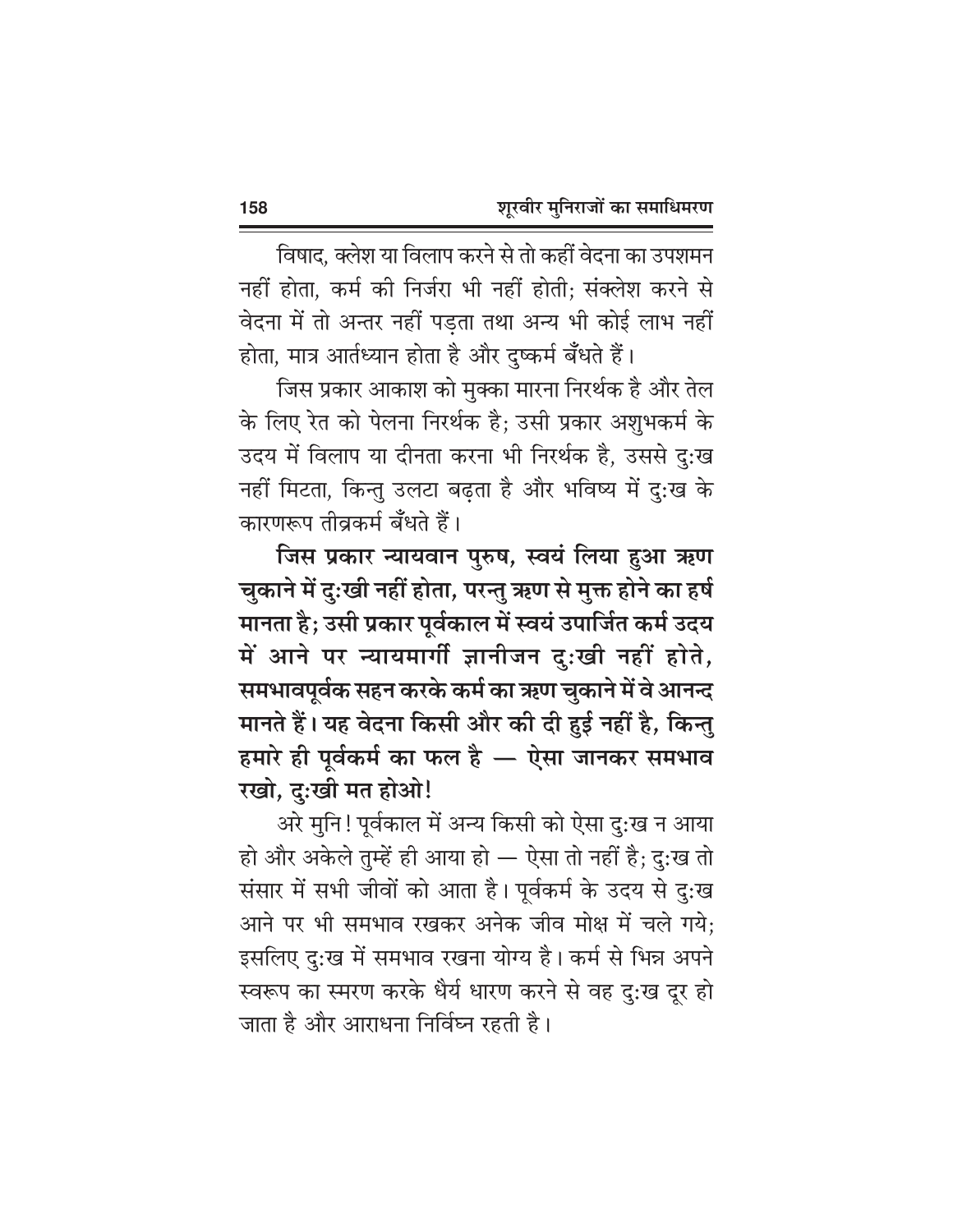अरहन्त-सिद्ध भगवन्त और सर्वसंघ की साक्षीपूर्वक किये हुए प्रत्याख्यान का भङ्ग करने की अपेक्षा तो मरण श्रेष्ठ है; क्योंकि व्रत–भङ्ग से तो लोक में निन्दा होती है, मार्ग दूषित होता है, धर्म का अपवाद होता है और परलोक में भी जीव दीर्घकाल तक दु:खी होता है; इसलिए हे मुनि ! पञ्च परमेष्ठी की साक्षीपूर्वक लिये हुए सल्लेखना व्रत को भङ्ग न करो! भले ही देह छूट जाए, परन्तु ऐसे दुर्लभ रत्नत्रय को प्राप्त करके अब उसे दूषित न करो।

इस समाधि के अवसर पर क्षुधा से पीड़ित होकर तुम आहार की वाञ्छा करते हो, किन्तु अरे मुनि! जहाँ आत्मिक सुखरस का स्वाद है, वहाँ आहारादि से विरक्ति हो जाती है। रसना-इन्द्रिय की लालसा से आहार में गृद्धता करके अभक्ष्य आहार करते हुए अनन्तकाल से जीव ने नरकादि चार गतियों में महादु:ख प्राप्त किया और तुम्हें इस समाधि के अवसर में अब भी आहार की लालसा नहीं छूटती तो तुम संसार में दु:खी होओगे।

तुम मानते हो कि 'आहार द्वारा क्षुधा की तृष्णा मिटाकर मैं तृप्त होऊँगा', परन्तु अनन्तकाल से आहार करने पर भी जीव को तृप्ति नहीं हुई। चक्रवर्ती के भोगोपभोग, कल्पवृक्ष के दिव्य आहार या असंख्यात वर्षों तक देवलोक के दिव्य अमृत के आहार से भी जिसे तृप्ति नहीं हुई, उसे इस तुच्छ अन्नादिक <mark>के</mark> भोजन से तृप्ति कैसे होगी? **जिस प्रकार अग्नि ईंधन द्वारा** कभी उपशान्त नहीं होती, उसी प्रकार भोजन की लालसा से त्रस्त जीव, आहार द्वारा कभी तृप्त नहीं होता; इसलिए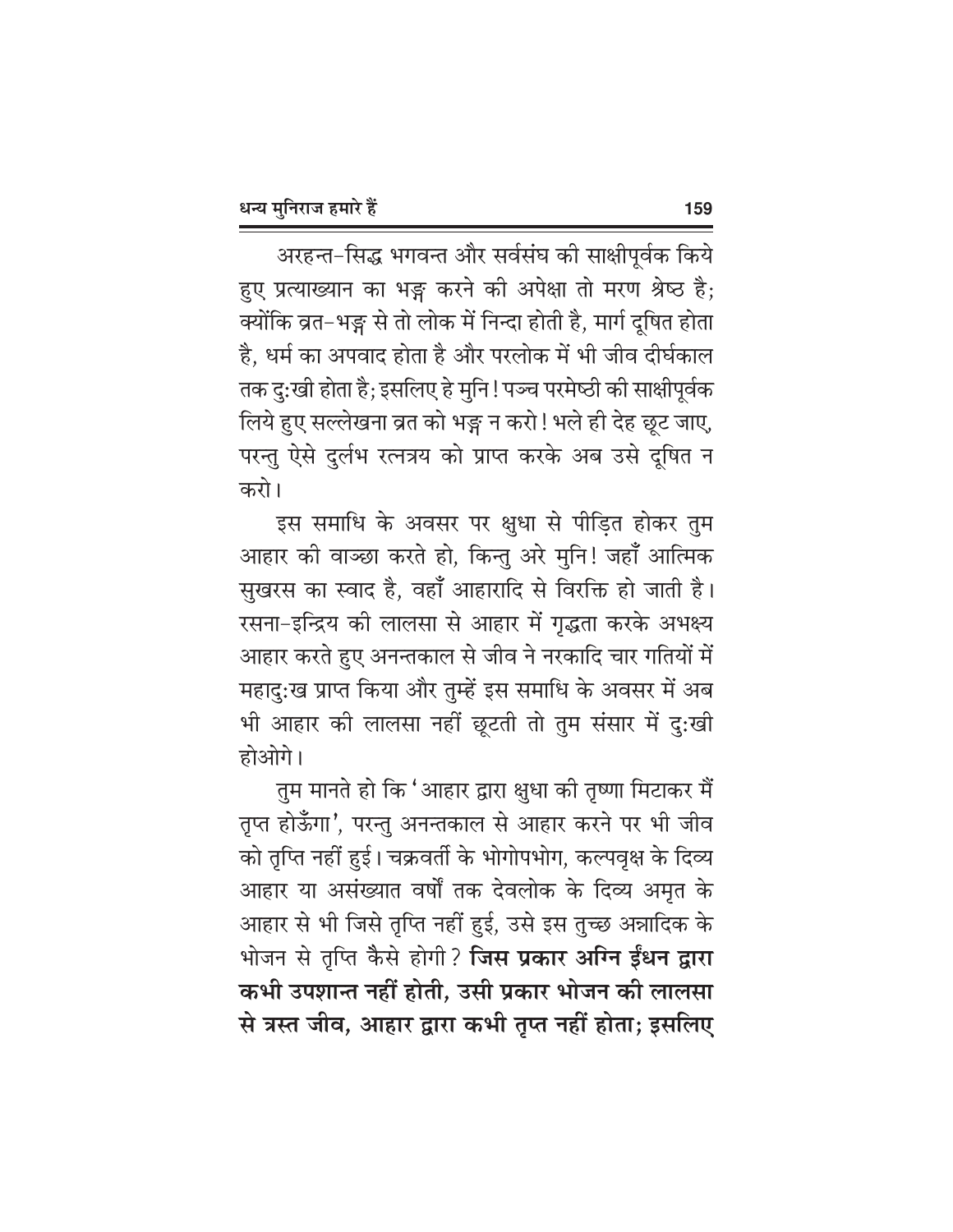धैर्य धारण करके आहार की वाञ्छा छोड़ो और अन्तर में उपयोग लगाकर अतीन्द्रिय ज्ञान-आनन्द का स्वाधीन भोजन

करो... उसके अनुभव से ही जीव को परम तृप्ति होगी। जिसकी तृषा सागरों जल से भी शान्त नहीं हुई, उसकी तृषा पानी की एक बूँद से कैसे मिटेगी ? अतीत काल में आहार के बहाने समस्त जाति के पुद्गलों का जीव ने भक्षण किया है तो भी क्षुधा नहीं मिटी, तो अब जो कण्ठगत प्राण हैं, वे किञ्चित् आहार से कैसे तृप्त होंगे ? इसलिए इस पौद्गलिक आहार की अभिलाषा छोड़कर चैतन्य के सन्तोषरूप परम अमृत का आस्वादन करो। जो आहार अनन्तबार भोगा जा चुका है, उसका अब क्या आश्चर्य! पूर्व काल में नहीं भोगे हुए की अभिलाषा हो, वह तो ठीक, परन्तु ऐसा तो कोई आहार नहीं है, जो पूर्वकाल में अनेक बार न भोगा जा चुका हो। आहार की अतिगृद्धतावाला जीव अनेक प्रकार से आरम्भ करता है और आकुलता से दु:खी होता है। अरे, ऐसे कौन मुनि होंगे, जो आहार के अल्पकालिक स्वाद के लिए चैतन्य-स्वाद के दीर्घकालीन महान सुख से चलित हों!

हे मुनि! संसार में जितने भी शरीर सम्बन्धी या मन सम्बन्धी दु:ख इस जीव ने अनन्तबार प्राप्त किये, वे सब दु:ख शरीर में ममत्वरूप दोष के कारण ही पाये हैं। संसार में जितने दु:ख हैं, उन सबको शरीर सम्बन्धी ममत्व के कारण ही जीव भोगता है। अब भी यदि शरीर में ममत्वबुद्धि करोगे तो संसार-भ्रमण का महा दु:ख पाओगे। संसार में मरण के समान भय नहीं है और जन्म के समान दु:ख नहीं है; इसलिए जन्म-मरण से भरे हुए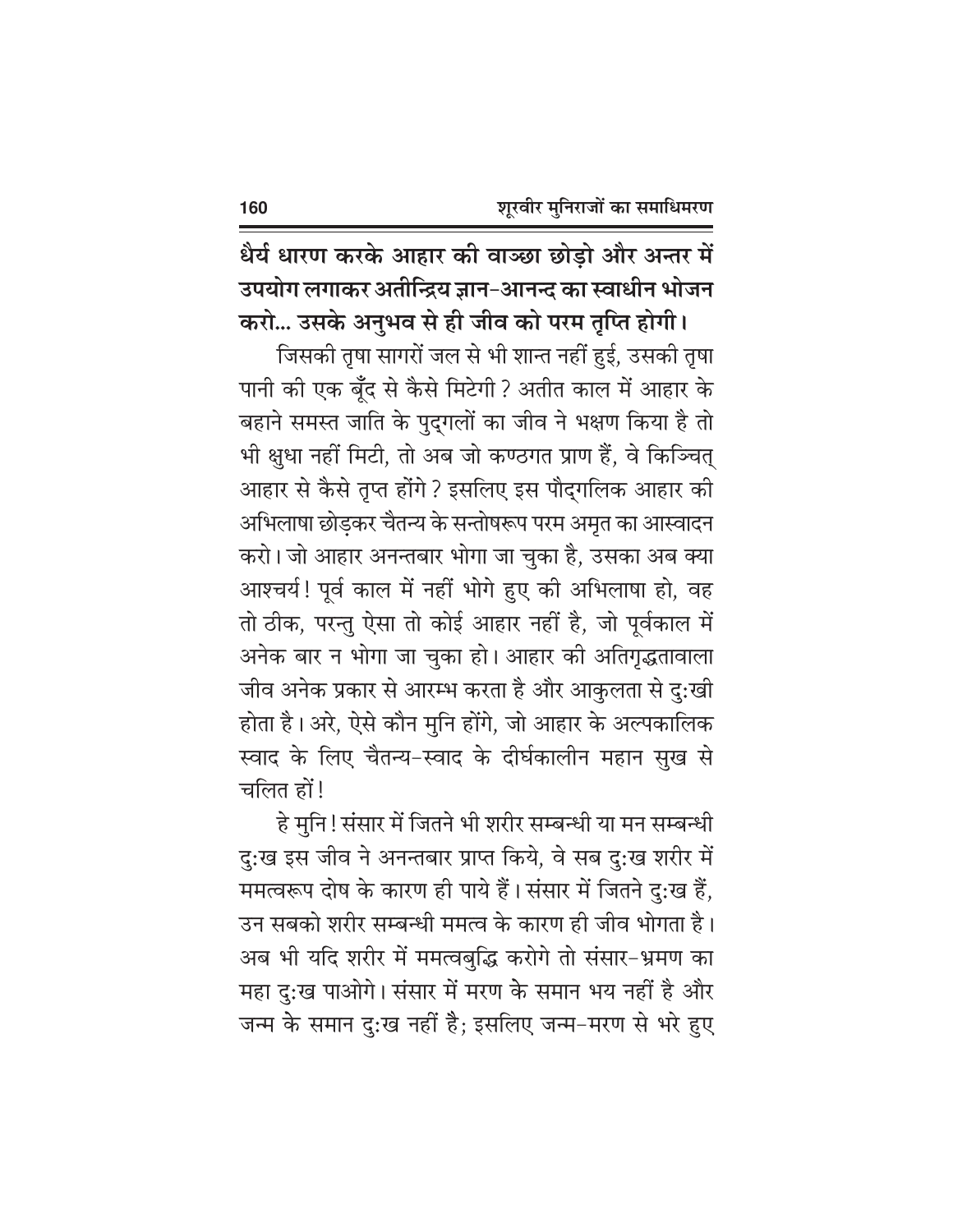शरीर का ममत्व छोड़ो! समाधिमरण के लिए शरीर की ममता छोडकर चैतन्य के चिन्तन में चित्त को लगाओ।

'शरीर अन्य है, जीव अन्य है' — ऐसे निश्चयरूप बुद्धिवाले हे मुनि! अब तुम दुःख-भय-क्लेश करानेवाले इस शरीर का ममत्व न करो। शरीर पुद्गलमय है, आत्मा तो ज्ञाता है; शरीर मूर्त है आत्मा अमूर्त है; शरीर संयोगी-विनाशी है, आत्मा असंयोगी-अविनाशी है; शरीर अचेतन है, आत्मा चेतन है — इस प्रकार दोनों को प्रगटरूप से अत्यन्त भिन्न जानकर, शरीर से भिन्न आत्मा का अनुभव करते हुए तुम शरीर का ममत्व छोड़ो। शरीर की ममता महान दुःख उत्पन्न करनेवाली है, इसलिए ज्ञानभावना प्रगट करके शरीर की ममता करना योग्य नहीं है।

हे मुनिराज! रोगादि समस्त उपसर्ग-परीषह को नि:सङ्गरूप से अकेले सहते हुए तुम संक्लेशरहित होकर मोह को जीत लो। जिस प्रकार कोई रत्नों से भरा हुआ जहाज पूरे समुद्र को पार करके, किनारे आकर प्रमाद के कारण डूब जाए; उसी प्रकार संसार-समुद्र के किनारे आयी हुई रत्नत्रय से भरी हुई साधुत्वरूपी अपनी नौका को हे मुनि! संक्लेश परिणाम द्वारा पुनः भवसमुद्र में डूबने नहीं देना। तीन लोक में सारभूत एवं उत्तम मोक्षसुख प्रदान करनेवाले, इस दुर्लभ साधुपने को आहार के अल्पसुख के लिए नष्ट न करो! अल्पकालीन जीवन शेष है, इसलिए आहारादि की वाञ्छा छोड़कर वीतरागता से परम संयम की भावना में दुढ़ रहो!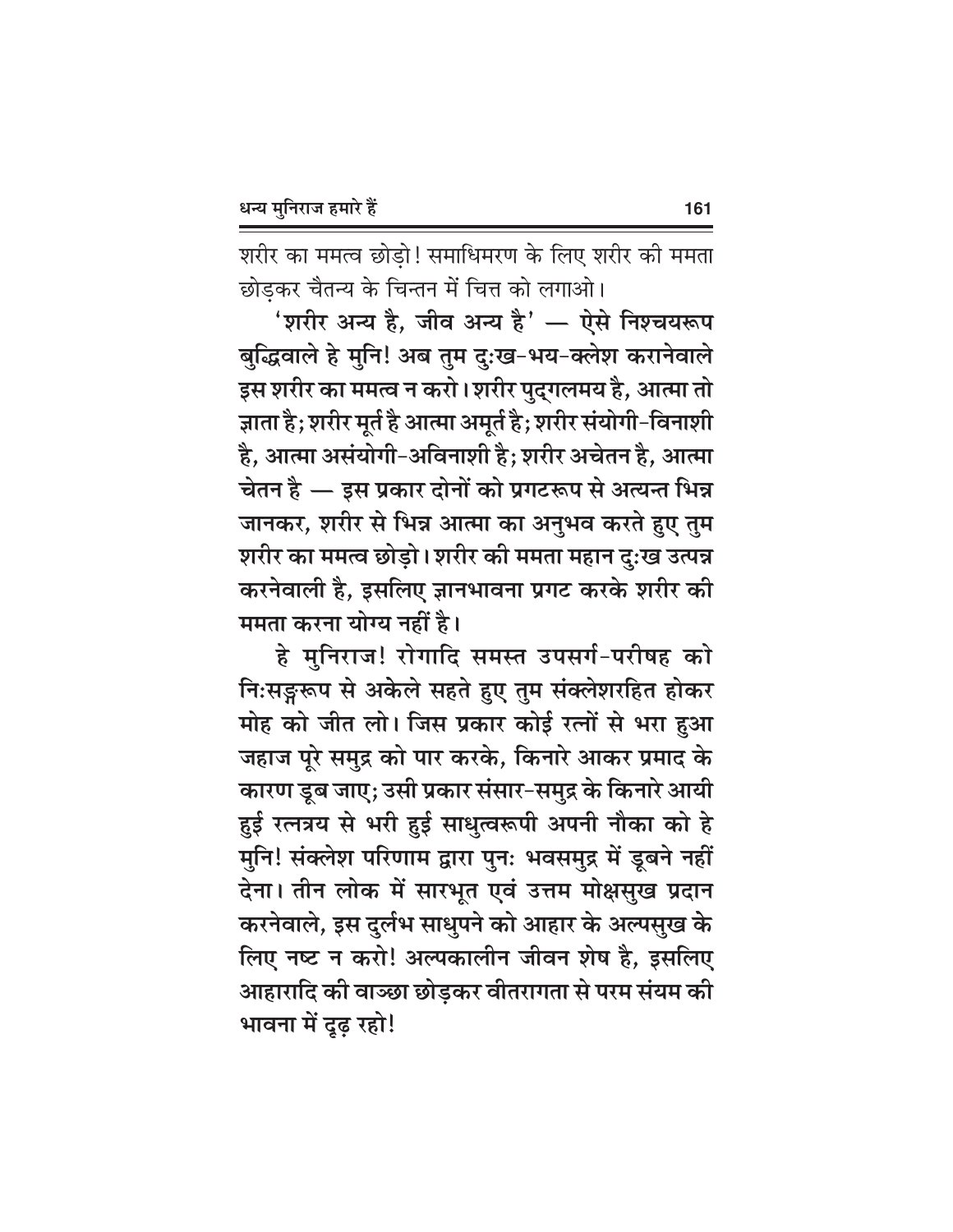अहा! उपसर्ग और परीषह प्राप्त होने पर भी जिनका धैर्य नहीं छूटा, ऐसे धीर-वीर पुरुषों द्वारा उपदेशित और सन्त पुरुषों द्वारा सेवित — ऐसा यह महापवित्र रत्नत्रयमार्ग, उस मार्ग को प्राप्त करके धन्यपुरुष आहार-शरीरादि की वाञ्छा से रहित होते हुए समाधि प्राप्त करके शुद्ध होते हैं; आराधना द्वारा उनके संसार का अन्त होता है। इसलिए हे कल्याणार्थी मुनिराज! इस कलेवर-कुटीर को अत्यन्त त्यागने योग्य जानो ! और यह शरीर-कलेवर हमारा नहीं है — इस प्रकार ममतारहित होकर रत्नत्रय में स्थिर रहो। कर्म के फल में उदासीन रहकर वेदना को दु:खरहित सहन करना योग्य है।

इस प्रकार निर्यापक आचार्य के वीतरागतापूर्ण उपदेश द्वारा, जिनका भेदविज्ञान जागृत हुआ है — ऐसे वे क्षपकमुनि संक्लेश से निवृत्त होते हैं, रत्नत्रय में उत्साहित होते हैं और जिस प्रकार अन्य शरीर में उत्पन्न दु:ख का वेदन अपने को नहीं होता, उसी प्रकार इस शरीर में उत्पन्न दु:ख को भी अपने से भिन्न देखते हैं; भिन्न चैतन्य की भावना से स्वयं अपनी आराधना में अचल रहते हैं और कवच धारण किये हुए योद्धा की भाँति शूरवीरतापूर्वक विचार करते हैं —

'अहा, मेरी धीरता देखने तथा मुझमें आराधना का उत्साह जागृत करने के लिए यह महान ऋद्धिवान वीतराग मुनि मेरे पास आये हैं; अब उनके समक्ष प्राण छूटें तो भले छूटें, परन्तु धैर्य छोड़कर व्रतभङ्ग द्वारा मैं धर्म को लज्जित नहीं करूँगा।'

इस प्रकार उत्तम पुरुषों के संसर्ग से कायर भी धैर्यरूप कवच धारण करके कर्म से युद्ध करने के लिए तैयार हो जाता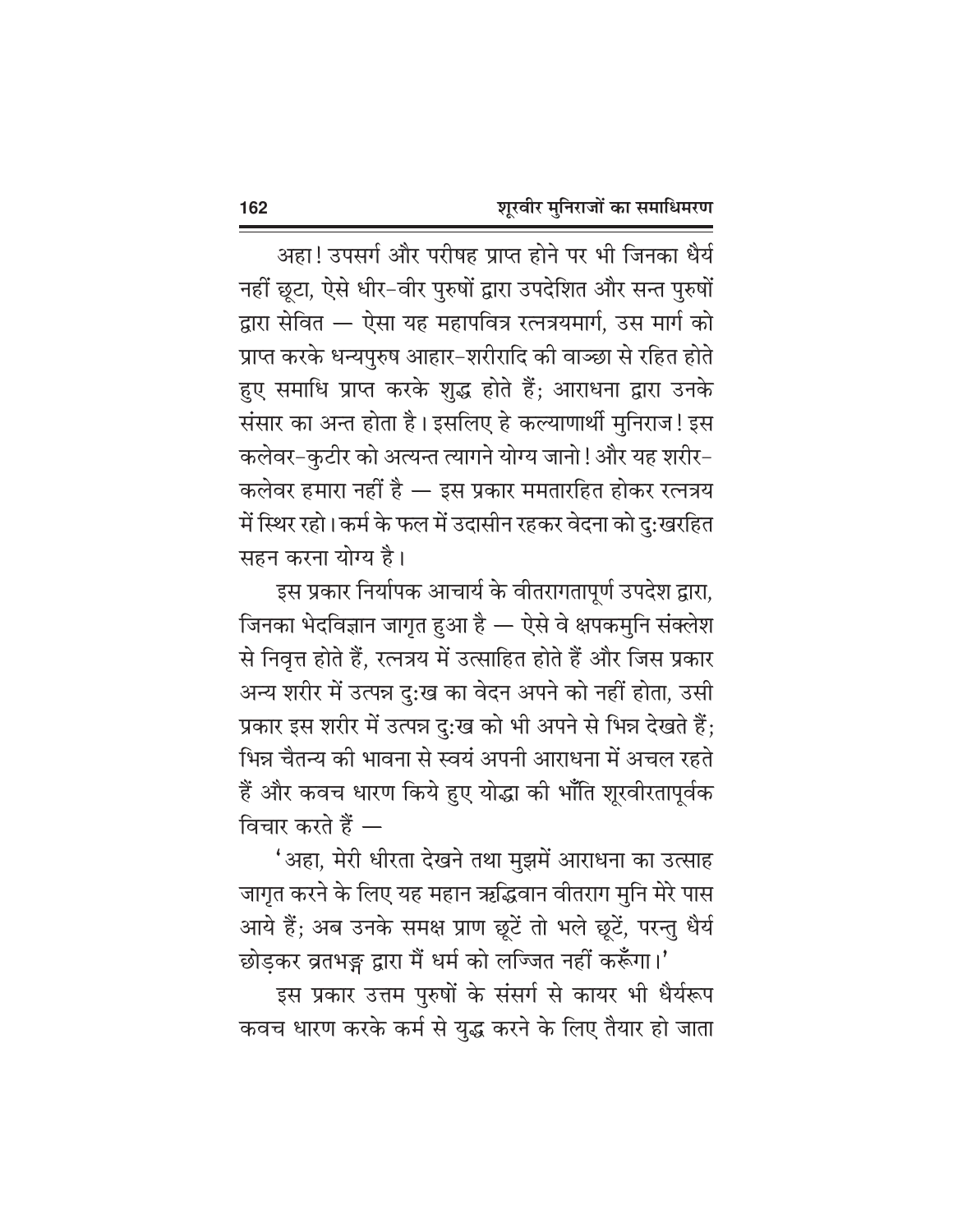है। अभेद्य कवच के समान इस वीतरागी उपदेश को हृदय में धारण करनेवाला पुरुष अवश्य कर्मशत्रु को जीत लेता है। अत: वीतरागी वचनरूपी कवच से सहित हुए क्षपकमुनि परीषहरूपी शत्रुओं से अभेद्य रहकर आत्मध्यान करने में समर्थ होते हैं।



अहो! वीतरागी गुरु द्वारा पहिनाये गये कवच-बख्तर के प्रभाव से क्षपकमुनि, क्षुधा-तृषा-रोगवेदना आदि परीषहों को संक्लेश के बिना, परम समताभाव से सहन करते हैं और शरीर में, क्षेत्र में, सकलसंघ में, वैयावृत्य करनेवालों में तथा

समस्त क्षेत्र–कालादि में राग–द्वेषरहित वर्तते हुए, कहीं भी परिणाम को बाँधे बिना परम समताभाव को प्राप्त करते हैं।

संसार में जितनी वस्तुएँ ग्रहण की जाती हैं, वे सब मुझसे अन्य हैं, मेरा कुछ भी नहीं है — इस प्रकार सर्वत्र निर्ममत्वभाव द्वारा वह जीव समभाव को प्राप्त होता है। कवच द्वारा धीरता धारण करनेवाले वे साधु किसी भी संयोग में रति-अरति नहीं करते; इष्ट वस्तु के संयोग में उत्सुकता या हर्ष और अनिष्ट वस्तु के संयोग में दीनता या विषाद नहीं करते। मित्र-स्वजन-शिष्य-साधर्मी सबके प्रति राग-द्वेष छोडते हैं।

वीतरागी कवच द्वारा जिनका मन आराधना में दृढ़ हुआ है — ऐसे वे साधु स्वर्गादिक के भोग की भी वाञ्छा नहीं करते। रत्नत्रयमार्ग की विराधना के बिना दृढ़ता से आराधना में